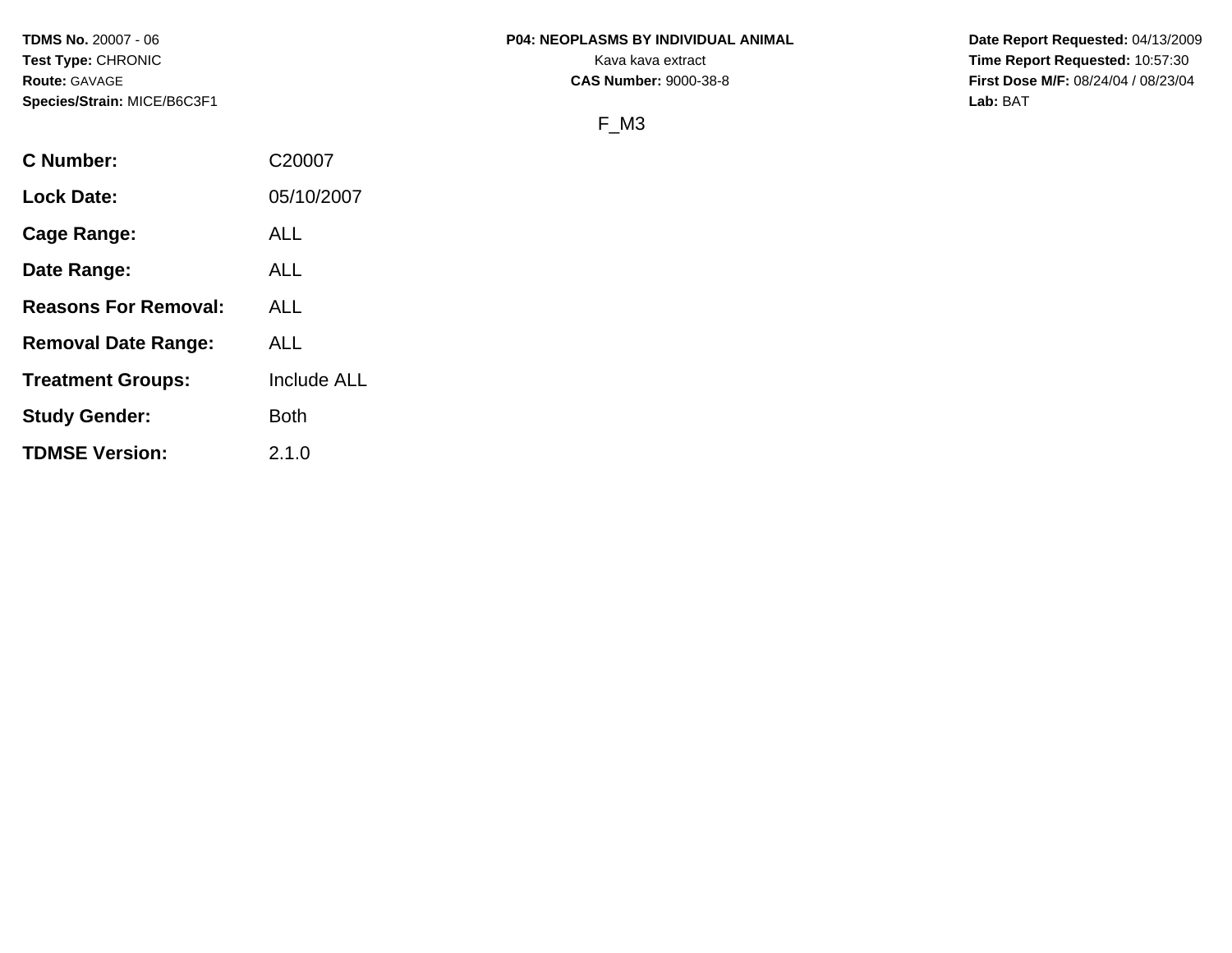## Species/Strain: MICE/B6C3F1

#### P04: NEOPLASMS BY INDIVIDUAL ANIMAL

Kava kava extract

CAS Number: 9000-38-8

Date Report Requested: 04/13/2009 Time Report Requested: 10:57:30 First Dose M/F: 08/24/04 / 08/23/04 Lab: BAT

|                                                    | DAY ON TEST      | 0<br>$\overline{7}$<br>$\sqrt{3}$<br>1  | 0<br>$\overline{7}$<br>$\ensuremath{\mathsf{3}}$<br>$\overline{c}$ | 0<br>$\overline{7}$<br>$\sqrt{3}$<br>$\overline{2}$ | 0<br>5<br>$\overline{7}$<br>$\boldsymbol{9}$ | 0<br>$\sqrt{5}$<br>$\overline{7}$<br>$\mathbf 0$ | 0<br>6<br>6<br>8                | 0<br>6<br>5<br>2                             | 0<br>$\overline{7}$<br>$\sqrt{3}$<br>$\overline{2}$ | 0<br>$\,6\,$<br>$\,6\,$<br>8  | 0<br>$\overline{7}$<br>$\sqrt{3}$<br>$\overline{1}$                       | 0<br>$\overline{7}$<br>$\sqrt{3}$                    | 0<br>5<br>8<br>$\overline{7}$                | 0<br>7<br>3                     | 0<br>$\overline{7}$<br>$\ensuremath{\mathsf{3}}$<br>0 | 0<br>4<br>$\sqrt{5}$<br>5                  | 0<br>6<br>4<br>$\overline{4}$           | 0<br>6<br>4<br>$\overline{7}$              | 0<br>$\overline{7}$<br>$\ensuremath{\mathsf{3}}$<br>$\overline{c}$ | 0<br>$\overline{7}$<br>0<br>3              | 0<br>$\overline{7}$<br>3               | 0<br>$\overline{7}$<br>3<br>0                     | 0<br>3<br>6<br>9                                          | 0<br>6<br>4<br>8                             | 0<br>$\overline{7}$<br>3<br>$\overline{c}$                | 0<br>3                               |                 |
|----------------------------------------------------|------------------|-----------------------------------------|--------------------------------------------------------------------|-----------------------------------------------------|----------------------------------------------|--------------------------------------------------|---------------------------------|----------------------------------------------|-----------------------------------------------------|-------------------------------|---------------------------------------------------------------------------|------------------------------------------------------|----------------------------------------------|---------------------------------|-------------------------------------------------------|--------------------------------------------|-----------------------------------------|--------------------------------------------|--------------------------------------------------------------------|--------------------------------------------|----------------------------------------|---------------------------------------------------|-----------------------------------------------------------|----------------------------------------------|-----------------------------------------------------------|--------------------------------------|-----------------|
| <b>B6C3F1 MICE MALE</b><br>0 G/KG                  | <b>ANIMAL ID</b> | 0<br>0<br>$\pmb{0}$<br>$\mathbf 0$<br>1 | 0<br>0<br>$\boldsymbol{0}$<br>$\pmb{0}$<br>$\overline{c}$          | 0<br>$\mathbf 0$<br>$\mathbf 0$<br>0<br>3           | 0<br>$\mathbf 0$<br>0<br>$\mathbf 0$<br>4    | 0<br>$\mathbf 0$<br>0<br>0<br>$\sqrt{5}$         | 0<br>$\mathbf 0$<br>0<br>0<br>6 | 0<br>$\mathbf 0$<br>0<br>0<br>$\overline{7}$ | 0<br>$\mathbf 0$<br>0<br>0<br>8                     | 0<br>$\pmb{0}$<br>0<br>0<br>9 | 0<br>$\mathbf 0$<br>$\mathbf 0$<br>$\overline{\mathbf{1}}$<br>$\mathbf 0$ | 0<br>0<br>$\mathbf 0$<br>$\mathbf{1}$<br>$\mathbf 1$ | 0<br>$\mathbf 0$<br>0<br>1<br>$\overline{2}$ | 0<br>$\mathbf 0$<br>0<br>1<br>3 | 0<br>$\mathbf 0$<br>0<br>-1<br>$\overline{4}$         | 0<br>$\mathbf 0$<br>0<br>$\mathbf{1}$<br>5 | 0<br>$\pmb{0}$<br>0<br>$\mathbf 1$<br>6 | 0<br>$\pmb{0}$<br>0<br>1<br>$\overline{7}$ | 0<br>$\pmb{0}$<br>$\boldsymbol{0}$<br>$\mathbf{1}$<br>8            | 0<br>$\mathbf 0$<br>0<br>$\mathbf{1}$<br>9 | 0<br>$\mathbf 0$<br>0<br>2<br>$\Omega$ | $\mathbf 0$<br>$\mathbf 0$<br>0<br>$\overline{2}$ | 0<br>$\mathbf 0$<br>0<br>$\overline{c}$<br>$\overline{c}$ | 0<br>$\mathbf 0$<br>0<br>$\overline{c}$<br>3 | 0<br>$\mathbf 0$<br>0<br>$\overline{a}$<br>$\overline{4}$ | 0<br>0<br>$\pmb{0}$<br>$\frac{2}{5}$ | males<br>(cont) |
| <b>ALIMENTARY SYSTEM</b>                           |                  |                                         |                                                                    |                                                     |                                              |                                                  |                                 |                                              |                                                     |                               |                                                                           |                                                      |                                              |                                 |                                                       |                                            |                                         |                                            |                                                                    |                                            |                                        |                                                   |                                                           |                                              |                                                           |                                      |                 |
| Esophagus                                          |                  |                                         |                                                                    |                                                     |                                              |                                                  |                                 |                                              |                                                     |                               |                                                                           |                                                      |                                              |                                 |                                                       |                                            |                                         |                                            |                                                                    |                                            |                                        |                                                   |                                                           |                                              |                                                           |                                      |                 |
| Gallbladder                                        |                  |                                         |                                                                    |                                                     |                                              |                                                  |                                 |                                              |                                                     |                               |                                                                           |                                                      |                                              |                                 |                                                       |                                            |                                         |                                            |                                                                    |                                            |                                        |                                                   |                                                           |                                              |                                                           |                                      |                 |
| Intestine Large, Cecum                             |                  |                                         |                                                                    |                                                     |                                              |                                                  |                                 |                                              |                                                     |                               |                                                                           |                                                      |                                              |                                 |                                                       |                                            |                                         |                                            |                                                                    |                                            |                                        |                                                   |                                                           |                                              |                                                           |                                      |                 |
| Intestine Large, Colon                             |                  |                                         |                                                                    |                                                     |                                              |                                                  |                                 |                                              |                                                     |                               |                                                                           |                                                      |                                              |                                 |                                                       |                                            |                                         |                                            |                                                                    |                                            |                                        |                                                   |                                                           |                                              |                                                           |                                      |                 |
| Intestine Large, Rectum                            |                  |                                         |                                                                    |                                                     |                                              |                                                  |                                 |                                              |                                                     |                               |                                                                           |                                                      |                                              |                                 |                                                       |                                            |                                         |                                            |                                                                    |                                            |                                        |                                                   |                                                           |                                              |                                                           | $\overline{1}$                       |                 |
| Intestine Small, Duodenum<br>Adenoma               |                  | X                                       |                                                                    |                                                     |                                              |                                                  |                                 |                                              |                                                     |                               |                                                                           |                                                      |                                              |                                 |                                                       |                                            |                                         |                                            |                                                                    |                                            |                                        |                                                   |                                                           |                                              |                                                           | $\overline{1}$                       |                 |
| Intestine Small, Ileum                             |                  |                                         |                                                                    |                                                     |                                              |                                                  |                                 |                                              |                                                     |                               |                                                                           |                                                      |                                              |                                 |                                                       |                                            |                                         |                                            |                                                                    |                                            |                                        |                                                   |                                                           |                                              |                                                           |                                      |                 |
| Intestine Small, Jejunum<br>Adenoma<br>Carcinoma   |                  |                                         |                                                                    |                                                     |                                              |                                                  |                                 |                                              |                                                     |                               |                                                                           | X                                                    |                                              |                                 |                                                       |                                            |                                         |                                            |                                                                    |                                            |                                        |                                                   |                                                           |                                              |                                                           | $\pm$                                |                 |
| Liver<br>Hemangiosarcoma<br>Hepatocellular Adenoma |                  |                                         |                                                                    |                                                     |                                              | $X$ $X$                                          | X                               |                                              |                                                     |                               | $\mathsf X$                                                               |                                                      |                                              |                                 |                                                       |                                            |                                         |                                            | $\ddot{}$                                                          | X                                          | X                                      |                                                   |                                                           |                                              |                                                           | $^{+}$                               |                 |

\* .. Total animals with tissue examined microscopically; Total animals with tumor

+ .. Tissue examined microscopically

x .. Lesion present<br>I .. Insufficient tissue

M .. Missing tissue<br>A .. Autolysis precludes evaluation BLANK .. Not examined microscopically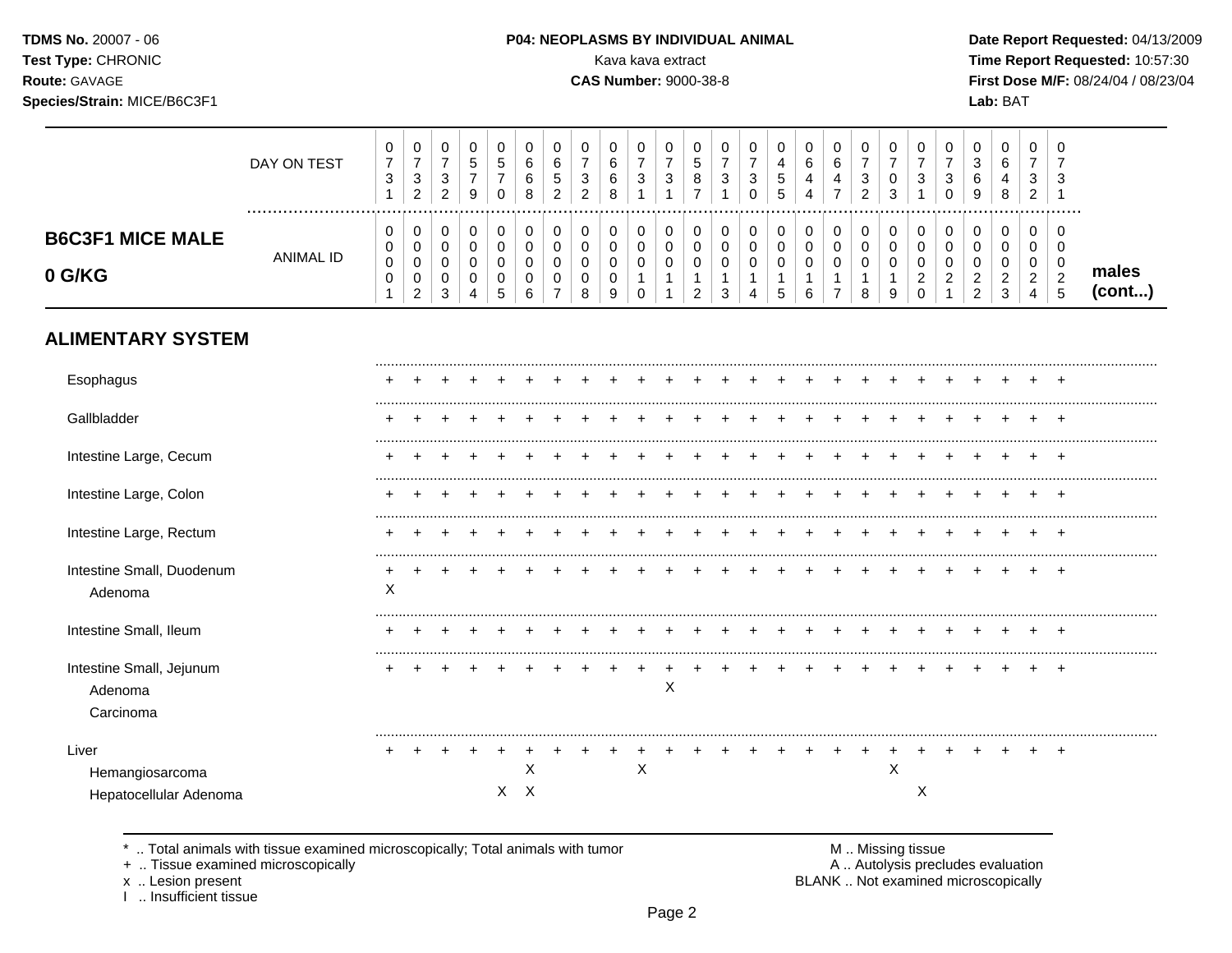#### **Species/Strain:** MICE/B6C3F1 **Lab:** BAT

## **TDMS No.** 20007 - 06 **P04: NEOPLASMS BY INDIVIDUAL ANIMAL** Date Report Requested: 04/13/2009

**Test Type:** CHRONIC **Transfer CHRONIC** Kava Rava extract Kava extract **Time Report Requested:** 10:57:30 **Route:** GAVAGE **CAS Number:** 9000-38-8 **First Dose M/F:** 08/24/04 / 08/23/04

| 0<br>0<br>0<br>0<br>0<br>$\mathbf 0$<br>0<br>0<br>$\mathbf 0$<br>0<br>$\mathbf 0$<br>$\mathbf 0$<br>0<br>0<br>0<br>$\pmb{0}$<br>$\mathbf 0$<br>0<br>1<br>$\mathbf{1}$<br>8<br>9<br>0<br>$\mathbf{1}$<br>$X$ $X$<br>$X$ $X$<br>$\boldsymbol{\mathsf{X}}$<br>X<br>X | 0<br>0<br>0<br>0<br>0<br>0<br>0<br>0<br>0<br>0<br>0<br>0<br>0<br>0<br>$\mathsf{O}\xspace$<br>0<br>$\mathbf 0$<br>0<br>$\mathbf 0$<br>0<br>$\mathbf 0$<br>$\mathbf 0$<br>$\mathbf 0$<br>0<br>0<br>$\mathbf 0$<br>0<br>$\mathbf 0$<br>$\pmb{0}$<br>0<br>0<br>0<br>0<br>0<br>0<br>0<br>0<br>$\mathbf 0$<br>0<br>0<br>0<br>0<br>males<br>$\sqrt{2}$<br>$\overline{c}$<br>$\overline{c}$<br>$\sqrt{2}$<br>$\overline{c}$<br>$\mathbf{1}$<br>$\mathbf{1}$<br>$\mathbf{1}$<br>$\mathbf{1}$<br>$\overline{c}$<br>$\overline{1}$<br>$\mathbf{1}$<br>$\mathbf{1}$<br>1<br>(cont)<br>$\overline{2}$<br>$\mathbf{3}$<br>$\overline{c}$<br>5<br>$6\phantom{1}$<br>$\overline{7}$<br>$\overline{4}$<br>$\overline{5}$<br>3<br>8<br>9<br>$\mathbf 0$<br>$\overline{1}$<br>$\overline{4}$<br>$\boldsymbol{\mathsf{X}}$<br>Χ<br>X X X X<br>X<br>X |
|-------------------------------------------------------------------------------------------------------------------------------------------------------------------------------------------------------------------------------------------------------------------|----------------------------------------------------------------------------------------------------------------------------------------------------------------------------------------------------------------------------------------------------------------------------------------------------------------------------------------------------------------------------------------------------------------------------------------------------------------------------------------------------------------------------------------------------------------------------------------------------------------------------------------------------------------------------------------------------------------------------------------------------------------------------------------------------------------------------------|
|                                                                                                                                                                                                                                                                   |                                                                                                                                                                                                                                                                                                                                                                                                                                                                                                                                                                                                                                                                                                                                                                                                                                  |
|                                                                                                                                                                                                                                                                   | Χ<br>X                                                                                                                                                                                                                                                                                                                                                                                                                                                                                                                                                                                                                                                                                                                                                                                                                           |
|                                                                                                                                                                                                                                                                   |                                                                                                                                                                                                                                                                                                                                                                                                                                                                                                                                                                                                                                                                                                                                                                                                                                  |
|                                                                                                                                                                                                                                                                   |                                                                                                                                                                                                                                                                                                                                                                                                                                                                                                                                                                                                                                                                                                                                                                                                                                  |
|                                                                                                                                                                                                                                                                   |                                                                                                                                                                                                                                                                                                                                                                                                                                                                                                                                                                                                                                                                                                                                                                                                                                  |
| $X$ $X$<br>X                                                                                                                                                                                                                                                      | Χ<br>X<br>$X \times$                                                                                                                                                                                                                                                                                                                                                                                                                                                                                                                                                                                                                                                                                                                                                                                                             |
|                                                                                                                                                                                                                                                                   |                                                                                                                                                                                                                                                                                                                                                                                                                                                                                                                                                                                                                                                                                                                                                                                                                                  |
| $\ddot{}$                                                                                                                                                                                                                                                         | $\ddot{}$<br>$\ddot{}$<br>$+$<br>$+$                                                                                                                                                                                                                                                                                                                                                                                                                                                                                                                                                                                                                                                                                                                                                                                             |
|                                                                                                                                                                                                                                                                   |                                                                                                                                                                                                                                                                                                                                                                                                                                                                                                                                                                                                                                                                                                                                                                                                                                  |
|                                                                                                                                                                                                                                                                   |                                                                                                                                                                                                                                                                                                                                                                                                                                                                                                                                                                                                                                                                                                                                                                                                                                  |
|                                                                                                                                                                                                                                                                   |                                                                                                                                                                                                                                                                                                                                                                                                                                                                                                                                                                                                                                                                                                                                                                                                                                  |

x .. Lesion present<br>I .. Insufficient tissue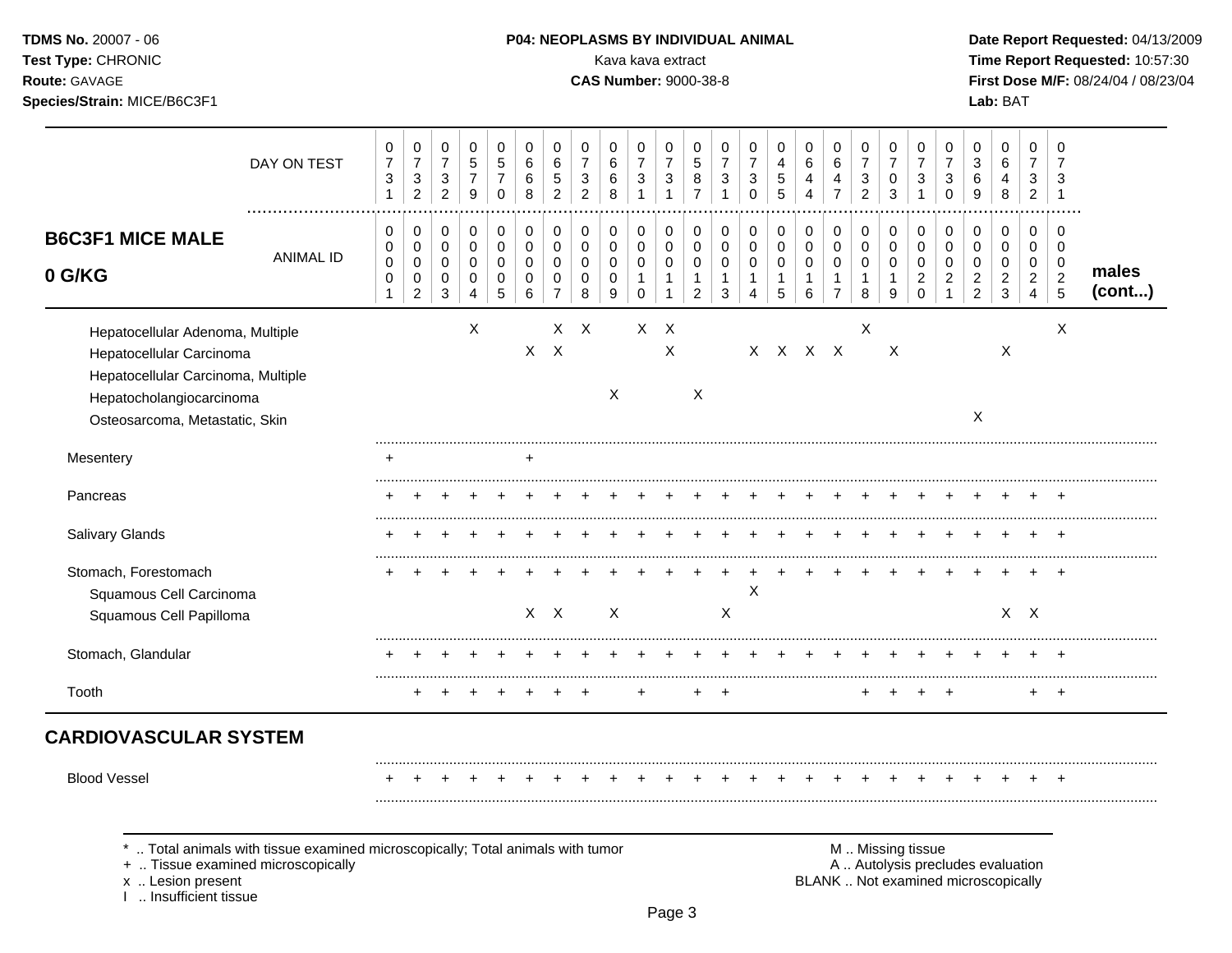#### **TDMS No.** 20007 - 06 **P04: NEOPLASMS BY INDIVIDUAL ANIMAL** Date Report Requested: 04/13/2009

**Test Type:** CHRONIC Kava kava extract **Time Report Requested:** 10:57:30 **Route:** GAVAGE **CAS Number:** 9000-38-8 **First Dose M/F:** 08/24/04 / 08/23/04 **Species/Strain:** MICE/B6C3F1 **Lab:** BAT

|                                                                                           | DAY ON TEST      | 0<br>$\overline{7}$<br>$\ensuremath{\mathsf{3}}$<br>1 | 0<br>$\overline{7}$<br>$\sqrt{3}$<br>$\overline{2}$ | 0<br>$\overline{7}$<br>$\mathbf{3}$<br>$\overline{c}$ | 0<br>$\,$ 5 $\,$<br>$\overline{7}$<br>9 | 0<br>5<br>7<br>$\Omega$ | 0<br>6<br>6<br>8 | 0<br>6<br>5<br>$\overline{2}$      | 0<br>$\overline{7}$<br>3<br>$\overline{2}$ | 0<br>$\,6\,$<br>6<br>8 | 0<br>$\overline{7}$<br>3 | 0<br>$\overline{7}$<br>3 | 0<br>5<br>8<br>$\overline{7}$ | 0<br>$\overline{7}$<br>3 | 0<br>$\overline{7}$<br>3<br>$\Omega$ | 0<br>4<br>5<br>5 | 0<br>6<br>4<br>$\overline{4}$ | 0<br>6<br>4<br>$\overline{7}$               | 0<br>$\overline{7}$<br>3<br>$\overline{2}$ | 0<br>$\overline{7}$<br>0<br>3 | 0<br>$\overline{7}$<br>3 | 0<br>3<br>$\Omega$ | 0<br>3<br>6<br>9                                | 0<br>6<br>4<br>8                   | $\mathbf 0$<br>$\overline{7}$<br>3<br>$\overline{c}$ | 0<br>$\overline{7}$<br>3       |                 |
|-------------------------------------------------------------------------------------------|------------------|-------------------------------------------------------|-----------------------------------------------------|-------------------------------------------------------|-----------------------------------------|-------------------------|------------------|------------------------------------|--------------------------------------------|------------------------|--------------------------|--------------------------|-------------------------------|--------------------------|--------------------------------------|------------------|-------------------------------|---------------------------------------------|--------------------------------------------|-------------------------------|--------------------------|--------------------|-------------------------------------------------|------------------------------------|------------------------------------------------------|--------------------------------|-----------------|
| <b>B6C3F1 MICE MALE</b><br>0 G/KG                                                         | <b>ANIMAL ID</b> | 0<br>0<br>0<br>0                                      | 0<br>0<br>0<br>0<br>2                               | 0<br>0<br>$\mathbf 0$<br>0<br>3                       | 0<br>0<br>0<br>0<br>4                   | 0<br>0<br>0<br>0<br>5   | 0<br>0<br>0<br>6 | 0<br>0<br>0<br>0<br>$\overline{7}$ | 0<br>0<br>0<br>0<br>8                      | 0<br>0<br>0<br>0<br>9  | 0<br>0<br>0<br>1<br>0    | 0<br>0<br>0<br>1         | 0<br>0<br>0<br>1<br>2         | 0<br>0<br>0<br>3         | 0<br>0<br>0<br>4                     | 0<br>0<br>0<br>5 | 0<br>$\mathbf 0$<br>0<br>6    | 0<br>$\pmb{0}$<br>0<br>-1<br>$\overline{7}$ | 0<br>$\,0\,$<br>0<br>-1<br>8               | 0<br>0<br>0<br>9              | 0<br>0<br>0<br>2<br>0    | 0<br>0<br>0<br>2   | 0<br>0<br>0<br>$\overline{c}$<br>$\overline{2}$ | 0<br>0<br>0<br>$\overline{2}$<br>3 | 0<br>0<br>0<br>$\overline{2}$<br>4                   | 0<br>0<br>0<br>$\sqrt{2}$<br>5 | males<br>(cont) |
| Heart<br>Hepatocholangiocarcinoma, Metastatic,<br>Liver<br>Osteosarcoma, Metastatic, Skin |                  |                                                       |                                                     |                                                       |                                         |                         |                  |                                    |                                            | X                      |                          |                          | X                             |                          |                                      |                  |                               |                                             |                                            |                               |                          |                    | X                                               |                                    |                                                      |                                |                 |
| <b>ENDOCRINE SYSTEM</b>                                                                   |                  |                                                       |                                                     |                                                       |                                         |                         |                  |                                    |                                            |                        |                          |                          |                               |                          |                                      |                  |                               |                                             |                                            |                               |                          |                    |                                                 |                                    |                                                      |                                |                 |
| <b>Adrenal Cortex</b><br>Hepatocholangiocarcinoma, Metastatic,<br>Liver                   |                  |                                                       |                                                     |                                                       |                                         |                         |                  |                                    |                                            |                        |                          |                          | X                             |                          |                                      |                  |                               |                                             |                                            |                               |                          |                    |                                                 |                                    |                                                      | $\pm$                          |                 |
| Adrenal Medulla                                                                           |                  |                                                       |                                                     |                                                       |                                         |                         |                  |                                    |                                            |                        |                          |                          |                               |                          |                                      |                  |                               |                                             |                                            |                               |                          |                    |                                                 |                                    |                                                      |                                |                 |
| Islets, Pancreatic                                                                        |                  |                                                       |                                                     |                                                       |                                         |                         |                  |                                    |                                            |                        |                          |                          |                               |                          |                                      |                  |                               |                                             |                                            |                               |                          |                    |                                                 |                                    |                                                      |                                |                 |
| Parathyroid Gland                                                                         |                  | м                                                     |                                                     |                                                       |                                         |                         |                  |                                    |                                            |                        |                          |                          |                               |                          |                                      |                  |                               |                                             |                                            |                               |                          |                    |                                                 |                                    |                                                      | +                              |                 |
| <b>Pituitary Gland</b><br>Pars Intermedia, Adenoma                                        |                  | $\div$                                                |                                                     |                                                       |                                         |                         |                  |                                    |                                            |                        |                          |                          | м                             |                          | X                                    |                  |                               |                                             |                                            |                               |                          |                    |                                                 |                                    |                                                      | $\overline{ }$                 |                 |
| <b>Thyroid Gland</b>                                                                      |                  |                                                       |                                                     |                                                       |                                         |                         |                  |                                    |                                            |                        |                          |                          |                               |                          |                                      |                  |                               |                                             |                                            |                               |                          |                    |                                                 |                                    |                                                      | $\overline{+}$                 |                 |

# **GENERAL BODY SYSTEM**

NONE

+ .. Tissue examined microscopically

I .. Insufficient tissue

\* .. Total animals with tissue examined microscopically; Total animals with tumor <br>
+ .. Tissue examined microscopically<br>
+ .. Tissue examined microscopically x .. Lesion present **BLANK** .. Not examined microscopically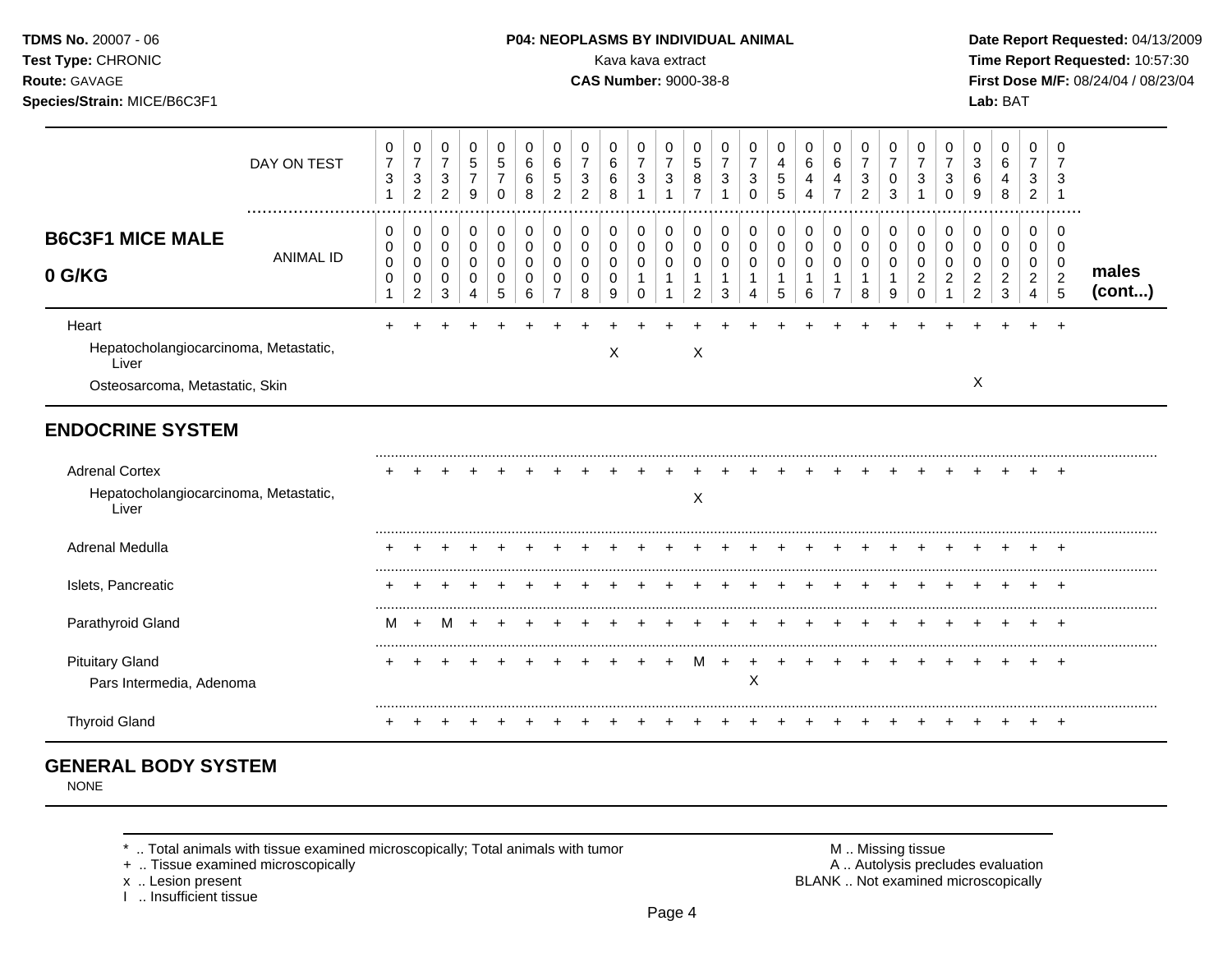#### Species/Strain: MICE/B6C3F1

#### P04: NEOPLASMS BY INDIVIDUAL ANIMAL

Kava kava extract

**CAS Number: 9000-38-8** 

Date Report Requested: 04/13/2009 Time Report Requested: 10:57:30 First Dose M/F: 08/24/04 / 08/23/04 Lab: BAT

|                                                     | DAY ON TEST                                                                                                        | 0<br>$\overline{7}$<br>$\sqrt{3}$<br>$\mathbf{1}$ | 0<br>$\overline{7}$<br>$\mathbf{3}$<br>$\overline{2}$                  | 0<br>$\overline{7}$<br>$\sqrt{3}$<br>$\overline{c}$        | 0<br>$\sqrt{5}$<br>$\overline{7}$<br>$\boldsymbol{9}$ | 0<br>5<br>$\overline{7}$<br>$\mathbf 0$             | 0<br>6<br>6<br>8                                    | 0<br>6<br>$\sqrt{5}$<br>$\overline{c}$                 | 0<br>$\overline{7}$<br>$\mathbf{3}$<br>$\overline{2}$ | 0<br>$\,6$<br>6<br>8                            | 0<br>$\overline{7}$<br>$\sqrt{3}$<br>$\overline{1}$       | 0<br>$\overline{7}$<br>$\mathbf{3}$<br>$\mathbf{1}$ | 0<br>5<br>8<br>$\overline{7}$                                 | 0<br>$\overline{7}$<br>$\mathbf{3}$<br>$\mathbf{1}$  | 0<br>$\overline{7}$<br>$\mathbf{3}$<br>$\Omega$                       | 0<br>$\overline{4}$<br>$\sqrt{5}$<br>5            | 0<br>$\,6\,$<br>4<br>4        | 0<br>6<br>4<br>$\overline{7}$                                | 0<br>$\overline{7}$<br>3<br>$\overline{2}$         | 0<br>$\overline{7}$<br>0<br>$\mathbf{3}$ | 0<br>$\overline{7}$<br>3<br>$\mathbf 1$                                    | 0<br>$\overline{7}$<br>3<br>$\Omega$         | 0<br>$\sqrt{3}$<br>6<br>9                                                | 0<br>6<br>4<br>8                                                | 0<br>$\overline{7}$<br>3<br>$\overline{a}$              | 0<br>$\overline{7}$<br>3<br>$\overline{1}$ |                 |
|-----------------------------------------------------|--------------------------------------------------------------------------------------------------------------------|---------------------------------------------------|------------------------------------------------------------------------|------------------------------------------------------------|-------------------------------------------------------|-----------------------------------------------------|-----------------------------------------------------|--------------------------------------------------------|-------------------------------------------------------|-------------------------------------------------|-----------------------------------------------------------|-----------------------------------------------------|---------------------------------------------------------------|------------------------------------------------------|-----------------------------------------------------------------------|---------------------------------------------------|-------------------------------|--------------------------------------------------------------|----------------------------------------------------|------------------------------------------|----------------------------------------------------------------------------|----------------------------------------------|--------------------------------------------------------------------------|-----------------------------------------------------------------|---------------------------------------------------------|--------------------------------------------|-----------------|
| <b>B6C3F1 MICE MALE</b><br>0 G/KG                   | ANIMAL ID                                                                                                          | $\mathbf 0$<br>$\mathbf 0$<br>$\pmb{0}$<br>0<br>1 | $\mathbf 0$<br>$\mathbf 0$<br>$\pmb{0}$<br>$\pmb{0}$<br>$\overline{c}$ | $\pmb{0}$<br>$\mathbf 0$<br>$\pmb{0}$<br>0<br>$\mathbf{3}$ | 0<br>$\boldsymbol{0}$<br>$\mathbf 0$<br>0<br>4        | $\,0\,$<br>$\pmb{0}$<br>$\pmb{0}$<br>$\pmb{0}$<br>5 | $\mathbf 0$<br>$\mathbf 0$<br>$\mathbf 0$<br>0<br>6 | 0<br>$\mathbf 0$<br>$\mathbf 0$<br>0<br>$\overline{7}$ | $\mathbf 0$<br>$\mathbf 0$<br>$\mathbf 0$<br>0<br>8   | $\pmb{0}$<br>$\pmb{0}$<br>$\mathbf 0$<br>0<br>9 | $\pmb{0}$<br>$\mathbf 0$<br>$\pmb{0}$<br>1<br>$\mathbf 0$ | 0<br>$\mathbf 0$<br>0<br>1<br>$\mathbf{1}$          | $\pmb{0}$<br>$\pmb{0}$<br>0<br>$\mathbf{1}$<br>$\overline{c}$ | $\mathbf 0$<br>$\mathbf 0$<br>0<br>$\mathbf{1}$<br>3 | $\pmb{0}$<br>$\pmb{0}$<br>$\pmb{0}$<br>$\mathbf{1}$<br>$\overline{4}$ | $\pmb{0}$<br>$\mathbf 0$<br>$\mathbf 0$<br>1<br>5 | 0<br>0<br>$\pmb{0}$<br>1<br>6 | $\pmb{0}$<br>$\pmb{0}$<br>$\mathbf 0$<br>1<br>$\overline{7}$ | 0<br>$\mathbf 0$<br>$\pmb{0}$<br>$\mathbf{1}$<br>8 | $\pmb{0}$<br>$\pmb{0}$<br>0<br>1<br>9    | $\mathbf 0$<br>$\mathbf 0$<br>$\mathbf 0$<br>$\overline{c}$<br>$\mathbf 0$ | 0<br>$\mathbf 0$<br>0<br>$\overline{c}$<br>1 | 0<br>$\mathbf 0$<br>$\mathbf 0$<br>$\overline{c}$<br>$\overline{2}$      | 0<br>$\mathbf 0$<br>$\mathbf 0$<br>$\sqrt{2}$<br>$\mathfrak{S}$ | 0<br>0<br>$\pmb{0}$<br>$\overline{a}$<br>$\overline{4}$ | 0<br>$\mathbf 0$<br>0<br>$\frac{2}{5}$     | males<br>(cont) |
| <b>GENITAL SYSTEM</b>                               |                                                                                                                    |                                                   |                                                                        |                                                            |                                                       |                                                     |                                                     |                                                        |                                                       |                                                 |                                                           |                                                     |                                                               |                                                      |                                                                       |                                                   |                               |                                                              |                                                    |                                          |                                                                            |                                              |                                                                          |                                                                 |                                                         |                                            |                 |
| Epididymis                                          |                                                                                                                    |                                                   |                                                                        |                                                            |                                                       |                                                     |                                                     |                                                        |                                                       |                                                 |                                                           |                                                     |                                                               |                                                      |                                                                       |                                                   |                               |                                                              |                                                    |                                          |                                                                            |                                              |                                                                          |                                                                 |                                                         |                                            |                 |
| <b>Preputial Gland</b>                              |                                                                                                                    |                                                   |                                                                        |                                                            |                                                       |                                                     |                                                     |                                                        |                                                       |                                                 |                                                           |                                                     |                                                               |                                                      |                                                                       |                                                   |                               |                                                              |                                                    |                                          |                                                                            |                                              |                                                                          |                                                                 |                                                         |                                            |                 |
| Prostate                                            |                                                                                                                    |                                                   |                                                                        |                                                            |                                                       |                                                     |                                                     |                                                        |                                                       |                                                 |                                                           |                                                     |                                                               |                                                      |                                                                       |                                                   |                               |                                                              |                                                    |                                          |                                                                            |                                              |                                                                          |                                                                 |                                                         |                                            |                 |
| Seminal Vesicle                                     |                                                                                                                    |                                                   |                                                                        |                                                            |                                                       |                                                     |                                                     |                                                        |                                                       |                                                 |                                                           |                                                     |                                                               |                                                      |                                                                       |                                                   |                               |                                                              |                                                    |                                          |                                                                            |                                              |                                                                          |                                                                 |                                                         |                                            |                 |
| <b>Testes</b><br>Interstitial Cell, Adenoma         |                                                                                                                    |                                                   |                                                                        |                                                            |                                                       |                                                     |                                                     |                                                        |                                                       |                                                 |                                                           |                                                     |                                                               |                                                      |                                                                       |                                                   |                               |                                                              |                                                    |                                          |                                                                            |                                              |                                                                          |                                                                 |                                                         | $+$                                        |                 |
| <b>HEMATOPOIETIC SYSTEM</b>                         |                                                                                                                    |                                                   |                                                                        |                                                            |                                                       |                                                     |                                                     |                                                        |                                                       |                                                 |                                                           |                                                     |                                                               |                                                      |                                                                       |                                                   |                               |                                                              |                                                    |                                          |                                                                            |                                              |                                                                          |                                                                 |                                                         |                                            |                 |
| <b>Bone Marrow</b><br>Hemangioma<br>Hemangiosarcoma |                                                                                                                    |                                                   |                                                                        |                                                            |                                                       |                                                     | X                                                   |                                                        |                                                       |                                                 |                                                           |                                                     |                                                               |                                                      | X                                                                     |                                                   |                               |                                                              |                                                    |                                          |                                                                            |                                              |                                                                          |                                                                 | $\div$                                                  | $\pm$                                      |                 |
| Lymph Node, Mandibular                              |                                                                                                                    |                                                   |                                                                        |                                                            |                                                       |                                                     |                                                     |                                                        |                                                       |                                                 |                                                           |                                                     |                                                               |                                                      |                                                                       |                                                   |                               |                                                              |                                                    |                                          |                                                                            |                                              |                                                                          |                                                                 |                                                         |                                            |                 |
| Lymph Node, Mesenteric                              |                                                                                                                    |                                                   |                                                                        |                                                            |                                                       |                                                     |                                                     |                                                        |                                                       |                                                 |                                                           |                                                     |                                                               |                                                      |                                                                       |                                                   |                               |                                                              |                                                    |                                          |                                                                            |                                              |                                                                          |                                                                 |                                                         |                                            |                 |
| Spleen                                              |                                                                                                                    |                                                   |                                                                        |                                                            |                                                       |                                                     |                                                     |                                                        |                                                       |                                                 |                                                           |                                                     |                                                               |                                                      |                                                                       |                                                   |                               |                                                              |                                                    |                                          |                                                                            |                                              |                                                                          |                                                                 |                                                         |                                            |                 |
| x  Lesion present<br>1  Insufficient tissue         | Total animals with tissue examined microscopically; Total animals with tumor<br>+  Tissue examined microscopically |                                                   |                                                                        |                                                            |                                                       |                                                     |                                                     |                                                        |                                                       |                                                 |                                                           |                                                     |                                                               |                                                      |                                                                       |                                                   |                               |                                                              |                                                    |                                          | M  Missing tissue                                                          |                                              | A  Autolysis precludes evaluation<br>BLANK  Not examined microscopically |                                                                 |                                                         |                                            |                 |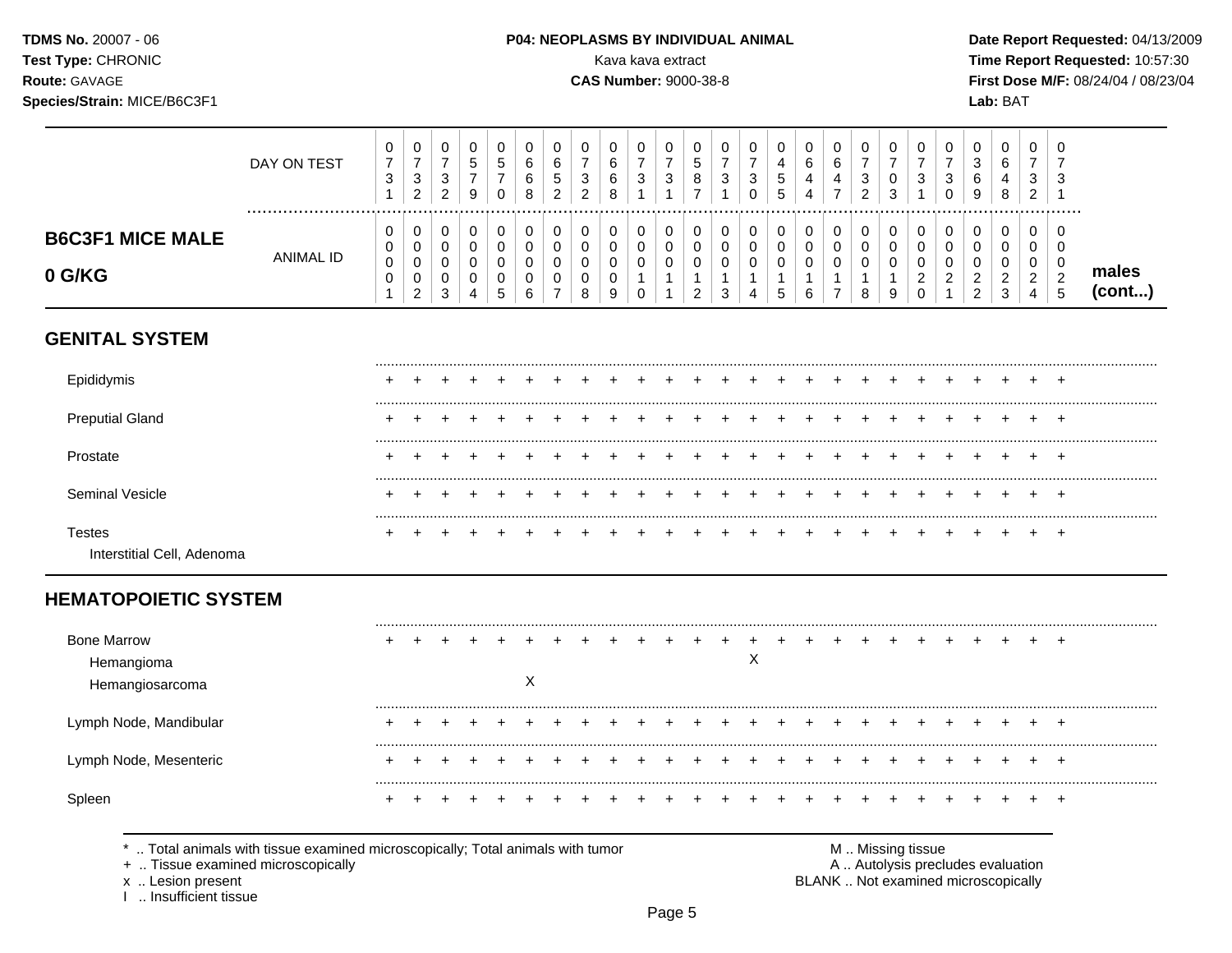| <b>TDMS No. 20007 - 06</b><br>Test Type: CHRONIC<br><b>Route: GAVAGE</b><br>Species/Strain: MICE/B6C3F1 |             |               |             |                          |                               |                               | <b>P04: NEOPLASMS BY INDIVIDUAL ANIMAL</b> |             |             |             |                               | Kava kava extract<br><b>CAS Number: 9000-38-8</b> |             |   |   |                  |                    |                                         |                               |               |   |             |                         | Date Report Requ<br><b>Time Report Req</b><br>First Dose M/F: 0<br>Lab: BAT |                  |  |
|---------------------------------------------------------------------------------------------------------|-------------|---------------|-------------|--------------------------|-------------------------------|-------------------------------|--------------------------------------------|-------------|-------------|-------------|-------------------------------|---------------------------------------------------|-------------|---|---|------------------|--------------------|-----------------------------------------|-------------------------------|---------------|---|-------------|-------------------------|-----------------------------------------------------------------------------|------------------|--|
|                                                                                                         | DAY ON TEST | U<br>⇁<br>3   | 0<br>3<br>2 | 0<br>3<br>$\overline{2}$ | 0<br>5<br>$\overline{ }$<br>9 | $\overline{0}$<br>5<br>⇁<br>0 | 0<br>6<br>6<br>8                           | 6<br>5<br>2 | –<br>3<br>ົ | 6<br>6<br>8 | $\overline{\phantom{0}}$<br>3 | ⇁<br>3                                            | 0<br>5<br>8 | ◠ | 3 | 0<br>4<br>5<br>5 | $\Omega$<br>6<br>4 | 0<br>6<br>4<br>$\overline{\phantom{0}}$ | 0<br>$\overline{ }$<br>3<br>2 | $\Omega$<br>3 | 3 | 0<br>3<br>0 | $\Omega$<br>3<br>6<br>9 | 0<br>6<br>4<br>8                                                            | 0<br>⇁<br>3<br>2 |  |
| <b>RGC3F1 MICF MAI F</b>                                                                                |             | $\Omega$<br>υ | 0           | 0                        | 0                             | 0                             |                                            |             |             |             |                               |                                                   | 0           |   |   | 0                |                    | 0                                       |                               | $\Omega$      |   |             |                         | 0                                                                           | 0                |  |

| DUUJE I MIUL MALL<br>0 G/KG                    | ANIMAL ID | 0<br>0<br>0 | 0<br>0<br>0<br>$\overline{2}$ | U<br>v<br>U.<br>3 | 0<br>0<br>0<br>4 | $\mathbf 0$<br>0<br>0<br>5 | 0<br>0<br>0<br>6 | - ს | 0<br>0<br>8 | 0<br>0<br>0<br>9 | $\mathbf{0}$<br>0<br>0 | 0<br>0 | 0<br>U<br>2 | 0<br>0<br>3 | $\overline{0}$<br>$\sim$<br>4 | 0<br>$\Omega$<br>υ<br>5 | - 6 | 0<br>0 | $\mathbf{0}$<br>8 | $\mathbf{0}$<br>0<br>9 | $\mathbf{0}$<br>0<br>2 | 0<br>U<br>2 | 0<br>0<br>2<br>$\overline{2}$ | $\mathbf{0}$<br>$\sim$<br>U<br>ົ<br><u>.</u><br>3 | 0<br>0<br>ົ<br>∼<br>4 | C<br>-2 | males<br>(cont) |  |
|------------------------------------------------|-----------|-------------|-------------------------------|-------------------|------------------|----------------------------|------------------|-----|-------------|------------------|------------------------|--------|-------------|-------------|-------------------------------|-------------------------|-----|--------|-------------------|------------------------|------------------------|-------------|-------------------------------|---------------------------------------------------|-----------------------|---------|-----------------|--|
| Hemangiosarcoma<br>Lymphoma Malignant          |           |             | ⋏                             |                   |                  |                            |                  |     |             |                  |                        |        |             |             |                               |                         |     |        |                   |                        |                        |             |                               |                                                   |                       |         |                 |  |
| Thymus                                         |           | Μ           |                               |                   |                  |                            |                  |     |             |                  |                        |        |             |             |                               |                         |     |        |                   |                        |                        |             |                               | M                                                 |                       | +       |                 |  |
| Hepatocholangiocarcinoma, Metastatic,<br>Liver |           |             |                               |                   |                  |                            |                  |     |             | Х                |                        |        |             |             |                               |                         |     |        |                   |                        |                        |             |                               |                                                   |                       |         |                 |  |
| Lymphoma Malignant                             |           |             |                               |                   |                  |                            |                  |     |             |                  |                        |        |             |             |                               |                         |     |        |                   |                        | $\lambda$              |             |                               |                                                   |                       |         |                 |  |
|                                                |           |             |                               |                   |                  |                            |                  |     |             |                  |                        |        |             |             |                               |                         |     |        |                   |                        |                        |             |                               |                                                   |                       |         |                 |  |

Date Report Requested: 04/13/2009 **Time Report Requested: 10:57:30 First Dose M/F:** 08/24/04 / 08/23/04

# **INTEGUMENTARY SYSTEM**

| Mammary Gland                                      |  |  | M |  | M | M | - M | M | M | M | M | M | M | M | M |  |  | M |
|----------------------------------------------------|--|--|---|--|---|---|-----|---|---|---|---|---|---|---|---|--|--|---|
| Skin                                               |  |  |   |  |   |   |     |   |   |   |   |   |   |   |   |  |  |   |
| Subcutaneous Tissue, Granular Cell<br>Tumor Benign |  |  |   |  |   |   |     |   |   |   |   |   |   |   |   |  |  |   |
| Subcutaneous Tissue,<br>Hemangiosarcoma            |  |  |   |  |   |   |     |   |   |   |   |   |   |   |   |  |  |   |
| Subcutaneous Tissue, Osteosarcoma                  |  |  |   |  |   |   |     |   |   |   |   |   |   |   |   |  |  |   |

# **MUSCULOSKELETAL SYSTEM**

| Bone                                                                         |  |  |  |  |  |  |  |                                     |                                   |  |  |  |  |  |
|------------------------------------------------------------------------------|--|--|--|--|--|--|--|-------------------------------------|-----------------------------------|--|--|--|--|--|
|                                                                              |  |  |  |  |  |  |  |                                     |                                   |  |  |  |  |  |
| <b>Skeletal Muscle</b>                                                       |  |  |  |  |  |  |  |                                     |                                   |  |  |  |  |  |
|                                                                              |  |  |  |  |  |  |  |                                     |                                   |  |  |  |  |  |
|                                                                              |  |  |  |  |  |  |  |                                     |                                   |  |  |  |  |  |
| Total animals with tissue examined microscopically; Total animals with tumor |  |  |  |  |  |  |  |                                     | M  Missing tissue                 |  |  |  |  |  |
| +  Tissue examined microscopically                                           |  |  |  |  |  |  |  |                                     | A  Autolysis precludes evaluation |  |  |  |  |  |
| x  Lesion present                                                            |  |  |  |  |  |  |  | BLANK  Not examined microscopically |                                   |  |  |  |  |  |
| Insufficient tissue                                                          |  |  |  |  |  |  |  |                                     |                                   |  |  |  |  |  |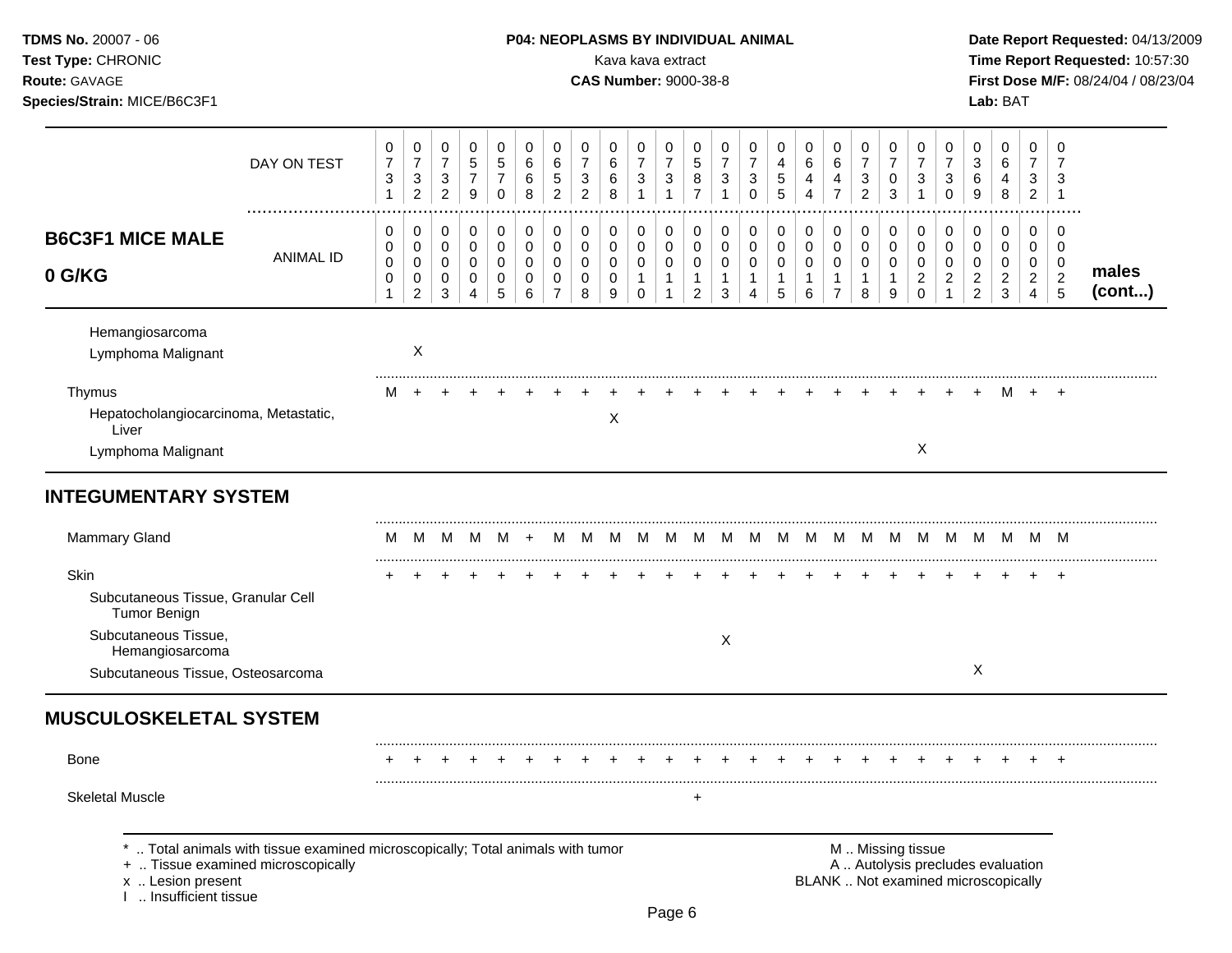| TDMS No. 20007 - 06<br>Test Type: CHRONIC<br>Route: GAVAGE<br>Species/Strain: MICE/B6C3F1                    |                  |                                            |                                                                    |                                                                         |                                           |                                                   |                                                          | P04: NEOPLASMS BY INDIVIDUAL ANIMAL                          |                                                                    | Kava kava extract<br><b>CAS Number: 9000-38-8</b> |                                                                                        |                                                                                     |                                                                   |                                            |                                                   |                                                     |                                                      |                                               |                                            |                                                    |                                                                  |                                                                   |                                                      | Lab: BAT                                                       |                                                                               |                                                                  | Date Report Requested: 04/13/2009<br>Time Report Requested: 10:57:30<br>First Dose M/F: 08/24/04 / 08/23/04 |
|--------------------------------------------------------------------------------------------------------------|------------------|--------------------------------------------|--------------------------------------------------------------------|-------------------------------------------------------------------------|-------------------------------------------|---------------------------------------------------|----------------------------------------------------------|--------------------------------------------------------------|--------------------------------------------------------------------|---------------------------------------------------|----------------------------------------------------------------------------------------|-------------------------------------------------------------------------------------|-------------------------------------------------------------------|--------------------------------------------|---------------------------------------------------|-----------------------------------------------------|------------------------------------------------------|-----------------------------------------------|--------------------------------------------|----------------------------------------------------|------------------------------------------------------------------|-------------------------------------------------------------------|------------------------------------------------------|----------------------------------------------------------------|-------------------------------------------------------------------------------|------------------------------------------------------------------|-------------------------------------------------------------------------------------------------------------|
|                                                                                                              | DAY ON TEST      | 0<br>$\boldsymbol{7}$<br>3<br>$\mathbf{1}$ | 0<br>$\overline{7}$<br>$\ensuremath{\mathsf{3}}$<br>$\overline{c}$ | 0<br>$\overline{7}$<br>$\sqrt{3}$<br>$\overline{2}$                     | 0<br>5<br>$\overline{7}$<br>9             | $\mathbf 0$<br>5<br>$\overline{7}$<br>$\mathbf 0$ | $\mathbf 0$<br>6<br>6<br>8                               | $\mathbf 0$<br>6<br>$\sqrt{5}$<br>$\overline{2}$             | 0<br>$\overline{7}$<br>$\ensuremath{\mathsf{3}}$<br>$\overline{2}$ | $\mathbf 0$<br>$\,6\,$<br>6<br>8                  | $\pmb{0}$<br>$\overline{7}$<br>$\ensuremath{\mathsf{3}}$<br>$\overline{1}$             | $\pmb{0}$<br>$\overline{7}$<br>$\ensuremath{\mathsf{3}}$<br>$\mathbf{1}$            | $\mathbf 0$<br>$\overline{5}$<br>8<br>$\overline{7}$              | 0<br>$\overline{7}$<br>3<br>$\mathbf{1}$   | 0<br>$\overline{7}$<br>3<br>$\mathbf 0$           | 0<br>4<br>$\,$ 5 $\,$<br>$\overline{5}$             | 0<br>$\,6\,$<br>4<br>4                               | 0<br>6<br>4<br>$\overline{7}$                 | 0<br>$\overline{7}$<br>3<br>$\overline{2}$ | 0<br>$\overline{7}$<br>$\mathbf 0$<br>$\mathbf{3}$ | 0<br>$\overline{7}$<br>$\ensuremath{\mathsf{3}}$<br>$\mathbf{1}$ | 0<br>$\overline{7}$<br>$\mathbf{3}$<br>$\mathbf 0$                | $\mathbf 0$<br>$\mathbf{3}$<br>6<br>$\boldsymbol{9}$ | $\mathbf 0$<br>$\,6\,$<br>4<br>8                               | $\mathbf 0$<br>$\overline{7}$<br>3<br>$\overline{2}$                          | $\mathbf 0$<br>$\overline{7}$<br>$\mathbf{3}$<br>$\overline{1}$  |                                                                                                             |
| <b>B6C3F1 MICE MALE</b><br>0 G/KG                                                                            | <b>ANIMAL ID</b> | $\mathbf 0$<br>0<br>0<br>0<br>$\mathbf{1}$ | 0<br>0<br>$\mathbf 0$<br>0<br>$\overline{c}$                       | $\pmb{0}$<br>0<br>$\pmb{0}$<br>$\mathbf 0$<br>$\ensuremath{\mathsf{3}}$ | 0<br>$\mathbf 0$<br>$\mathbf 0$<br>0<br>4 | 0<br>0<br>0<br>0<br>5                             | $\pmb{0}$<br>$\mathbf 0$<br>$\Omega$<br>$\mathsf 0$<br>6 | $\pmb{0}$<br>$\mathbf 0$<br>0<br>$\pmb{0}$<br>$\overline{7}$ | $\mathbf 0$<br>0<br>$\mathbf 0$<br>0<br>8                          | 0<br>0<br>$\mathbf 0$<br>$\mathbf 0$<br>9         | $\pmb{0}$<br>$\mathsf{O}\xspace$<br>$\mathsf{O}\xspace$<br>$\mathbf{1}$<br>$\mathbf 0$ | $\pmb{0}$<br>$\boldsymbol{0}$<br>$\boldsymbol{0}$<br>$\mathbf{1}$<br>$\overline{1}$ | 0<br>$\mathbf 0$<br>$\mathbf 0$<br>$\mathbf{1}$<br>$\overline{2}$ | 0<br>$\mathbf 0$<br>0<br>$\mathbf{1}$<br>3 | 0<br>$\mathbf 0$<br>$\Omega$<br>$\mathbf{1}$<br>4 | 0<br>$\mathbf 0$<br>$\mathbf 0$<br>$\mathbf 1$<br>5 | 0<br>$\mathbf 0$<br>$\mathbf 0$<br>$\mathbf{1}$<br>6 | 0<br>0<br>0<br>$\mathbf{1}$<br>$\overline{7}$ | 0<br>0<br>0<br>$\mathbf{1}$<br>8           | 0<br>$\mathbf 0$<br>0<br>$\mathbf{1}$<br>9         | $\pmb{0}$<br>0<br>$\pmb{0}$<br>$\overline{2}$<br>$\mathbf 0$     | $\mathbf 0$<br>0<br>$\mathbf 0$<br>$\overline{c}$<br>$\mathbf{1}$ | 0<br>0<br>0<br>$\overline{2}$<br>$\overline{2}$      | $\pmb{0}$<br>$\mathbf 0$<br>$\mathbf 0$<br>$\overline{2}$<br>3 | $\mathbf 0$<br>$\mathbf 0$<br>$\mathbf 0$<br>$\overline{2}$<br>$\overline{4}$ | $\mathbf 0$<br>$\mathbf 0$<br>$\mathbf 0$<br>$\overline{2}$<br>5 | males<br>(cont)                                                                                             |
| Hemangiosarcoma<br>Hepatocholangiocarcinoma, Metastatic,<br>Liver                                            |                  |                                            |                                                                    |                                                                         |                                           |                                                   |                                                          |                                                              |                                                                    |                                                   |                                                                                        |                                                                                     | X                                                                 |                                            |                                                   |                                                     |                                                      |                                               |                                            |                                                    |                                                                  |                                                                   |                                                      |                                                                |                                                                               |                                                                  |                                                                                                             |
| <b>NERVOUS SYSTEM</b>                                                                                        |                  |                                            |                                                                    |                                                                         |                                           |                                                   |                                                          |                                                              |                                                                    |                                                   |                                                                                        |                                                                                     |                                                                   |                                            |                                                   |                                                     |                                                      |                                               |                                            |                                                    |                                                                  |                                                                   |                                                      |                                                                |                                                                               |                                                                  |                                                                                                             |
| <b>Brain</b>                                                                                                 |                  |                                            |                                                                    |                                                                         |                                           |                                                   |                                                          |                                                              |                                                                    |                                                   |                                                                                        |                                                                                     |                                                                   | $\div$                                     |                                                   |                                                     |                                                      |                                               |                                            | $\ddot{}$                                          | $\ddot{}$                                                        | $\ddot{}$                                                         | $\pm$                                                |                                                                | $\ddot{}$                                                                     | $^{+}$                                                           |                                                                                                             |
| <b>RESPIRATORY SYSTEM</b>                                                                                    |                  |                                            |                                                                    |                                                                         |                                           |                                                   |                                                          |                                                              |                                                                    |                                                   |                                                                                        |                                                                                     |                                                                   |                                            |                                                   |                                                     |                                                      |                                               |                                            |                                                    |                                                                  |                                                                   |                                                      |                                                                |                                                                               |                                                                  |                                                                                                             |
|                                                                                                              |                  |                                            |                                                                    |                                                                         |                                           |                                                   |                                                          |                                                              |                                                                    |                                                   |                                                                                        |                                                                                     |                                                                   |                                            |                                                   |                                                     |                                                      |                                               |                                            |                                                    |                                                                  |                                                                   |                                                      |                                                                |                                                                               |                                                                  |                                                                                                             |
| Lung<br>Alveolar/Bronchiolar Adenoma<br>Alveolar/Bronchiolar Carcinoma<br>Hemangiosarcoma, Metastatic, Liver |                  |                                            | $\ddot{}$                                                          | $\ddot{}$                                                               | $\ddot{}$                                 | $\ddot{}$<br>X                                    | $\ddot{}$<br>X                                           |                                                              | $\boldsymbol{\mathsf{X}}$                                          |                                                   |                                                                                        |                                                                                     | $\ddot{}$                                                         | $\ddot{}$<br>$\mathsf X$                   |                                                   |                                                     |                                                      |                                               |                                            | $\div$                                             | $\ddot{}$<br>$X$ $X$                                             | $\ddot{}$                                                         | $\ddot{}$                                            | $\overline{1}$                                                 | $\pm$<br>$X$ $X$ $X$                                                          | $+$                                                              |                                                                                                             |
| Hepatocellular Carcinoma, Metastatic,<br>Liver                                                               |                  |                                            |                                                                    |                                                                         |                                           |                                                   |                                                          |                                                              |                                                                    |                                                   |                                                                                        | $\sf X$                                                                             |                                                                   |                                            | $\boldsymbol{X}$                                  |                                                     |                                                      |                                               |                                            |                                                    |                                                                  |                                                                   |                                                      |                                                                |                                                                               |                                                                  |                                                                                                             |
| Hepatocholangiocarcinoma, Metastatic,<br>Liver                                                               |                  |                                            |                                                                    |                                                                         |                                           |                                                   |                                                          |                                                              |                                                                    | X                                                 |                                                                                        |                                                                                     | X                                                                 |                                            |                                                   |                                                     |                                                      |                                               |                                            |                                                    |                                                                  |                                                                   |                                                      |                                                                |                                                                               |                                                                  |                                                                                                             |
| Osteosarcoma, Metastatic, Skin                                                                               |                  |                                            |                                                                    |                                                                         |                                           |                                                   |                                                          |                                                              |                                                                    |                                                   |                                                                                        |                                                                                     |                                                                   |                                            |                                                   |                                                     |                                                      |                                               |                                            |                                                    |                                                                  |                                                                   | X                                                    |                                                                |                                                                               |                                                                  |                                                                                                             |
| Nose                                                                                                         |                  |                                            |                                                                    |                                                                         |                                           |                                                   |                                                          |                                                              |                                                                    |                                                   |                                                                                        |                                                                                     |                                                                   |                                            |                                                   |                                                     |                                                      |                                               |                                            |                                                    |                                                                  |                                                                   |                                                      |                                                                |                                                                               | $\ddot{}$                                                        |                                                                                                             |

\* .. Total animals with tissue examined microscopically; Total animals with tumor + .. Tissue examined microscopically

x .. Lesion present<br>I .. Insufficient tissue

M .. Missing tissue<br>A .. Autolysis precludes evaluation<br>BLANK .. Not examined microscopically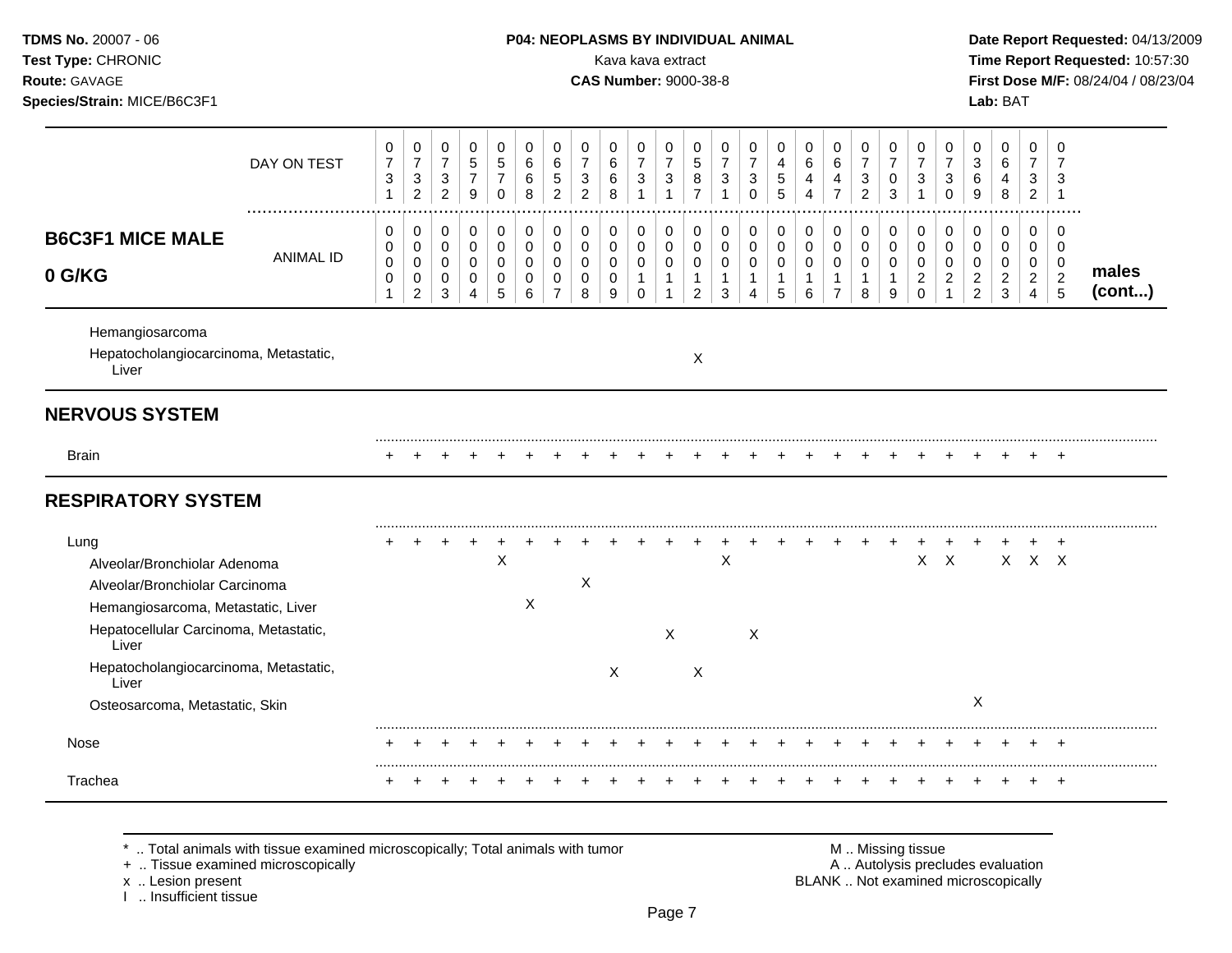#### Species/Strain: MICE/B6C3F1

Kava kava extract

**CAS Number: 9000-38-8** 

Date Report Requested: 04/13/2009 Time Report Requested: 10:57:30 First Dose M/F: 08/24/04 / 08/23/04 Lab: BAT

|                                                          | DAY ON TEST                                                                                                        | 0<br>$\boldsymbol{7}$<br>3<br>$\mathbf{1}$           | $\pmb{0}$<br>$\overline{7}$<br>$\ensuremath{\mathsf{3}}$<br>$\overline{2}$ | 0<br>$\overline{7}$<br>$\sqrt{3}$<br>$\overline{c}$ | 0<br>$5\phantom{.0}$<br>$\boldsymbol{7}$<br>$\boldsymbol{9}$ | $\mathbf 0$<br>$\overline{5}$<br>$\overline{7}$<br>0 | 0<br>6<br>6<br>8                | 0<br>6<br>5<br>$\overline{2}$      | 0<br>$\overline{7}$<br>3<br>$\overline{2}$ | 0<br>$\,6$<br>6<br>8                                          | 0<br>$\boldsymbol{7}$<br>3<br>$\overline{1}$ | 0<br>$\overline{7}$<br>3<br>$\mathbf{1}$ | 0<br>$\,$ 5 $\,$<br>8<br>$\overline{7}$                             | 0<br>$\boldsymbol{7}$<br>$\mathbf{3}$<br>$\mathbf{1}$       | 0<br>$\overline{7}$<br>3<br>$\Omega$                 | 0<br>4<br>$\sqrt{5}$<br>5       | 0<br>6<br>4<br>4              | 0<br>$\,6\,$<br>4<br>$\overline{7}$                     | $\mathbf 0$<br>$\overline{7}$<br>3<br>$\overline{2}$ | 0<br>$\overline{7}$<br>0<br>3   | 0<br>$\overline{7}$<br>3                                                                      | 0<br>$\overline{7}$<br>3<br>$\Omega$                           | 0<br>3<br>$\,6$<br>9                                      | 0<br>6<br>4<br>8                     | $\mathbf 0$<br>$\overline{7}$<br>3<br>$\overline{a}$                          | 0<br>$\overline{7}$<br>3<br>$\overline{1}$ |                 |
|----------------------------------------------------------|--------------------------------------------------------------------------------------------------------------------|------------------------------------------------------|----------------------------------------------------------------------------|-----------------------------------------------------|--------------------------------------------------------------|------------------------------------------------------|---------------------------------|------------------------------------|--------------------------------------------|---------------------------------------------------------------|----------------------------------------------|------------------------------------------|---------------------------------------------------------------------|-------------------------------------------------------------|------------------------------------------------------|---------------------------------|-------------------------------|---------------------------------------------------------|------------------------------------------------------|---------------------------------|-----------------------------------------------------------------------------------------------|----------------------------------------------------------------|-----------------------------------------------------------|--------------------------------------|-------------------------------------------------------------------------------|--------------------------------------------|-----------------|
| <b>B6C3F1 MICE MALE</b><br>0 G/KG                        | <b>ANIMAL ID</b>                                                                                                   | 0<br>0<br>$\mathbf 0$<br>$\mathbf 0$<br>$\mathbf{1}$ | 0<br>$\mathbf 0$<br>$\pmb{0}$<br>$\pmb{0}$<br>$\boldsymbol{2}$             | 0<br>0<br>0<br>$\mathbf 0$<br>3                     | 0<br>0<br>$\mathbf 0$<br>$\mathbf 0$<br>$\overline{4}$       | $\mathbf 0$<br>$\mathbf 0$<br>0<br>0<br>$\sqrt{5}$   | 0<br>0<br>$\mathbf 0$<br>0<br>6 | 0<br>0<br>0<br>0<br>$\overline{7}$ | 0<br>$\mathbf 0$<br>0<br>0<br>8            | $\mathbf 0$<br>$\mathbf 0$<br>$\mathbf 0$<br>$\mathbf 0$<br>9 | 0<br>0<br>0<br>$\mathbf{1}$<br>$\mathbf 0$   | 0<br>0<br>$\mathbf 0$<br>-1<br>1         | $\pmb{0}$<br>$\pmb{0}$<br>$\,0\,$<br>$\mathbf{1}$<br>$\overline{2}$ | $\pmb{0}$<br>0<br>$\mathbf 0$<br>$\mathbf{1}$<br>$\sqrt{3}$ | $\mathbf 0$<br>0<br>$\pmb{0}$<br>1<br>$\overline{4}$ | 0<br>0<br>$\mathbf 0$<br>1<br>5 | 0<br>0<br>$\pmb{0}$<br>1<br>6 | 0<br>0<br>$\mathbf 0$<br>$\mathbf{1}$<br>$\overline{7}$ | $\mathbf 0$<br>$\mathbf 0$<br>0<br>$\mathbf{1}$<br>8 | 0<br>0<br>$\mathbf 0$<br>1<br>9 | $\mathbf 0$<br>0<br>$\mathbf 0$<br>$\overline{2}$<br>$\mathbf 0$                              | $\pmb{0}$<br>$\mathbf 0$<br>$\mathbf 0$<br>$\overline{c}$<br>1 | 0<br>0<br>$\mathbf 0$<br>$\overline{c}$<br>$\overline{2}$ | 0<br>0<br>0<br>$\boldsymbol{2}$<br>3 | $\mathbf 0$<br>$\mathbf 0$<br>$\mathbf 0$<br>$\overline{2}$<br>$\overline{4}$ | $\mathbf 0$<br>0<br>0<br>$\sqrt{2}$<br>5   | males<br>(cont) |
| <b>SPECIAL SENSES SYSTEM</b>                             |                                                                                                                    |                                                      |                                                                            |                                                     |                                                              |                                                      |                                 |                                    |                                            |                                                               |                                              |                                          |                                                                     |                                                             |                                                      |                                 |                               |                                                         |                                                      |                                 |                                                                                               |                                                                |                                                           |                                      |                                                                               |                                            |                 |
| Eye                                                      |                                                                                                                    |                                                      |                                                                            |                                                     |                                                              |                                                      |                                 |                                    |                                            |                                                               |                                              |                                          |                                                                     |                                                             |                                                      |                                 |                               |                                                         |                                                      |                                 |                                                                                               |                                                                |                                                           |                                      |                                                                               |                                            |                 |
| <b>Harderian Gland</b><br>Adenoma                        |                                                                                                                    |                                                      | +                                                                          | +                                                   | $\ddot{}$                                                    |                                                      | X                               |                                    | X                                          |                                                               |                                              |                                          |                                                                     |                                                             |                                                      |                                 |                               |                                                         |                                                      |                                 |                                                                                               |                                                                |                                                           |                                      |                                                                               | $\overline{+}$                             |                 |
| <b>URINARY SYSTEM</b>                                    |                                                                                                                    |                                                      |                                                                            |                                                     |                                                              |                                                      |                                 |                                    |                                            |                                                               |                                              |                                          |                                                                     |                                                             |                                                      |                                 |                               |                                                         |                                                      |                                 |                                                                                               |                                                                |                                                           |                                      |                                                                               |                                            |                 |
| Kidney<br>Hepatocholangiocarcinoma, Metastatic,<br>Liver |                                                                                                                    |                                                      |                                                                            |                                                     |                                                              |                                                      |                                 |                                    |                                            |                                                               |                                              |                                          | X                                                                   |                                                             |                                                      |                                 |                               |                                                         |                                                      |                                 |                                                                                               |                                                                |                                                           |                                      |                                                                               | ÷.                                         |                 |
| Capsule, Hemangioma<br>Renal Tubule, Adenoma             |                                                                                                                    |                                                      |                                                                            |                                                     |                                                              |                                                      |                                 |                                    |                                            |                                                               |                                              |                                          |                                                                     |                                                             |                                                      |                                 |                               |                                                         |                                                      |                                 | $\times$                                                                                      | X                                                              |                                                           |                                      |                                                                               |                                            |                 |
| Urethra                                                  |                                                                                                                    |                                                      |                                                                            |                                                     |                                                              |                                                      |                                 |                                    |                                            |                                                               |                                              |                                          |                                                                     |                                                             |                                                      |                                 |                               |                                                         |                                                      |                                 |                                                                                               |                                                                |                                                           |                                      |                                                                               |                                            |                 |
| <b>Urinary Bladder</b>                                   |                                                                                                                    |                                                      |                                                                            |                                                     |                                                              |                                                      |                                 |                                    |                                            |                                                               |                                              |                                          |                                                                     |                                                             |                                                      |                                 |                               |                                                         |                                                      |                                 |                                                                                               |                                                                |                                                           |                                      |                                                                               | $\overline{+}$                             |                 |
| <b>SYSTEMIC LESIONS</b>                                  |                                                                                                                    |                                                      |                                                                            |                                                     |                                                              |                                                      |                                 |                                    |                                            |                                                               |                                              |                                          |                                                                     |                                                             |                                                      |                                 |                               |                                                         |                                                      |                                 |                                                                                               |                                                                |                                                           |                                      |                                                                               |                                            |                 |
| Multiple Organ<br>Lymphoma Malignant                     |                                                                                                                    |                                                      | X                                                                          |                                                     |                                                              |                                                      |                                 |                                    |                                            |                                                               |                                              |                                          |                                                                     |                                                             |                                                      |                                 |                               |                                                         |                                                      |                                 | X                                                                                             |                                                                |                                                           |                                      |                                                                               | ÷                                          |                 |
| x  Lesion present<br>Insufficient tissue                 | Total animals with tissue examined microscopically; Total animals with tumor<br>+  Tissue examined microscopically |                                                      |                                                                            |                                                     |                                                              |                                                      |                                 |                                    |                                            |                                                               |                                              |                                          |                                                                     |                                                             |                                                      |                                 |                               |                                                         |                                                      |                                 | M  Missing tissue<br>A  Autolysis precludes evaluation<br>BLANK  Not examined microscopically |                                                                |                                                           |                                      |                                                                               |                                            |                 |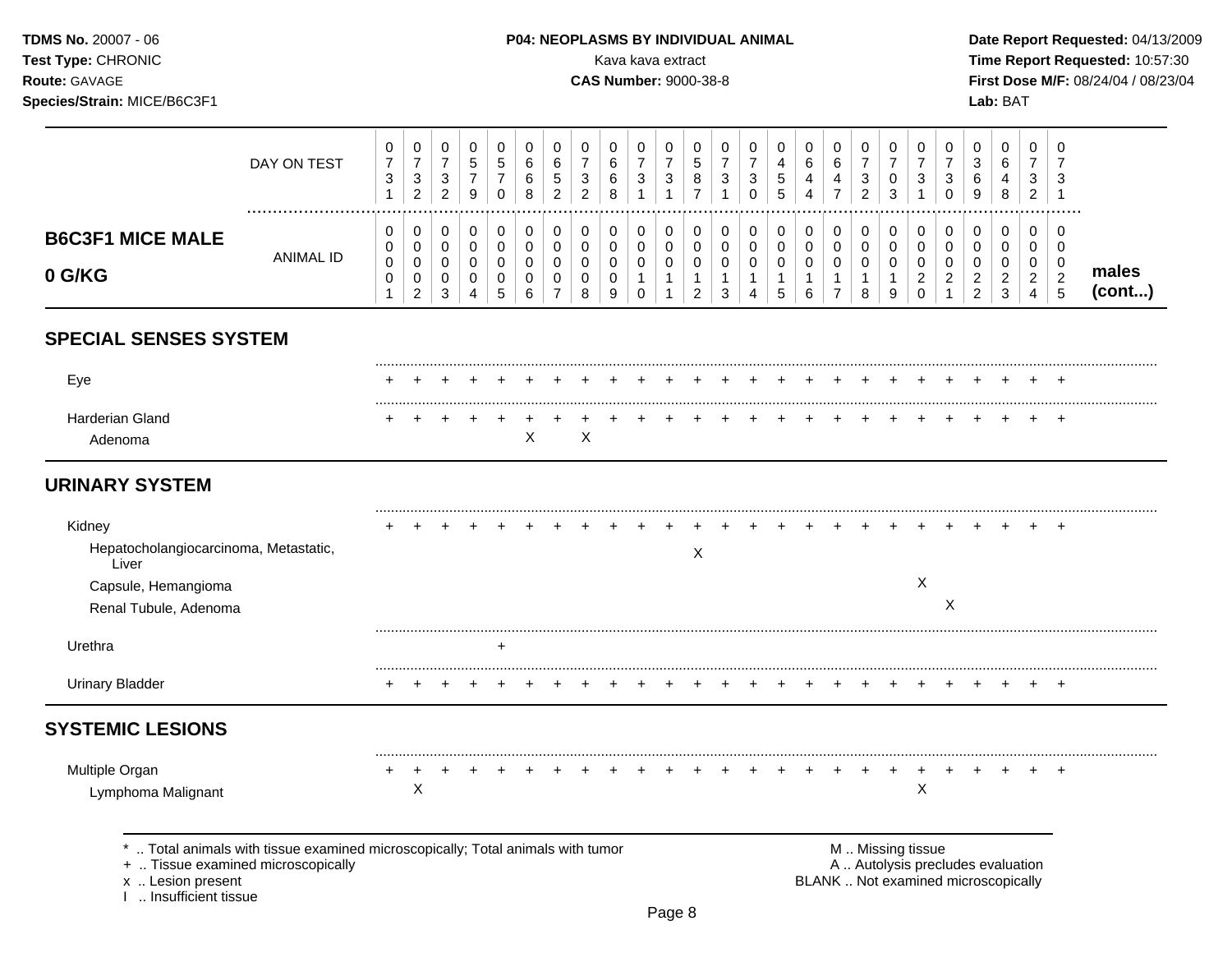## Species/Strain: MICE/B6C3F1

#### P04: NEOPLASMS BY INDIVIDUAL ANIMAL

Kava kava extract

CAS Number: 9000-38-8

Date Report Requested: 04/13/2009 Time Report Requested: 10:57:30 First Dose M/F: 08/24/04 / 08/23/04 Lab: BAT

|                                                    | DAY ON TEST      | $\pmb{0}$<br>$\boldsymbol{7}$<br>$\sqrt{3}$<br>$\overline{2}$ | $\pmb{0}$<br>$\overline{7}$<br>3<br>$\overline{c}$ | $\boldsymbol{0}$<br>$\overline{7}$<br>$\ensuremath{\mathsf{3}}$<br>$\mathbf 0$ | 0<br>$\boldsymbol{7}$<br>$\mathbf{3}$                          | 0<br>$\overline{7}$<br>3<br>0                                 | 0<br>$\overline{7}$<br>3<br>$\overline{2}$ | 0<br>6                                              | 0<br>$\overline{7}$<br>3<br>$\overline{2}$ | 0<br>$\overline{7}$<br>$\mathbf{3}$<br>$\overline{2}$             | 0<br>$\overline{7}$<br>3                              | 0<br>$\boldsymbol{7}$<br>$\sqrt{3}$           | 0<br>$\overline{7}$<br>$\sqrt{3}$                               | 0<br>$\overline{7}$<br>$\ensuremath{\mathsf{3}}$<br>$\overline{2}$ | 0<br>$\overline{7}$<br>3                             | 0<br>7<br>3<br>0                              | 0<br>5<br>3                          | 0<br>$\overline{7}$<br>3<br>$\overline{2}$   | 0<br>$\overline{7}$<br>$\mathbf{3}$<br>$\overline{2}$ | 0<br>$\overline{7}$<br>$\mathbf{3}$<br>$\overline{2}$ | 0<br>$\,6\,$<br>$\boldsymbol{2}$<br>6       | 0<br>$\overline{7}$<br>$\mathbf{3}$<br>$\overline{c}$ | 0<br>$\overline{7}$<br>3                         | 0<br>$\overline{7}$<br>3<br>0 | 0<br>$\overline{7}$<br>3<br>0                    | 0<br>6<br>8<br>3                            |               |
|----------------------------------------------------|------------------|---------------------------------------------------------------|----------------------------------------------------|--------------------------------------------------------------------------------|----------------------------------------------------------------|---------------------------------------------------------------|--------------------------------------------|-----------------------------------------------------|--------------------------------------------|-------------------------------------------------------------------|-------------------------------------------------------|-----------------------------------------------|-----------------------------------------------------------------|--------------------------------------------------------------------|------------------------------------------------------|-----------------------------------------------|--------------------------------------|----------------------------------------------|-------------------------------------------------------|-------------------------------------------------------|---------------------------------------------|-------------------------------------------------------|--------------------------------------------------|-------------------------------|--------------------------------------------------|---------------------------------------------|---------------|
| <b>B6C3F1 MICE MALE</b><br>0 G/KG                  | <b>ANIMAL ID</b> | 0<br>0<br>$\pmb{0}$<br>$\sqrt{2}$<br>6                        | 0<br>0<br>0<br>$\frac{2}{7}$                       | $\pmb{0}$<br>$\overline{0}$<br>$\mathbf 0$<br>$\sqrt{2}$<br>$\,8\,$            | $\pmb{0}$<br>$\mathbf 0$<br>$\mathbf 0$<br>$\overline{2}$<br>9 | $\mathbf 0$<br>$\mathbf 0$<br>$\mathbf 0$<br>3<br>$\mathbf 0$ | 0<br>$\mathbf 0$<br>$\Omega$<br>3          | 0<br>$\mathbf 0$<br>$\Omega$<br>3<br>$\overline{c}$ | 0<br>$\mathbf 0$<br>$\Omega$<br>3<br>3     | 0<br>$\mathbf 0$<br>$\mathbf 0$<br>$\ensuremath{\mathsf{3}}$<br>4 | 0<br>$\mathbf{0}$<br>$\mathbf 0$<br>$\mathbf{3}$<br>5 | 0<br>0<br>0<br>$\ensuremath{\mathsf{3}}$<br>6 | 0<br>$\mathbf 0$<br>$\mathbf 0$<br>$\sqrt{3}$<br>$\overline{7}$ | 0<br>$\mathbf 0$<br>$\mathbf 0$<br>$\ensuremath{\mathsf{3}}$<br>8  | 0<br>$\mathbf 0$<br>$\mathbf 0$<br>$\mathbf{3}$<br>9 | 0<br>$\Omega$<br>$\mathbf 0$<br>4<br>$\Omega$ | 0<br>$\mathbf 0$<br>$\mathbf 0$<br>4 | 0<br>$\mathbf 0$<br>0<br>4<br>$\overline{2}$ | 0<br>$\pmb{0}$<br>0<br>4<br>$\mathbf{3}$              | 0<br>$\mathbf 0$<br>$\mathbf 0$<br>4<br>4             | $\,0\,$<br>$\pmb{0}$<br>$\pmb{0}$<br>4<br>5 | 0<br>$\mathbf 0$<br>$\Omega$<br>4<br>6                | 0<br>$\Omega$<br>$\Omega$<br>4<br>$\overline{7}$ | 0<br>$\Omega$<br>0<br>4<br>8  | $\mathbf 0$<br>$\Omega$<br>$\mathbf 0$<br>4<br>9 | 0<br>$\Omega$<br>$\Omega$<br>5<br>$\pmb{0}$ | * TOTALS      |
| <b>ALIMENTARY SYSTEM</b>                           |                  |                                                               |                                                    |                                                                                |                                                                |                                                               |                                            |                                                     |                                            |                                                                   |                                                       |                                               |                                                                 |                                                                    |                                                      |                                               |                                      |                                              |                                                       |                                                       |                                             |                                                       |                                                  |                               |                                                  |                                             |               |
| Esophagus                                          |                  |                                                               |                                                    |                                                                                |                                                                |                                                               |                                            |                                                     |                                            |                                                                   |                                                       |                                               |                                                                 |                                                                    |                                                      |                                               |                                      |                                              |                                                       |                                                       |                                             |                                                       |                                                  |                               |                                                  |                                             | 50            |
| Gallbladder                                        |                  |                                                               |                                                    |                                                                                |                                                                |                                                               |                                            |                                                     |                                            |                                                                   |                                                       |                                               |                                                                 |                                                                    |                                                      |                                               |                                      |                                              |                                                       |                                                       |                                             |                                                       | м                                                |                               |                                                  |                                             | 49            |
| Intestine Large, Cecum                             |                  |                                                               |                                                    |                                                                                |                                                                |                                                               |                                            |                                                     |                                            |                                                                   |                                                       |                                               |                                                                 |                                                                    |                                                      |                                               |                                      |                                              |                                                       |                                                       |                                             |                                                       |                                                  |                               |                                                  |                                             | 50            |
| Intestine Large, Colon                             |                  |                                                               |                                                    |                                                                                |                                                                |                                                               |                                            |                                                     |                                            |                                                                   |                                                       |                                               |                                                                 |                                                                    |                                                      |                                               |                                      |                                              |                                                       |                                                       |                                             |                                                       |                                                  |                               |                                                  |                                             | 50            |
| Intestine Large, Rectum                            |                  |                                                               |                                                    |                                                                                |                                                                |                                                               |                                            |                                                     |                                            |                                                                   |                                                       |                                               |                                                                 |                                                                    |                                                      |                                               |                                      |                                              |                                                       |                                                       |                                             |                                                       |                                                  |                               |                                                  | $\ddot{}$                                   | 50            |
| Intestine Small, Duodenum<br>Adenoma               |                  |                                                               |                                                    |                                                                                |                                                                |                                                               |                                            |                                                     |                                            |                                                                   |                                                       |                                               |                                                                 |                                                                    |                                                      |                                               |                                      |                                              |                                                       |                                                       |                                             |                                                       |                                                  |                               |                                                  |                                             | 50            |
| Intestine Small, Ileum                             |                  |                                                               |                                                    |                                                                                |                                                                |                                                               |                                            |                                                     |                                            |                                                                   |                                                       |                                               |                                                                 |                                                                    |                                                      |                                               |                                      |                                              |                                                       |                                                       |                                             |                                                       |                                                  |                               |                                                  | $\div$                                      | 50            |
| Intestine Small, Jejunum<br>Adenoma<br>Carcinoma   |                  |                                                               |                                                    |                                                                                |                                                                |                                                               |                                            |                                                     |                                            |                                                                   |                                                       | X                                             |                                                                 |                                                                    |                                                      |                                               |                                      |                                              |                                                       |                                                       |                                             |                                                       |                                                  |                               |                                                  |                                             | 50            |
| Liver<br>Hemangiosarcoma<br>Hepatocellular Adenoma |                  | X                                                             |                                                    | X                                                                              |                                                                |                                                               | X<br>X                                     |                                                     | X                                          |                                                                   |                                                       |                                               | $X$ $X$                                                         |                                                                    | X                                                    |                                               | X                                    | X                                            |                                                       |                                                       |                                             | $X$ $X$                                               |                                                  |                               | X                                                |                                             | 50<br>5<br>14 |

\* .. Total animals with tissue examined microscopically; Total animals with tumor

+ .. Tissue examined microscopically

x .. Lesion present<br>I .. Insufficient tissue

M .. Missing tissue<br>A .. Autolysis precludes evaluation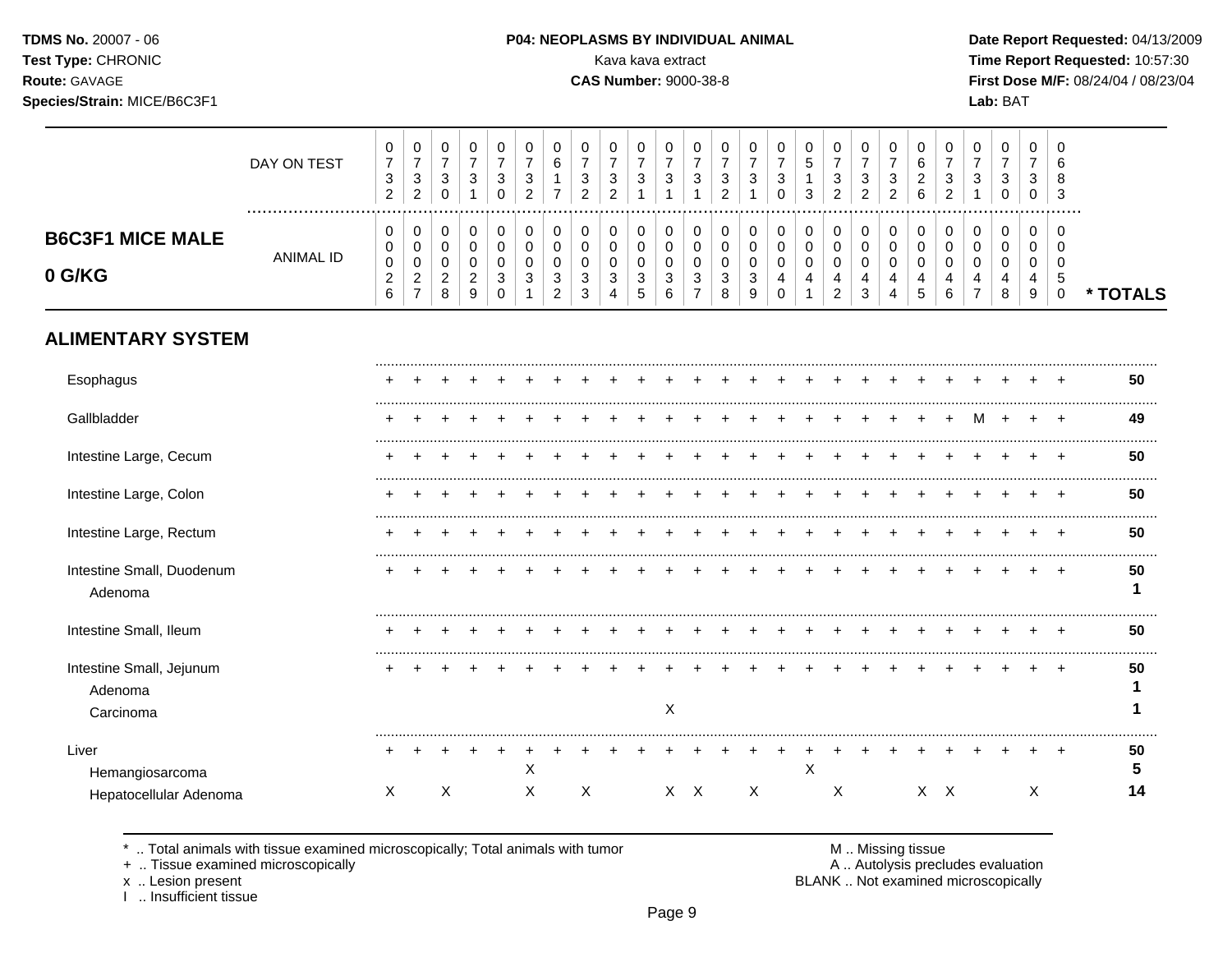## **TDMS No.** 20007 - 06 **P04: NEOPLASMS BY INDIVIDUAL ANIMAL** Date Report Requested: 04/13/2009

**Test Type:** CHRONIC **Transfer CHRONIC** Kava Rava extract Kava extract **Time Report Requested:** 10:57:30 **Route:** GAVAGE **CAS Number:** 9000-38-8 **First Dose M/F:** 08/24/04 / 08/23/04 **Species/Strain:** MICE/B6C3F1 **Lab:** BAT

|                                                            | DAY ON TEST      | 0<br>$\overline{7}$<br>$\sqrt{3}$<br>$\overline{2}$ | $\pmb{0}$<br>$\boldsymbol{7}$<br>$\mathsf 3$<br>$\overline{2}$ | 0<br>$\boldsymbol{7}$<br>3<br>$\mathbf 0$ | 0<br>$\overline{7}$<br>3<br>$\mathbf{1}$      | 0<br>$\overline{7}$<br>3<br>$\Omega$ | $\mathbf 0$<br>$\overline{7}$<br>3<br>$\overline{2}$ | $\mathbf 0$<br>$\,6\,$<br>1<br>$\overline{7}$           | 0<br>$\overline{7}$<br>3<br>$\overline{2}$                 | 0<br>$\boldsymbol{7}$<br>$\mathbf{3}$<br>$\overline{2}$ | 0<br>$\boldsymbol{7}$<br>3<br>$\mathbf{1}$ | 0<br>$\overline{7}$<br>3<br>$\mathbf{1}$      | 0<br>$\overline{7}$<br>3<br>$\mathbf{1}$ | 0<br>$\overline{7}$<br>3<br>$\overline{2}$ | $\mathbf 0$<br>$\overline{7}$<br>3 | 0<br>$\overline{7}$<br>3<br>$\Omega$ | 0<br>$\sqrt{5}$<br>$\mathbf{1}$<br>$\mathbf{3}$ | $\mathbf 0$<br>$\boldsymbol{7}$<br>$\sqrt{3}$<br>$\overline{2}$ | 0<br>$\overline{7}$<br>$\sqrt{3}$<br>$\overline{2}$ | $\mathbf 0$<br>$\overline{7}$<br>3<br>$\overline{2}$ | 0<br>6<br>$\overline{c}$<br>6 | $\mathbf 0$<br>$\overline{7}$<br>3<br>$\overline{2}$ | 0<br>$\overline{7}$<br>3        | 0<br>$\overline{7}$<br>3<br>$\mathbf 0$ | 0<br>$\overline{7}$<br>3<br>$\mathbf 0$ | $\mathbf 0$<br>6<br>8<br>3             |          |
|------------------------------------------------------------|------------------|-----------------------------------------------------|----------------------------------------------------------------|-------------------------------------------|-----------------------------------------------|--------------------------------------|------------------------------------------------------|---------------------------------------------------------|------------------------------------------------------------|---------------------------------------------------------|--------------------------------------------|-----------------------------------------------|------------------------------------------|--------------------------------------------|------------------------------------|--------------------------------------|-------------------------------------------------|-----------------------------------------------------------------|-----------------------------------------------------|------------------------------------------------------|-------------------------------|------------------------------------------------------|---------------------------------|-----------------------------------------|-----------------------------------------|----------------------------------------|----------|
| <b>B6C3F1 MICE MALE</b>                                    |                  | 0<br>0                                              | $\mathbf 0$<br>$\pmb{0}$                                       | $\mathbf 0$<br>$\mathbf 0$                | 0<br>$\pmb{0}$                                | $\mathbf 0$<br>$\mathbf 0$           | $\mathbf 0$<br>$\mathbf 0$                           | $\mathbf 0$<br>$\mathbf 0$                              | 0<br>0                                                     | 0<br>$\mathbf 0$                                        | $\mathbf 0$<br>$\mathbf 0$                 | $\pmb{0}$<br>$\pmb{0}$                        | $\mathbf 0$<br>$\mathbf 0$               | 0<br>0                                     | $\mathbf 0$<br>$\mathbf 0$         | 0<br>$\mathsf 0$                     | 0<br>$\pmb{0}$                                  | $\mathbf 0$<br>$\mathbf 0$                                      | $\mathbf 0$<br>$\pmb{0}$                            | $\mathbf 0$<br>$\mathbf 0$                           | 0<br>0                        | $\mathbf 0$<br>$\mathbf 0$                           | $\mathbf 0$<br>$\mathbf 0$      | $\mathbf 0$<br>0                        | $\mathbf 0$<br>$\mathbf 0$              | $\Omega$<br>$\mathbf 0$                |          |
| 0 G/KG                                                     | <b>ANIMAL ID</b> | $\mathbf 0$<br>$\sqrt{2}$<br>$\,6\,$                | $\pmb{0}$<br>$\sqrt{2}$<br>$\overline{7}$                      | $\mathbf 0$<br>$\overline{2}$<br>8        | $\mathbf 0$<br>$\sqrt{2}$<br>$\boldsymbol{9}$ | $\Omega$<br>3<br>$\mathbf 0$         | $\Omega$<br>$\mathbf{3}$                             | $\Omega$<br>$\ensuremath{\mathsf{3}}$<br>$\overline{2}$ | $\mathbf 0$<br>$\ensuremath{\mathsf{3}}$<br>$\mathfrak{Z}$ | 0<br>$\ensuremath{\mathsf{3}}$<br>$\overline{4}$        | $\mathbf 0$<br>$\sqrt{3}$<br>5             | $\mathbf 0$<br>$\ensuremath{\mathsf{3}}$<br>6 | $\Omega$<br>3<br>$\overline{7}$          | $\mathbf 0$<br>3<br>$\,8\,$                | $\mathbf 0$<br>$\sqrt{3}$<br>9     | $\mathbf 0$<br>4<br>$\Omega$         | $\mathbf 0$<br>4<br>1                           | $\mathbf 0$<br>4<br>$\overline{2}$                              | $\mathbf 0$<br>4<br>$\mathbf{3}$                    | $\Omega$<br>4<br>4                                   | $\Omega$<br>4<br>5            | $\Omega$<br>4<br>6                                   | $\Omega$<br>4<br>$\overline{7}$ | $\mathbf 0$<br>4<br>8                   | $\mathbf 0$<br>4<br>9                   | $\mathbf 0$<br>$\sqrt{5}$<br>$\pmb{0}$ | * TOTALS |
| Hepatocellular Adenoma, Multiple                           |                  |                                                     | X                                                              |                                           | X                                             | $\boldsymbol{\mathsf{X}}$            |                                                      |                                                         |                                                            |                                                         | $X$ $X$                                    |                                               |                                          |                                            |                                    |                                      |                                                 |                                                                 |                                                     | X                                                    |                               |                                                      |                                 |                                         |                                         |                                        | 13       |
| Hepatocellular Carcinoma                                   |                  |                                                     |                                                                |                                           |                                               | X                                    |                                                      |                                                         | $X$ $X$                                                    |                                                         |                                            |                                               |                                          |                                            | X                                  |                                      |                                                 |                                                                 | X                                                   |                                                      |                               |                                                      | X                               |                                         | X                                       |                                        | 16       |
| Hepatocellular Carcinoma, Multiple                         |                  |                                                     | X                                                              |                                           |                                               |                                      |                                                      |                                                         |                                                            | $\boldsymbol{\mathsf{X}}$                               |                                            |                                               |                                          |                                            |                                    |                                      | X                                               |                                                                 |                                                     |                                                      |                               | $\mathsf X$                                          |                                 | $\mathsf X$                             |                                         | X                                      |          |
| Hepatocholangiocarcinoma<br>Osteosarcoma, Metastatic, Skin |                  |                                                     |                                                                |                                           |                                               |                                      |                                                      |                                                         |                                                            |                                                         |                                            |                                               |                                          |                                            |                                    |                                      |                                                 |                                                                 |                                                     |                                                      |                               |                                                      |                                 |                                         |                                         |                                        |          |
| Mesentery                                                  |                  |                                                     |                                                                |                                           |                                               |                                      |                                                      |                                                         |                                                            |                                                         |                                            |                                               |                                          |                                            | $\ddot{}$                          |                                      |                                                 |                                                                 |                                                     |                                                      |                               |                                                      |                                 |                                         |                                         |                                        | 3        |
| Pancreas                                                   |                  |                                                     |                                                                |                                           |                                               |                                      |                                                      |                                                         |                                                            |                                                         |                                            |                                               |                                          |                                            |                                    |                                      |                                                 |                                                                 |                                                     |                                                      |                               |                                                      |                                 |                                         |                                         | $\div$                                 | 50       |
| Salivary Glands                                            |                  |                                                     |                                                                |                                           |                                               |                                      |                                                      |                                                         |                                                            |                                                         |                                            |                                               |                                          |                                            |                                    |                                      |                                                 |                                                                 |                                                     |                                                      |                               |                                                      |                                 |                                         |                                         |                                        | 50       |
| Stomach, Forestomach                                       |                  |                                                     |                                                                |                                           |                                               |                                      |                                                      |                                                         |                                                            |                                                         |                                            |                                               |                                          |                                            |                                    |                                      |                                                 |                                                                 |                                                     |                                                      |                               |                                                      |                                 |                                         |                                         |                                        | 50<br>1  |
| Squamous Cell Carcinoma<br>Squamous Cell Papilloma         |                  |                                                     |                                                                |                                           |                                               |                                      |                                                      |                                                         | X                                                          |                                                         |                                            |                                               |                                          |                                            |                                    |                                      |                                                 |                                                                 |                                                     |                                                      |                               | X                                                    |                                 |                                         |                                         |                                        | 8        |
| Stomach, Glandular                                         |                  |                                                     |                                                                |                                           |                                               |                                      |                                                      |                                                         |                                                            |                                                         |                                            |                                               |                                          |                                            |                                    |                                      |                                                 |                                                                 |                                                     |                                                      |                               |                                                      |                                 |                                         |                                         | <b>+</b>                               | 50       |
| Tooth                                                      |                  | $\ddot{}$                                           |                                                                |                                           |                                               |                                      |                                                      |                                                         |                                                            |                                                         |                                            |                                               |                                          |                                            |                                    |                                      |                                                 |                                                                 | $\ddot{}$                                           |                                                      | $\ddot{}$                     |                                                      |                                 | +                                       |                                         | $\overline{+}$                         | 33       |
| <b>CARDIOVASCULAR SYSTEM</b>                               |                  |                                                     |                                                                |                                           |                                               |                                      |                                                      |                                                         |                                                            |                                                         |                                            |                                               |                                          |                                            |                                    |                                      |                                                 |                                                                 |                                                     |                                                      |                               |                                                      |                                 |                                         |                                         |                                        |          |
|                                                            |                  |                                                     |                                                                |                                           |                                               |                                      |                                                      |                                                         |                                                            |                                                         |                                            |                                               |                                          |                                            |                                    |                                      |                                                 |                                                                 |                                                     |                                                      |                               |                                                      |                                 |                                         |                                         |                                        | 50       |

x .. Lesion present<br>I .. Insufficient tissue

+ .. Tissue examined microscopically and the state of the state of the state of the A .. Autolysis precludes evaluation BLANK .. Not examined microscopically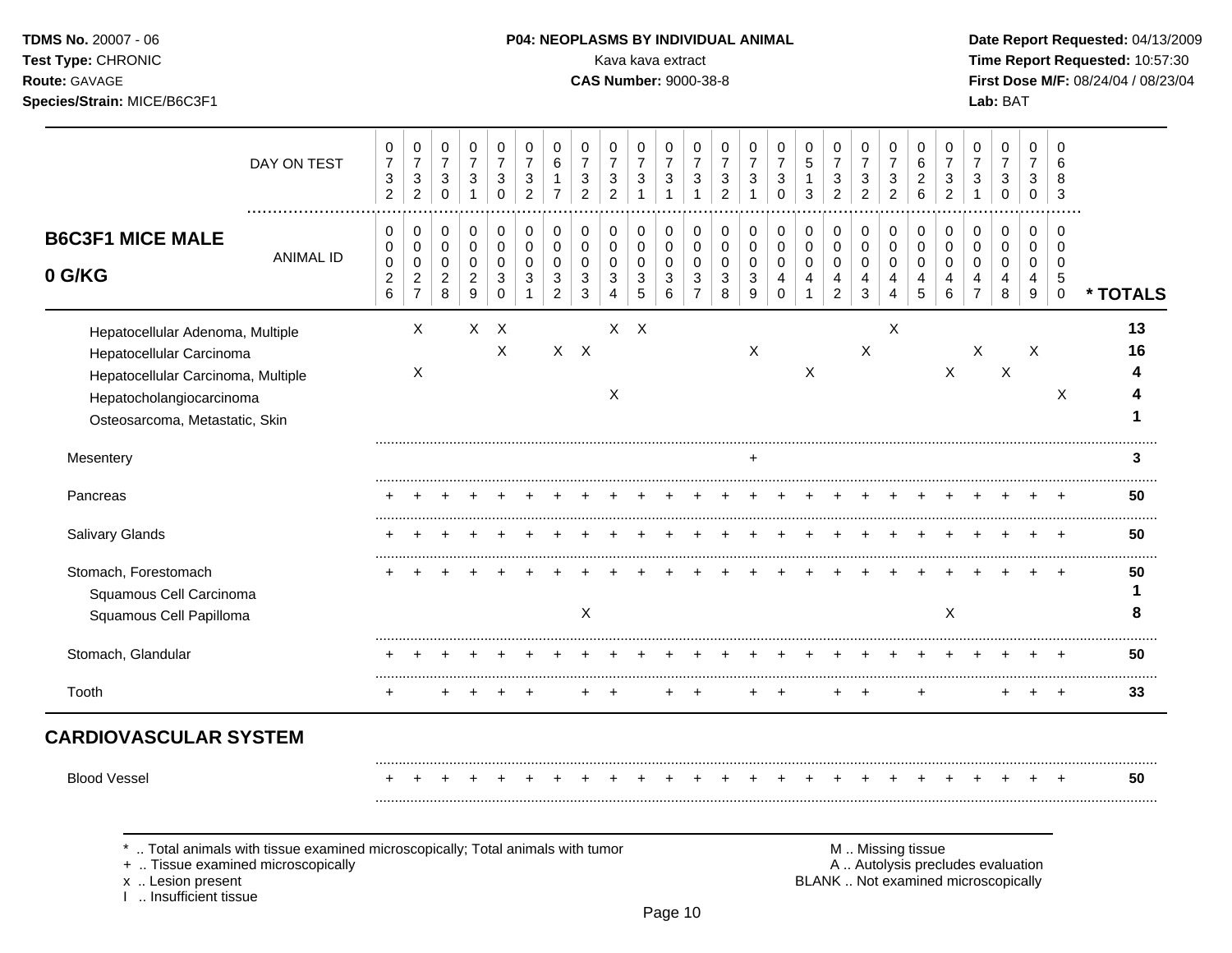#### **TDMS No.** 20007 - 06 **P04: NEOPLASMS BY INDIVIDUAL ANIMAL** Date Report Requested: 04/13/2009

**Test Type:** CHRONIC **Transfer CHRONIC Report Requested:** 10:57:30 **Route:** GAVAGE **CAS Number:** 9000-38-8 **First Dose M/F:** 08/24/04 / 08/23/04 **Species/Strain:** MICE/B6C3F1 **Lab:** BAT

|                                                    | DAY ON TEST      | 0<br>$\boldsymbol{7}$<br>$\sqrt{3}$<br>$\overline{2}$ | 0<br>$\boldsymbol{7}$<br>$\mathsf 3$<br>$\overline{c}$ | 0<br>$\overline{7}$<br>$\mathbf{3}$<br>0 | 0<br>$\overline{7}$<br>$\ensuremath{\mathsf{3}}$<br>1 | 0<br>$\overline{7}$<br>3<br>0 | 0<br>$\overline{7}$<br>3<br>$\overline{2}$ | 0<br>6              | 0<br>$\overline{7}$<br>3<br>$\mathcal{P}$ | 0<br>$\overline{7}$<br>$\mathbf{3}$<br>2 | 0<br>$\overline{7}$<br>3 | 0<br>$\overline{7}$<br>3 | 0<br>$\overline{7}$<br>3 | 0<br>$\overline{7}$<br>3<br>2 | 0<br>$\overline{7}$<br>3 | 0<br>$\overline{7}$<br>3<br>$\Omega$ | 0<br>$\,$ 5 $\,$<br>$\mathbf 1$<br>3 | 0<br>$\overline{7}$<br>$\ensuremath{\mathsf{3}}$<br>2 | 0<br>$\overline{7}$<br>3<br>2 | 0<br>$\overline{7}$<br>3<br>2 | 0<br>6<br>$\overline{c}$<br>6 | 0<br>3<br>$\overline{2}$ | 0<br>$\overline{7}$<br>3 | 0<br>$\overline{7}$<br>3<br>0 | 0<br>$\overline{7}$<br>3<br>0 | $\Omega$<br>6<br>8<br>3          |          |
|----------------------------------------------------|------------------|-------------------------------------------------------|--------------------------------------------------------|------------------------------------------|-------------------------------------------------------|-------------------------------|--------------------------------------------|---------------------|-------------------------------------------|------------------------------------------|--------------------------|--------------------------|--------------------------|-------------------------------|--------------------------|--------------------------------------|--------------------------------------|-------------------------------------------------------|-------------------------------|-------------------------------|-------------------------------|--------------------------|--------------------------|-------------------------------|-------------------------------|----------------------------------|----------|
| <b>B6C3F1 MICE MALE</b>                            | <b>ANIMAL ID</b> | 0<br>0<br>0                                           | 0<br>0<br>0                                            | 0<br>0<br>0                              | $\,0\,$<br>0<br>0                                     | 0<br>0<br>$\Omega$            | 0<br>0<br>0                                | 0<br>0<br>$\Omega$  | 0<br>0<br>$\Omega$                        | 0<br>0<br>0                              | 0<br>0<br>$\mathbf 0$    | 0<br>0<br>0              | 0<br>0<br>0              | 0<br>0<br>0                   | 0<br>0<br>$\Omega$       | 0<br>0<br>0                          | 0<br>0<br>$\mathbf 0$                | 0<br>0<br>0                                           | 0<br>0<br>0                   | 0<br>0<br>0                   | 0<br>0<br>0                   | 0<br>0<br>$\Omega$       | 0<br>0<br>$\Omega$       | 0<br>0<br>$\Omega$            | 0<br>0<br>0                   | $\Omega$<br>$\Omega$<br>$\Omega$ |          |
| 0 G/KG                                             |                  | $\overline{2}$<br>6                                   | $\overline{2}$<br>$\overline{7}$                       | $\overline{2}$<br>8                      | $\overline{c}$<br>9                                   | 3<br>0                        | 3                                          | 3<br>$\overline{2}$ | 3<br>3                                    | 3<br>4                                   | 3<br>5                   | 3<br>6                   | 3<br>$\overline{7}$      | 3<br>8                        | 3<br>9                   | 4<br>$\Omega$                        | 4                                    | 4<br>2                                                | 4<br>3                        |                               | 5                             | 6                        | $\overline{7}$           | 4<br>8                        | 4<br>9                        | $\sqrt{5}$<br>$\mathbf 0$        | * TOTALS |
| Heart                                              |                  |                                                       |                                                        |                                          |                                                       |                               |                                            |                     |                                           |                                          |                          |                          |                          |                               |                          |                                      |                                      |                                                       |                               |                               |                               |                          |                          |                               |                               |                                  | 50       |
| Hepatocholangiocarcinoma, Metastatic,<br>Liver     |                  |                                                       |                                                        |                                          |                                                       |                               |                                            |                     |                                           |                                          |                          |                          |                          |                               |                          |                                      |                                      |                                                       |                               |                               |                               |                          |                          |                               |                               |                                  |          |
| Osteosarcoma, Metastatic, Skin                     |                  |                                                       |                                                        |                                          |                                                       |                               |                                            |                     |                                           |                                          |                          |                          |                          |                               |                          |                                      |                                      |                                                       |                               |                               |                               |                          |                          |                               |                               |                                  |          |
| <b>ENDOCRINE SYSTEM</b>                            |                  |                                                       |                                                        |                                          |                                                       |                               |                                            |                     |                                           |                                          |                          |                          |                          |                               |                          |                                      |                                      |                                                       |                               |                               |                               |                          |                          |                               |                               |                                  |          |
| <b>Adrenal Cortex</b>                              |                  |                                                       |                                                        |                                          |                                                       |                               |                                            |                     |                                           |                                          |                          |                          |                          |                               |                          |                                      |                                      |                                                       |                               |                               |                               |                          |                          |                               |                               |                                  | 50       |
| Hepatocholangiocarcinoma, Metastatic,<br>Liver     |                  |                                                       |                                                        |                                          |                                                       |                               |                                            |                     |                                           |                                          |                          |                          |                          |                               |                          |                                      |                                      |                                                       |                               |                               |                               |                          |                          |                               |                               |                                  | 1        |
| Adrenal Medulla                                    |                  |                                                       |                                                        |                                          |                                                       |                               |                                            |                     |                                           |                                          |                          |                          |                          |                               |                          |                                      |                                      |                                                       |                               |                               |                               |                          |                          |                               |                               |                                  | 50       |
| Islets, Pancreatic                                 |                  |                                                       |                                                        |                                          |                                                       |                               |                                            |                     |                                           |                                          |                          |                          |                          |                               |                          |                                      |                                      |                                                       |                               |                               |                               |                          |                          |                               |                               |                                  | 50       |
| Parathyroid Gland                                  |                  |                                                       |                                                        |                                          |                                                       |                               |                                            |                     |                                           |                                          |                          |                          |                          |                               |                          |                                      |                                      |                                                       |                               |                               |                               |                          |                          |                               |                               |                                  | 47       |
| <b>Pituitary Gland</b><br>Pars Intermedia, Adenoma |                  |                                                       |                                                        |                                          |                                                       |                               |                                            |                     |                                           |                                          |                          |                          |                          |                               |                          |                                      |                                      |                                                       |                               |                               |                               |                          |                          |                               |                               |                                  | 49       |
| <b>Thyroid Gland</b>                               |                  |                                                       |                                                        |                                          |                                                       |                               |                                            |                     |                                           |                                          |                          |                          |                          |                               |                          |                                      |                                      |                                                       |                               |                               |                               |                          |                          |                               |                               |                                  | 50       |

# **GENERAL BODY SYSTEM**

NONE

+ .. Tissue examined microscopically

I .. Insufficient tissue

\* .. Total animals with tissue examined microscopically; Total animals with tumor <br>
+ .. Tissue examined microscopically<br>
+ .. Tissue examined microscopically x .. Lesion present **BLANK** .. Not examined microscopically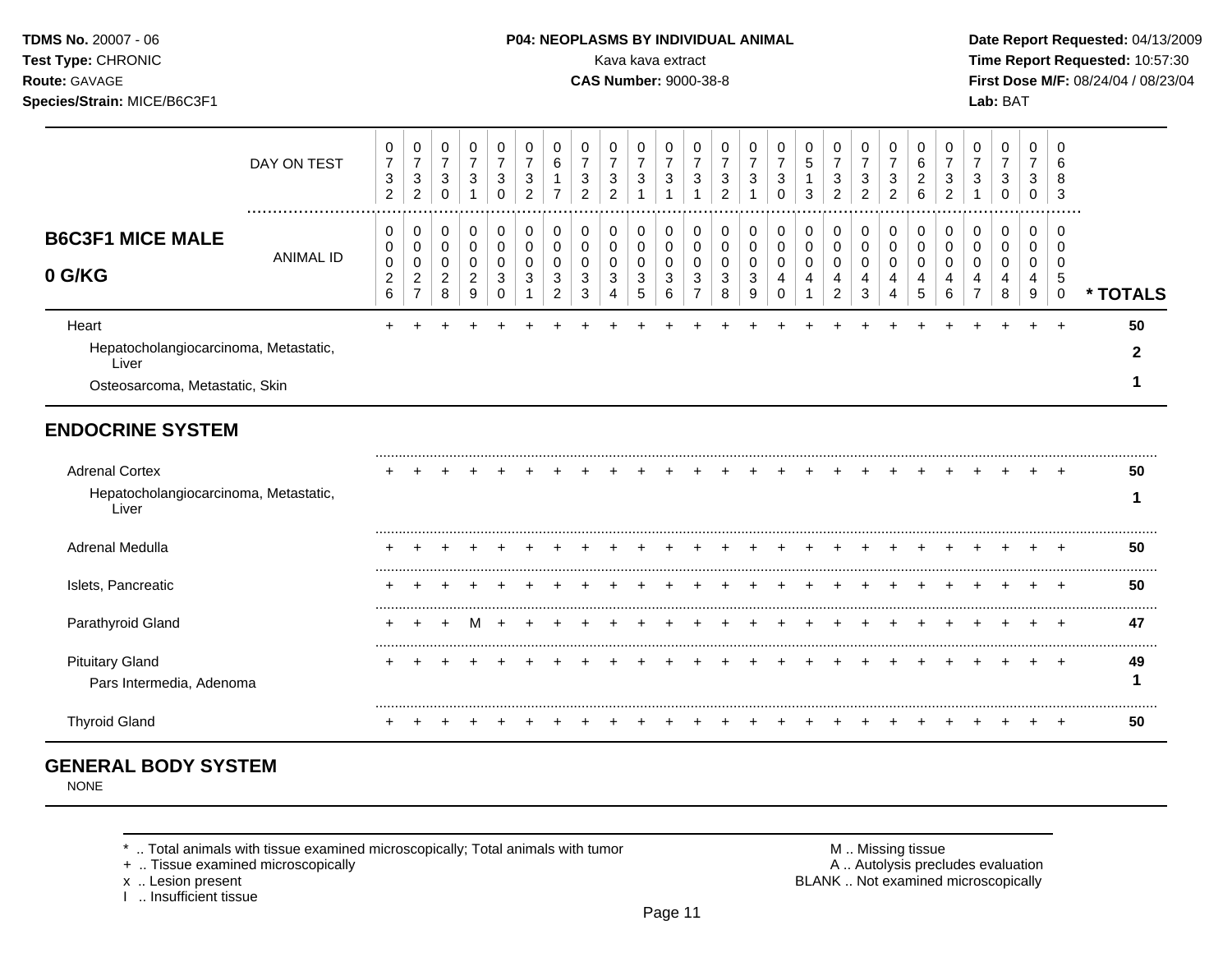#### Species/Strain: MICE/B6C3F1

#### P04: NEOPLASMS BY INDIVIDUAL ANIMAL

Kava kava extract

CAS Number: 9000-38-8

Date Report Requested: 04/13/2009 Time Report Requested: 10:57:30 First Dose M/F: 08/24/04 / 08/23/04 Lab: BAT

|                                                                                           | DAY ON TEST      | 0<br>$\overline{7}$<br>3<br>$\overline{2}$                   | 0<br>$\overline{7}$<br>3<br>$\overline{2}$                  | 0<br>$\overline{7}$<br>3<br>$\pmb{0}$                 | 0<br>$\overline{7}$<br>3<br>$\mathbf{1}$                        | 0<br>$\overline{7}$<br>3<br>$\Omega$                                             | 0<br>7<br>3<br>$\overline{2}$                                     | 0<br>6<br>1<br>7                   | 0<br>$\overline{7}$<br>3<br>$\overline{2}$ | 0<br>$\overline{7}$<br>3<br>$\overline{2}$ | 0<br>$\overline{7}$<br>3       | 0<br>7<br>3<br>1                | 0<br>$\overline{7}$<br>3<br>1                          | 0<br>$\overline{7}$<br>3<br>$\overline{2}$ | 0<br>7<br>3<br>$\mathbf{1}$     | 0<br>7<br>3<br>$\Omega$                      | 0<br>5<br>$\mathbf 1$<br>3                             | 0<br>$\overline{7}$<br>3<br>$\overline{2}$           | 0<br>$\overline{7}$<br>3<br>$\overline{2}$ | 0<br>$\overline{7}$<br>$\sqrt{3}$<br>2 | 0<br>$6\phantom{1}6$<br>$\overline{c}$<br>6           | 0<br>3<br>2                  | 0<br>$\overline{7}$<br>3                     | 0<br>$\overline{7}$<br>3<br>$\Omega$ | 0<br>7<br>3<br>0                     | 0<br>6<br>8<br>3                       |                         |
|-------------------------------------------------------------------------------------------|------------------|--------------------------------------------------------------|-------------------------------------------------------------|-------------------------------------------------------|-----------------------------------------------------------------|----------------------------------------------------------------------------------|-------------------------------------------------------------------|------------------------------------|--------------------------------------------|--------------------------------------------|--------------------------------|---------------------------------|--------------------------------------------------------|--------------------------------------------|---------------------------------|----------------------------------------------|--------------------------------------------------------|------------------------------------------------------|--------------------------------------------|----------------------------------------|-------------------------------------------------------|------------------------------|----------------------------------------------|--------------------------------------|--------------------------------------|----------------------------------------|-------------------------|
| <b>B6C3F1 MICE MALE</b><br>0 G/KG                                                         | <b>ANIMAL ID</b> | 0<br>0<br>$\pmb{0}$<br>$\begin{array}{c} 2 \\ 6 \end{array}$ | 0<br>0<br>$\mathbf 0$<br>$\boldsymbol{2}$<br>$\overline{7}$ | $\,0\,$<br>$\pmb{0}$<br>0<br>$\overline{c}$<br>$\, 8$ | 0<br>$\pmb{0}$<br>$\mathbf 0$<br>$\sqrt{2}$<br>$\boldsymbol{9}$ | 0<br>$\mathsf 0$<br>$\boldsymbol{0}$<br>$\ensuremath{\mathsf{3}}$<br>$\mathbf 0$ | 0<br>$\mathbf 0$<br>$\mathbf 0$<br>$\ensuremath{\mathsf{3}}$<br>1 | 0<br>0<br>0<br>3<br>$\overline{c}$ | 0<br>$\mathbf 0$<br>0<br>3<br>3            | 0<br>0<br>0<br>3<br>4                      | 0<br>0<br>0<br>$\sqrt{3}$<br>5 | 0<br>$\mathbf 0$<br>0<br>3<br>6 | 0<br>$\mathbf 0$<br>$\mathbf 0$<br>3<br>$\overline{7}$ | 0<br>0<br>0<br>$\sqrt{3}$<br>8             | 0<br>$\mathbf 0$<br>0<br>3<br>9 | 0<br>0<br>0<br>$\overline{4}$<br>$\mathbf 0$ | 0<br>$\mathbf 0$<br>$\mathbf 0$<br>$\overline{4}$<br>1 | 0<br>$\pmb{0}$<br>$\mathbf 0$<br>4<br>$\overline{c}$ | 0<br>$\pmb{0}$<br>0<br>4<br>$\mathbf{3}$   | 0<br>0<br>0<br>4<br>4                  | 0<br>$\mathbf 0$<br>0<br>$\overline{4}$<br>$\sqrt{5}$ | 0<br>$\Omega$<br>0<br>4<br>6 | 0<br>$\mathbf 0$<br>0<br>4<br>$\overline{7}$ | 0<br>0<br>0<br>4<br>8                | 0<br>0<br>0<br>4<br>$\boldsymbol{9}$ | 0<br>$\Omega$<br>0<br>5<br>$\mathbf 0$ | * TOTALS                |
| <b>GENITAL SYSTEM</b>                                                                     |                  |                                                              |                                                             |                                                       |                                                                 |                                                                                  |                                                                   |                                    |                                            |                                            |                                |                                 |                                                        |                                            |                                 |                                              |                                                        |                                                      |                                            |                                        |                                                       |                              |                                              |                                      |                                      |                                        |                         |
| Epididymis                                                                                |                  |                                                              |                                                             |                                                       |                                                                 |                                                                                  |                                                                   |                                    |                                            |                                            |                                |                                 |                                                        |                                            |                                 |                                              |                                                        |                                                      |                                            |                                        |                                                       |                              |                                              |                                      |                                      |                                        | 50                      |
| <b>Preputial Gland</b>                                                                    |                  |                                                              |                                                             |                                                       |                                                                 |                                                                                  |                                                                   |                                    |                                            |                                            |                                |                                 |                                                        |                                            |                                 |                                              |                                                        |                                                      |                                            |                                        |                                                       |                              |                                              |                                      |                                      |                                        | 50                      |
| Prostate                                                                                  |                  |                                                              |                                                             |                                                       |                                                                 |                                                                                  |                                                                   |                                    |                                            |                                            |                                |                                 |                                                        |                                            |                                 |                                              |                                                        |                                                      |                                            |                                        |                                                       |                              |                                              |                                      |                                      |                                        | 50                      |
| Seminal Vesicle                                                                           |                  |                                                              |                                                             |                                                       |                                                                 |                                                                                  |                                                                   |                                    |                                            |                                            |                                |                                 |                                                        |                                            |                                 |                                              |                                                        |                                                      |                                            |                                        |                                                       |                              |                                              |                                      |                                      |                                        | 50                      |
| <b>Testes</b><br>Interstitial Cell, Adenoma                                               |                  |                                                              |                                                             |                                                       |                                                                 |                                                                                  |                                                                   |                                    | X                                          |                                            |                                |                                 |                                                        |                                            |                                 |                                              |                                                        |                                                      |                                            |                                        |                                                       |                              |                                              |                                      |                                      | $\ddot{}$                              | 50<br>1                 |
| <b>HEMATOPOIETIC SYSTEM</b>                                                               |                  |                                                              |                                                             |                                                       |                                                                 |                                                                                  |                                                                   |                                    |                                            |                                            |                                |                                 |                                                        |                                            |                                 |                                              |                                                        |                                                      |                                            |                                        |                                                       |                              |                                              |                                      |                                      |                                        |                         |
| <b>Bone Marrow</b><br>Hemangioma<br>Hemangiosarcoma                                       |                  |                                                              |                                                             |                                                       |                                                                 |                                                                                  | $\boldsymbol{\mathsf{X}}$                                         |                                    |                                            |                                            |                                |                                 |                                                        |                                            |                                 |                                              |                                                        |                                                      |                                            |                                        |                                                       |                              |                                              |                                      |                                      |                                        | 50<br>1<br>$\mathbf{2}$ |
| Lymph Node, Mandibular                                                                    |                  |                                                              |                                                             |                                                       |                                                                 |                                                                                  |                                                                   |                                    |                                            |                                            |                                |                                 |                                                        |                                            |                                 |                                              |                                                        |                                                      |                                            |                                        |                                                       |                              |                                              |                                      |                                      |                                        | 50                      |
| Lymph Node, Mesenteric                                                                    |                  |                                                              |                                                             |                                                       |                                                                 |                                                                                  |                                                                   |                                    |                                            |                                            |                                |                                 |                                                        |                                            |                                 |                                              |                                                        |                                                      |                                            |                                        |                                                       |                              |                                              |                                      |                                      | $\ddot{}$                              | 50                      |
| Spleen<br>*  Total animals with tissue examined microscopically; Total animals with tumor |                  |                                                              |                                                             |                                                       |                                                                 |                                                                                  |                                                                   |                                    |                                            |                                            |                                |                                 |                                                        |                                            |                                 |                                              |                                                        |                                                      |                                            |                                        |                                                       |                              |                                              |                                      |                                      | $\ddot{}$                              | 50                      |

+ .. Tissue examined microscopically

x .. Lesion present<br>I .. Insufficient tissue

M .. Missing tissue A .. Autolysis precludes evaluation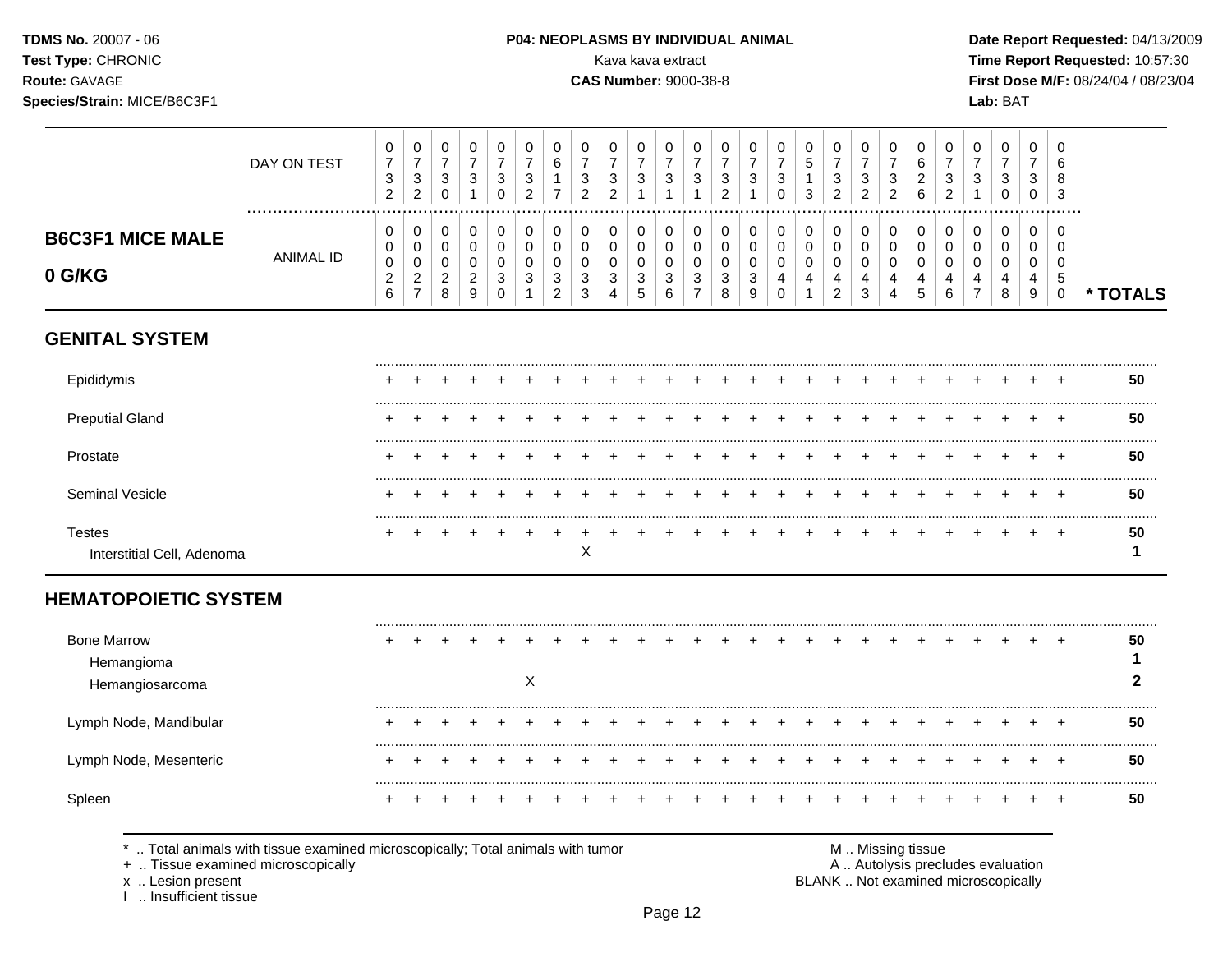| <b>TDMS No. 20007 - 06</b> |
|----------------------------|
| <b>Test Type: CHRONIC</b>  |
| <b>Route: GAVAGE</b>       |

**P04: NEOPLASMS BY INDIVIDUAL ANIMAL Date Report Requested:** 04/13/2009 **Kava kava extract CHRONIC CHRONIC CHRONIC Time Report Requested:** 10:57:30 **CAS Number:** 9000-38-8 **First Dose M/F:** 08/24/04 / 08/23/04 **Species/Strain:** MICE/B6C3F1 **Lab:** BAT

|                                                     | DAY ON TEST                                                                                                        | 0<br>$\overline{7}$<br>3<br>$\overline{2}$ | 0<br>$\overline{7}$<br>$\ensuremath{\mathsf{3}}$<br>$\overline{2}$ | 0<br>$\overline{7}$<br>3<br>$\mathbf 0$ | 0<br>$\overline{7}$<br>3<br>$\mathbf{1}$ | 0<br>$\overline{7}$<br>$\mathbf{3}$<br>$\mathbf 0$ | 0<br>$\overline{7}$<br>$\mathbf{3}$<br>$\overline{c}$ | 0<br>6<br>$\mathbf{1}$<br>$\overline{7}$ | 0<br>$\overline{7}$<br>$\sqrt{3}$<br>$\overline{2}$ | 0<br>$\overline{7}$<br>$\ensuremath{\mathsf{3}}$<br>$\overline{2}$ | 0<br>$\overline{7}$<br>$\mathbf{3}$<br>$\mathbf{1}$ | 0<br>$\overline{7}$<br>$\sqrt{3}$<br>$\mathbf{1}$ | 0<br>$\overline{7}$<br>$\sqrt{3}$<br>$\mathbf{1}$ | 0<br>$\overline{7}$<br>$\sqrt{3}$<br>$\overline{c}$ | 0<br>$\overline{7}$<br>3<br>$\mathbf{1}$ | 0<br>$\overline{7}$<br>3<br>0                   | 0<br>$\mathbf 5$<br>$\mathbf{1}$<br>3 | 0<br>$\overline{7}$<br>3<br>$\overline{2}$ | 0<br>$\overline{7}$<br>3<br>$\overline{2}$ | 0<br>$\overline{7}$<br>$\mathbf{3}$<br>$\overline{c}$ | 0<br>6<br>$\overline{2}$<br>$6\phantom{a}$ | 0<br>$\overline{7}$<br>3<br>$\overline{2}$ | 0<br>$\overline{7}$<br>$\mathbf{3}$<br>$\mathbf{1}$                      | 0<br>$\overline{7}$<br>3<br>$\mathbf 0$ | 0<br>$\overline{7}$<br>3<br>$\mathbf 0$   | 0<br>6<br>8<br>3             |                   |
|-----------------------------------------------------|--------------------------------------------------------------------------------------------------------------------|--------------------------------------------|--------------------------------------------------------------------|-----------------------------------------|------------------------------------------|----------------------------------------------------|-------------------------------------------------------|------------------------------------------|-----------------------------------------------------|--------------------------------------------------------------------|-----------------------------------------------------|---------------------------------------------------|---------------------------------------------------|-----------------------------------------------------|------------------------------------------|-------------------------------------------------|---------------------------------------|--------------------------------------------|--------------------------------------------|-------------------------------------------------------|--------------------------------------------|--------------------------------------------|--------------------------------------------------------------------------|-----------------------------------------|-------------------------------------------|------------------------------|-------------------|
| <b>B6C3F1 MICE MALE</b><br>0 G/KG                   | <b>ANIMAL ID</b>                                                                                                   | $\mathbf 0$<br>$\mathbf 0$<br>$\pmb{0}$    | 0<br>$\mathsf{O}\xspace$<br>$\mathsf{O}\xspace$                    | $\mathbf 0$<br>$\mathbf 0$<br>$\pmb{0}$ | 0<br>$\mathbf 0$<br>$\mathbf 0$          | $\pmb{0}$<br>$\mathbf 0$<br>$\pmb{0}$              | $\mathbf 0$<br>$\mathbf 0$<br>$\mathbf 0$             | $\pmb{0}$<br>$\mathbf 0$<br>$\pmb{0}$    | $\mathbf 0$<br>$\Omega$<br>0                        | 0<br>$\mathbf 0$<br>$\mathbf 0$                                    | 0<br>$\mathbf 0$<br>$\mathbf 0$                     | $\mathbf 0$<br>$\mathbf 0$<br>$\pmb{0}$           | 0<br>$\mathbf 0$<br>$\pmb{0}$                     | $\mathbf 0$<br>$\mathbf 0$<br>$\mathsf{O}\xspace$   | 0<br>$\mathbf 0$<br>$\pmb{0}$            | 0<br>$\mathsf{O}\xspace$<br>$\mathsf{O}\xspace$ | 0<br>$\mathbf 0$<br>$\mathbf 0$       | 0<br>$\mathbf 0$<br>$\mathbf 0$            | 0<br>$\mathbf 0$<br>$\pmb{0}$              | $\mathbf 0$<br>$\mathbf 0$<br>0                       | 0<br>$\mathbf 0$<br>$\pmb{0}$              | $\mathbf 0$<br>$\Omega$<br>$\mathbf 0$     | 0<br>$\mathbf 0$<br>0                                                    | 0<br>$\mathbf 0$<br>$\mathbf 0$         | $\mathbf 0$<br>$\mathbf 0$<br>$\mathbf 0$ | 0<br>$\Omega$<br>$\mathbf 0$ |                   |
|                                                     |                                                                                                                    | $\overline{a}$<br>$\,6$                    | $\frac{2}{7}$                                                      | $\overline{c}$<br>$\,8\,$               | $\overline{2}$<br>$9\,$                  | $\sqrt{3}$<br>$\pmb{0}$                            | $\sqrt{3}$<br>$\mathbf{1}$                            | $\sqrt{3}$<br>$\overline{c}$             | $\sqrt{3}$<br>$\sqrt{3}$                            | $\mathbf{3}$<br>4                                                  | $\sqrt{3}$<br>$\sqrt{5}$                            | $\mathbf{3}$<br>6                                 | $\sqrt{3}$<br>$\overline{7}$                      | $\ensuremath{\mathsf{3}}$<br>8                      | $\sqrt{3}$<br>9                          | $\overline{4}$<br>$\mathsf 0$                   | 4<br>$\mathbf{1}$                     | 4<br>$\overline{2}$                        | $\overline{\mathbf{4}}$<br>$\mathbf{3}$    | 4<br>4                                                | 4<br>5                                     | 4<br>6                                     | 4<br>$\overline{7}$                                                      | 4<br>8                                  | 4<br>$\boldsymbol{9}$                     | 5<br>$\mathbf 0$             | * TOTALS          |
| Hemangiosarcoma<br>Lymphoma Malignant               |                                                                                                                    |                                            |                                                                    |                                         |                                          |                                                    | $\mathsf{X}$                                          |                                          |                                                     |                                                                    |                                                     |                                                   |                                                   |                                                     |                                          |                                                 | $\mathsf X$                           |                                            |                                            |                                                       |                                            |                                            |                                                                          |                                         |                                           |                              | $\mathbf{2}$<br>1 |
| Thymus                                              |                                                                                                                    |                                            |                                                                    |                                         |                                          |                                                    |                                                       |                                          |                                                     |                                                                    |                                                     |                                                   |                                                   |                                                     |                                          |                                                 |                                       |                                            |                                            |                                                       |                                            |                                            |                                                                          |                                         |                                           |                              | 48                |
| Hepatocholangiocarcinoma, Metastatic,<br>Liver      |                                                                                                                    |                                            |                                                                    |                                         |                                          |                                                    |                                                       |                                          |                                                     |                                                                    |                                                     |                                                   |                                                   |                                                     |                                          |                                                 |                                       |                                            |                                            |                                                       |                                            |                                            |                                                                          |                                         |                                           |                              | 1                 |
| Lymphoma Malignant                                  |                                                                                                                    |                                            |                                                                    |                                         |                                          |                                                    |                                                       |                                          |                                                     |                                                                    |                                                     |                                                   |                                                   |                                                     |                                          |                                                 |                                       |                                            |                                            |                                                       |                                            |                                            |                                                                          |                                         |                                           |                              | 1                 |
| <b>INTEGUMENTARY SYSTEM</b><br><b>Mammary Gland</b> |                                                                                                                    | м                                          | M                                                                  | M                                       | M                                        | M                                                  | M                                                     | M                                        | M                                                   | M                                                                  |                                                     |                                                   | M M M                                             |                                                     | M M M M                                  |                                                 |                                       | M                                          | M                                          |                                                       | M M                                        |                                            | M M M M M                                                                |                                         |                                           |                              | 1                 |
| Skin                                                |                                                                                                                    |                                            |                                                                    |                                         |                                          |                                                    |                                                       |                                          |                                                     |                                                                    |                                                     |                                                   |                                                   |                                                     |                                          |                                                 |                                       |                                            |                                            |                                                       |                                            |                                            |                                                                          |                                         |                                           |                              | 50                |
| Subcutaneous Tissue, Granular Cell<br>Tumor Benign  |                                                                                                                    |                                            |                                                                    |                                         |                                          |                                                    |                                                       |                                          |                                                     |                                                                    |                                                     | $\boldsymbol{\mathsf{X}}$                         |                                                   |                                                     |                                          |                                                 |                                       |                                            |                                            |                                                       |                                            |                                            |                                                                          |                                         |                                           |                              | 1                 |
| Subcutaneous Tissue,<br>Hemangiosarcoma             |                                                                                                                    |                                            |                                                                    |                                         |                                          |                                                    |                                                       |                                          |                                                     |                                                                    |                                                     |                                                   |                                                   |                                                     |                                          |                                                 |                                       |                                            |                                            |                                                       |                                            |                                            |                                                                          |                                         |                                           |                              | 1                 |
| Subcutaneous Tissue, Osteosarcoma                   |                                                                                                                    |                                            |                                                                    |                                         |                                          |                                                    |                                                       |                                          |                                                     |                                                                    |                                                     |                                                   |                                                   |                                                     |                                          |                                                 |                                       |                                            |                                            |                                                       |                                            |                                            |                                                                          |                                         |                                           |                              | 1                 |
| <b>MUSCULOSKELETAL SYSTEM</b>                       |                                                                                                                    |                                            |                                                                    |                                         |                                          |                                                    |                                                       |                                          |                                                     |                                                                    |                                                     |                                                   |                                                   |                                                     |                                          |                                                 |                                       |                                            |                                            |                                                       |                                            |                                            |                                                                          |                                         |                                           |                              |                   |
| Bone                                                |                                                                                                                    |                                            |                                                                    |                                         |                                          |                                                    |                                                       |                                          |                                                     |                                                                    |                                                     |                                                   |                                                   |                                                     |                                          |                                                 |                                       |                                            |                                            |                                                       |                                            |                                            |                                                                          |                                         |                                           |                              | 50                |
| <b>Skeletal Muscle</b>                              |                                                                                                                    |                                            |                                                                    |                                         |                                          |                                                    | $\ddot{}$                                             |                                          |                                                     |                                                                    |                                                     |                                                   |                                                   |                                                     |                                          |                                                 |                                       |                                            |                                            |                                                       |                                            |                                            |                                                                          |                                         |                                           |                              | $\mathbf{2}$      |
| x  Lesion present<br>1  Insufficient tissue         | Total animals with tissue examined microscopically; Total animals with tumor<br>+  Tissue examined microscopically |                                            |                                                                    |                                         |                                          |                                                    |                                                       |                                          |                                                     |                                                                    |                                                     |                                                   |                                                   |                                                     |                                          |                                                 |                                       |                                            |                                            | M  Missing tissue                                     |                                            |                                            | A  Autolysis precludes evaluation<br>BLANK  Not examined microscopically |                                         |                                           |                              |                   |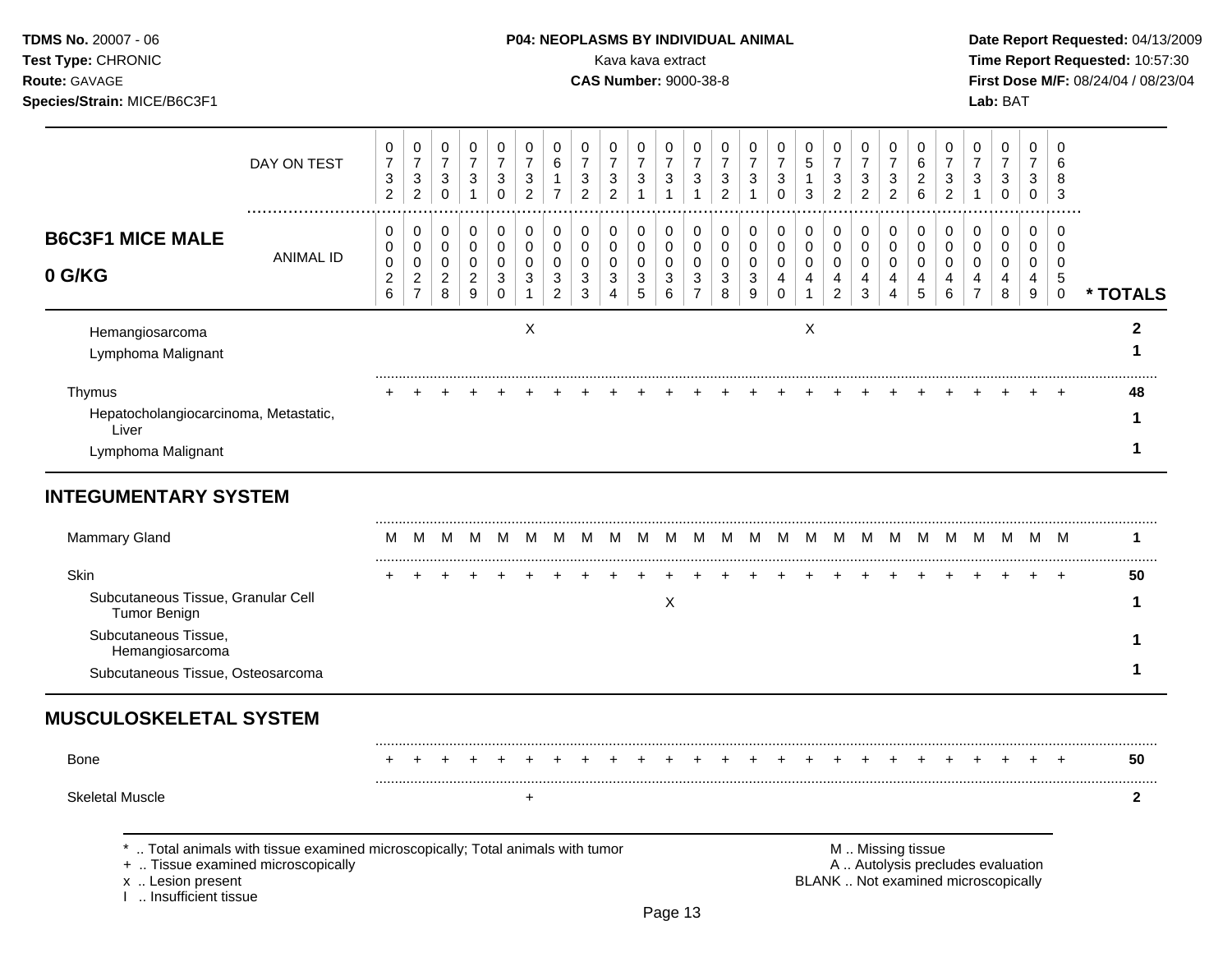| TDMS No. 20007 - 06<br>Test Type: CHRONIC<br>Route: GAVAGE<br>Species/Strain: MICE/B6C3F1                    |                  |                                          |                                                                     |                                                                |                                                        |                                                             |                                                        |                                                                  |                                                                    | Kava kava extract<br><b>CAS Number: 9000-38-8</b>             |                                                 |                                                           |                                                                          |                                                   | P04: NEOPLASMS BY INDIVIDUAL ANIMAL                              |                                                                |                                               |                                            |                                                     |                                            |                                                          |                                                                    |                                                               | Lab: BAT                                                         |                                                     |                                                      | Date Report Requested: 04/13/2009<br>Time Report Requested: 10:57:30<br>First Dose M/F: 08/24/04 / 08/23/04 |
|--------------------------------------------------------------------------------------------------------------|------------------|------------------------------------------|---------------------------------------------------------------------|----------------------------------------------------------------|--------------------------------------------------------|-------------------------------------------------------------|--------------------------------------------------------|------------------------------------------------------------------|--------------------------------------------------------------------|---------------------------------------------------------------|-------------------------------------------------|-----------------------------------------------------------|--------------------------------------------------------------------------|---------------------------------------------------|------------------------------------------------------------------|----------------------------------------------------------------|-----------------------------------------------|--------------------------------------------|-----------------------------------------------------|--------------------------------------------|----------------------------------------------------------|--------------------------------------------------------------------|---------------------------------------------------------------|------------------------------------------------------------------|-----------------------------------------------------|------------------------------------------------------|-------------------------------------------------------------------------------------------------------------|
|                                                                                                              | DAY ON TEST      | 0<br>$\boldsymbol{7}$<br>3<br>$\sqrt{2}$ | 0<br>$\overline{7}$<br>$\ensuremath{\mathsf{3}}$<br>$\overline{c}$  | 0<br>$\overline{7}$<br>$\ensuremath{\mathsf{3}}$<br>$\pmb{0}$  | 0<br>$\overline{7}$<br>3<br>$\mathbf{1}$               | 0<br>$\overline{7}$<br>$\mathbf{3}$<br>$\mathbf 0$          | 0<br>$\overline{7}$<br>$\mathbf{3}$<br>$\overline{2}$  | 0<br>6<br>$\mathbf{1}$<br>$\overline{7}$                         | 0<br>$\overline{7}$<br>$\ensuremath{\mathsf{3}}$<br>$\overline{2}$ | 0<br>$\overline{7}$<br>$\mathbf{3}$<br>$\overline{c}$         | $\pmb{0}$<br>$\overline{7}$<br>$\sqrt{3}$       | $\pmb{0}$<br>$\overline{7}$<br>$\sqrt{3}$<br>$\mathbf{1}$ | $\mathbf 0$<br>$\overline{7}$<br>$\sqrt{3}$<br>$\overline{1}$            | 0<br>$\overline{7}$<br>3<br>$\overline{c}$        | 0<br>$\overline{7}$<br>$\ensuremath{\mathsf{3}}$<br>$\mathbf{1}$ | 0<br>$\overline{7}$<br>$\sqrt{3}$<br>$\mathbf 0$               | $\Omega$<br>5<br>1<br>3                       | 0<br>$\overline{7}$<br>3<br>$\overline{c}$ | 0<br>$\overline{7}$<br>3<br>$\overline{c}$          | 0<br>$\overline{7}$<br>3<br>$\overline{a}$ | $\mathbf 0$<br>$\,6$<br>$\overline{c}$<br>$6\phantom{a}$ | 0<br>$\overline{7}$<br>$\ensuremath{\mathsf{3}}$<br>$\overline{2}$ | 0<br>$\overline{7}$<br>3                                      | $\mathbf 0$<br>$\overline{7}$<br>3<br>$\mathbf 0$                | $\mathbf 0$<br>$\overline{7}$<br>3<br>$\mathbf 0$   | $\Omega$<br>6<br>8<br>$\mathbf{3}$                   |                                                                                                             |
| <b>B6C3F1 MICE MALE</b><br>0 G/KG                                                                            | <b>ANIMAL ID</b> | 0<br>0<br>0<br>$\overline{c}$<br>6       | 0<br>$\mathbf 0$<br>$\mathbf 0$<br>$\overline{c}$<br>$\overline{7}$ | $\pmb{0}$<br>$\mathbf 0$<br>$\mathbf 0$<br>$\overline{c}$<br>8 | 0<br>$\mathbf 0$<br>$\mathbf 0$<br>$\overline{c}$<br>9 | 0<br>$\mathbf 0$<br>$\mathbf 0$<br>$\mathbf{3}$<br>$\Omega$ | 0<br>$\mathbf 0$<br>$\mathbf 0$<br>3<br>$\overline{1}$ | $\mathbf 0$<br>$\mathbf 0$<br>$\mathbf 0$<br>3<br>$\overline{c}$ | $\mathbf 0$<br>$\mathbf 0$<br>$\mathbf 0$<br>3<br>3                | $\mathbf 0$<br>$\mathbf 0$<br>$\Omega$<br>3<br>$\overline{4}$ | $\pmb{0}$<br>$\pmb{0}$<br>$\mathbf 0$<br>3<br>5 | $\pmb{0}$<br>$\mathsf{O}\xspace$<br>$\mathbf 0$<br>3<br>6 | $\mathbf 0$<br>$\mathsf{O}\xspace$<br>$\mathbf 0$<br>3<br>$\overline{7}$ | $\pmb{0}$<br>$\mathbf 0$<br>$\mathbf 0$<br>3<br>8 | $\mathbf 0$<br>$\mathbf 0$<br>$\mathbf 0$<br>3<br>9              | 0<br>$\pmb{0}$<br>$\mathbf 0$<br>$\overline{4}$<br>$\mathbf 0$ | $\Omega$<br>$\mathbf 0$<br>$\Omega$<br>4<br>1 | 0<br>0<br>0<br>4<br>$\overline{2}$         | $\mathbf 0$<br>$\mathbf 0$<br>$\mathbf 0$<br>4<br>3 | 0<br>$\mathbf 0$<br>$\mathbf 0$<br>4<br>4  | $\mathbf 0$<br>0<br>$\mathbf 0$<br>4<br>$\overline{5}$   | $\mathbf 0$<br>$\mathbf 0$<br>$\mathbf 0$<br>4<br>6                | $\mathbf 0$<br>$\mathbf 0$<br>$\Omega$<br>4<br>$\overline{7}$ | $\mathbf 0$<br>$\mathbf 0$<br>$\mathbf 0$<br>$\overline{4}$<br>8 | $\mathbf 0$<br>$\mathbf 0$<br>$\mathbf 0$<br>4<br>9 | $\Omega$<br>$\Omega$<br>$\Omega$<br>5<br>$\mathbf 0$ | * TOTALS                                                                                                    |
| Hemangiosarcoma<br>Hepatocholangiocarcinoma, Metastatic,<br>Liver                                            |                  |                                          |                                                                     |                                                                |                                                        |                                                             | X                                                      |                                                                  |                                                                    |                                                               |                                                 |                                                           |                                                                          |                                                   |                                                                  |                                                                |                                               |                                            |                                                     |                                            |                                                          |                                                                    |                                                               |                                                                  |                                                     |                                                      | 1<br>1                                                                                                      |
| <b>NERVOUS SYSTEM</b>                                                                                        |                  |                                          |                                                                     |                                                                |                                                        |                                                             |                                                        |                                                                  |                                                                    |                                                               |                                                 |                                                           |                                                                          |                                                   |                                                                  |                                                                |                                               |                                            |                                                     |                                            |                                                          |                                                                    |                                                               |                                                                  |                                                     |                                                      |                                                                                                             |
| <b>Brain</b>                                                                                                 |                  |                                          |                                                                     |                                                                |                                                        |                                                             |                                                        |                                                                  |                                                                    |                                                               |                                                 |                                                           | $\div$                                                                   | $\div$                                            |                                                                  | $+$                                                            |                                               |                                            |                                                     |                                            | $\div$                                                   | $+$                                                                |                                                               |                                                                  |                                                     |                                                      | 50                                                                                                          |
| <b>RESPIRATORY SYSTEM</b>                                                                                    |                  |                                          |                                                                     |                                                                |                                                        |                                                             |                                                        |                                                                  |                                                                    |                                                               |                                                 |                                                           |                                                                          |                                                   |                                                                  |                                                                |                                               |                                            |                                                     |                                            |                                                          |                                                                    |                                                               |                                                                  |                                                     |                                                      |                                                                                                             |
| Lung<br>Alveolar/Bronchiolar Adenoma<br>Alveolar/Bronchiolar Carcinoma<br>Hemangiosarcoma, Metastatic, Liver |                  |                                          |                                                                     |                                                                |                                                        |                                                             |                                                        |                                                                  |                                                                    |                                                               | $\mathsf X$                                     |                                                           |                                                                          |                                                   |                                                                  |                                                                |                                               |                                            |                                                     |                                            |                                                          |                                                                    |                                                               |                                                                  | +<br>$\mathsf{X}$                                   | $\ddot{}$<br>X                                       | 50<br>9<br>2                                                                                                |
| Hepatocellular Carcinoma, Metastatic,<br>Liver                                                               |                  |                                          | X                                                                   |                                                                |                                                        |                                                             |                                                        | X                                                                |                                                                    |                                                               |                                                 |                                                           |                                                                          |                                                   |                                                                  |                                                                |                                               |                                            | $\boldsymbol{\mathsf{X}}$                           |                                            |                                                          |                                                                    |                                                               |                                                                  |                                                     |                                                      | 5                                                                                                           |
| Hepatocholangiocarcinoma, Metastatic,<br>Liver                                                               |                  |                                          |                                                                     |                                                                |                                                        |                                                             |                                                        |                                                                  |                                                                    |                                                               |                                                 |                                                           |                                                                          |                                                   |                                                                  |                                                                |                                               |                                            |                                                     |                                            |                                                          |                                                                    |                                                               |                                                                  |                                                     |                                                      | $\mathbf{2}$                                                                                                |
| Osteosarcoma, Metastatic, Skin                                                                               |                  |                                          |                                                                     |                                                                |                                                        |                                                             |                                                        |                                                                  |                                                                    |                                                               |                                                 |                                                           |                                                                          |                                                   |                                                                  |                                                                |                                               |                                            |                                                     |                                            |                                                          |                                                                    |                                                               |                                                                  |                                                     |                                                      |                                                                                                             |
| Nose                                                                                                         |                  |                                          |                                                                     |                                                                |                                                        |                                                             |                                                        |                                                                  |                                                                    |                                                               |                                                 |                                                           |                                                                          |                                                   |                                                                  |                                                                |                                               |                                            |                                                     |                                            |                                                          |                                                                    |                                                               |                                                                  |                                                     |                                                      | 50                                                                                                          |
| Trachea                                                                                                      |                  |                                          |                                                                     |                                                                |                                                        |                                                             |                                                        |                                                                  |                                                                    |                                                               |                                                 |                                                           |                                                                          |                                                   |                                                                  |                                                                |                                               |                                            |                                                     |                                            |                                                          |                                                                    |                                                               |                                                                  |                                                     |                                                      | 50                                                                                                          |

\* .. Total animals with tissue examined microscopically; Total animals with tumor M .. Missing tissue M .. Missing tissue<br>
+ .. Tissue examined microscopically<br>
+ .. Tissue examined microscopically

+ .. Tissue examined microscopically

x .. Lesion present<br>I .. Insufficient tissue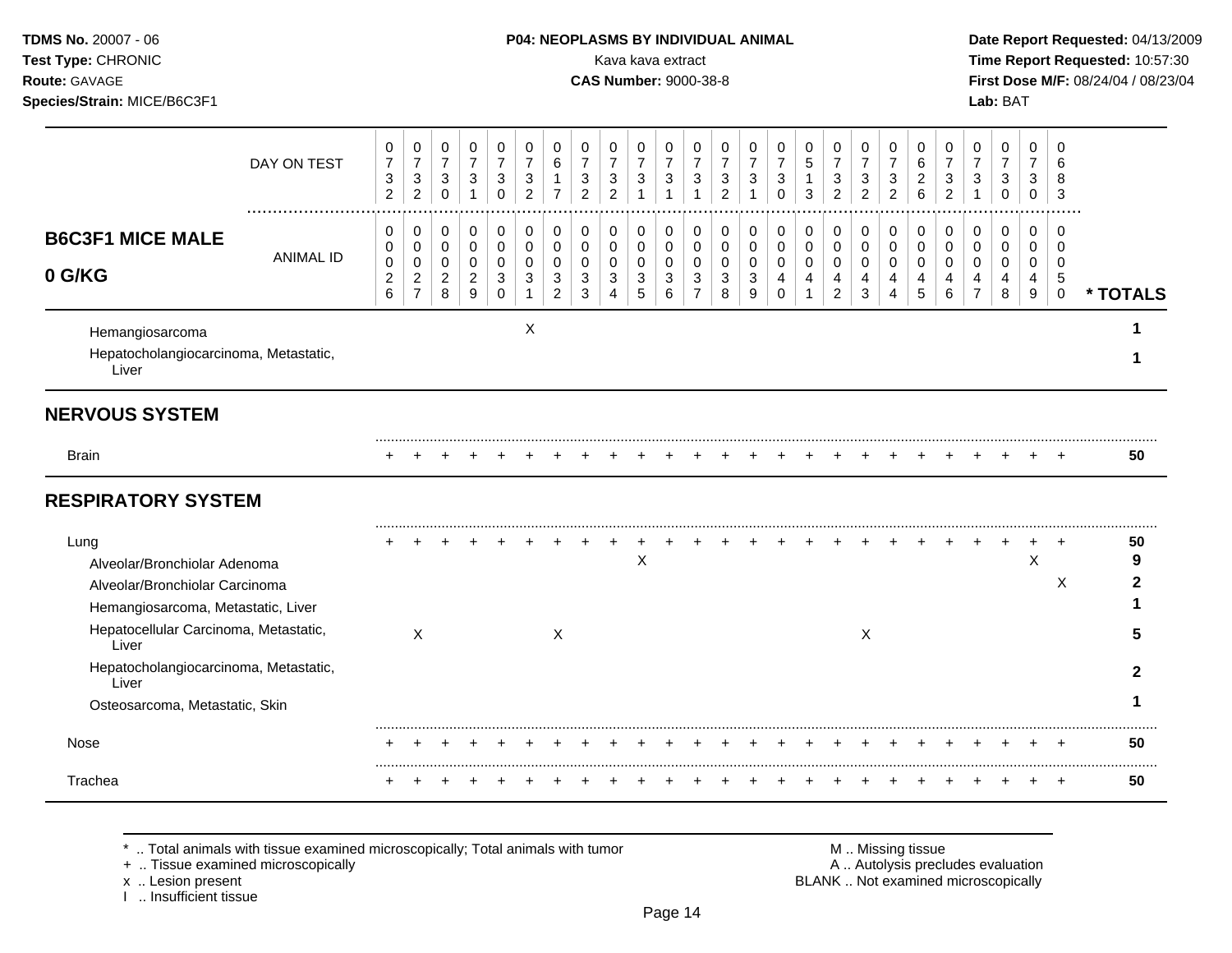Species/Strain: MICE/B6C3F1

#### P04: NEOPLASMS BY INDIVIDUAL ANIMAL

Kava kava extract

**CAS Number: 9000-38-8** 

Date Report Requested: 04/13/2009 Time Report Requested: 10:57:30 First Dose M/F: 08/24/04 / 08/23/04 Lab: BAT

|                                                                                                          | DAY ON TEST                                                                                                        | 0<br>$\boldsymbol{7}$<br>$\ensuremath{\mathsf{3}}$<br>$\overline{2}$ | 0<br>$\overline{7}$<br>$\ensuremath{\mathsf{3}}$<br>$\overline{2}$ | 0<br>$\overline{7}$<br>$\ensuremath{\mathsf{3}}$<br>$\pmb{0}$ | 0<br>$\overline{7}$<br>$\ensuremath{\mathsf{3}}$<br>$\mathbf{1}$ | 0<br>$\overline{7}$<br>3<br>$\pmb{0}$             | 0<br>7<br>3<br>$\overline{c}$ | 0<br>6<br>$\mathbf{1}$<br>$\overline{7}$     | 0<br>$\overline{7}$<br>3<br>$\overline{2}$ | 0<br>$\overline{7}$<br>$\ensuremath{\mathsf{3}}$<br>$\overline{2}$ | 0<br>$\overline{7}$<br>$\sqrt{3}$<br>$\overline{1}$ | 0<br>$\overline{7}$<br>$\ensuremath{\mathsf{3}}$<br>$\mathbf{1}$ | 0<br>$\overline{7}$<br>$\ensuremath{\mathsf{3}}$<br>1 | 0<br>7<br>$\mathbf 3$<br>$\overline{c}$  | 0<br>$\overline{7}$<br>3<br>$\mathbf{1}$ | 0<br>$\overline{7}$<br>3<br>$\mathbf 0$ | 0<br>$\,$ 5 $\,$<br>1<br>3       | 0<br>$\overline{7}$<br>$\sqrt{3}$<br>$\overline{2}$ | 0<br>$\overline{7}$<br>$\ensuremath{\mathsf{3}}$<br>$\overline{2}$ | 0<br>$\overline{7}$<br>$\ensuremath{\mathsf{3}}$<br>$\overline{2}$ | 0<br>6<br>$\overline{c}$<br>$6\phantom{a}$ | 0<br>$\overline{7}$<br>3<br>$\overline{2}$ | 0<br>$\overline{7}$<br>3                                                 | 0<br>$\overline{7}$<br>3<br>$\Omega$ | 0<br>$\overline{7}$<br>3<br>$\mathbf 0$ | $\Omega$<br>6<br>8<br>3                             |                   |
|----------------------------------------------------------------------------------------------------------|--------------------------------------------------------------------------------------------------------------------|----------------------------------------------------------------------|--------------------------------------------------------------------|---------------------------------------------------------------|------------------------------------------------------------------|---------------------------------------------------|-------------------------------|----------------------------------------------|--------------------------------------------|--------------------------------------------------------------------|-----------------------------------------------------|------------------------------------------------------------------|-------------------------------------------------------|------------------------------------------|------------------------------------------|-----------------------------------------|----------------------------------|-----------------------------------------------------|--------------------------------------------------------------------|--------------------------------------------------------------------|--------------------------------------------|--------------------------------------------|--------------------------------------------------------------------------|--------------------------------------|-----------------------------------------|-----------------------------------------------------|-------------------|
| <b>B6C3F1 MICE MALE</b><br>0 G/KG                                                                        | <b>ANIMAL ID</b>                                                                                                   | 0<br>0<br>$\mathbf 0$<br>$\boldsymbol{2}$<br>6                       | 0<br>0<br>$\mathsf 0$<br>$\overline{c}$<br>$\overline{7}$          | 0<br>0<br>$\mathbf 0$<br>$\overline{c}$<br>8                  | 0<br>$\pmb{0}$<br>$\mathbf 0$<br>$\overline{2}$<br>9             | 0<br>$\pmb{0}$<br>$\mathbf 0$<br>3<br>$\mathbf 0$ | 0<br>0<br>$\Omega$<br>3<br>1  | 0<br>0<br>$\mathbf 0$<br>3<br>$\overline{2}$ | 0<br>0<br>$\mathbf 0$<br>3<br>3            | 0<br>0<br>0<br>3<br>4                                              | 0<br>0<br>$\mathbf 0$<br>$\mathbf{3}$<br>5          | 0<br>0<br>$\mathbf 0$<br>3<br>6                                  | 0<br>$\pmb{0}$<br>0<br>$\mathbf{3}$<br>$\overline{7}$ | 0<br>0<br>$\mathbf 0$<br>$\sqrt{3}$<br>8 | 0<br>0<br>0<br>$\sqrt{3}$<br>9           | 0<br>0<br>$\mathbf 0$<br>4<br>$\Omega$  | 0<br>0<br>0<br>4<br>$\mathbf{1}$ | 0<br>0<br>$\mathbf 0$<br>4<br>$\boldsymbol{2}$      | 0<br>0<br>$\mathbf 0$<br>4<br>3                                    | 0<br>$\pmb{0}$<br>$\mathbf 0$<br>4<br>4                            | 0<br>0<br>$\mathbf 0$<br>4<br>5            | 0<br>0<br>$\mathbf 0$<br>4<br>6            | 0<br>0<br>$\mathbf 0$<br>4<br>$\overline{7}$                             | 0<br>0<br>0<br>4<br>$\,8\,$          | 0<br>0<br>$\mathbf 0$<br>4<br>9         | 0<br>0<br>$\Omega$<br>$\overline{5}$<br>$\mathbf 0$ | * TOTALS          |
| <b>SPECIAL SENSES SYSTEM</b>                                                                             |                                                                                                                    |                                                                      |                                                                    |                                                               |                                                                  |                                                   |                               |                                              |                                            |                                                                    |                                                     |                                                                  |                                                       |                                          |                                          |                                         |                                  |                                                     |                                                                    |                                                                    |                                            |                                            |                                                                          |                                      |                                         |                                                     |                   |
| Eye                                                                                                      |                                                                                                                    |                                                                      |                                                                    |                                                               |                                                                  |                                                   |                               |                                              |                                            |                                                                    |                                                     |                                                                  |                                                       |                                          |                                          |                                         |                                  |                                                     |                                                                    |                                                                    |                                            |                                            |                                                                          |                                      |                                         |                                                     | 50                |
| Harderian Gland<br>Adenoma                                                                               |                                                                                                                    | Χ                                                                    |                                                                    |                                                               |                                                                  |                                                   |                               |                                              |                                            | Χ                                                                  |                                                     |                                                                  |                                                       |                                          |                                          |                                         |                                  |                                                     |                                                                    | Χ                                                                  |                                            |                                            |                                                                          |                                      |                                         |                                                     | 50<br>5           |
| <b>URINARY SYSTEM</b>                                                                                    |                                                                                                                    |                                                                      |                                                                    |                                                               |                                                                  |                                                   |                               |                                              |                                            |                                                                    |                                                     |                                                                  |                                                       |                                          |                                          |                                         |                                  |                                                     |                                                                    |                                                                    |                                            |                                            |                                                                          |                                      |                                         |                                                     |                   |
| Kidney<br>Hepatocholangiocarcinoma, Metastatic,<br>Liver<br>Capsule, Hemangioma<br>Renal Tubule, Adenoma |                                                                                                                    |                                                                      |                                                                    |                                                               |                                                                  |                                                   |                               |                                              |                                            |                                                                    |                                                     |                                                                  |                                                       |                                          |                                          |                                         |                                  |                                                     |                                                                    |                                                                    |                                            |                                            |                                                                          |                                      |                                         |                                                     | 50                |
| Urethra                                                                                                  |                                                                                                                    |                                                                      |                                                                    |                                                               |                                                                  |                                                   |                               |                                              |                                            |                                                                    |                                                     |                                                                  |                                                       |                                          |                                          |                                         |                                  |                                                     |                                                                    |                                                                    | $\ddot{}$                                  |                                            |                                                                          |                                      |                                         |                                                     | $\mathbf{2}$      |
| <b>Urinary Bladder</b>                                                                                   |                                                                                                                    |                                                                      |                                                                    |                                                               |                                                                  |                                                   |                               |                                              |                                            |                                                                    |                                                     |                                                                  |                                                       |                                          |                                          |                                         |                                  |                                                     |                                                                    |                                                                    |                                            |                                            |                                                                          | +                                    | $\pm$                                   | $\pm$                                               | 50                |
| <b>SYSTEMIC LESIONS</b>                                                                                  |                                                                                                                    |                                                                      |                                                                    |                                                               |                                                                  |                                                   |                               |                                              |                                            |                                                                    |                                                     |                                                                  |                                                       |                                          |                                          |                                         |                                  |                                                     |                                                                    |                                                                    |                                            |                                            |                                                                          |                                      |                                         |                                                     |                   |
| Multiple Organ<br>Lymphoma Malignant                                                                     |                                                                                                                    |                                                                      |                                                                    |                                                               |                                                                  |                                                   |                               |                                              |                                            |                                                                    |                                                     |                                                                  |                                                       |                                          |                                          |                                         |                                  |                                                     |                                                                    |                                                                    |                                            |                                            |                                                                          |                                      |                                         |                                                     | 50<br>$\mathbf 2$ |
| x  Lesion present<br>1  Insufficient tissue                                                              | Total animals with tissue examined microscopically; Total animals with tumor<br>+  Tissue examined microscopically |                                                                      |                                                                    |                                                               |                                                                  |                                                   |                               |                                              |                                            |                                                                    |                                                     |                                                                  |                                                       |                                          |                                          |                                         |                                  |                                                     | M  Missing tissue                                                  |                                                                    |                                            |                                            | A  Autolysis precludes evaluation<br>BLANK  Not examined microscopically |                                      |                                         |                                                     |                   |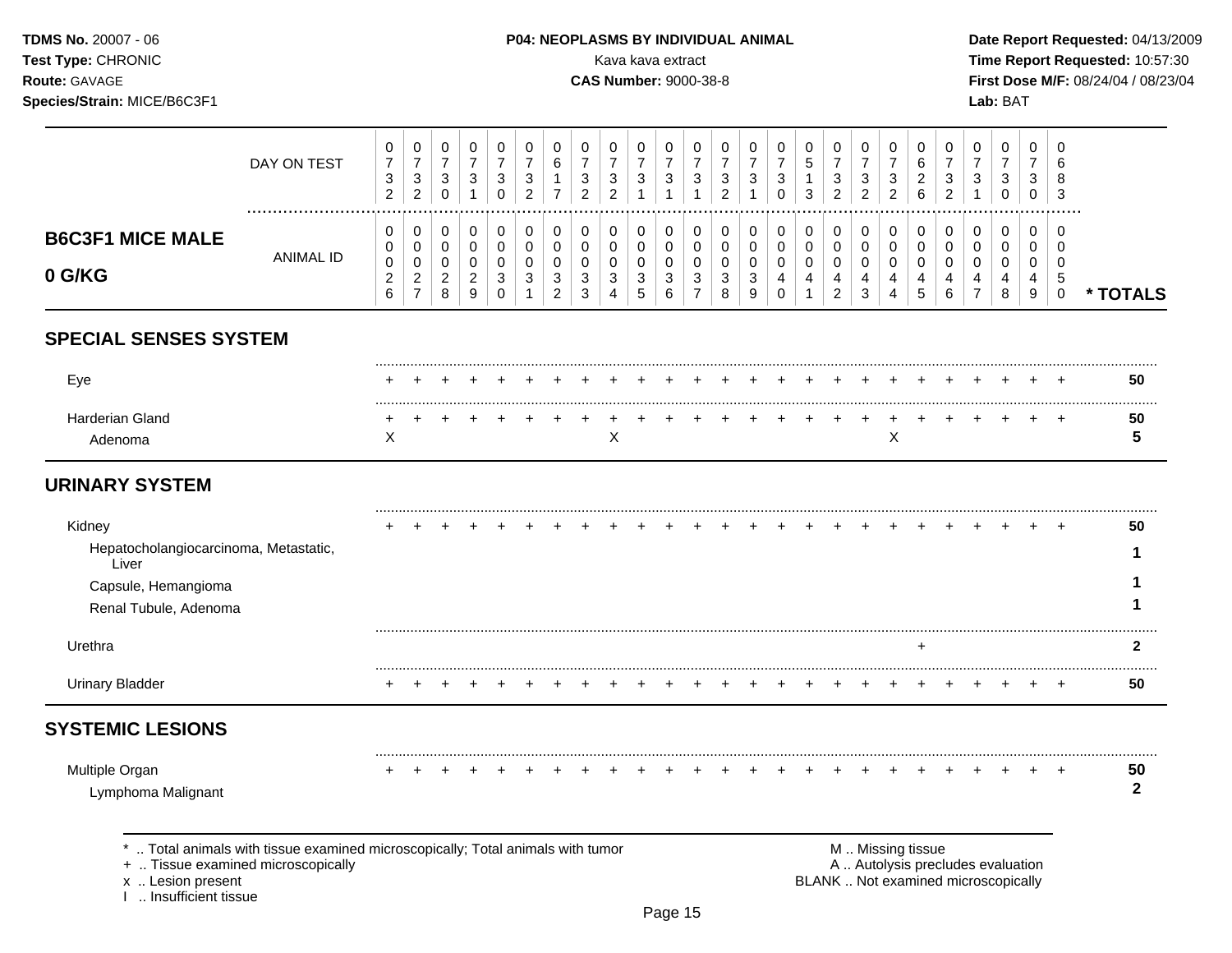## Species/Strain: MICE/B6C3F1

#### P04: NEOPLASMS BY INDIVIDUAL ANIMAL

Kava kava extract

CAS Number: 9000-38-8

Date Report Requested: 04/13/2009 Time Report Requested: 10:57:30 First Dose M/F: 08/24/04 / 08/23/04 Lab: BAT

|                                                                              | DAY ON TEST      | 0<br>$\,$ 5 $\,$<br>4<br>6                         | 0<br>$\overline{\mathbf{4}}$<br>$\frac{3}{7}$ | $\mathbf 0$<br>$\boldsymbol{7}$<br>$\sqrt{3}$<br>$\mathbf{1}$ | 0<br>6<br>9<br>3                                                | 0<br>$\overline{7}$<br>$\sqrt{3}$<br>$\overline{2}$ | 0<br>$\overline{7}$<br>3<br>$\overline{2}$ | 0<br>$\overline{7}$<br>0<br>$\overline{7}$   | 0<br>$\overline{7}$<br>2<br>$\mathbf 0$ | 0<br>$\overline{7}$<br>3        | 0<br>$\overline{7}$<br>3<br>1                       | 0<br>$\overline{7}$<br>3<br>$\overline{2}$ | 0<br>4<br>3<br>1                   | 0<br>$\,6$<br>6<br>$\overline{4}$        | 0<br>$\overline{7}$<br>$\mathbf{3}$<br>$\mathbf{1}$ | 0<br>$\overline{7}$<br>3<br>1 | 0<br>$\overline{7}$<br>3<br>$\overline{2}$ | 0<br>$\overline{7}$<br>3<br>$\overline{2}$         | 0<br>$\sqrt{5}$<br>5<br>3     | 0<br>$\,6$<br>$\overline{c}$<br>3       | 0<br>$\overline{7}$<br>$\sqrt{3}$<br>$\overline{c}$    | 0<br>$\overline{7}$<br>3<br>$\overline{2}$ | 0<br>$\overline{7}$<br>3<br>1      | 0<br>$\overline{7}$<br>3<br>1 | 0<br>$\overline{7}$<br>3<br>$\overline{c}$   | 0<br>3<br>-1<br>9                               |                 |
|------------------------------------------------------------------------------|------------------|----------------------------------------------------|-----------------------------------------------|---------------------------------------------------------------|-----------------------------------------------------------------|-----------------------------------------------------|--------------------------------------------|----------------------------------------------|-----------------------------------------|---------------------------------|-----------------------------------------------------|--------------------------------------------|------------------------------------|------------------------------------------|-----------------------------------------------------|-------------------------------|--------------------------------------------|----------------------------------------------------|-------------------------------|-----------------------------------------|--------------------------------------------------------|--------------------------------------------|------------------------------------|-------------------------------|----------------------------------------------|-------------------------------------------------|-----------------|
| <b>B6C3F1 MICE MALE</b><br>0.25 G/KG                                         | <b>ANIMAL ID</b> | 0<br>0<br>$\pmb{0}$<br>$\,$ 5 $\,$<br>$\mathbf{1}$ | 0<br>0<br>0<br>5<br>$\overline{c}$            | 0<br>$\mathbf 0$<br>$\pmb{0}$<br>$\,$ 5 $\,$<br>$\mathbf{3}$  | 0<br>$\mathbf 0$<br>$\mathbf 0$<br>$\sqrt{5}$<br>$\overline{4}$ | $\mathbf 0$<br>$\mathbf 0$<br>0<br>$\sqrt{5}$<br>5  | 0<br>$\mathbf 0$<br>0<br>5<br>6            | 0<br>$\mathbf 0$<br>0<br>5<br>$\overline{7}$ | 0<br>$\Omega$<br>0<br>5<br>8            | 0<br>$\mathbf 0$<br>0<br>5<br>9 | 0<br>$\mathbf 0$<br>$\mathbf 0$<br>6<br>$\mathbf 0$ | 0<br>0<br>$\pmb{0}$<br>6<br>$\mathbf{1}$   | 0<br>0<br>0<br>6<br>$\overline{2}$ | 0<br>$\pmb{0}$<br>0<br>6<br>$\mathbf{3}$ | 0<br>$\mathbf 0$<br>0<br>6<br>4                     | 0<br>0<br>0<br>6<br>5         | $\mathbf 0$<br>0<br>0<br>6<br>6            | 0<br>$\pmb{0}$<br>$\pmb{0}$<br>6<br>$\overline{7}$ | 0<br>0<br>$\pmb{0}$<br>6<br>8 | 0<br>$\mathbf 0$<br>$\pmb{0}$<br>6<br>9 | 0<br>$\mathbf 0$<br>0<br>$\overline{7}$<br>$\mathbf 0$ | 0<br>$\mathbf 0$<br>0<br>7<br>$\mathbf{1}$ | 0<br>0<br>0<br>7<br>$\overline{2}$ | 0<br>$\Omega$<br>0<br>7<br>3  | 0<br>$\mathbf 0$<br>0<br>$\overline{7}$<br>4 | 0<br>0<br>0<br>$\overline{7}$<br>$\overline{5}$ | males<br>(cont) |
| <b>ALIMENTARY SYSTEM</b>                                                     |                  |                                                    |                                               |                                                               |                                                                 |                                                     |                                            |                                              |                                         |                                 |                                                     |                                            |                                    |                                          |                                                     |                               |                                            |                                                    |                               |                                         |                                                        |                                            |                                    |                               |                                              |                                                 |                 |
| Esophagus                                                                    |                  |                                                    |                                               |                                                               |                                                                 |                                                     |                                            |                                              |                                         |                                 |                                                     |                                            |                                    |                                          |                                                     |                               |                                            |                                                    |                               |                                         |                                                        |                                            |                                    |                               |                                              |                                                 |                 |
| Gallbladder                                                                  |                  |                                                    |                                               |                                                               |                                                                 |                                                     |                                            |                                              |                                         |                                 |                                                     |                                            |                                    |                                          |                                                     |                               |                                            |                                                    |                               |                                         |                                                        |                                            |                                    |                               |                                              |                                                 |                 |
| Intestine Large, Cecum                                                       |                  |                                                    |                                               |                                                               |                                                                 |                                                     |                                            |                                              |                                         |                                 |                                                     |                                            |                                    |                                          |                                                     |                               |                                            |                                                    |                               |                                         |                                                        |                                            |                                    |                               |                                              |                                                 |                 |
| Intestine Large, Colon                                                       |                  |                                                    |                                               |                                                               |                                                                 |                                                     |                                            |                                              |                                         |                                 |                                                     |                                            |                                    |                                          |                                                     |                               |                                            |                                                    |                               |                                         |                                                        |                                            |                                    |                               |                                              |                                                 |                 |
| Intestine Large, Rectum                                                      |                  |                                                    |                                               |                                                               |                                                                 |                                                     |                                            |                                              |                                         |                                 |                                                     |                                            |                                    |                                          |                                                     |                               |                                            |                                                    |                               |                                         |                                                        |                                            |                                    |                               |                                              |                                                 |                 |
| Intestine Small, Duodenum                                                    |                  |                                                    |                                               |                                                               |                                                                 |                                                     |                                            |                                              |                                         |                                 |                                                     |                                            |                                    |                                          |                                                     |                               |                                            |                                                    |                               |                                         |                                                        |                                            |                                    |                               |                                              |                                                 |                 |
| Intestine Small, Ileum                                                       |                  |                                                    |                                               |                                                               |                                                                 |                                                     |                                            |                                              |                                         |                                 |                                                     |                                            |                                    |                                          |                                                     |                               |                                            |                                                    |                               |                                         |                                                        |                                            |                                    |                               | ÷                                            | $+$                                             |                 |
| Intestine Small, Jejunum<br>Adenoma                                          |                  |                                                    |                                               |                                                               |                                                                 |                                                     |                                            |                                              |                                         |                                 |                                                     |                                            |                                    |                                          |                                                     |                               |                                            |                                                    |                               |                                         |                                                        |                                            |                                    |                               | ٠                                            | $+$                                             |                 |
| Peyer's Patch, Lymphoma Malignant                                            |                  |                                                    |                                               |                                                               |                                                                 |                                                     |                                            |                                              |                                         |                                 |                                                     |                                            |                                    |                                          |                                                     |                               | $\boldsymbol{\mathsf{X}}$                  |                                                    |                               |                                         |                                                        |                                            |                                    |                               |                                              |                                                 |                 |
| Liver<br>Hemangioma<br>Hepatoblastoma                                        |                  |                                                    |                                               |                                                               |                                                                 |                                                     |                                            |                                              |                                         |                                 |                                                     |                                            |                                    |                                          | X                                                   |                               |                                            |                                                    |                               |                                         |                                                        |                                            |                                    |                               |                                              |                                                 |                 |
| Hepatocellular Adenoma                                                       |                  | $\mathsf{X}$                                       |                                               | X                                                             |                                                                 |                                                     |                                            |                                              |                                         | $\mathsf X$                     |                                                     |                                            | $\boldsymbol{X}$                   |                                          |                                                     |                               |                                            |                                                    |                               | X                                       |                                                        | $\boldsymbol{\mathsf{X}}$                  |                                    | $\boldsymbol{X}$              |                                              |                                                 |                 |
| Total animals with tissue examined microscopically: Total animals with tumor |                  |                                                    |                                               |                                                               |                                                                 |                                                     |                                            |                                              |                                         |                                 |                                                     |                                            |                                    |                                          |                                                     |                               |                                            |                                                    |                               |                                         | M Missing tissue                                       |                                            |                                    |                               |                                              |                                                 |                 |

+ .. Tissue examined microscopically

x .. Lesion present<br>I .. Insufficient tissue

A .. Autolysis precludes evaluation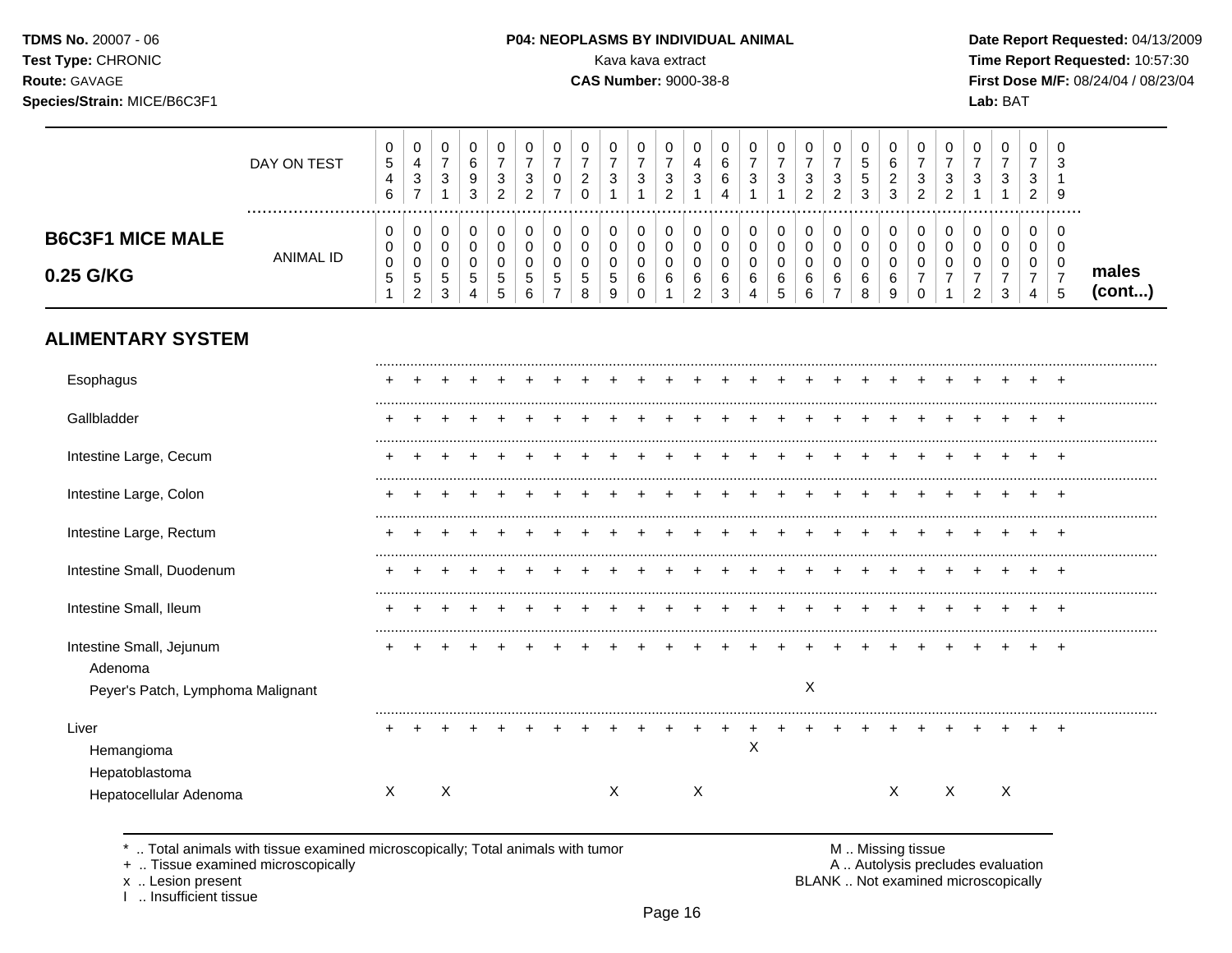## **Species/Strain:** MICE/B6C3F1 **Lab:** BAT

## **TDMS No.** 20007 - 06 **P04: NEOPLASMS BY INDIVIDUAL ANIMAL** Date Report Requested: 04/13/2009

**Test Type:** CHRONIC **Transfer CHRONIC** Kava Rava extract Kava extract **Time Report Requested:** 10:57:30 **Route:** GAVAGE **CAS Number:** 9000-38-8 **First Dose M/F:** 08/24/04 / 08/23/04

| DAY ON TEST                                                                                                               | 0<br>$\sqrt{5}$<br>$\overline{4}$<br>6               | 0<br>4<br>$\ensuremath{\mathsf{3}}$<br>$\overline{7}$            | 0<br>$\overline{7}$<br>$\ensuremath{\mathsf{3}}$<br>$\mathbf{1}$ | $\pmb{0}$<br>$\,6$<br>9<br>$\mathbf{3}$            | 0<br>$\overline{7}$<br>3<br>$\overline{c}$ | 0<br>$\overline{7}$<br>$\mathbf{3}$<br>$\overline{c}$ | 0<br>$\overline{7}$<br>0<br>$\overline{7}$ | 0<br>$\overline{7}$<br>$\overline{c}$<br>$\Omega$   | 0<br>$\overline{7}$<br>3                                         | 0<br>$\overline{7}$<br>3<br>$\mathbf{1}$ | 0<br>$\overline{7}$<br>3<br>$\overline{c}$           | 0<br>4<br>3<br>1                                           | 0<br>$\,6$<br>6<br>4                      | 0<br>$\overline{7}$<br>3     | 0<br>$\overline{7}$<br>3                      | 0<br>$\overline{7}$<br>3<br>$\overline{c}$ | 0<br>$\overline{7}$<br>3<br>$\overline{c}$   | $\mathbf 0$<br>5<br>$\sqrt{5}$<br>3             | 0<br>$\,6$<br>$\overline{c}$<br>3         | 0<br>$\overline{7}$<br>3<br>$\overline{2}$                 | 0<br>$\overline{7}$<br>3<br>$\overline{c}$ | 0<br>$\overline{7}$<br>3                                      | 0<br>$\overline{7}$<br>3<br>1                          | 0<br>$\overline{7}$<br>3<br>$\overline{2}$ | $\mathbf 0$<br>3<br>-1<br>9                                      |                 |
|---------------------------------------------------------------------------------------------------------------------------|------------------------------------------------------|------------------------------------------------------------------|------------------------------------------------------------------|----------------------------------------------------|--------------------------------------------|-------------------------------------------------------|--------------------------------------------|-----------------------------------------------------|------------------------------------------------------------------|------------------------------------------|------------------------------------------------------|------------------------------------------------------------|-------------------------------------------|------------------------------|-----------------------------------------------|--------------------------------------------|----------------------------------------------|-------------------------------------------------|-------------------------------------------|------------------------------------------------------------|--------------------------------------------|---------------------------------------------------------------|--------------------------------------------------------|--------------------------------------------|------------------------------------------------------------------|-----------------|
| <b>B6C3F1 MICE MALE</b><br><b>ANIMAL ID</b><br>0.25 G/KG                                                                  | 0<br>0<br>$\mathbf 0$<br>$\mathbf 5$<br>$\mathbf{1}$ | 0<br>$\mathbf 0$<br>$\mathbf 0$<br>$\mathbf 5$<br>$\overline{2}$ | 0<br>$\pmb{0}$<br>0<br>5<br>$\ensuremath{\mathsf{3}}$            | 0<br>$\mathbf 0$<br>$\mathbf 0$<br>$\sqrt{5}$<br>4 | 0<br>$\mathbf 0$<br>$\mathbf 0$<br>5<br>5  | 0<br>$\Omega$<br>$\mathbf 0$<br>$\sqrt{5}$<br>6       | 0<br>$\Omega$<br>$\Omega$<br>5             | 0<br>$\mathbf 0$<br>$\mathbf 0$<br>$\,$ 5 $\,$<br>8 | 0<br>$\pmb{0}$<br>$\mathbf 0$<br>$\,$ 5 $\,$<br>$\boldsymbol{9}$ | 0<br>$\pmb{0}$<br>0<br>6<br>$\pmb{0}$    | 0<br>$\mathbf 0$<br>$\mathbf 0$<br>6<br>$\mathbf{1}$ | 0<br>$\pmb{0}$<br>$\mathbf 0$<br>$\,6\,$<br>$\overline{a}$ | 0<br>$\mathbf 0$<br>$\mathbf 0$<br>6<br>3 | 0<br>$\Omega$<br>0<br>6<br>4 | 0<br>$\mathbf 0$<br>$\mathbf 0$<br>$\,6$<br>5 | 0<br>$\mathbf 0$<br>$\mathbf 0$<br>6<br>6  | 0<br>$\mathbf 0$<br>0<br>6<br>$\overline{7}$ | 0<br>$\mathbf 0$<br>$\mathbf 0$<br>6<br>$\,8\,$ | 0<br>$\mathbf 0$<br>$\mathbf 0$<br>6<br>9 | 0<br>$\Omega$<br>$\mathbf 0$<br>$\overline{7}$<br>$\Omega$ | 0<br>$\Omega$<br>$\Omega$<br>7             | 0<br>$\Omega$<br>$\Omega$<br>$\overline{7}$<br>$\overline{2}$ | 0<br>$\mathbf 0$<br>$\mathbf 0$<br>$\overline{7}$<br>3 | 0<br>0<br>0<br>$\overline{7}$<br>4         | 0<br>$\Omega$<br>$\mathbf 0$<br>$\overline{7}$<br>$\overline{5}$ | males<br>(cont) |
| Hepatocellular Adenoma, Multiple<br>Hepatocellular Carcinoma<br>Hepatocellular Carcinoma, Multiple<br>Histiocytic Sarcoma |                                                      | Χ                                                                |                                                                  |                                                    |                                            | $X$ $X$                                               | X<br>$\sf X$                               | $\mathsf X$<br>X                                    | X                                                                |                                          |                                                      | X                                                          |                                           | X                            | $\boldsymbol{\mathsf{X}}$                     |                                            | $X$ $X$                                      | X                                               |                                           | X<br>X                                                     | $\boldsymbol{\mathsf{X}}$                  | $\mathsf X$                                                   | X                                                      |                                            |                                                                  |                 |
| Mesentery                                                                                                                 |                                                      |                                                                  |                                                                  |                                                    |                                            |                                                       |                                            |                                                     |                                                                  |                                          |                                                      |                                                            |                                           |                              |                                               |                                            |                                              |                                                 |                                           |                                                            |                                            |                                                               |                                                        |                                            |                                                                  |                 |
| Pancreas                                                                                                                  |                                                      |                                                                  |                                                                  |                                                    |                                            |                                                       |                                            |                                                     |                                                                  |                                          |                                                      |                                                            |                                           |                              |                                               |                                            |                                              |                                                 |                                           |                                                            |                                            |                                                               |                                                        |                                            |                                                                  |                 |
| Salivary Glands                                                                                                           |                                                      |                                                                  |                                                                  |                                                    |                                            |                                                       |                                            |                                                     |                                                                  |                                          |                                                      |                                                            |                                           |                              |                                               |                                            |                                              |                                                 |                                           |                                                            |                                            |                                                               |                                                        |                                            |                                                                  |                 |
| Stomach, Forestomach<br>Squamous Cell Papilloma<br>Squamous Cell Papilloma, Multiple                                      |                                                      |                                                                  |                                                                  |                                                    |                                            |                                                       |                                            |                                                     |                                                                  |                                          |                                                      |                                                            |                                           | X                            |                                               |                                            |                                              |                                                 |                                           |                                                            |                                            |                                                               |                                                        |                                            |                                                                  |                 |
| Stomach, Glandular                                                                                                        |                                                      |                                                                  |                                                                  |                                                    |                                            |                                                       |                                            |                                                     |                                                                  |                                          |                                                      |                                                            |                                           |                              |                                               |                                            |                                              |                                                 |                                           |                                                            |                                            |                                                               |                                                        |                                            |                                                                  |                 |
| Tooth                                                                                                                     |                                                      |                                                                  |                                                                  |                                                    |                                            |                                                       |                                            |                                                     |                                                                  | $\div$                                   |                                                      |                                                            |                                           |                              |                                               |                                            |                                              |                                                 | $\pm$                                     | $\div$                                                     |                                            | $\ddot{}$                                                     |                                                        | $\ddot{}$                                  |                                                                  |                 |
| <b>CARDIOVASCULAR SYSTEM</b>                                                                                              |                                                      |                                                                  |                                                                  |                                                    |                                            |                                                       |                                            |                                                     |                                                                  |                                          |                                                      |                                                            |                                           |                              |                                               |                                            |                                              |                                                 |                                           |                                                            |                                            |                                                               |                                                        |                                            |                                                                  |                 |
| <b>Blood Vessel</b>                                                                                                       |                                                      |                                                                  |                                                                  |                                                    |                                            |                                                       |                                            |                                                     |                                                                  |                                          |                                                      |                                                            |                                           |                              |                                               |                                            |                                              |                                                 |                                           |                                                            |                                            |                                                               |                                                        |                                            |                                                                  |                 |
| Heart                                                                                                                     |                                                      |                                                                  |                                                                  |                                                    |                                            |                                                       |                                            |                                                     |                                                                  |                                          |                                                      |                                                            |                                           |                              |                                               |                                            |                                              |                                                 |                                           |                                                            |                                            |                                                               |                                                        |                                            |                                                                  |                 |
| Total animals with tissue examined microscopically; Total animals with tumor<br>+  Tissue examined microscopically        |                                                      |                                                                  |                                                                  |                                                    |                                            |                                                       |                                            |                                                     |                                                                  |                                          |                                                      |                                                            |                                           |                              |                                               |                                            |                                              |                                                 | M  Missing tissue                         |                                                            |                                            |                                                               | A  Autolysis precludes evaluation                      |                                            |                                                                  |                 |

x .. Lesion present<br>I .. Insufficient tissue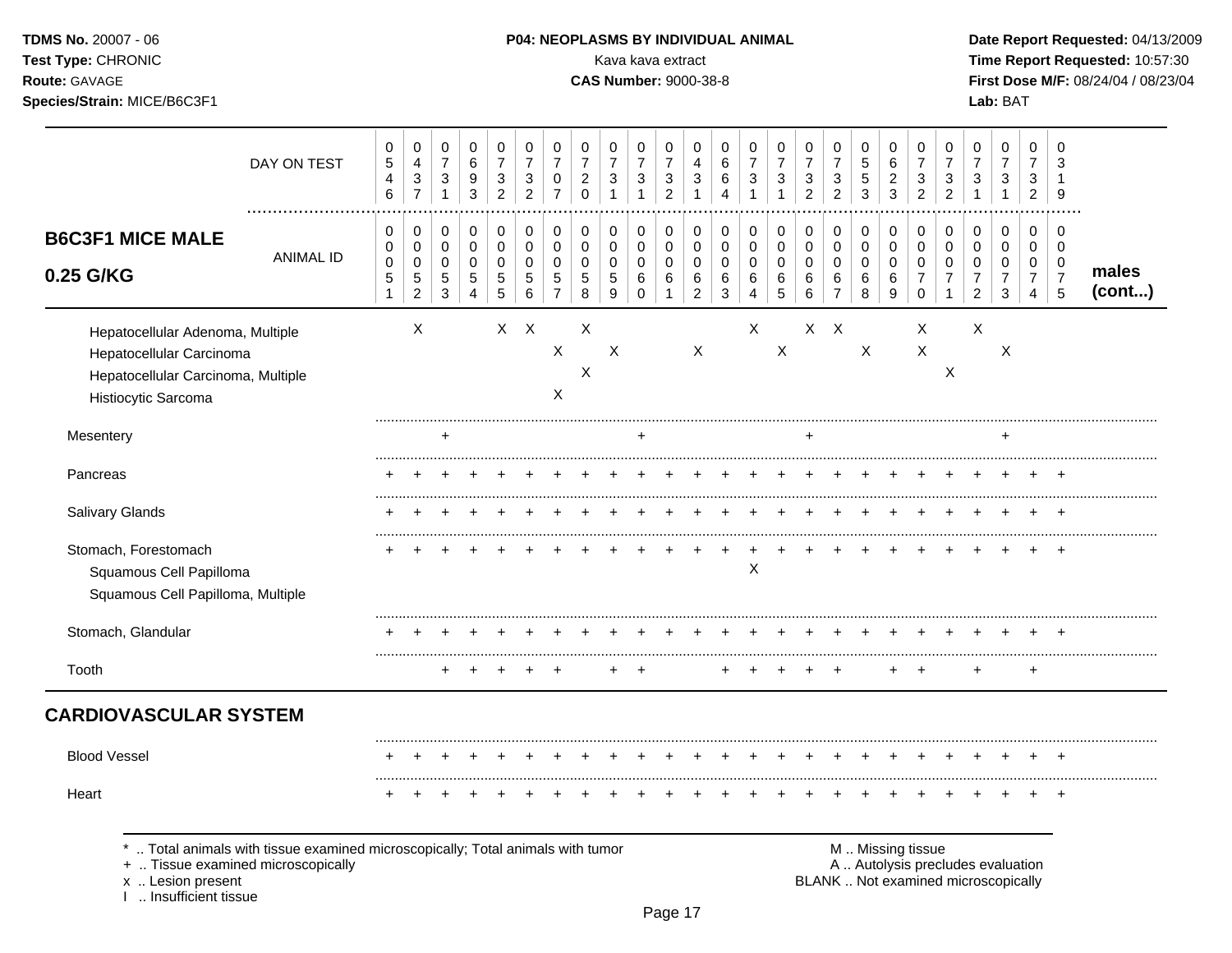| <b>TDMS No. 20007 - 06</b>  | <b>P04: NEOPLASMS BY INDIVIDUAL ANIMAL</b> | Date Rep         |
|-----------------------------|--------------------------------------------|------------------|
| <b>Test Type: CHRONIC</b>   | Kava kava extract                          | Time Rep         |
| <b>Route: GAVAGE</b>        | <b>CAS Number: 9000-38-8</b>               | <b>First Dos</b> |
| Species/Strain: MICE/B6C3F1 |                                            | Lab: BAT         |

**Kava kava extract CHRONIC CHRONIC CHRONIC Time Report Requested:** 10:57:30 **CAS Number:** 9000-38-8 **First Dose M/F:** 08/24/04 / 08/23/04

|                                           | DAY ON TEST                                                                                                        | 0<br>$\mathbf 5$<br>4<br>$\,6\,$ | $\pmb{0}$<br>$\overline{4}$<br>$\mathbf{3}$<br>$\overline{7}$ | 0<br>$\overline{7}$<br>$\mathbf{3}$<br>$\mathbf{1}$           | 0<br>6<br>9<br>$\mathbf{3}$                  | 0<br>$\overline{7}$<br>$\sqrt{3}$<br>$\overline{2}$ | 0<br>$\overline{7}$<br>3<br>$\overline{c}$ | 0<br>7<br>0<br>$\overline{7}$             | 0<br>$\overline{7}$<br>$\overline{c}$<br>$\mathbf 0$ | 0<br>$\overline{7}$<br>3<br>$\overline{1}$ | 0<br>$\overline{7}$<br>3<br>$\overline{1}$ | 0<br>$\overline{7}$<br>$\mathbf{3}$<br>$\overline{c}$ | 0<br>4<br>$\sqrt{3}$<br>1                    | 0<br>6<br>6<br>4                | 0<br>$\overline{7}$<br>$\mathbf{3}$<br>1     | 0<br>$\overline{7}$<br>$\mathbf{3}$                    | 0<br>$\overline{7}$<br>$\sqrt{3}$<br>$\overline{c}$ | 0<br>$\overline{7}$<br>3<br>$\overline{c}$           | 0<br>5<br>5<br>$\mathbf{3}$               | 0<br>6<br>$\overline{a}$<br>3                          | 0<br>7<br>3<br>$\overline{2}$             | 0<br>$\overline{7}$<br>3<br>$\overline{c}$ | 0<br>$\overline{7}$<br>3                                            | 0<br>$\overline{7}$<br>3<br>$\mathbf{1}$ | 0<br>$\overline{7}$<br>3<br>$\overline{2}$      | 0<br>3<br>-1<br>9                            |                 |
|-------------------------------------------|--------------------------------------------------------------------------------------------------------------------|----------------------------------|---------------------------------------------------------------|---------------------------------------------------------------|----------------------------------------------|-----------------------------------------------------|--------------------------------------------|-------------------------------------------|------------------------------------------------------|--------------------------------------------|--------------------------------------------|-------------------------------------------------------|----------------------------------------------|---------------------------------|----------------------------------------------|--------------------------------------------------------|-----------------------------------------------------|------------------------------------------------------|-------------------------------------------|--------------------------------------------------------|-------------------------------------------|--------------------------------------------|---------------------------------------------------------------------|------------------------------------------|-------------------------------------------------|----------------------------------------------|-----------------|
| <b>B6C3F1 MICE MALE</b><br>0.25 G/KG      | <b>ANIMAL ID</b>                                                                                                   | 0<br>0<br>$\mathbf 0$<br>5<br>1  | 0<br>0<br>$\mathbf 0$<br>$\mathbf 5$<br>$\overline{2}$        | 0<br>$\mathbf 0$<br>$\mathbf 0$<br>$\sqrt{5}$<br>$\mathbf{3}$ | 0<br>0<br>$\mathbf 0$<br>5<br>$\overline{4}$ | 0<br>$\mathbf 0$<br>$\mathbf 0$<br>5<br>5           | 0<br>0<br>$\Omega$<br>5<br>6               | 0<br>0<br>$\Omega$<br>5<br>$\overline{7}$ | 0<br>0<br>$\mathbf 0$<br>5<br>8                      | 0<br>0<br>$\mathbf 0$<br>5<br>9            | 0<br>0<br>$\mathbf 0$<br>6<br>$\mathbf 0$  | 0<br>$\mathbf 0$<br>$\mathbf 0$<br>6<br>-1            | 0<br>0<br>$\mathbf 0$<br>6<br>$\overline{c}$ | 0<br>0<br>$\mathbf 0$<br>6<br>3 | 0<br>0<br>$\mathbf 0$<br>6<br>$\overline{4}$ | 0<br>$\mathbf 0$<br>$\mathbf 0$<br>6<br>$\overline{5}$ | 0<br>$\mathbf 0$<br>$\mathbf 0$<br>6<br>6           | 0<br>$\pmb{0}$<br>$\mathbf 0$<br>6<br>$\overline{7}$ | 0<br>$\mathbf 0$<br>$\mathbf 0$<br>6<br>8 | 0<br>$\pmb{0}$<br>$\mathbf 0$<br>6<br>$\boldsymbol{9}$ | 0<br>0<br>$\mathbf 0$<br>7<br>$\mathbf 0$ | 0<br>$\mathbf 0$<br>$\mathbf 0$<br>7       | 0<br>$\mathbf 0$<br>$\mathbf 0$<br>$\overline{7}$<br>$\overline{2}$ | 0<br>0<br>0<br>$\overline{7}$<br>3       | 0<br>0<br>0<br>$\overline{7}$<br>$\overline{4}$ | 0<br>0<br>$\mathbf 0$<br>$\overline{7}$<br>5 | males<br>(cont) |
| Lymphoma Malignant                        |                                                                                                                    |                                  |                                                               |                                                               |                                              |                                                     |                                            |                                           |                                                      |                                            |                                            |                                                       |                                              |                                 |                                              |                                                        |                                                     |                                                      |                                           |                                                        |                                           |                                            |                                                                     |                                          |                                                 |                                              |                 |
| <b>ENDOCRINE SYSTEM</b>                   |                                                                                                                    |                                  |                                                               |                                                               |                                              |                                                     |                                            |                                           |                                                      |                                            |                                            |                                                       |                                              |                                 |                                              |                                                        |                                                     |                                                      |                                           |                                                        |                                           |                                            |                                                                     |                                          |                                                 |                                              |                 |
| <b>Adrenal Cortex</b><br>Adenoma          |                                                                                                                    |                                  |                                                               |                                                               |                                              |                                                     |                                            |                                           |                                                      |                                            |                                            |                                                       |                                              |                                 |                                              |                                                        |                                                     |                                                      |                                           |                                                        |                                           |                                            |                                                                     |                                          |                                                 |                                              |                 |
| Adrenal Medulla                           |                                                                                                                    |                                  |                                                               |                                                               |                                              |                                                     |                                            |                                           |                                                      |                                            |                                            |                                                       |                                              |                                 |                                              |                                                        |                                                     |                                                      |                                           |                                                        |                                           |                                            |                                                                     |                                          |                                                 |                                              |                 |
| Islets, Pancreatic                        |                                                                                                                    |                                  |                                                               |                                                               |                                              |                                                     |                                            |                                           |                                                      |                                            |                                            |                                                       |                                              |                                 |                                              |                                                        |                                                     |                                                      |                                           |                                                        |                                           |                                            |                                                                     |                                          |                                                 |                                              |                 |
| Parathyroid Gland                         |                                                                                                                    |                                  |                                                               | $\ddot{}$                                                     |                                              |                                                     |                                            |                                           |                                                      |                                            |                                            |                                                       | м                                            |                                 |                                              |                                                        |                                                     |                                                      |                                           |                                                        |                                           |                                            |                                                                     |                                          |                                                 |                                              |                 |
| <b>Pituitary Gland</b>                    |                                                                                                                    |                                  |                                                               |                                                               |                                              |                                                     |                                            |                                           |                                                      |                                            |                                            |                                                       |                                              |                                 |                                              |                                                        |                                                     |                                                      |                                           |                                                        |                                           |                                            |                                                                     |                                          |                                                 |                                              |                 |
| <b>Thyroid Gland</b>                      |                                                                                                                    |                                  |                                                               |                                                               |                                              |                                                     |                                            |                                           |                                                      |                                            |                                            |                                                       |                                              |                                 |                                              |                                                        |                                                     |                                                      |                                           |                                                        |                                           |                                            |                                                                     |                                          | +                                               | $\overline{ }$                               |                 |
| <b>GENERAL BODY SYSTEM</b><br><b>NONE</b> |                                                                                                                    |                                  |                                                               |                                                               |                                              |                                                     |                                            |                                           |                                                      |                                            |                                            |                                                       |                                              |                                 |                                              |                                                        |                                                     |                                                      |                                           |                                                        |                                           |                                            |                                                                     |                                          |                                                 |                                              |                 |
| <b>GENITAL SYSTEM</b>                     |                                                                                                                    |                                  |                                                               |                                                               |                                              |                                                     |                                            |                                           |                                                      |                                            |                                            |                                                       |                                              |                                 |                                              |                                                        |                                                     |                                                      |                                           |                                                        |                                           |                                            |                                                                     |                                          |                                                 |                                              |                 |
| <b>Coagulating Gland</b>                  |                                                                                                                    |                                  |                                                               |                                                               |                                              |                                                     |                                            |                                           |                                                      |                                            |                                            |                                                       |                                              |                                 | $\ddot{}$                                    |                                                        |                                                     |                                                      |                                           |                                                        |                                           |                                            |                                                                     |                                          |                                                 |                                              |                 |
|                                           | Total animals with tissue examined microscopically; Total animals with tumor<br>+  Tissue examined microscopically |                                  |                                                               |                                                               |                                              |                                                     |                                            |                                           |                                                      |                                            |                                            |                                                       |                                              |                                 |                                              |                                                        |                                                     |                                                      |                                           |                                                        | M  Missing tissue                         |                                            | A  Autolysis precludes evaluation                                   |                                          |                                                 |                                              |                 |

x .. Lesion present<br>I .. Insufficient tissue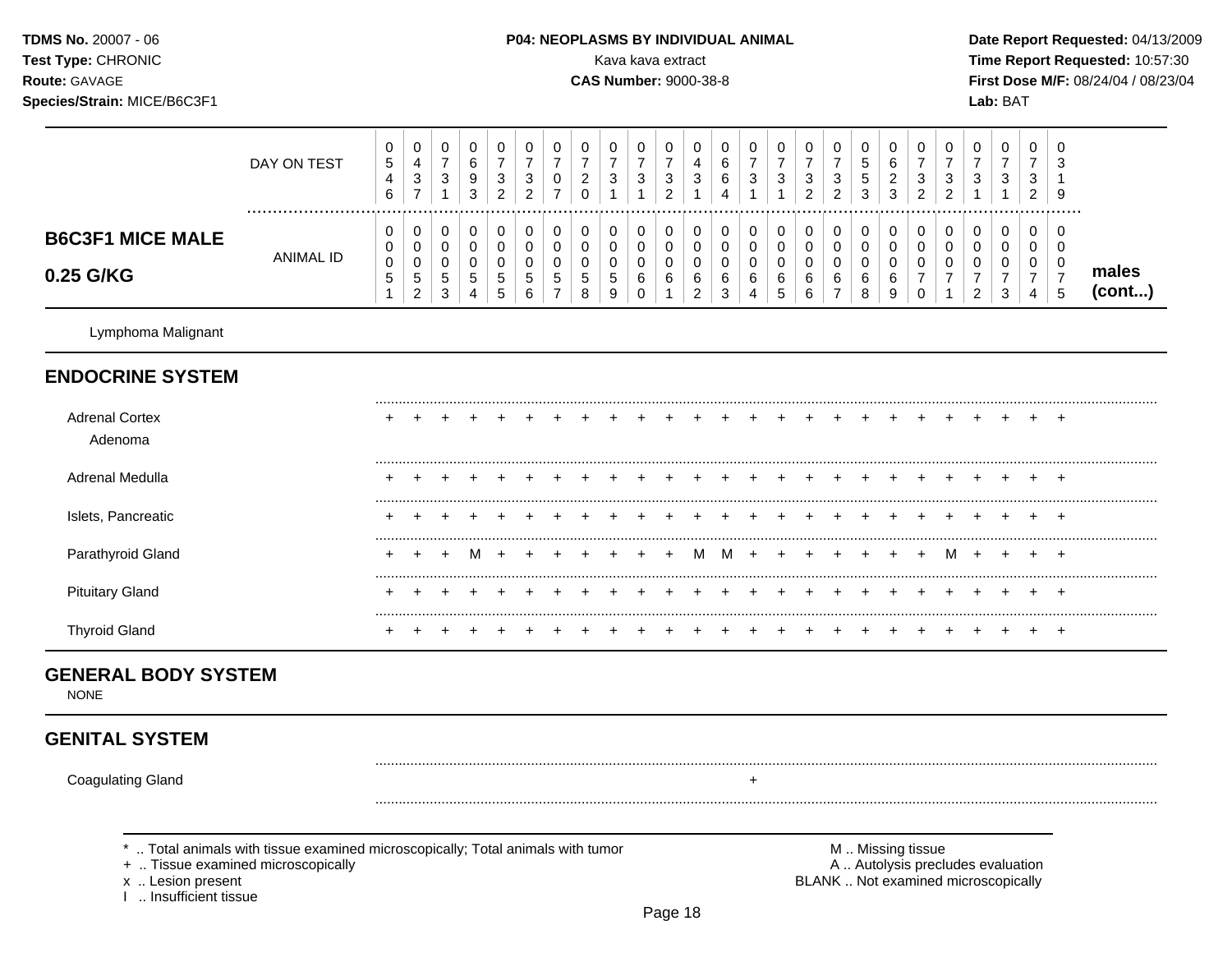| <b>TDMS No. 20007 - 06</b> |
|----------------------------|
| <b>Test Type: CHRONIC</b>  |
|                            |

**Kava kava extract CHRONIC CHRONIC CHRONIC Time Report Requested:** 10:57:30 **Route:** GAVAGE **CAS Number:** 9000-38-8 **First Dose M/F:** 08/24/04 / 08/23/04 **Species/Strain:** MICE/B6C3F1 **Lab:** BAT

|                                                                                                                                                                      | DAY ON TEST      | 0<br>$\,$ 5 $\,$<br>$\overline{\mathbf{4}}$<br>6 | 0<br>$\overline{4}$<br>$\sqrt{3}$<br>$\overline{7}$ | 0<br>$\boldsymbol{7}$<br>$\ensuremath{\mathsf{3}}$<br>$\mathbf{1}$ | $\mathbf 0$<br>6<br>9<br>$\mathbf{3}$ | 0<br>$\overline{7}$<br>3<br>$\overline{a}$ | 0<br>$\overline{7}$<br>3<br>$\overline{c}$ | 0<br>$\overline{7}$<br>$\pmb{0}$<br>$\overline{7}$ | 0<br>$\overline{7}$<br>$\overline{c}$<br>$\mathbf 0$ | 0<br>$\overline{7}$<br>$\mathbf{3}$<br>$\overline{1}$ | 0<br>$\overline{7}$<br>3<br>$\mathbf{1}$ | 0<br>$\overline{7}$<br>3<br>$\overline{c}$ | 0<br>4<br>3<br>1              | 0<br>6<br>6<br>$\overline{4}$ | 0<br>$\overline{7}$<br>3<br>1             | 0<br>$\overline{7}$<br>3        | 0<br>$\overline{7}$<br>$\sqrt{3}$<br>$\overline{2}$ | 0<br>$\overline{7}$<br>3<br>$\overline{2}$ | 0<br>5<br>5<br>3    | 0<br>$\,6$<br>$\sqrt{2}$<br>3             | 0<br>$\overline{7}$<br>3<br>$\overline{c}$ | 0<br>$\overline{7}$<br>3<br>$\overline{c}$ | 0<br>$\overline{7}$<br>3<br>1                                            | 0<br>$\overline{7}$<br>3<br>$\mathbf{1}$ | $\mathbf 0$<br>$\overline{7}$<br>3<br>$\overline{2}$ | 0<br>3<br>-1<br>9            |                 |
|----------------------------------------------------------------------------------------------------------------------------------------------------------------------|------------------|--------------------------------------------------|-----------------------------------------------------|--------------------------------------------------------------------|---------------------------------------|--------------------------------------------|--------------------------------------------|----------------------------------------------------|------------------------------------------------------|-------------------------------------------------------|------------------------------------------|--------------------------------------------|-------------------------------|-------------------------------|-------------------------------------------|---------------------------------|-----------------------------------------------------|--------------------------------------------|---------------------|-------------------------------------------|--------------------------------------------|--------------------------------------------|--------------------------------------------------------------------------|------------------------------------------|------------------------------------------------------|------------------------------|-----------------|
| <b>B6C3F1 MICE MALE</b>                                                                                                                                              | <b>ANIMAL ID</b> | $\pmb{0}$<br>$\pmb{0}$<br>$\mathbf 0$            | $\mathbf 0$<br>$\pmb{0}$<br>$\mathbf 0$             | $\mathbf 0$<br>0<br>$\mathbf 0$                                    | $\mathbf 0$<br>$\mathbf 0$<br>0       | 0<br>$\mathbf 0$<br>0                      | $\mathbf 0$<br>$\mathbf 0$<br>0            | $\mathbf 0$<br>$\mathbf 0$<br>0                    | 0<br>0<br>$\mathbf 0$                                | 0<br>$\mathbf 0$<br>0                                 | 0<br>$\mathbf 0$<br>$\mathbf 0$          | 0<br>$\mathbf 0$<br>$\mathbf 0$            | $\pmb{0}$<br>$\mathbf 0$<br>0 | 0<br>0<br>0                   | $\mathbf 0$<br>$\mathbf 0$<br>$\mathbf 0$ | 0<br>$\mathbf 0$<br>$\mathbf 0$ | $\mathbf 0$<br>$\mathbf 0$<br>$\mathbf 0$           | 0<br>$\mathbf 0$<br>$\mathbf 0$            | 0<br>$\pmb{0}$<br>0 | $\mathbf 0$<br>$\mathbf 0$<br>$\mathbf 0$ | $\mathbf 0$<br>$\mathbf 0$<br>0            | 0<br>$\mathbf 0$<br>$\mathbf 0$            | 0<br>$\mathbf 0$<br>$\pmb{0}$                                            | 0<br>$\mathbf 0$<br>$\pmb{0}$            | $\mathbf 0$<br>$\mathbf 0$<br>0                      | $\Omega$<br>$\mathbf 0$<br>0 |                 |
| 0.25 G/KG                                                                                                                                                            |                  | $\sqrt{5}$<br>1                                  | $\,$ 5 $\,$<br>$\sqrt{2}$                           | $\sqrt{5}$<br>3                                                    | $\sqrt{5}$<br>$\overline{4}$          | $\,$ 5 $\,$<br>5                           | 5<br>6                                     | 5<br>$\overline{7}$                                | $\,$ 5 $\,$<br>8                                     | $\sqrt{5}$<br>9                                       | 6<br>$\mathbf 0$                         | 6<br>1                                     | 6<br>$\overline{c}$           | 6<br>3                        | $\,6$<br>4                                | 6<br>5                          | 6<br>6                                              | 6<br>$\overline{7}$                        | $\,6\,$<br>8        | $\,6$<br>9                                | $\overline{7}$<br>$\pmb{0}$                | $\overline{7}$                             | $\overline{7}$<br>$\boldsymbol{2}$                                       | $\overline{7}$<br>$\sqrt{3}$             | $\overline{7}$<br>4                                  | $\overline{7}$<br>5          | males<br>(cont) |
| Epididymis<br>Lymphoma Malignant                                                                                                                                     |                  |                                                  |                                                     |                                                                    |                                       |                                            |                                            |                                                    |                                                      |                                                       |                                          |                                            |                               |                               |                                           |                                 |                                                     |                                            |                     |                                           |                                            |                                            |                                                                          |                                          |                                                      | $+$                          |                 |
| Penis                                                                                                                                                                |                  |                                                  |                                                     |                                                                    |                                       |                                            |                                            |                                                    |                                                      |                                                       |                                          |                                            |                               |                               |                                           |                                 |                                                     |                                            |                     | ٠                                         |                                            |                                            |                                                                          |                                          |                                                      |                              |                 |
| <b>Preputial Gland</b><br>Lymphoma Malignant                                                                                                                         |                  |                                                  |                                                     |                                                                    |                                       |                                            |                                            |                                                    |                                                      |                                                       |                                          |                                            |                               |                               |                                           |                                 |                                                     |                                            |                     |                                           |                                            |                                            |                                                                          |                                          |                                                      |                              |                 |
| Prostate<br>Lymphoma Malignant                                                                                                                                       |                  |                                                  | ÷                                                   |                                                                    |                                       |                                            |                                            |                                                    |                                                      |                                                       |                                          |                                            |                               |                               |                                           |                                 |                                                     |                                            |                     |                                           |                                            |                                            |                                                                          |                                          |                                                      | $\ddot{}$                    |                 |
| Seminal Vesicle<br>Lymphoma Malignant                                                                                                                                |                  |                                                  |                                                     |                                                                    |                                       |                                            |                                            |                                                    |                                                      |                                                       |                                          |                                            |                               |                               |                                           |                                 |                                                     |                                            |                     |                                           |                                            |                                            |                                                                          |                                          |                                                      | $\div$                       |                 |
| <b>Testes</b>                                                                                                                                                        |                  |                                                  |                                                     |                                                                    |                                       |                                            |                                            |                                                    |                                                      |                                                       |                                          |                                            |                               |                               |                                           |                                 |                                                     |                                            |                     |                                           |                                            |                                            |                                                                          |                                          |                                                      | $\div$                       |                 |
| <b>HEMATOPOIETIC SYSTEM</b>                                                                                                                                          |                  |                                                  |                                                     |                                                                    |                                       |                                            |                                            |                                                    |                                                      |                                                       |                                          |                                            |                               |                               |                                           |                                 |                                                     |                                            |                     |                                           |                                            |                                            |                                                                          |                                          |                                                      |                              |                 |
| <b>Bone Marrow</b>                                                                                                                                                   |                  |                                                  |                                                     |                                                                    |                                       |                                            |                                            |                                                    |                                                      |                                                       |                                          |                                            |                               |                               |                                           |                                 |                                                     |                                            |                     |                                           |                                            |                                            |                                                                          |                                          |                                                      |                              |                 |
| Lymph Node                                                                                                                                                           |                  |                                                  |                                                     |                                                                    |                                       |                                            |                                            |                                                    |                                                      |                                                       |                                          |                                            |                               |                               |                                           |                                 |                                                     |                                            |                     |                                           |                                            |                                            |                                                                          |                                          |                                                      |                              |                 |
| Pancreatic, Hepatoblastoma, Metastatic,<br>Liver                                                                                                                     |                  |                                                  |                                                     |                                                                    |                                       |                                            |                                            |                                                    |                                                      |                                                       |                                          |                                            |                               |                               |                                           |                                 |                                                     |                                            |                     |                                           |                                            |                                            |                                                                          |                                          |                                                      |                              |                 |
| Lymph Node, Mandibular                                                                                                                                               |                  |                                                  |                                                     |                                                                    |                                       |                                            |                                            |                                                    |                                                      |                                                       |                                          |                                            |                               |                               |                                           |                                 |                                                     |                                            |                     |                                           |                                            |                                            |                                                                          |                                          |                                                      |                              |                 |
| *  Total animals with tissue examined microscopically; Total animals with tumor<br>+  Tissue examined microscopically<br>x  Lesion present<br>I  Insufficient tissue |                  |                                                  |                                                     |                                                                    |                                       |                                            |                                            |                                                    |                                                      |                                                       |                                          |                                            |                               |                               |                                           |                                 |                                                     |                                            |                     |                                           | M  Missing tissue                          |                                            | A  Autolysis precludes evaluation<br>BLANK  Not examined microscopically |                                          |                                                      |                              |                 |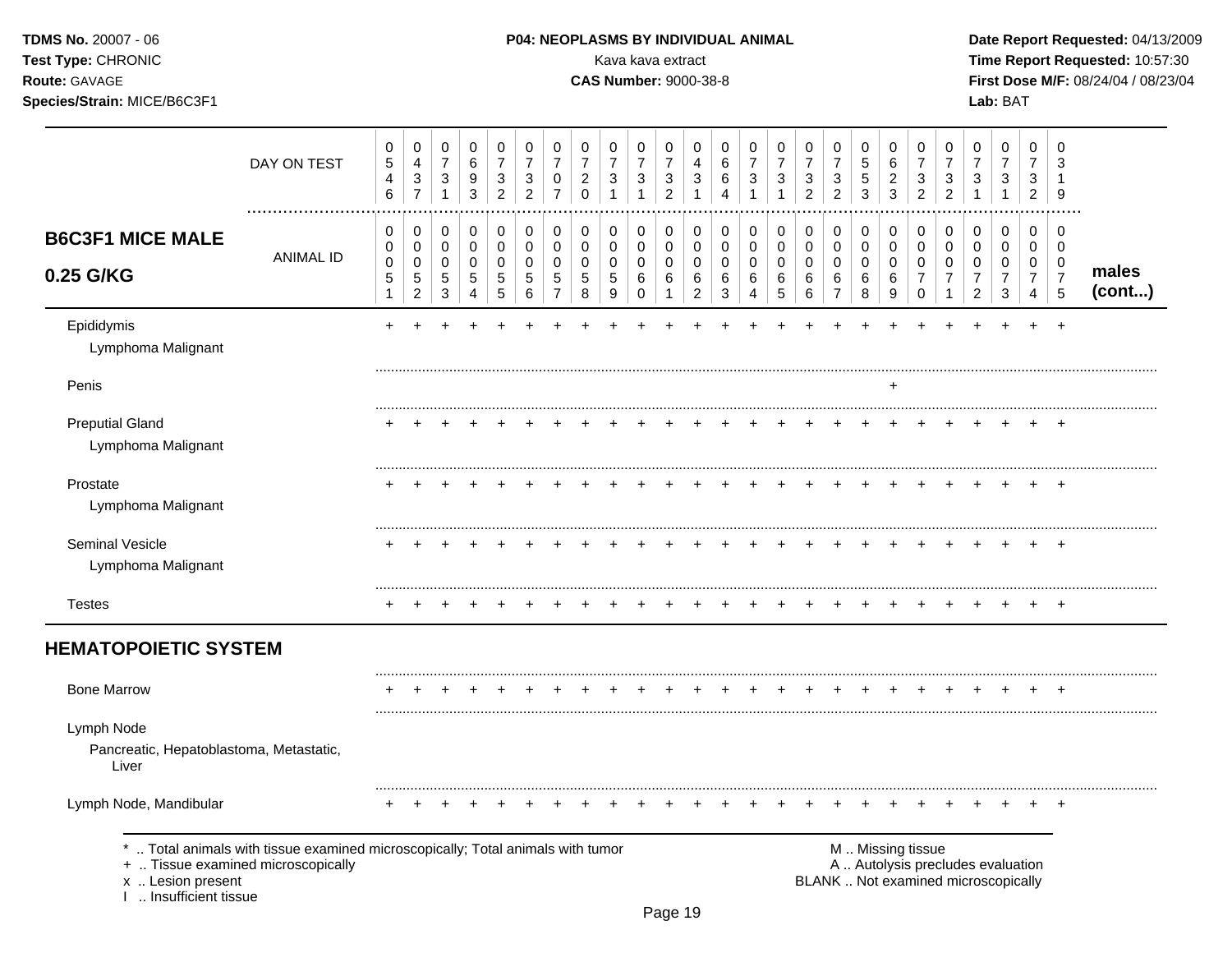| TDMS No. 20007 - 06<br>Test Type: CHRONIC<br>Route: GAVAGE<br>Species/Strain: MICE/B6C3F1 |                                                                                                                    | P04: NEOPLASMS BY INDIVIDUAL ANIMAL<br>Kava kava extract<br><b>CAS Number: 9000-38-8</b><br>Lab: BAT |                                        |                                                     |                                 |                                            |                                                     |                                              |                                                      |                                           |                                      |                                            |                                                            |                          | Date Report Requested: 04/13/2009<br>Time Report Requested: 10:57:30<br>First Dose M/F: 08/24/04 / 08/23/04 |                          |                                              |                                              |                                                                                               |                                     |                                                     |                                                                    |                |                               |                                              |                               |        |
|-------------------------------------------------------------------------------------------|--------------------------------------------------------------------------------------------------------------------|------------------------------------------------------------------------------------------------------|----------------------------------------|-----------------------------------------------------|---------------------------------|--------------------------------------------|-----------------------------------------------------|----------------------------------------------|------------------------------------------------------|-------------------------------------------|--------------------------------------|--------------------------------------------|------------------------------------------------------------|--------------------------|-------------------------------------------------------------------------------------------------------------|--------------------------|----------------------------------------------|----------------------------------------------|-----------------------------------------------------------------------------------------------|-------------------------------------|-----------------------------------------------------|--------------------------------------------------------------------|----------------|-------------------------------|----------------------------------------------|-------------------------------|--------|
|                                                                                           | DAY ON TEST<br>                                                                                                    | 0<br>$\,$ 5 $\,$<br>4<br>6                                                                           | 0<br>4<br>$\sqrt{3}$<br>$\overline{7}$ | 0<br>$\boldsymbol{7}$<br>$\sqrt{3}$<br>$\mathbf{1}$ | 0<br>$\,6\,$<br>9<br>3          | 0<br>$\overline{7}$<br>3<br>$\overline{2}$ | 0<br>$\overline{7}$<br>$\sqrt{3}$<br>$\overline{c}$ | 0<br>$\boldsymbol{7}$<br>0<br>$\overline{7}$ | 0<br>$\overline{7}$<br>$\overline{c}$<br>$\mathbf 0$ | 0<br>$\boldsymbol{7}$<br>3<br>$\mathbf 1$ | 0<br>$\overline{7}$<br>$\sqrt{3}$    | 0<br>$\overline{7}$<br>3<br>$\overline{c}$ | 0<br>$\overline{\mathbf{4}}$<br>$\sqrt{3}$<br>$\mathbf{1}$ | 0<br>$\,6$<br>6<br>4     | 0<br>$\overline{7}$<br>3                                                                                    | 0<br>$\overline{7}$<br>3 | 0<br>$\boldsymbol{7}$<br>3<br>$\overline{2}$ | 0<br>$\boldsymbol{7}$<br>3<br>$\overline{c}$ | 0<br>5<br>5<br>3                                                                              | 0<br>$\,6\,$<br>$\overline{c}$<br>3 | 0<br>$\overline{7}$<br>$\sqrt{3}$<br>$\overline{2}$ | 0<br>$\overline{7}$<br>$\ensuremath{\mathsf{3}}$<br>$\overline{2}$ | 0<br>7<br>3    | 0<br>$\overline{7}$<br>3      | 0<br>$\boldsymbol{7}$<br>3<br>$\overline{2}$ | 0<br>3<br>-1<br>9             |        |
| <b>B6C3F1 MICE MALE</b><br>0.25 G/KG                                                      | <b>ANIMAL ID</b>                                                                                                   | 0<br>0<br>$\pmb{0}$<br>5                                                                             | 0<br>0<br>$\mathbf 0$<br>$\sqrt{5}$    | 0<br>$\mathbf 0$<br>0<br>5                          | 0<br>$\boldsymbol{0}$<br>0<br>5 | 0<br>$\pmb{0}$<br>0<br>5                   | 0<br>$\pmb{0}$<br>$\pmb{0}$<br>$\,$ 5 $\,$          | 0<br>$\mathsf 0$<br>0<br>$\sqrt{5}$          | 0<br>$\pmb{0}$<br>$\mathbf 0$<br>$\mathbf 5$         | 0<br>0<br>0<br>5                          | 0<br>$\mathbf 0$<br>$\mathbf 0$<br>6 | 0<br>$\mathbf 0$<br>0<br>6                 | 0<br>$\pmb{0}$<br>$\mathbf 0$<br>6                         | 0<br>$\pmb{0}$<br>0<br>6 | 0<br>$\mathbf 0$<br>0<br>6                                                                                  | 0<br>0<br>0<br>6         | 0<br>$\pmb{0}$<br>$\mathbf 0$<br>6           | 0<br>0<br>0<br>6                             | 0<br>0<br>0<br>6                                                                              | 0<br>$\pmb{0}$<br>0<br>6            | 0<br>$\pmb{0}$<br>$\pmb{0}$<br>$\overline{7}$       | 0<br>$\pmb{0}$<br>$\pmb{0}$<br>7                                   | 0<br>0<br>0    | 0<br>0<br>0<br>$\overline{7}$ | 0<br>$\mathbf 0$<br>0<br>$\overline{7}$      | 0<br>0<br>0<br>$\overline{7}$ | males  |
|                                                                                           |                                                                                                                    | $\mathbf{1}$                                                                                         | $\overline{2}$                         | 3                                                   | 4                               | 5                                          | 6                                                   | $\overline{7}$                               | 8                                                    | 9                                         | $\Omega$                             | $\overline{1}$                             | $\overline{2}$                                             | 3                        | 4                                                                                                           | 5                        | 6                                            | $\overline{7}$                               | 8                                                                                             | 9                                   | $\mathbf 0$                                         |                                                                    | $\overline{2}$ | 3                             | 4                                            | 5                             | (cont) |
| Lymph Node, Mesenteric<br>Lymphoma Malignant                                              |                                                                                                                    |                                                                                                      |                                        |                                                     |                                 |                                            |                                                     |                                              |                                                      |                                           |                                      |                                            |                                                            |                          |                                                                                                             |                          | $\mathsf X$                                  |                                              |                                                                                               |                                     |                                                     |                                                                    |                |                               |                                              |                               |        |
| Spleen<br>Hemangiosarcoma<br>Lymphoma Malignant                                           |                                                                                                                    | X                                                                                                    |                                        |                                                     |                                 |                                            |                                                     |                                              |                                                      |                                           |                                      |                                            |                                                            |                          |                                                                                                             |                          | X                                            |                                              |                                                                                               |                                     |                                                     |                                                                    |                |                               |                                              | $+$                           |        |
| Thymus<br>Hemangiosarcoma, Metastatic, Spleen                                             |                                                                                                                    | Χ                                                                                                    |                                        |                                                     |                                 |                                            |                                                     |                                              |                                                      |                                           |                                      |                                            |                                                            |                          |                                                                                                             |                          |                                              |                                              |                                                                                               |                                     |                                                     |                                                                    |                |                               |                                              |                               |        |
| <b>INTEGUMENTARY SYSTEM</b>                                                               |                                                                                                                    |                                                                                                      |                                        |                                                     |                                 |                                            |                                                     |                                              |                                                      |                                           |                                      |                                            |                                                            |                          |                                                                                                             |                          |                                              |                                              |                                                                                               |                                     |                                                     |                                                                    |                |                               |                                              |                               |        |
| Mammary Gland                                                                             |                                                                                                                    | м                                                                                                    | M                                      | M                                                   | M                               | M                                          | M                                                   | M                                            | M                                                    | M                                         | M                                    | M                                          | M                                                          | M                        | M                                                                                                           | M                        | - M                                          | M.                                           | M                                                                                             |                                     |                                                     |                                                                    | M M M M        |                               | MMM                                          |                               |        |
| Skin<br>Subcutaneous Tissue,<br>Hemangiosarcoma                                           |                                                                                                                    |                                                                                                      |                                        |                                                     |                                 |                                            |                                                     |                                              |                                                      |                                           |                                      |                                            |                                                            |                          |                                                                                                             |                          |                                              |                                              |                                                                                               |                                     |                                                     |                                                                    |                |                               |                                              |                               |        |
| <b>MUSCULOSKELETAL SYSTEM</b>                                                             |                                                                                                                    |                                                                                                      |                                        |                                                     |                                 |                                            |                                                     |                                              |                                                      |                                           |                                      |                                            |                                                            |                          |                                                                                                             |                          |                                              |                                              |                                                                                               |                                     |                                                     |                                                                    |                |                               |                                              |                               |        |
| <b>Bone</b><br>Alveolar/Bronchiolar Carcinoma,<br>Metastatic, Lung                        |                                                                                                                    |                                                                                                      |                                        |                                                     |                                 |                                            |                                                     |                                              |                                                      |                                           |                                      |                                            |                                                            |                          |                                                                                                             |                          |                                              |                                              | Χ                                                                                             |                                     |                                                     |                                                                    |                |                               |                                              |                               |        |
| x  Lesion present<br>I. hsufficient tissue                                                | Total animals with tissue examined microscopically; Total animals with tumor<br>+  Tissue examined microscopically |                                                                                                      |                                        |                                                     |                                 |                                            |                                                     |                                              |                                                      |                                           |                                      | Page 20                                    |                                                            |                          |                                                                                                             |                          |                                              |                                              | M  Missing tissue<br>A  Autolysis precludes evaluation<br>BLANK  Not examined microscopically |                                     |                                                     |                                                                    |                |                               |                                              |                               |        |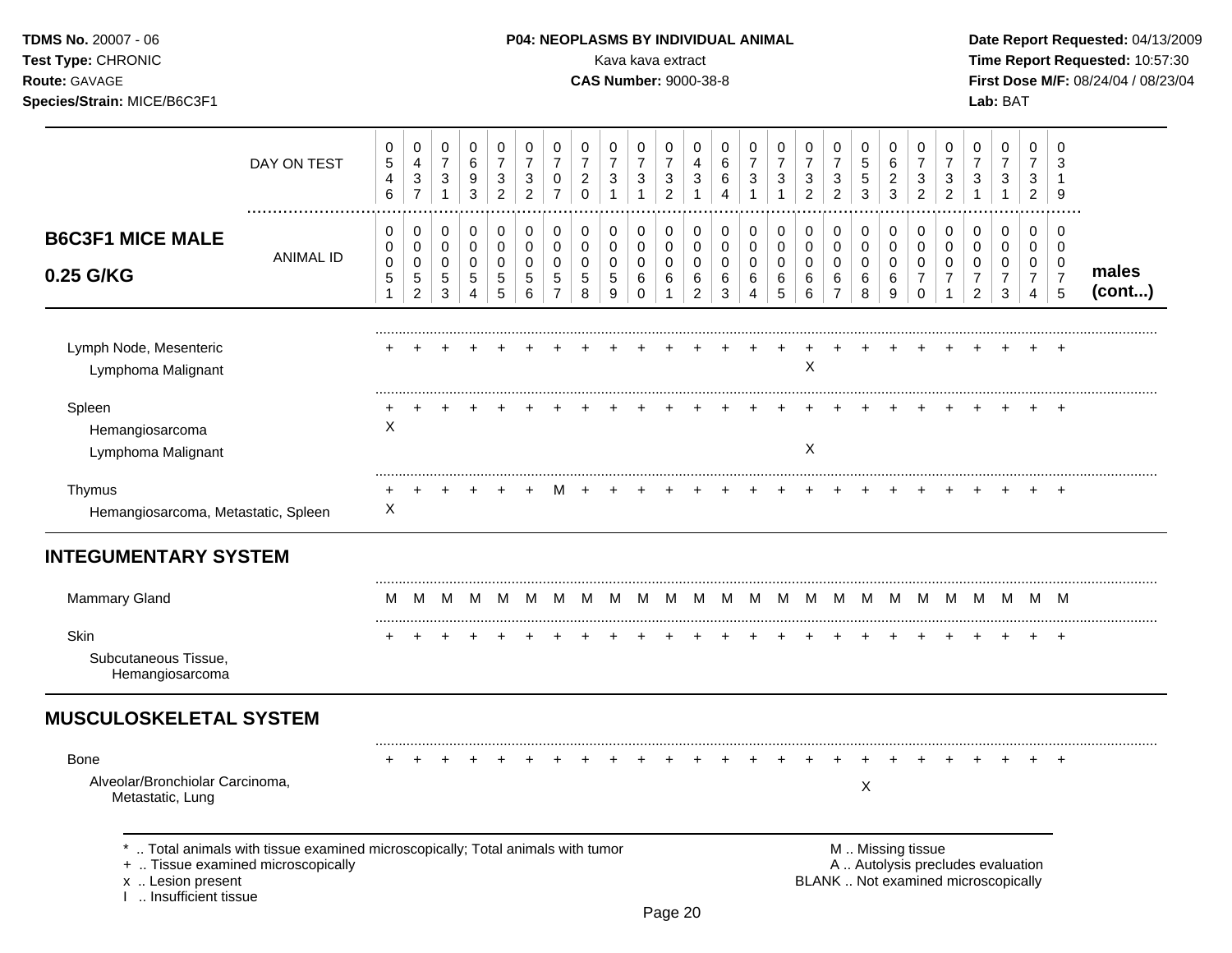| <b>TDMS No. 20007 - 06</b>         | <b>P04: NEOPLASMS BY INDIVIDUAL ANIMAL</b> | Date Rep         |
|------------------------------------|--------------------------------------------|------------------|
| <b>Test Type: CHRONIC</b>          | Kava kava extract                          | Time Rer         |
| <b>Route: GAVAGE</b>               | <b>CAS Number: 9000-38-8</b>               | <b>First Dos</b> |
| <b>Species/Strain: MICE/B6C3F1</b> |                                            | <b>Lab: BAT</b>  |

Kava kava extract **Time Report Requested:** 10:57:30 **CAS Number:** 9000-38-8 **First Dose M/F:** 08/24/04 / 08/23/04

|                                                                                                                         | DAY ON TEST<br>. | 0<br>$\,$ 5 $\,$<br>4<br>6          | 0<br>$\overline{4}$<br>$\mathbf{3}$<br>$\overline{7}$ | 0<br>$\boldsymbol{7}$<br>$\sqrt{3}$<br>$\mathbf{1}$ | 0<br>$\,6\,$<br>9<br>3                 | 0<br>$\overline{7}$<br>3<br>$\overline{2}$ | 0<br>3<br>2                  | 0<br>$\overline{7}$<br>$\mathbf 0$ | 0<br>$\overline{7}$<br>$\overline{2}$<br>$\Omega$ | 0<br>$\overline{7}$<br>$\mathbf{3}$ | 0<br>$\boldsymbol{7}$<br>$\mathbf{3}$       | 0<br>$\overline{7}$<br>3<br>2             | 0<br>4<br>3                     | 0<br>6<br>6<br>4      | 0<br>$\overline{7}$<br>3        | 0<br>$\overline{7}$<br>3            | 0<br>$\overline{7}$<br>3<br>$\overline{2}$ | 0<br>$\overline{7}$<br>3<br>$\overline{2}$           | 0<br>5<br>5<br>3              | 0<br>6<br>$\overline{c}$<br>3          | 0<br>$\overline{7}$<br>3<br>$\overline{2}$ | 0<br>$\overline{7}$<br>3<br>2 | 0<br>3                  | 0<br>$\overline{7}$<br>3 | 0<br>7<br>3<br>$\overline{2}$   | 0<br>3<br>-1<br>9                            |                 |
|-------------------------------------------------------------------------------------------------------------------------|------------------|-------------------------------------|-------------------------------------------------------|-----------------------------------------------------|----------------------------------------|--------------------------------------------|------------------------------|------------------------------------|---------------------------------------------------|-------------------------------------|---------------------------------------------|-------------------------------------------|---------------------------------|-----------------------|---------------------------------|-------------------------------------|--------------------------------------------|------------------------------------------------------|-------------------------------|----------------------------------------|--------------------------------------------|-------------------------------|-------------------------|--------------------------|---------------------------------|----------------------------------------------|-----------------|
| <b>B6C3F1 MICE MALE</b><br>0.25 G/KG                                                                                    | <b>ANIMAL ID</b> | 0<br>0<br>$\mathbf 0$<br>$\sqrt{5}$ | 0<br>$\pmb{0}$<br>0<br>$\sqrt{5}$<br>$\overline{2}$   | 0<br>0<br>0<br>$\,$ 5 $\,$<br>3                     | 0<br>$\pmb{0}$<br>0<br>$\sqrt{5}$<br>4 | 0<br>$\pmb{0}$<br>$\mathbf 0$<br>5<br>5    | 0<br>0<br>$\Omega$<br>5<br>6 | $\mathbf 0$<br>0<br>$\Omega$<br>5  | 0<br>$\pmb{0}$<br>$\mathbf 0$<br>$\sqrt{5}$<br>8  | 0<br>0<br>0<br>$\sqrt{5}$<br>9      | 0<br>$\boldsymbol{0}$<br>0<br>6<br>$\Omega$ | 0<br>$\mathbf 0$<br>$\mathbf 0$<br>6<br>1 | 0<br>0<br>$\mathbf 0$<br>6<br>2 | 0<br>0<br>0<br>6<br>3 | 0<br>$\mathbf 0$<br>0<br>6<br>Δ | 0<br>$\mathbf 0$<br>0<br>$\,6$<br>5 | 0<br>$\mathbf 0$<br>0<br>6<br>6            | 0<br>$\pmb{0}$<br>$\mathbf 0$<br>6<br>$\overline{7}$ | 0<br>$\pmb{0}$<br>0<br>6<br>8 | 0<br>$\mathbf 0$<br>$\Omega$<br>6<br>9 | 0<br>0<br>$\Omega$<br>$\Omega$             | 0<br>$\mathbf 0$<br>$\Omega$  | 0<br>0<br>$\Omega$<br>2 | 0<br>0<br>0<br>7<br>3    | 0<br>0<br>$\mathbf 0$<br>7<br>4 | 0<br>$\mathbf 0$<br>0<br>$\overline{7}$<br>5 | males<br>(cont) |
| <b>NERVOUS SYSTEM</b>                                                                                                   |                  |                                     |                                                       |                                                     |                                        |                                            |                              |                                    |                                                   |                                     |                                             |                                           |                                 |                       |                                 |                                     |                                            |                                                      |                               |                                        |                                            |                               |                         |                          |                                 |                                              |                 |
| <b>Brain</b>                                                                                                            |                  |                                     |                                                       |                                                     |                                        |                                            |                              |                                    |                                                   |                                     |                                             |                                           |                                 |                       |                                 |                                     |                                            |                                                      |                               |                                        |                                            |                               |                         |                          |                                 | $^{+}$                                       |                 |
| <b>RESPIRATORY SYSTEM</b>                                                                                               |                  |                                     |                                                       |                                                     |                                        |                                            |                              |                                    |                                                   |                                     |                                             |                                           |                                 |                       |                                 |                                     |                                            |                                                      |                               |                                        |                                            |                               |                         |                          |                                 |                                              |                 |
| Lung<br>Alveolar/Bronchiolar Adenoma<br>Alveolar/Bronchiolar Adenoma, Multiple<br>Alveolar/Bronchiolar Carcinoma        |                  |                                     |                                                       |                                                     |                                        |                                            |                              |                                    |                                                   |                                     | X                                           |                                           |                                 |                       |                                 | X                                   |                                            |                                                      |                               |                                        |                                            | X                             |                         | X                        | $\boldsymbol{\mathsf{X}}$       | +                                            |                 |
| Alveolar/Bronchiolar Carcinoma, Multiple<br>Carcinoma, Metastatic, Harderian Gland<br>Hepatoblastoma, Metastatic, Liver |                  |                                     |                                                       |                                                     |                                        |                                            |                              |                                    |                                                   |                                     |                                             |                                           |                                 |                       |                                 |                                     |                                            |                                                      | X                             |                                        |                                            |                               |                         |                          |                                 | X                                            |                 |
| Hepatocellular Carcinoma, Metastatic,<br>Liver                                                                          |                  |                                     |                                                       |                                                     |                                        |                                            |                              |                                    | $X$ $X$                                           |                                     |                                             |                                           |                                 |                       |                                 |                                     |                                            |                                                      | X                             |                                        |                                            | $X$ $X$                       |                         |                          |                                 |                                              |                 |
| Histiocytic Sarcoma<br>Lymphoma Malignant                                                                               |                  |                                     |                                                       |                                                     |                                        |                                            |                              | $\boldsymbol{\mathsf{X}}$          |                                                   |                                     |                                             |                                           |                                 |                       |                                 |                                     |                                            |                                                      |                               |                                        |                                            |                               |                         |                          |                                 |                                              |                 |
| Nose                                                                                                                    |                  |                                     |                                                       |                                                     |                                        |                                            |                              |                                    |                                                   |                                     |                                             |                                           |                                 |                       |                                 |                                     |                                            |                                                      |                               |                                        |                                            |                               |                         |                          |                                 | +                                            |                 |
| Trachea                                                                                                                 |                  |                                     |                                                       |                                                     |                                        |                                            |                              |                                    |                                                   |                                     |                                             |                                           |                                 |                       |                                 |                                     |                                            |                                                      |                               |                                        |                                            |                               |                         |                          |                                 | $\div$                                       |                 |

 $*$  .. Total animals with tissue examined microscopically; Total animals with tumor  $\blacksquare$  M .. Missing tissue

x .. Lesion present<br>I .. Insufficient tissue

+ .. Tissue examined microscopically  $\blacksquare$  A .. Autolysis precludes evaluation M .. Missing tissue<br>A .. Autolysis precludes evaluation<br>BLANK .. Not examined microscopically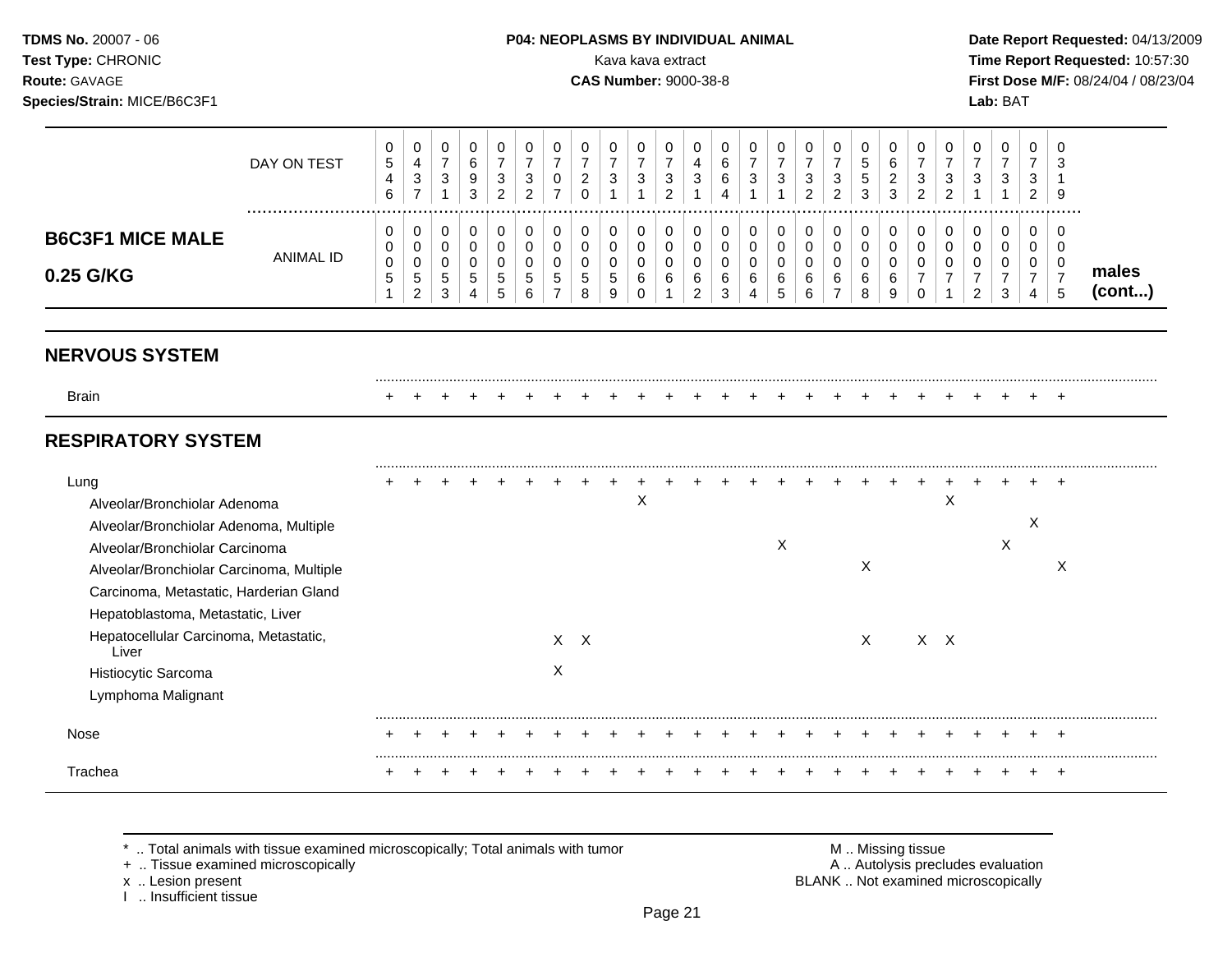## **TDMS No.** 20007 - 06 **P04: NEOPLASMS BY INDIVIDUAL ANIMAL** Date Report Requested: 04/13/2009

**Test Type:** CHRONIC **Transfer CHRONIC Report Requested:** 10:57:30 **Route:** GAVAGE **CAS Number:** 9000-38-8 **First Dose M/F:** 08/24/04 / 08/23/04 **Species/Strain:** MICE/B6C3F1 **Lab:** BAT

|                                                             | DAY ON TEST                                                                                                           | 0<br>$\sqrt{5}$<br>$\overline{4}$<br>6               | 0<br>$\overline{4}$<br>$\ensuremath{\mathsf{3}}$<br>$\overline{7}$ | 0<br>$\overline{7}$<br>$\mathbf{3}$<br>$\overline{1}$ | 0<br>6<br>9<br>3      | 0<br>$\overline{7}$<br>$\mathbf{3}$<br>$\overline{2}$      | 0<br>$\overline{7}$<br>$\sqrt{3}$<br>$\overline{c}$ | 0<br>$\overline{7}$<br>0<br>$\overline{7}$   | 0<br>$\overline{7}$<br>$\overline{c}$<br>$\Omega$   | 0<br>$\overline{7}$<br>3<br>$\mathbf 1$ | 0<br>$\overline{7}$<br>3<br>$\mathbf{1}$ | 0<br>$\overline{7}$<br>3<br>$\boldsymbol{2}$ | 0<br>4<br>3<br>$\mathbf{1}$                | 0<br>6<br>6<br>$\overline{4}$            | 0<br>$\overline{7}$<br>3<br>$\mathbf 1$   | 0<br>$\overline{7}$<br>3                  | 0<br>$\overline{7}$<br>3<br>$\overline{2}$ | 0<br>$\overline{7}$<br>$\sqrt{3}$<br>$\overline{2}$ | 0<br>5<br>$\,$ 5 $\,$<br>$\mathbf{3}$   | 0<br>6<br>$\overline{2}$<br>3             | 0<br>$\overline{7}$<br>3<br>$\overline{2}$ | $\mathbf 0$<br>$\overline{7}$<br>3<br>$\overline{2}$    | 0<br>$\overline{7}$<br>3                                                 | 0<br>$\overline{7}$<br>3<br>$\mathbf 1$      | 0<br>$\overline{7}$<br>3<br>$\overline{a}$      | $\mathbf 0$<br>3<br>-1<br>9                           |                 |
|-------------------------------------------------------------|-----------------------------------------------------------------------------------------------------------------------|------------------------------------------------------|--------------------------------------------------------------------|-------------------------------------------------------|-----------------------|------------------------------------------------------------|-----------------------------------------------------|----------------------------------------------|-----------------------------------------------------|-----------------------------------------|------------------------------------------|----------------------------------------------|--------------------------------------------|------------------------------------------|-------------------------------------------|-------------------------------------------|--------------------------------------------|-----------------------------------------------------|-----------------------------------------|-------------------------------------------|--------------------------------------------|---------------------------------------------------------|--------------------------------------------------------------------------|----------------------------------------------|-------------------------------------------------|-------------------------------------------------------|-----------------|
| <b>B6C3F1 MICE MALE</b><br>0.25 G/KG                        | <b>ANIMAL ID</b>                                                                                                      | 0<br>0<br>$\mathbf 0$<br>$\mathbf 5$<br>$\mathbf{1}$ | 0<br>0<br>$\mathbf 0$<br>$\,$ 5 $\,$<br>$\overline{a}$             | 0<br>0<br>$\mathbf 0$<br>$\sqrt{5}$<br>3              | 0<br>0<br>0<br>5<br>4 | 0<br>$\pmb{0}$<br>$\mathbf 0$<br>$\,$ 5 $\,$<br>$\sqrt{5}$ | 0<br>$\mathbf 0$<br>$\mathbf 0$<br>5<br>6           | 0<br>0<br>$\mathbf 0$<br>5<br>$\overline{7}$ | 0<br>$\mathbf 0$<br>$\mathbf 0$<br>$\mathbf 5$<br>8 | 0<br>$\mathbf 0$<br>0<br>5<br>9         | 0<br>0<br>0<br>6<br>$\mathbf 0$          | 0<br>0<br>$\mathbf 0$<br>6<br>$\mathbf{1}$   | 0<br>$\pmb{0}$<br>0<br>6<br>$\overline{c}$ | 0<br>0<br>$\mathbf 0$<br>6<br>$\sqrt{3}$ | 0<br>$\mathbf 0$<br>$\mathbf 0$<br>6<br>4 | 0<br>$\mathbf 0$<br>$\mathbf 0$<br>6<br>5 | 0<br>$\pmb{0}$<br>$\mathbf 0$<br>6<br>6    | 0<br>0<br>0<br>6<br>$\overline{7}$                  | 0<br>$\pmb{0}$<br>$\mathbf 0$<br>6<br>8 | 0<br>$\mathbf 0$<br>$\mathbf 0$<br>6<br>9 | 0<br>0<br>$\mathbf 0$<br>7<br>$\mathbf 0$  | 0<br>$\mathbf 0$<br>$\mathbf 0$<br>$\overline{7}$<br>-1 | 0<br>$\pmb{0}$<br>$\pmb{0}$<br>$\overline{7}$<br>$\overline{2}$          | 0<br>$\mathbf 0$<br>0<br>$\overline{7}$<br>3 | 0<br>0<br>0<br>$\overline{7}$<br>$\overline{4}$ | 0<br>$\mathbf 0$<br>0<br>$\overline{7}$<br>$\sqrt{5}$ | males<br>(cont) |
| <b>SPECIAL SENSES SYSTEM</b>                                |                                                                                                                       |                                                      |                                                                    |                                                       |                       |                                                            |                                                     |                                              |                                                     |                                         |                                          |                                              |                                            |                                          |                                           |                                           |                                            |                                                     |                                         |                                           |                                            |                                                         |                                                                          |                                              |                                                 |                                                       |                 |
| Eye                                                         |                                                                                                                       |                                                      |                                                                    |                                                       |                       |                                                            |                                                     |                                              |                                                     |                                         |                                          |                                              |                                            |                                          |                                           |                                           |                                            |                                                     |                                         |                                           |                                            |                                                         |                                                                          |                                              |                                                 | <b>+</b>                                              |                 |
| <b>Harderian Gland</b><br>Adenoma<br>Carcinoma              |                                                                                                                       |                                                      | Χ                                                                  |                                                       |                       |                                                            |                                                     |                                              |                                                     |                                         |                                          | $\mathsf X$                                  |                                            |                                          |                                           |                                           |                                            |                                                     |                                         |                                           |                                            |                                                         |                                                                          |                                              |                                                 | $\pm$                                                 |                 |
| <b>URINARY SYSTEM</b>                                       |                                                                                                                       |                                                      |                                                                    |                                                       |                       |                                                            |                                                     |                                              |                                                     |                                         |                                          |                                              |                                            |                                          |                                           |                                           |                                            |                                                     |                                         |                                           |                                            |                                                         |                                                                          |                                              |                                                 |                                                       |                 |
| Kidney<br>Renal Tubule, Adenoma                             |                                                                                                                       |                                                      |                                                                    |                                                       |                       |                                                            |                                                     |                                              |                                                     |                                         |                                          | X                                            |                                            |                                          | X                                         |                                           |                                            |                                                     |                                         |                                           |                                            |                                                         | ٠<br>X                                                                   |                                              |                                                 | $\overline{+}$                                        |                 |
| Urethra                                                     |                                                                                                                       | ÷                                                    |                                                                    |                                                       |                       |                                                            |                                                     |                                              |                                                     |                                         |                                          |                                              |                                            |                                          |                                           |                                           |                                            |                                                     | $\pm$                                   | $\ddot{}$                                 |                                            |                                                         |                                                                          |                                              |                                                 |                                                       |                 |
| <b>Urinary Bladder</b>                                      |                                                                                                                       |                                                      |                                                                    |                                                       |                       |                                                            |                                                     |                                              |                                                     |                                         |                                          |                                              |                                            |                                          |                                           |                                           |                                            |                                                     |                                         |                                           |                                            |                                                         |                                                                          |                                              |                                                 |                                                       |                 |
| <b>SYSTEMIC LESIONS</b>                                     |                                                                                                                       |                                                      |                                                                    |                                                       |                       |                                                            |                                                     |                                              |                                                     |                                         |                                          |                                              |                                            |                                          |                                           |                                           |                                            |                                                     |                                         |                                           |                                            |                                                         |                                                                          |                                              |                                                 |                                                       |                 |
| Multiple Organ<br>Histiocytic Sarcoma<br>Lymphoma Malignant |                                                                                                                       |                                                      |                                                                    |                                                       |                       |                                                            |                                                     | X                                            |                                                     |                                         |                                          |                                              |                                            |                                          |                                           |                                           | X                                          |                                                     |                                         |                                           |                                            |                                                         |                                                                          |                                              | $\div$                                          | $\overline{+}$                                        |                 |
| x  Lesion present<br>I  Insufficient tissue                 | *  Total animals with tissue examined microscopically; Total animals with tumor<br>+  Tissue examined microscopically |                                                      |                                                                    |                                                       |                       |                                                            |                                                     |                                              |                                                     |                                         |                                          |                                              |                                            |                                          |                                           |                                           |                                            |                                                     |                                         | M  Missing tissue                         |                                            |                                                         | A  Autolysis precludes evaluation<br>BLANK  Not examined microscopically |                                              |                                                 |                                                       |                 |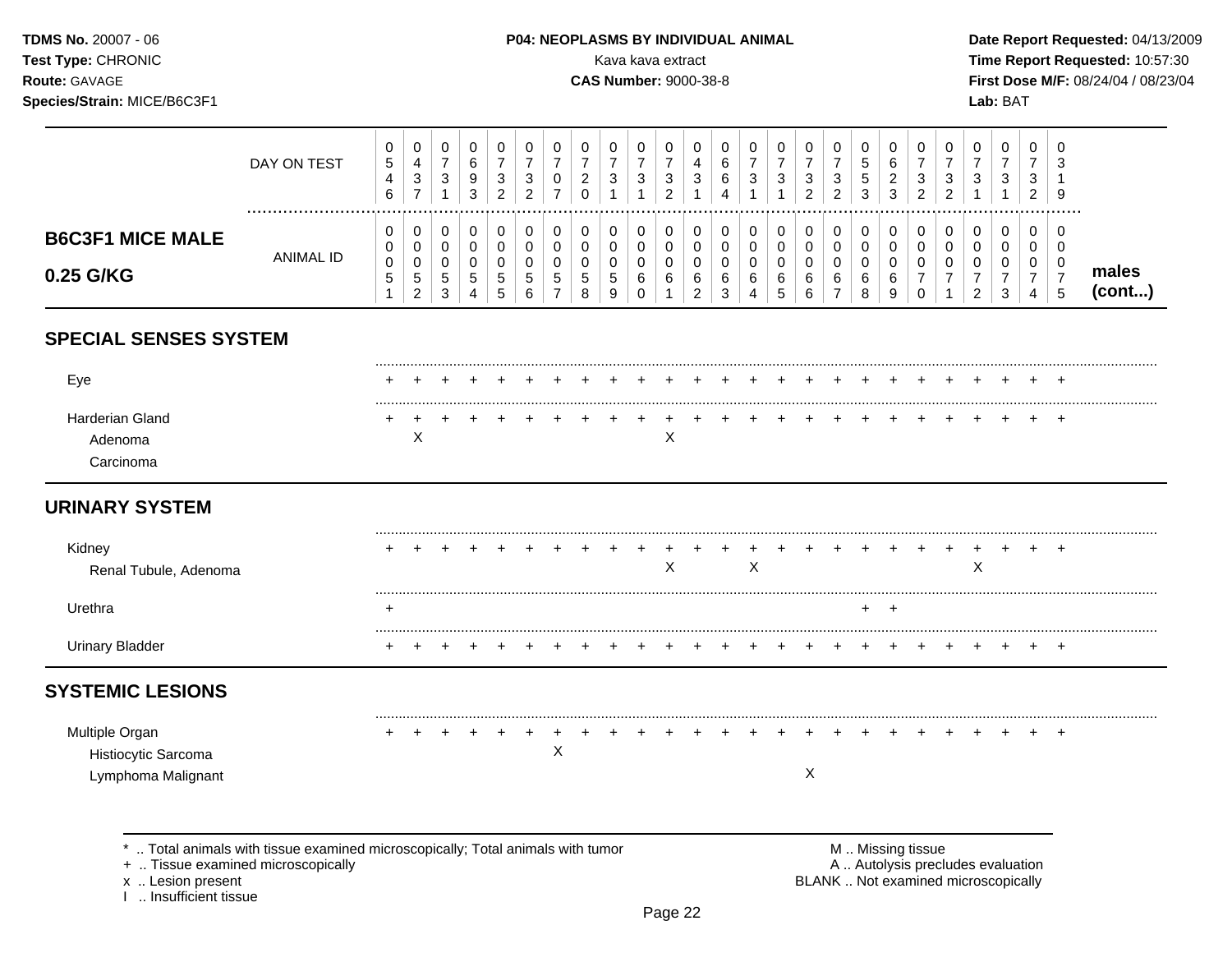## Species/Strain: MICE/B6C3F1

#### P04: NEOPLASMS BY INDIVIDUAL ANIMAL

Kava kava extract

CAS Number: 9000-38-8

Date Report Requested: 04/13/2009 Time Report Requested: 10:57:30 First Dose M/F: 08/24/04 / 08/23/04 Lab: BAT

|                                                                          | DAY ON TEST      | 0<br>$\overline{7}$<br>$\sqrt{3}$<br>$\mathbf{1}$ | 0<br>$\,$ 5 $\,$<br>$\boldsymbol{9}$<br>6               | 0<br>$\boldsymbol{7}$<br>$\mathsf 3$<br>$\overline{c}$ | 0<br>$\overline{7}$<br>$\ensuremath{\mathsf{3}}$<br>1 | 0<br>$\,6\,$<br>$\boldsymbol{9}$<br>5     | 0<br>$\overline{7}$<br>$\mathbf{3}$<br>$\overline{2}$ | 0<br>4<br>$\overline{\mathbf{c}}$<br>3    | 0<br>$\overline{7}$<br>3                   | 0<br>$\overline{7}$<br>3<br>$\overline{c}$ | 0<br>$\overline{7}$<br>$\ensuremath{\mathsf{3}}$<br>$\overline{c}$ | 0<br>$\overline{7}$<br>$\sqrt{3}$<br>$\overline{c}$ | 0<br>6<br>6<br>4                             | 0<br>4<br>8<br>4                | 0<br>$\overline{7}$<br>$\ensuremath{\mathsf{3}}$<br>$\overline{2}$ | 0<br>$\overline{7}$<br>$\ensuremath{\mathsf{3}}$ | $\pmb{0}$<br>$\overline{7}$<br>$\sqrt{3}$<br>$\overline{c}$ | 0<br>$\overline{7}$<br>$\sqrt{3}$                      | 0<br>6<br>8<br>$\overline{7}$   | 0<br>$\overline{7}$<br>3        | 0<br>5<br>5<br>3                | 0<br>$\overline{7}$<br>3<br>$\overline{c}$ | 0<br>$\overline{7}$<br>$\sqrt{3}$            | 0<br>7<br>3<br>0                | 0<br>$\overline{7}$<br>3<br>$\overline{2}$ | 0<br>7<br>3<br>$\overline{c}$           |              |
|--------------------------------------------------------------------------|------------------|---------------------------------------------------|---------------------------------------------------------|--------------------------------------------------------|-------------------------------------------------------|-------------------------------------------|-------------------------------------------------------|-------------------------------------------|--------------------------------------------|--------------------------------------------|--------------------------------------------------------------------|-----------------------------------------------------|----------------------------------------------|---------------------------------|--------------------------------------------------------------------|--------------------------------------------------|-------------------------------------------------------------|--------------------------------------------------------|---------------------------------|---------------------------------|---------------------------------|--------------------------------------------|----------------------------------------------|---------------------------------|--------------------------------------------|-----------------------------------------|--------------|
| <b>B6C3F1 MICE MALE</b><br>0.25 G/KG                                     | <b>ANIMAL ID</b> | 0<br>0<br>$\pmb{0}$<br>$\overline{7}$<br>6        | 0<br>0<br>$\pmb{0}$<br>$\overline{7}$<br>$\overline{7}$ | 0<br>0<br>$\mathbf 0$<br>7<br>8                        | 0<br>$\pmb{0}$<br>$\pmb{0}$<br>$\overline{7}$<br>9    | 0<br>$\mathbf 0$<br>0<br>8<br>$\mathbf 0$ | 0<br>$\Omega$<br>0<br>8                               | 0<br>$\Omega$<br>0<br>8<br>$\overline{c}$ | 0<br>$\mathbf 0$<br>0<br>8<br>$\mathbf{3}$ | 0<br>0<br>0<br>8<br>$\overline{4}$         | 0<br>0<br>0<br>8<br>5                                              | 0<br>$\mathbf 0$<br>$\mathbf 0$<br>8<br>6           | 0<br>$\mathbf 0$<br>0<br>8<br>$\overline{7}$ | 0<br>$\mathbf 0$<br>0<br>8<br>8 | 0<br>$\mathbf 0$<br>0<br>8<br>9                                    | 0<br>$\pmb{0}$<br>$\pmb{0}$<br>9<br>$\mathbf 0$  | 0<br>$\pmb{0}$<br>$\mathbf 0$<br>9<br>$\mathbf{1}$          | 0<br>$\mathbf 0$<br>$\mathbf 0$<br>9<br>$\overline{2}$ | 0<br>$\mathbf 0$<br>0<br>9<br>3 | 0<br>$\mathbf 0$<br>0<br>9<br>4 | 0<br>$\mathbf 0$<br>0<br>9<br>5 | 0<br>$\Omega$<br>0<br>9<br>6               | 0<br>$\mathbf 0$<br>0<br>9<br>$\overline{7}$ | 0<br>0<br>$\mathbf 0$<br>9<br>8 | 0<br>$\mathbf 0$<br>$\mathbf 0$<br>9<br>9  | 0<br>$\Omega$<br>-1<br>0<br>$\mathbf 0$ | * TOTALS     |
| <b>ALIMENTARY SYSTEM</b>                                                 |                  |                                                   |                                                         |                                                        |                                                       |                                           |                                                       |                                           |                                            |                                            |                                                                    |                                                     |                                              |                                 |                                                                    |                                                  |                                                             |                                                        |                                 |                                 |                                 |                                            |                                              |                                 |                                            |                                         |              |
| Esophagus                                                                |                  |                                                   |                                                         |                                                        |                                                       |                                           |                                                       |                                           |                                            |                                            |                                                                    |                                                     |                                              |                                 |                                                                    |                                                  |                                                             |                                                        |                                 |                                 |                                 |                                            |                                              |                                 |                                            |                                         | 50           |
| Gallbladder                                                              |                  |                                                   |                                                         |                                                        |                                                       |                                           |                                                       |                                           |                                            |                                            |                                                                    |                                                     |                                              |                                 |                                                                    |                                                  |                                                             |                                                        |                                 |                                 |                                 |                                            |                                              |                                 |                                            |                                         | 50           |
| Intestine Large, Cecum                                                   |                  |                                                   |                                                         |                                                        |                                                       |                                           |                                                       |                                           |                                            |                                            |                                                                    |                                                     |                                              |                                 |                                                                    |                                                  |                                                             |                                                        |                                 |                                 |                                 |                                            |                                              |                                 |                                            |                                         | 50           |
| Intestine Large, Colon                                                   |                  |                                                   |                                                         |                                                        |                                                       |                                           |                                                       |                                           |                                            |                                            |                                                                    |                                                     |                                              |                                 |                                                                    |                                                  |                                                             |                                                        |                                 |                                 |                                 |                                            |                                              |                                 |                                            |                                         | 50           |
| Intestine Large, Rectum                                                  |                  |                                                   |                                                         |                                                        |                                                       |                                           |                                                       |                                           |                                            |                                            |                                                                    |                                                     |                                              |                                 |                                                                    |                                                  |                                                             |                                                        |                                 |                                 |                                 |                                            |                                              |                                 |                                            |                                         | 50           |
| Intestine Small, Duodenum                                                |                  |                                                   |                                                         |                                                        |                                                       |                                           |                                                       |                                           |                                            |                                            |                                                                    |                                                     |                                              |                                 |                                                                    |                                                  |                                                             |                                                        |                                 |                                 |                                 |                                            |                                              |                                 |                                            |                                         | 50           |
| Intestine Small, Ileum                                                   |                  |                                                   |                                                         |                                                        |                                                       |                                           |                                                       |                                           |                                            |                                            |                                                                    |                                                     |                                              |                                 |                                                                    |                                                  |                                                             |                                                        |                                 |                                 |                                 |                                            |                                              |                                 |                                            |                                         | 50           |
| Intestine Small, Jejunum<br>Adenoma<br>Peyer's Patch, Lymphoma Malignant |                  |                                                   |                                                         |                                                        |                                                       | $\boldsymbol{\mathsf{X}}$                 |                                                       |                                           |                                            |                                            |                                                                    |                                                     |                                              |                                 |                                                                    |                                                  |                                                             |                                                        |                                 |                                 |                                 |                                            |                                              |                                 |                                            |                                         | 50<br>1<br>1 |
| Liver<br>Hemangioma                                                      |                  |                                                   |                                                         |                                                        |                                                       | $X$ $X$                                   |                                                       |                                           |                                            |                                            |                                                                    |                                                     |                                              |                                 |                                                                    |                                                  |                                                             |                                                        | $\mathsf{X}$                    | $\mathsf{X}$                    |                                 |                                            |                                              |                                 |                                            |                                         | 50<br>1      |
| Hepatoblastoma<br>Hepatocellular Adenoma                                 |                  |                                                   |                                                         |                                                        |                                                       | X                                         |                                                       |                                           |                                            |                                            |                                                                    |                                                     |                                              | X                               |                                                                    |                                                  |                                                             | X                                                      |                                 | X                               |                                 |                                            |                                              | $\mathsf{X}$                    |                                            | X                                       | 13           |

\* .. Total animals with tissue examined microscopically; Total animals with tumor

+ .. Tissue examined microscopically

x .. Lesion present<br>I .. Insufficient tissue

M .. Missing tissue<br>A .. Autolysis precludes evaluation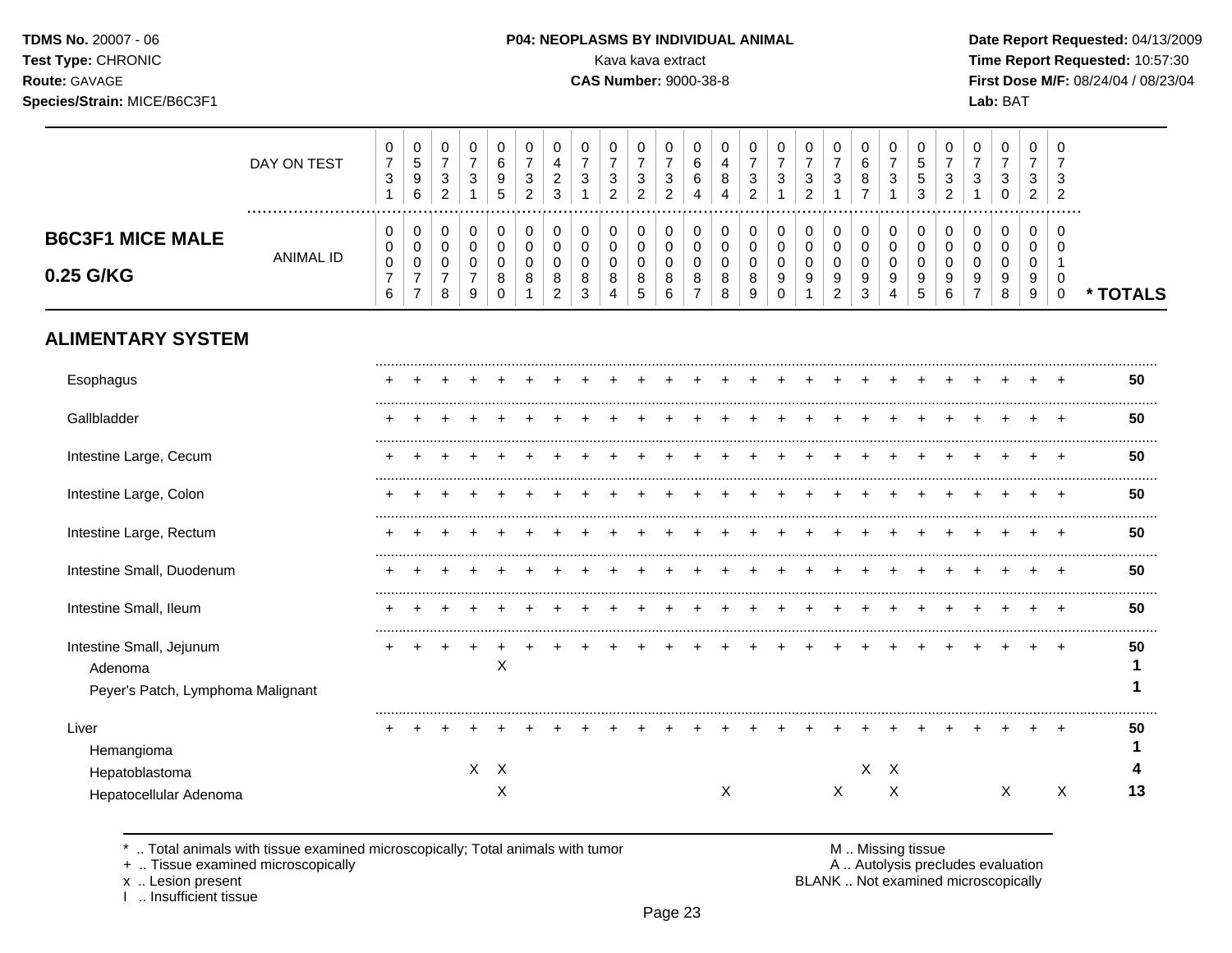## **TDMS No.** 20007 - 06 **P04: NEOPLASMS BY INDIVIDUAL ANIMAL** Date Report Requested: 04/13/2009

**Test Type:** CHRONIC **Transfer CHRONIC** Kava Rava extract Kava extract **Time Report Requested:** 10:57:30 **Route:** GAVAGE **CAS Number:** 9000-38-8 **First Dose M/F:** 08/24/04 / 08/23/04 **Species/Strain:** MICE/B6C3F1 **Lab:** BAT

|                                                                                                                           | DAY ON TEST                                                                  | 0<br>$\boldsymbol{7}$    | 0<br>$\,$ 5 $\,$                                  | 0<br>$\boldsymbol{7}$                       | 0<br>$\overline{7}$                | 0<br>6                       | 0<br>$\overline{7}$ | 0<br>4                             | 0<br>$\overline{7}$   | 0<br>$\overline{7}$                       | 0<br>$\overline{7}$ | 0<br>$\overline{7}$                         | 0<br>$\,6$                         | 0<br>4                     | 0<br>$\overline{7}$   | 0<br>$\overline{7}$          | 0<br>$\overline{7}$ | 0<br>$\boldsymbol{7}$    | 0<br>$\,6$            | 0<br>$\overline{7}$    | 0<br>$\,$ 5 $\,$      | 0<br>$\overline{7}$ | 0<br>$\overline{7}$             | 0<br>$\overline{7}$   | 0<br>7              | 0<br>$\overline{7}$              |               |
|---------------------------------------------------------------------------------------------------------------------------|------------------------------------------------------------------------------|--------------------------|---------------------------------------------------|---------------------------------------------|------------------------------------|------------------------------|---------------------|------------------------------------|-----------------------|-------------------------------------------|---------------------|---------------------------------------------|------------------------------------|----------------------------|-----------------------|------------------------------|---------------------|--------------------------|-----------------------|------------------------|-----------------------|---------------------|---------------------------------|-----------------------|---------------------|----------------------------------|---------------|
|                                                                                                                           |                                                                              | 3<br>$\mathbf{1}$        | 9<br>6                                            | $\ensuremath{\mathsf{3}}$<br>$\overline{2}$ | 3<br>$\mathbf{1}$                  | 9<br>5                       | 3<br>$\overline{2}$ | 2<br>3                             | 3                     | 3<br>$\overline{2}$                       | 3<br>$\overline{2}$ | $\ensuremath{\mathsf{3}}$<br>$\overline{2}$ | 6<br>4                             | 8<br>4                     | 3<br>$\overline{2}$   | 3                            | 3<br>$\overline{2}$ | $\mathbf{3}$             | 8<br>$\overline{7}$   | 3<br>$\mathbf{1}$      | 5<br>3                | 3<br>$\overline{2}$ | 3<br>1                          | 3<br>$\mathbf 0$      | 3<br>$\overline{2}$ | 3<br>$\overline{2}$              |               |
| <b>B6C3F1 MICE MALE</b>                                                                                                   |                                                                              | 0<br>0                   | $\pmb{0}$<br>0                                    | 0<br>$\mathbf 0$                            | 0<br>$\mathbf 0$                   | 0<br>$\mathbf 0$             | 0<br>$\mathbf 0$    | 0<br>$\mathbf 0$                   | 0<br>$\mathbf 0$      | 0<br>0                                    | 0<br>$\mathbf 0$    | 0<br>0                                      | 0<br>$\mathbf 0$                   | $\mathbf 0$<br>$\mathbf 0$ | 0<br>$\mathbf 0$      | 0<br>$\mathbf 0$             | 0<br>$\mathbf 0$    | 0<br>$\mathbf 0$         | 0<br>$\mathbf 0$      | $\pmb{0}$<br>$\pmb{0}$ | 0<br>0                | 0<br>$\mathbf 0$    | 0<br>$\Omega$                   | 0<br>$\mathbf 0$      | 0<br>0              | 0<br>$\Omega$                    |               |
| 0.25 G/KG                                                                                                                 | <b>ANIMAL ID</b>                                                             | 0<br>$\overline{7}$<br>6 | $\mathbf 0$<br>$\boldsymbol{7}$<br>$\overline{7}$ | $\mathbf 0$<br>$\boldsymbol{7}$<br>8        | $\mathbf 0$<br>$\overline{7}$<br>9 | $\Omega$<br>8<br>$\mathbf 0$ | $\Omega$<br>8       | $\mathbf 0$<br>8<br>$\overline{c}$ | $\mathbf 0$<br>8<br>3 | $\mathbf 0$<br>8<br>4                     | 0<br>8<br>5         | $\mathbf 0$<br>8<br>6                       | $\mathbf 0$<br>8<br>$\overline{7}$ | $\mathbf 0$<br>8<br>8      | $\mathbf 0$<br>8<br>9 | $\mathbf 0$<br>9<br>$\Omega$ | $\mathbf 0$<br>9    | 0<br>9<br>$\overline{2}$ | $\mathbf 0$<br>9<br>3 | $\mathbf 0$<br>9<br>4  | $\mathbf 0$<br>9<br>5 | 0<br>9<br>6         | $\Omega$<br>9<br>$\overline{7}$ | $\mathbf 0$<br>9<br>8 | 0<br>9<br>9         | $\mathbf{1}$<br>0<br>$\mathbf 0$ | * TOTALS      |
| Hepatocellular Adenoma, Multiple<br>Hepatocellular Carcinoma<br>Hepatocellular Carcinoma, Multiple<br>Histiocytic Sarcoma |                                                                              | X                        |                                                   |                                             | $\times$                           | $\mathsf X$                  | X                   |                                    | X                     | $\boldsymbol{\mathsf{X}}$<br>$\mathsf{X}$ |                     | X<br>$X$ $X$                                |                                    | X                          | $\mathsf X$           |                              | $X$ $X$ $X$         |                          | $\times$              |                        | $\mathsf{X}$          |                     | $X$ $X$                         |                       |                     |                                  | 19<br>15<br>3 |
| Mesentery                                                                                                                 |                                                                              |                          | +                                                 |                                             |                                    |                              |                     |                                    |                       |                                           |                     |                                             |                                    |                            |                       |                              |                     |                          |                       |                        |                       |                     |                                 |                       |                     |                                  | 6             |
| Pancreas                                                                                                                  |                                                                              |                          |                                                   |                                             |                                    |                              |                     |                                    |                       |                                           |                     |                                             |                                    |                            |                       |                              |                     |                          |                       |                        |                       |                     |                                 |                       |                     |                                  | 50            |
| <b>Salivary Glands</b>                                                                                                    |                                                                              |                          |                                                   |                                             |                                    |                              |                     |                                    |                       |                                           |                     |                                             |                                    |                            |                       |                              |                     |                          |                       |                        |                       |                     |                                 |                       |                     | $\div$                           | 50            |
| Stomach, Forestomach<br>Squamous Cell Papilloma                                                                           |                                                                              |                          |                                                   |                                             |                                    |                              |                     |                                    | X                     | Χ                                         |                     |                                             |                                    |                            |                       |                              |                     |                          |                       |                        |                       |                     |                                 |                       |                     |                                  | 50<br>2       |
| Squamous Cell Papilloma, Multiple                                                                                         |                                                                              |                          |                                                   |                                             |                                    |                              |                     |                                    |                       |                                           |                     |                                             |                                    |                            |                       |                              |                     |                          |                       |                        |                       |                     |                                 |                       |                     |                                  |               |
| Stomach, Glandular                                                                                                        |                                                                              |                          |                                                   |                                             |                                    |                              |                     |                                    |                       |                                           |                     |                                             |                                    |                            |                       |                              |                     |                          |                       |                        |                       |                     |                                 |                       |                     |                                  | 50            |
| Tooth                                                                                                                     |                                                                              |                          | $\ddot{}$                                         | $+$                                         | $\overline{+}$                     |                              |                     |                                    |                       | ÷                                         |                     |                                             | $\ddot{}$                          |                            | $\ddot{}$             |                              |                     |                          |                       |                        |                       |                     |                                 |                       |                     | $\ddot{}$                        | 32            |
| <b>CARDIOVASCULAR SYSTEM</b>                                                                                              |                                                                              |                          |                                                   |                                             |                                    |                              |                     |                                    |                       |                                           |                     |                                             |                                    |                            |                       |                              |                     |                          |                       |                        |                       |                     |                                 |                       |                     |                                  |               |
| <b>Blood Vessel</b>                                                                                                       |                                                                              |                          |                                                   |                                             |                                    |                              |                     |                                    |                       |                                           |                     |                                             |                                    |                            |                       |                              |                     |                          |                       |                        |                       |                     |                                 |                       |                     |                                  | 50            |
| Heart                                                                                                                     |                                                                              |                          |                                                   |                                             |                                    |                              |                     |                                    |                       |                                           |                     |                                             |                                    |                            |                       |                              |                     |                          |                       |                        |                       |                     |                                 |                       |                     | $\ddot{}$                        | 50            |
|                                                                                                                           | Total animals with tissue examined microscopically; Total animals with tumor |                          |                                                   |                                             |                                    |                              |                     |                                    |                       |                                           |                     |                                             |                                    |                            |                       |                              |                     |                          |                       | M  Missing tissue      |                       |                     |                                 |                       |                     |                                  |               |

x .. Lesion present<br>I .. Insufficient tissue

+ .. Tissue examined microscopically and the state of the state of the state of the A .. Autolysis precludes evaluation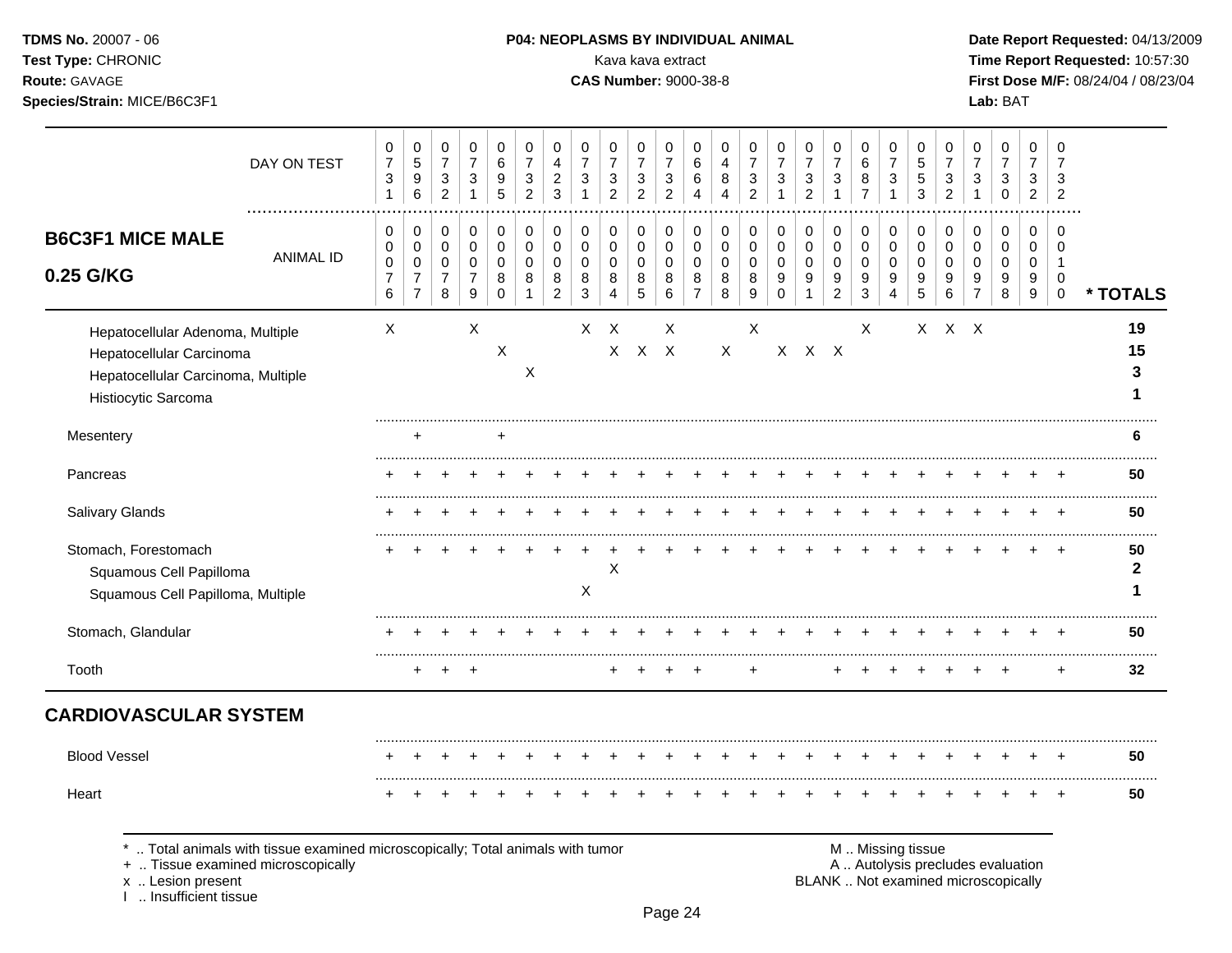| <b>TDMS No. 20007 - 06</b><br>Test Type: CHRONIC<br><b>Route: GAVAGE</b><br>Species/Strain: MICE/B6C3F1 |             | <b>P04: NEOPLASMS BY INDIVIDUAL ANIMAL</b><br>Kava kava extract<br><b>CAS Number: 9000-38-8</b> |                                    |                                                         |                                           |                              |                                                     |                                          |                                 |                         |                                     |                                            |                                    |                       | Lab: BAT              |                                        |                                            | Date Report Requested: 04/13/2009<br>Time Report Requested: 10:57:30<br>First Dose M/F: 08/24/04 / 08/23/04 |                               |                          |                                      |                                          |             |                  |                                            |                  |          |  |
|---------------------------------------------------------------------------------------------------------|-------------|-------------------------------------------------------------------------------------------------|------------------------------------|---------------------------------------------------------|-------------------------------------------|------------------------------|-----------------------------------------------------|------------------------------------------|---------------------------------|-------------------------|-------------------------------------|--------------------------------------------|------------------------------------|-----------------------|-----------------------|----------------------------------------|--------------------------------------------|-------------------------------------------------------------------------------------------------------------|-------------------------------|--------------------------|--------------------------------------|------------------------------------------|-------------|------------------|--------------------------------------------|------------------|----------|--|
|                                                                                                         | DAY ON TEST | 0<br>$\overline{7}$<br>3                                                                        | 0<br>$\,$ 5 $\,$<br>9<br>6         | 0<br>$\boldsymbol{7}$<br>$\mathbf{3}$<br>$\overline{2}$ | 0<br>$\overline{7}$<br>$\sqrt{3}$         | 0<br>6<br>9<br>5             | 0<br>$\overline{7}$<br>$\sqrt{3}$<br>$\overline{2}$ | 0<br>4<br>$\overline{2}$<br>$\mathbf{3}$ | $\overline{7}$<br>$\sqrt{3}$    | 3<br>2                  | $\overline{7}$<br>$\mathbf{3}$<br>2 | 0<br>$\overline{7}$<br>3<br>$\overline{2}$ | 0<br>6<br>6                        | 0<br>4<br>8           | $\mathbf{3}$<br>2     | 0<br>$\overline{7}$<br>$\mathbf{3}$    | 0<br>$\overline{7}$<br>3<br>$\overline{c}$ | 0<br>$\overline{7}$<br>3                                                                                    | 0<br>6<br>8<br>$\overline{7}$ | 0<br>$\overline{7}$<br>3 | 0<br>$\,$ 5 $\,$<br>$\,$ 5 $\,$<br>3 | 0<br>$\overline{7}$<br>$\mathbf{3}$<br>2 | 0<br>3      | 3                | 0<br>$\overline{7}$<br>3<br>$\overline{2}$ | 2                |          |  |
| <b>B6C3F1 MICE MALE</b><br>0.25 G/KG                                                                    | ANIMAL ID   | 0<br>0<br>0<br>$\overline{7}$<br>6                                                              | 0<br>0<br>0<br>7<br>$\overline{ }$ | 0<br>0<br>0<br>8                                        | 0<br>$\mathbf 0$<br>$\mathbf 0$<br>7<br>9 | 0<br>0<br>0<br>8<br>$\Omega$ | 0<br>0<br>0<br>8                                    | 0<br>0<br>0<br>8<br>$\overline{2}$       | 0<br>0<br>$\mathbf 0$<br>8<br>3 | 0<br>0<br>$\Omega$<br>8 | 0<br>0<br>0<br>8                    | 0<br>0<br>0<br>8<br>6                      | 0<br>0<br>0<br>8<br>$\overline{7}$ | 0<br>0<br>0<br>8<br>8 | 0<br>0<br>0<br>8<br>9 | 0<br>0<br>$\mathbf 0$<br>9<br>$\Omega$ | 0<br>0<br>0<br>9                           | 0<br>0<br>$\mathbf 0$<br>9<br>2                                                                             | 0<br>0<br>0<br>9<br>3         | 0<br>0<br>0<br>9         | 0<br>0<br>0<br>9<br>5                | 0<br>0<br>$\mathbf 0$<br>9<br>6          | 0<br>0<br>9 | 0<br>0<br>9<br>8 | 0<br>0<br>0<br>9<br>9                      | 0<br>$\mathbf 0$ | * TOTALS |  |
| Lymphoma Malignant                                                                                      |             |                                                                                                 |                                    |                                                         | X                                         |                              |                                                     |                                          |                                 |                         |                                     |                                            |                                    |                       |                       |                                        |                                            |                                                                                                             |                               |                          |                                      |                                          |             |                  |                                            |                  |          |  |
| <b>ENDOCRINE SYSTEM</b>                                                                                 |             |                                                                                                 |                                    |                                                         |                                           |                              |                                                     |                                          |                                 |                         |                                     |                                            |                                    |                       |                       |                                        |                                            |                                                                                                             |                               |                          |                                      |                                          |             |                  |                                            |                  |          |  |
| <b>Adrenal Cortex</b><br>Adenoma                                                                        |             |                                                                                                 |                                    |                                                         |                                           |                              |                                                     |                                          |                                 |                         |                                     |                                            |                                    |                       |                       | X                                      |                                            |                                                                                                             |                               |                          |                                      |                                          |             |                  |                                            |                  | 50       |  |
| Adrenal Medulla                                                                                         |             |                                                                                                 |                                    |                                                         |                                           |                              |                                                     |                                          |                                 |                         |                                     |                                            |                                    |                       |                       |                                        |                                            |                                                                                                             |                               |                          |                                      |                                          |             |                  |                                            |                  | 50       |  |
| Islets, Pancreatic                                                                                      |             |                                                                                                 |                                    |                                                         |                                           |                              |                                                     |                                          |                                 |                         |                                     |                                            |                                    |                       |                       |                                        |                                            |                                                                                                             |                               |                          |                                      |                                          |             |                  |                                            | $\div$           | 50       |  |
| Parathyroid Gland                                                                                       |             |                                                                                                 |                                    |                                                         |                                           |                              |                                                     | м                                        |                                 |                         |                                     |                                            |                                    | м                     |                       |                                        |                                            |                                                                                                             |                               |                          |                                      |                                          |             |                  |                                            | $\div$           | 44       |  |

Pituitary Gland + + + + + + + + + + + + + + + + + + + + + + + + + **50**

Thyroid Gland + + + + + + + + + + + + + + + + + + + + + + + + + **50**

# **GENERAL BODY SYSTEM**

NONE

# **GENITAL SYSTEM**

**Coagulating Gland 1** 

\* .. Total animals with tissue examined microscopically; Total animals with tumor **M** . Missing tissue M .. Missing tissue<br> **A** .. Tissue examined microscopically **M** .. Autolysis precludes evaluation

+ .. Tissue examined microscopically

I .. Insufficient tissue

x .. Lesion present **BLANK** .. Not examined microscopically

.........................................................................................................................................................................................................

.........................................................................................................................................................................................................

.........................................................................................................................................................................................................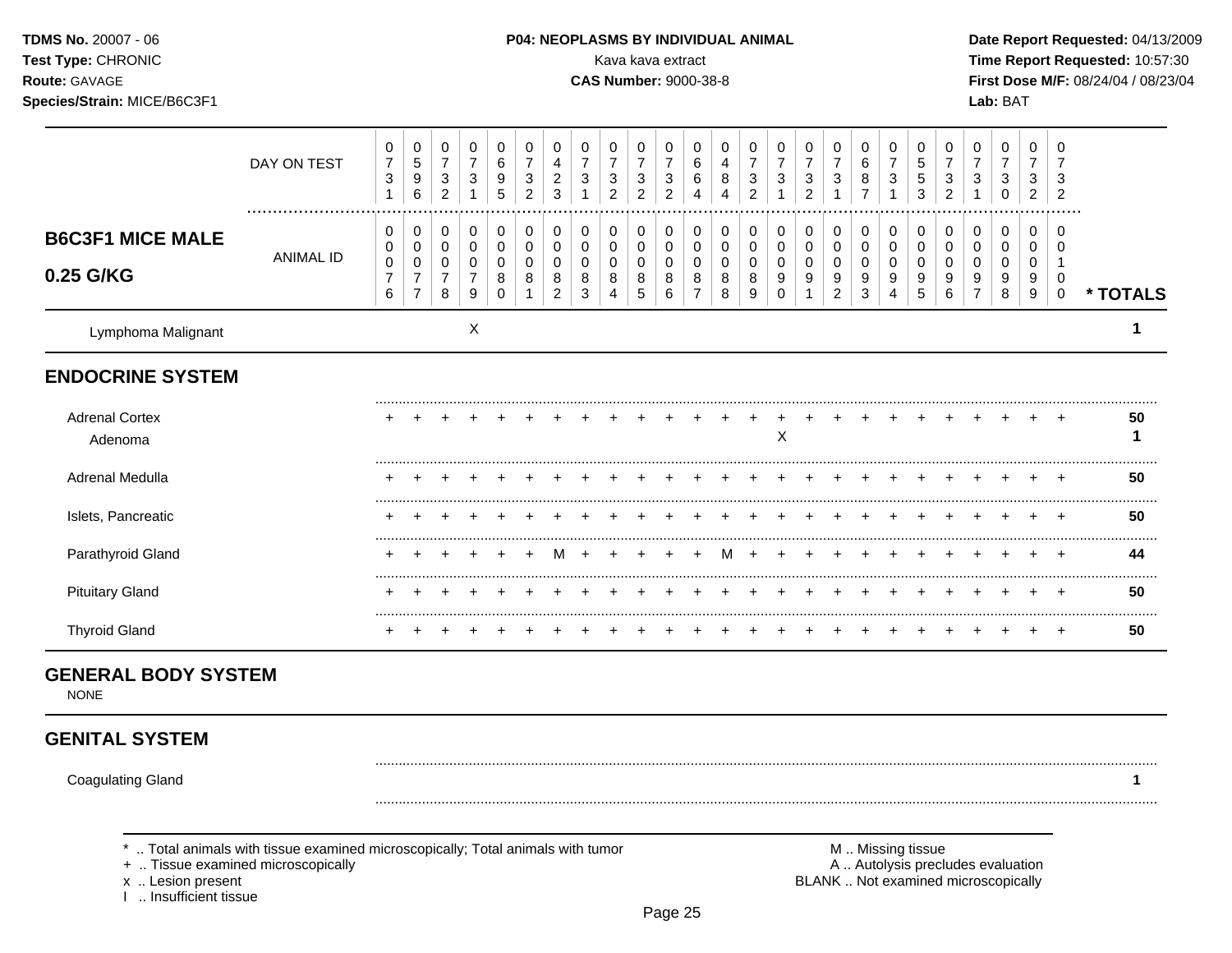## **TDMS No.** 20007 - 06 **P04: NEOPLASMS BY INDIVIDUAL ANIMAL** Date Report Requested: 04/13/2009

**Test Type:** CHRONIC **Transfer CHRONIC** Kava **Report Requested:** 10:57:30 **Route:** GAVAGE **CAS Number:** 9000-38-8 **First Dose M/F:** 08/24/04 / 08/23/04 **Species/Strain:** MICE/B6C3F1 **Lab:** BAT

|                                                                                                                                                                   | DAY ON TEST      | $\pmb{0}$<br>$\boldsymbol{7}$<br>$\ensuremath{\mathsf{3}}$ | 0<br>$\,$ 5 $\,$<br>$\boldsymbol{9}$          | 0<br>$\overline{7}$<br>$\ensuremath{\mathsf{3}}$ | 0<br>$\overline{7}$<br>$\ensuremath{\mathsf{3}}$ | 0<br>$\,6$<br>9 | 0<br>$\overline{7}$<br>3 | 0<br>$\overline{4}$<br>$\boldsymbol{2}$ | 0<br>$\overline{7}$<br>3 | 0<br>$\overline{7}$<br>$\ensuremath{\mathsf{3}}$ | 0<br>$\overline{7}$<br>3 | 0<br>$\overline{7}$<br>3 | 0<br>$\,6$<br>6 | 0<br>4<br>8             | 0<br>$\overline{7}$<br>$\ensuremath{\mathsf{3}}$ | 0<br>$\overline{7}$<br>3 | 0<br>$\overline{7}$<br>$\ensuremath{\mathsf{3}}$ | 0<br>$\boldsymbol{7}$<br>3 | 0<br>6<br>8    | 0<br>$\overline{7}$<br>3 | 0<br>$\sqrt{5}$<br>5 | 0<br>$\overline{7}$<br>3 | 0<br>$\overline{7}$<br>3                                                 | 0<br>$\overline{7}$<br>3 | 0<br>$\overline{7}$<br>3 | 0<br>$\overline{7}$<br>3 |             |
|-------------------------------------------------------------------------------------------------------------------------------------------------------------------|------------------|------------------------------------------------------------|-----------------------------------------------|--------------------------------------------------|--------------------------------------------------|-----------------|--------------------------|-----------------------------------------|--------------------------|--------------------------------------------------|--------------------------|--------------------------|-----------------|-------------------------|--------------------------------------------------|--------------------------|--------------------------------------------------|----------------------------|----------------|--------------------------|----------------------|--------------------------|--------------------------------------------------------------------------|--------------------------|--------------------------|--------------------------|-------------|
|                                                                                                                                                                   |                  | $\mathbf{1}$                                               | 6                                             | $\overline{2}$                                   | 1                                                | 5               | $\overline{2}$           | 3                                       | $\mathbf{1}$             | $\overline{2}$                                   | $\overline{2}$           | $\overline{2}$           | 4               | $\overline{\mathbf{4}}$ | $\overline{2}$                                   | 1                        | $\overline{2}$                                   | 1                          | $\overline{7}$ | $\mathbf{1}$             | 3                    | $\overline{2}$           | 1                                                                        | $\mathbf 0$              | $\overline{2}$           | $\overline{2}$           |             |
| <b>B6C3F1 MICE MALE</b>                                                                                                                                           | <b>ANIMAL ID</b> | 0<br>$\pmb{0}$                                             | 0<br>$\mathbf 0$                              | 0<br>0                                           | 0<br>$\mathbf 0$                                 | 0<br>0          | 0<br>0                   | 0<br>0                                  | 0<br>0                   | 0<br>$\mathbf 0$                                 | 0<br>0                   | 0<br>$\mathbf 0$         | 0<br>0          | 0<br>0                  | 0<br>$\mathbf 0$                                 | 0<br>0                   | 0<br>$\mathbf 0$                                 | 0<br>$\mathbf 0$           | 0<br>0         | 0<br>$\mathbf 0$         | 0<br>0               | 0<br>$\mathbf 0$         | 0<br>$\mathbf 0$                                                         | 0<br>0                   | 0<br>0                   | 0<br>0                   |             |
| 0.25 G/KG                                                                                                                                                         |                  | $\pmb{0}$<br>$\overline{7}$<br>$\,6\,$                     | $\pmb{0}$<br>$\overline{7}$<br>$\overline{7}$ | $\pmb{0}$<br>$\boldsymbol{7}$<br>$\bf 8$         | 0<br>$\overline{7}$<br>9                         | 0<br>8<br>0     | 0<br>8                   | 0<br>8<br>$\overline{2}$                | 0<br>8<br>3              | 0<br>8<br>$\overline{4}$                         | 0<br>8<br>5              | 0<br>8<br>$\,6$          | 0<br>8<br>7     | 0<br>8<br>$\bf 8$       | 0<br>8<br>9                                      | 0<br>9<br>$\mathbf 0$    | 0<br>9<br>$\mathbf{1}$                           | 0<br>9<br>$\overline{c}$   | 0<br>9<br>3    | 0<br>9<br>4              | 0<br>9<br>5          | 0<br>9<br>6              | 0<br>9<br>$\overline{7}$                                                 | $\pmb{0}$<br>9<br>8      | 0<br>9<br>9              | -1<br>0<br>$\pmb{0}$     | * TOTALS    |
| Epididymis<br>Lymphoma Malignant                                                                                                                                  |                  | $\ddot{}$                                                  | $\ddot{}$                                     | $\ddot{}$                                        | $\ddot{}$<br>X                                   |                 |                          |                                         |                          |                                                  |                          |                          |                 |                         |                                                  |                          |                                                  |                            |                |                          |                      |                          |                                                                          |                          | ÷                        | $\ddot{}$                | 50<br>1     |
| Penis                                                                                                                                                             |                  |                                                            |                                               |                                                  |                                                  |                 |                          |                                         |                          |                                                  |                          |                          |                 |                         |                                                  |                          |                                                  |                            |                |                          |                      |                          |                                                                          |                          |                          |                          | 1           |
| <b>Preputial Gland</b><br>Lymphoma Malignant                                                                                                                      |                  |                                                            |                                               |                                                  | X                                                |                 |                          |                                         |                          |                                                  |                          |                          |                 |                         |                                                  |                          |                                                  |                            |                |                          |                      |                          |                                                                          |                          |                          |                          | 50<br>1     |
| Prostate<br>Lymphoma Malignant                                                                                                                                    |                  |                                                            |                                               |                                                  | X                                                |                 |                          |                                         |                          |                                                  |                          |                          |                 |                         |                                                  |                          |                                                  |                            |                |                          |                      |                          |                                                                          |                          |                          |                          | 50<br>1     |
| Seminal Vesicle<br>Lymphoma Malignant                                                                                                                             |                  |                                                            |                                               |                                                  | X                                                |                 |                          |                                         |                          |                                                  |                          |                          |                 |                         |                                                  |                          |                                                  |                            |                |                          |                      |                          |                                                                          |                          |                          |                          | 50<br>1     |
| <b>Testes</b>                                                                                                                                                     |                  |                                                            |                                               |                                                  |                                                  |                 |                          |                                         |                          |                                                  |                          |                          |                 |                         |                                                  |                          |                                                  |                            |                |                          |                      |                          |                                                                          |                          |                          |                          | 50          |
| <b>HEMATOPOIETIC SYSTEM</b>                                                                                                                                       |                  |                                                            |                                               |                                                  |                                                  |                 |                          |                                         |                          |                                                  |                          |                          |                 |                         |                                                  |                          |                                                  |                            |                |                          |                      |                          |                                                                          |                          |                          |                          |             |
| <b>Bone Marrow</b>                                                                                                                                                |                  |                                                            |                                               |                                                  |                                                  |                 |                          |                                         |                          |                                                  |                          |                          |                 |                         |                                                  |                          |                                                  |                            |                |                          |                      |                          |                                                                          |                          |                          |                          | 50          |
| Lymph Node                                                                                                                                                        |                  |                                                            |                                               |                                                  |                                                  | ÷               |                          |                                         |                          |                                                  |                          |                          |                 |                         |                                                  |                          |                                                  |                            |                |                          |                      |                          |                                                                          |                          |                          |                          | 1           |
| Pancreatic, Hepatoblastoma, Metastatic,<br>Liver                                                                                                                  |                  |                                                            |                                               |                                                  |                                                  | X               |                          |                                         |                          |                                                  |                          |                          |                 |                         |                                                  |                          |                                                  |                            |                |                          |                      |                          |                                                                          |                          |                          |                          | $\mathbf 1$ |
| Lymph Node, Mandibular                                                                                                                                            |                  |                                                            |                                               |                                                  |                                                  |                 |                          |                                         |                          |                                                  |                          |                          |                 |                         |                                                  |                          |                                                  |                            |                |                          |                      |                          |                                                                          |                          |                          |                          | 50          |
| Total animals with tissue examined microscopically; Total animals with tumor<br>+  Tissue examined microscopically<br>x  Lesion present<br>I  Insufficient tissue |                  |                                                            |                                               |                                                  |                                                  |                 |                          |                                         |                          |                                                  |                          |                          |                 |                         |                                                  |                          |                                                  |                            |                |                          | M  Missing tissue    |                          | A  Autolysis precludes evaluation<br>BLANK  Not examined microscopically |                          |                          |                          |             |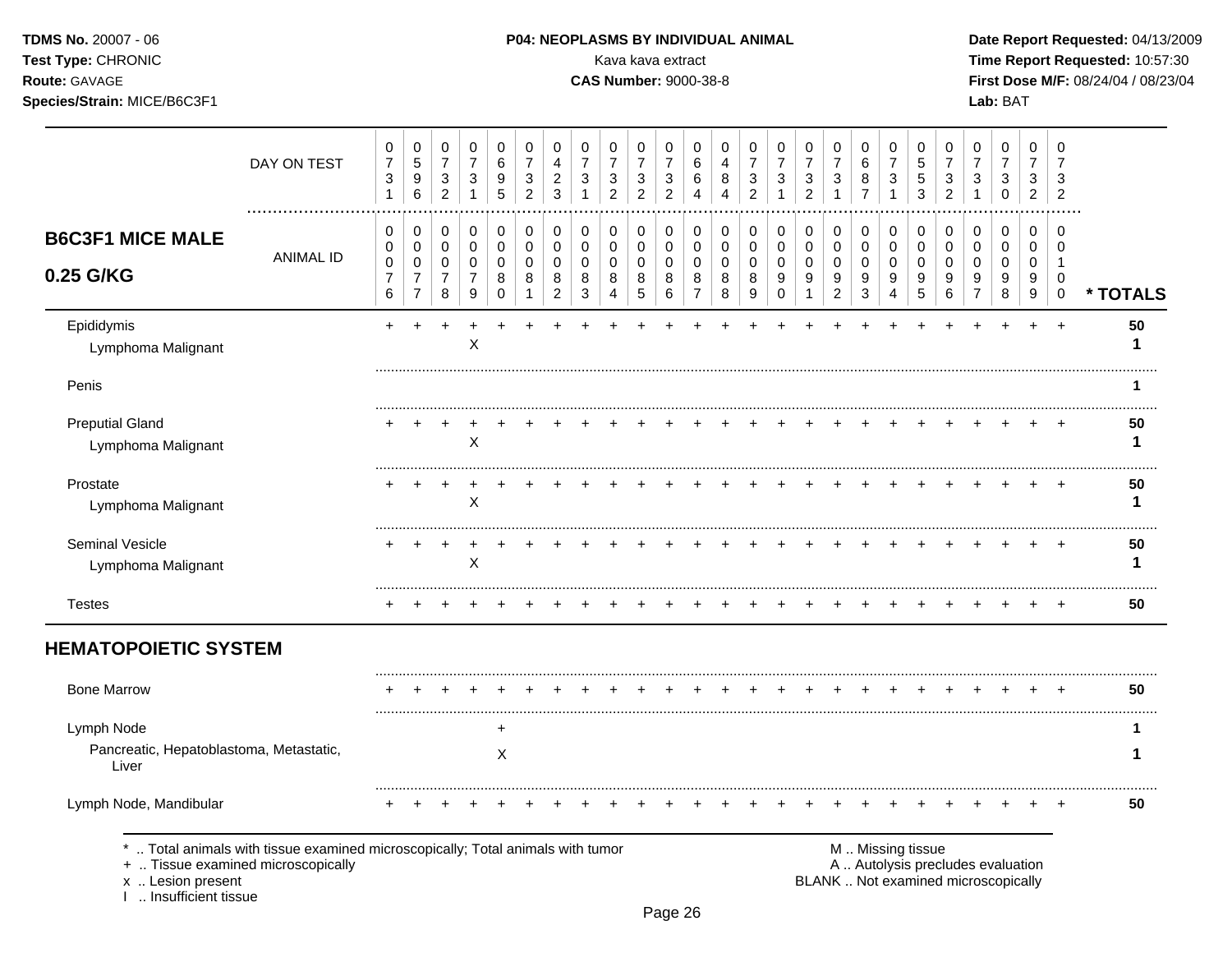| <b>TDMS No. 20007 - 06</b> |  |
|----------------------------|--|
| <b>Test Type: CHRONIC</b>  |  |
| <b>Route: GAVAGE</b>       |  |

# **Species/Strain:** MICE/B6C3F1 **Lab:** BAT

**P04: NEOPLASMS BY INDIVIDUAL ANIMAL Date Report Requested:** 04/13/2009 **Kava kava extract CHRONIC CHRONIC CHRONIC Time Report Requested:** 10:57:30 **CAS Number:** 9000-38-8 **First Dose M/F:** 08/24/04 / 08/23/04

|                                                     | DAY ON TEST                                                                                                        | 0<br>$\boldsymbol{7}$<br>3<br>$\mathbf{1}$ | 0<br>$\sqrt{5}$<br>9<br>6        | 0<br>$\overline{7}$<br>$\mathbf{3}$<br>$\overline{a}$ | 0<br>$\overline{7}$<br>3<br>$\overline{1}$ | 0<br>6<br>9<br>5                          | 0<br>$\overline{7}$<br>3<br>$\overline{2}$ | 0<br>4<br>$\overline{2}$<br>3             | 0<br>$\overline{7}$<br>3<br>1          | 0<br>$\overline{7}$<br>3<br>2 | 0<br>$\overline{7}$<br>3<br>$\overline{2}$ | 0<br>$\overline{7}$<br>3<br>$\overline{2}$ | $\Omega$<br>6<br>6<br>4                   | $\Omega$<br>4<br>8<br>4 | 0<br>$\overline{7}$<br>$\ensuremath{\mathsf{3}}$<br>$\overline{c}$ | 0<br>$\overline{7}$<br>3     | 0<br>$\overline{7}$<br>3<br>$\overline{a}$ | 0<br>$\overline{7}$<br>3        | 0<br>6<br>8<br>$\overline{7}$             | 0<br>$\overline{7}$<br>3<br>1 | 0<br>$\sqrt{5}$<br>5<br>3              | 0<br>$\overline{7}$<br>3<br>$\overline{2}$ | 0<br>$\overline{7}$<br>3                                                 | 0<br>$\overline{7}$<br>3<br>0 | 0<br>$\overline{7}$<br>3<br>$\overline{2}$ | $\Omega$<br>$\overline{7}$<br>3<br>$\overline{2}$ |              |
|-----------------------------------------------------|--------------------------------------------------------------------------------------------------------------------|--------------------------------------------|----------------------------------|-------------------------------------------------------|--------------------------------------------|-------------------------------------------|--------------------------------------------|-------------------------------------------|----------------------------------------|-------------------------------|--------------------------------------------|--------------------------------------------|-------------------------------------------|-------------------------|--------------------------------------------------------------------|------------------------------|--------------------------------------------|---------------------------------|-------------------------------------------|-------------------------------|----------------------------------------|--------------------------------------------|--------------------------------------------------------------------------|-------------------------------|--------------------------------------------|---------------------------------------------------|--------------|
| <b>B6C3F1 MICE MALE</b><br>0.25 G/KG                | <b>ANIMAL ID</b>                                                                                                   | 0<br>0<br>0                                | 0<br>$\mathbf 0$<br>0            | 0<br>0<br>0                                           | 0<br>$\mathbf 0$<br>0                      | $\mathbf 0$<br>$\mathbf 0$<br>$\mathbf 0$ | $\pmb{0}$<br>$\mathbf 0$<br>0              | $\mathbf 0$<br>$\mathbf 0$<br>$\mathbf 0$ | $\mathbf 0$<br>$\mathbf 0$<br>$\Omega$ | 0<br>$\mathbf 0$<br>$\Omega$  | 0<br>$\mathbf 0$<br>$\Omega$               | 0<br>0<br>$\mathbf 0$                      | $\mathbf 0$<br>$\mathbf 0$<br>$\mathbf 0$ | 0<br>$\mathbf 0$<br>0   | 0<br>$\mathbf 0$<br>$\mathbf 0$                                    | 0<br>$\mathbf 0$<br>$\Omega$ | 0<br>0<br>$\mathbf 0$                      | 0<br>$\mathbf 0$<br>$\mathbf 0$ | $\mathbf 0$<br>$\mathbf 0$<br>$\mathbf 0$ | 0<br>0<br>$\mathbf 0$         | $\mathbf 0$<br>$\mathbf 0$<br>$\Omega$ | $\mathbf 0$<br>$\mathbf 0$<br>$\Omega$     | $\mathbf 0$<br>$\Omega$<br>$\Omega$                                      | 0<br>$\mathbf 0$<br>$\Omega$  | $\mathbf 0$<br>$\mathbf 0$<br>0            | $\Omega$<br>$\Omega$<br>$\mathbf 1$               |              |
|                                                     |                                                                                                                    | $\overline{7}$<br>6                        | $\overline{7}$<br>$\overline{7}$ | $\overline{7}$<br>$\,8\,$                             | $\overline{7}$<br>9                        | 8<br>$\mathbf 0$                          | 8<br>1                                     | 8<br>$\overline{c}$                       | 8<br>3                                 | 8<br>4                        | 8<br>5                                     | 8<br>6                                     | 8<br>$\overline{7}$                       | 8<br>8                  | 8<br>9                                                             | 9<br>$\Omega$                | 9<br>$\mathbf{1}$                          | 9<br>$\overline{2}$             | 9<br>3                                    | 9<br>4                        | 9<br>5                                 | 9<br>6                                     | 9                                                                        | 9<br>8                        | 9<br>9                                     | $\mathbf 0$<br>$\mathbf 0$                        | * TOTALS     |
| Lymph Node, Mesenteric<br>Lymphoma Malignant        |                                                                                                                    |                                            |                                  |                                                       |                                            |                                           |                                            |                                           |                                        |                               |                                            |                                            |                                           |                         |                                                                    |                              |                                            |                                 |                                           |                               |                                        |                                            |                                                                          |                               |                                            |                                                   | 50<br>1      |
| Spleen<br>Hemangiosarcoma<br>Lymphoma Malignant     |                                                                                                                    |                                            |                                  |                                                       | X                                          |                                           |                                            |                                           |                                        |                               | X                                          |                                            |                                           |                         |                                                                    |                              |                                            |                                 |                                           |                               |                                        |                                            |                                                                          |                               |                                            |                                                   | 50<br>1<br>3 |
| Thymus<br>Hemangiosarcoma, Metastatic, Spleen       |                                                                                                                    |                                            | м                                |                                                       |                                            |                                           | м                                          |                                           |                                        |                               |                                            |                                            |                                           |                         |                                                                    |                              |                                            |                                 |                                           |                               |                                        |                                            |                                                                          |                               |                                            |                                                   | 47<br>1      |
| <b>INTEGUMENTARY SYSTEM</b>                         |                                                                                                                    |                                            |                                  |                                                       |                                            |                                           |                                            |                                           |                                        |                               |                                            |                                            |                                           |                         |                                                                    |                              |                                            |                                 |                                           |                               |                                        |                                            |                                                                          |                               |                                            |                                                   |              |
| <b>Mammary Gland</b>                                |                                                                                                                    | M                                          | M                                | M                                                     | - M                                        | M                                         | M                                          | M                                         | M                                      | M                             | M                                          | M M                                        |                                           | M                       |                                                                    | M M M M M M                  |                                            |                                 |                                           |                               |                                        |                                            | M M M M M M                                                              |                               |                                            |                                                   | $\Omega$     |
| Skin                                                |                                                                                                                    |                                            |                                  |                                                       |                                            |                                           |                                            |                                           |                                        |                               |                                            |                                            |                                           |                         |                                                                    |                              |                                            |                                 |                                           |                               |                                        |                                            |                                                                          |                               |                                            |                                                   | 50           |
| Subcutaneous Tissue,<br>Hemangiosarcoma             |                                                                                                                    |                                            | X                                |                                                       |                                            |                                           |                                            |                                           |                                        |                               |                                            |                                            |                                           |                         |                                                                    |                              |                                            |                                 |                                           |                               |                                        |                                            |                                                                          |                               |                                            |                                                   | 1            |
| <b>MUSCULOSKELETAL SYSTEM</b>                       |                                                                                                                    |                                            |                                  |                                                       |                                            |                                           |                                            |                                           |                                        |                               |                                            |                                            |                                           |                         |                                                                    |                              |                                            |                                 |                                           |                               |                                        |                                            |                                                                          |                               |                                            |                                                   |              |
| <b>Bone</b>                                         |                                                                                                                    |                                            |                                  |                                                       |                                            |                                           |                                            |                                           |                                        |                               |                                            |                                            |                                           |                         |                                                                    |                              |                                            |                                 |                                           |                               |                                        |                                            |                                                                          |                               |                                            |                                                   | 50           |
| Alveolar/Bronchiolar Carcinoma,<br>Metastatic, Lung |                                                                                                                    |                                            |                                  |                                                       |                                            |                                           |                                            |                                           |                                        |                               |                                            |                                            |                                           |                         |                                                                    |                              |                                            |                                 |                                           |                               |                                        |                                            |                                                                          |                               |                                            |                                                   | -1           |
| x  Lesion present<br>1  Insufficient tissue         | Total animals with tissue examined microscopically; Total animals with tumor<br>+  Tissue examined microscopically |                                            |                                  |                                                       |                                            |                                           |                                            |                                           |                                        |                               |                                            |                                            |                                           |                         |                                                                    |                              |                                            |                                 |                                           | M  Missing tissue             |                                        |                                            | A  Autolysis precludes evaluation<br>BLANK  Not examined microscopically |                               |                                            |                                                   |              |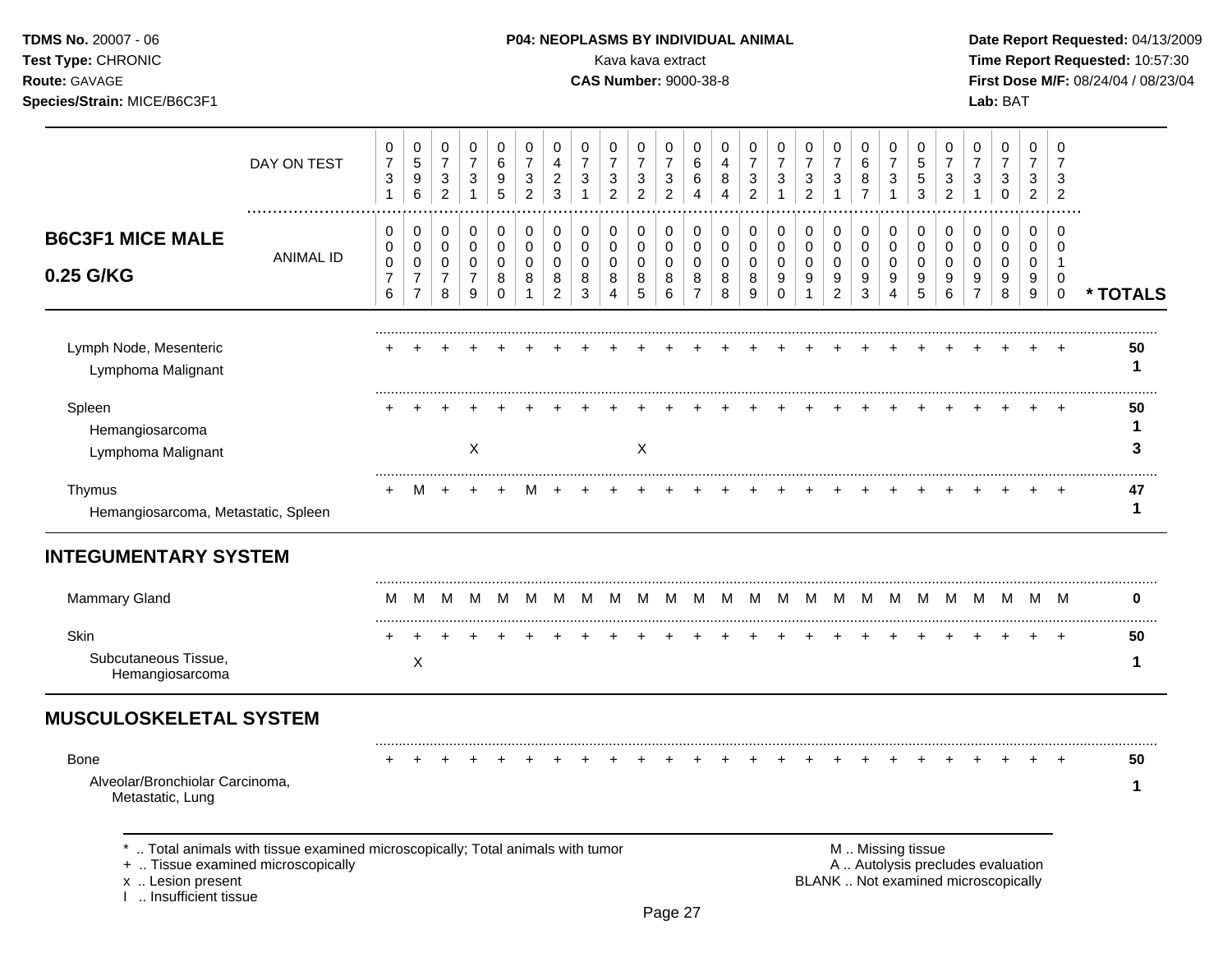| <b>TDMS No. 20007 - 06</b>         | <b>P04: NEOPLASMS BY INDIVIDUAL ANIMAL</b> | Date Rep         |
|------------------------------------|--------------------------------------------|------------------|
| <b>Test Type: CHRONIC</b>          | Kava kava extract                          | <b>Time Rep</b>  |
| <b>Route: GAVAGE</b>               | <b>CAS Number: 9000-38-8</b>               | <b>First Dos</b> |
| <b>Species/Strain: MICE/B6C3F1</b> |                                            | Lab: BAT         |

Kava kava extract **Time Report Requested:** 10:57:30 **CAS Number:** 9000-38-8 **First Dose M/F:** 08/24/04 / 08/23/04

|                                                                                                                      | DAY ON TEST      | 0<br>$\overline{7}$<br>$\mathbf{3}$          | 0<br>$\sqrt{5}$<br>$9\,$<br>6                             | 0<br>$\boldsymbol{7}$<br>$\sqrt{3}$<br>$\overline{c}$ | 0<br>$\overline{7}$<br>$\sqrt{3}$            | 0<br>6<br>$\boldsymbol{9}$<br>5                  | $\mathbf 0$<br>$\overline{7}$<br>3<br>$\overline{2}$ | 0<br>4<br>$\overline{c}$<br>3          | 0<br>$\overline{7}$<br>3        | 0<br>$\overline{7}$<br>$\sqrt{3}$<br>$\overline{2}$ | 0<br>$\overline{7}$<br>3<br>$\overline{c}$ | 0<br>$\overline{7}$<br>$\mathbf{3}$<br>$\overline{2}$ | $\Omega$<br>6<br>6                           | 0<br>4<br>8<br>4                | 0<br>$\overline{7}$<br>3<br>$\overline{2}$ | 0<br>$\overline{7}$<br>$\mathbf{3}$  | 0<br>$\overline{7}$<br>$\sqrt{3}$<br>$\overline{2}$ | 0<br>$\overline{7}$<br>$\mathfrak{3}$                  | 0<br>$\,6\,$<br>8                         | $\Omega$<br>$\overline{7}$<br>3 | 0<br>$\,$ 5 $\,$<br>$\sqrt{5}$<br>3              | 0<br>$\overline{7}$<br>3<br>$\overline{2}$ | 0<br>$\overline{7}$<br>$\mathbf{3}$               | 0<br>$\overline{7}$<br>$\sqrt{3}$<br>$\mathbf 0$ | 0<br>$\overline{7}$<br>3<br>2   | 0<br>3<br>$\overline{2}$          |          |
|----------------------------------------------------------------------------------------------------------------------|------------------|----------------------------------------------|-----------------------------------------------------------|-------------------------------------------------------|----------------------------------------------|--------------------------------------------------|------------------------------------------------------|----------------------------------------|---------------------------------|-----------------------------------------------------|--------------------------------------------|-------------------------------------------------------|----------------------------------------------|---------------------------------|--------------------------------------------|--------------------------------------|-----------------------------------------------------|--------------------------------------------------------|-------------------------------------------|---------------------------------|--------------------------------------------------|--------------------------------------------|---------------------------------------------------|--------------------------------------------------|---------------------------------|-----------------------------------|----------|
| <b>B6C3F1 MICE MALE</b><br>0.25 G/KG                                                                                 | <b>ANIMAL ID</b> | 0<br>0<br>$\mathbf 0$<br>$\overline{7}$<br>6 | 0<br>$\mathbf 0$<br>0<br>$\overline{7}$<br>$\overline{7}$ | 0<br>0<br>0<br>$\overline{7}$<br>8                    | 0<br>$\mathbf 0$<br>0<br>$\overline{7}$<br>9 | $\mathbf 0$<br>$\mathbf 0$<br>0<br>8<br>$\Omega$ | 0<br>0<br>$\Omega$<br>8                              | 0<br>$\mathbf 0$<br>$\Omega$<br>8<br>2 | 0<br>$\mathbf 0$<br>0<br>8<br>3 | 0<br>0<br>0<br>8<br>4                               | 0<br>0<br>0<br>8<br>5                      | $\mathbf 0$<br>$\mathbf 0$<br>0<br>8<br>6             | 0<br>0<br>$\mathbf 0$<br>8<br>$\overline{7}$ | 0<br>0<br>$\mathbf 0$<br>8<br>8 | 0<br>$\mathbf 0$<br>$\mathbf 0$<br>8<br>9  | 0<br>$\pmb{0}$<br>0<br>9<br>$\Omega$ | 0<br>0<br>0<br>9<br>$\mathbf{1}$                    | $\mathbf 0$<br>0<br>$\mathbf 0$<br>9<br>$\overline{2}$ | 0<br>$\mathbf 0$<br>$\mathbf 0$<br>9<br>3 | 0<br>0<br>$\Omega$<br>9<br>4    | $\mathbf 0$<br>$\mathbf 0$<br>$\Omega$<br>9<br>5 | 0<br>0<br>$\Omega$<br>9<br>6               | 0<br>0<br>0<br>$\boldsymbol{9}$<br>$\overline{7}$ | 0<br>$\mathbf 0$<br>0<br>9<br>8                  | $\mathbf 0$<br>0<br>0<br>9<br>9 | $\Omega$<br>0<br>0<br>$\mathbf 0$ | * TOTALS |
| <b>NERVOUS SYSTEM</b>                                                                                                |                  |                                              |                                                           |                                                       |                                              |                                                  |                                                      |                                        |                                 |                                                     |                                            |                                                       |                                              |                                 |                                            |                                      |                                                     |                                                        |                                           |                                 |                                                  |                                            |                                                   |                                                  |                                 |                                   |          |
| <b>Brain</b>                                                                                                         |                  |                                              |                                                           |                                                       |                                              |                                                  |                                                      |                                        |                                 |                                                     |                                            |                                                       |                                              |                                 |                                            |                                      |                                                     |                                                        |                                           |                                 |                                                  |                                            |                                                   |                                                  |                                 |                                   | 50       |
| <b>RESPIRATORY SYSTEM</b>                                                                                            |                  |                                              |                                                           |                                                       |                                              |                                                  |                                                      |                                        |                                 |                                                     |                                            |                                                       |                                              |                                 |                                            |                                      |                                                     |                                                        |                                           |                                 |                                                  |                                            |                                                   |                                                  |                                 |                                   |          |
| Lung<br>Alveolar/Bronchiolar Adenoma<br>Alveolar/Bronchiolar Adenoma, Multiple                                       |                  |                                              |                                                           |                                                       |                                              |                                                  |                                                      |                                        |                                 |                                                     | X                                          | $\mathsf{X}$                                          |                                              |                                 |                                            |                                      |                                                     | $\mathsf X$                                            |                                           |                                 |                                                  |                                            |                                                   | $\mathsf X$                                      |                                 | $\div$                            | 50<br>6  |
| Alveolar/Bronchiolar Carcinoma<br>Alveolar/Bronchiolar Carcinoma, Multiple<br>Carcinoma, Metastatic, Harderian Gland |                  | X                                            |                                                           |                                                       |                                              | X                                                |                                                      | $\boldsymbol{\mathsf{X}}$              |                                 |                                                     |                                            |                                                       |                                              |                                 |                                            |                                      |                                                     |                                                        |                                           |                                 |                                                  |                                            |                                                   |                                                  |                                 |                                   |          |
| Hepatoblastoma, Metastatic, Liver<br>Hepatocellular Carcinoma, Metastatic,<br>Liver                                  |                  |                                              |                                                           |                                                       |                                              | X                                                |                                                      |                                        |                                 |                                                     | X                                          |                                                       |                                              |                                 |                                            | X                                    |                                                     |                                                        |                                           |                                 |                                                  |                                            |                                                   |                                                  |                                 |                                   |          |
| Histiocytic Sarcoma<br>Lymphoma Malignant                                                                            |                  |                                              |                                                           |                                                       | $\sf X$                                      |                                                  |                                                      |                                        |                                 |                                                     |                                            |                                                       |                                              |                                 |                                            |                                      |                                                     |                                                        |                                           |                                 |                                                  |                                            |                                                   |                                                  |                                 |                                   |          |
| Nose                                                                                                                 |                  |                                              |                                                           |                                                       |                                              |                                                  |                                                      |                                        |                                 |                                                     |                                            |                                                       |                                              |                                 |                                            |                                      |                                                     |                                                        |                                           |                                 |                                                  |                                            |                                                   |                                                  |                                 |                                   | 50       |
| Trachea                                                                                                              |                  |                                              |                                                           |                                                       |                                              |                                                  |                                                      |                                        |                                 |                                                     |                                            |                                                       |                                              |                                 |                                            |                                      |                                                     |                                                        |                                           |                                 |                                                  |                                            |                                                   |                                                  |                                 | $\pm$                             | 50       |

+ .. Tissue examined microscopically

x .. Lesion present<br>I .. Insufficient tissue

\* .. Total animals with tissue examined microscopically; Total animals with tumor **M** metally more than M .. Missing tissue<br>  $\blacksquare$  Tissue examined microscopically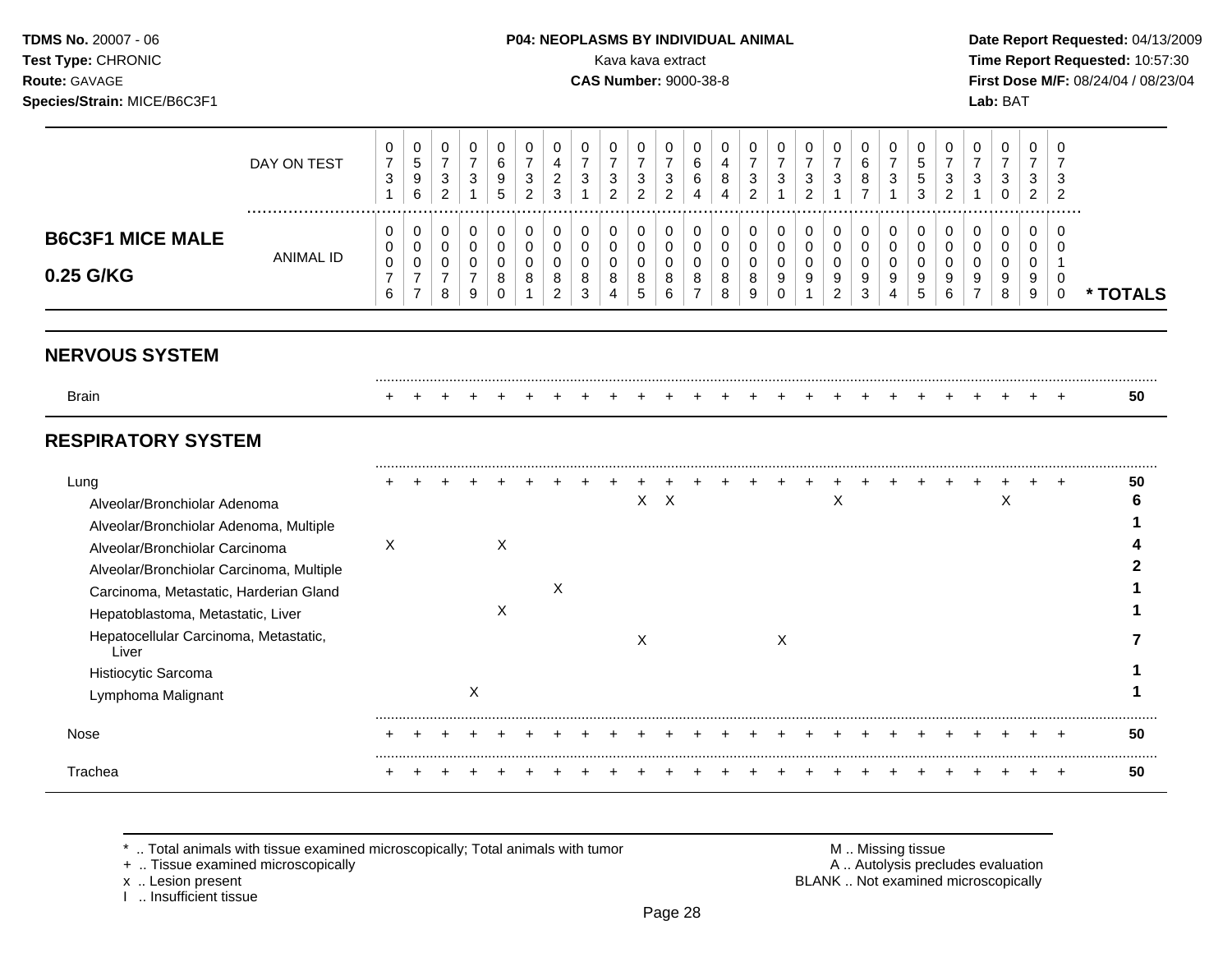## **Species/Strain:** MICE/B6C3F1 **Lab:** BAT

**Test Type:** CHRONIC Kava kava extract **Time Report Requested:** 10:57:30 **Route:** GAVAGE **CAS Number:** 9000-38-8 **First Dose M/F:** 08/24/04 / 08/23/04

|                                                             | DAY ON TEST      | 0<br>$\overline{7}$<br>$\mathbf{3}$<br>$\mathbf{1}$ | 0<br>$\sqrt{5}$<br>9<br>$\,6$                   | 0<br>$\overline{7}$<br>$\mathbf{3}$<br>$\overline{c}$ | 0<br>$\overline{7}$<br>$\mathbf{3}$                    | 0<br>6<br>9<br>5                          | 0<br>$\overline{7}$<br>$\sqrt{3}$<br>$\overline{c}$ | 0<br>4<br>$\overline{c}$<br>3      | 0<br>7<br>3           | 0<br>3<br>$\overline{2}$                  | 0<br>7<br>3<br>$\overline{2}$ | 0<br>$\overline{7}$<br>3<br>$\overline{c}$ | 0<br>6<br>6<br>4                           | 0<br>4<br>8<br>$\overline{4}$   | 0<br>7<br>3<br>$\overline{2}$   | 0<br>$\overline{7}$<br>3            | 0<br>7<br>3<br>$\overline{2}$ | 0<br>7<br>3                        | 0<br>6<br>8<br>$\overline{7}$           | 0<br>$\overline{7}$<br>$\mathbf{3}$<br>1  | 0<br>$\mathbf 5$<br>$\mathbf 5$<br>3 | 0<br>3<br>$\overline{c}$     | 0<br>$\overline{7}$<br>3                  | 0<br>$\overline{7}$<br>3<br>$\mathbf 0$ | 0<br>$\overline{7}$<br>3<br>$\overline{c}$ | 0<br>7<br>3<br>$\boldsymbol{2}$                   |          |
|-------------------------------------------------------------|------------------|-----------------------------------------------------|-------------------------------------------------|-------------------------------------------------------|--------------------------------------------------------|-------------------------------------------|-----------------------------------------------------|------------------------------------|-----------------------|-------------------------------------------|-------------------------------|--------------------------------------------|--------------------------------------------|---------------------------------|---------------------------------|-------------------------------------|-------------------------------|------------------------------------|-----------------------------------------|-------------------------------------------|--------------------------------------|------------------------------|-------------------------------------------|-----------------------------------------|--------------------------------------------|---------------------------------------------------|----------|
| <b>B6C3F1 MICE MALE</b><br>0.25 G/KG                        | <b>ANIMAL ID</b> | 0<br>0<br>0<br>$\overline{7}$<br>6                  | 0<br>0<br>0<br>$\overline{7}$<br>$\overline{7}$ | 0<br>0<br>$\mathbf 0$<br>$\overline{7}$<br>8          | 0<br>$\mathbf 0$<br>$\mathbf 0$<br>$\overline{7}$<br>9 | 0<br>$\mathbf 0$<br>$\mathbf 0$<br>8<br>0 | 0<br>$\pmb{0}$<br>$\pmb{0}$<br>8<br>$\mathbf{1}$    | 0<br>0<br>0<br>8<br>$\overline{2}$ | 0<br>0<br>0<br>8<br>3 | 0<br>$\mathbf 0$<br>$\mathbf 0$<br>8<br>4 | 0<br>0<br>0<br>8<br>5         | 0<br>0<br>$\mathbf 0$<br>8<br>6            | 0<br>0<br>$\pmb{0}$<br>8<br>$\overline{7}$ | 0<br>$\mathbf 0$<br>0<br>8<br>8 | 0<br>$\mathbf 0$<br>0<br>8<br>9 | 0<br>$\Omega$<br>0<br>9<br>$\Omega$ | 0<br>$\mathbf 0$<br>0<br>9    | 0<br>0<br>0<br>9<br>$\overline{c}$ | 0<br>$\pmb{0}$<br>$\mathbf 0$<br>9<br>3 | 0<br>$\mathbf 0$<br>$\mathbf 0$<br>9<br>4 | 0<br>$\mathbf 0$<br>0<br>9<br>5      | 0<br>$\Omega$<br>0<br>9<br>6 | 0<br>$\Omega$<br>0<br>9<br>$\overline{7}$ | 0<br>$\mathbf 0$<br>0<br>9<br>8         | 0<br>$\mathbf 0$<br>0<br>9<br>9            | 0<br>$\Omega$<br>$\mathbf{1}$<br>0<br>$\mathbf 0$ | * TOTALS |
| <b>SPECIAL SENSES SYSTEM</b>                                |                  |                                                     |                                                 |                                                       |                                                        |                                           |                                                     |                                    |                       |                                           |                               |                                            |                                            |                                 |                                 |                                     |                               |                                    |                                         |                                           |                                      |                              |                                           |                                         |                                            |                                                   |          |
| Eye                                                         |                  |                                                     |                                                 |                                                       |                                                        |                                           |                                                     |                                    |                       |                                           |                               |                                            |                                            |                                 |                                 |                                     |                               |                                    |                                         |                                           |                                      |                              |                                           |                                         |                                            | $\ddot{}$                                         | 50       |
| Harderian Gland<br>Adenoma<br>Carcinoma                     |                  |                                                     |                                                 |                                                       |                                                        |                                           |                                                     | $\mathsf X$                        |                       | $\boldsymbol{\mathsf{X}}$                 |                               |                                            |                                            |                                 |                                 |                                     |                               |                                    |                                         |                                           | $\boldsymbol{\mathsf{X}}$            |                              |                                           |                                         | $\boldsymbol{\mathsf{X}}$                  | $\ddot{}$                                         | 50<br>5  |
| <b>URINARY SYSTEM</b>                                       |                  |                                                     |                                                 |                                                       |                                                        |                                           |                                                     |                                    |                       |                                           |                               |                                            |                                            |                                 |                                 |                                     |                               |                                    |                                         |                                           |                                      |                              |                                           |                                         |                                            |                                                   |          |
| Kidney<br>Renal Tubule, Adenoma                             |                  |                                                     |                                                 |                                                       |                                                        |                                           |                                                     |                                    |                       |                                           |                               |                                            |                                            |                                 |                                 |                                     |                               |                                    |                                         |                                           |                                      |                              |                                           |                                         |                                            | $\ddot{}$                                         | 50<br>3  |
| Urethra                                                     |                  |                                                     |                                                 |                                                       |                                                        |                                           |                                                     |                                    |                       |                                           |                               |                                            |                                            |                                 |                                 |                                     |                               |                                    |                                         |                                           |                                      |                              |                                           |                                         |                                            |                                                   | 4        |
| <b>Urinary Bladder</b>                                      |                  |                                                     |                                                 |                                                       |                                                        |                                           |                                                     |                                    |                       |                                           |                               |                                            |                                            |                                 |                                 |                                     |                               |                                    |                                         |                                           |                                      |                              |                                           |                                         |                                            |                                                   | 50       |
| <b>SYSTEMIC LESIONS</b>                                     |                  |                                                     |                                                 |                                                       |                                                        |                                           |                                                     |                                    |                       |                                           |                               |                                            |                                            |                                 |                                 |                                     |                               |                                    |                                         |                                           |                                      |                              |                                           |                                         |                                            |                                                   |          |
| Multiple Organ<br>Histiocytic Sarcoma<br>Lymphoma Malignant |                  |                                                     |                                                 |                                                       | X                                                      |                                           |                                                     |                                    |                       |                                           | X                             |                                            |                                            |                                 |                                 |                                     |                               |                                    |                                         |                                           |                                      |                              |                                           |                                         |                                            | $\overline{+}$                                    | 50<br>3  |

\* .. Total animals with tissue examined microscopically; Total animals with tumor M .. Missing tissue M .. Missing tissue<br>
+ .. Tissue examined microscopically

+ .. Tissue examined microscopically

x .. Lesion present<br>I .. Insufficient tissue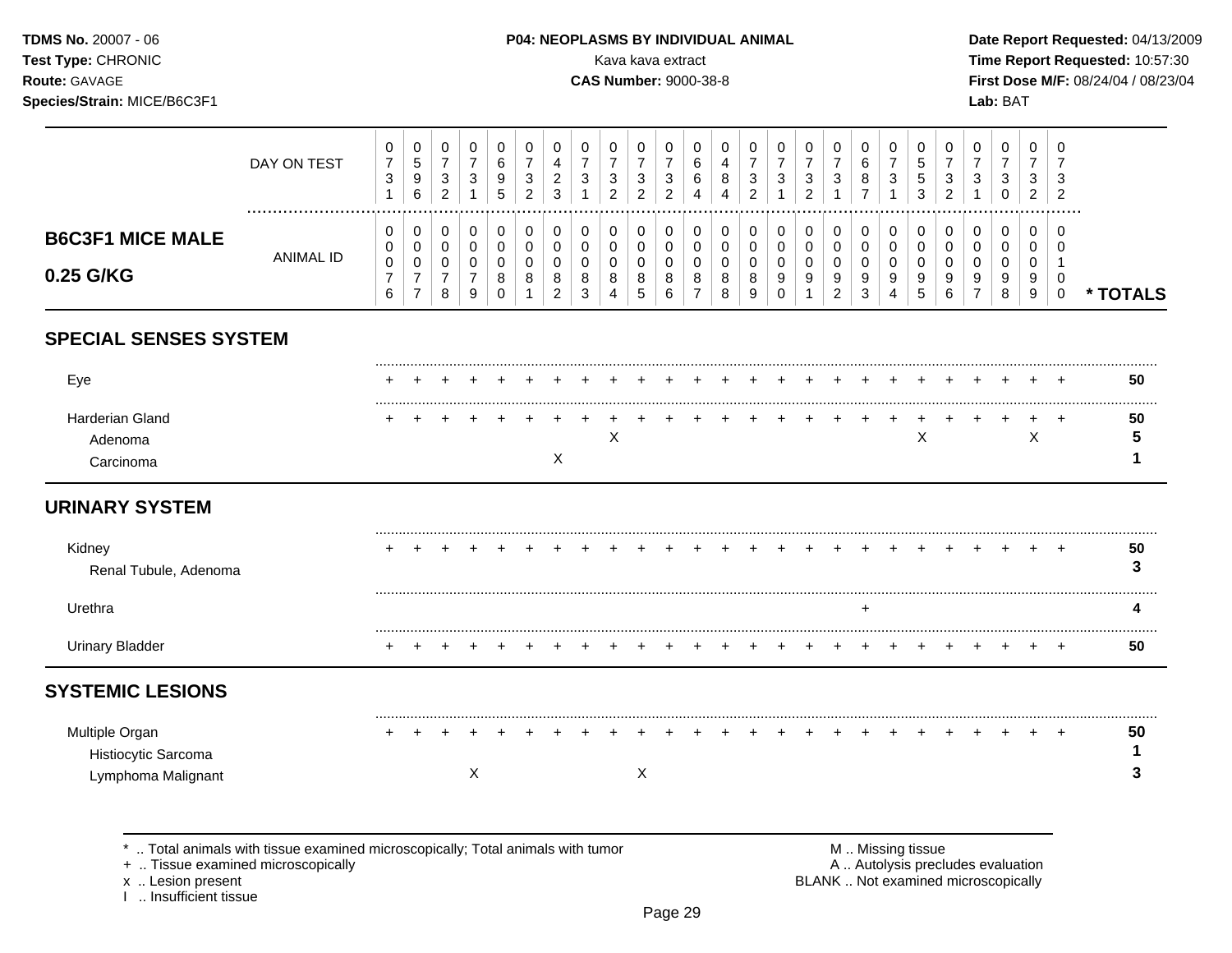## **Species/Strain:** MICE/B6C3F1 **Lab:** BAT

## **TDMS No.** 20007 - 06 **P04: NEOPLASMS BY INDIVIDUAL ANIMAL** Date Report Requested: 04/13/2009

**Test Type:** CHRONIC Kava kava extract **Time Report Requested:** 10:57:30 **Route:** GAVAGE **CAS Number:** 9000-38-8 **First Dose M/F:** 08/24/04 / 08/23/04

|                                                                                                          | DAY ON TEST      | 0<br>$\boldsymbol{7}$<br>$\mathbf{3}$<br>1                    | 0<br>$\overline{\mathbf{7}}$<br>$\ensuremath{\mathsf{3}}$<br>$\overline{c}$ | $\boldsymbol{0}$<br>$\boldsymbol{7}$<br>$\sqrt{3}$<br>$\mathbf{1}$      | 0<br>$\boldsymbol{7}$<br>$\sqrt{3}$<br>$\overline{c}$   | 0<br>$\overline{7}$<br>$\sqrt{3}$<br>$\overline{2}$         | 0<br>$\overline{7}$<br>3<br>1   | 0<br>$\overline{7}$<br>$\ensuremath{\mathsf{3}}$ | 0<br>$\overline{7}$<br>$\mathbf{3}$<br>1                   | $\pmb{0}$<br>$\overline{7}$<br>$\mathbf{3}$<br>1   | 0<br>$\,6\,$<br>$\mathbf{1}$<br>6                               | $\mathbf 0$<br>$\overline{7}$<br>$\sqrt{3}$<br>$\overline{2}$  | 0<br>$\,6\,$<br>$\boldsymbol{2}$<br>3                                        | 0<br>6<br>$\overline{7}$<br>$\Omega$        | 0<br>$\overline{7}$<br>3<br>$\mathbf 0$               | 0<br>$\overline{7}$<br>3                                        | 0<br>$\overline{7}$<br>$\sqrt{3}$<br>$\overline{c}$ | 0<br>$\,6\,$<br>$\overline{7}$<br>$\boldsymbol{9}$                         | 0<br>$\sqrt{5}$<br>$\sqrt{3}$<br>$\overline{4}$             | 0<br>$\overline{7}$<br>$\mathbf{3}$<br>$\mathbf 0$                   | 0<br>$\overline{7}$<br>3<br>$\mathbf 1$               | 0<br>$\overline{7}$<br>3<br>$\mathbf 1$                           | 0<br>$\sqrt{5}$<br>8<br>$\mathbf 0$             | 0<br>$\,6\,$<br>$\mathbf 0$<br>5                        | 0<br>$\overline{7}$<br>3<br>1                   | 0<br>$\overline{7}$<br>3<br>$\overline{c}$ |                 |
|----------------------------------------------------------------------------------------------------------|------------------|---------------------------------------------------------------|-----------------------------------------------------------------------------|-------------------------------------------------------------------------|---------------------------------------------------------|-------------------------------------------------------------|---------------------------------|--------------------------------------------------|------------------------------------------------------------|----------------------------------------------------|-----------------------------------------------------------------|----------------------------------------------------------------|------------------------------------------------------------------------------|---------------------------------------------|-------------------------------------------------------|-----------------------------------------------------------------|-----------------------------------------------------|----------------------------------------------------------------------------|-------------------------------------------------------------|----------------------------------------------------------------------|-------------------------------------------------------|-------------------------------------------------------------------|-------------------------------------------------|---------------------------------------------------------|-------------------------------------------------|--------------------------------------------|-----------------|
| <b>B6C3F1 MICE MALE</b><br>0.5 G/KG                                                                      | <b>ANIMAL ID</b> | 0<br>$\pmb{0}$<br>$\mathbf{1}$<br>$\mathbf 0$<br>$\mathbf{1}$ | $\pmb{0}$<br>$\pmb{0}$<br>$\mathbf{1}$<br>$\pmb{0}$<br>$\overline{a}$       | $\pmb{0}$<br>$\mathbf 0$<br>$\mathbf{1}$<br>$\mathbf 0$<br>$\mathbf{3}$ | 0<br>0<br>$\mathbf{1}$<br>$\mathbf 0$<br>$\overline{4}$ | 0<br>$\pmb{0}$<br>$\mathbf{1}$<br>$\mathbf 0$<br>$\sqrt{5}$ | 0<br>$\mathbf 0$<br>1<br>0<br>6 | $\pmb{0}$<br>0<br>0<br>$\overline{7}$            | $\,0\,$<br>$\mathbf 0$<br>$\mathbf{1}$<br>$\mathbf 0$<br>8 | 0<br>$\pmb{0}$<br>$\mathbf{1}$<br>$\mathbf 0$<br>9 | 0<br>$\mathbf 0$<br>$\mathbf{1}$<br>$\mathbf{1}$<br>$\mathbf 0$ | 0<br>$\pmb{0}$<br>$\mathbf{1}$<br>$\mathbf{1}$<br>$\mathbf{1}$ | $\mathbf 0$<br>$\pmb{0}$<br>$\overline{1}$<br>$\mathbf{1}$<br>$\overline{c}$ | 0<br>0<br>$\mathbf{1}$<br>$\mathbf{1}$<br>3 | 0<br>$\mathbf 0$<br>$\mathbf{1}$<br>$\mathbf{1}$<br>4 | $\mathbf 0$<br>$\mathbf 0$<br>$\mathbf{1}$<br>$\mathbf{1}$<br>5 | $\pmb{0}$<br>$\pmb{0}$<br>1<br>6                    | $\pmb{0}$<br>$\mathbf 0$<br>$\mathbf{1}$<br>$\mathbf{1}$<br>$\overline{7}$ | $\pmb{0}$<br>$\pmb{0}$<br>$\mathbf{1}$<br>$\mathbf{1}$<br>8 | 0<br>$\mathbf 0$<br>$\mathbf{1}$<br>$\mathbf{1}$<br>$\boldsymbol{9}$ | 0<br>$\pmb{0}$<br>$\mathbf{1}$<br>$\overline{c}$<br>0 | $\mathbf 0$<br>$\mathbf 0$<br>$\mathbf{1}$<br>$\overline{2}$<br>1 | 0<br>0<br>1<br>$\overline{c}$<br>$\overline{c}$ | 0<br>$\mathbf 0$<br>1<br>$\overline{2}$<br>$\mathbf{3}$ | 0<br>0<br>1<br>$\overline{2}$<br>$\overline{4}$ | 0<br>0<br>$\mathbf{1}$<br>$\frac{2}{5}$    | males<br>(cont) |
| <b>ALIMENTARY SYSTEM</b>                                                                                 |                  |                                                               |                                                                             |                                                                         |                                                         |                                                             |                                 |                                                  |                                                            |                                                    |                                                                 |                                                                |                                                                              |                                             |                                                       |                                                                 |                                                     |                                                                            |                                                             |                                                                      |                                                       |                                                                   |                                                 |                                                         |                                                 |                                            |                 |
| Esophagus                                                                                                |                  |                                                               |                                                                             |                                                                         |                                                         |                                                             |                                 |                                                  |                                                            |                                                    |                                                                 |                                                                |                                                                              |                                             |                                                       |                                                                 |                                                     |                                                                            |                                                             |                                                                      |                                                       |                                                                   |                                                 |                                                         |                                                 |                                            |                 |
| Gallbladder                                                                                              |                  |                                                               |                                                                             | M                                                                       |                                                         |                                                             |                                 |                                                  |                                                            |                                                    |                                                                 |                                                                |                                                                              |                                             |                                                       |                                                                 |                                                     |                                                                            |                                                             |                                                                      |                                                       |                                                                   |                                                 |                                                         |                                                 |                                            |                 |
| Intestine Large, Cecum                                                                                   |                  |                                                               |                                                                             |                                                                         |                                                         |                                                             |                                 |                                                  |                                                            |                                                    |                                                                 |                                                                |                                                                              |                                             |                                                       |                                                                 |                                                     |                                                                            |                                                             |                                                                      |                                                       |                                                                   |                                                 |                                                         |                                                 |                                            |                 |
| Intestine Large, Colon                                                                                   |                  |                                                               |                                                                             |                                                                         |                                                         |                                                             |                                 |                                                  |                                                            |                                                    |                                                                 |                                                                |                                                                              |                                             |                                                       |                                                                 |                                                     |                                                                            |                                                             |                                                                      |                                                       |                                                                   |                                                 |                                                         |                                                 |                                            |                 |
| Intestine Large, Rectum                                                                                  |                  |                                                               |                                                                             |                                                                         |                                                         |                                                             |                                 |                                                  |                                                            |                                                    |                                                                 |                                                                |                                                                              |                                             |                                                       |                                                                 |                                                     |                                                                            |                                                             |                                                                      |                                                       |                                                                   |                                                 |                                                         |                                                 |                                            |                 |
| Intestine Small, Duodenum                                                                                |                  |                                                               |                                                                             |                                                                         |                                                         |                                                             |                                 |                                                  |                                                            |                                                    |                                                                 |                                                                |                                                                              |                                             |                                                       |                                                                 |                                                     |                                                                            |                                                             |                                                                      |                                                       |                                                                   |                                                 |                                                         |                                                 |                                            |                 |
| Intestine Small, Ileum                                                                                   |                  |                                                               |                                                                             |                                                                         |                                                         |                                                             |                                 |                                                  |                                                            |                                                    |                                                                 |                                                                |                                                                              |                                             |                                                       |                                                                 |                                                     |                                                                            |                                                             |                                                                      |                                                       |                                                                   |                                                 |                                                         |                                                 |                                            |                 |
| Intestine Small, Jejunum                                                                                 |                  |                                                               |                                                                             |                                                                         |                                                         |                                                             |                                 |                                                  |                                                            |                                                    |                                                                 |                                                                |                                                                              |                                             |                                                       |                                                                 |                                                     |                                                                            |                                                             |                                                                      |                                                       |                                                                   |                                                 |                                                         |                                                 |                                            |                 |
| Liver<br>Hemangiosarcoma, Metastatic, Testes                                                             |                  |                                                               |                                                                             |                                                                         |                                                         |                                                             |                                 |                                                  |                                                            |                                                    |                                                                 | $\pm$                                                          | X                                                                            |                                             |                                                       |                                                                 |                                                     |                                                                            |                                                             |                                                                      |                                                       |                                                                   |                                                 |                                                         |                                                 |                                            |                 |
| Hepatoblastoma<br>Hepatoblastoma, Multiple<br>Hepatocellular Adenoma<br>Hepatocellular Adenoma, Multiple |                  | $\boldsymbol{\mathsf{X}}$                                     |                                                                             | $\boldsymbol{\mathsf{X}}$                                               | X                                                       | $\boldsymbol{\mathsf{X}}$                                   |                                 | X<br>$X$ $X$                                     |                                                            | Χ                                                  | X                                                               |                                                                | $\mathsf{X}$                                                                 |                                             | X                                                     | X<br>X                                                          |                                                     | X                                                                          |                                                             | X                                                                    | $\boldsymbol{\mathsf{X}}$                             |                                                                   | Χ                                               |                                                         | $X$ $X$                                         |                                            |                 |
|                                                                                                          |                  |                                                               |                                                                             |                                                                         |                                                         |                                                             |                                 |                                                  |                                                            |                                                    |                                                                 |                                                                |                                                                              |                                             |                                                       |                                                                 |                                                     |                                                                            |                                                             |                                                                      |                                                       |                                                                   |                                                 |                                                         |                                                 |                                            |                 |

\* .. Total animals with tissue examined microscopically; Total animals with tumor M .. Missing tissue M .. Missing tissue<br>
+ .. Tissue examined microscopically

+ .. Tissue examined microscopically

x .. Lesion present<br>I .. Insufficient tissue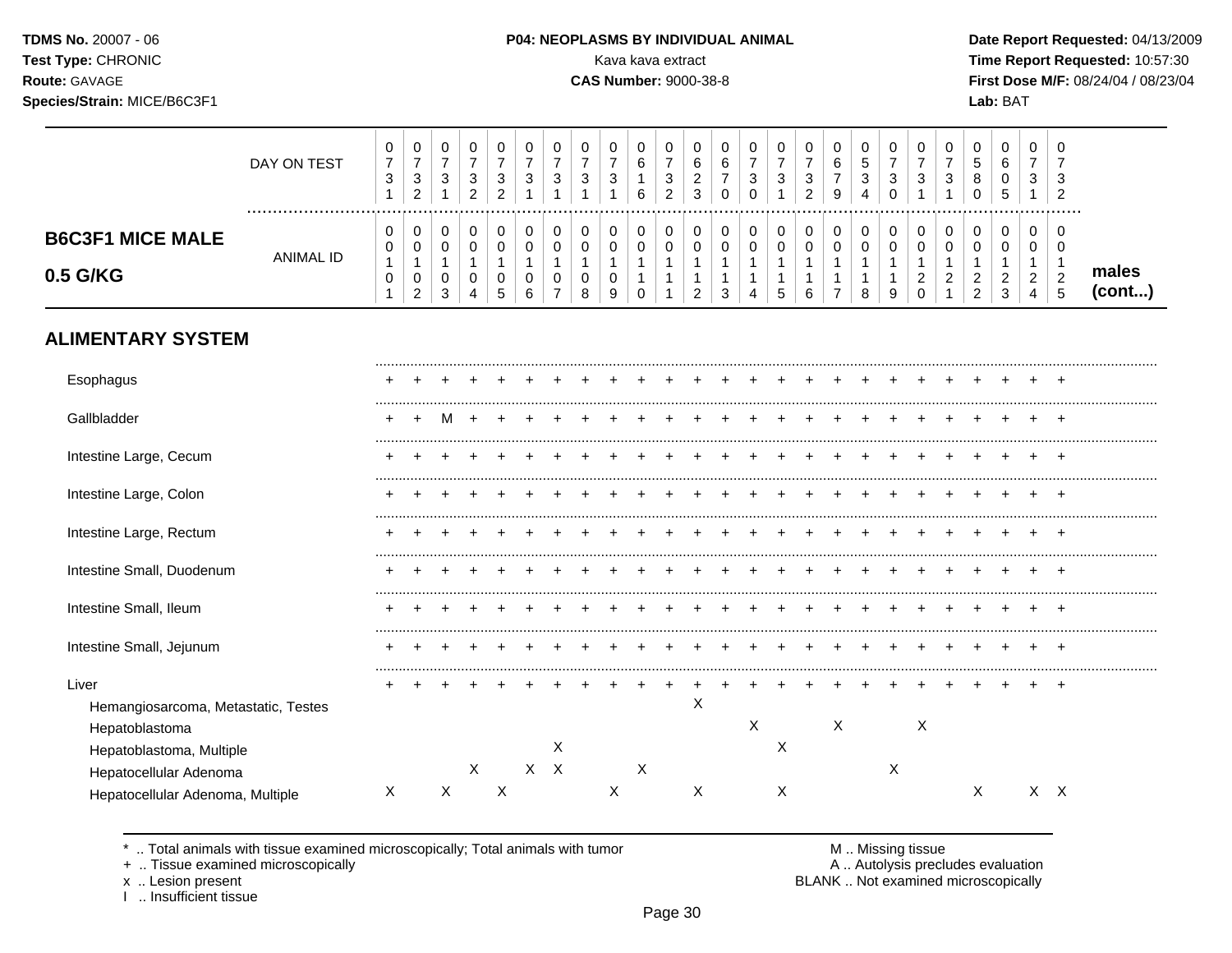| <b>TDMS No. 20007 - 06</b><br>Test Type: CHRONIC<br><b>Route: GAVAGE</b><br>Species/Strain: MICE/B6C3F1 |             |                                 |             |             |                          |                               |                       |                           |   |   |        | <b>P04: NEOPLASMS BY INDIVIDUAL ANIMAL</b><br>Kava kava extract<br><b>CAS Number: 9000-38-8</b> |                          |                          |                          |        |                               |                               |                  |                               |                                    |                                    |                  | Date Rep<br><b>Time Rep</b><br><b>First Dos</b><br>Lab: BAT |  |
|---------------------------------------------------------------------------------------------------------|-------------|---------------------------------|-------------|-------------|--------------------------|-------------------------------|-----------------------|---------------------------|---|---|--------|-------------------------------------------------------------------------------------------------|--------------------------|--------------------------|--------------------------|--------|-------------------------------|-------------------------------|------------------|-------------------------------|------------------------------------|------------------------------------|------------------|-------------------------------------------------------------|--|
|                                                                                                         | DAY ON TEST | 0<br>$\overline{ }$<br>3        | 0<br>3<br>2 | 0<br>3      | 0<br>3<br>$\overline{2}$ | 0<br>$\overline{ }$<br>3<br>2 | $\mathbf 0$<br>7<br>3 | 0<br>3                    | 3 | 3 | 6<br>6 | $\overline{7}$<br>3<br>2                                                                        | 6<br>$\overline{c}$<br>3 | 0<br>6<br>$\overline{ }$ | 0<br>$\overline{7}$<br>3 | 7<br>3 | 0<br>7<br>3<br>$\overline{2}$ | 0<br>6<br>$\overline{ }$<br>9 | 0<br>5<br>3<br>4 | 0<br>$\overline{7}$<br>3<br>0 | 0<br>$\overline{ }$<br>3           | 0<br>$\overline{\phantom{a}}$<br>3 | 0<br>5<br>8<br>0 | 0<br>6<br>0<br>5                                            |  |
| <b>B6C3F1 MICE MALE</b><br>0.5 G/KG                                                                     | ANIMAL ID   | $\mathbf 0$<br>$\mathbf 0$<br>0 | 0<br>0<br>0 | 0<br>0<br>0 | 0<br>0                   | 0<br>0<br>0                   | $\mathbf 0$<br>0<br>0 | 0<br>$\Omega$<br>$\Omega$ |   |   |        |                                                                                                 | $\mathbf 0$<br>$\Omega$  | $\mathbf 0$<br>$\Omega$  | 0<br>0                   | 0      | 0<br>0                        | 0<br>0                        | 0<br>0           | $\mathbf 0$<br>0              | 0<br>$\mathbf 0$<br>$\overline{2}$ | 0<br>0<br>$\overline{2}$           | 0<br>0<br>2      | $\Omega$<br>0<br>2                                          |  |

**TINDIVIDUAL ANIMAL CO. 2000** Date Report Requested: 04/13/2009 **Time Report Requested:** 10:57:30 **Route:** GAVAGE **CAS Number:** 9000-38-8 **First Dose M/F:** 08/24/04 / 08/23/04

|                                                                                       | DAY ON TEST      | $\mathbf 0$<br>$\overline{7}$<br>$\sqrt{3}$<br>1 | 0<br>$\boldsymbol{7}$<br>$\ensuremath{\mathsf{3}}$<br>$\overline{2}$ | 0<br>$\overline{7}$<br>$\sqrt{3}$<br>1 | 0<br>$\overline{7}$<br>3<br>$\overline{2}$ | 0<br>$\overline{7}$<br>$\mathbf{3}$<br>$\overline{2}$ | 0<br>$\overline{7}$<br>$\ensuremath{\mathsf{3}}$ | 0<br>$\overline{7}$<br>$\ensuremath{\mathsf{3}}$ | 0<br>$\overline{7}$<br>$\mathbf{3}$<br>1 | 0<br>$\boldsymbol{7}$<br>$\ensuremath{\mathsf{3}}$<br>$\mathbf{1}$ | 0<br>$\,6$<br>6                                      | 0<br>$\overline{7}$<br>$\ensuremath{\mathsf{3}}$<br>$\overline{2}$ | 0<br>6<br>$\overline{\mathbf{c}}$<br>$\mathbf{3}$ | 0<br>$\,6$<br>$\overline{7}$<br>$\mathbf 0$ | 0<br>$\overline{7}$<br>$\ensuremath{\mathsf{3}}$<br>$\Omega$ | 0<br>$\overline{7}$<br>$\sqrt{3}$<br>1        | 0<br>$\boldsymbol{7}$<br>$\ensuremath{\mathsf{3}}$<br>$\overline{c}$ | 0<br>$\,6$<br>$\overline{7}$<br>9                                | 0<br>$\mathbf 5$<br>3<br>4       | 0<br>$\overline{7}$<br>3<br>$\mathbf 0$ | 0<br>$\overline{7}$<br>3                  | 0<br>$\overline{7}$<br>3 | 0<br>5<br>8<br>$\Omega$                         | 0<br>$\,6\,$<br>$\pmb{0}$<br>5                                   | 0<br>$\overline{7}$<br>3<br>1                 | 0<br>$\overline{7}$<br>3<br>$\overline{2}$       |                 |
|---------------------------------------------------------------------------------------|------------------|--------------------------------------------------|----------------------------------------------------------------------|----------------------------------------|--------------------------------------------|-------------------------------------------------------|--------------------------------------------------|--------------------------------------------------|------------------------------------------|--------------------------------------------------------------------|------------------------------------------------------|--------------------------------------------------------------------|---------------------------------------------------|---------------------------------------------|--------------------------------------------------------------|-----------------------------------------------|----------------------------------------------------------------------|------------------------------------------------------------------|----------------------------------|-----------------------------------------|-------------------------------------------|--------------------------|-------------------------------------------------|------------------------------------------------------------------|-----------------------------------------------|--------------------------------------------------|-----------------|
| <b>B6C3F1 MICE MALE</b><br>0.5 G/KG                                                   | <b>ANIMAL ID</b> | 0<br>0<br>$\mathbf{1}$<br>0                      | 0<br>0<br>$\mathbf{1}$<br>$\pmb{0}$<br>$\overline{2}$                | 0<br>0<br>$\mathbf{1}$<br>0<br>3       | 0<br>0<br>$\mathbf{1}$<br>0                | 0<br>$\Omega$<br>0<br>5                               | 0<br>0<br>1<br>0<br>6                            | $\,0\,$<br>$\pmb{0}$<br>1<br>0<br>7              | 0<br>0<br>$\mathbf{1}$<br>0<br>8         | 0<br>0<br>$\mathbf{1}$<br>0<br>9                                   | 0<br>0<br>$\mathbf{1}$<br>$\mathbf 1$<br>$\mathbf 0$ | 0<br>0<br>$\mathbf{1}$<br>1                                        | 0<br>0<br>$\mathbf 1$<br>$\overline{c}$           | 0<br>0<br>1<br>1<br>3                       | 0<br>$\pmb{0}$<br>Δ                                          | 0<br>0<br>$\mathbf{1}$<br>1<br>$\overline{5}$ | 0<br>0<br>$\mathbf{1}$<br>1<br>6                                     | 0<br>$\mathbf 0$<br>$\mathbf 1$<br>$\mathbf 1$<br>$\overline{7}$ | 0<br>$\mathbf 0$<br>-1<br>1<br>8 | $\mathbf 0$<br>$\Omega$<br>9            | 0<br>0<br>1<br>$\overline{c}$<br>$\Omega$ | 0<br>0<br>$\overline{c}$ | 0<br>0<br>1<br>$\overline{c}$<br>$\overline{2}$ | 0<br>$\pmb{0}$<br>$\mathbf{1}$<br>$\overline{c}$<br>$\mathbf{3}$ | 0<br>0<br>$\mathbf{1}$<br>$\overline{2}$<br>4 | 0<br>0<br>-1<br>$\overline{c}$<br>$\overline{5}$ | males<br>(cont) |
| Hepatocellular Carcinoma<br>Hepatocellular Carcinoma, Multiple<br>Histiocytic Sarcoma |                  |                                                  |                                                                      |                                        | $\boldsymbol{\mathsf{X}}$                  |                                                       | X                                                |                                                  |                                          | $X$ $X$                                                            |                                                      |                                                                    | $\times$                                          | X                                           |                                                              |                                               |                                                                      | $\mathsf{X}$                                                     |                                  | $X$ $X$                                 | $\boldsymbol{\mathsf{X}}$                 |                          |                                                 | $X$ $X$                                                          | $X$ $X$                                       |                                                  |                 |
| Mesentery                                                                             |                  |                                                  |                                                                      |                                        |                                            |                                                       |                                                  | $\ddot{}$                                        |                                          |                                                                    |                                                      |                                                                    |                                                   |                                             |                                                              |                                               |                                                                      |                                                                  |                                  |                                         |                                           |                          |                                                 |                                                                  |                                               |                                                  |                 |
| Pancreas                                                                              |                  |                                                  |                                                                      |                                        |                                            |                                                       |                                                  |                                                  |                                          |                                                                    |                                                      |                                                                    |                                                   |                                             |                                                              |                                               |                                                                      |                                                                  |                                  |                                         |                                           |                          |                                                 |                                                                  |                                               |                                                  |                 |
| <b>Salivary Glands</b>                                                                |                  |                                                  |                                                                      |                                        |                                            |                                                       |                                                  |                                                  |                                          |                                                                    |                                                      |                                                                    |                                                   |                                             |                                                              |                                               |                                                                      |                                                                  |                                  |                                         |                                           |                          |                                                 |                                                                  |                                               |                                                  |                 |
| Stomach, Forestomach                                                                  |                  |                                                  |                                                                      |                                        |                                            |                                                       |                                                  |                                                  |                                          |                                                                    |                                                      |                                                                    |                                                   |                                             |                                                              |                                               |                                                                      |                                                                  |                                  |                                         |                                           |                          |                                                 |                                                                  |                                               | $\pm$                                            |                 |
| Stomach, Glandular                                                                    |                  |                                                  |                                                                      |                                        |                                            |                                                       |                                                  |                                                  |                                          |                                                                    |                                                      |                                                                    |                                                   |                                             |                                                              |                                               |                                                                      |                                                                  |                                  |                                         |                                           |                          |                                                 |                                                                  |                                               |                                                  |                 |
| Tooth                                                                                 |                  |                                                  |                                                                      |                                        |                                            |                                                       |                                                  |                                                  |                                          |                                                                    |                                                      |                                                                    |                                                   |                                             |                                                              |                                               | $\pm$                                                                |                                                                  |                                  |                                         |                                           | $\ddot{}$                |                                                 | +                                                                | $+$                                           |                                                  |                 |
| <b>CARDIOVASCULAR SYSTEM</b>                                                          |                  |                                                  |                                                                      |                                        |                                            |                                                       |                                                  |                                                  |                                          |                                                                    |                                                      |                                                                    |                                                   |                                             |                                                              |                                               |                                                                      |                                                                  |                                  |                                         |                                           |                          |                                                 |                                                                  |                                               |                                                  |                 |
| <b>Blood Vessel</b>                                                                   |                  |                                                  |                                                                      |                                        |                                            |                                                       |                                                  |                                                  |                                          |                                                                    |                                                      |                                                                    |                                                   |                                             |                                                              |                                               |                                                                      |                                                                  |                                  |                                         |                                           |                          |                                                 |                                                                  |                                               |                                                  |                 |
| Heart<br>Rhabdomyosarcoma                                                             |                  |                                                  |                                                                      |                                        |                                            |                                                       |                                                  |                                                  |                                          |                                                                    |                                                      |                                                                    |                                                   |                                             |                                                              |                                               |                                                                      |                                                                  |                                  |                                         |                                           |                          |                                                 | +<br>X                                                           |                                               | $\ddot{}$                                        |                 |

# **ENDOCRINE SYSTEM**

+ .. Tissue examined microscopically

x .. Lesion present<br>I .. Insufficient tissue

\* .. Total animals with tissue examined microscopically; Total animals with tumor **M** metal metal M .. Missing tissue<br>  $\blacksquare$  . Tissue examined microscopically BLANK .. Not examined microscopically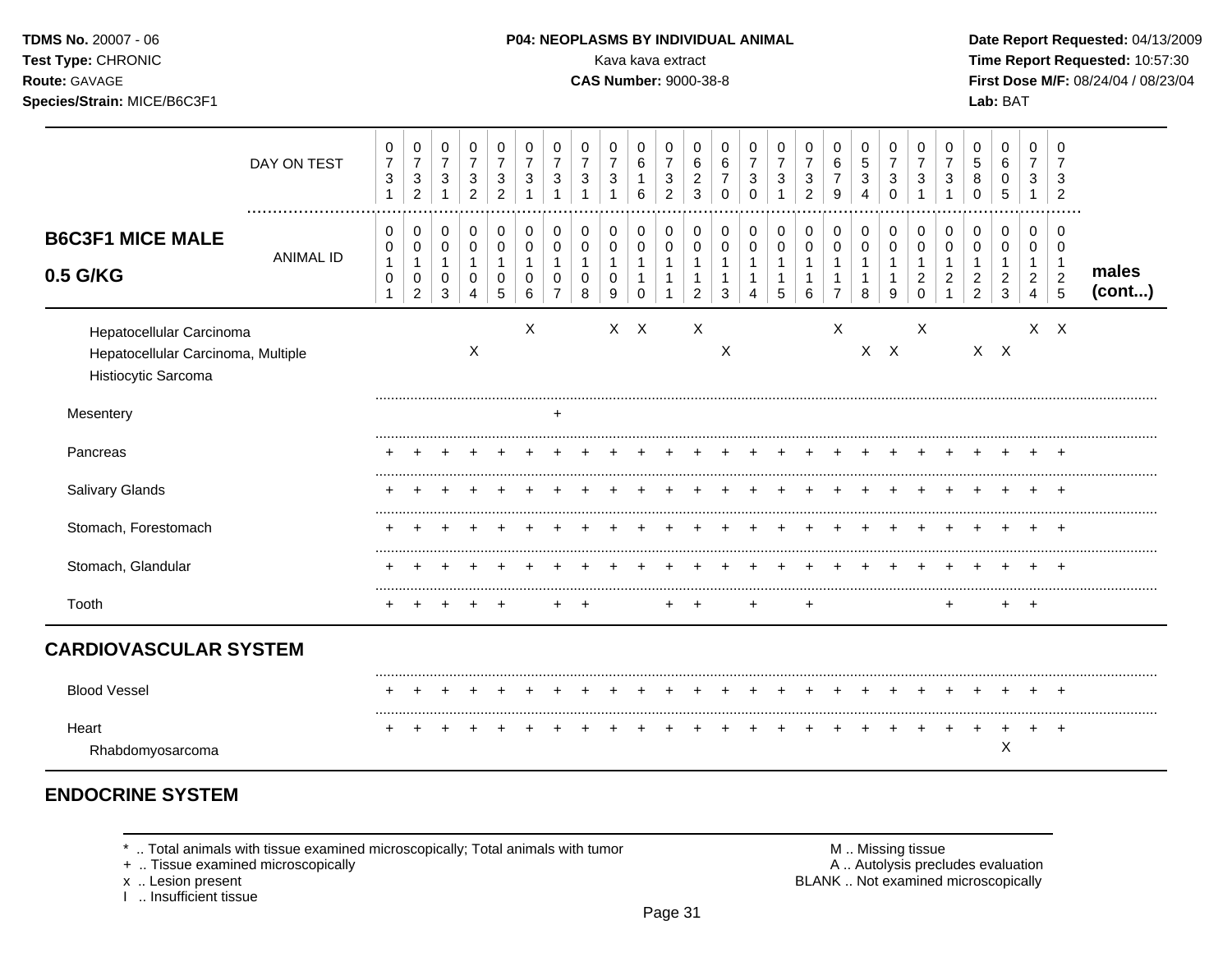| <b>TDMS No. 20007 - 06</b> |
|----------------------------|
| <b>Test Type: CHRONIC</b>  |
| <b>Route: GAVAGE</b>       |

Species/Strain: MICE/B6C3F1

#### P04: NEOPLASMS BY INDIVIDUAL ANIMAL

Kava kava extract

**CAS Number: 9000-38-8** 

Date Report Requested: 04/13/2009 Time Report Requested: 10:57:30 First Dose M/F: 08/24/04 / 08/23/04 Lab: BAT

|                                                  | DAY ON TEST                                                                                                        | 0<br>$\overline{7}$<br>3<br>$\overline{1}$                      | 0<br>$\boldsymbol{7}$<br>$\mathbf{3}$<br>$\overline{2}$ | 0<br>$\boldsymbol{7}$<br>$\sqrt{3}$<br>$\mathbf{1}$        | 0<br>$\overline{7}$<br>$\mathbf{3}$<br>$\overline{c}$ | $\pmb{0}$<br>$\overline{7}$<br>$\ensuremath{\mathsf{3}}$<br>$\overline{2}$ | $\mathbf 0$<br>$\boldsymbol{7}$<br>$\mathbf{3}$<br>$\overline{1}$ | 0<br>$\overline{7}$<br>3<br>$\overline{1}$                      | 0<br>$\overline{7}$<br>3<br>$\mathbf 1$             | 0<br>$\boldsymbol{7}$<br>$\sqrt{3}$<br>$\mathbf{1}$  | 0<br>6<br>$\mathbf{1}$<br>6                                           | 0<br>$\overline{7}$<br>$\ensuremath{\mathsf{3}}$<br>$\overline{c}$ | 0<br>$\,6$<br>$\sqrt{2}$<br>$\mathbf{3}$                                     | 0<br>$\,6\,$<br>$\overline{7}$<br>$\pmb{0}$                                | 0<br>$\overline{7}$<br>3<br>$\mathbf 0$  | 0<br>$\overline{7}$<br>$\sqrt{3}$<br>$\overline{1}$             | 0<br>$\overline{7}$<br>$\ensuremath{\mathsf{3}}$<br>$\overline{c}$ | 0<br>$\,6\,$<br>$\boldsymbol{7}$<br>9                            | $\mathbf 0$<br>$\sqrt{5}$<br>$\sqrt{3}$<br>$\overline{4}$       | 0<br>$\overline{7}$<br>3<br>$\pmb{0}$                       | 0<br>$\overline{7}$<br>3<br>$\overline{1}$                    | 0<br>$\overline{7}$<br>3<br>$\mathbf{1}$                                     | 0<br>5<br>$\bf8$<br>$\mathbf 0$                                          | 0<br>$\,6\,$<br>$\pmb{0}$<br>$\overline{5}$                                    | 0<br>$\overline{7}$<br>3<br>$\mathbf{1}$                                       | 0<br>$\overline{7}$<br>3<br>$\overline{c}$                            |                 |
|--------------------------------------------------|--------------------------------------------------------------------------------------------------------------------|-----------------------------------------------------------------|---------------------------------------------------------|------------------------------------------------------------|-------------------------------------------------------|----------------------------------------------------------------------------|-------------------------------------------------------------------|-----------------------------------------------------------------|-----------------------------------------------------|------------------------------------------------------|-----------------------------------------------------------------------|--------------------------------------------------------------------|------------------------------------------------------------------------------|----------------------------------------------------------------------------|------------------------------------------|-----------------------------------------------------------------|--------------------------------------------------------------------|------------------------------------------------------------------|-----------------------------------------------------------------|-------------------------------------------------------------|---------------------------------------------------------------|------------------------------------------------------------------------------|--------------------------------------------------------------------------|--------------------------------------------------------------------------------|--------------------------------------------------------------------------------|-----------------------------------------------------------------------|-----------------|
| <b>B6C3F1 MICE MALE</b><br>0.5 G/KG              | .<br><b>ANIMAL ID</b>                                                                                              | 0<br>$\mathbf 0$<br>$\mathbf{1}$<br>$\mathbf 0$<br>$\mathbf{1}$ | 0<br>0<br>$\mathbf{1}$<br>$\mathbf 0$<br>$\overline{c}$ | $\pmb{0}$<br>$\mathsf 0$<br>$\mathbf{1}$<br>$\pmb{0}$<br>3 | 0<br>$\mathbf 0$<br>$\mathbf{1}$<br>$\mathbf 0$<br>4  | 0<br>$\pmb{0}$<br>$\mathbf{1}$<br>$\mathbf 0$<br>5                         | $\mathbf 0$<br>$\mathbf 0$<br>$\mathbf{1}$<br>0<br>$\,6$          | $\pmb{0}$<br>$\mathbf 0$<br>$\mathbf{1}$<br>0<br>$\overline{7}$ | $\mathbf 0$<br>$\mathbf 0$<br>1<br>$\mathbf 0$<br>8 | 0<br>$\mathbf 0$<br>$\mathbf{1}$<br>$\mathbf 0$<br>9 | $\pmb{0}$<br>$\mathsf 0$<br>$\mathbf{1}$<br>$\mathbf{1}$<br>$\pmb{0}$ | 0<br>$\pmb{0}$<br>$\mathbf{1}$<br>$\mathbf{1}$<br>$\mathbf{1}$     | $\mathbf 0$<br>$\mathsf 0$<br>$\mathbf{1}$<br>$\mathbf{1}$<br>$\overline{2}$ | $\mathbf 0$<br>$\mathbf 0$<br>$\mathbf{1}$<br>$\mathbf{1}$<br>$\mathbf{3}$ | 0<br>$\pmb{0}$<br>1<br>$\mathbf{1}$<br>4 | $\mathbf 0$<br>$\mathsf 0$<br>$\mathbf{1}$<br>$\mathbf{1}$<br>5 | 0<br>$\mathsf 0$<br>$\mathbf{1}$<br>$\mathbf{1}$<br>6              | 0<br>$\pmb{0}$<br>$\mathbf{1}$<br>$\mathbf{1}$<br>$\overline{7}$ | $\mathbf 0$<br>$\mathbf 0$<br>$\mathbf{1}$<br>$\mathbf{1}$<br>8 | $\pmb{0}$<br>$\pmb{0}$<br>$\mathbf{1}$<br>$\mathbf{1}$<br>9 | $\mathbf 0$<br>$\mathbf 0$<br>$\mathbf{1}$<br>$\sqrt{2}$<br>0 | $\pmb{0}$<br>$\mathbf 0$<br>$\mathbf{1}$<br>$\boldsymbol{2}$<br>$\mathbf{1}$ | 0<br>$\pmb{0}$<br>$\mathbf{1}$<br>$\overline{c}$<br>$\overline{2}$       | $\mathbf 0$<br>$\mathbf 0$<br>$\mathbf{1}$<br>$\boldsymbol{2}$<br>$\mathbf{3}$ | $\mathbf 0$<br>$\mathbf 0$<br>$\mathbf{1}$<br>$\overline{c}$<br>$\overline{4}$ | $\mathbf 0$<br>$\mathbf 0$<br>$\overline{1}$<br>$\boldsymbol{2}$<br>5 | males<br>(cont) |
| <b>Adrenal Cortex</b>                            |                                                                                                                    |                                                                 |                                                         |                                                            |                                                       |                                                                            |                                                                   |                                                                 |                                                     |                                                      |                                                                       |                                                                    |                                                                              |                                                                            |                                          |                                                                 |                                                                    |                                                                  |                                                                 |                                                             |                                                               |                                                                              |                                                                          |                                                                                |                                                                                |                                                                       |                 |
| Adrenal Medulla<br>Pheochromocytoma Benign       |                                                                                                                    |                                                                 |                                                         |                                                            |                                                       |                                                                            |                                                                   |                                                                 |                                                     |                                                      | $\pmb{\times}$                                                        |                                                                    |                                                                              |                                                                            |                                          | X                                                               |                                                                    |                                                                  |                                                                 |                                                             |                                                               |                                                                              |                                                                          |                                                                                |                                                                                |                                                                       |                 |
| Islets, Pancreatic                               |                                                                                                                    |                                                                 |                                                         |                                                            |                                                       |                                                                            |                                                                   |                                                                 |                                                     |                                                      |                                                                       |                                                                    |                                                                              |                                                                            |                                          |                                                                 |                                                                    |                                                                  |                                                                 |                                                             |                                                               |                                                                              |                                                                          |                                                                                |                                                                                |                                                                       |                 |
| Parathyroid Gland                                |                                                                                                                    |                                                                 |                                                         |                                                            |                                                       |                                                                            |                                                                   |                                                                 |                                                     |                                                      |                                                                       |                                                                    |                                                                              |                                                                            |                                          |                                                                 |                                                                    |                                                                  |                                                                 |                                                             | м                                                             |                                                                              |                                                                          |                                                                                |                                                                                |                                                                       |                 |
| <b>Pituitary Gland</b><br>Pars Distalis, Adenoma |                                                                                                                    |                                                                 |                                                         |                                                            |                                                       |                                                                            |                                                                   |                                                                 |                                                     |                                                      |                                                                       |                                                                    |                                                                              |                                                                            |                                          |                                                                 |                                                                    |                                                                  |                                                                 |                                                             |                                                               |                                                                              |                                                                          |                                                                                |                                                                                |                                                                       |                 |
| <b>Thyroid Gland</b>                             |                                                                                                                    |                                                                 |                                                         |                                                            |                                                       |                                                                            |                                                                   |                                                                 |                                                     |                                                      |                                                                       |                                                                    |                                                                              |                                                                            |                                          |                                                                 |                                                                    |                                                                  |                                                                 |                                                             |                                                               |                                                                              |                                                                          |                                                                                |                                                                                |                                                                       |                 |
| <b>GENERAL BODY SYSTEM</b><br><b>NONE</b>        |                                                                                                                    |                                                                 |                                                         |                                                            |                                                       |                                                                            |                                                                   |                                                                 |                                                     |                                                      |                                                                       |                                                                    |                                                                              |                                                                            |                                          |                                                                 |                                                                    |                                                                  |                                                                 |                                                             |                                                               |                                                                              |                                                                          |                                                                                |                                                                                |                                                                       |                 |
| <b>GENITAL SYSTEM</b>                            |                                                                                                                    |                                                                 |                                                         |                                                            |                                                       |                                                                            |                                                                   |                                                                 |                                                     |                                                      |                                                                       |                                                                    |                                                                              |                                                                            |                                          |                                                                 |                                                                    |                                                                  |                                                                 |                                                             |                                                               |                                                                              |                                                                          |                                                                                |                                                                                |                                                                       |                 |
| <b>Coagulating Gland</b>                         |                                                                                                                    |                                                                 |                                                         |                                                            |                                                       |                                                                            |                                                                   |                                                                 |                                                     |                                                      |                                                                       |                                                                    |                                                                              |                                                                            |                                          |                                                                 |                                                                    | $\div$                                                           |                                                                 |                                                             |                                                               |                                                                              |                                                                          |                                                                                |                                                                                |                                                                       |                 |
| Epididymis                                       |                                                                                                                    |                                                                 |                                                         |                                                            |                                                       |                                                                            |                                                                   |                                                                 |                                                     |                                                      |                                                                       |                                                                    |                                                                              |                                                                            |                                          |                                                                 |                                                                    |                                                                  |                                                                 |                                                             |                                                               |                                                                              |                                                                          |                                                                                |                                                                                |                                                                       |                 |
| <b>Preputial Gland</b>                           |                                                                                                                    |                                                                 |                                                         |                                                            |                                                       |                                                                            |                                                                   |                                                                 |                                                     |                                                      |                                                                       |                                                                    |                                                                              |                                                                            |                                          |                                                                 |                                                                    |                                                                  |                                                                 |                                                             |                                                               |                                                                              |                                                                          |                                                                                |                                                                                |                                                                       |                 |
| x  Lesion present<br>Insufficient tissue         | Total animals with tissue examined microscopically; Total animals with tumor<br>+  Tissue examined microscopically |                                                                 |                                                         |                                                            |                                                       |                                                                            |                                                                   |                                                                 |                                                     |                                                      |                                                                       |                                                                    |                                                                              |                                                                            |                                          |                                                                 |                                                                    |                                                                  |                                                                 |                                                             | M  Missing tissue                                             |                                                                              | A  Autolysis precludes evaluation<br>BLANK  Not examined microscopically |                                                                                |                                                                                |                                                                       |                 |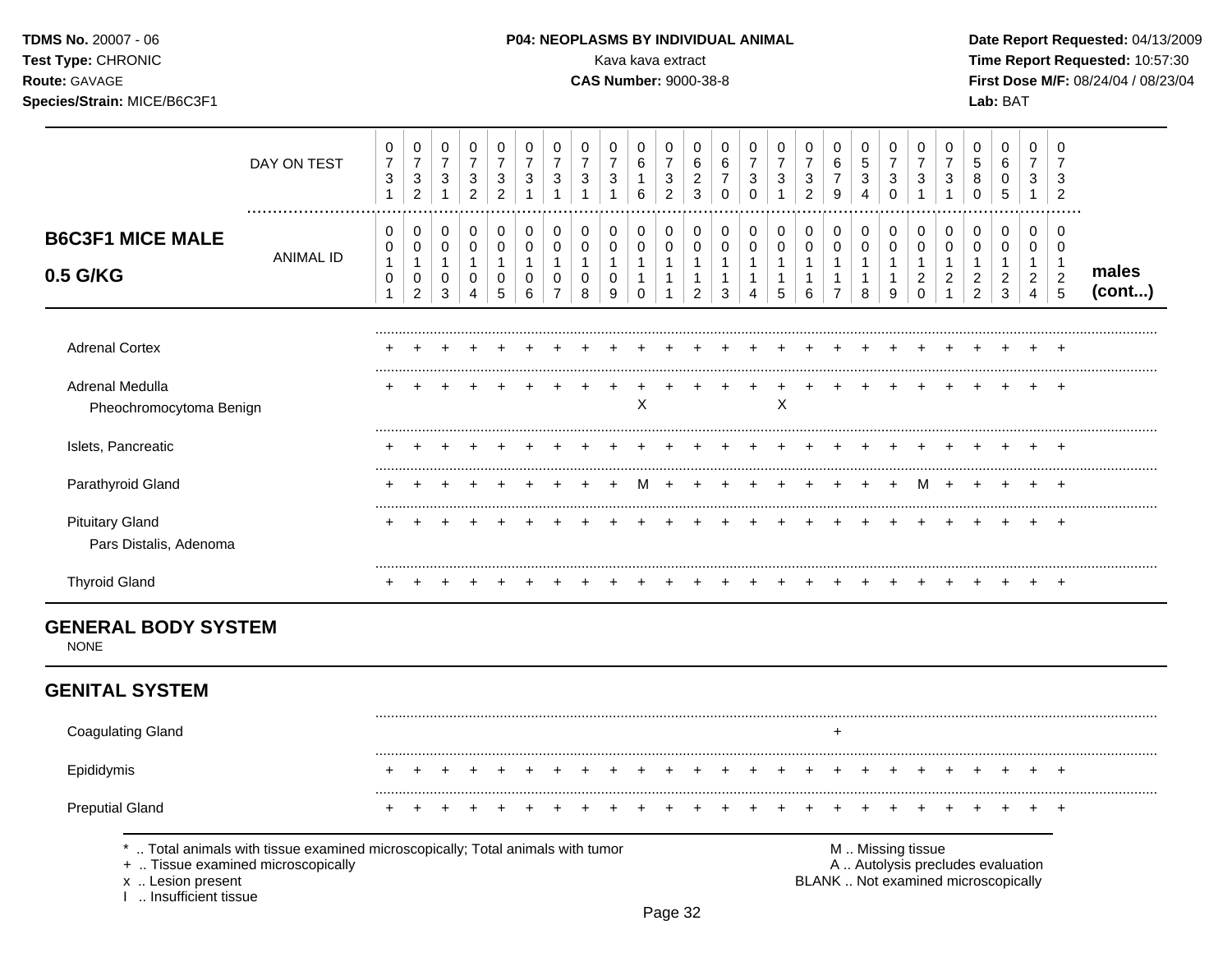| <b>TDMS No. 20007 - 06</b> |  |
|----------------------------|--|
| <b>Test Type: CHRONIC</b>  |  |
| <b>Route: GAVAGE</b>       |  |

Species/Strain: MICE/B6C3F1

#### P04: NEOPLASMS BY INDIVIDUAL ANIMAL

Kava kava extract

CAS Number: 9000-38-8

Date Report Requested: 04/13/2009 Time Report Requested: 10:57:30 First Dose M/F: 08/24/04 / 08/23/04 Lab: BAT

|                                              | DAY ON TEST      | 0<br>$\overline{7}$<br>$\sqrt{3}$<br>$\overline{1}$ | $\pmb{0}$<br>$\overline{7}$<br>$\ensuremath{\mathsf{3}}$<br>$\overline{c}$ | $\mathbf 0$<br>$\overline{7}$<br>$\mathbf{3}$<br>$\mathbf{1}$ | $\pmb{0}$<br>$\boldsymbol{7}$<br>$\ensuremath{\mathsf{3}}$<br>$\overline{2}$ | $\mathbf 0$<br>$\overline{7}$<br>$\sqrt{3}$<br>$\overline{2}$ | 0<br>$\overline{7}$<br>3<br>1   | 0<br>$\overline{7}$<br>$\mathbf{3}$<br>1      | 0<br>$\overline{7}$<br>3                | 0<br>$\overline{7}$<br>3                                   | 0<br>$\,6\,$<br>$\mathbf{1}$<br>6                             | 0<br>$\overline{7}$<br>$\ensuremath{\mathsf{3}}$<br>$\overline{2}$ | $\mathbf 0$<br>6<br>$\overline{c}$<br>$\mathfrak{Z}$ | 0<br>$\,6\,$<br>$\overline{7}$<br>$\mathbf 0$ | 0<br>$\overline{7}$<br>$\mathbf{3}$<br>$\mathbf 0$    | 0<br>$\overline{7}$<br>3                 | 0<br>$\overline{7}$<br>$\ensuremath{\mathsf{3}}$<br>$\overline{c}$ | 0<br>$\,6\,$<br>$\boldsymbol{7}$<br>$\boldsymbol{9}$                     | 0<br>$\sqrt{5}$<br>$\ensuremath{\mathsf{3}}$<br>$\overline{4}$ | 0<br>$\overline{7}$<br>$\sqrt{3}$<br>$\mathbf 0$      | 0<br>$\overline{7}$<br>3<br>$\mathbf{1}$    | 0<br>$\overline{7}$<br>3<br>1          | 0<br>5<br>8<br>$\Omega$                                         | 0<br>6<br>0<br>5                                         | 0<br>$\overline{7}$<br>3<br>$\mathbf{1}$                                         | $\mathbf 0$<br>$\overline{7}$<br>3<br>2                              |                 |
|----------------------------------------------|------------------|-----------------------------------------------------|----------------------------------------------------------------------------|---------------------------------------------------------------|------------------------------------------------------------------------------|---------------------------------------------------------------|---------------------------------|-----------------------------------------------|-----------------------------------------|------------------------------------------------------------|---------------------------------------------------------------|--------------------------------------------------------------------|------------------------------------------------------|-----------------------------------------------|-------------------------------------------------------|------------------------------------------|--------------------------------------------------------------------|--------------------------------------------------------------------------|----------------------------------------------------------------|-------------------------------------------------------|---------------------------------------------|----------------------------------------|-----------------------------------------------------------------|----------------------------------------------------------|----------------------------------------------------------------------------------|----------------------------------------------------------------------|-----------------|
| <b>B6C3F1 MICE MALE</b><br>0.5 G/KG          | <b>ANIMAL ID</b> | 0<br>0<br>$\mathbf{1}$<br>0<br>$\mathbf{1}$         | $\,0\,$<br>$\,0\,$<br>$\mathbf{1}$<br>$\pmb{0}$<br>$\overline{c}$          | 0<br>$\mathbf 0$<br>$\mathbf{1}$<br>0<br>$\mathbf{3}$         | 0<br>$\mathbf 0$<br>$\mathbf{1}$<br>$\mathbf 0$<br>$\overline{4}$            | 0<br>$\mathbf 0$<br>$\overline{1}$<br>0<br>5                  | 0<br>0<br>$\mathbf 1$<br>0<br>6 | $\mathbf 0$<br>0<br>-1<br>0<br>$\overline{7}$ | 0<br>$\pmb{0}$<br>1<br>$\mathbf 0$<br>8 | $\pmb{0}$<br>$\pmb{0}$<br>$\mathbf{1}$<br>$\mathbf 0$<br>9 | 0<br>$\pmb{0}$<br>$\mathbf{1}$<br>$\mathbf{1}$<br>$\mathbf 0$ | 0<br>$\mathbf 0$<br>$\overline{1}$<br>$\mathbf{1}$<br>$\mathbf{1}$ | 0<br>0<br>1<br>$\mathbf{1}$<br>$\overline{2}$        | 0<br>0<br>1<br>$\mathbf{1}$<br>3              | $\mathbf 0$<br>0<br>$\mathbf{1}$<br>$\mathbf{1}$<br>4 | 0<br>$\pmb{0}$<br>1<br>$\mathbf{1}$<br>5 | $\pmb{0}$<br>$\pmb{0}$<br>$\mathbf{1}$<br>$\mathbf{1}$<br>6        | $\pmb{0}$<br>$\pmb{0}$<br>$\mathbf{1}$<br>$\mathbf{1}$<br>$\overline{7}$ | 0<br>$\mathbf 0$<br>1<br>$\mathbf{1}$<br>8                     | 0<br>$\mathbf 0$<br>$\mathbf{1}$<br>$\mathbf{1}$<br>9 | 0<br>0<br>1<br>$\overline{\mathbf{c}}$<br>0 | $\pmb{0}$<br>0<br>-1<br>$\overline{c}$ | $\pmb{0}$<br>$\pmb{0}$<br>1<br>$\overline{c}$<br>$\overline{2}$ | 0<br>0<br>$\mathbf{1}$<br>$\overline{c}$<br>$\mathbf{3}$ | $\mathbf 0$<br>$\mathbf 0$<br>$\overline{1}$<br>$\overline{2}$<br>$\overline{4}$ | $\mathbf 0$<br>$\mathbf 0$<br>-1<br>$\overline{2}$<br>$\overline{5}$ | males<br>(cont) |
| Prostate                                     |                  |                                                     |                                                                            |                                                               |                                                                              |                                                               |                                 |                                               |                                         |                                                            |                                                               |                                                                    |                                                      |                                               |                                                       |                                          |                                                                    |                                                                          |                                                                |                                                       |                                             |                                        |                                                                 |                                                          |                                                                                  |                                                                      |                 |
| <b>Seminal Vesicle</b>                       |                  |                                                     |                                                                            |                                                               |                                                                              |                                                               |                                 |                                               |                                         |                                                            |                                                               |                                                                    |                                                      |                                               |                                                       |                                          |                                                                    |                                                                          |                                                                |                                                       |                                             |                                        |                                                                 |                                                          |                                                                                  |                                                                      |                 |
| <b>Testes</b><br>Hemangiosarcoma             |                  |                                                     |                                                                            |                                                               |                                                                              |                                                               |                                 |                                               |                                         |                                                            |                                                               |                                                                    | X                                                    |                                               |                                                       |                                          |                                                                    |                                                                          |                                                                |                                                       |                                             |                                        |                                                                 |                                                          |                                                                                  |                                                                      |                 |
| <b>HEMATOPOIETIC SYSTEM</b>                  |                  |                                                     |                                                                            |                                                               |                                                                              |                                                               |                                 |                                               |                                         |                                                            |                                                               |                                                                    |                                                      |                                               |                                                       |                                          |                                                                    |                                                                          |                                                                |                                                       |                                             |                                        |                                                                 |                                                          |                                                                                  |                                                                      |                 |
|                                              |                  |                                                     |                                                                            |                                                               |                                                                              |                                                               |                                 |                                               |                                         |                                                            |                                                               |                                                                    |                                                      |                                               |                                                       |                                          |                                                                    |                                                                          |                                                                |                                                       |                                             |                                        |                                                                 |                                                          |                                                                                  |                                                                      |                 |
| <b>Bone Marrow</b>                           |                  |                                                     |                                                                            |                                                               |                                                                              |                                                               |                                 |                                               |                                         |                                                            |                                                               |                                                                    |                                                      |                                               |                                                       |                                          |                                                                    |                                                                          |                                                                |                                                       |                                             |                                        |                                                                 |                                                          |                                                                                  |                                                                      |                 |
| Lymph Node<br>Renal, Lymphoma Malignant      |                  |                                                     |                                                                            |                                                               |                                                                              |                                                               |                                 |                                               |                                         |                                                            |                                                               |                                                                    |                                                      |                                               |                                                       |                                          |                                                                    |                                                                          |                                                                |                                                       |                                             |                                        |                                                                 |                                                          |                                                                                  |                                                                      |                 |
| Lymph Node, Mandibular                       |                  |                                                     |                                                                            |                                                               |                                                                              |                                                               |                                 |                                               |                                         |                                                            |                                                               |                                                                    |                                                      |                                               |                                                       |                                          |                                                                    |                                                                          |                                                                |                                                       |                                             |                                        |                                                                 |                                                          |                                                                                  |                                                                      |                 |
| Lymph Node, Mesenteric<br>Lymphoma Malignant |                  |                                                     |                                                                            |                                                               |                                                                              |                                                               |                                 |                                               |                                         |                                                            |                                                               |                                                                    |                                                      |                                               |                                                       |                                          |                                                                    |                                                                          |                                                                |                                                       |                                             |                                        |                                                                 |                                                          |                                                                                  | $\pm$                                                                |                 |

+ .. Tissue examined microscopically

x .. Lesion present<br>I .. Insufficient tissue

A .. Autolysis precludes evaluation BLANK .. Not examined microscopically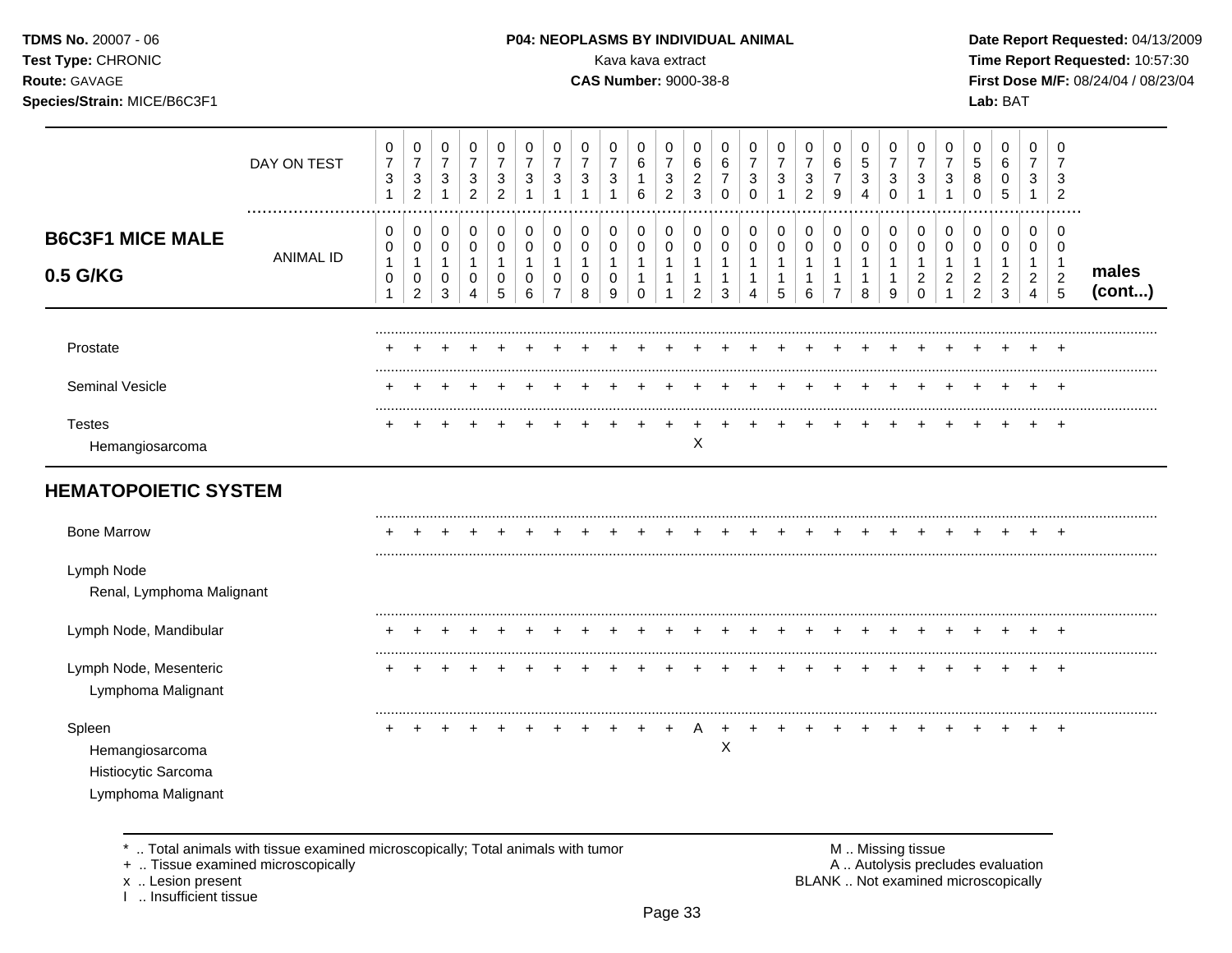| <b>TDMS No. 20007 - 06</b> |  |
|----------------------------|--|
| <b>Test Type: CHRONIC</b>  |  |
| <b>Route: GAVAGE</b>       |  |

#### Species/Strain: MICE/B6C3F1

#### P04: NEOPLASMS BY INDIVIDUAL ANIMAL

Kava kava extract

**CAS Number: 9000-38-8** 

Date Report Requested: 04/13/2009 Time Report Requested: 10:57:30 First Dose M/F: 08/24/04 / 08/23/04 Lab: BAT

|                                                               | DAY ON TEST          | 0<br>$\overline{7}$<br>3<br>$\mathbf{1}$              | 0<br>$\overline{7}$<br>$\ensuremath{\mathsf{3}}$<br>$\overline{2}$ | 0<br>$\overline{7}$<br>3                   | 0<br>$\overline{7}$<br>3<br>2            | 0<br>$\overline{7}$<br>3<br>2                | 0<br>$\overline{7}$<br>3                     | 0<br>$\overline{7}$<br>3            | 0<br>$\overline{7}$<br>3 | 0<br>$\overline{7}$<br>3         | 0<br>6<br>$\mathbf{1}$<br>6                                  | 0<br>$\overline{7}$<br>$\mathbf{3}$<br>$\overline{2}$     | 0<br>6<br>$\overline{2}$<br>3 | 0<br>6<br>$\overline{7}$<br>$\Omega$ | 0<br>$\overline{7}$<br>3<br>$\Omega$  | 0<br>$\overline{7}$<br>3 | 0<br>$\overline{7}$<br>3<br>$\overline{2}$ | 0<br>6<br>$\overline{7}$<br>9                                            | 0<br>5<br>3<br>4                | 0<br>3<br>0        | 0<br>$\overline{7}$<br>3          | 0<br>$\overline{7}$<br>3                                           | 0<br>$\sqrt{5}$<br>8<br>$\Omega$                                       | 0<br>6<br>0<br>5                                        | 0<br>$\overline{7}$<br>3                                | $\Omega$<br>$\overline{7}$<br>3<br>$\overline{2}$                   |                 |
|---------------------------------------------------------------|----------------------|-------------------------------------------------------|--------------------------------------------------------------------|--------------------------------------------|------------------------------------------|----------------------------------------------|----------------------------------------------|-------------------------------------|--------------------------|----------------------------------|--------------------------------------------------------------|-----------------------------------------------------------|-------------------------------|--------------------------------------|---------------------------------------|--------------------------|--------------------------------------------|--------------------------------------------------------------------------|---------------------------------|--------------------|-----------------------------------|--------------------------------------------------------------------|------------------------------------------------------------------------|---------------------------------------------------------|---------------------------------------------------------|---------------------------------------------------------------------|-----------------|
| <b>B6C3F1 MICE MALE</b><br>0.5 G/KG                           | <br><b>ANIMAL ID</b> | $\mathbf 0$<br>0<br>$\mathbf{1}$<br>0<br>$\mathbf{1}$ | 0<br>0<br>$\mathbf 1$<br>0<br>$\overline{2}$                       | 0<br>$\mathbf 0$<br>$\mathbf{1}$<br>0<br>3 | 0<br>$\pmb{0}$<br>$\mathbf{1}$<br>0<br>4 | $\,0\,$<br>$\,0\,$<br>$\mathbf{1}$<br>0<br>5 | 0<br>$\mathbf 0$<br>$\overline{1}$<br>0<br>6 | 0<br>0<br>-1<br>0<br>$\overline{7}$ | 0<br>0<br>0<br>8         | 0<br>0<br>$\mathbf{1}$<br>0<br>9 | 0<br>$\mathbf 0$<br>$\mathbf{1}$<br>$\mathbf{1}$<br>$\Omega$ | $\mathbf 0$<br>$\mathbf 0$<br>$\mathbf{1}$<br>$\mathbf 1$ | 0<br>$\mathbf 0$<br>2         | 0<br>0<br>-1<br>3                    | 0<br>$\mathbf 0$<br>$\mathbf{1}$<br>4 | 0<br>0<br>1<br>5         | 0<br>$\mathbf 0$<br>$\mathbf{1}$<br>6      | $\pmb{0}$<br>$\pmb{0}$<br>$\mathbf{1}$<br>$\mathbf{1}$<br>$\overline{7}$ | 0<br>$\mathbf 0$<br>1<br>1<br>8 | 0<br>$\Omega$<br>9 | 0<br>$\mathbf 0$<br>2<br>$\Omega$ | 0<br>$\pmb{0}$<br>$\mathbf{1}$<br>$\overline{c}$<br>$\overline{1}$ | 0<br>$\mathbf 0$<br>$\overline{1}$<br>$\overline{2}$<br>$\overline{2}$ | 0<br>$\mathbf 0$<br>$\mathbf{1}$<br>$\overline{c}$<br>3 | $\mathbf 0$<br>0<br>$\mathbf{1}$<br>$\overline{2}$<br>4 | $\mathbf 0$<br>$\mathbf 0$<br>$\overline{1}$<br>$\overline{2}$<br>5 | males<br>(cont) |
| Thymus                                                        |                      |                                                       |                                                                    |                                            |                                          |                                              |                                              |                                     |                          |                                  |                                                              |                                                           |                               |                                      |                                       |                          |                                            |                                                                          |                                 |                    |                                   |                                                                    |                                                                        |                                                         |                                                         |                                                                     |                 |
| <b>INTEGUMENTARY SYSTEM</b>                                   |                      |                                                       |                                                                    |                                            |                                          |                                              |                                              |                                     |                          |                                  |                                                              |                                                           |                               |                                      |                                       |                          |                                            |                                                                          |                                 |                    |                                   |                                                                    |                                                                        |                                                         |                                                         |                                                                     |                 |
| Mammary Gland                                                 |                      | M                                                     | M                                                                  | M                                          | M                                        | M                                            | M                                            | M                                   | M                        | M                                | M                                                            | M                                                         | M                             | M                                    | M                                     |                          | M M M                                      |                                                                          | M                               | M                  |                                   | MMM                                                                |                                                                        | M                                                       | M                                                       | M                                                                   |                 |
| Skin<br>Subcutaneous Tissue,<br>Hemangiosarcoma               |                      |                                                       |                                                                    |                                            |                                          |                                              |                                              |                                     |                          |                                  |                                                              |                                                           |                               |                                      |                                       |                          |                                            |                                                                          |                                 |                    |                                   |                                                                    |                                                                        |                                                         |                                                         |                                                                     |                 |
| <b>MUSCULOSKELETAL SYSTEM</b>                                 |                      |                                                       |                                                                    |                                            |                                          |                                              |                                              |                                     |                          |                                  |                                                              |                                                           |                               |                                      |                                       |                          |                                            |                                                                          |                                 |                    |                                   |                                                                    |                                                                        |                                                         |                                                         |                                                                     |                 |
| <b>Bone</b>                                                   |                      |                                                       |                                                                    |                                            |                                          |                                              |                                              |                                     |                          |                                  |                                                              |                                                           |                               |                                      |                                       |                          |                                            |                                                                          |                                 |                    |                                   |                                                                    |                                                                        |                                                         |                                                         |                                                                     |                 |
| <b>Skeletal Muscle</b><br>Rhabdomyosarcoma, Metastatic, Heart |                      |                                                       |                                                                    |                                            |                                          |                                              |                                              |                                     |                          |                                  |                                                              |                                                           |                               |                                      |                                       |                          |                                            |                                                                          |                                 |                    |                                   |                                                                    |                                                                        | $\ddot{}$<br>X                                          |                                                         |                                                                     |                 |
| <b>NERVOUS SYSTEM</b>                                         |                      |                                                       |                                                                    |                                            |                                          |                                              |                                              |                                     |                          |                                  |                                                              |                                                           |                               |                                      |                                       |                          |                                            |                                                                          |                                 |                    |                                   |                                                                    |                                                                        |                                                         |                                                         |                                                                     |                 |
| <b>Brain</b>                                                  |                      |                                                       |                                                                    |                                            |                                          |                                              |                                              |                                     |                          |                                  |                                                              |                                                           |                               |                                      |                                       |                          |                                            |                                                                          |                                 |                    |                                   |                                                                    |                                                                        |                                                         |                                                         | $\div$                                                              |                 |

# **RESPIRATORY SYSTEM**

\* .. Total animals with tissue examined microscopically; Total animals with tumor

+ .. Tissue examined microscopically

x .. Lesion present<br>I .. Insufficient tissue

M .. Missing tissue<br>A .. Autolysis precludes evaluation BLANK .. Not examined microscopically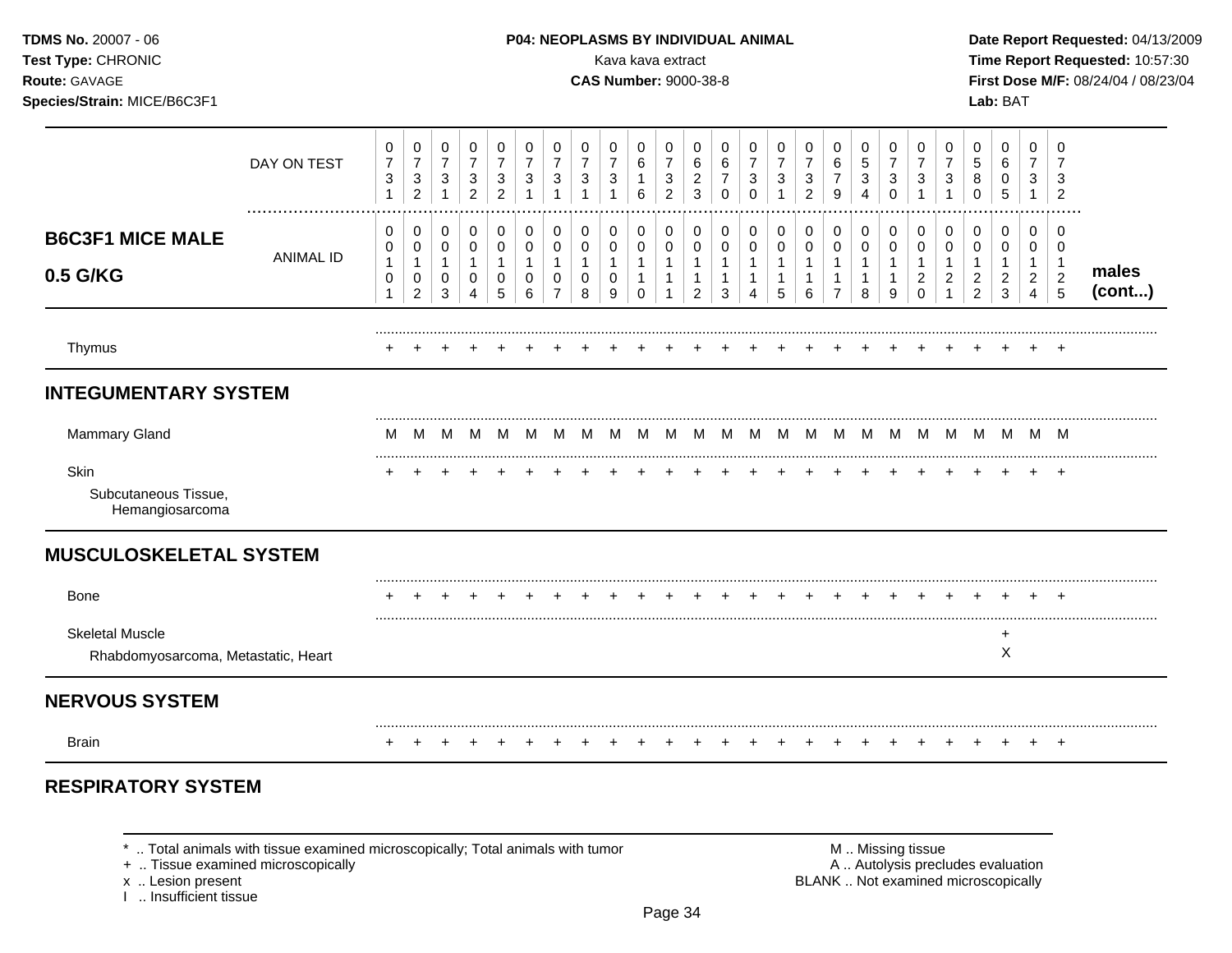| <b>TDMS No. 20007 - 06</b> |
|----------------------------|
| <b>Test Type: CHRONIC</b>  |
| <b>Route: GAVAGE</b>       |
|                            |

Kava kava extract **Time Report Requested:** 10:57:30 **CAS Number:** 9000-38-8 **First Dose M/F:** 08/24/04 / 08/23/04 **Species/Strain:** MICE/B6C3F1 **Lab:** BAT

|                                                                                                                                                                                                                                       |                  | 3<br>-1          | $\boldsymbol{7}$<br>$\sqrt{3}$<br>$\overline{2}$                  | $\overline{7}$<br>$\ensuremath{\mathsf{3}}$<br>$\mathbf{1}$ | $\boldsymbol{7}$<br>$\sqrt{3}$<br>$\overline{2}$                            | $\overline{7}$<br>3<br>$\overline{2}$              | $\overline{7}$<br>3                                  | $\overline{7}$<br>3<br>1                                       | $\overline{7}$<br>3<br>1                   | $\overline{7}$<br>$\mathbf{3}$<br>-1         | 6<br>1<br>6                                                  | $\overline{7}$<br>$\sqrt{3}$<br>$\overline{2}$ | $\,6$<br>$\sqrt{2}$<br>3                                | 6<br>$\overline{7}$<br>$\Omega$                    | $\overline{7}$<br>3<br>$\Omega$ | $\overline{7}$<br>3                       | $\overline{7}$<br>$\sqrt{3}$<br>$\overline{2}$ | $\,6\,$<br>$\overline{7}$<br>9                                   | 5<br>3<br>4                              | $\overline{7}$<br>3<br>$\Omega$ | $\overline{7}$<br>3<br>1                                       | $\overline{7}$<br>3<br>1                 | 5<br>8<br>$\Omega$                                        | 6<br>0<br>5                                             | 0<br>$\overline{7}$<br>3<br>1                                   | $\overline{7}$<br>3<br>2                                               |                 |
|---------------------------------------------------------------------------------------------------------------------------------------------------------------------------------------------------------------------------------------|------------------|------------------|-------------------------------------------------------------------|-------------------------------------------------------------|-----------------------------------------------------------------------------|----------------------------------------------------|------------------------------------------------------|----------------------------------------------------------------|--------------------------------------------|----------------------------------------------|--------------------------------------------------------------|------------------------------------------------|---------------------------------------------------------|----------------------------------------------------|---------------------------------|-------------------------------------------|------------------------------------------------|------------------------------------------------------------------|------------------------------------------|---------------------------------|----------------------------------------------------------------|------------------------------------------|-----------------------------------------------------------|---------------------------------------------------------|-----------------------------------------------------------------|------------------------------------------------------------------------|-----------------|
| <b>B6C3F1 MICE MALE</b><br>0.5 G/KG                                                                                                                                                                                                   | <b>ANIMAL ID</b> | 0<br>0<br>1<br>0 | 0<br>$\mathbf 0$<br>$\mathbf{1}$<br>$\mathbf 0$<br>$\overline{c}$ | 0<br>0<br>$\mathbf{1}$<br>0<br>3                            | $\mathbf 0$<br>$\mathbf 0$<br>$\mathbf{1}$<br>$\mathbf 0$<br>$\overline{A}$ | 0<br>$\pmb{0}$<br>$\mathbf{1}$<br>$\mathbf 0$<br>5 | 0<br>$\mathbf 0$<br>$\mathbf{1}$<br>$\mathbf 0$<br>6 | 0<br>$\mathbf 0$<br>$\mathbf{1}$<br>$\Omega$<br>$\overline{7}$ | 0<br>$\mathbf 0$<br>$\mathbf{1}$<br>0<br>8 | 0<br>0<br>$\overline{1}$<br>$\mathbf 0$<br>9 | 0<br>$\mathbf 0$<br>$\mathbf{1}$<br>$\mathbf{1}$<br>$\Omega$ | 0<br>$\pmb{0}$<br>$\mathbf{1}$<br>$\mathbf{1}$ | 0<br>$\mathbf 0$<br>$\mathbf{1}$<br>1<br>$\overline{2}$ | 0<br>$\pmb{0}$<br>$\mathbf{1}$<br>$\mathbf 1$<br>3 | 0<br>$\mathbf 0$<br>1<br>Δ      | 0<br>$\mathbf 0$<br>$\mathbf 1$<br>1<br>5 | 0<br>0<br>$\mathbf{1}$<br>$\mathbf{1}$<br>6    | 0<br>$\pmb{0}$<br>$\mathbf{1}$<br>$\mathbf{1}$<br>$\overline{7}$ | 0<br>$\pmb{0}$<br>$\mathbf{1}$<br>1<br>8 | 0<br>$\mathbf 0$<br>1<br>9      | 0<br>$\pmb{0}$<br>$\mathbf{1}$<br>$\boldsymbol{2}$<br>$\Omega$ | 0<br>0<br>$\mathbf{1}$<br>$\overline{a}$ | 0<br>0<br>$\mathbf 1$<br>$\overline{c}$<br>$\overline{2}$ | 0<br>$\mathbf 0$<br>$\mathbf{1}$<br>$\overline{c}$<br>3 | $\pmb{0}$<br>$\mathbf 0$<br>$\mathbf{1}$<br>$\overline{2}$<br>4 | 0<br>$\mathbf 0$<br>$\overline{1}$<br>$\overline{c}$<br>$5\phantom{1}$ | males<br>(cont) |
| Lung<br>Alveolar/Bronchiolar Adenoma<br>Alveolar/Bronchiolar Adenoma, Multiple<br>Alveolar/Bronchiolar Carcinoma<br>Hemangiosarcoma, Metastatic, Testes<br>Hepatoblastoma, Metastatic, Liver<br>Hepatocellular Carcinoma, Metastatic, |                  |                  | X                                                                 |                                                             |                                                                             |                                                    |                                                      |                                                                |                                            |                                              | $\sf X$                                                      |                                                | X                                                       | X<br>X                                             | X                               | $\boldsymbol{X}$                          |                                                |                                                                  | $\boldsymbol{\mathsf{X}}$                |                                 |                                                                |                                          | $X$ $X$                                                   |                                                         |                                                                 | X                                                                      |                 |
| Liver<br>Histiocytic Sarcoma<br>Rhabdomyosarcoma, Metastatic, Heart                                                                                                                                                                   |                  |                  |                                                                   |                                                             |                                                                             |                                                    |                                                      |                                                                |                                            |                                              |                                                              |                                                |                                                         |                                                    |                                 |                                           |                                                |                                                                  |                                          |                                 |                                                                |                                          |                                                           | X                                                       |                                                                 |                                                                        |                 |
| Nose                                                                                                                                                                                                                                  |                  |                  |                                                                   |                                                             |                                                                             |                                                    |                                                      |                                                                |                                            |                                              |                                                              |                                                |                                                         |                                                    |                                 |                                           |                                                |                                                                  |                                          |                                 |                                                                |                                          |                                                           |                                                         |                                                                 |                                                                        |                 |
| Trachea                                                                                                                                                                                                                               |                  |                  |                                                                   |                                                             |                                                                             |                                                    |                                                      |                                                                |                                            |                                              |                                                              |                                                |                                                         |                                                    |                                 |                                           |                                                |                                                                  |                                          |                                 |                                                                |                                          |                                                           |                                                         |                                                                 |                                                                        |                 |
| <b>SPECIAL SENSES SYSTEM</b>                                                                                                                                                                                                          |                  |                  |                                                                   |                                                             |                                                                             |                                                    |                                                      |                                                                |                                            |                                              |                                                              |                                                |                                                         |                                                    |                                 |                                           |                                                |                                                                  |                                          |                                 |                                                                |                                          |                                                           |                                                         |                                                                 |                                                                        |                 |
| Eye                                                                                                                                                                                                                                   |                  |                  |                                                                   |                                                             |                                                                             |                                                    |                                                      |                                                                |                                            |                                              |                                                              |                                                |                                                         |                                                    |                                 |                                           |                                                |                                                                  |                                          |                                 |                                                                |                                          |                                                           |                                                         |                                                                 |                                                                        |                 |
| Harderian Gland<br>Adenoma<br>Carcinoma                                                                                                                                                                                               |                  |                  |                                                                   |                                                             |                                                                             |                                                    |                                                      |                                                                |                                            |                                              |                                                              |                                                |                                                         |                                                    |                                 | $\mathsf{X}$                              | $\mathsf{X}$                                   |                                                                  |                                          |                                 |                                                                | X                                        |                                                           |                                                         |                                                                 | $\ddot{}$                                                              |                 |

\* .. Total animals with tissue examined microscopically; Total animals with tumor <br>
+ .. Tissue examined microscopically<br>
+ .. Tissue examined microscopically

+ .. Tissue examined microscopically

x .. Lesion present<br>I .. Insufficient tissue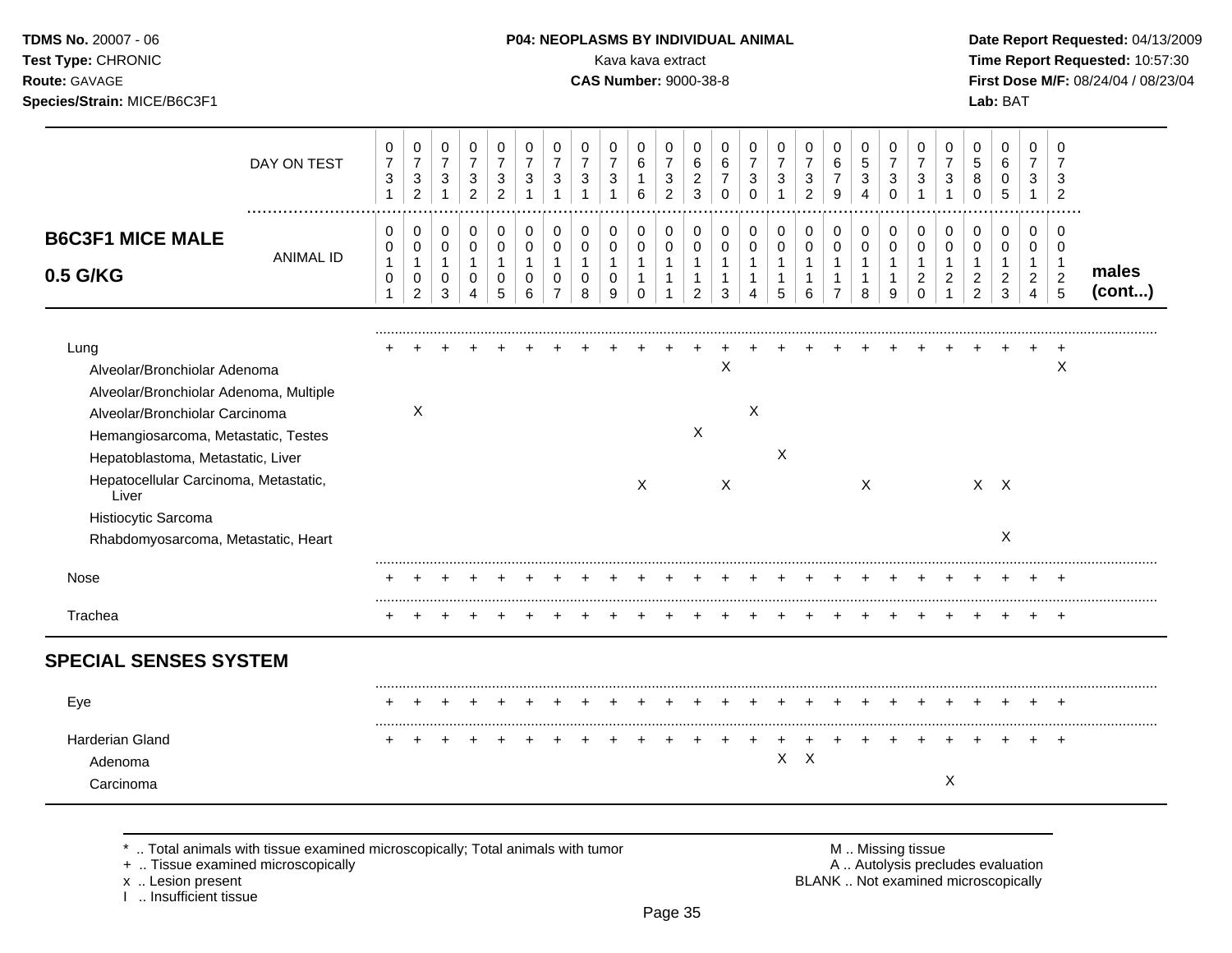| <b>TDMS No. 20007 - 06</b>         | <b>P04: NEOPLASMS BY INDIVIDUAL ANIMAL</b> | Date Rep         |
|------------------------------------|--------------------------------------------|------------------|
| <b>Test Type: CHRONIC</b>          | Kava kava extract                          | Time Rer         |
| <b>Route: GAVAGE</b>               | <b>CAS Number: 9000-38-8</b>               | <b>First Dos</b> |
| <b>Species/Strain: MICE/B6C3F1</b> |                                            | <b>Lab: BAT</b>  |

**Time Report Requested:** 10:57:30 **CAS Number:** 9000-38-8 **First Dose M/F:** 08/24/04 / 08/23/04

|                                                             | DAY ON TEST   | 0<br>$\overline{7}$<br>$\mathbf{3}$ | 0<br>7<br>3<br>$\overline{c}$ | 0<br>$\boldsymbol{7}$<br>3 | 0<br>$\overline{7}$<br>3<br>2 | 0<br>$\overline{7}$<br>3<br>2 | 0<br>3      | 0 | 0<br>$\overline{7}$<br>$\mathbf{3}$ | 0<br>$\overline{7}$<br>3 | 0<br>6<br>6                  | 0<br>3<br>$\overline{2}$ | 0<br>6<br>2<br>3 | 0<br>6<br>0 | 3 | 0<br>$\overline{7}$<br>3 | 0<br>$\overline{7}$<br>3<br>$\overline{2}$ | 0<br>6<br>7<br>9 | 0<br>5<br>3         | 0<br>3<br>$\Omega$ | 0<br>3 | 0<br>3      | 0<br>5<br>8<br>0                           | 0<br>6<br>0<br>5                   | 0<br>$\overline{7}$<br>3                             | O<br>3<br>$\overline{2}$      |                       |
|-------------------------------------------------------------|---------------|-------------------------------------|-------------------------------|----------------------------|-------------------------------|-------------------------------|-------------|---|-------------------------------------|--------------------------|------------------------------|--------------------------|------------------|-------------|---|--------------------------|--------------------------------------------|------------------|---------------------|--------------------|--------|-------------|--------------------------------------------|------------------------------------|------------------------------------------------------|-------------------------------|-----------------------|
| <b>B6C3F1 MICE MALE</b><br>0.5 G/KG                         | <br>ANIMAL ID | 0<br>0<br>0                         | 0<br>0<br>0<br>$\overline{c}$ | $\pmb{0}$<br>0<br>0<br>3   | 0<br>0<br>0<br>4              | 0<br>0<br>0<br>5              | 0<br>0<br>6 | 0 | 0<br>$\pmb{0}$<br>0<br>8            | 0<br>0<br>0<br>9         | 0<br>$\mathbf 0$<br>$\Omega$ | 0<br>0                   | 0<br>0<br>2      | 0<br>3      | 0 | 0<br>0<br>5              | 0<br>0<br>6                                | 0<br>0           | $\pmb{0}$<br>0<br>8 | 0<br>9             | 2      | 0<br>0<br>2 | 0<br>0<br>$\overline{c}$<br>$\overline{2}$ | 0<br>0<br>1<br>$\overline{c}$<br>3 | $\mathbf 0$<br>0<br>$\overline{c}$<br>$\overline{4}$ | .<br>0<br>$\overline{c}$<br>5 | males<br>$($ cont $)$ |
| <b>URINARY SYSTEM</b>                                       |               |                                     |                               |                            |                               |                               |             |   |                                     |                          |                              |                          |                  |             |   |                          |                                            |                  |                     |                    |        |             |                                            |                                    |                                                      |                               |                       |
| Kidney<br>Histiocytic Sarcoma                               |               |                                     |                               |                            |                               |                               |             |   |                                     |                          |                              |                          |                  |             |   |                          |                                            |                  |                     |                    |        |             |                                            |                                    |                                                      |                               |                       |
| <b>Urinary Bladder</b>                                      |               |                                     |                               |                            |                               |                               |             |   |                                     |                          |                              |                          |                  |             |   |                          |                                            |                  |                     |                    |        |             |                                            |                                    |                                                      | $\div$                        |                       |
| <b>SYSTEMIC LESIONS</b>                                     |               |                                     |                               |                            |                               |                               |             |   |                                     |                          |                              |                          |                  |             |   |                          |                                            |                  |                     |                    |        |             |                                            |                                    |                                                      |                               |                       |
| Multiple Organ<br>Histiocytic Sarcoma<br>Lymphoma Malignant |               |                                     |                               |                            |                               |                               |             |   |                                     |                          |                              |                          |                  |             |   |                          |                                            |                  |                     |                    |        |             |                                            |                                    |                                                      | $\div$                        |                       |

 $*$  .. Total animals with tissue examined microscopically; Total animals with tumor  $\blacksquare$  M .. Missing tissue

x .. Lesion present<br>I .. Insufficient tissue

+ .. Tissue examined microscopically  $\blacksquare$  A .. Autolysis precludes evaluation M .. Missing tissue<br>A .. Autolysis precludes evaluation<br>BLANK .. Not examined microscopically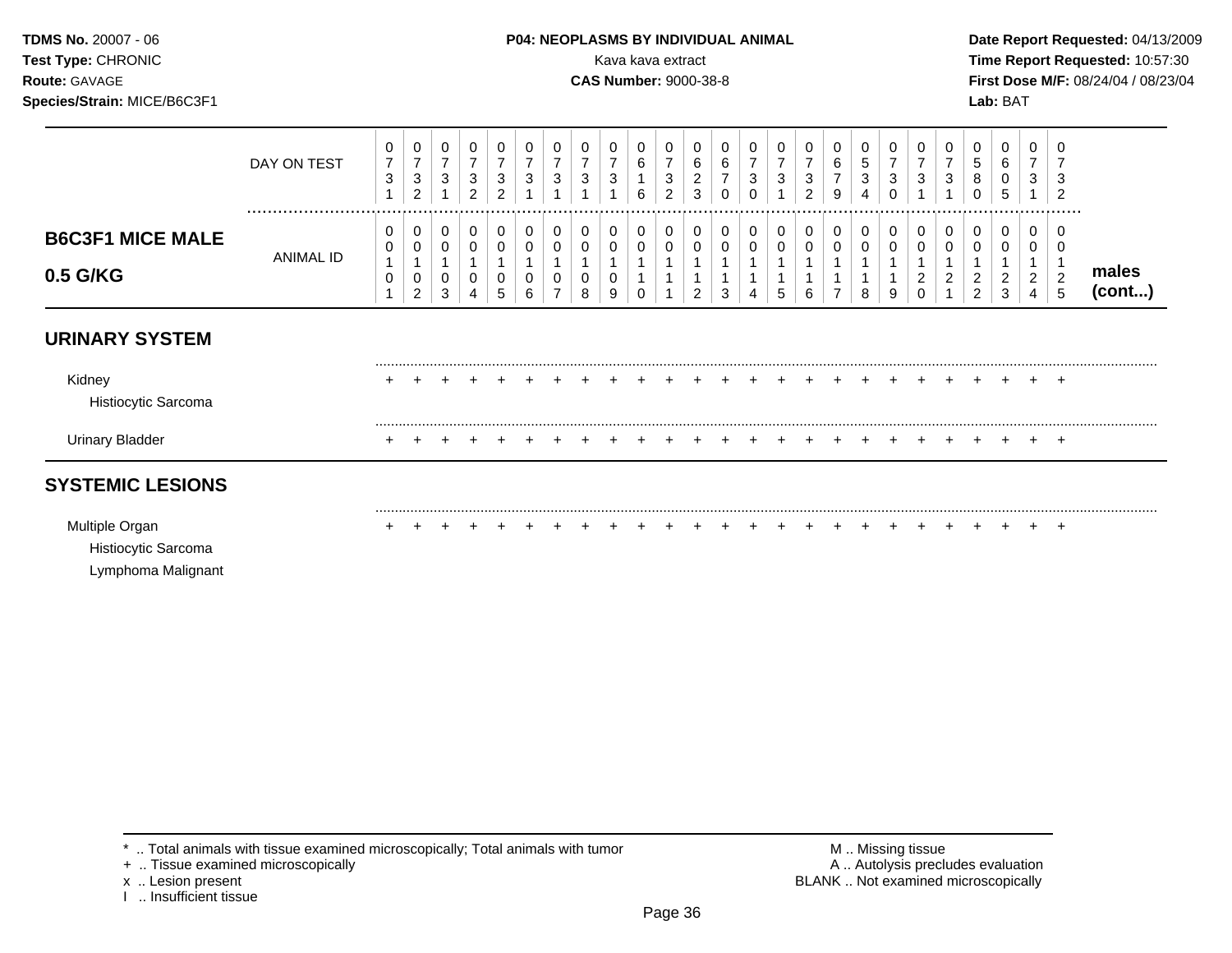## **TDMS No.** 20007 - 06 **P04: NEOPLASMS BY INDIVIDUAL ANIMAL** Date Report Requested: 04/13/2009

**Test Type:** CHRONIC Kava kava extract **Time Report Requested:** 10:57:30 **Route:** GAVAGE **CAS Number:** 9000-38-8 **First Dose M/F:** 08/24/04 / 08/23/04

|                                                                                            | DAY ON TEST      | 0<br>$\overline{7}$<br>3<br>$\overline{c}$ | 0<br>$\overline{7}$<br>$\mathbf{3}$<br>$\overline{c}$        | 0<br>$\overline{7}$<br>$\mathbf{3}$<br>$\overline{1}$     | 0<br>$\overline{7}$<br>3<br>$\pmb{0}$                     | 0<br>6<br>6<br>8                                  | 0<br>$\overline{7}$<br>$\overline{2}$<br>$\boldsymbol{9}$ | 0<br>$\overline{7}$<br>3                                                   | 0<br>$\overline{7}$<br>$\ensuremath{\mathsf{3}}$<br>$\overline{2}$ | 0<br>6<br>5<br>$\mathfrak{S}$                            | 0<br>$\,6\,$<br>$\bf 8$<br>$\mathfrak{S}$         | 0<br>$\overline{7}$<br>$\sqrt{3}$<br>1    | 0<br>$\overline{7}$<br>3                                         | 0<br>$\overline{7}$<br>$\sqrt{3}$<br>$\mathbf 0$                  | 0<br>7<br>$\mathbf{1}$                           | 0<br>$\,6$<br>8<br>3                                        | 0<br>$\overline{7}$<br>$\mathbf{3}$   | 0<br>$\overline{4}$<br>$\sqrt{5}$<br>5                                        | 0<br>$\overline{7}$<br>$\mathbf{3}$                                       | 0<br>$\overline{7}$<br>$\mathbf{3}$<br>$\overline{c}$ | 0<br>$\overline{7}$<br>3         | 0<br>$\overline{4}$<br>9<br>4    | $\mathbf 0$<br>$\overline{7}$<br>3<br>0                           | 0<br>6<br>6<br>$\mathbf 0$       | 0<br>$\overline{7}$<br>3<br>0        | 0<br>7<br>3<br>$\overline{c}$                              |          |
|--------------------------------------------------------------------------------------------|------------------|--------------------------------------------|--------------------------------------------------------------|-----------------------------------------------------------|-----------------------------------------------------------|---------------------------------------------------|-----------------------------------------------------------|----------------------------------------------------------------------------|--------------------------------------------------------------------|----------------------------------------------------------|---------------------------------------------------|-------------------------------------------|------------------------------------------------------------------|-------------------------------------------------------------------|--------------------------------------------------|-------------------------------------------------------------|---------------------------------------|-------------------------------------------------------------------------------|---------------------------------------------------------------------------|-------------------------------------------------------|----------------------------------|----------------------------------|-------------------------------------------------------------------|----------------------------------|--------------------------------------|------------------------------------------------------------|----------|
| <b>B6C3F1 MICE MALE</b><br>0.5 G/KG                                                        | <b>ANIMAL ID</b> | 0<br>0<br>$\mathbf{1}$<br>$\frac{2}{6}$    | 0<br>0<br>$\mathbf{1}$<br>$\boldsymbol{2}$<br>$\overline{7}$ | 0<br>$\mathbf 0$<br>$\overline{1}$<br>$\overline{2}$<br>8 | 0<br>$\mathbf 0$<br>$\overline{1}$<br>$\overline{2}$<br>9 | $\mathbf 0$<br>0<br>$\mathbf{1}$<br>3<br>$\Omega$ | 0<br>$\mathbf 0$<br>3                                     | $\mathbf 0$<br>$\mathbf 0$<br>$\mathbf{1}$<br>$\sqrt{3}$<br>$\overline{c}$ | 0<br>$\pmb{0}$<br>$\mathbf{1}$<br>$\mathbf{3}$<br>3                | 0<br>0<br>$\mathbf{1}$<br>$\mathbf{3}$<br>$\overline{4}$ | 0<br>$\pmb{0}$<br>$\mathbf{1}$<br>$\sqrt{3}$<br>5 | 0<br>0<br>$\mathbf{1}$<br>$\sqrt{3}$<br>6 | 0<br>$\mathbf 0$<br>$\mathbf{1}$<br>$\sqrt{3}$<br>$\overline{7}$ | $\mathbf 0$<br>$\mathbf 0$<br>$\overline{1}$<br>$\mathbf{3}$<br>8 | 0<br>$\pmb{0}$<br>$\mathbf 1$<br>$\sqrt{3}$<br>9 | $\mathbf 0$<br>$\mathbf 0$<br>$\mathbf{1}$<br>4<br>$\Omega$ | 0<br>$\mathbf 0$<br>$\mathbf{1}$<br>4 | 0<br>$\mathbf 0$<br>$\mathbf{1}$<br>$\overline{\mathbf{4}}$<br>$\overline{2}$ | 0<br>$\pmb{0}$<br>$\mathbf{1}$<br>$\overline{\mathbf{4}}$<br>$\mathbf{3}$ | 0<br>$\pmb{0}$<br>$\mathbf{1}$<br>4<br>$\overline{4}$ | 0<br>0<br>$\mathbf{1}$<br>4<br>5 | 0<br>0<br>$\mathbf{1}$<br>4<br>6 | $\mathbf 0$<br>$\mathbf 0$<br>$\mathbf{1}$<br>4<br>$\overline{7}$ | 0<br>0<br>$\mathbf{1}$<br>4<br>8 | $\mathbf 0$<br>$\mathbf 0$<br>4<br>9 | $\Omega$<br>$\Omega$<br>$\overline{1}$<br>5<br>$\mathbf 0$ | * TOTALS |
| <b>ALIMENTARY SYSTEM</b>                                                                   |                  |                                            |                                                              |                                                           |                                                           |                                                   |                                                           |                                                                            |                                                                    |                                                          |                                                   |                                           |                                                                  |                                                                   |                                                  |                                                             |                                       |                                                                               |                                                                           |                                                       |                                  |                                  |                                                                   |                                  |                                      |                                                            |          |
| Esophagus                                                                                  |                  |                                            |                                                              |                                                           |                                                           |                                                   |                                                           |                                                                            |                                                                    |                                                          |                                                   |                                           |                                                                  |                                                                   |                                                  |                                                             |                                       |                                                                               |                                                                           |                                                       |                                  |                                  |                                                                   |                                  |                                      |                                                            | 50       |
| Gallbladder                                                                                |                  |                                            |                                                              |                                                           |                                                           |                                                   |                                                           |                                                                            |                                                                    |                                                          |                                                   |                                           |                                                                  |                                                                   |                                                  |                                                             |                                       |                                                                               |                                                                           |                                                       |                                  |                                  |                                                                   |                                  |                                      | $\pm$                                                      | 49       |
| Intestine Large, Cecum                                                                     |                  |                                            |                                                              |                                                           |                                                           |                                                   |                                                           |                                                                            |                                                                    |                                                          |                                                   |                                           |                                                                  |                                                                   |                                                  |                                                             |                                       |                                                                               |                                                                           |                                                       |                                  |                                  |                                                                   |                                  |                                      |                                                            | 50       |
| Intestine Large, Colon                                                                     |                  |                                            |                                                              |                                                           |                                                           |                                                   |                                                           |                                                                            |                                                                    |                                                          |                                                   |                                           |                                                                  |                                                                   |                                                  |                                                             |                                       |                                                                               |                                                                           |                                                       |                                  |                                  |                                                                   |                                  |                                      |                                                            | 50       |
| Intestine Large, Rectum                                                                    |                  |                                            |                                                              |                                                           |                                                           |                                                   |                                                           |                                                                            |                                                                    |                                                          |                                                   |                                           |                                                                  |                                                                   |                                                  |                                                             |                                       |                                                                               |                                                                           |                                                       |                                  |                                  |                                                                   |                                  |                                      |                                                            | 50       |
| Intestine Small, Duodenum                                                                  |                  |                                            |                                                              |                                                           |                                                           |                                                   |                                                           |                                                                            |                                                                    |                                                          |                                                   |                                           |                                                                  |                                                                   |                                                  |                                                             |                                       |                                                                               |                                                                           |                                                       |                                  |                                  |                                                                   |                                  |                                      | $\div$                                                     | 50       |
| Intestine Small, Ileum                                                                     |                  |                                            |                                                              |                                                           |                                                           |                                                   |                                                           |                                                                            |                                                                    |                                                          |                                                   |                                           |                                                                  |                                                                   |                                                  |                                                             |                                       |                                                                               |                                                                           |                                                       |                                  |                                  |                                                                   |                                  |                                      |                                                            | 50       |
| Intestine Small, Jejunum                                                                   |                  |                                            |                                                              |                                                           |                                                           |                                                   |                                                           |                                                                            |                                                                    |                                                          |                                                   |                                           |                                                                  |                                                                   |                                                  |                                                             |                                       |                                                                               |                                                                           |                                                       |                                  |                                  |                                                                   |                                  |                                      |                                                            | 50       |
| Liver<br>Hemangiosarcoma, Metastatic, Testes<br>Hepatoblastoma<br>Hepatoblastoma, Multiple |                  | X                                          |                                                              |                                                           |                                                           |                                                   |                                                           | $\boldsymbol{\mathsf{X}}$                                                  |                                                                    |                                                          |                                                   |                                           | X                                                                |                                                                   |                                                  |                                                             |                                       |                                                                               |                                                                           |                                                       |                                  |                                  |                                                                   |                                  |                                      | Χ                                                          | 50       |
| Hepatocellular Adenoma<br>Hepatocellular Adenoma, Multiple                                 |                  | X                                          |                                                              | X X                                                       | $\boldsymbol{\mathsf{X}}$                                 |                                                   | X                                                         |                                                                            | X                                                                  | X                                                        |                                                   |                                           |                                                                  | $\times$                                                          | X                                                |                                                             | X                                     |                                                                               | X                                                                         |                                                       | X                                |                                  | $\boldsymbol{\mathsf{X}}$                                         |                                  | $X$ $X$                              |                                                            | 10<br>19 |

\* .. Total animals with tissue examined microscopically; Total animals with tumor M .. Missing tissue M .. Missing tissue<br>
+ .. Tissue examined microscopically

+ .. Tissue examined microscopically

x .. Lesion present<br>I .. Insufficient tissue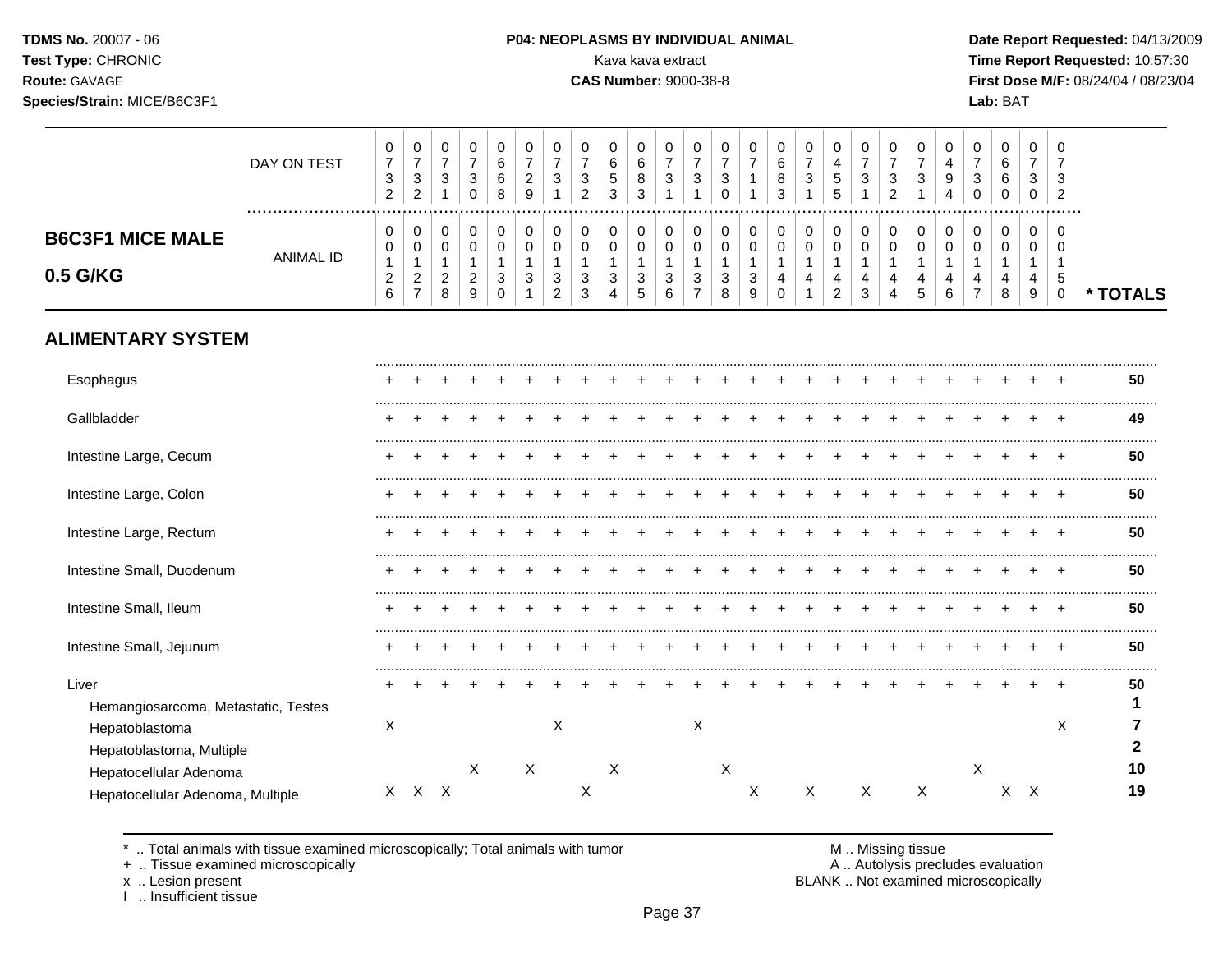| <b>TDMS No. 20007 - 06</b> |
|----------------------------|
| Test Type: CHRONIC         |

**Time Report Requested:** 10:57:30 **Route:** GAVAGE **CAS Number:** 9000-38-8 **First Dose M/F:** 08/24/04 / 08/23/04 **Species/Strain:** MICE/B6C3F1 **Lab:** BAT

|                                                                                       | DAY ON TEST           | 0<br>$\overline{7}$<br>$\ensuremath{\mathsf{3}}$<br>$\overline{2}$ | 0<br>$\overline{7}$<br>$\mathsf 3$<br>$\overline{2}$       | 0<br>$\overline{7}$<br>$\ensuremath{\mathsf{3}}$<br>1 | 0<br>$\overline{7}$<br>3<br>$\Omega$                                | 0<br>6<br>6<br>8                | 0<br>$\overline{c}$<br>9 | 0<br>$\overline{7}$<br>3      | 0<br>$\overline{7}$<br>3<br>$\overline{2}$ | 0<br>6<br>$\sqrt{5}$<br>3 | 0<br>$\,6\,$<br>8<br>3 | 0<br>$\overline{7}$<br>$\sqrt{3}$<br>1 | 0<br>$\overline{7}$<br>3           | 0<br>$\overline{7}$<br>$\mathbf{3}$<br>$\Omega$ | 0<br>$\overline{7}$ | 0<br>6<br>$\bf 8$<br>3             | 0<br>$\overline{7}$<br>$\sqrt{3}$ | 0<br>$\overline{4}$<br>5<br>5      | 0<br>$\overline{7}$<br>$\mathbf{3}$          | 0<br>$\overline{7}$<br>3<br>$\overline{2}$ | 0<br>3           | 0<br>4<br>9           | 0<br>$\overline{7}$<br>$\ensuremath{\mathsf{3}}$<br>$\Omega$ | 0<br>6<br>6<br>$\Omega$ | 0<br>$\overline{7}$<br>3<br>0 | 0<br>3<br>$\overline{2}$                |          |
|---------------------------------------------------------------------------------------|-----------------------|--------------------------------------------------------------------|------------------------------------------------------------|-------------------------------------------------------|---------------------------------------------------------------------|---------------------------------|--------------------------|-------------------------------|--------------------------------------------|---------------------------|------------------------|----------------------------------------|------------------------------------|-------------------------------------------------|---------------------|------------------------------------|-----------------------------------|------------------------------------|----------------------------------------------|--------------------------------------------|------------------|-----------------------|--------------------------------------------------------------|-------------------------|-------------------------------|-----------------------------------------|----------|
| <b>B6C3F1 MICE MALE</b><br>0.5 G/KG                                                   | .<br><b>ANIMAL ID</b> | 0<br>0<br>$\overline{c}$<br>6                                      | 0<br>0<br>$\mathbf{1}$<br>$\overline{2}$<br>$\overline{7}$ | 0<br>$\pmb{0}$<br>$\mathbf{1}$<br>$\overline{a}$<br>8 | $\mathbf 0$<br>$\mathbf 0$<br>$\overline{1}$<br>$\overline{2}$<br>9 | 0<br>0<br>1<br>3<br>$\mathbf 0$ | 0<br>0<br>3              | 0<br>0<br>3<br>$\overline{c}$ | 0<br>0<br>3<br>$\mathbf{3}$                | 0<br>0<br>1<br>3<br>4     | 0<br>0<br>1<br>3<br>5  | 0<br>0<br>$\mathbf 1$<br>3<br>6        | 0<br>0<br>1<br>3<br>$\overline{7}$ | 0<br>0<br>3<br>8                                | 0<br>0<br>3<br>9    | 0<br>$\pmb{0}$<br>4<br>$\mathbf 0$ | 0<br>0<br>1<br>4<br>$\mathbf{1}$  | 0<br>0<br>1<br>4<br>$\overline{c}$ | 0<br>$\mathbf 0$<br>$\overline{1}$<br>4<br>3 | 0<br>0<br>4                                | 0<br>0<br>4<br>5 | $\mathbf 0$<br>0<br>6 | 0<br>0<br>$\overline{7}$                                     | 0<br>0<br>1<br>4<br>8   | 0<br>0<br>1<br>4<br>9         | 0<br>$\Omega$<br>-1<br>5<br>$\mathbf 0$ | * TOTALS |
| Hepatocellular Carcinoma<br>Hepatocellular Carcinoma, Multiple<br>Histiocytic Sarcoma |                       | Χ                                                                  |                                                            |                                                       |                                                                     |                                 |                          | X                             |                                            |                           | X                      |                                        |                                    |                                                 | $X$ $X$             |                                    |                                   | $X$ $X$                            | $\times$                                     |                                            | X                |                       |                                                              |                         | X X X X                       |                                         | 19       |
| Mesentery                                                                             |                       |                                                                    |                                                            |                                                       |                                                                     |                                 |                          |                               |                                            |                           |                        |                                        |                                    |                                                 |                     |                                    |                                   |                                    |                                              |                                            |                  |                       |                                                              |                         |                               |                                         | 2        |
| Pancreas                                                                              |                       |                                                                    |                                                            |                                                       |                                                                     |                                 |                          |                               |                                            |                           |                        |                                        |                                    |                                                 |                     |                                    |                                   |                                    |                                              |                                            |                  |                       |                                                              |                         |                               |                                         | 50       |
| Salivary Glands                                                                       |                       |                                                                    |                                                            |                                                       |                                                                     |                                 |                          |                               |                                            |                           |                        |                                        |                                    |                                                 |                     |                                    |                                   |                                    |                                              |                                            |                  |                       |                                                              |                         |                               |                                         | 50       |
| Stomach, Forestomach                                                                  |                       |                                                                    |                                                            |                                                       |                                                                     |                                 |                          |                               |                                            |                           |                        |                                        |                                    |                                                 |                     |                                    |                                   |                                    |                                              |                                            |                  |                       |                                                              |                         |                               |                                         | 50       |
| Stomach, Glandular                                                                    |                       |                                                                    |                                                            |                                                       |                                                                     |                                 |                          |                               |                                            |                           |                        |                                        |                                    |                                                 |                     |                                    |                                   |                                    |                                              |                                            |                  |                       |                                                              |                         |                               |                                         | 50       |
| Tooth                                                                                 |                       |                                                                    |                                                            |                                                       |                                                                     |                                 |                          |                               |                                            |                           |                        |                                        |                                    |                                                 |                     |                                    |                                   |                                    |                                              |                                            |                  |                       |                                                              |                         |                               |                                         | <br>27   |
| <b>CARDIOVASCULAR SYSTEM</b>                                                          |                       |                                                                    |                                                            |                                                       |                                                                     |                                 |                          |                               |                                            |                           |                        |                                        |                                    |                                                 |                     |                                    |                                   |                                    |                                              |                                            |                  |                       |                                                              |                         |                               |                                         |          |
| <b>Blood Vessel</b>                                                                   |                       |                                                                    |                                                            |                                                       |                                                                     |                                 |                          |                               |                                            |                           |                        |                                        |                                    |                                                 |                     |                                    |                                   |                                    |                                              |                                            |                  |                       |                                                              |                         |                               |                                         | 50       |
| Heart<br>Rhabdomyosarcoma                                                             |                       |                                                                    |                                                            |                                                       |                                                                     |                                 |                          |                               |                                            |                           |                        |                                        |                                    |                                                 |                     |                                    |                                   |                                    |                                              |                                            |                  |                       |                                                              |                         |                               | $^+$                                    | 50       |

# **ENDOCRINE SYSTEM**

\* .. Total animals with tissue examined microscopically; Total animals with tumor <br>
+ .. Tissue examined microscopically<br>
+ .. Tissue examined microscopically

+ .. Tissue examined microscopically

x .. Lesion present<br>I .. Insufficient tissue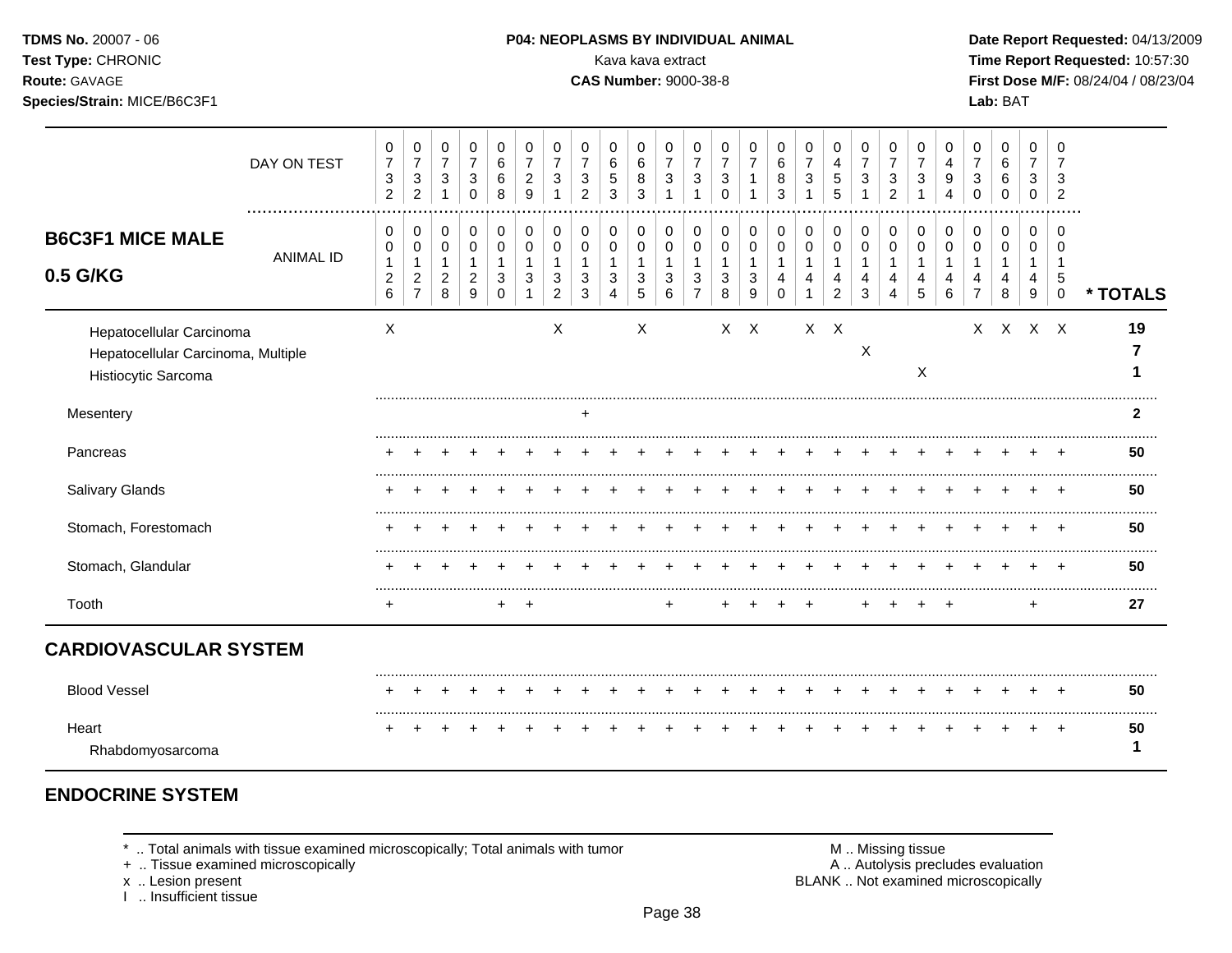TDMS No. 20007 - 06 Test Type: CHRONIC

Species/Strain: MICE/B6C3F1

Route: GAVAGE

#### P04: NEOPLASMS BY INDIVIDUAL ANIMAL

Kava kava extract

CAS Number: 9000-38-8

Date Report Requested: 04/13/2009 Time Report Requested: 10:57:30 First Dose M/F: 08/24/04 / 08/23/04 Lab: BAT

|                                                  | DAY ON TEST      | 0<br>$\overline{7}$<br>$\sqrt{3}$<br>$\overline{2}$                    | 0<br>$\overline{7}$<br>$\mathbf 3$<br>$\overline{2}$ | 0<br>$\overline{7}$<br>$\mathsf 3$<br>$\overline{1}$          | 0<br>$\overline{7}$<br>3<br>$\Omega$ | 0<br>$\,6$<br>6<br>8                                  | 0<br>$\overline{7}$<br>$\overline{2}$<br>9 | 0<br>$\overline{7}$<br>3<br>$\overline{1}$ | 0<br>$\overline{7}$<br>$\sqrt{3}$<br>$\overline{2}$ | 0<br>6<br>5<br>3                      | 0<br>6<br>$\bf 8$<br>$\overline{3}$                           | 0<br>$\overline{7}$<br>$\sqrt{3}$<br>$\mathbf{1}$ | 0<br>$\overline{7}$<br>3<br>$\mathbf{1}$     | 0<br>$\overline{7}$<br>3<br>$\Omega$               | 0<br>$\overline{7}$<br>-1<br>$\overline{1}$ | 0<br>$\,6$<br>8<br>3              | 0<br>$\overline{7}$<br>$\sqrt{3}$<br>$\overline{1}$ | 0<br>$\overline{\mathbf{4}}$<br>$\sqrt{5}$<br>5                         | 0<br>$\overline{7}$<br>$\sqrt{3}$<br>$\mathbf{1}$ | 0<br>$\overline{7}$<br>3<br>$\overline{2}$ | 0<br>$\overline{7}$<br>$\mathbf{3}$<br>$\overline{1}$ | $\mathbf 0$<br>4<br>9<br>4 | $\mathbf 0$<br>3<br>$\Omega$ | 0<br>6<br>6<br>$\Omega$    | 0<br>$\overline{7}$<br>3<br>$\mathbf 0$ | $\mathbf 0$<br>$\overline{7}$<br>3<br>2              |                    |
|--------------------------------------------------|------------------|------------------------------------------------------------------------|------------------------------------------------------|---------------------------------------------------------------|--------------------------------------|-------------------------------------------------------|--------------------------------------------|--------------------------------------------|-----------------------------------------------------|---------------------------------------|---------------------------------------------------------------|---------------------------------------------------|----------------------------------------------|----------------------------------------------------|---------------------------------------------|-----------------------------------|-----------------------------------------------------|-------------------------------------------------------------------------|---------------------------------------------------|--------------------------------------------|-------------------------------------------------------|----------------------------|------------------------------|----------------------------|-----------------------------------------|------------------------------------------------------|--------------------|
| <b>B6C3F1 MICE MALE</b><br>0.5 G/KG              | <b>ANIMAL ID</b> | 0<br>$\mathbf 0$<br>$\mathbf{1}$<br>$\boldsymbol{2}$<br>$6\phantom{1}$ | 0<br>0<br>1<br>$\overline{a}$<br>$\overline{7}$      | $\mathbf 0$<br>0<br>$\mathbf{1}$<br>$\overline{c}$<br>$\,8\,$ | 0<br>0<br>1<br>$\overline{2}$<br>9   | $\,0\,$<br>$\pmb{0}$<br>$\mathbf{1}$<br>3<br>$\Omega$ | $\pmb{0}$<br>0<br>3                        | $\pmb{0}$<br>0<br>1<br>3<br>$\overline{2}$ | 0<br>$\mathbf 0$<br>3<br>3                          | 0<br>$\mathbf 0$<br>$\mathbf{3}$<br>4 | $\boldsymbol{0}$<br>0<br>-1<br>$\ensuremath{\mathsf{3}}$<br>5 | 0<br>0<br>1<br>$\sqrt{3}$<br>6                    | 0<br>0<br>$\mathbf 1$<br>3<br>$\overline{7}$ | $\pmb{0}$<br>$\mathbf 0$<br>$\mathbf{1}$<br>3<br>8 | $\mathbf 0$<br>0<br>$\mathbf{1}$<br>3<br>9  | 0<br>$\mathbf 0$<br>4<br>$\Omega$ | 0<br>0<br>4                                         | $\boldsymbol{0}$<br>0<br>1<br>$\overline{\mathbf{4}}$<br>$\overline{c}$ | 0<br>0<br>1<br>4<br>3                             | 0<br>0<br>$\mathbf 1$<br>4<br>4            | $\pmb{0}$<br>$\mathbf 0$<br>-1<br>4<br>5              | 0<br>0<br>1<br>4<br>6      | 0<br>$\Omega$<br>4           | 0<br>$\mathbf 0$<br>4<br>8 | 0<br>0<br>-1<br>4<br>9                  | $\mathbf 0$<br>$\mathbf 0$<br>-1<br>5<br>$\mathbf 0$ | * TOTALS           |
| <b>Adrenal Cortex</b>                            |                  |                                                                        |                                                      |                                                               |                                      |                                                       |                                            |                                            |                                                     |                                       |                                                               |                                                   |                                              |                                                    |                                             |                                   |                                                     |                                                                         |                                                   |                                            |                                                       |                            |                              |                            |                                         |                                                      | 50                 |
| Adrenal Medulla<br>Pheochromocytoma Benign       |                  |                                                                        |                                                      |                                                               |                                      |                                                       |                                            |                                            |                                                     |                                       |                                                               |                                                   |                                              |                                                    |                                             |                                   |                                                     |                                                                         |                                                   |                                            |                                                       |                            |                              |                            |                                         |                                                      | 50<br>$\mathbf{2}$ |
| Islets, Pancreatic                               |                  |                                                                        |                                                      |                                                               |                                      |                                                       |                                            |                                            |                                                     |                                       |                                                               |                                                   |                                              |                                                    |                                             |                                   |                                                     |                                                                         |                                                   |                                            |                                                       |                            |                              |                            |                                         |                                                      | 50                 |
| Parathyroid Gland                                |                  |                                                                        |                                                      |                                                               |                                      |                                                       |                                            |                                            |                                                     |                                       |                                                               |                                                   |                                              |                                                    |                                             |                                   |                                                     | м                                                                       |                                                   |                                            |                                                       |                            |                              |                            |                                         |                                                      | 46                 |
| <b>Pituitary Gland</b><br>Pars Distalis, Adenoma |                  |                                                                        |                                                      |                                                               |                                      |                                                       |                                            |                                            |                                                     |                                       |                                                               |                                                   |                                              |                                                    |                                             |                                   |                                                     |                                                                         |                                                   |                                            |                                                       | $\mathsf X$                |                              |                            |                                         |                                                      | 50<br>1            |
| <b>Thyroid Gland</b>                             |                  | +                                                                      | +                                                    | M                                                             | $^+$                                 |                                                       |                                            |                                            |                                                     |                                       |                                                               |                                                   |                                              |                                                    |                                             |                                   |                                                     |                                                                         |                                                   |                                            |                                                       |                            |                              |                            |                                         |                                                      | 49                 |
| <b>GENERAL BODY SYSTEM</b><br><b>NONE</b>        |                  |                                                                        |                                                      |                                                               |                                      |                                                       |                                            |                                            |                                                     |                                       |                                                               |                                                   |                                              |                                                    |                                             |                                   |                                                     |                                                                         |                                                   |                                            |                                                       |                            |                              |                            |                                         |                                                      |                    |
| <b>GENITAL SYSTEM</b>                            |                  |                                                                        |                                                      |                                                               |                                      |                                                       |                                            |                                            |                                                     |                                       |                                                               |                                                   |                                              |                                                    |                                             |                                   |                                                     |                                                                         |                                                   |                                            |                                                       |                            |                              |                            |                                         |                                                      |                    |
| <b>Coagulating Gland</b>                         |                  |                                                                        |                                                      |                                                               |                                      |                                                       |                                            |                                            |                                                     |                                       |                                                               |                                                   |                                              |                                                    |                                             |                                   |                                                     |                                                                         |                                                   |                                            |                                                       |                            |                              |                            |                                         |                                                      | 1                  |
| Epididymis                                       |                  |                                                                        |                                                      |                                                               |                                      |                                                       |                                            |                                            |                                                     |                                       |                                                               |                                                   |                                              |                                                    |                                             |                                   |                                                     |                                                                         |                                                   |                                            |                                                       |                            |                              |                            |                                         | $\pm$                                                | 50                 |
| <b>Preputial Gland</b>                           |                  |                                                                        |                                                      |                                                               |                                      |                                                       |                                            |                                            |                                                     |                                       |                                                               |                                                   |                                              |                                                    |                                             |                                   |                                                     |                                                                         |                                                   |                                            |                                                       |                            |                              |                            |                                         | ÷                                                    | 50                 |

\* .. Total animals with tissue examined microscopically; Total animals with tumor

+ .. Tissue examined microscopically

x .. Lesion present<br>I .. Insufficient tissue

M .. Missing tissue A .. Autolysis precludes evaluation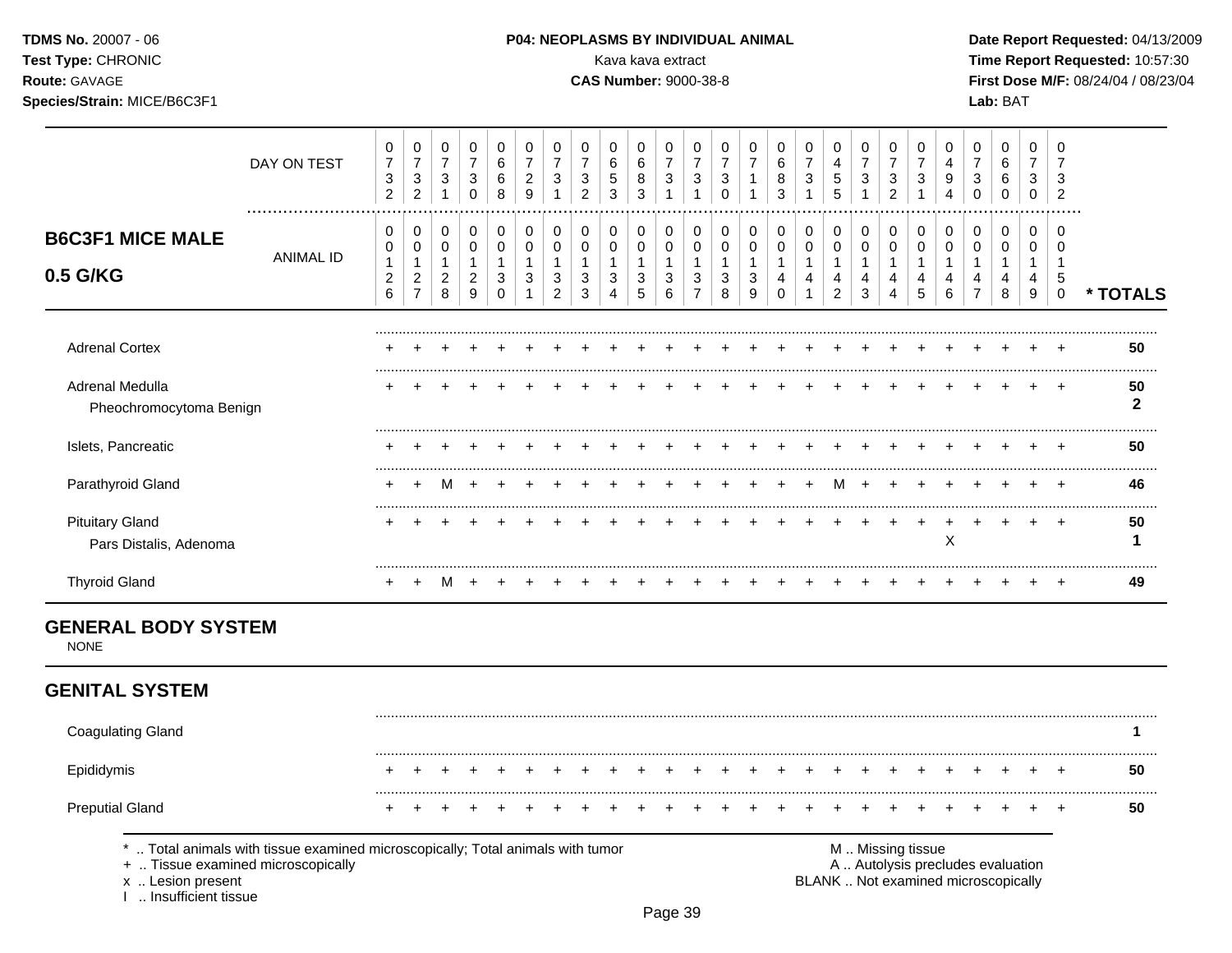TDMS No. 20007 - 06 Test Type: CHRONIC

Species/Strain: MICE/B6C3F1

Route: GAVAGE

#### P04: NEOPLASMS BY INDIVIDUAL ANIMAL

Kava kava extract

CAS Number: 9000-38-8

Date Report Requested: 04/13/2009 Time Report Requested: 10:57:30 First Dose M/F: 08/24/04 / 08/23/04 Lab: BAT

|                                         | DAY ON TEST      | 0<br>$\overline{7}$<br>$\sqrt{3}$<br>$\overline{c}$     | 0<br>$\overline{7}$<br>3<br>$\overline{c}$                 | 0<br>$\boldsymbol{7}$<br>$\sqrt{3}$<br>1                   | 0<br>$\boldsymbol{7}$<br>3<br>$\Omega$                          | 0<br>$\,6$<br>6<br>8                               | 0<br>$\overline{7}$<br>$\overline{c}$<br>9 | 0<br>$\overline{7}$<br>3                              | 0<br>$\overline{7}$<br>3<br>$\overline{2}$ | 0<br>$\,6$<br>$\sqrt{5}$<br>3                       | 0<br>$\,6$<br>8<br>3             | 0<br>$\boldsymbol{7}$<br>$\ensuremath{\mathsf{3}}$ | 0<br>$\overline{7}$<br>$\sqrt{3}$<br>1                    | 0<br>7<br>3<br>$\Omega$                    | 0                                | 0<br>6<br>8<br>3        | 0<br>$\overline{7}$<br>3   | 0<br>4<br>5<br>5                                       | 0<br>$\overline{7}$<br>3         | 0<br>$\boldsymbol{7}$<br>3<br>$\overline{c}$   | 0<br>$\overline{7}$<br>3                        | 0<br>4<br>9<br>4                           | 0<br>3<br>$\Omega$                  | 0<br>6<br>6<br>0                | 0<br>7<br>3<br>$\Omega$              | 0<br>3<br>$\overline{c}$                |          |
|-----------------------------------------|------------------|---------------------------------------------------------|------------------------------------------------------------|------------------------------------------------------------|-----------------------------------------------------------------|----------------------------------------------------|--------------------------------------------|-------------------------------------------------------|--------------------------------------------|-----------------------------------------------------|----------------------------------|----------------------------------------------------|-----------------------------------------------------------|--------------------------------------------|----------------------------------|-------------------------|----------------------------|--------------------------------------------------------|----------------------------------|------------------------------------------------|-------------------------------------------------|--------------------------------------------|-------------------------------------|---------------------------------|--------------------------------------|-----------------------------------------|----------|
| <b>B6C3F1 MICE MALE</b><br>0.5 G/KG     | <b>ANIMAL ID</b> | 0<br>0<br>$\mathbf{1}$<br>$\sqrt{2}$<br>$6\phantom{1}6$ | 0<br>0<br>$\mathbf{1}$<br>$\overline{c}$<br>$\overline{7}$ | $\pmb{0}$<br>$\mathbf 0$<br>1<br>$\overline{c}$<br>$\,8\,$ | $\pmb{0}$<br>$\pmb{0}$<br>$\mathbf{1}$<br>$\boldsymbol{2}$<br>9 | 0<br>$\pmb{0}$<br>$\mathbf{1}$<br>3<br>$\mathbf 0$ | 0<br>$\mathbf 0$<br>1<br>3                 | $\pmb{0}$<br>0<br>$\mathbf{1}$<br>3<br>$\overline{2}$ | $\,0\,$<br>0<br>$\mathbf{1}$<br>3<br>3     | 0<br>$\,0\,$<br>$\mathbf{1}$<br>3<br>$\overline{4}$ | 0<br>0<br>$\mathbf{1}$<br>3<br>5 | 0<br>0<br>$\mathbf{1}$<br>3<br>6                   | $\mathbf 0$<br>0<br>$\overline{1}$<br>3<br>$\overline{7}$ | $\mathbf 0$<br>0<br>$\mathbf{1}$<br>3<br>8 | 0<br>0<br>$\mathbf{1}$<br>3<br>9 | 0<br>0<br>1<br>$\Omega$ | 0<br>$\mathbf 0$<br>1<br>4 | 0<br>$\mathbf 0$<br>$\mathbf 1$<br>4<br>$\overline{c}$ | 0<br>0<br>$\mathbf{1}$<br>4<br>3 | $\,0\,$<br>$\pmb{0}$<br>$\mathbf{1}$<br>4<br>4 | 0<br>$\boldsymbol{0}$<br>$\mathbf{1}$<br>4<br>5 | $\pmb{0}$<br>0<br>$\overline{1}$<br>4<br>6 | 0<br>0<br>-1<br>4<br>$\overline{7}$ | $\mathbf 0$<br>0<br>1<br>4<br>8 | 0<br>0<br>1<br>4<br>$\boldsymbol{9}$ | 0<br>0<br>1<br>$\,$ 5 $\,$<br>$\pmb{0}$ | * TOTALS |
| Prostate                                |                  |                                                         |                                                            |                                                            |                                                                 |                                                    |                                            |                                                       |                                            |                                                     |                                  |                                                    |                                                           |                                            |                                  |                         |                            |                                                        |                                  |                                                |                                                 |                                            |                                     |                                 |                                      | $\div$                                  | 50       |
| Seminal Vesicle                         |                  |                                                         |                                                            |                                                            |                                                                 |                                                    |                                            |                                                       |                                            |                                                     |                                  |                                                    |                                                           |                                            |                                  |                         |                            |                                                        |                                  |                                                |                                                 |                                            |                                     |                                 |                                      | $\overline{ }$                          | 50       |
| <b>Testes</b><br>Hemangiosarcoma        |                  |                                                         |                                                            |                                                            |                                                                 |                                                    |                                            |                                                       |                                            |                                                     |                                  |                                                    |                                                           |                                            |                                  |                         |                            |                                                        |                                  |                                                |                                                 |                                            |                                     |                                 |                                      | $\overline{ }$                          | 50       |
| <b>HEMATOPOIETIC SYSTEM</b>             |                  |                                                         |                                                            |                                                            |                                                                 |                                                    |                                            |                                                       |                                            |                                                     |                                  |                                                    |                                                           |                                            |                                  |                         |                            |                                                        |                                  |                                                |                                                 |                                            |                                     |                                 |                                      |                                         |          |
| <b>Bone Marrow</b>                      |                  |                                                         |                                                            |                                                            |                                                                 |                                                    |                                            |                                                       |                                            |                                                     |                                  |                                                    |                                                           |                                            |                                  |                         |                            |                                                        |                                  |                                                |                                                 |                                            |                                     |                                 |                                      |                                         | 50       |
| Lymph Node<br>Renal, Lymphoma Malignant |                  |                                                         |                                                            |                                                            | +<br>$\mathsf{X}$                                               |                                                    |                                            |                                                       |                                            |                                                     |                                  |                                                    |                                                           |                                            |                                  |                         |                            |                                                        |                                  |                                                |                                                 |                                            | $\ddot{}$                           |                                 |                                      |                                         | 3        |
| Lymph Node, Mandibular                  |                  |                                                         |                                                            |                                                            |                                                                 |                                                    |                                            |                                                       |                                            |                                                     |                                  |                                                    |                                                           |                                            |                                  |                         |                            |                                                        |                                  |                                                |                                                 |                                            |                                     |                                 |                                      |                                         | 50       |
| Lymph Node, Mesenteric                  |                  |                                                         |                                                            |                                                            | X                                                               |                                                    |                                            |                                                       |                                            |                                                     |                                  |                                                    |                                                           |                                            |                                  |                         |                            |                                                        |                                  |                                                |                                                 |                                            |                                     |                                 |                                      | $+$                                     | 50       |
| Lymphoma Malignant                      |                  |                                                         |                                                            |                                                            |                                                                 |                                                    |                                            |                                                       |                                            |                                                     |                                  |                                                    |                                                           |                                            |                                  |                         |                            |                                                        |                                  |                                                |                                                 |                                            |                                     |                                 |                                      |                                         |          |

\* .. Total animals with tissue examined microscopically; Total animals with tumor

+ .. Tissue examined microscopically

x .. Lesion present<br>I .. Insufficient tissue

M .. Missing tissue A .. Autolysis precludes evaluation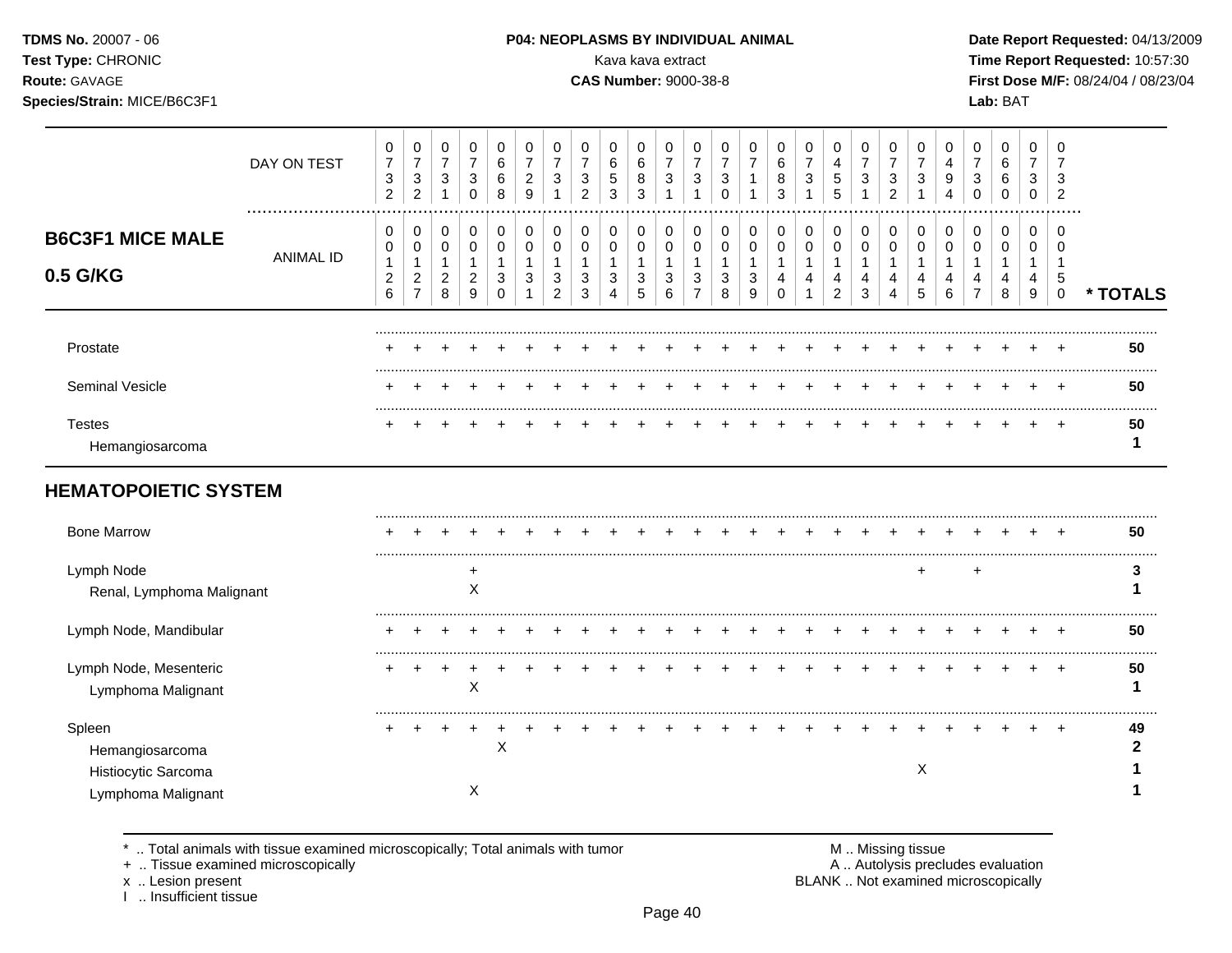| <b>TDMS No. 20007 - 06</b> |  |
|----------------------------|--|
| <b>Test Type: CHRONIC</b>  |  |
| <b>Route: GAVAGE</b>       |  |

Species/Strain: MICE/B6C3F1

#### P04: NEOPLASMS BY INDIVIDUAL ANIMAL

Kava kava extract

**CAS Number: 9000-38-8** 

Date Report Requested: 04/13/2009 Time Report Requested: 10:57:30 First Dose M/F: 08/24/04 / 08/23/04 Lab: BAT

|                                                               | DAY ON TEST      | 0<br>$\overline{7}$<br>$\ensuremath{\mathsf{3}}$<br>$\overline{2}$ | 0<br>$\overline{7}$<br>$\mathbf{3}$<br>$\overline{2}$ | 0<br>$\overline{7}$<br>3<br>$\mathbf{1}$ | 0<br>$\overline{7}$<br>$\mathbf{3}$<br>$\Omega$ | 0<br>6<br>6<br>8 | 0<br>$\overline{7}$<br>$\overline{c}$<br>9 | 0<br>$\overline{7}$<br>$\mathbf{3}$ | 0<br>$\overline{7}$<br>3<br>$\overline{2}$ | 0<br>6<br>$\,$ 5 $\,$<br>3 | 0<br>6<br>$\bf 8$<br>3 | 0<br>$\overline{7}$<br>$\ensuremath{\mathsf{3}}$ | 0<br>$\overline{7}$<br>3<br>1 | 0<br>$\overline{7}$<br>3<br>$\Omega$ | 0<br>$\overline{7}$ | 0<br>6<br>8<br>3 | 0<br>$\overline{7}$<br>$\mathbf{3}$ | 0<br>$\overline{4}$<br>$\sqrt{5}$<br>5 | 0<br>$\overline{7}$<br>3 | 0<br>3<br>$\overline{2}$ | 0<br>$\overline{7}$<br>3 | 0<br>$\overline{4}$<br>$\boldsymbol{9}$<br>$\boldsymbol{\Lambda}$ | 0<br>$\overline{7}$<br>3<br>$\Omega$ | 0<br>$\,6\,$<br>6<br>$\Omega$ | 0<br>$\overline{7}$<br>3<br>$\Omega$ | 0<br>7<br>3<br>$\overline{2}$ |          |
|---------------------------------------------------------------|------------------|--------------------------------------------------------------------|-------------------------------------------------------|------------------------------------------|-------------------------------------------------|------------------|--------------------------------------------|-------------------------------------|--------------------------------------------|----------------------------|------------------------|--------------------------------------------------|-------------------------------|--------------------------------------|---------------------|------------------|-------------------------------------|----------------------------------------|--------------------------|--------------------------|--------------------------|-------------------------------------------------------------------|--------------------------------------|-------------------------------|--------------------------------------|-------------------------------|----------|
| <b>B6C3F1 MICE MALE</b>                                       | .                | 0<br>0                                                             | 0<br>0                                                | 0<br>$\mathsf{O}\xspace$                 | 0<br>$\mathbf 0$                                | 0<br>0           | 0<br>0                                     | 0<br>0                              | 0<br>0                                     | 0<br>$\mathbf 0$           | 0<br>$\mathbf 0$       | 0<br>$\pmb{0}$                                   | 0<br>0                        | 0<br>0                               | 0<br>0              | 0<br>0           | 0<br>$\boldsymbol{0}$               | 0<br>0                                 | 0<br>0                   | 0<br>$\Omega$            | 0<br>0                   | 0<br>$\mathbf 0$                                                  | 0<br>$\mathbf 0$                     | 0<br>$\mathbf 0$              | $\mathbf 0$<br>$\mathbf 0$           | 0<br>0                        |          |
| 0.5 G/KG                                                      | <b>ANIMAL ID</b> | $\boldsymbol{2}$<br>$6\phantom{a}$                                 | $\mathbf{1}$<br>$\boldsymbol{2}$<br>$\overline{7}$    | $\mathbf{1}$<br>$\overline{a}$<br>8      | $\overline{1}$<br>$\overline{2}$<br>9           | 3<br>$\Omega$    | 3                                          | $\mathbf 1$<br>$\mathbf{3}$<br>2    | 3<br>3                                     | 3<br>Δ                     | $\mathbf{1}$<br>3<br>5 | 3<br>6                                           | 1<br>3<br>$\overline{ }$      | 3<br>8                               | 3<br>9              | 4<br>$\Omega$    | 4                                   | $\mathbf{1}$<br>4<br>$\overline{2}$    | 1<br>4<br>3              | 4                        | 5                        | 6                                                                 | 1<br>4<br>$\overline{7}$             | $\mathbf{1}$<br>4<br>8        | $\overline{1}$<br>4<br>9             | 5<br>$\Omega$                 | * TOTALS |
| Thymus                                                        |                  |                                                                    | $\overline{ }$                                        | $\ddot{}$                                | $\overline{+}$                                  | $\ddot{}$        | M                                          | $\pm$                               | $\div$                                     | $\ddot{}$                  |                        | $\ddot{}$                                        | $\div$                        |                                      | $\div$              |                  | $M +$                               | $+$                                    | $+$                      | $+$                      |                          | $\overline{+}$                                                    | $+$                                  | $+$                           | M +                                  |                               | 47       |
| <b>INTEGUMENTARY SYSTEM</b>                                   |                  |                                                                    |                                                       |                                          |                                                 |                  |                                            |                                     |                                            |                            |                        |                                                  |                               |                                      |                     |                  |                                     |                                        |                          |                          |                          |                                                                   |                                      |                               |                                      |                               |          |
| Mammary Gland                                                 |                  | M                                                                  | M                                                     | M                                        | M                                               | M                | M                                          | M                                   | M                                          | M                          | M                      | M                                                | M                             | M                                    | M                   | M                | M M                                 |                                        | M                        | M                        |                          |                                                                   | M M M M                              |                               | M                                    | M                             | 0        |
| Skin<br>Subcutaneous Tissue,<br>Hemangiosarcoma               |                  |                                                                    |                                                       |                                          |                                                 |                  |                                            |                                     |                                            |                            |                        |                                                  |                               |                                      |                     |                  |                                     |                                        |                          |                          |                          |                                                                   |                                      |                               |                                      | X                             | 50<br>1  |
| <b>MUSCULOSKELETAL SYSTEM</b>                                 |                  |                                                                    |                                                       |                                          |                                                 |                  |                                            |                                     |                                            |                            |                        |                                                  |                               |                                      |                     |                  |                                     |                                        |                          |                          |                          |                                                                   |                                      |                               |                                      |                               |          |
| <b>Bone</b>                                                   |                  |                                                                    |                                                       |                                          |                                                 |                  |                                            |                                     |                                            |                            |                        |                                                  |                               |                                      |                     |                  |                                     |                                        |                          |                          |                          |                                                                   |                                      |                               |                                      |                               | 50       |
| <b>Skeletal Muscle</b><br>Rhabdomyosarcoma, Metastatic, Heart |                  |                                                                    |                                                       |                                          |                                                 |                  |                                            |                                     |                                            |                            |                        |                                                  |                               |                                      |                     |                  |                                     |                                        |                          |                          |                          |                                                                   |                                      |                               |                                      |                               | 1        |
| <b>NERVOUS SYSTEM</b>                                         |                  |                                                                    |                                                       |                                          |                                                 |                  |                                            |                                     |                                            |                            |                        |                                                  |                               |                                      |                     |                  |                                     |                                        |                          |                          |                          |                                                                   |                                      |                               |                                      |                               |          |
| <b>Brain</b>                                                  |                  |                                                                    |                                                       |                                          |                                                 |                  |                                            |                                     |                                            |                            |                        |                                                  |                               |                                      |                     |                  |                                     |                                        |                          |                          |                          |                                                                   |                                      |                               |                                      |                               | 50       |

# **RESPIRATORY SYSTEM**

\* .. Total animals with tissue examined microscopically; Total animals with tumor

+ .. Tissue examined microscopically

x .. Lesion present<br>I .. Insufficient tissue

M .. Missing tissue<br>A .. Autolysis precludes evaluation BLANK .. Not examined microscopically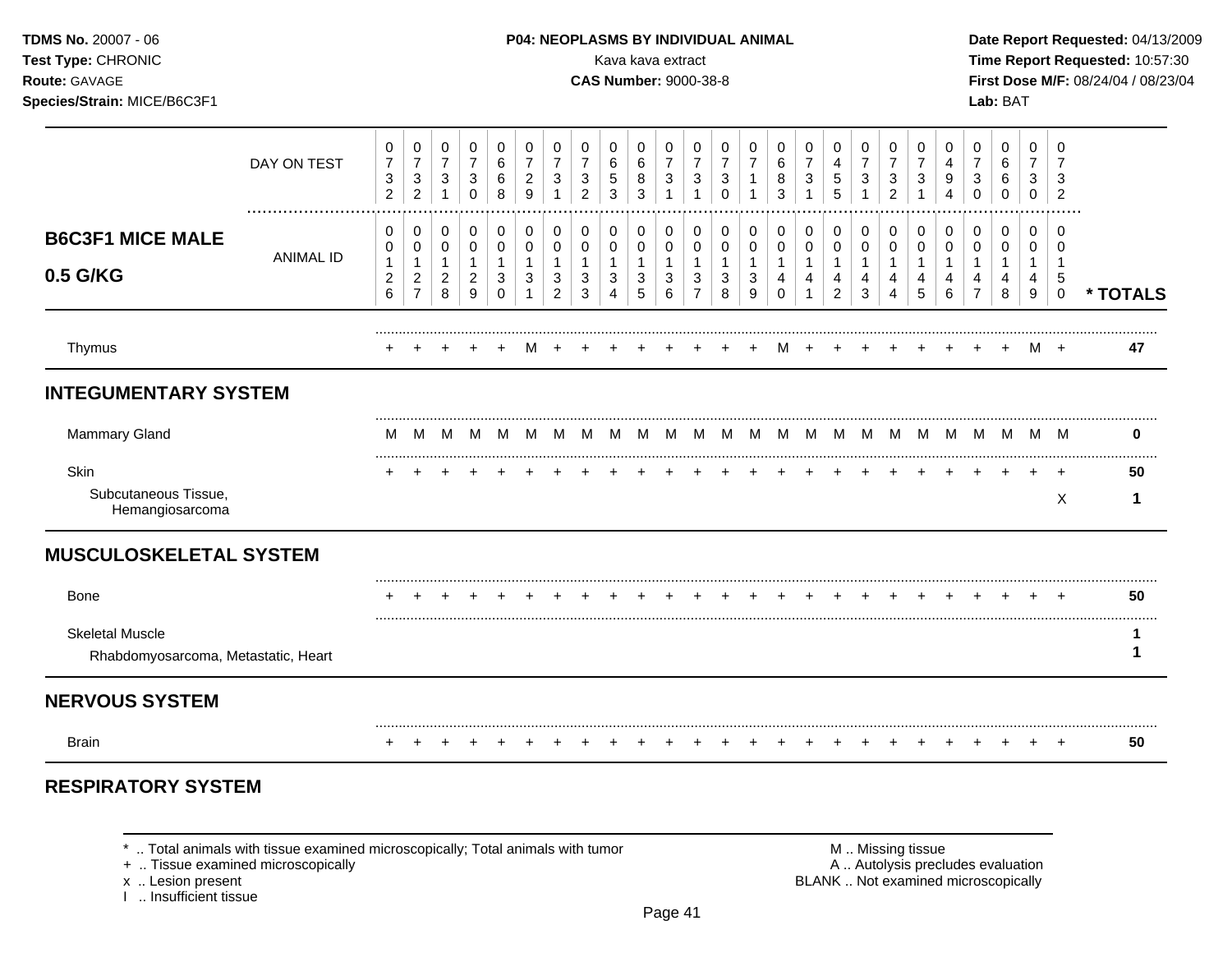| <b>TDMS No. 20007 - 06</b> |
|----------------------------|
| <b>Test Type: CHRONIC</b>  |
| <b>Route: GAVAGE</b>       |

## **P04: NEOPLASMS BY INDIVIDUAL ANIMAL Date Report Requested: 04/13/2009**

**Time Report Requested:** 10:57:30 **CAS Number:** 9000-38-8 **First Dose M/F:** 08/24/04 / 08/23/04

|                                                                                                                                                                                                                                                                       | DAY ON TEST      | 0<br>$\overline{7}$<br>$\ensuremath{\mathsf{3}}$<br>$\overline{c}$ | $\pmb{0}$<br>$\overline{7}$<br>$\sqrt{3}$<br>$\overline{2}$        | $\pmb{0}$<br>$\overline{7}$<br>$\ensuremath{\mathsf{3}}$<br>1         | 0<br>$\overline{7}$<br>$\mathbf{3}$<br>$\Omega$         | 0<br>6<br>6<br>8                                  | 0<br>$\overline{7}$<br>$\sqrt{2}$<br>9 | 0<br>$\overline{7}$<br>3                   | 0<br>$\overline{7}$<br>$\sqrt{3}$<br>$\overline{2}$ | 0<br>6<br>5<br>3                      | 0<br>6<br>8<br>$\mathbf{3}$                        | 0<br>$\overline{7}$<br>$\sqrt{3}$               | 0<br>$\overline{7}$<br>$\sqrt{3}$                       | 0<br>$\overline{7}$<br>3<br>0              | 0<br>$\overline{7}$<br>1        | 0<br>6<br>8<br>3                                  | 0<br>$\overline{7}$<br>3   | 0<br>4<br>$\sqrt{5}$<br>5                    | 0<br>$\overline{7}$<br>$\ensuremath{\mathsf{3}}$ | 0<br>$\overline{7}$<br>3<br>$\overline{c}$            | 0<br>3                        | 0<br>4<br>9                  | 0<br>$\overline{7}$<br>3<br>$\Omega$ | 0<br>6<br>6<br>0                | 0<br>$\overline{7}$<br>3<br>0        | $\Omega$<br>3<br>$\overline{2}$                |          |
|-----------------------------------------------------------------------------------------------------------------------------------------------------------------------------------------------------------------------------------------------------------------------|------------------|--------------------------------------------------------------------|--------------------------------------------------------------------|-----------------------------------------------------------------------|---------------------------------------------------------|---------------------------------------------------|----------------------------------------|--------------------------------------------|-----------------------------------------------------|---------------------------------------|----------------------------------------------------|-------------------------------------------------|---------------------------------------------------------|--------------------------------------------|---------------------------------|---------------------------------------------------|----------------------------|----------------------------------------------|--------------------------------------------------|-------------------------------------------------------|-------------------------------|------------------------------|--------------------------------------|---------------------------------|--------------------------------------|------------------------------------------------|----------|
| <b>B6C3F1 MICE MALE</b><br>0.5 G/KG                                                                                                                                                                                                                                   | <b>ANIMAL ID</b> | 0<br>0<br>$\mathbf{1}$<br>$\overline{c}$<br>6                      | 0<br>$\pmb{0}$<br>$\mathbf{1}$<br>$\overline{c}$<br>$\overline{7}$ | 0<br>$\mathsf{O}\xspace$<br>$\mathbf{1}$<br>$\overline{2}$<br>$\,8\,$ | 0<br>$\mathbf 0$<br>$\mathbf{1}$<br>$\overline{2}$<br>9 | 0<br>$\mathbf 0$<br>$\mathbf{1}$<br>3<br>$\Omega$ | 0<br>$\mathbf 0$<br>3                  | 0<br>$\mathbf 0$<br>$\mathbf{1}$<br>3<br>2 | 0<br>$\mathbf 0$<br>$\mathbf{1}$<br>3<br>3          | 0<br>$\mathsf 0$<br>$\mathbf{1}$<br>3 | 0<br>$\pmb{0}$<br>$\mathbf 1$<br>$\mathbf{3}$<br>5 | 0<br>$\boldsymbol{0}$<br>$\mathbf{1}$<br>3<br>6 | 0<br>$\mathbf 0$<br>$\mathbf{1}$<br>3<br>$\overline{7}$ | 0<br>$\mathbf 0$<br>$\mathbf{1}$<br>3<br>8 | 0<br>$\mathbf 0$<br>1<br>3<br>9 | 0<br>$\mathbf 0$<br>$\mathbf{1}$<br>4<br>$\Omega$ | 0<br>$\mathbf 0$<br>1<br>4 | 0<br>$\mathsf 0$<br>1<br>4<br>$\overline{c}$ | 0<br>$\pmb{0}$<br>$\mathbf{1}$<br>4<br>3         | 0<br>$\pmb{0}$<br>$\mathbf{1}$<br>4<br>$\overline{4}$ | 0<br>$\Omega$<br>-1<br>4<br>5 | 0<br>$\Omega$<br>1<br>4<br>6 | 0<br>$\Omega$<br>4                   | 0<br>$\mathbf 0$<br>1<br>4<br>8 | 0<br>0<br>$\mathbf{1}$<br>4<br>$9\,$ | $\Omega$<br>$\Omega$<br>-1<br>5<br>$\mathbf 0$ | * TOTALS |
| Lung<br>Alveolar/Bronchiolar Adenoma<br>Alveolar/Bronchiolar Adenoma, Multiple<br>Alveolar/Bronchiolar Carcinoma<br>Hemangiosarcoma, Metastatic, Testes<br>Hepatoblastoma, Metastatic, Liver<br>Hepatocellular Carcinoma, Metastatic,<br>Liver<br>Histiocytic Sarcoma |                  |                                                                    |                                                                    |                                                                       | $\mathsf X$                                             |                                                   |                                        | X                                          | Χ                                                   |                                       |                                                    |                                                 |                                                         |                                            | X                               | X                                                 | X                          | $\mathsf X$                                  |                                                  |                                                       | X<br>$X$ $X$<br>$\times$      |                              | X                                    |                                 |                                      | X                                              | 50       |
| Rhabdomyosarcoma, Metastatic, Heart<br>Nose                                                                                                                                                                                                                           |                  |                                                                    |                                                                    |                                                                       |                                                         |                                                   |                                        |                                            |                                                     |                                       |                                                    |                                                 |                                                         |                                            |                                 |                                                   |                            |                                              |                                                  |                                                       |                               |                              |                                      |                                 |                                      |                                                | 50       |
| Trachea                                                                                                                                                                                                                                                               |                  |                                                                    |                                                                    |                                                                       |                                                         |                                                   |                                        |                                            |                                                     |                                       |                                                    |                                                 |                                                         |                                            |                                 |                                                   |                            |                                              |                                                  |                                                       |                               |                              |                                      |                                 |                                      |                                                | 50       |
| <b>SPECIAL SENSES SYSTEM</b>                                                                                                                                                                                                                                          |                  |                                                                    |                                                                    |                                                                       |                                                         |                                                   |                                        |                                            |                                                     |                                       |                                                    |                                                 |                                                         |                                            |                                 |                                                   |                            |                                              |                                                  |                                                       |                               |                              |                                      |                                 |                                      |                                                |          |
| Eye                                                                                                                                                                                                                                                                   |                  |                                                                    |                                                                    |                                                                       |                                                         |                                                   |                                        |                                            |                                                     |                                       |                                                    |                                                 |                                                         |                                            |                                 |                                                   |                            |                                              |                                                  |                                                       |                               |                              |                                      |                                 |                                      |                                                | 50       |
| Harderian Gland<br>Adenoma<br>Carcinoma                                                                                                                                                                                                                               |                  |                                                                    |                                                                    |                                                                       |                                                         |                                                   |                                        |                                            |                                                     |                                       |                                                    |                                                 | $\times$                                                |                                            |                                 |                                                   |                            |                                              |                                                  |                                                       |                               |                              |                                      |                                 |                                      |                                                | 50<br>3  |

 $*$  .. Total animals with tissue examined microscopically; Total animals with tumor  $\blacksquare$  M .. Missing tissue

+ .. Tissue examined microscopically  $\blacksquare$  A .. Autolysis precludes evaluation

x .. Lesion present<br>I .. Insufficient tissue

M .. Missing tissue<br>A .. Autolysis precludes evaluation<br>BLANK .. Not examined microscopically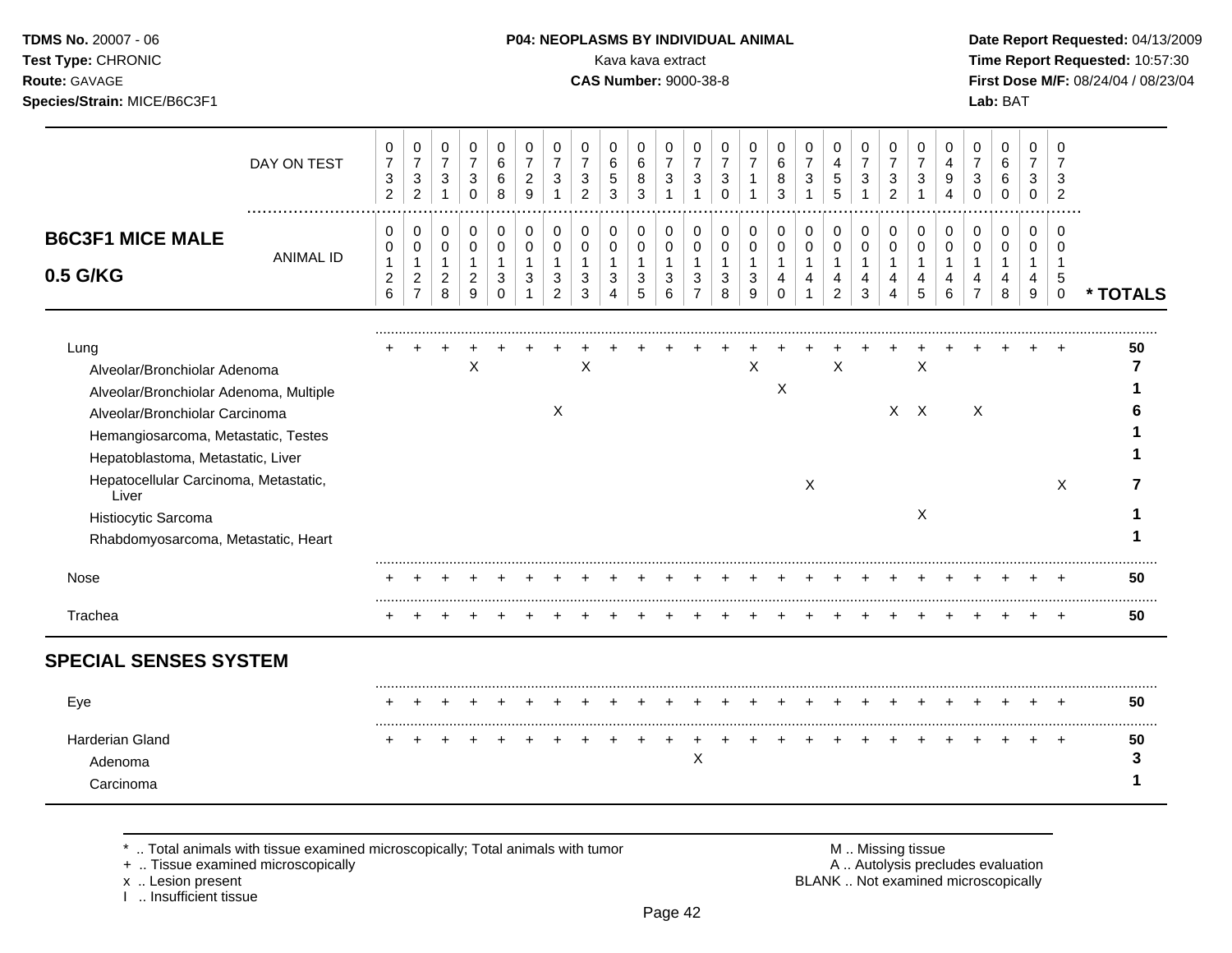| <b>TDMS No. 20007 - 06</b>  | <b>P04: NEOPLASMS BY INDIVIDUAL ANIMAL</b> | Date Repo         |
|-----------------------------|--------------------------------------------|-------------------|
| <b>Test Type: CHRONIC</b>   | Kava kava extract                          | Time Rep          |
| <b>Route: GAVAGE</b>        | <b>CAS Number: 9000-38-8</b>               | <b>First Dose</b> |
| Species/Strain: MICE/B6C3F1 |                                            | Lab: BAT          |

Kava kava extract **Time Report Requested:** 10:57:30 **CAS Number:** 9000-38-8 **First Dose M/F:** 08/24/04 / 08/23/04

|                                                             | DAY ON TEST   | 0<br>$\overline{7}$<br>$\mathbf{3}$<br>$\overline{2}$ | 0<br>$\overline{7}$<br>3<br>$\overline{2}$ | 0<br>$\overline{7}$<br>3                | 0<br>$\overline{7}$<br>3<br>$\Omega$         | 0<br>$\,6$<br>$\,6$<br>8 | 0<br>$\overline{7}$<br>2<br>9 | 7                        | 0<br>$\overline{7}$<br>3<br>2 | 0<br>6<br>5<br>3 | 0<br>6<br>8<br>3 | $\overline{7}$<br>3 | 0<br>$\overline{7}$<br>3 | 0<br>$\overline{7}$<br>3<br>$\Omega$ | 7           | 0<br>6<br>8<br>3        | 0<br>$\boldsymbol{7}$<br>3 | 0<br>$\overline{\mathbf{4}}$<br>5<br>5 | 0<br>$\overline{7}$<br>3 | 0<br>$\overline{7}$<br>3<br>2 | 0<br>3           | 4<br>9 | 0<br>7<br>$\ensuremath{\mathsf{3}}$<br>0 | 0<br>6<br>6<br>$\Omega$ | 0<br>$\overline{7}$<br>3<br>$\Omega$ | 0<br>3<br>$\overline{2}$      |          |
|-------------------------------------------------------------|---------------|-------------------------------------------------------|--------------------------------------------|-----------------------------------------|----------------------------------------------|--------------------------|-------------------------------|--------------------------|-------------------------------|------------------|------------------|---------------------|--------------------------|--------------------------------------|-------------|-------------------------|----------------------------|----------------------------------------|--------------------------|-------------------------------|------------------|--------|------------------------------------------|-------------------------|--------------------------------------|-------------------------------|----------|
| <b>B6C3F1 MICE MALE</b><br>0.5 G/KG                         | <br>ANIMAL ID | 0<br>0<br>1<br>$\boldsymbol{2}$<br>6                  | 0<br>0<br>$\frac{2}{7}$                    | 0<br>$\mathbf 0$<br>$\overline{c}$<br>8 | 0<br>$\mathbf 0$<br>1<br>$\overline{c}$<br>9 | 0<br>0<br>3<br>0         | 0<br>0<br>3                   | 0<br>3<br>$\mathfrak{p}$ | 0<br>0<br>3<br>3              | 0<br>0<br>3      | 0<br>0<br>3<br>5 | 0<br>0<br>3<br>6    | 0<br>$\mathbf 0$<br>3    | 0<br>0<br>3<br>8                     | 0<br>3<br>g | 0<br>0<br>4<br>$\Omega$ | 0<br>0<br>4                | 0<br>0<br>4<br>$\overline{2}$          | 0<br>0<br>4<br>3         | 0<br>$\Omega$                 | 0<br>0<br>4<br>5 | 0<br>4 | 0<br>0<br>4<br>$\overline{ }$            | 0<br>0<br>4<br>8        | 0<br>0<br>4<br>9                     | .<br>0<br>0<br>5<br>$\pmb{0}$ | * TOTALS |
| <b>URINARY SYSTEM</b>                                       |               |                                                       |                                            |                                         |                                              |                          |                               |                          |                               |                  |                  |                     |                          |                                      |             |                         |                            |                                        |                          |                               |                  |        |                                          |                         |                                      |                               |          |
| Kidney<br>Histiocytic Sarcoma                               |               |                                                       |                                            |                                         |                                              |                          |                               |                          |                               |                  |                  |                     |                          |                                      |             |                         |                            |                                        |                          |                               | X                |        |                                          |                         |                                      |                               | 50       |
| <b>Urinary Bladder</b>                                      |               |                                                       |                                            |                                         |                                              |                          |                               |                          |                               |                  |                  |                     |                          |                                      |             |                         |                            |                                        |                          |                               |                  |        |                                          |                         |                                      |                               | 50       |
| <b>SYSTEMIC LESIONS</b>                                     |               |                                                       |                                            |                                         |                                              |                          |                               |                          |                               |                  |                  |                     |                          |                                      |             |                         |                            |                                        |                          |                               |                  |        |                                          |                         |                                      |                               |          |
| Multiple Organ<br>Histiocytic Sarcoma<br>Lymphoma Malignant |               |                                                       |                                            |                                         | X                                            |                          |                               |                          |                               |                  |                  |                     |                          |                                      |             |                         |                            |                                        |                          |                               | Χ                |        |                                          |                         | $+$                                  | $+$                           | 50       |

+ .. Tissue examined microscopically

x .. Lesion present<br>I .. Insufficient tissue

\* .. Total animals with tissue examined microscopically; Total animals with tumor **M** metally more than M .. Missing tissue<br>  $\blacksquare$  Tissue examined microscopically BLANK .. Not examined microscopically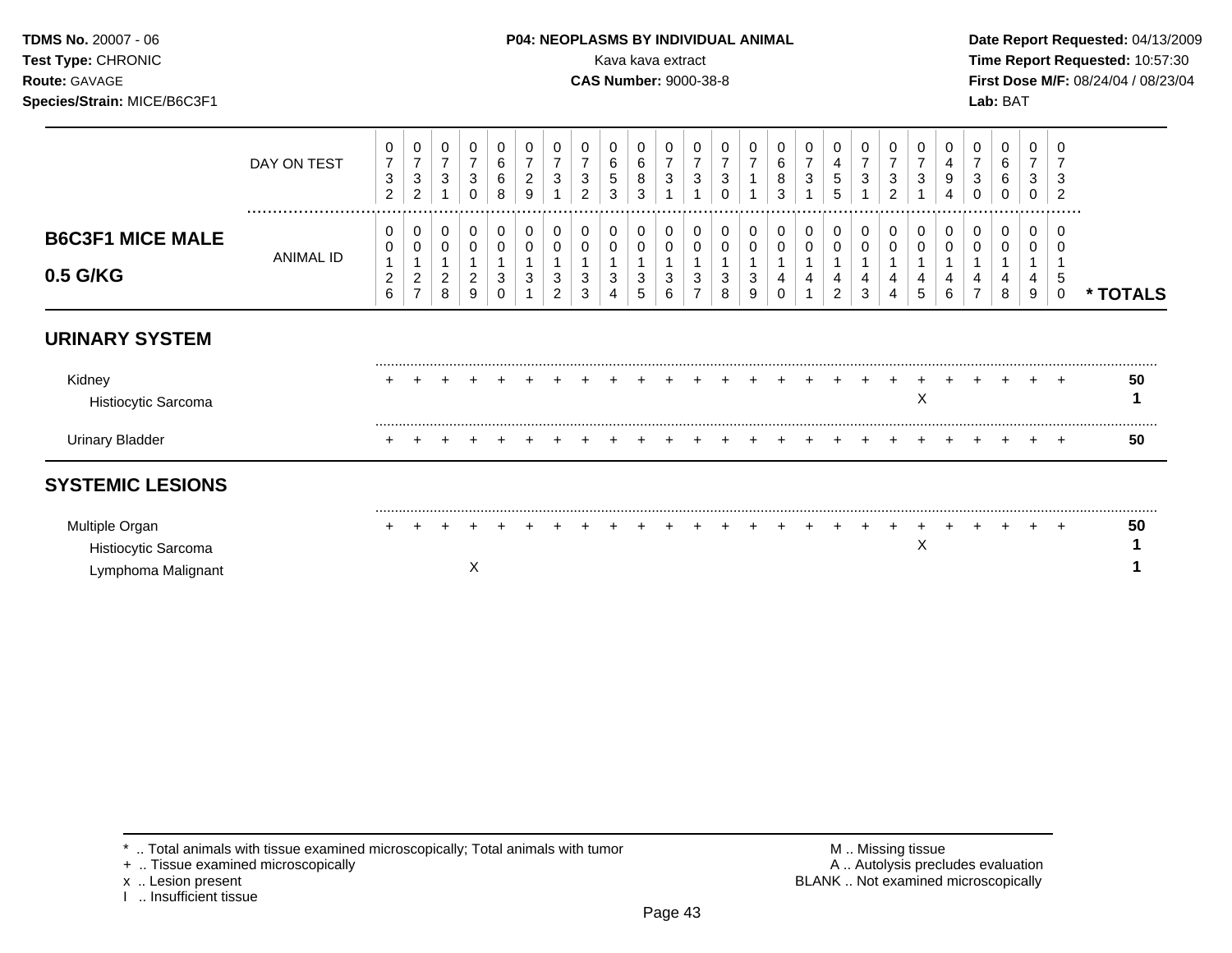TDMS No. 20007 - 06 Test Type: CHRONIC Route: GAVAGE

## Species/Strain: MICE/B6C3F1

#### P04: NEOPLASMS BY INDIVIDUAL ANIMAL

Kava kava extract

CAS Number: 9000-38-8

Date Report Requested: 04/13/2009 Time Report Requested: 10:57:30 First Dose M/F: 08/24/04 / 08/23/04 Lab: BAT

|                                                                          | DAY ON TEST      | 0<br>$\overline{7}$<br>3<br>1                         | 0<br>$\mathbf 5$<br>$\boldsymbol{9}$<br>$\,6$                    | 0<br>$\mathbf 5$<br>$\overline{4}$<br>$\overline{7}$ | 0<br>$\boldsymbol{7}$<br>3<br>$\mathbf{1}$             | 0<br>4<br>$\,6$<br>5                                         | 0<br>$\sqrt{5}$<br>9<br>6                           | 0<br>$\overline{7}$<br>$\mathbf{3}$                                          | 0<br>$\overline{7}$<br>3<br>$\overline{2}$ | 0<br>$\overline{7}$<br>3<br>$\Omega$ | 0<br>$\overline{7}$<br>3<br>$\overline{2}$ | 0<br>$\boldsymbol{7}$<br>$\ensuremath{\mathsf{3}}$ | 0<br>6<br>$\overline{7}$<br>3                 | 0<br>$\overline{7}$<br>$\sqrt{3}$<br>$\overline{c}$       | 0<br>$\overline{7}$<br>$\sqrt{3}$<br>$\overline{c}$ | 0<br>$\overline{7}$<br>$\sqrt{3}$<br>$\overline{c}$ | 0<br>$\overline{7}$<br>3                   | 0<br>$\overline{7}$<br>3                                | 0<br>$\overline{7}$<br>$\mathbf{3}$<br>0 | 0<br>5<br>$\overline{7}$<br>4                    | 0<br>$\,6$<br>$\,6$<br>8                                          | 0<br>$\overline{7}$<br>3           | 0<br>$\overline{7}$<br>3<br>$\overline{c}$                 | 0<br>$\sqrt{5}$<br>8<br>$\overline{c}$        | 0<br>3<br>9<br>$\overline{c}$                 | 0<br>$\overline{7}$<br>3<br>$\overline{1}$                         |                 |
|--------------------------------------------------------------------------|------------------|-------------------------------------------------------|------------------------------------------------------------------|------------------------------------------------------|--------------------------------------------------------|--------------------------------------------------------------|-----------------------------------------------------|------------------------------------------------------------------------------|--------------------------------------------|--------------------------------------|--------------------------------------------|----------------------------------------------------|-----------------------------------------------|-----------------------------------------------------------|-----------------------------------------------------|-----------------------------------------------------|--------------------------------------------|---------------------------------------------------------|------------------------------------------|--------------------------------------------------|-------------------------------------------------------------------|------------------------------------|------------------------------------------------------------|-----------------------------------------------|-----------------------------------------------|--------------------------------------------------------------------|-----------------|
| <b>B6C3F1 MICE MALE</b><br><b>1.0 G/KG</b>                               | <b>ANIMAL ID</b> | $\mathbf 0$<br>0<br>$\mathbf{1}$<br>5<br>$\mathbf{1}$ | 0<br>$\mathbf 0$<br>$\mathbf{1}$<br>$\sqrt{5}$<br>$\overline{c}$ | 0<br>0<br>1<br>5<br>3                                | 0<br>0<br>$\mathbf{1}$<br>$\sqrt{5}$<br>$\overline{4}$ | 0<br>$\mathbf 0$<br>$\mathbf{1}$<br>$\sqrt{5}$<br>$\sqrt{5}$ | 0<br>$\mathbf 0$<br>$\mathbf{1}$<br>$\sqrt{5}$<br>6 | $\mathbf 0$<br>$\mathbf 0$<br>$\overline{1}$<br>$\sqrt{5}$<br>$\overline{7}$ | 0<br>0<br>$\mathbf{1}$<br>5<br>8           | 0<br>0<br>$\mathbf{1}$<br>5<br>9     | 0<br>0<br>$\mathbf 1$<br>6<br>$\mathbf 0$  | 0<br>$\mathbf 0$<br>$\mathbf{1}$<br>6              | 0<br>0<br>$\mathbf{1}$<br>6<br>$\overline{c}$ | 0<br>$\pmb{0}$<br>$\mathbf{1}$<br>$\,6\,$<br>$\mathbf{3}$ | 0<br>$\mathbf 0$<br>$\mathbf{1}$<br>6<br>4          | 0<br>0<br>$\mathbf{1}$<br>$\,6\,$<br>5              | $\mathbf 0$<br>0<br>$\mathbf{1}$<br>6<br>6 | 0<br>$\mathbf 0$<br>$\mathbf{1}$<br>6<br>$\overline{7}$ | 0<br>0<br>$\mathbf{1}$<br>$\,6\,$<br>8   | 0<br>$\mathbf 0$<br>$\mathbf{1}$<br>$\,6\,$<br>9 | 0<br>$\mathbf 0$<br>$\mathbf{1}$<br>$\overline{7}$<br>$\mathbf 0$ | 0<br>0<br>1<br>$\overline{7}$<br>1 | 0<br>0<br>$\mathbf{1}$<br>$\overline{7}$<br>$\overline{c}$ | 0<br>0<br>$\mathbf{1}$<br>$\overline{7}$<br>3 | 0<br>0<br>$\mathbf{1}$<br>$\overline{7}$<br>4 | 0<br>$\mathbf 0$<br>$\overline{1}$<br>$\overline{7}$<br>$\sqrt{5}$ | males<br>(cont) |
| <b>ALIMENTARY SYSTEM</b>                                                 |                  |                                                       |                                                                  |                                                      |                                                        |                                                              |                                                     |                                                                              |                                            |                                      |                                            |                                                    |                                               |                                                           |                                                     |                                                     |                                            |                                                         |                                          |                                                  |                                                                   |                                    |                                                            |                                               |                                               |                                                                    |                 |
| Esophagus                                                                |                  |                                                       |                                                                  |                                                      |                                                        |                                                              |                                                     |                                                                              |                                            |                                      |                                            |                                                    |                                               |                                                           |                                                     |                                                     |                                            |                                                         |                                          |                                                  |                                                                   |                                    |                                                            |                                               |                                               |                                                                    |                 |
| Gallbladder                                                              |                  |                                                       |                                                                  |                                                      |                                                        |                                                              |                                                     |                                                                              |                                            |                                      |                                            |                                                    |                                               |                                                           |                                                     |                                                     |                                            |                                                         |                                          |                                                  |                                                                   |                                    |                                                            |                                               |                                               |                                                                    |                 |
| Intestine Large, Cecum                                                   |                  |                                                       |                                                                  |                                                      |                                                        |                                                              |                                                     |                                                                              |                                            |                                      |                                            |                                                    |                                               |                                                           |                                                     |                                                     |                                            |                                                         |                                          |                                                  |                                                                   |                                    |                                                            |                                               |                                               |                                                                    |                 |
| Intestine Large, Colon                                                   |                  |                                                       |                                                                  |                                                      |                                                        |                                                              |                                                     |                                                                              |                                            |                                      |                                            |                                                    |                                               |                                                           |                                                     |                                                     |                                            |                                                         |                                          |                                                  |                                                                   |                                    |                                                            |                                               |                                               |                                                                    |                 |
| Intestine Large, Rectum                                                  |                  |                                                       |                                                                  |                                                      |                                                        |                                                              |                                                     |                                                                              |                                            |                                      |                                            |                                                    |                                               |                                                           |                                                     |                                                     |                                            |                                                         |                                          |                                                  |                                                                   |                                    |                                                            |                                               |                                               |                                                                    |                 |
| Intestine Small, Duodenum                                                |                  |                                                       |                                                                  |                                                      |                                                        |                                                              |                                                     |                                                                              |                                            |                                      |                                            |                                                    |                                               |                                                           |                                                     |                                                     |                                            |                                                         |                                          |                                                  |                                                                   |                                    |                                                            |                                               |                                               |                                                                    |                 |
| Intestine Small, Ileum                                                   |                  |                                                       |                                                                  |                                                      |                                                        |                                                              |                                                     |                                                                              |                                            |                                      |                                            |                                                    |                                               |                                                           |                                                     |                                                     |                                            |                                                         |                                          |                                                  |                                                                   |                                    |                                                            |                                               |                                               |                                                                    |                 |
| Intestine Small, Jejunum<br>Adenoma<br>Peyer's Patch, Lymphoma Malignant |                  |                                                       |                                                                  |                                                      |                                                        |                                                              |                                                     |                                                                              |                                            |                                      | Χ                                          |                                                    |                                               |                                                           |                                                     |                                                     |                                            |                                                         |                                          |                                                  |                                                                   |                                    |                                                            |                                               |                                               |                                                                    |                 |
| Liver<br>Hemangiosarcoma<br>Hepatoblastoma<br>Hepatoblastoma, Multiple   |                  |                                                       |                                                                  |                                                      |                                                        | $\times$                                                     |                                                     |                                                                              | $\mathsf X$                                |                                      |                                            |                                                    | X                                             |                                                           | X                                                   |                                                     |                                            | $X$ $X$                                                 |                                          |                                                  |                                                                   |                                    |                                                            | $X$ $X$                                       |                                               |                                                                    |                 |

\* .. Total animals with tissue examined microscopically; Total animals with tumor

+ .. Tissue examined microscopically

x .. Lesion present<br>I .. Insufficient tissue

M .. Missing tissue<br>A .. Autolysis precludes evaluation BLANK .. Not examined microscopically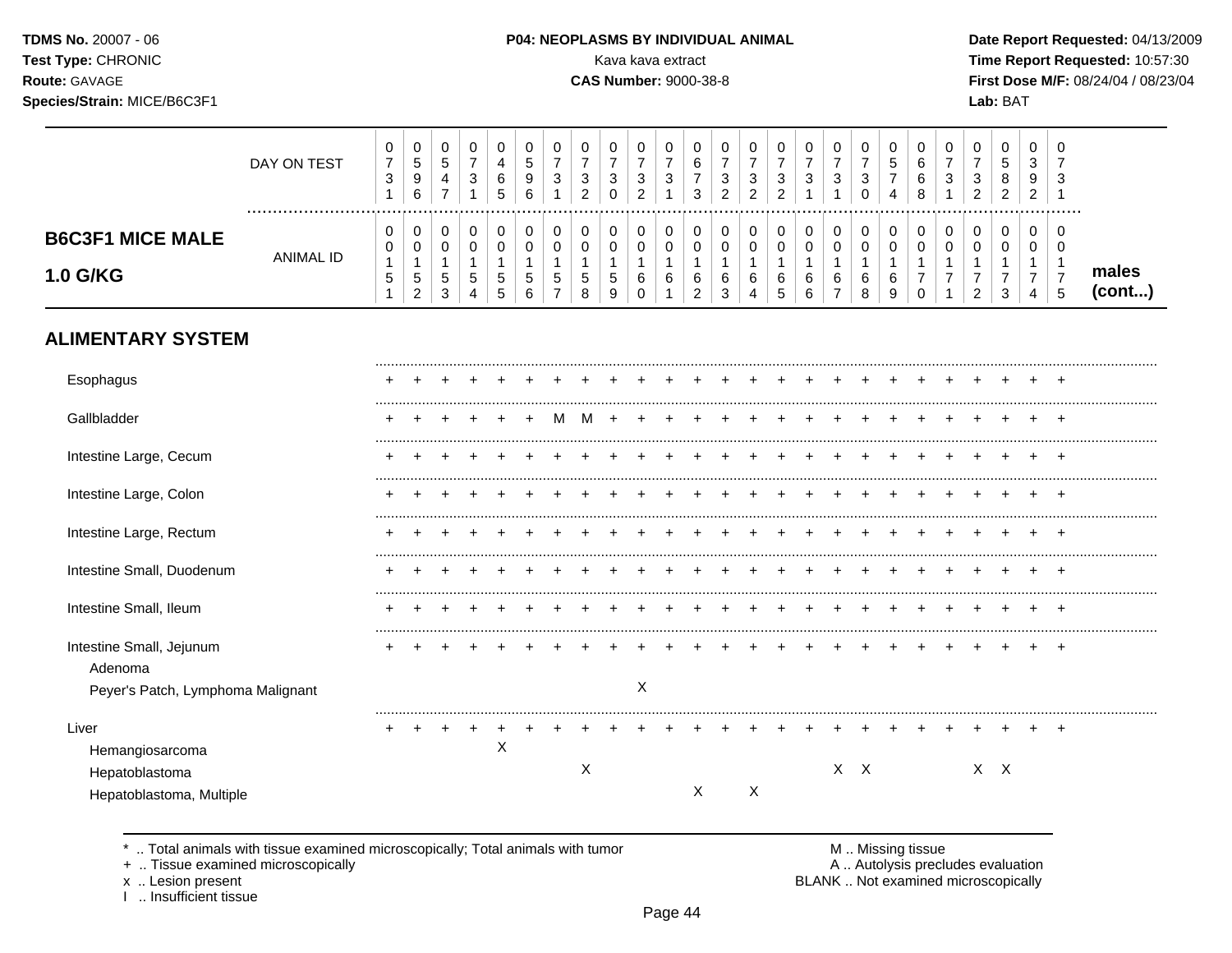| <b>TDMS No. 20007 - 06</b> |  |
|----------------------------|--|
| <b>Test Type: CHRONIC</b>  |  |
| <b>Route: GAVAGE</b>       |  |

Kava kava extract **Time Report Requested:** 10:57:30 **CAS Number:** 9000-38-8 **First Dose M/F:** 08/24/04 / 08/23/04 **Species/Strain:** MICE/B6C3F1 **Lab:** BAT

| DAY ON TEST                                                                                                                                                                                           | 0<br>$\boldsymbol{7}$<br>$\sqrt{3}$<br>$\mathbf{1}$ | 0<br>$\sqrt{5}$<br>$\boldsymbol{9}$<br>$6\phantom{1}6$ | 0<br>$\sqrt{5}$<br>$\overline{4}$<br>$\overline{7}$                      | 0<br>$\overline{7}$<br>3<br>$\mathbf{1}$                      | 0<br>$\overline{4}$<br>6<br>5                      | 0<br>5<br>9<br>6                      | 0<br>$\overline{7}$<br>3<br>$\mathbf{1}$                      | 0<br>$\overline{7}$<br>3<br>$\overline{2}$           | 0<br>$\overline{7}$<br>3<br>$\Omega$                 | 0<br>$\overline{7}$<br>$\sqrt{3}$<br>$\overline{2}$       | 0<br>$\overline{7}$<br>$\sqrt{3}$<br>$\mathbf{1}$ | 0<br>6<br>$\boldsymbol{7}$<br>3                       | 0<br>$\overline{7}$<br>3<br>$\overline{2}$       | 0<br>$\overline{7}$<br>3<br>$\overline{c}$    | 0<br>$\overline{7}$<br>3<br>$\overline{2}$         | 0<br>$\overline{7}$<br>3<br>1 | 0<br>$\overline{7}$<br>$\sqrt{3}$<br>$\mathbf{1}$           | 0<br>$\overline{7}$<br>3<br>$\mathbf 0$ | 0<br>$\overline{5}$<br>$\boldsymbol{7}$<br>$\overline{4}$         | 0<br>6<br>6<br>8                                                | 0<br>$\overline{7}$<br>3<br>1                                | 0<br>$\overline{7}$<br>3<br>$\overline{2}$                               | 0<br>5<br>8<br>$\overline{c}$                | 0<br>3<br>9<br>$\overline{c}$                                     | 0<br>7<br>3<br>$\overline{1}$                             |                 |
|-------------------------------------------------------------------------------------------------------------------------------------------------------------------------------------------------------|-----------------------------------------------------|--------------------------------------------------------|--------------------------------------------------------------------------|---------------------------------------------------------------|----------------------------------------------------|---------------------------------------|---------------------------------------------------------------|------------------------------------------------------|------------------------------------------------------|-----------------------------------------------------------|---------------------------------------------------|-------------------------------------------------------|--------------------------------------------------|-----------------------------------------------|----------------------------------------------------|-------------------------------|-------------------------------------------------------------|-----------------------------------------|-------------------------------------------------------------------|-----------------------------------------------------------------|--------------------------------------------------------------|--------------------------------------------------------------------------|----------------------------------------------|-------------------------------------------------------------------|-----------------------------------------------------------|-----------------|
| <b>B6C3F1 MICE MALE</b><br><b>ANIMAL ID</b><br>1.0 G/KG                                                                                                                                               | 0<br>$\pmb{0}$<br>$\mathbf{1}$<br>5<br>$\mathbf{1}$ | 0<br>$\pmb{0}$<br>1<br>$\mathbf 5$<br>$\overline{c}$   | $\mathbf 0$<br>$\mathbf 0$<br>$\mathbf{1}$<br>$\sqrt{5}$<br>$\mathbf{3}$ | $\pmb{0}$<br>$\pmb{0}$<br>$\mathbf{1}$<br>5<br>$\overline{4}$ | $\mathbf 0$<br>$\mathbf 0$<br>1<br>5<br>$\sqrt{5}$ | $\pmb{0}$<br>$\pmb{0}$<br>1<br>5<br>6 | $\pmb{0}$<br>$\pmb{0}$<br>$\mathbf{1}$<br>5<br>$\overline{7}$ | $\mathbf 0$<br>$\mathbf 0$<br>$\mathbf{1}$<br>5<br>8 | $\mathbf 0$<br>$\mathbf 0$<br>$\mathbf{1}$<br>5<br>9 | $\pmb{0}$<br>$\pmb{0}$<br>$\mathbf 1$<br>6<br>$\mathbf 0$ | 0<br>$\mathbf 0$<br>$\mathbf{1}$<br>6<br>1        | 0<br>$\pmb{0}$<br>$\mathbf{1}$<br>6<br>$\overline{c}$ | $\pmb{0}$<br>$\pmb{0}$<br>$\mathbf{1}$<br>6<br>3 | 0<br>0<br>$\mathbf{1}$<br>6<br>$\overline{4}$ | $\mathbf 0$<br>$\pmb{0}$<br>$\mathbf{1}$<br>6<br>5 | 0<br>$\pmb{0}$<br>1<br>6<br>6 | 0<br>$\mathbf 0$<br>$\mathbf{1}$<br>$\,6$<br>$\overline{7}$ | 0<br>$\pmb{0}$<br>1<br>6<br>8           | $\mathbf 0$<br>$\pmb{0}$<br>$\mathbf{1}$<br>6<br>$\boldsymbol{9}$ | $\mathbf 0$<br>$\pmb{0}$<br>$\mathbf{1}$<br>$\overline{7}$<br>0 | $\mathbf 0$<br>$\mathbf 0$<br>$\mathbf{1}$<br>$\overline{7}$ | 0<br>$\mathbf 0$<br>$\mathbf 1$<br>$\overline{7}$<br>2                   | 0<br>$\mathbf 0$<br>1<br>$\overline{7}$<br>3 | $\mathbf 0$<br>$\mathbf 0$<br>$\mathbf{1}$<br>$\overline{7}$<br>4 | 0<br>$\mathbf 0$<br>$\overline{1}$<br>$\overline{7}$<br>5 | males<br>(cont) |
| Hepatocellular Adenoma<br>Hepatocellular Adenoma, Multiple<br>Hepatocellular Carcinoma<br>Hepatocellular Carcinoma, Multiple<br>Hepatocholangiocarcinoma<br>Histiocytic Sarcoma<br>Lymphoma Malignant | X                                                   | $\mathsf{X}$                                           |                                                                          |                                                               |                                                    | X<br>X                                |                                                               | X                                                    | X                                                    | X                                                         | X                                                 |                                                       |                                                  | X X X                                         | $\boldsymbol{\mathsf{X}}$                          | X                             | X<br>$\boldsymbol{\mathsf{X}}$                              | X.                                      | X.<br>$X$ $X$                                                     | X                                                               |                                                              | x x x x<br>Χ                                                             |                                              |                                                                   | X                                                         |                 |
| Mesentery                                                                                                                                                                                             |                                                     |                                                        |                                                                          | +                                                             |                                                    |                                       |                                                               |                                                      |                                                      |                                                           |                                                   |                                                       |                                                  |                                               |                                                    |                               |                                                             |                                         |                                                                   |                                                                 |                                                              |                                                                          |                                              |                                                                   |                                                           |                 |
| Pancreas                                                                                                                                                                                              |                                                     |                                                        |                                                                          |                                                               |                                                    |                                       |                                                               |                                                      |                                                      |                                                           |                                                   |                                                       |                                                  |                                               |                                                    |                               |                                                             |                                         |                                                                   |                                                                 |                                                              |                                                                          |                                              |                                                                   |                                                           |                 |
| Salivary Glands<br>Lymphoma Malignant                                                                                                                                                                 |                                                     |                                                        |                                                                          |                                                               |                                                    |                                       |                                                               |                                                      |                                                      |                                                           |                                                   |                                                       |                                                  |                                               |                                                    |                               |                                                             |                                         |                                                                   |                                                                 |                                                              |                                                                          |                                              |                                                                   | $+$                                                       |                 |
| Stomach, Forestomach<br>Histiocytic Sarcoma<br>Squamous Cell Papilloma                                                                                                                                |                                                     |                                                        |                                                                          |                                                               |                                                    |                                       |                                                               |                                                      |                                                      |                                                           |                                                   |                                                       |                                                  |                                               |                                                    |                               |                                                             |                                         |                                                                   |                                                                 |                                                              |                                                                          |                                              |                                                                   |                                                           |                 |
| Stomach, Glandular<br>Hepatoblastoma, Metastatic, Liver<br>Lymphoma Malignant                                                                                                                         |                                                     |                                                        |                                                                          |                                                               |                                                    |                                       |                                                               |                                                      |                                                      |                                                           |                                                   | X                                                     |                                                  |                                               |                                                    |                               |                                                             |                                         |                                                                   |                                                                 |                                                              |                                                                          |                                              |                                                                   |                                                           |                 |
| Tooth                                                                                                                                                                                                 |                                                     |                                                        |                                                                          | +                                                             |                                                    |                                       |                                                               |                                                      |                                                      | $+$                                                       | $+$                                               |                                                       | $\ddot{}$                                        |                                               |                                                    |                               |                                                             |                                         |                                                                   |                                                                 | $+$                                                          | $^{+}$                                                                   |                                              |                                                                   |                                                           |                 |
| Total animals with tissue examined microscopically; Total animals with tumor<br>+  Tissue examined microscopically<br>x  Lesion present<br>1  Insufficient tissue                                     |                                                     |                                                        |                                                                          |                                                               |                                                    |                                       |                                                               |                                                      |                                                      |                                                           |                                                   |                                                       |                                                  |                                               |                                                    |                               |                                                             | M  Missing tissue                       |                                                                   |                                                                 |                                                              | A  Autolysis precludes evaluation<br>BLANK  Not examined microscopically |                                              |                                                                   |                                                           |                 |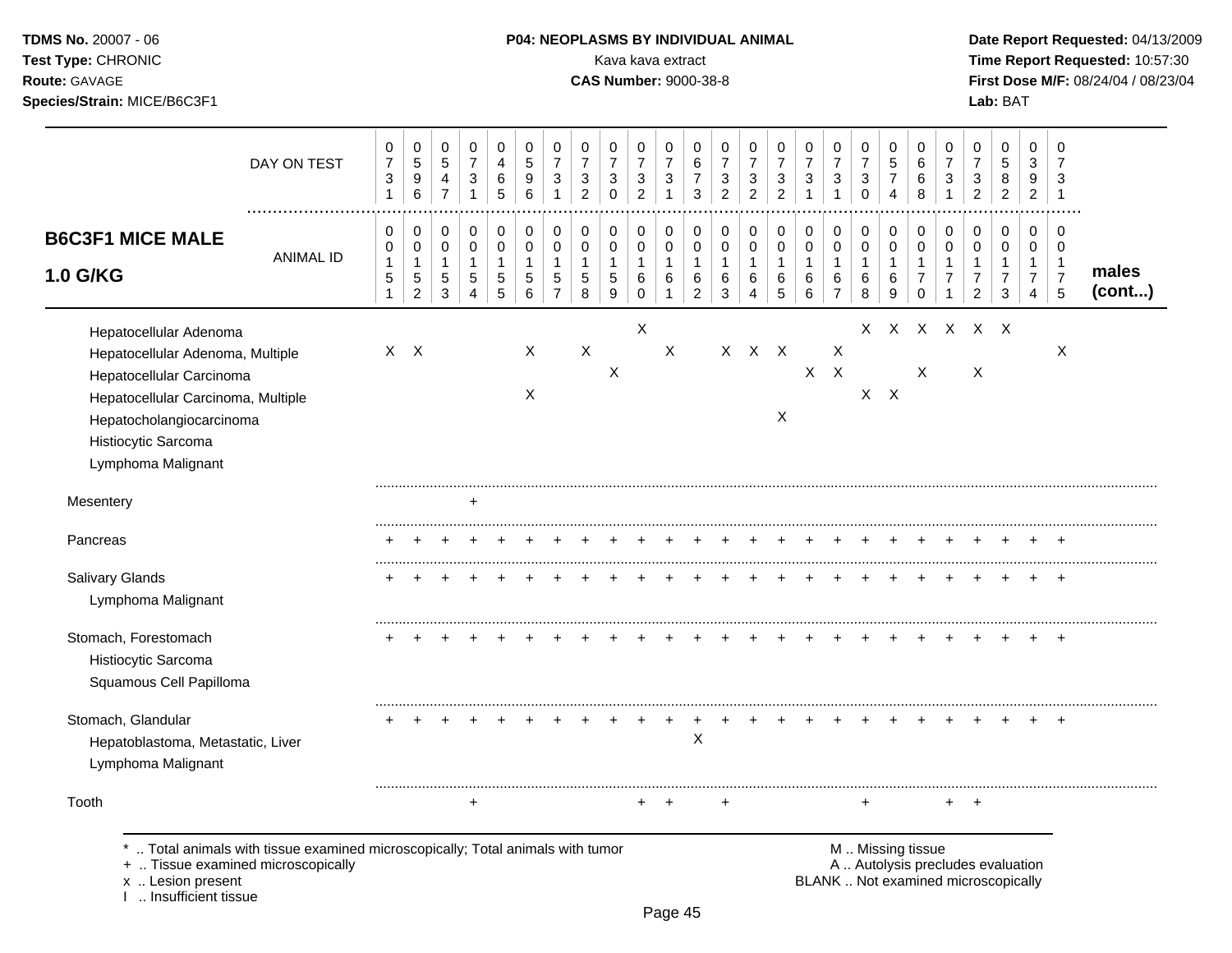| <b>TDMS No. 20007 - 06</b>  | <b>P04: NEOPLASMS BY INDIVIDUAL ANIMAL</b> | Date Rep         |
|-----------------------------|--------------------------------------------|------------------|
| <b>Test Type: CHRONIC</b>   | Kava kava extract                          | Time Rep         |
| <b>Route: GAVAGE</b>        | <b>CAS Number: 9000-38-8</b>               | <b>First Dos</b> |
| Species/Strain: MICE/B6C3F1 |                                            | Lab: BAT         |

Kava kava extract **Time Report Requested:** 10:57:30 **CAS Number:** 9000-38-8 **First Dose M/F:** 08/24/04 / 08/23/04

|                                                                    | DAY ON TEST      | 0<br>$\overline{7}$<br>$\ensuremath{\mathsf{3}}$<br>$\mathbf{1}$ | 0<br>$\sqrt{5}$<br>$\boldsymbol{9}$<br>6                     | 0<br>$\sqrt{5}$<br>$\overline{4}$<br>$\overline{7}$ | 0<br>$\overline{7}$<br>$\ensuremath{\mathsf{3}}$<br>1             | 0<br>4<br>$\,6\,$<br>5                               | 0<br>$\sqrt{5}$<br>9<br>6                            | 0<br>$\overline{7}$<br>$\sqrt{3}$                     | 0<br>$\overline{7}$<br>$\sqrt{3}$<br>$\overline{2}$ | 0<br>$\overline{7}$<br>$\mathbf{3}$<br>0 | 0<br>$\boldsymbol{7}$<br>$\ensuremath{\mathsf{3}}$<br>$\overline{2}$ | 0<br>$\overline{7}$<br>$\sqrt{3}$<br>1     | 0<br>6<br>$\overline{7}$<br>3                                     | 0<br>$\overline{7}$<br>$\sqrt{3}$<br>$\overline{c}$ | 0<br>$\overline{7}$<br>$\sqrt{3}$<br>$\overline{2}$  | 0<br>$\overline{7}$<br>$\sqrt{3}$<br>$\overline{2}$ | 0<br>$\overline{7}$<br>$\ensuremath{\mathsf{3}}$ | 0<br>$\overline{7}$<br>$\sqrt{3}$                               | 0<br>$\overline{7}$<br>3<br>0                  | 0<br>$\sqrt{5}$<br>$\overline{7}$<br>4                 | 0<br>6<br>6<br>8                             | 0<br>$\overline{7}$<br>$\ensuremath{\mathsf{3}}$ | 0<br>$\overline{7}$<br>$\mathbf{3}$<br>$\overline{c}$                | 0<br>5<br>8<br>$\overline{c}$                                              | 0<br>3<br>9<br>$\overline{c}$                                     | 0<br>7<br>3<br>-1                                         |                 |
|--------------------------------------------------------------------|------------------|------------------------------------------------------------------|--------------------------------------------------------------|-----------------------------------------------------|-------------------------------------------------------------------|------------------------------------------------------|------------------------------------------------------|-------------------------------------------------------|-----------------------------------------------------|------------------------------------------|----------------------------------------------------------------------|--------------------------------------------|-------------------------------------------------------------------|-----------------------------------------------------|------------------------------------------------------|-----------------------------------------------------|--------------------------------------------------|-----------------------------------------------------------------|------------------------------------------------|--------------------------------------------------------|----------------------------------------------|--------------------------------------------------|----------------------------------------------------------------------|----------------------------------------------------------------------------|-------------------------------------------------------------------|-----------------------------------------------------------|-----------------|
| <b>B6C3F1 MICE MALE</b><br><b>1.0 G/KG</b>                         | <b>ANIMAL ID</b> | $\mathbf 0$<br>0<br>$\mathbf{1}$<br>$\,$ 5 $\,$<br>$\mathbf{1}$  | $\boldsymbol{0}$<br>0<br>$\mathbf{1}$<br>5<br>$\overline{c}$ | $\pmb{0}$<br>0<br>$\overline{1}$<br>$\sqrt{5}$<br>3 | $\mathbf 0$<br>$\mathbf 0$<br>$\mathbf{1}$<br>5<br>$\overline{4}$ | 0<br>$\mathbf 0$<br>$\mathbf{1}$<br>$\mathbf 5$<br>5 | $\mathbf 0$<br>$\mathbf 0$<br>$\mathbf{1}$<br>5<br>6 | $\pmb{0}$<br>0<br>$\mathbf{1}$<br>5<br>$\overline{7}$ | $\mathbf 0$<br>$\mathbf 0$<br>5<br>8                | 0<br>0<br>$\mathbf{1}$<br>5<br>9         | 0<br>$\mathbf 0$<br>$\mathbf{1}$<br>6<br>$\mathbf 0$                 | $\mathbf 0$<br>0<br>$\mathbf{1}$<br>6<br>1 | $\mathbf 0$<br>$\mathbf 0$<br>$\mathbf{1}$<br>6<br>$\overline{a}$ | $\mathbf 0$<br>0<br>$\mathbf{1}$<br>6<br>3          | $\mathbf 0$<br>$\mathbf 0$<br>$\mathbf{1}$<br>6<br>4 | $\mathbf 0$<br>$\mathbf 0$<br>1<br>6<br>5           | $\mathbf 0$<br>0<br>$\mathbf{1}$<br>$\,6\,$<br>6 | $\pmb{0}$<br>$\mathbf 0$<br>$\mathbf{1}$<br>6<br>$\overline{7}$ | 0<br>$\mathbf 0$<br>$\mathbf{1}$<br>$\,6$<br>8 | $\mathbf 0$<br>$\mathbf 0$<br>$\overline{1}$<br>6<br>9 | 0<br>$\mathbf 0$<br>1<br>$\overline{7}$<br>0 | 0<br>$\mathbf 0$<br>$\overline{7}$               | 0<br>$\mathbf 0$<br>$\mathbf{1}$<br>$\overline{7}$<br>$\overline{c}$ | $\pmb{0}$<br>$\mathbf 0$<br>$\mathbf{1}$<br>$\overline{7}$<br>$\mathbf{3}$ | $\mathbf 0$<br>$\mathbf 0$<br>$\mathbf{1}$<br>$\overline{7}$<br>4 | $\mathbf 0$<br>0<br>$\overline{1}$<br>$\overline{7}$<br>5 | males<br>(cont) |
| <b>CARDIOVASCULAR SYSTEM</b>                                       |                  |                                                                  |                                                              |                                                     |                                                                   |                                                      |                                                      |                                                       |                                                     |                                          |                                                                      |                                            |                                                                   |                                                     |                                                      |                                                     |                                                  |                                                                 |                                                |                                                        |                                              |                                                  |                                                                      |                                                                            |                                                                   |                                                           |                 |
| <b>Blood Vessel</b>                                                |                  |                                                                  |                                                              |                                                     |                                                                   |                                                      |                                                      |                                                       |                                                     |                                          |                                                                      |                                            |                                                                   |                                                     |                                                      |                                                     |                                                  |                                                                 |                                                |                                                        |                                              |                                                  |                                                                      |                                                                            |                                                                   |                                                           |                 |
| Heart<br>Lymphoma Malignant                                        |                  |                                                                  |                                                              |                                                     |                                                                   |                                                      |                                                      |                                                       |                                                     |                                          |                                                                      |                                            |                                                                   |                                                     |                                                      |                                                     |                                                  |                                                                 |                                                |                                                        |                                              |                                                  |                                                                      |                                                                            |                                                                   | $\ddot{}$                                                 |                 |
| <b>ENDOCRINE SYSTEM</b>                                            |                  |                                                                  |                                                              |                                                     |                                                                   |                                                      |                                                      |                                                       |                                                     |                                          |                                                                      |                                            |                                                                   |                                                     |                                                      |                                                     |                                                  |                                                                 |                                                |                                                        |                                              |                                                  |                                                                      |                                                                            |                                                                   |                                                           |                 |
| <b>Adrenal Cortex</b><br>Histiocytic Sarcoma<br>Lymphoma Malignant |                  |                                                                  |                                                              |                                                     |                                                                   |                                                      |                                                      |                                                       |                                                     |                                          | X                                                                    |                                            |                                                                   |                                                     |                                                      |                                                     |                                                  |                                                                 |                                                |                                                        |                                              |                                                  |                                                                      |                                                                            |                                                                   |                                                           |                 |
| Adrenal Medulla<br>Histiocytic Sarcoma                             |                  |                                                                  |                                                              |                                                     |                                                                   |                                                      |                                                      |                                                       |                                                     |                                          |                                                                      |                                            |                                                                   |                                                     |                                                      |                                                     |                                                  |                                                                 |                                                |                                                        |                                              |                                                  |                                                                      |                                                                            |                                                                   | $\div$                                                    |                 |
| Islets, Pancreatic<br>Adenoma                                      |                  | X                                                                | $\div$                                                       |                                                     |                                                                   |                                                      |                                                      |                                                       |                                                     |                                          |                                                                      |                                            |                                                                   |                                                     |                                                      |                                                     |                                                  |                                                                 |                                                |                                                        |                                              |                                                  |                                                                      |                                                                            |                                                                   |                                                           |                 |
| Parathyroid Gland                                                  |                  |                                                                  | $\ddot{}$                                                    | M                                                   | $+$                                                               | M                                                    | M                                                    |                                                       |                                                     |                                          | м                                                                    |                                            |                                                                   |                                                     |                                                      |                                                     |                                                  |                                                                 |                                                |                                                        |                                              |                                                  |                                                                      | $\ddot{}$                                                                  | м                                                                 |                                                           |                 |
| <b>Pituitary Gland</b>                                             |                  |                                                                  |                                                              |                                                     |                                                                   |                                                      |                                                      |                                                       |                                                     |                                          |                                                                      |                                            |                                                                   |                                                     |                                                      |                                                     |                                                  |                                                                 |                                                |                                                        |                                              |                                                  |                                                                      |                                                                            |                                                                   |                                                           |                 |

 $*$  .. Total animals with tissue examined microscopically; Total animals with tumor  $\blacksquare$  M .. Missing tissue

+ .. Tissue examined microscopically  $\blacksquare$  A .. Autolysis precludes evaluation

x .. Lesion present<br>I .. Insufficient tissue

M .. Missing tissue<br>A .. Autolysis precludes evaluation<br>BLANK .. Not examined microscopically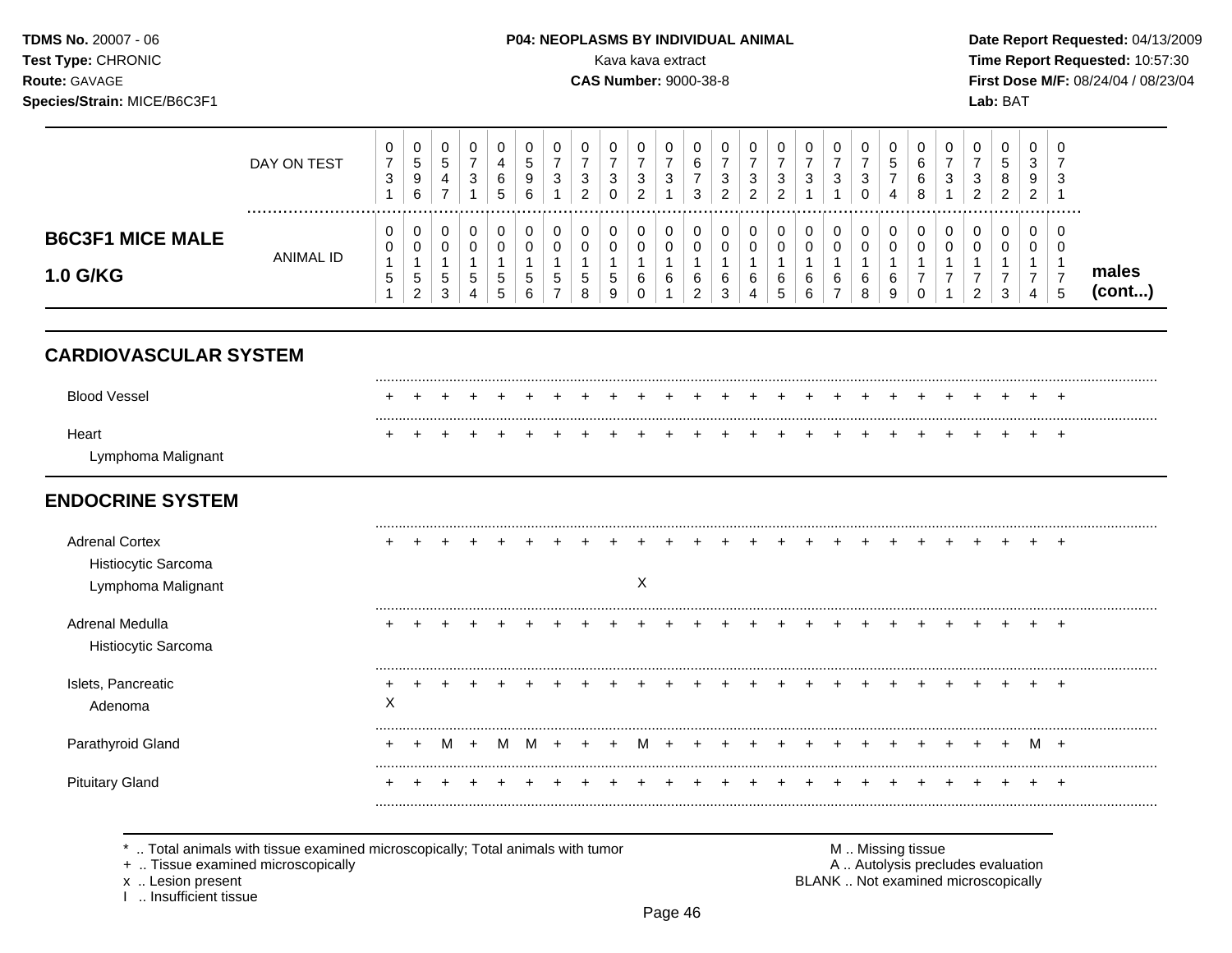| <b>TDMS No. 20007 - 06</b> |
|----------------------------|
| <b>Test Type: CHRONIC</b>  |
| <b>Route: GAVAGE</b>       |
|                            |

**Kava kava extract CHRONIC CHRONIC CHRONIC Time Report Requested:** 10:57:30 **CAS Number:** 9000-38-8 **First Dose M/F:** 08/24/04 / 08/23/04 **Species/Strain:** MICE/B6C3F1 **Lab:** BAT

|                                                                                   | DAY ON TEST                                                                     | 0<br>$\overline{7}$<br>3<br>$\mathbf{1}$    | 0<br>5<br>$\boldsymbol{9}$<br>$\,6$                            | 0<br>5<br>4<br>$\overline{7}$                                         | 0<br>$\overline{7}$<br>$\mathbf{3}$<br>$\mathbf{1}$ | 0<br>4<br>6<br>5                      | 0<br>$\,$ 5 $\,$<br>9<br>6      | 0<br>$\overline{7}$<br>3<br>$\mathbf{1}$                | 0<br>7<br>3<br>$\overline{2}$              | 0<br>$\overline{7}$<br>$\sqrt{3}$<br>$\Omega$ | 0<br>$\boldsymbol{7}$<br>$\mathbf{3}$<br>$\overline{2}$ | 0<br>$\overline{7}$<br>3<br>$\mathbf{1}$   | 0<br>$\,6$<br>$\boldsymbol{7}$<br>3                         | 0<br>7<br>3<br>$\overline{2}$                         | 0<br>$\overline{7}$<br>3<br>$\overline{c}$ | 0<br>$\overline{7}$<br>$\ensuremath{\mathsf{3}}$<br>$\overline{2}$ | 0<br>$\overline{7}$<br>3<br>$\mathbf{1}$ | 0<br>$\boldsymbol{7}$<br>$\mathbf{3}$<br>$\mathbf{1}$   | 0<br>$\overline{7}$<br>3<br>$\mathbf 0$      | 0<br>5<br>$\overline{7}$<br>4              | 0<br>6<br>$\,6$<br>$\,8\,$                                       | 0<br>7<br>3<br>1                                      | 0<br>$\overline{7}$<br>3<br>$\overline{c}$                               | 0<br>5<br>8<br>$\overline{2}$                                     | 0<br>3<br>9<br>$\boldsymbol{2}$                                      | 0<br>7<br>3<br>$\mathbf 1$          |                 |
|-----------------------------------------------------------------------------------|---------------------------------------------------------------------------------|---------------------------------------------|----------------------------------------------------------------|-----------------------------------------------------------------------|-----------------------------------------------------|---------------------------------------|---------------------------------|---------------------------------------------------------|--------------------------------------------|-----------------------------------------------|---------------------------------------------------------|--------------------------------------------|-------------------------------------------------------------|-------------------------------------------------------|--------------------------------------------|--------------------------------------------------------------------|------------------------------------------|---------------------------------------------------------|----------------------------------------------|--------------------------------------------|------------------------------------------------------------------|-------------------------------------------------------|--------------------------------------------------------------------------|-------------------------------------------------------------------|----------------------------------------------------------------------|-------------------------------------|-----------------|
| <b>B6C3F1 MICE MALE</b><br><b>1.0 G/KG</b>                                        | ANIMAL ID                                                                       | 0<br>0<br>$\mathbf{1}$<br>5<br>$\mathbf{1}$ | 0<br>$\pmb{0}$<br>$\mathbf{1}$<br>$\sqrt{5}$<br>$\overline{c}$ | $\pmb{0}$<br>$\mathbf 0$<br>$\mathbf 1$<br>$\sqrt{5}$<br>$\mathbf{3}$ | 0<br>$\mathbf 0$<br>$\mathbf{1}$<br>5<br>4          | 0<br>$\,0\,$<br>$\mathbf 1$<br>5<br>5 | 0<br>$\mathbf 0$<br>1<br>5<br>6 | 0<br>$\mathbf 0$<br>$\mathbf{1}$<br>5<br>$\overline{7}$ | 0<br>$\mathbf 0$<br>$\mathbf{1}$<br>5<br>8 | 0<br>0<br>1<br>5<br>9                         | 0<br>$\pmb{0}$<br>$\mathbf{1}$<br>6<br>$\mathbf 0$      | 0<br>$\mathbf 0$<br>$\mathbf{1}$<br>6<br>1 | 0<br>$\pmb{0}$<br>$\mathbf{1}$<br>$\,6\,$<br>$\overline{a}$ | 0<br>$\pmb{0}$<br>$\overline{1}$<br>6<br>$\mathbf{3}$ | 0<br>0<br>1<br>6<br>4                      | 0<br>$\mathbf 0$<br>1<br>6<br>5                                    | 0<br>0<br>$\mathbf{1}$<br>6<br>$\,6$     | 0<br>$\mathbf 0$<br>$\mathbf{1}$<br>6<br>$\overline{7}$ | 0<br>$\mathbf 0$<br>$\overline{1}$<br>6<br>8 | 0<br>$\mathbf 0$<br>$\mathbf{1}$<br>6<br>9 | $\mathbf 0$<br>$\mathbf 0$<br>1<br>$\overline{7}$<br>$\mathbf 0$ | 0<br>$\pmb{0}$<br>$\mathbf{1}$<br>$\overline{7}$<br>1 | 0<br>0<br>$\mathbf 1$<br>$\overline{7}$<br>$\overline{2}$                | $\mathbf 0$<br>$\mathbf 0$<br>$\mathbf{1}$<br>$\overline{7}$<br>3 | 0<br>$\mathbf 0$<br>$\mathbf{1}$<br>$\overline{7}$<br>$\overline{4}$ | 0<br>0<br>-1<br>$\overline{7}$<br>5 | males<br>(cont) |
| <b>Thyroid Gland</b><br>Lymphoma Malignant<br>Follicular Cell, Adenoma            |                                                                                 |                                             |                                                                | $\mathsf{X}$                                                          |                                                     |                                       |                                 |                                                         |                                            |                                               |                                                         |                                            |                                                             |                                                       |                                            |                                                                    |                                          |                                                         |                                              |                                            |                                                                  |                                                       |                                                                          |                                                                   |                                                                      | $\overline{+}$                      |                 |
| <b>GENERAL BODY SYSTEM</b>                                                        |                                                                                 |                                             |                                                                |                                                                       |                                                     |                                       |                                 |                                                         |                                            |                                               |                                                         |                                            |                                                             |                                                       |                                            |                                                                    |                                          |                                                         |                                              |                                            |                                                                  |                                                       |                                                                          |                                                                   |                                                                      |                                     |                 |
| Peritoneum                                                                        |                                                                                 |                                             |                                                                |                                                                       |                                                     |                                       |                                 |                                                         |                                            |                                               | $\ddot{}$                                               |                                            | $\ddot{}$                                                   |                                                       |                                            |                                                                    |                                          |                                                         |                                              |                                            |                                                                  |                                                       |                                                                          |                                                                   |                                                                      |                                     |                 |
| <b>GENITAL SYSTEM</b>                                                             |                                                                                 |                                             |                                                                |                                                                       |                                                     |                                       |                                 |                                                         |                                            |                                               |                                                         |                                            |                                                             |                                                       |                                            |                                                                    |                                          |                                                         |                                              |                                            |                                                                  |                                                       |                                                                          |                                                                   |                                                                      |                                     |                 |
| Epididymis                                                                        |                                                                                 |                                             |                                                                |                                                                       |                                                     |                                       |                                 |                                                         |                                            |                                               |                                                         |                                            |                                                             |                                                       |                                            |                                                                    |                                          |                                                         |                                              |                                            |                                                                  |                                                       |                                                                          |                                                                   |                                                                      |                                     |                 |
| <b>Preputial Gland</b>                                                            |                                                                                 |                                             |                                                                |                                                                       |                                                     |                                       |                                 |                                                         |                                            |                                               |                                                         |                                            |                                                             |                                                       |                                            |                                                                    |                                          |                                                         |                                              |                                            |                                                                  |                                                       |                                                                          | $\div$                                                            |                                                                      | $\overline{ }$                      |                 |
| Prostate<br>Lymphoma Malignant                                                    |                                                                                 |                                             |                                                                |                                                                       |                                                     |                                       |                                 |                                                         |                                            |                                               |                                                         |                                            |                                                             |                                                       |                                            |                                                                    |                                          |                                                         |                                              |                                            |                                                                  |                                                       |                                                                          |                                                                   |                                                                      | $\overline{+}$                      |                 |
| Seminal Vesicle                                                                   |                                                                                 |                                             |                                                                |                                                                       |                                                     |                                       |                                 |                                                         |                                            |                                               |                                                         |                                            |                                                             |                                                       |                                            |                                                                    |                                          |                                                         |                                              |                                            |                                                                  |                                                       |                                                                          |                                                                   |                                                                      |                                     |                 |
| <b>Testes</b>                                                                     |                                                                                 |                                             |                                                                |                                                                       |                                                     |                                       |                                 |                                                         |                                            |                                               |                                                         |                                            |                                                             |                                                       |                                            |                                                                    |                                          |                                                         |                                              |                                            |                                                                  |                                                       |                                                                          |                                                                   |                                                                      | $\overline{+}$                      |                 |
| <b>HEMATOPOIETIC SYSTEM</b>                                                       |                                                                                 |                                             |                                                                |                                                                       |                                                     |                                       |                                 |                                                         |                                            |                                               |                                                         |                                            |                                                             |                                                       |                                            |                                                                    |                                          |                                                         |                                              |                                            |                                                                  |                                                       |                                                                          |                                                                   |                                                                      |                                     |                 |
| <b>Bone Marrow</b>                                                                |                                                                                 |                                             |                                                                |                                                                       |                                                     |                                       |                                 |                                                         |                                            |                                               |                                                         |                                            |                                                             |                                                       |                                            |                                                                    |                                          |                                                         |                                              |                                            |                                                                  |                                                       |                                                                          |                                                                   |                                                                      |                                     |                 |
| +  Tissue examined microscopically<br>x  Lesion present<br>I  Insufficient tissue | *  Total animals with tissue examined microscopically; Total animals with tumor |                                             |                                                                |                                                                       |                                                     |                                       |                                 |                                                         |                                            |                                               |                                                         |                                            |                                                             |                                                       |                                            |                                                                    |                                          |                                                         |                                              |                                            | M  Missing tissue                                                |                                                       | A  Autolysis precludes evaluation<br>BLANK  Not examined microscopically |                                                                   |                                                                      |                                     |                 |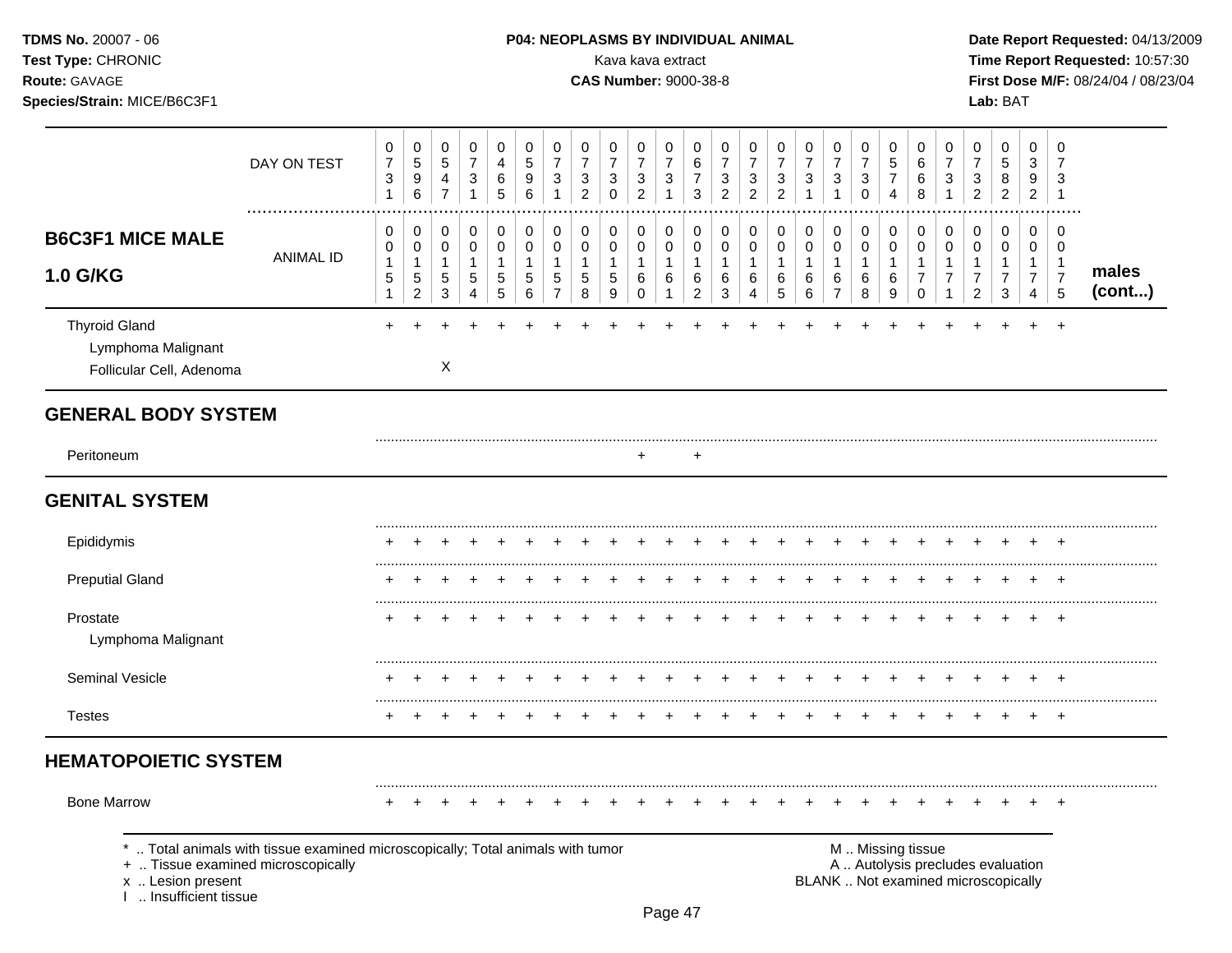| <b>TDMS No. 20007 - 06</b>  | <b>P04: NEOPLASMS BY INDIVIDUAL ANIMAL</b> | Date Rep         |
|-----------------------------|--------------------------------------------|------------------|
| <b>Test Type: CHRONIC</b>   | Kava kava extract                          | Time Rer         |
| <b>Route: GAVAGE</b>        | <b>CAS Number: 9000-38-8</b>               | <b>First Dos</b> |
| Species/Strain: MICE/B6C3F1 |                                            | <b>Lab: BAT</b>  |

Kava kava extract **Time Report Requested:** 10:57:30 **CAS Number:** 9000-38-8 **First Dose M/F:** 08/24/04 / 08/23/04

|                                                                                                                                                                    | DAY ON TEST      | 0<br>$\overline{\mathbf{7}}$<br>$\ensuremath{\mathsf{3}}$<br>$\mathbf{1}$ | 0<br>$\sqrt{5}$<br>$\boldsymbol{9}$<br>$\,6\,$          | 0<br>$\sqrt{5}$<br>4<br>$\overline{7}$   | 0<br>$\overline{7}$<br>$\sqrt{3}$                              | 0<br>4<br>6<br>5                                   | 0<br>$\sqrt{5}$<br>9<br>6                  | 0<br>$\overline{7}$<br>3      | 0<br>$\overline{7}$<br>3<br>$\overline{2}$ | 0<br>$\overline{7}$<br>3<br>$\Omega$              | 0<br>$\overline{7}$<br>$\sqrt{3}$<br>$\overline{2}$ | 0<br>$\overline{7}$<br>$\sqrt{3}$          | $\Omega$<br>6<br>7<br>3                                 | 0<br>$\overline{7}$<br>3<br>$\overline{c}$ | 0<br>$\overline{7}$<br>3<br>$\overline{c}$ | 0<br>$\overline{7}$<br>3<br>$\overline{2}$ | 0<br>$\overline{7}$<br>3                        | 0<br>$\overline{7}$<br>3                                   | 0<br>$\overline{7}$<br>3<br>$\Omega$     | 0<br>5<br>$\overline{7}$<br>4          | 0<br>6<br>6<br>8                                               | 0<br>$\overline{7}$<br>3 | 0<br>$\overline{7}$<br>3<br>$\overline{2}$ | 0<br>5<br>8<br>$\overline{c}$           | 0<br>3<br>9<br>$\overline{2}$ | $\Omega$<br>$\overline{7}$<br>3<br>-1                                  |                 |
|--------------------------------------------------------------------------------------------------------------------------------------------------------------------|------------------|---------------------------------------------------------------------------|---------------------------------------------------------|------------------------------------------|----------------------------------------------------------------|----------------------------------------------------|--------------------------------------------|-------------------------------|--------------------------------------------|---------------------------------------------------|-----------------------------------------------------|--------------------------------------------|---------------------------------------------------------|--------------------------------------------|--------------------------------------------|--------------------------------------------|-------------------------------------------------|------------------------------------------------------------|------------------------------------------|----------------------------------------|----------------------------------------------------------------|--------------------------|--------------------------------------------|-----------------------------------------|-------------------------------|------------------------------------------------------------------------|-----------------|
| <b>B6C3F1 MICE MALE</b><br>1.0 G/KG                                                                                                                                | <b>ANIMAL ID</b> | 0<br>0<br>$\mathbf{1}$<br>$\mathbf 5$<br>$\mathbf{1}$                     | 0<br>0<br>$\mathbf{1}$<br>$\mathbf 5$<br>$\overline{2}$ | 0<br>$\pmb{0}$<br>$\mathbf{1}$<br>5<br>3 | 0<br>$\pmb{0}$<br>$\mathbf{1}$<br>$\sqrt{5}$<br>$\overline{4}$ | 0<br>$\pmb{0}$<br>$\mathbf{1}$<br>$\,$ 5 $\,$<br>5 | 0<br>$\mathbf 0$<br>$\mathbf{1}$<br>5<br>6 | 0<br>0<br>5<br>$\overline{7}$ | 0<br>$\mathbf 0$<br>1<br>5<br>8            | 0<br>$\pmb{0}$<br>$\mathbf{1}$<br>$\sqrt{5}$<br>9 | 0<br>0<br>$\mathbf{1}$<br>6<br>$\Omega$             | 0<br>$\boldsymbol{0}$<br>$\mathbf{1}$<br>6 | 0<br>$\mathbf 0$<br>$\mathbf{1}$<br>6<br>$\overline{2}$ | 0<br>$\mathbf 0$<br>1<br>6<br>3            | 0<br>0<br>$\mathbf{1}$<br>6<br>4           | 0<br>0<br>$\mathbf{1}$<br>6<br>5           | 0<br>$\boldsymbol{0}$<br>$\mathbf{1}$<br>6<br>6 | 0<br>$\pmb{0}$<br>$\mathbf 1$<br>$\,6\,$<br>$\overline{7}$ | 0<br>$\pmb{0}$<br>$\mathbf{1}$<br>6<br>8 | 0<br>$\,0\,$<br>$\mathbf{1}$<br>6<br>9 | 0<br>$\mathbf 0$<br>$\mathbf{1}$<br>$\overline{7}$<br>$\Omega$ | 0<br>0<br>7              | 0<br>$\Omega$<br>$\mathcal{P}$             | 0<br>$\mathbf 0$<br>$\overline{7}$<br>3 | 0<br>0<br>$\overline{7}$<br>4 | 0<br>$\mathbf 0$<br>$\overline{1}$<br>$\overline{7}$<br>$\overline{5}$ | males<br>(cont) |
| Histiocytic Sarcoma                                                                                                                                                |                  |                                                                           |                                                         |                                          |                                                                |                                                    |                                            |                               |                                            |                                                   |                                                     |                                            |                                                         |                                            |                                            |                                            |                                                 |                                                            |                                          |                                        |                                                                |                          |                                            |                                         |                               |                                                                        |                 |
| Lymph Node<br>Iliac, Lymphoma Malignant<br>Lumbar, Lymphoma Malignant<br>Pancreatic, Lymphoma Malignant<br>Renal, Histiocytic Sarcoma<br>Renal, Lymphoma Malignant |                  |                                                                           |                                                         |                                          |                                                                |                                                    |                                            |                               |                                            |                                                   | +<br>X<br>X<br>X                                    |                                            |                                                         |                                            |                                            |                                            |                                                 |                                                            |                                          |                                        |                                                                |                          |                                            |                                         |                               |                                                                        |                 |
| Lymph Node, Mandibular<br>Histiocytic Sarcoma<br>Lymphoma Malignant                                                                                                |                  |                                                                           | $\mathsf{X}$                                            |                                          |                                                                |                                                    |                                            |                               |                                            |                                                   | X                                                   |                                            |                                                         |                                            |                                            |                                            |                                                 |                                                            |                                          |                                        |                                                                |                          |                                            | м                                       |                               | $\overline{ }$                                                         |                 |
| Lymph Node, Mesenteric<br>Histiocytic Sarcoma<br>Lymphoma Malignant                                                                                                |                  |                                                                           | $\pmb{\times}$                                          |                                          |                                                                |                                                    |                                            |                               |                                            |                                                   | X                                                   |                                            |                                                         |                                            |                                            |                                            |                                                 |                                                            |                                          |                                        |                                                                |                          |                                            |                                         |                               |                                                                        |                 |
| Spleen<br>Histiocytic Sarcoma<br>Lymphoma Malignant                                                                                                                |                  |                                                                           | $\mathsf{X}$                                            |                                          |                                                                |                                                    |                                            |                               |                                            |                                                   | X                                                   |                                            |                                                         |                                            |                                            |                                            |                                                 | X                                                          |                                          |                                        |                                                                |                          |                                            |                                         |                               |                                                                        |                 |
| Thymus<br>Lymphoma Malignant                                                                                                                                       |                  |                                                                           |                                                         |                                          |                                                                |                                                    |                                            |                               |                                            |                                                   |                                                     |                                            |                                                         |                                            |                                            |                                            |                                                 |                                                            |                                          |                                        |                                                                |                          |                                            | M                                       | $+$                           | $+$                                                                    |                 |

 $*$  .. Total animals with tissue examined microscopically; Total animals with tumor  $\blacksquare$  M .. Missing tissue

+ .. Tissue examined microscopically  $\blacksquare$  A .. Autolysis precludes evaluation

x .. Lesion present<br>I .. Insufficient tissue

M .. Missing tissue<br>A .. Autolysis precludes evaluation<br>BLANK .. Not examined microscopically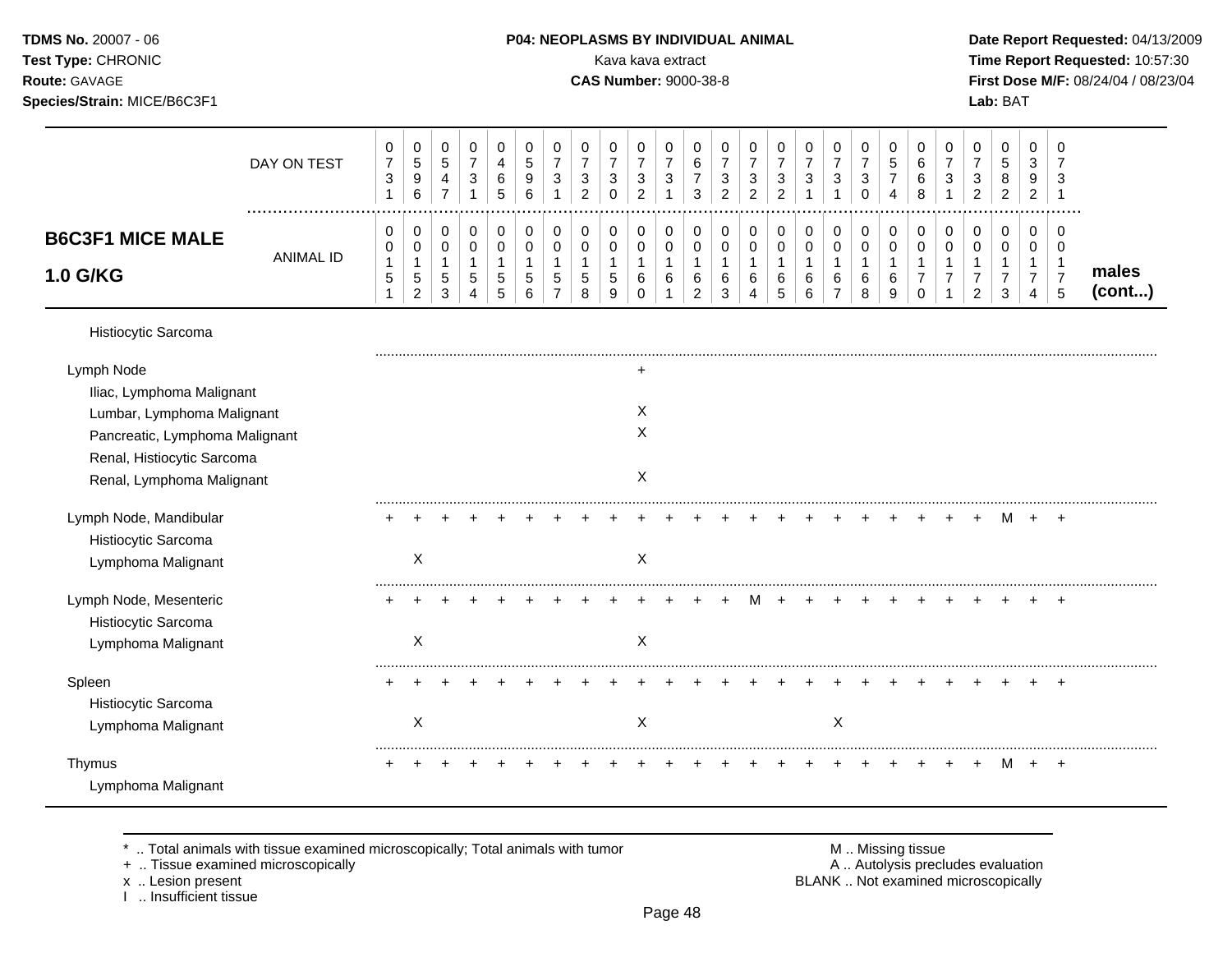## **TDMS No.** 20007 - 06 **P04: NEOPLASMS BY INDIVIDUAL ANIMAL** Date Report Requested: 04/13/2009

**Test Type:** CHRONIC **Transfer CHRONIC** Kava Rava extract Kava extract **Time Report Requested:** 10:57:30 **Route:** GAVAGE **CAS Number:** 9000-38-8 **First Dose M/F:** 08/24/04 / 08/23/04

|                         | DAY ON TEST | υ<br>3 | 0<br>ູວ<br>9<br>6 | $\rightarrow$    | v<br>3           | 4<br>6<br>.5      | 0<br>đ<br>9<br>6  | 0<br>ົ<br>د | U<br>3<br>っ<br><u>.</u> | ◡<br>3 | $\sim$<br>J<br>$\sim$ | v<br>3 | 3      | U<br>3<br><u>_</u> | 0<br>ົ<br>ັ<br>ົ<br><u>_</u> | υ<br>3<br>ົ<br><u>.</u> | ◡<br>3      | ົ<br>دت             | U<br>3<br>U | Đ<br>-<br>4 | υ<br>b<br>6<br>8 | 0<br>ົ<br>J | U<br>3<br>າ<br><u>L</u> | O<br>≎<br>8<br><u>_</u> | 0<br>J<br>9<br>$\sim$<br>$\epsilon$ | 0<br>3       |                 |
|-------------------------|-------------|--------|-------------------|------------------|------------------|-------------------|-------------------|-------------|-------------------------|--------|-----------------------|--------|--------|--------------------|------------------------------|-------------------------|-------------|---------------------|-------------|-------------|------------------|-------------|-------------------------|-------------------------|-------------------------------------|--------------|-----------------|
| <b>B6C3F1 MICE MALE</b> | ANIMAL ID   | υ<br>J | U                 |                  | v<br>v           |                   | 0<br>U            | 0<br>0      | U<br>U                  |        |                       | U<br>U |        | U<br>U             | 0<br>0                       | u<br>u                  |             |                     | 0<br>υ      |             | Ü                | 0<br>0      | u<br>U                  | U                       |                                     | 0<br>0       |                 |
| <b>1.0 G/KG</b>         |             | ≎      | ಾ<br>2            | b<br>$\sim$<br>د | $5^{\circ}$<br>4 | $\mathbf{p}$<br>৩ | $\mathbf{p}$<br>6 | C.<br>-     | <sub>5</sub><br>8       | .5     | 6                     | 6      | 6<br>c | 6<br>دت            | 6                            | 6                       | 6<br>$\sim$ | 6<br>$\overline{ }$ | 6<br>8      | 6           |                  |             | າ<br>_                  | c                       |                                     | $\mathbf{p}$ | males<br>(cont) |

# **INTEGUMENTARY SYSTEM**

| Mammary Gland                               | м |  | M | M | MMM |  |  |  | M M M M M M M M |  | M | M | M | M | <b>M</b> | - M | M | M M |          |  |
|---------------------------------------------|---|--|---|---|-----|--|--|--|-----------------|--|---|---|---|---|----------|-----|---|-----|----------|--|
| Skin                                        |   |  |   |   |     |  |  |  |                 |  |   |   |   |   |          |     |   |     | <b>+</b> |  |
| Subcutaneous Tissue, Fibrosarcoma           |   |  |   |   |     |  |  |  |                 |  |   |   |   |   |          |     |   |     |          |  |
| Subcutaneous Tissue, Histiocytic<br>Sarcoma |   |  |   |   |     |  |  |  |                 |  |   |   |   |   |          |     |   |     |          |  |
| Subcutaneous Tissue, Lymphoma<br>Malignant  |   |  |   |   |     |  |  |  |                 |  |   |   |   |   |          |     |   |     |          |  |

# **MUSCULOSKELETAL SYSTEM**

| <b>Bone</b>                                                                                                                             |  |   |  |  |   |  |   |  |  |                   |                                                                          |  |        |  |
|-----------------------------------------------------------------------------------------------------------------------------------------|--|---|--|--|---|--|---|--|--|-------------------|--------------------------------------------------------------------------|--|--------|--|
| <b>NERVOUS SYSTEM</b>                                                                                                                   |  |   |  |  |   |  |   |  |  |                   |                                                                          |  |        |  |
| <b>Brain</b>                                                                                                                            |  |   |  |  |   |  |   |  |  |                   |                                                                          |  | $\div$ |  |
| <b>RESPIRATORY SYSTEM</b>                                                                                                               |  |   |  |  |   |  |   |  |  |                   |                                                                          |  |        |  |
| Lung<br>Alveolar/Bronchiolar Adenoma                                                                                                    |  | ⋏ |  |  | X |  | X |  |  |                   |                                                                          |  |        |  |
| Total animals with tissue examined microscopically; Total animals with tumor<br>+  Tissue examined microscopically<br>x  Lesion present |  |   |  |  |   |  |   |  |  | M  Missing tissue | A  Autolysis precludes evaluation<br>BLANK  Not examined microscopically |  |        |  |

I .. Insufficient tissue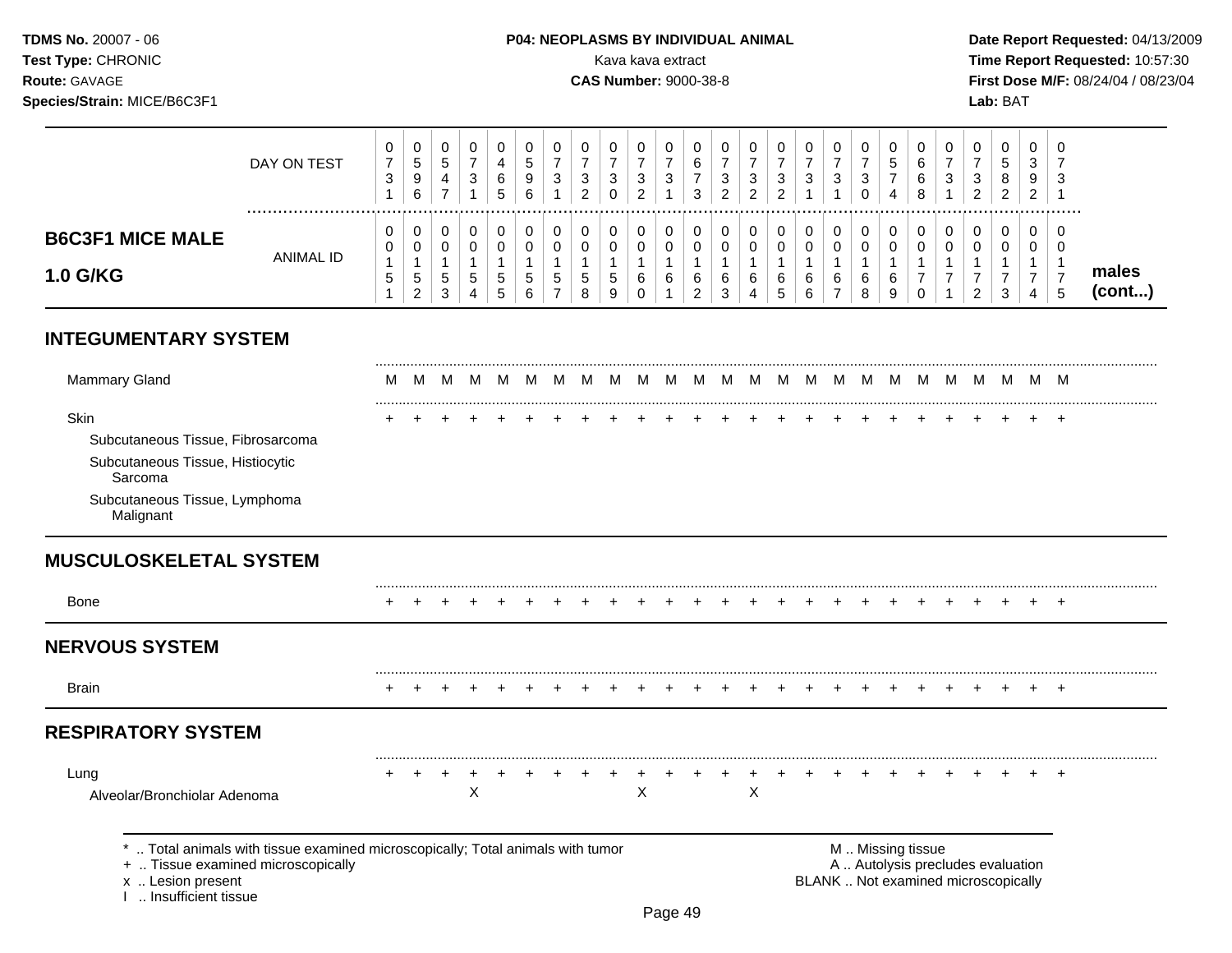| Test Type: CHRONIC<br>Route: GAVAGE<br>Species/Strain: MICE/B6C3F1                                                                                                                                        |                                                                                                                    |                                            |                                              |                                                              |                                                                  |                                 |                           |                                                     |                                                                    | Kava kava extract                    |                                                                    |                                                                    | <b>CAS Number: 9000-38-8</b>                          |                                                     |                                                                    |                                                     |                                                                    |                                                                    |                                                                |                                                     |                         |                                          |                                                                      | Lab: BAT                                |                                               |                                               | Time Report Requested: 10:57:30<br>First Dose M/F: 08/24/04 / 08/23/04 |
|-----------------------------------------------------------------------------------------------------------------------------------------------------------------------------------------------------------|--------------------------------------------------------------------------------------------------------------------|--------------------------------------------|----------------------------------------------|--------------------------------------------------------------|------------------------------------------------------------------|---------------------------------|---------------------------|-----------------------------------------------------|--------------------------------------------------------------------|--------------------------------------|--------------------------------------------------------------------|--------------------------------------------------------------------|-------------------------------------------------------|-----------------------------------------------------|--------------------------------------------------------------------|-----------------------------------------------------|--------------------------------------------------------------------|--------------------------------------------------------------------|----------------------------------------------------------------|-----------------------------------------------------|-------------------------|------------------------------------------|----------------------------------------------------------------------|-----------------------------------------|-----------------------------------------------|-----------------------------------------------|------------------------------------------------------------------------|
|                                                                                                                                                                                                           | DAY ON TEST                                                                                                        | 0<br>$\boldsymbol{7}$<br>3<br>$\mathbf{1}$ | 0<br>$\mathbf 5$<br>$\boldsymbol{9}$<br>6    | 0<br>$\sqrt{5}$<br>$\overline{\mathbf{4}}$<br>$\overline{7}$ | 0<br>$\overline{7}$<br>$\ensuremath{\mathsf{3}}$<br>$\mathbf{1}$ | 0<br>4<br>$\,6\,$<br>5          | 0<br>$\sqrt{5}$<br>9<br>6 | 0<br>$\overline{7}$<br>$\mathbf{3}$<br>$\mathbf{1}$ | 0<br>$\overline{7}$<br>$\ensuremath{\mathsf{3}}$<br>$\overline{2}$ | 0<br>$\overline{7}$<br>3<br>$\Omega$ | 0<br>$\overline{7}$<br>$\ensuremath{\mathsf{3}}$<br>$\overline{2}$ | 0<br>$\overline{7}$<br>$\ensuremath{\mathsf{3}}$<br>$\overline{1}$ | 0<br>6<br>$\boldsymbol{7}$<br>3                       | 0<br>$\overline{7}$<br>$\sqrt{3}$<br>$\overline{2}$ | 0<br>$\overline{7}$<br>$\ensuremath{\mathsf{3}}$<br>$\overline{2}$ | 0<br>$\overline{7}$<br>$\sqrt{3}$<br>$\overline{2}$ | 0<br>$\overline{7}$<br>$\ensuremath{\mathsf{3}}$<br>$\overline{1}$ | 0<br>$\overline{7}$<br>$\ensuremath{\mathsf{3}}$<br>$\overline{1}$ | 0<br>$\boldsymbol{7}$<br>$\ensuremath{\mathsf{3}}$<br>$\Omega$ | 0<br>$\sqrt{5}$<br>$\overline{7}$<br>$\overline{4}$ | 0<br>6<br>6<br>8        | 0<br>$\overline{7}$<br>3<br>$\mathbf{1}$ | 0<br>$\boldsymbol{7}$<br>$\ensuremath{\mathsf{3}}$<br>$\overline{2}$ | 0<br>$\,$ 5 $\,$<br>8<br>$\overline{2}$ | 0<br>3<br>9<br>$\overline{2}$                 | 0<br>7<br>3<br>$\overline{1}$                 |                                                                        |
| <b>B6C3F1 MICE MALE</b><br><b>1.0 G/KG</b>                                                                                                                                                                | <b>ANIMAL ID</b>                                                                                                   | 0<br>0<br>5<br>1                           | 0<br>0<br>1<br>$\,$ 5 $\,$<br>$\overline{c}$ | 0<br>0<br>1<br>5<br>3                                        | 0<br>$\,0\,$<br>$\mathbf 1$<br>5<br>4                            | 0<br>0<br>$\mathbf 1$<br>5<br>5 | 0<br>0<br>-1<br>5<br>6    | 0<br>$\,0\,$<br>1<br>5<br>$\overline{7}$            | 0<br>0<br>$\mathbf{1}$<br>5<br>8                                   | 0<br>0<br>1<br>5<br>9                | 0<br>0<br>$\mathbf{1}$<br>6<br>0                                   | 0<br>$\pmb{0}$<br>$\mathbf{1}$<br>6                                | 0<br>$\pmb{0}$<br>$\mathbf{1}$<br>6<br>$\overline{c}$ | 0<br>$\pmb{0}$<br>$\overline{1}$<br>6<br>3          | 0<br>0<br>1<br>6<br>4                                              | 0<br>0<br>1<br>6<br>5                               | 0<br>$\pmb{0}$<br>6<br>6                                           | 0<br>0<br>$\mathbf{1}$<br>6<br>$\overline{7}$                      | 0<br>0<br>$\mathbf 1$<br>6<br>8                                | 0<br>0<br>1<br>6<br>9                               | 0<br>0<br>7<br>$\Omega$ | 0<br>0<br>1<br>7                         | 0<br>0<br>$\mathbf{1}$<br>$\overline{7}$<br>$\overline{a}$           | 0<br>0<br>$\mathbf{1}$<br>7<br>3        | 0<br>0<br>$\mathbf{1}$<br>$\overline{7}$<br>4 | 0<br>0<br>$\mathbf{1}$<br>$\overline{7}$<br>5 | males<br>(cont)                                                        |
| Alveolar/Bronchiolar Adenoma, Multiple<br>Alveolar/Bronchiolar Carcinoma<br>Carcinoma, Metastatic, Harderian Gland<br>Hepatoblastoma, Metastatic, Liver<br>Hepatocellular Carcinoma, Metastatic,<br>Liver |                                                                                                                    | Χ                                          |                                              |                                                              |                                                                  |                                 | $\mathsf X$               | X                                                   |                                                                    |                                      |                                                                    |                                                                    |                                                       |                                                     |                                                                    | $\mathsf X$                                         |                                                                    |                                                                    | X X X                                                          | X                                                   |                         |                                          |                                                                      | X                                       |                                               |                                               |                                                                        |
| Nose                                                                                                                                                                                                      |                                                                                                                    |                                            |                                              |                                                              |                                                                  |                                 |                           |                                                     |                                                                    |                                      |                                                                    |                                                                    |                                                       |                                                     |                                                                    |                                                     |                                                                    |                                                                    |                                                                |                                                     |                         |                                          |                                                                      |                                         |                                               |                                               |                                                                        |
| Trachea                                                                                                                                                                                                   |                                                                                                                    |                                            |                                              |                                                              |                                                                  |                                 |                           |                                                     |                                                                    |                                      |                                                                    |                                                                    |                                                       |                                                     |                                                                    |                                                     |                                                                    |                                                                    |                                                                |                                                     |                         |                                          |                                                                      |                                         |                                               |                                               |                                                                        |
| <b>SPECIAL SENSES SYSTEM</b>                                                                                                                                                                              |                                                                                                                    |                                            |                                              |                                                              |                                                                  |                                 |                           |                                                     |                                                                    |                                      |                                                                    |                                                                    |                                                       |                                                     |                                                                    |                                                     |                                                                    |                                                                    |                                                                |                                                     |                         |                                          |                                                                      |                                         |                                               |                                               |                                                                        |
| Eye                                                                                                                                                                                                       |                                                                                                                    |                                            |                                              |                                                              |                                                                  |                                 |                           |                                                     |                                                                    |                                      |                                                                    |                                                                    |                                                       |                                                     |                                                                    |                                                     |                                                                    |                                                                    |                                                                |                                                     |                         |                                          |                                                                      |                                         |                                               |                                               |                                                                        |
| Harderian Gland<br>Adenoma<br>Carcinoma                                                                                                                                                                   |                                                                                                                    | $\mathsf{X}$                               |                                              | $X$ $X$                                                      |                                                                  |                                 | X                         |                                                     |                                                                    |                                      |                                                                    | X                                                                  |                                                       |                                                     |                                                                    | X                                                   |                                                                    |                                                                    |                                                                |                                                     | X                       |                                          |                                                                      |                                         |                                               |                                               |                                                                        |
| <b>URINARY SYSTEM</b>                                                                                                                                                                                     |                                                                                                                    |                                            |                                              |                                                              |                                                                  |                                 |                           |                                                     |                                                                    |                                      |                                                                    |                                                                    |                                                       |                                                     |                                                                    |                                                     |                                                                    |                                                                    |                                                                |                                                     |                         |                                          |                                                                      |                                         |                                               |                                               |                                                                        |
| Kidney<br>Histiocytic Sarcoma<br>Lymphoma Malignant                                                                                                                                                       |                                                                                                                    |                                            | $\mathsf X$                                  |                                                              |                                                                  |                                 |                           |                                                     |                                                                    |                                      |                                                                    |                                                                    |                                                       |                                                     |                                                                    |                                                     |                                                                    |                                                                    |                                                                |                                                     |                         |                                          |                                                                      |                                         |                                               |                                               |                                                                        |
| x  Lesion present<br>Insufficient tissue                                                                                                                                                                  | Total animals with tissue examined microscopically; Total animals with tumor<br>+  Tissue examined microscopically |                                            |                                              |                                                              |                                                                  |                                 |                           |                                                     |                                                                    |                                      |                                                                    |                                                                    |                                                       |                                                     |                                                                    |                                                     |                                                                    |                                                                    |                                                                | M  Missing tissue                                   |                         |                                          |                                                                      | BLANK  Not examined microscopically     | A  Autolysis precludes evaluation             |                                               |                                                                        |

**TDMS No.** 20007 - 06 **P04: NEOPLASMS BY INDIVIDUAL ANIMAL** Date Report Requested: 04/13/2009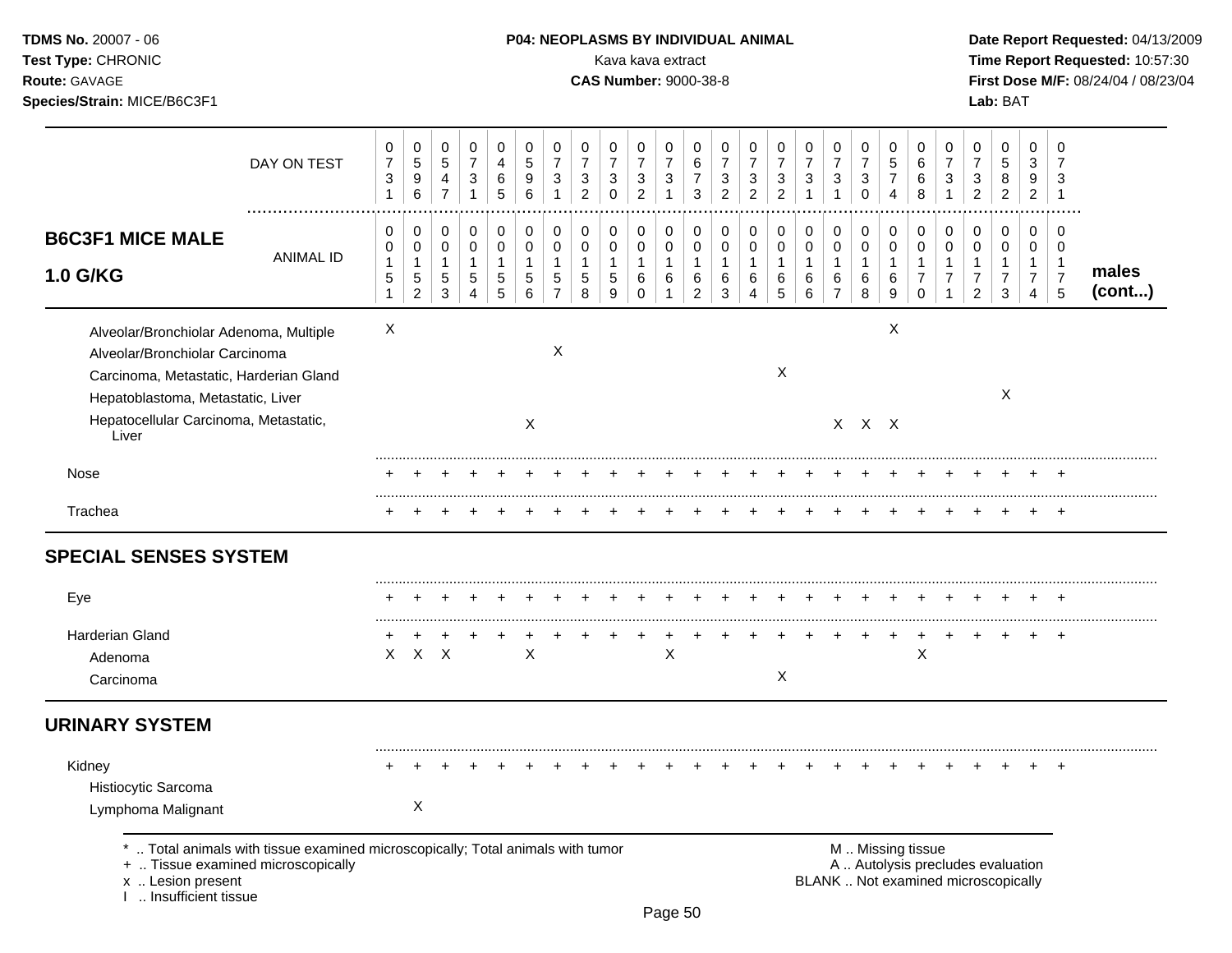| Test Type: CHRONIC<br>Route: GAVAGE<br>Species/Strain: MICE/B6C3F1 |                  |                                                  |                  |                               |             |                  |                      |                          |                          | Kava kava extract<br><b>CAS Number: 9000-38-8</b> |                     |                          |                               |                                       |                     |        |                  |                               |                        |             |             |                          |                                                     | Lab: BAT                      |                                      |                                                          | Time Report Requested: 10:57:30<br>First Dose M/F: 08/24/04 / 08/23/04 |
|--------------------------------------------------------------------|------------------|--------------------------------------------------|------------------|-------------------------------|-------------|------------------|----------------------|--------------------------|--------------------------|---------------------------------------------------|---------------------|--------------------------|-------------------------------|---------------------------------------|---------------------|--------|------------------|-------------------------------|------------------------|-------------|-------------|--------------------------|-----------------------------------------------------|-------------------------------|--------------------------------------|----------------------------------------------------------|------------------------------------------------------------------------|
|                                                                    | DAY ON TEST      | 0<br>$\overline{7}$<br>$\ensuremath{\mathsf{3}}$ | 0<br>5<br>9<br>6 | 0<br>5<br>4<br>$\overline{7}$ | 0<br>3      | 0<br>4<br>6<br>5 | $\sqrt{5}$<br>9<br>6 | 0<br>$\overline{7}$<br>3 | $\overline{7}$<br>3<br>2 | 7<br>3<br>0                                       | 3<br>$\overline{2}$ | 0<br>$\overline{7}$<br>3 | 0<br>6<br>$\overline{7}$<br>3 | $\overline{7}$<br>3<br>$\overline{2}$ | 3<br>$\overline{2}$ | 3<br>2 | 3                | 0<br>$\overline{7}$<br>3      | $\sqrt{3}$<br>$\Omega$ | 0<br>5<br>4 | 6<br>6<br>8 | 0<br>$\overline{7}$<br>3 | 0<br>$\overline{7}$<br>$\sqrt{3}$<br>$\overline{2}$ | 0<br>5<br>8<br>$\overline{2}$ | 0<br>3<br>9<br>2                     | 3                                                        |                                                                        |
| <b>B6C3F1 MICE MALE</b><br><b>1.0 G/KG</b>                         | <b>ANIMAL ID</b> | 0<br>5                                           | 0<br>0<br>5<br>2 | 0<br>0<br>5<br>3              | 0<br>0<br>5 | 0<br>0<br>5<br>5 | 0<br>6               | 0<br>0<br>5              | 0<br>0<br>1<br>8         | 0<br>0<br>9                                       | 0                   | 0<br>0<br>6              | 0<br>0<br>6<br>2              | 0<br>0<br>6<br>3                      | 0<br>0              | 5      | 0<br>0<br>6<br>6 | 0<br>0<br>6<br>$\overline{7}$ | 0<br>6<br>8            | 0<br>6<br>9 | $\Omega$    | 0<br>0                   | 0<br>0<br>$\overline{2}$                            | 0<br>0<br>3                   | $\Omega$<br>0<br>$\overline{7}$<br>4 | 0<br>0<br>$\overline{\mathbf{1}}$<br>$\overline{7}$<br>5 | males<br>(cont)                                                        |
| Urethra                                                            |                  |                                                  |                  |                               |             |                  |                      |                          |                          |                                                   |                     |                          |                               |                                       |                     |        |                  |                               |                        |             |             |                          |                                                     |                               |                                      |                                                          |                                                                        |
| <b>Urinary Bladder</b><br>Hepatoblastoma, Metastatic, Liver        |                  |                                                  |                  |                               |             |                  |                      |                          |                          |                                                   |                     |                          | X                             |                                       |                     |        |                  |                               |                        |             |             |                          |                                                     |                               |                                      | $\div$                                                   |                                                                        |
| <b>SYSTEMIC LESIONS</b>                                            |                  |                                                  |                  |                               |             |                  |                      |                          |                          |                                                   |                     |                          |                               |                                       |                     |        |                  |                               |                        |             |             |                          |                                                     |                               |                                      |                                                          |                                                                        |
| Multiple Organ<br>Histiocytic Sarcoma<br>Lymphoma Malignant        |                  |                                                  | X                |                               |             |                  |                      |                          |                          |                                                   | X                   |                          |                               |                                       |                     |        |                  | X                             |                        |             |             |                          |                                                     |                               |                                      | $\pm$                                                    |                                                                        |

**TDMS No.** 20007 - 06 **P04: NEOPLASMS BY INDIVIDUAL ANIMAL Date Report Requested:** 04/13/2009

 $*$  .. Total animals with tissue examined microscopically; Total animals with tumor  $\blacksquare$  M .. Missing tissue

x .. Lesion present<br>I .. Insufficient tissue

+ .. Tissue examined microscopically  $\blacksquare$  A .. Autolysis precludes evaluation M .. Missing tissue<br>A .. Autolysis precludes evaluation<br>BLANK .. Not examined microscopically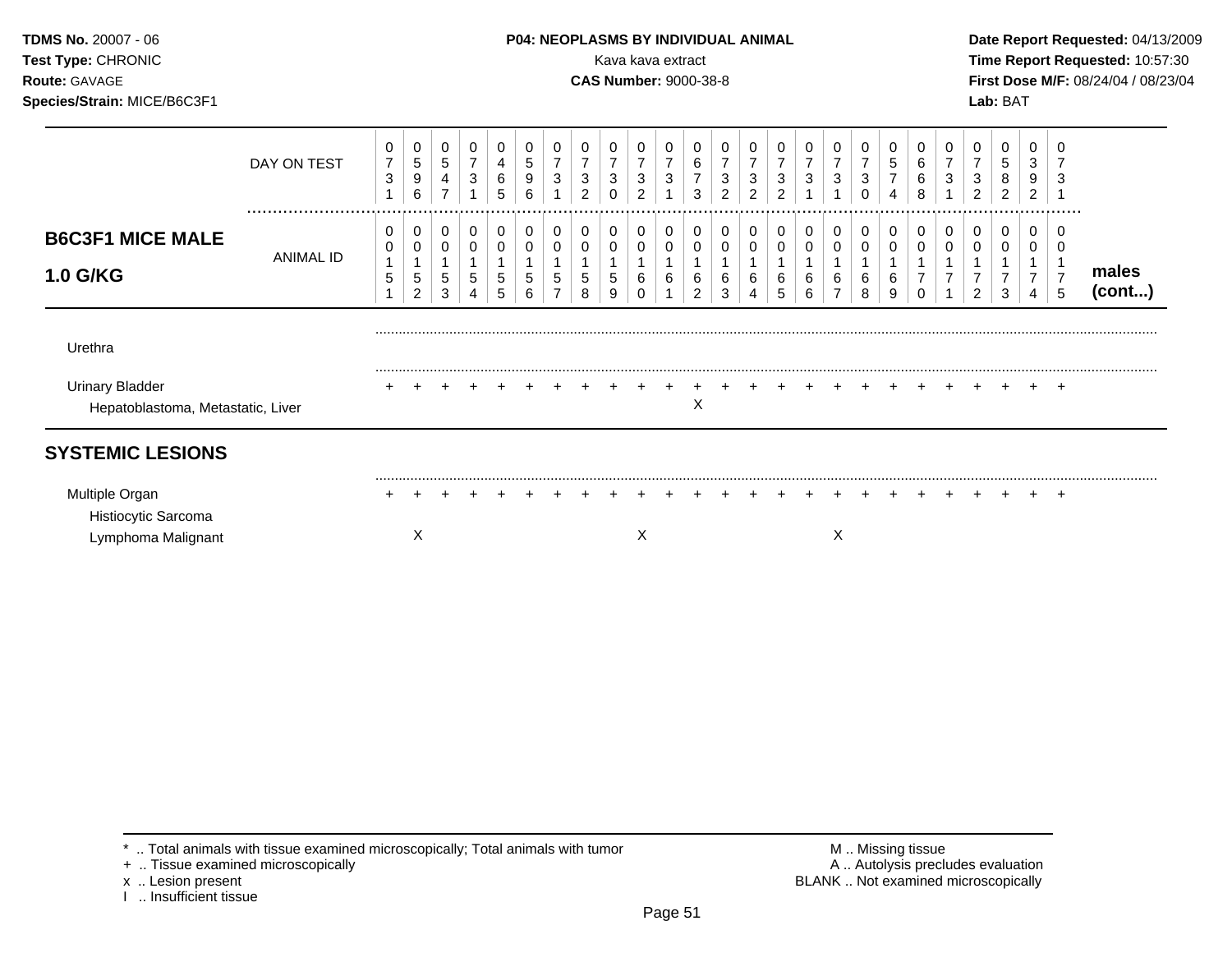TDMS No. 20007 - 06 Test Type: CHRONIC Route: GAVAGE

Species/Strain: MICE/B6C3F1

## P04: NEOPLASMS BY INDIVIDUAL ANIMAL

Kava kava extract

CAS Number: 9000-38-8

Date Report Requested: 04/13/2009 Time Report Requested: 10:57:30 First Dose M/F: 08/24/04 / 08/23/04 Lab: BAT

|                                                                          | DAY ON TEST      | 0<br>$\mathbf 5$<br>$\bf 8$<br>$\overline{2}$ | 0<br>$\overline{7}$<br>$\mathbf{3}$<br>$\mathbf{1}$                | $\pmb{0}$<br>6<br>$\boldsymbol{9}$<br>$\overline{c}$  | $\pmb{0}$<br>$\overline{7}$<br>$\mathbf 3$<br>$\overline{2}$ | $\pmb{0}$<br>$\overline{7}$<br>$\sqrt{3}$<br>$\Omega$ | 0<br>$\overline{7}$<br>$\mathbf 1$<br>8           | 0<br>$\overline{7}$<br>$\ensuremath{\mathsf{3}}$<br>$\overline{2}$ | 0<br>$\overline{7}$<br>$\ensuremath{\mathsf{3}}$<br>$\overline{2}$ | 0<br>$\overline{7}$<br>$\sqrt{3}$ | 0<br>$\overline{7}$<br>$\ensuremath{\mathsf{3}}$<br>$\overline{\mathbf{1}}$ | 0<br>$\overline{7}$<br>$\sqrt{3}$<br>$\Omega$ | 0<br>$\overline{7}$<br>$\sqrt{3}$<br>1        | 0<br>$\overline{7}$<br>$\sqrt{3}$<br>$\overline{c}$ | 0<br>$\overline{7}$<br>3<br>$\Omega$ | $\pmb{0}$<br>$\overline{7}$<br>3                  | 0<br>$\overline{7}$<br>$\ensuremath{\mathsf{3}}$    | 0<br>$\overline{7}$<br>$\ensuremath{\mathsf{3}}$<br>$\overline{\mathbf{1}}$ | 0<br>$\overline{5}$<br>9<br>5                         | 0<br>$\overline{7}$<br>$\sqrt{3}$<br>$\mathbf{1}$ | 0<br>$\overline{7}$<br>$\sqrt{3}$<br>$\overline{2}$ | 0<br>$\overline{7}$<br>$\ensuremath{\mathsf{3}}$<br>$\overline{2}$ | 0<br>$\overline{7}$<br>$\mathbf{3}$<br>$\overline{1}$ | 0<br>$\overline{7}$<br>$\pmb{0}$<br>$\overline{7}$ | 0<br>$\overline{7}$<br>3<br>$\overline{2}$ | 0<br>$\overline{7}$<br>3<br>$\overline{2}$          |          |
|--------------------------------------------------------------------------|------------------|-----------------------------------------------|--------------------------------------------------------------------|-------------------------------------------------------|--------------------------------------------------------------|-------------------------------------------------------|---------------------------------------------------|--------------------------------------------------------------------|--------------------------------------------------------------------|-----------------------------------|-----------------------------------------------------------------------------|-----------------------------------------------|-----------------------------------------------|-----------------------------------------------------|--------------------------------------|---------------------------------------------------|-----------------------------------------------------|-----------------------------------------------------------------------------|-------------------------------------------------------|---------------------------------------------------|-----------------------------------------------------|--------------------------------------------------------------------|-------------------------------------------------------|----------------------------------------------------|--------------------------------------------|-----------------------------------------------------|----------|
| <b>B6C3F1 MICE MALE</b><br><b>1.0 G/KG</b>                               | <b>ANIMAL ID</b> | 0<br>0<br>$\mathbf{1}$<br>$\overline{7}$<br>6 | 0<br>$\pmb{0}$<br>$\mathbf{1}$<br>$\overline{7}$<br>$\overline{7}$ | 0<br>$\pmb{0}$<br>$\mathbf{1}$<br>$\overline{7}$<br>8 | 0<br>$\pmb{0}$<br>$\mathbf{1}$<br>$\overline{7}$<br>9        | 0<br>$\mathbf 0$<br>1<br>8<br>$\Omega$                | $\mathbf 0$<br>$\mathbf 0$<br>$\overline{1}$<br>8 | $\pmb{0}$<br>0<br>$\mathbf{1}$<br>8<br>2                           | $\mathbf 0$<br>0<br>$\mathbf{1}$<br>8<br>3                         | 0<br>0<br>$\mathbf{1}$<br>8<br>4  | 0<br>$\mathbf 0$<br>$\mathbf{1}$<br>8<br>$\sqrt{5}$                         | 0<br>$\pmb{0}$<br>$\mathbf{1}$<br>8<br>6      | 0<br>0<br>$\mathbf{1}$<br>8<br>$\overline{7}$ | 0<br>0<br>$\mathbf{1}$<br>8<br>8                    | 0<br>0<br>$\mathbf{1}$<br>8<br>9     | $\mathbf 0$<br>0<br>$\mathbf{1}$<br>9<br>$\Omega$ | 0<br>$\pmb{0}$<br>$\mathbf{1}$<br>9<br>$\mathbf{1}$ | $\pmb{0}$<br>$\mathbf 0$<br>$\mathbf{1}$<br>9<br>$\overline{2}$             | 0<br>$\mathbf 0$<br>$\mathbf{1}$<br>9<br>$\mathbf{3}$ | 0<br>$\mathbf 0$<br>1<br>9<br>4                   | 0<br>0<br>1<br>9<br>5                               | 0<br>0<br>9<br>6                                                   | $\pmb{0}$<br>0<br>1<br>9<br>$\overline{7}$            | 0<br>0<br>$\mathbf{1}$<br>9<br>8                   | 0<br>$\mathbf 0$<br>$\mathbf{1}$<br>9<br>9 | 0<br>$\Omega$<br>$\overline{c}$<br>0<br>$\mathbf 0$ | * TOTALS |
| <b>ALIMENTARY SYSTEM</b>                                                 |                  |                                               |                                                                    |                                                       |                                                              |                                                       |                                                   |                                                                    |                                                                    |                                   |                                                                             |                                               |                                               |                                                     |                                      |                                                   |                                                     |                                                                             |                                                       |                                                   |                                                     |                                                                    |                                                       |                                                    |                                            |                                                     |          |
| Esophagus                                                                |                  |                                               |                                                                    |                                                       |                                                              |                                                       |                                                   |                                                                    |                                                                    |                                   |                                                                             |                                               |                                               |                                                     |                                      |                                                   |                                                     |                                                                             |                                                       |                                                   |                                                     |                                                                    |                                                       |                                                    |                                            |                                                     | 50       |
| Gallbladder                                                              |                  |                                               |                                                                    |                                                       |                                                              |                                                       |                                                   |                                                                    |                                                                    |                                   |                                                                             |                                               |                                               |                                                     |                                      |                                                   |                                                     |                                                                             |                                                       |                                                   |                                                     |                                                                    |                                                       |                                                    |                                            | $\pm$                                               | 47       |
| Intestine Large, Cecum                                                   |                  |                                               |                                                                    |                                                       |                                                              |                                                       |                                                   |                                                                    |                                                                    |                                   |                                                                             |                                               |                                               |                                                     |                                      |                                                   |                                                     |                                                                             |                                                       |                                                   |                                                     |                                                                    |                                                       |                                                    |                                            | $\div$                                              | 50       |
| Intestine Large, Colon                                                   |                  |                                               |                                                                    |                                                       |                                                              |                                                       |                                                   |                                                                    |                                                                    |                                   |                                                                             |                                               |                                               |                                                     |                                      |                                                   |                                                     |                                                                             |                                                       |                                                   |                                                     |                                                                    |                                                       |                                                    |                                            | $\ddot{}$                                           | <br>50   |
| Intestine Large, Rectum                                                  |                  |                                               |                                                                    |                                                       |                                                              |                                                       |                                                   |                                                                    |                                                                    |                                   |                                                                             |                                               |                                               |                                                     |                                      |                                                   |                                                     |                                                                             |                                                       |                                                   |                                                     |                                                                    |                                                       |                                                    |                                            |                                                     | 50       |
| Intestine Small, Duodenum                                                |                  |                                               |                                                                    |                                                       |                                                              |                                                       |                                                   |                                                                    |                                                                    |                                   |                                                                             |                                               |                                               |                                                     |                                      |                                                   |                                                     |                                                                             |                                                       |                                                   |                                                     |                                                                    |                                                       |                                                    |                                            |                                                     | 50       |
| Intestine Small, Ileum                                                   |                  |                                               |                                                                    |                                                       |                                                              |                                                       |                                                   |                                                                    |                                                                    |                                   |                                                                             |                                               |                                               |                                                     |                                      |                                                   |                                                     |                                                                             |                                                       |                                                   |                                                     |                                                                    |                                                       |                                                    |                                            | $\pm$                                               | 50       |
| Intestine Small, Jejunum<br>Adenoma<br>Peyer's Patch, Lymphoma Malignant |                  |                                               |                                                                    |                                                       |                                                              |                                                       |                                                   |                                                                    |                                                                    |                                   |                                                                             |                                               |                                               |                                                     |                                      |                                                   |                                                     |                                                                             |                                                       | X                                                 |                                                     |                                                                    |                                                       |                                                    |                                            | $\overline{+}$                                      | 50       |
| Liver                                                                    |                  |                                               |                                                                    |                                                       |                                                              |                                                       |                                                   |                                                                    |                                                                    |                                   |                                                                             |                                               |                                               |                                                     |                                      |                                                   |                                                     |                                                                             |                                                       |                                                   |                                                     |                                                                    |                                                       |                                                    | +                                          | $\overline{+}$                                      | 50       |
| Hemangiosarcoma<br>Hepatoblastoma<br>Hepatoblastoma, Multiple            |                  | X                                             |                                                                    |                                                       |                                                              |                                                       | $\boldsymbol{\mathsf{X}}$                         |                                                                    |                                                                    |                                   |                                                                             |                                               |                                               |                                                     |                                      |                                                   |                                                     |                                                                             |                                                       |                                                   | $\times$                                            |                                                                    |                                                       |                                                    |                                            | $X$ $X$                                             | 9<br>3   |

\* .. Total animals with tissue examined microscopically; Total animals with tumor

+ .. Tissue examined microscopically

x .. Lesion present<br>I .. Insufficient tissue

M .. Missing tissue

A .. Autolysis precludes evaluation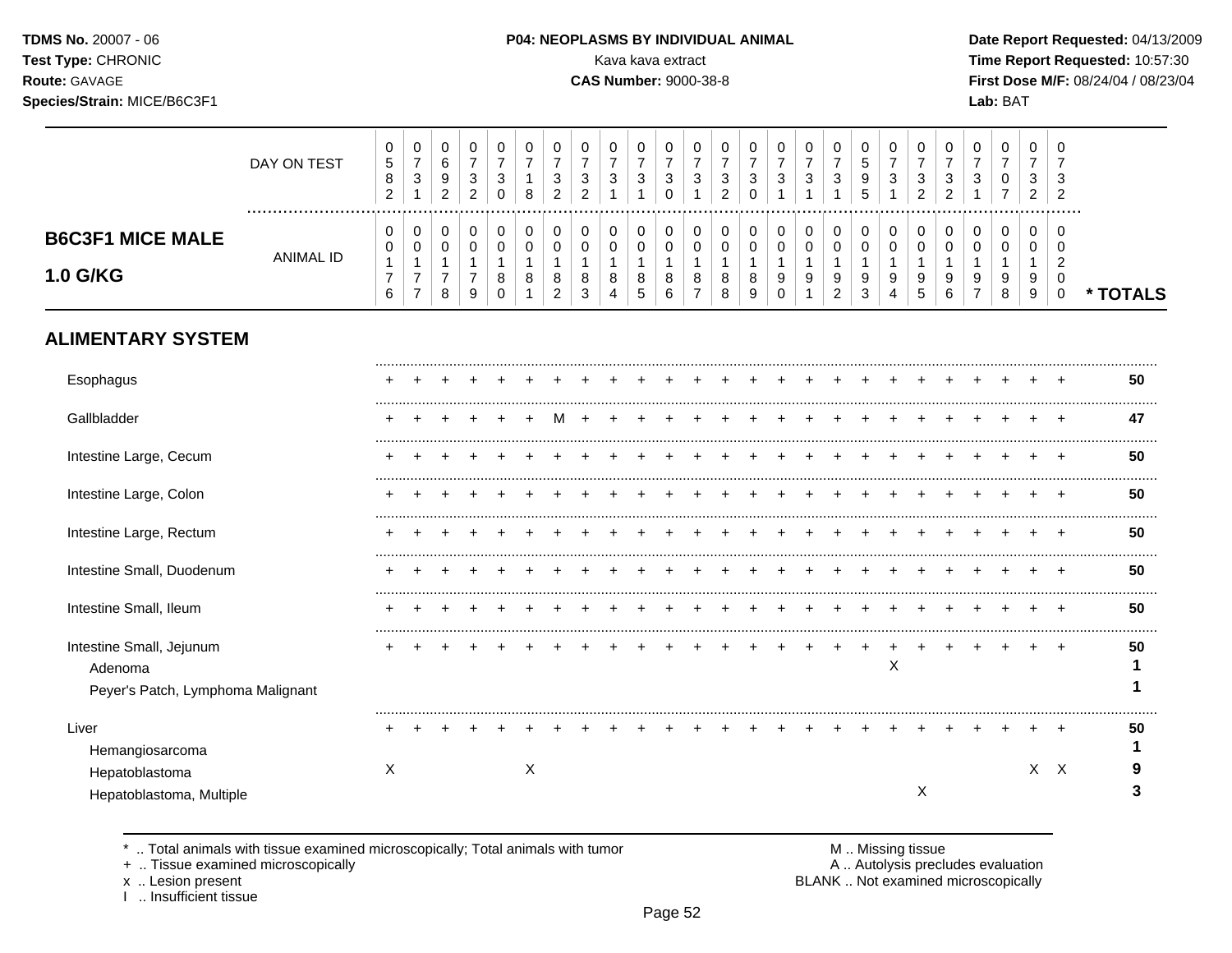**Test Type:** CHRONIC **Transfer CHRONIC** Kava Rava extract Kava extract **Time Report Requested:** 10:57:30 **Route:** GAVAGE **CAS Number:** 9000-38-8 **First Dose M/F:** 08/24/04 / 08/23/04

| 0<br>$\pmb{0}$<br>$\mathbf 0$<br>0<br>0<br>0<br>0<br>0<br>0<br><b>B6C3F1 MICE MALE</b><br>$\mathbf 0$<br>0<br>$\mathbf 0$<br>$\mathbf 0$<br>$\mathbf 0$<br>$\mathbf{0}$<br>$\mathbf 0$<br>0<br>0<br><b>ANIMAL ID</b><br>$\mathbf{1}$<br>$\mathbf{1}$<br>$\overline{1}$<br>$\mathbf{1}$<br>$\mathbf{1}$<br>$\mathbf{1}$<br>$\mathbf{1}$<br>1<br>$\mathbf{1}$<br>1.0 G/KG<br>$\overline{7}$<br>$\overline{7}$<br>$\overline{7}$<br>$\overline{7}$<br>8<br>8<br>8<br>8<br>8<br>$\overline{7}$<br>6<br>8<br>9<br>$\overline{2}$<br>3<br>$\Omega$<br>4<br>1<br>Hepatocellular Adenoma<br>$X$ $X$ $X$ $X$<br>$\times$<br>$\times$<br>Hepatocellular Adenoma, Multiple<br>$X$ $X$ $X$ $X$<br>$X$ $X$<br>Hepatocellular Carcinoma<br>X<br>Hepatocellular Carcinoma, Multiple<br>Hepatocholangiocarcinoma<br>Histiocytic Sarcoma<br>Lymphoma Malignant<br>Mesentery<br>Pancreas<br>Salivary Glands<br>Lymphoma Malignant<br>Stomach, Forestomach<br>Histiocytic Sarcoma<br>$\boldsymbol{\mathsf{X}}$<br>Squamous Cell Papilloma<br>Stomach, Glandular<br>Hepatoblastoma, Metastatic, Liver<br>Lymphoma Malignant |                                                                                                                                                                                                                                                                                 | 0<br>0<br>0<br>0<br>$\Omega$<br>0<br>0<br>0<br>$\Omega$<br>$\overline{7}$<br>5<br>$\overline{7}$<br>$\overline{7}$<br>$\overline{7}$<br>$\overline{7}$<br>$\overline{7}$<br>$\overline{7}$<br>$\overline{7}$<br>$\ensuremath{\mathsf{3}}$<br>$\sqrt{3}$<br>$\boldsymbol{9}$<br>$\ensuremath{\mathsf{3}}$<br>3<br>3<br>3<br>0<br>3<br>$\overline{c}$<br>5<br>$\overline{2}$<br>$\overline{7}$<br>2                                    | $\Omega$<br>7<br>3<br>$\overline{2}$                                      |
|---------------------------------------------------------------------------------------------------------------------------------------------------------------------------------------------------------------------------------------------------------------------------------------------------------------------------------------------------------------------------------------------------------------------------------------------------------------------------------------------------------------------------------------------------------------------------------------------------------------------------------------------------------------------------------------------------------------------------------------------------------------------------------------------------------------------------------------------------------------------------------------------------------------------------------------------------------------------------------------------------------------------------------------------------------------------------------------------------------|---------------------------------------------------------------------------------------------------------------------------------------------------------------------------------------------------------------------------------------------------------------------------------|--------------------------------------------------------------------------------------------------------------------------------------------------------------------------------------------------------------------------------------------------------------------------------------------------------------------------------------------------------------------------------------------------------------------------------------|---------------------------------------------------------------------------|
|                                                                                                                                                                                                                                                                                                                                                                                                                                                                                                                                                                                                                                                                                                                                                                                                                                                                                                                                                                                                                                                                                                         | 0<br>0<br>0<br>0<br>0<br>0<br>$\mathbf 0$<br>$\mathbf 0$<br>$\mathbf 0$<br>$\mathbf 0$<br>$\mathbf 0$<br>0<br>$\mathbf{1}$<br>$\mathbf{1}$<br>$\mathbf{1}$<br>$\mathbf{1}$<br>$\mathbf{1}$<br>1<br>8<br>8<br>8<br>8<br>9<br>8<br>5<br>6<br>$\overline{7}$<br>8<br>9<br>$\Omega$ | 0<br>$\pmb{0}$<br>0<br>0<br>0<br>0<br>0<br>0<br>0<br>$\mathbf 0$<br>$\mathbf 0$<br>$\mathbf 0$<br>$\mathbf 0$<br>$\mathbf 0$<br>$\mathbf 0$<br>0<br>$\Omega$<br>$\Omega$<br>$\mathbf{1}$<br>$\mathbf{1}$<br>$\mathbf{1}$<br>$\mathbf{1}$<br>$\mathbf{1}$<br>1<br>$\mathbf{1}$<br>1<br>-1<br>$\boldsymbol{9}$<br>9<br>9<br>9<br>9<br>9<br>9<br>9<br>9<br>$\overline{c}$<br>$\sqrt{3}$<br>5<br>6<br>$\overline{7}$<br>8<br>9<br>4<br>1 | 0<br>$\Omega$<br>$\overline{c}$<br>$\mathbf 0$<br>$\mathbf 0$<br>* TOTALS |
|                                                                                                                                                                                                                                                                                                                                                                                                                                                                                                                                                                                                                                                                                                                                                                                                                                                                                                                                                                                                                                                                                                         | $\mathsf X$<br>$\times$<br>$\mathsf{X}$<br>$\times$                                                                                                                                                                                                                             | $\times$<br>X<br>$\sf X$<br>$\times$<br>$X$ $X$<br>X<br>$X$ $X$ $X$<br>X<br>X<br>$\boldsymbol{\mathsf{X}}$<br>X                                                                                                                                                                                                                                                                                                                      | 12<br>23<br>$\times$<br>15                                                |
|                                                                                                                                                                                                                                                                                                                                                                                                                                                                                                                                                                                                                                                                                                                                                                                                                                                                                                                                                                                                                                                                                                         |                                                                                                                                                                                                                                                                                 |                                                                                                                                                                                                                                                                                                                                                                                                                                      | 3                                                                         |
|                                                                                                                                                                                                                                                                                                                                                                                                                                                                                                                                                                                                                                                                                                                                                                                                                                                                                                                                                                                                                                                                                                         |                                                                                                                                                                                                                                                                                 |                                                                                                                                                                                                                                                                                                                                                                                                                                      | 50                                                                        |
|                                                                                                                                                                                                                                                                                                                                                                                                                                                                                                                                                                                                                                                                                                                                                                                                                                                                                                                                                                                                                                                                                                         |                                                                                                                                                                                                                                                                                 | $\sf X$                                                                                                                                                                                                                                                                                                                                                                                                                              | 50<br>1                                                                   |
|                                                                                                                                                                                                                                                                                                                                                                                                                                                                                                                                                                                                                                                                                                                                                                                                                                                                                                                                                                                                                                                                                                         |                                                                                                                                                                                                                                                                                 | $\ddot{}$<br>$\times$<br>X                                                                                                                                                                                                                                                                                                                                                                                                           | 50                                                                        |
|                                                                                                                                                                                                                                                                                                                                                                                                                                                                                                                                                                                                                                                                                                                                                                                                                                                                                                                                                                                                                                                                                                         |                                                                                                                                                                                                                                                                                 |                                                                                                                                                                                                                                                                                                                                                                                                                                      | 50                                                                        |
| Tooth<br>+                                                                                                                                                                                                                                                                                                                                                                                                                                                                                                                                                                                                                                                                                                                                                                                                                                                                                                                                                                                                                                                                                              |                                                                                                                                                                                                                                                                                 | X                                                                                                                                                                                                                                                                                                                                                                                                                                    |                                                                           |

\* .. Total animals with tissue examined microscopically; Total animals with tumor **M** . M . Missing tissue examined microscopically<br>
+ .. Tissue examined microscopically

+ .. Tissue examined microscopically

x .. Lesion present<br>I .. Insufficient tissue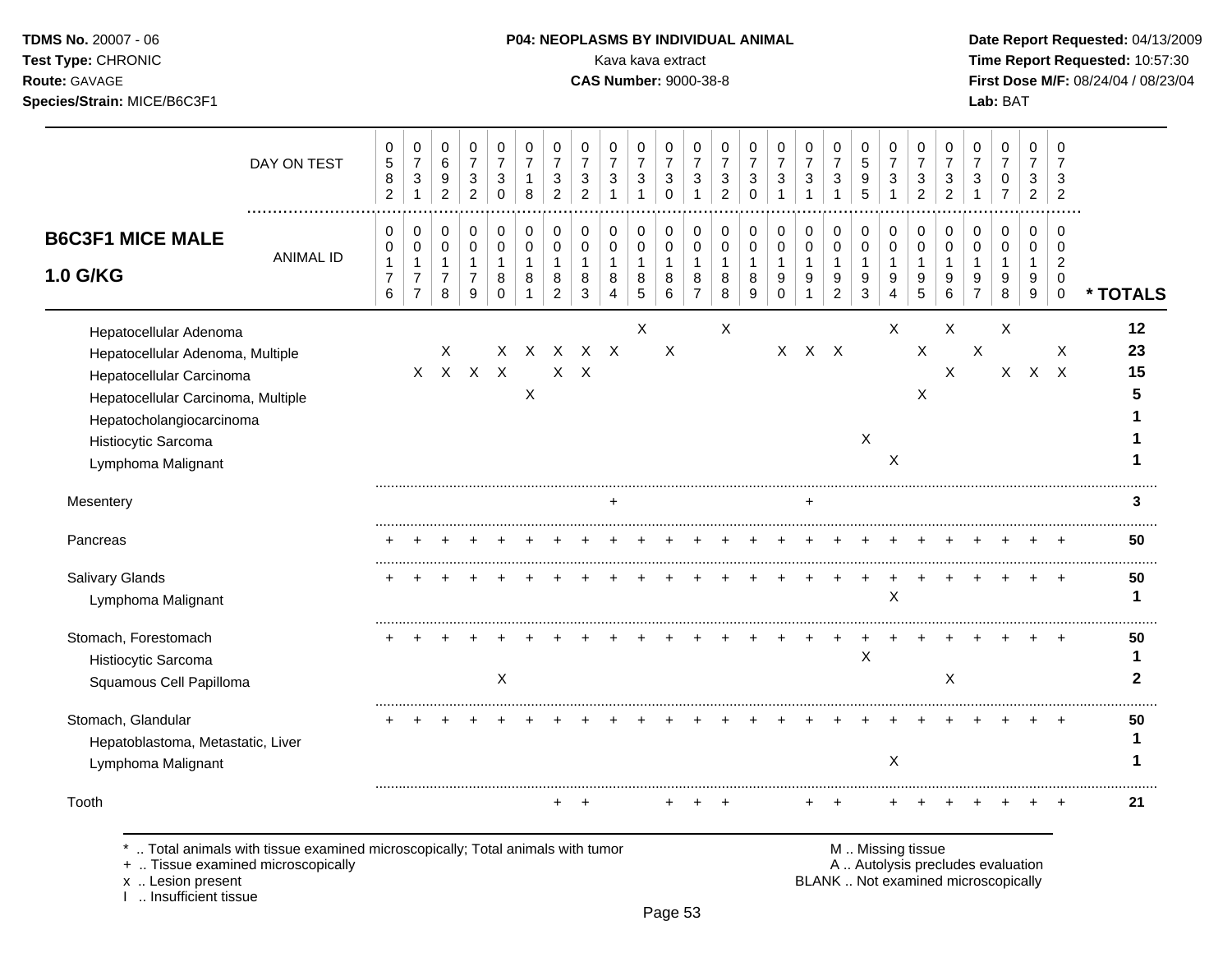| <b>TDMS No. 20007 - 06</b>  | <b>P04: NEOPLASMS BY INDIVIDUAL ANIMAL</b> | Date Rep         |
|-----------------------------|--------------------------------------------|------------------|
| <b>Test Type: CHRONIC</b>   | Kava kava extract                          | Time Rer         |
| <b>Route: GAVAGE</b>        | <b>CAS Number: 9000-38-8</b>               | <b>First Dos</b> |
| Species/Strain: MICE/B6C3F1 |                                            | <b>Lab: BAT</b>  |

Kava kava extract **Time Report Requested:** 10:57:30 **CAS Number:** 9000-38-8 **First Dose M/F:** 08/24/04 / 08/23/04

|                                                                    | DAY ON TEST      | 0<br>$\,$ 5 $\,$<br>8<br>$\overline{c}$         | $\pmb{0}$<br>$\overline{7}$<br>$\sqrt{3}$<br>1             | 0<br>$\,6$<br>$\boldsymbol{9}$<br>$\overline{2}$ | 0<br>$\overline{7}$<br>$\ensuremath{\mathsf{3}}$<br>$\overline{c}$ | 0<br>$\overline{7}$<br>$\sqrt{3}$<br>$\Omega$      | 0<br>$\overline{7}$<br>1<br>8       | 0<br>$\overline{7}$<br>$\mathbf{3}$<br>$\overline{2}$   | 0<br>$\overline{7}$<br>3<br>$\overline{2}$ | 0<br>$\overline{7}$<br>$\mathbf{3}$           | 0<br>$\overline{7}$<br>3         | 0<br>$\overline{7}$<br>$\ensuremath{\mathsf{3}}$<br>$\Omega$ | 0<br>$\overline{7}$<br>3<br>1                           | 0<br>$\overline{7}$<br>3<br>$\overline{c}$ | 0<br>$\overline{7}$<br>3<br>$\Omega$                   | 0<br>7<br>3                             | 0<br>3                  | 0<br>$\overline{7}$<br>$\ensuremath{\mathsf{3}}$ | 0<br>5<br>9<br>5                                              | 0<br>$\overline{7}$<br>3                             | 0<br>$\overline{7}$<br>3<br>$\overline{2}$   | 0<br>3<br>2                               | 0<br>7<br>3                                  | 0<br>$\overline{7}$<br>0<br>7   | 0<br>$\overline{7}$<br>3<br>2                        | 0<br>3<br>$\overline{2}$                                      |          |
|--------------------------------------------------------------------|------------------|-------------------------------------------------|------------------------------------------------------------|--------------------------------------------------|--------------------------------------------------------------------|----------------------------------------------------|-------------------------------------|---------------------------------------------------------|--------------------------------------------|-----------------------------------------------|----------------------------------|--------------------------------------------------------------|---------------------------------------------------------|--------------------------------------------|--------------------------------------------------------|-----------------------------------------|-------------------------|--------------------------------------------------|---------------------------------------------------------------|------------------------------------------------------|----------------------------------------------|-------------------------------------------|----------------------------------------------|---------------------------------|------------------------------------------------------|---------------------------------------------------------------|----------|
| <b>B6C3F1 MICE MALE</b><br>1.0 G/KG                                | <b>ANIMAL ID</b> | 0<br>0<br>$\mathbf{1}$<br>$\boldsymbol{7}$<br>6 | 0<br>0<br>$\mathbf{1}$<br>$\overline{7}$<br>$\overline{7}$ | 0<br>0<br>$\mathbf{1}$<br>$\overline{7}$<br>8    | $\pmb{0}$<br>0<br>$\mathbf{1}$<br>$\overline{7}$<br>9              | 0<br>$\pmb{0}$<br>$\mathbf{1}$<br>8<br>$\mathbf 0$ | $\pmb{0}$<br>0<br>$\mathbf{1}$<br>8 | 0<br>$\mathbf 0$<br>$\mathbf{1}$<br>8<br>$\overline{c}$ | 0<br>0<br>$\mathbf{1}$<br>8<br>3           | $\pmb{0}$<br>$\mathbf 0$<br>$\mathbf{1}$<br>8 | 0<br>0<br>$\mathbf{1}$<br>8<br>5 | 0<br>0<br>$\mathbf{1}$<br>8<br>6                             | 0<br>$\mathbf 0$<br>$\mathbf{1}$<br>8<br>$\overline{7}$ | 0<br>0<br>$\mathbf{1}$<br>8<br>8           | $\mathbf 0$<br>$\mathbf 0$<br>$\overline{1}$<br>8<br>9 | 0<br>0<br>$\mathbf{1}$<br>9<br>$\Omega$ | 0<br>$\Omega$<br>1<br>9 | 0<br>0<br>$\mathbf{1}$<br>9<br>$\overline{2}$    | $\pmb{0}$<br>$\mathbf 0$<br>$\mathbf{1}$<br>9<br>$\mathbf{3}$ | $\mathbf 0$<br>$\mathbf 0$<br>$\mathbf{1}$<br>9<br>4 | 0<br>$\mathbf 0$<br>$\overline{1}$<br>9<br>5 | 0<br>$\mathbf 0$<br>$\mathbf 1$<br>9<br>6 | 0<br>$\mathbf 0$<br>1<br>9<br>$\overline{7}$ | 0<br>$\mathbf 0$<br>1<br>9<br>8 | $\mathbf 0$<br>$\mathbf 0$<br>$\mathbf{1}$<br>9<br>9 | 0<br>$\Omega$<br>$\overline{2}$<br>$\mathbf 0$<br>$\mathbf 0$ | * TOTALS |
| <b>CARDIOVASCULAR SYSTEM</b>                                       |                  |                                                 |                                                            |                                                  |                                                                    |                                                    |                                     |                                                         |                                            |                                               |                                  |                                                              |                                                         |                                            |                                                        |                                         |                         |                                                  |                                                               |                                                      |                                              |                                           |                                              |                                 |                                                      |                                                               |          |
| <b>Blood Vessel</b>                                                |                  |                                                 |                                                            |                                                  |                                                                    |                                                    |                                     |                                                         |                                            |                                               |                                  |                                                              |                                                         |                                            |                                                        |                                         |                         |                                                  |                                                               |                                                      |                                              |                                           |                                              |                                 |                                                      |                                                               | 50       |
| Heart<br>Lymphoma Malignant                                        |                  |                                                 |                                                            |                                                  |                                                                    |                                                    |                                     |                                                         |                                            |                                               |                                  |                                                              |                                                         |                                            |                                                        |                                         |                         |                                                  |                                                               | $\boldsymbol{\mathsf{X}}$                            |                                              |                                           |                                              |                                 |                                                      |                                                               | 50<br>1  |
| <b>ENDOCRINE SYSTEM</b>                                            |                  |                                                 |                                                            |                                                  |                                                                    |                                                    |                                     |                                                         |                                            |                                               |                                  |                                                              |                                                         |                                            |                                                        |                                         |                         |                                                  |                                                               |                                                      |                                              |                                           |                                              |                                 |                                                      |                                                               |          |
| <b>Adrenal Cortex</b><br>Histiocytic Sarcoma<br>Lymphoma Malignant |                  |                                                 |                                                            |                                                  |                                                                    |                                                    |                                     |                                                         |                                            |                                               |                                  |                                                              |                                                         |                                            |                                                        |                                         |                         |                                                  | $\boldsymbol{\mathsf{X}}$                                     |                                                      |                                              |                                           |                                              |                                 |                                                      |                                                               | 50       |
| Adrenal Medulla<br>Histiocytic Sarcoma                             |                  |                                                 |                                                            |                                                  |                                                                    |                                                    |                                     |                                                         |                                            |                                               |                                  |                                                              |                                                         |                                            |                                                        |                                         |                         |                                                  | X                                                             |                                                      |                                              |                                           |                                              |                                 |                                                      | $\ddot{}$                                                     | 50       |
| Islets, Pancreatic<br>Adenoma                                      |                  |                                                 |                                                            |                                                  |                                                                    |                                                    |                                     |                                                         |                                            |                                               |                                  |                                                              |                                                         |                                            |                                                        |                                         |                         |                                                  |                                                               |                                                      |                                              |                                           |                                              |                                 |                                                      | $\pm$                                                         | 50       |
| Parathyroid Gland                                                  |                  |                                                 |                                                            |                                                  |                                                                    |                                                    |                                     |                                                         |                                            |                                               |                                  |                                                              |                                                         |                                            |                                                        |                                         |                         |                                                  |                                                               | M                                                    |                                              |                                           |                                              |                                 |                                                      |                                                               | 44       |
| <b>Pituitary Gland</b>                                             |                  |                                                 |                                                            |                                                  |                                                                    |                                                    |                                     |                                                         |                                            |                                               |                                  |                                                              |                                                         |                                            |                                                        |                                         |                         |                                                  |                                                               |                                                      |                                              |                                           |                                              |                                 |                                                      |                                                               | 50       |

 $*$  .. Total animals with tissue examined microscopically; Total animals with tumor  $\blacksquare$  M .. Missing tissue

+ .. Tissue examined microscopically  $\blacksquare$  A .. Autolysis precludes evaluation

x .. Lesion present<br>I .. Insufficient tissue

M .. Missing tissue<br>A .. Autolysis precludes evaluation<br>BLANK .. Not examined microscopically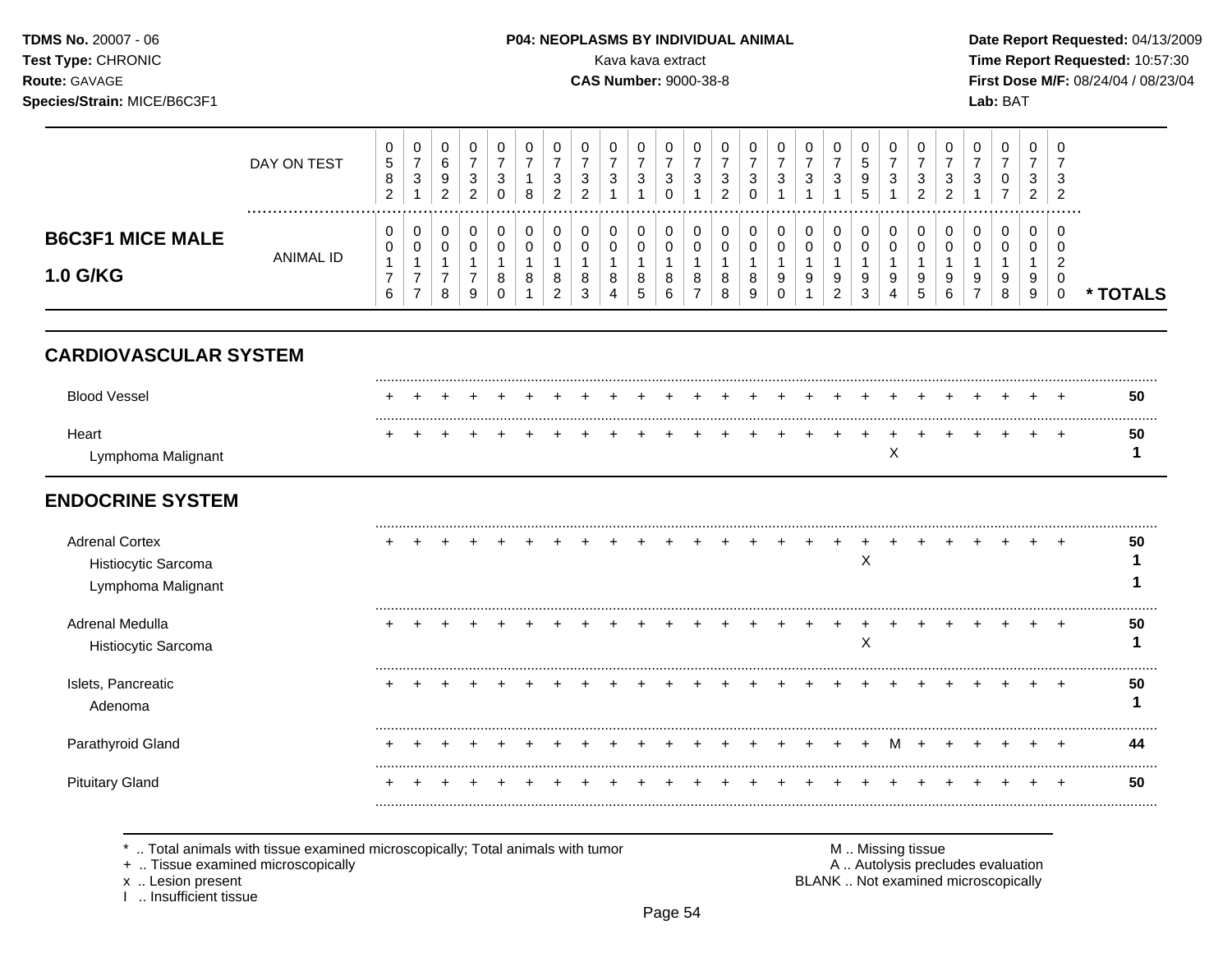| <b>TDMS No. 20007 - 06</b> |
|----------------------------|
| <b>Test Type: CHRONIC</b>  |
| <b>Route: GAVAGE</b>       |

**Kava kava extract CHRONIC CHRONIC CHRONIC Time Report Requested:** 10:57:30 **CAS Number:** 9000-38-8 **First Dose M/F:** 08/24/04 / 08/23/04 **Species/Strain:** MICE/B6C3F1 **Lab:** BAT

|                                                                                   | DAY ON TEST                                                                  | 0<br>$\mathbf 5$<br>$\bf8$<br>$\overline{2}$              | $\pmb{0}$<br>$\overline{7}$<br>$\ensuremath{\mathsf{3}}$  | 0<br>6<br>9<br>$\overline{2}$                 | $\pmb{0}$<br>$\overline{7}$<br>$\mathbf{3}$<br>$\overline{2}$        | 0<br>$\overline{7}$<br>$\sqrt{3}$<br>$\mathbf 0$     | 0<br>$\overline{7}$<br>$\mathbf{1}$<br>8 | 0<br>$\overline{7}$<br>$\ensuremath{\mathsf{3}}$<br>$\overline{2}$ | 0<br>$\overline{7}$<br>$\sqrt{3}$<br>$\overline{2}$ | 0<br>$\overline{7}$<br>$\sqrt{3}$<br>$\mathbf{1}$ | 0<br>$\overline{7}$<br>$\sqrt{3}$<br>$\overline{1}$ | 0<br>$\overline{7}$<br>$\mathbf{3}$<br>$\Omega$ | 0<br>$\overline{7}$<br>$\ensuremath{\mathsf{3}}$<br>$\mathbf{1}$ | 0<br>7<br>$\mathbf{3}$<br>$\overline{c}$       | 0<br>$\overline{7}$<br>3<br>$\mathbf 0$  | 0<br>$\overline{7}$<br>3<br>1                     | 0<br>$\overline{7}$<br>$\sqrt{3}$<br>1             | 0<br>$\overline{7}$<br>$\ensuremath{\mathsf{3}}$<br>$\overline{1}$ | 0<br>5<br>9<br>5                                  | 0<br>$\overline{7}$<br>$\ensuremath{\mathsf{3}}$<br>$\mathbf{1}$ | 0<br>$\overline{7}$<br>3<br>$\overline{2}$ | 0<br>$\overline{7}$<br>$\sqrt{3}$<br>$\overline{2}$ | 0<br>$\overline{7}$<br>3                                                 | 0<br>$\overline{7}$<br>0<br>$\overline{7}$ | 0<br>$\overline{7}$<br>3<br>$\overline{2}$ | $\mathbf 0$<br>$\overline{7}$<br>3<br>$\overline{2}$ |                    |
|-----------------------------------------------------------------------------------|------------------------------------------------------------------------------|-----------------------------------------------------------|-----------------------------------------------------------|-----------------------------------------------|----------------------------------------------------------------------|------------------------------------------------------|------------------------------------------|--------------------------------------------------------------------|-----------------------------------------------------|---------------------------------------------------|-----------------------------------------------------|-------------------------------------------------|------------------------------------------------------------------|------------------------------------------------|------------------------------------------|---------------------------------------------------|----------------------------------------------------|--------------------------------------------------------------------|---------------------------------------------------|------------------------------------------------------------------|--------------------------------------------|-----------------------------------------------------|--------------------------------------------------------------------------|--------------------------------------------|--------------------------------------------|------------------------------------------------------|--------------------|
| <b>B6C3F1 MICE MALE</b><br>1.0 G/KG                                               | <b>ANIMAL ID</b>                                                             | 0<br>$\mathbf 0$<br>$\mathbf{1}$<br>$\boldsymbol{7}$<br>6 | 0<br>$\mathbf 0$<br>1<br>$\overline{7}$<br>$\overline{7}$ | 0<br>0<br>$\mathbf{1}$<br>$\overline{7}$<br>8 | 0<br>$\pmb{0}$<br>$\mathbf{1}$<br>$\boldsymbol{7}$<br>$\overline{9}$ | 0<br>$\mathbf 0$<br>$\mathbf{1}$<br>8<br>$\mathbf 0$ | 0<br>$\pmb{0}$<br>$\mathbf{1}$<br>8<br>1 | 0<br>$\pmb{0}$<br>$\mathbf{1}$<br>8<br>$\overline{2}$              | 0<br>$\mathbf 0$<br>$\mathbf{1}$<br>8<br>3          | 0<br>$\pmb{0}$<br>$\mathbf{1}$<br>8<br>4          | 0<br>$\pmb{0}$<br>$\mathbf{1}$<br>8<br>$\sqrt{5}$   | 0<br>$\pmb{0}$<br>1<br>8<br>6                   | 0<br>$\mathbf 0$<br>$\mathbf{1}$<br>8<br>$\overline{7}$          | 0<br>$\pmb{0}$<br>$\mathbf{1}$<br>8<br>$\bf 8$ | 0<br>$\pmb{0}$<br>$\mathbf{1}$<br>8<br>9 | 0<br>$\mathbf 0$<br>$\mathbf{1}$<br>9<br>$\Omega$ | 0<br>$\pmb{0}$<br>$\mathbf{1}$<br>9<br>$\mathbf 1$ | 0<br>$\pmb{0}$<br>$\mathbf{1}$<br>9<br>$\overline{2}$              | 0<br>$\pmb{0}$<br>$\mathbf{1}$<br>9<br>$\sqrt{3}$ | 0<br>$\pmb{0}$<br>$\mathbf{1}$<br>9<br>4                         | 0<br>$\pmb{0}$<br>$\overline{1}$<br>9<br>5 | 0<br>$\pmb{0}$<br>1<br>9<br>6                       | 0<br>$\mathbf 0$<br>$\mathbf{1}$<br>9<br>$\overline{7}$                  | 0<br>$\mathbf 0$<br>1<br>9<br>8            | 0<br>0<br>$\mathbf{1}$<br>9<br>9           | 0<br>$\mathbf 0$<br>$\overline{2}$<br>0<br>$\pmb{0}$ | * TOTALS           |
| <b>Thyroid Gland</b><br>Lymphoma Malignant<br>Follicular Cell, Adenoma            |                                                                              |                                                           |                                                           |                                               |                                                                      |                                                      |                                          | $\mathsf{X}$                                                       |                                                     |                                                   |                                                     |                                                 |                                                                  |                                                |                                          |                                                   |                                                    |                                                                    | $\ddot{}$                                         | $\ddot{}$<br>$\mathsf X$                                         | ÷                                          |                                                     |                                                                          |                                            | $\ddot{}$                                  | $+$                                                  | 50<br>$\mathbf{2}$ |
| <b>GENERAL BODY SYSTEM</b>                                                        |                                                                              |                                                           |                                                           |                                               |                                                                      |                                                      |                                          |                                                                    |                                                     |                                                   |                                                     |                                                 |                                                                  |                                                |                                          |                                                   |                                                    |                                                                    |                                                   |                                                                  |                                            |                                                     |                                                                          |                                            |                                            |                                                      |                    |
| Peritoneum                                                                        |                                                                              |                                                           |                                                           |                                               |                                                                      |                                                      |                                          |                                                                    |                                                     |                                                   |                                                     |                                                 |                                                                  |                                                |                                          |                                                   |                                                    |                                                                    |                                                   |                                                                  |                                            |                                                     |                                                                          |                                            |                                            |                                                      | $\mathbf{2}$       |
| <b>GENITAL SYSTEM</b>                                                             |                                                                              |                                                           |                                                           |                                               |                                                                      |                                                      |                                          |                                                                    |                                                     |                                                   |                                                     |                                                 |                                                                  |                                                |                                          |                                                   |                                                    |                                                                    |                                                   |                                                                  |                                            |                                                     |                                                                          |                                            |                                            |                                                      |                    |
| Epididymis                                                                        |                                                                              |                                                           |                                                           |                                               |                                                                      |                                                      |                                          |                                                                    |                                                     |                                                   |                                                     |                                                 |                                                                  |                                                |                                          |                                                   |                                                    |                                                                    |                                                   |                                                                  |                                            |                                                     |                                                                          |                                            |                                            |                                                      | 50                 |
| <b>Preputial Gland</b>                                                            |                                                                              |                                                           |                                                           |                                               |                                                                      |                                                      |                                          |                                                                    |                                                     |                                                   |                                                     |                                                 |                                                                  |                                                |                                          |                                                   |                                                    |                                                                    |                                                   |                                                                  |                                            |                                                     |                                                                          |                                            |                                            |                                                      | 50                 |
| Prostate<br>Lymphoma Malignant                                                    |                                                                              |                                                           |                                                           |                                               |                                                                      |                                                      |                                          |                                                                    |                                                     |                                                   |                                                     |                                                 |                                                                  |                                                |                                          |                                                   |                                                    |                                                                    | $\div$                                            | X                                                                |                                            |                                                     |                                                                          | $\ddot{}$                                  | +<br>$\mathsf{X}$                          | $\overline{+}$                                       | 50<br>$\mathbf{2}$ |
| Seminal Vesicle                                                                   |                                                                              |                                                           |                                                           |                                               |                                                                      |                                                      |                                          |                                                                    |                                                     |                                                   |                                                     |                                                 |                                                                  |                                                |                                          |                                                   |                                                    |                                                                    |                                                   |                                                                  |                                            |                                                     |                                                                          |                                            |                                            |                                                      | 50                 |
| <b>Testes</b>                                                                     |                                                                              |                                                           |                                                           |                                               |                                                                      |                                                      |                                          |                                                                    |                                                     |                                                   |                                                     |                                                 |                                                                  |                                                |                                          |                                                   |                                                    |                                                                    |                                                   |                                                                  |                                            |                                                     |                                                                          |                                            |                                            | $\overline{ }$                                       | 50                 |
| <b>HEMATOPOIETIC SYSTEM</b>                                                       |                                                                              |                                                           |                                                           |                                               |                                                                      |                                                      |                                          |                                                                    |                                                     |                                                   |                                                     |                                                 |                                                                  |                                                |                                          |                                                   |                                                    |                                                                    |                                                   |                                                                  |                                            |                                                     |                                                                          |                                            |                                            |                                                      |                    |
| <b>Bone Marrow</b>                                                                |                                                                              |                                                           |                                                           |                                               |                                                                      |                                                      |                                          |                                                                    |                                                     |                                                   |                                                     |                                                 |                                                                  |                                                |                                          |                                                   |                                                    |                                                                    |                                                   |                                                                  |                                            |                                                     |                                                                          |                                            |                                            |                                                      | 50                 |
| +  Tissue examined microscopically<br>x  Lesion present<br>1  Insufficient tissue | Total animals with tissue examined microscopically; Total animals with tumor |                                                           |                                                           |                                               |                                                                      |                                                      |                                          |                                                                    |                                                     |                                                   |                                                     |                                                 |                                                                  |                                                |                                          |                                                   |                                                    |                                                                    |                                                   |                                                                  | M  Missing tissue                          |                                                     | A  Autolysis precludes evaluation<br>BLANK  Not examined microscopically |                                            |                                            |                                                      |                    |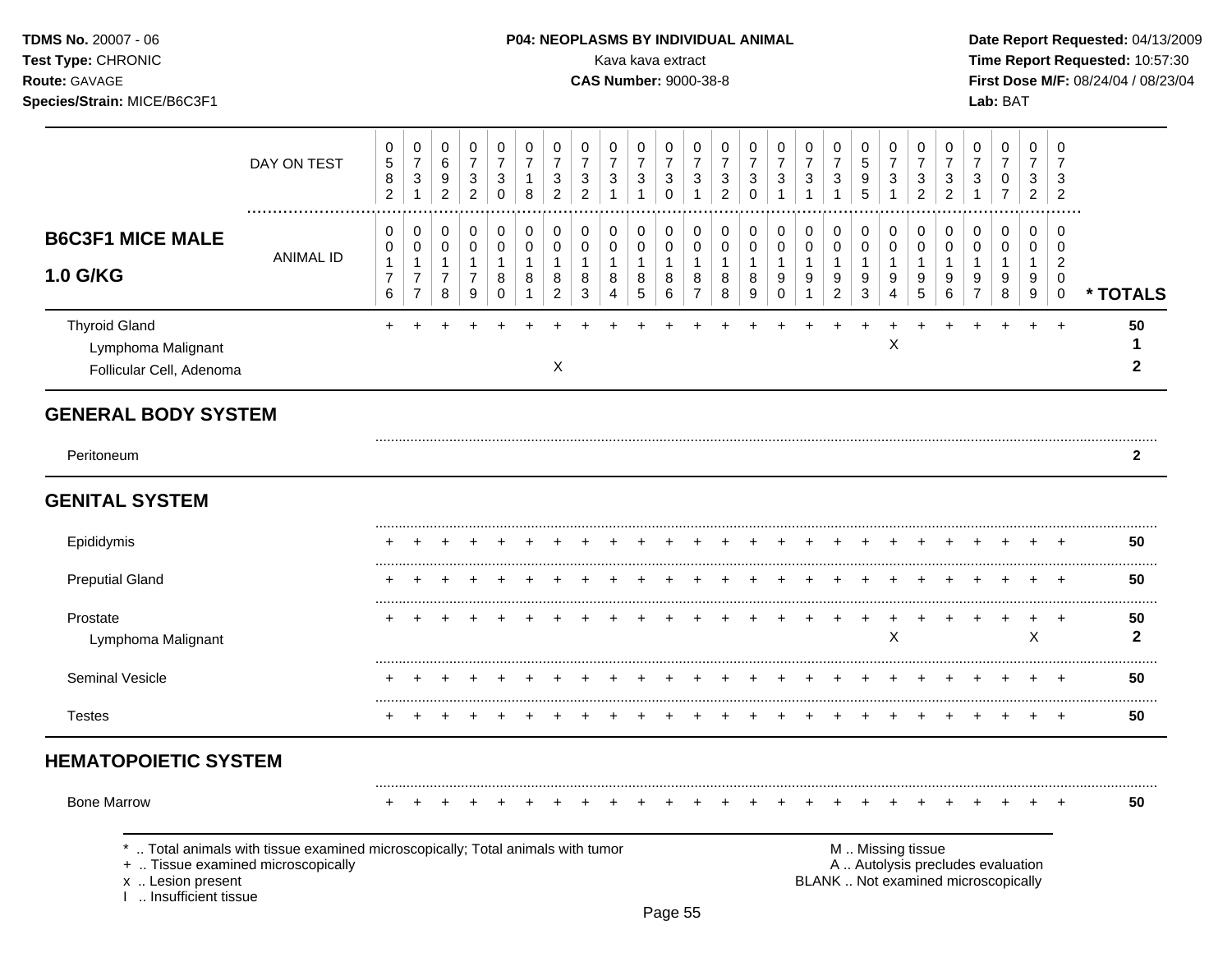| <b>TDMS No. 20007 - 06</b>  | <b>P04: NEOPLASMS BY INDIVIDUAL ANIMAL</b> | Date Repo         |
|-----------------------------|--------------------------------------------|-------------------|
| <b>Test Type: CHRONIC</b>   | Kava kava extract                          | Time Rep          |
| <b>Route: GAVAGE</b>        | <b>CAS Number: 9000-38-8</b>               | <b>First Dose</b> |
| Species/Strain: MICE/B6C3F1 |                                            | <b>Lab:</b> BAT   |

Kava kava extract **Time Report Requested:** 10:57:30 **CAS Number:** 9000-38-8 **First Dose M/F:** 08/24/04 / 08/23/04

|                                                                                                                                                                    | DAY ON TEST      | 0<br>$\,$ 5 $\,$<br>8<br>$\overline{2}$       | $\pmb{0}$<br>$\overline{7}$<br>$\ensuremath{\mathsf{3}}$<br>1    | 0<br>$\,6\,$<br>9<br>$\overline{c}$           | 0<br>$\overline{7}$<br>3<br>2                           | 0<br>$\overline{7}$<br>3<br>$\mathbf 0$          | 0<br>$\overline{7}$<br>8            | 0<br>$\overline{7}$<br>3<br>$\overline{2}$              | 0<br>$\overline{7}$<br>3<br>$\overline{2}$ | 0<br>$\overline{7}$<br>3        | 0<br>$\overline{7}$<br>3 | 0<br>$\overline{7}$<br>3<br>$\mathbf 0$ | 0<br>$\overline{7}$<br>3<br>$\mathbf{1}$                | 0<br>$\overline{7}$<br>3<br>$\overline{2}$     | 0<br>$\overline{7}$<br>3<br>$\Omega$ | 0<br>$\overline{7}$<br>3                          | 0<br>$\overline{7}$<br>3            | 0<br>$\overline{7}$<br>$\mathbf{3}$<br>1                        | 0<br>5<br>9<br>5                                        | 0<br>$\overline{7}$<br>3<br>1            | 0<br>$\overline{7}$<br>3<br>$\overline{2}$ | 0<br>$\overline{7}$<br>3<br>$\overline{2}$ | 0<br>$\overline{7}$<br>3           | 0<br>$\overline{7}$<br>0   | 0<br>$\overline{7}$<br>3<br>2    | 0<br>$\overline{7}$<br>3<br>$\overline{2}$             |          |
|--------------------------------------------------------------------------------------------------------------------------------------------------------------------|------------------|-----------------------------------------------|------------------------------------------------------------------|-----------------------------------------------|---------------------------------------------------------|--------------------------------------------------|-------------------------------------|---------------------------------------------------------|--------------------------------------------|---------------------------------|--------------------------|-----------------------------------------|---------------------------------------------------------|------------------------------------------------|--------------------------------------|---------------------------------------------------|-------------------------------------|-----------------------------------------------------------------|---------------------------------------------------------|------------------------------------------|--------------------------------------------|--------------------------------------------|------------------------------------|----------------------------|----------------------------------|--------------------------------------------------------|----------|
| <b>B6C3F1 MICE MALE</b><br><b>1.0 G/KG</b>                                                                                                                         | <b>ANIMAL ID</b> | 0<br>0<br>$\mathbf{1}$<br>$\overline{7}$<br>6 | 0<br>$\,0\,$<br>$\mathbf{1}$<br>$\overline{7}$<br>$\overline{7}$ | 0<br>0<br>$\mathbf{1}$<br>$\overline{7}$<br>8 | 0<br>$\pmb{0}$<br>$\overline{1}$<br>$\overline{7}$<br>9 | 0<br>$\mathbf 0$<br>$\mathbf 1$<br>8<br>$\Omega$ | 0<br>$\pmb{0}$<br>$\mathbf{1}$<br>8 | 0<br>$\mathbf 0$<br>$\mathbf{1}$<br>8<br>$\overline{2}$ | 0<br>0<br>1<br>8<br>3                      | 0<br>$\mathbf 0$<br>1<br>8<br>4 | 0<br>0<br>1<br>8<br>5    | 0<br>$\pmb{0}$<br>$\mathbf 1$<br>8<br>6 | 0<br>$\mathbf 0$<br>$\mathbf{1}$<br>8<br>$\overline{7}$ | 0<br>$\pmb{0}$<br>$\mathbf{1}$<br>8<br>$\,8\,$ | 0<br>0<br>$\mathbf{1}$<br>8<br>9     | 0<br>$\mathbf 0$<br>$\mathbf{1}$<br>9<br>$\Omega$ | 0<br>$\pmb{0}$<br>$\mathbf{1}$<br>9 | 0<br>$\mathsf{O}\xspace$<br>$\mathbf{1}$<br>9<br>$\overline{c}$ | 0<br>$\mathsf 0$<br>$\mathbf{1}$<br>9<br>$\mathfrak{S}$ | 0<br>$\pmb{0}$<br>$\mathbf{1}$<br>9<br>4 | 0<br>$\mathbf 0$<br>1<br>9<br>5            | 0<br>0<br>$\mathbf 1$<br>9<br>6            | 0<br>0<br>1<br>9<br>$\overline{7}$ | 0<br>$\mathsf 0$<br>9<br>8 | 0<br>0<br>$\mathbf{1}$<br>9<br>9 | 0<br>$\mathbf 0$<br>$\overline{c}$<br>0<br>$\mathbf 0$ | * TOTALS |
| Histiocytic Sarcoma                                                                                                                                                |                  |                                               |                                                                  |                                               |                                                         |                                                  |                                     |                                                         |                                            |                                 |                          |                                         |                                                         |                                                |                                      |                                                   |                                     |                                                                 | X                                                       |                                          |                                            |                                            |                                    |                            |                                  |                                                        |          |
| Lymph Node<br>Iliac, Lymphoma Malignant<br>Lumbar, Lymphoma Malignant<br>Pancreatic, Lymphoma Malignant<br>Renal, Histiocytic Sarcoma<br>Renal, Lymphoma Malignant |                  |                                               |                                                                  |                                               |                                                         |                                                  |                                     |                                                         |                                            |                                 |                          |                                         |                                                         |                                                |                                      |                                                   |                                     |                                                                 | $\ddot{}$<br>X                                          |                                          |                                            |                                            |                                    |                            | $\sf X$<br>X                     |                                                        |          |
| Lymph Node, Mandibular<br>Histiocytic Sarcoma<br>Lymphoma Malignant                                                                                                |                  |                                               |                                                                  |                                               |                                                         |                                                  |                                     |                                                         |                                            |                                 |                          |                                         |                                                         |                                                |                                      |                                                   |                                     |                                                                 | X                                                       |                                          |                                            |                                            |                                    |                            | X                                |                                                        | 49       |
| Lymph Node, Mesenteric<br>Histiocytic Sarcoma<br>Lymphoma Malignant                                                                                                |                  |                                               |                                                                  | X                                             |                                                         |                                                  |                                     |                                                         |                                            |                                 |                          |                                         |                                                         |                                                |                                      |                                                   |                                     |                                                                 | X                                                       |                                          |                                            |                                            |                                    |                            |                                  |                                                        | 49<br>3  |
| Spleen<br>Histiocytic Sarcoma<br>Lymphoma Malignant                                                                                                                |                  |                                               |                                                                  |                                               |                                                         |                                                  |                                     |                                                         |                                            |                                 |                          |                                         |                                                         |                                                |                                      |                                                   |                                     |                                                                 | X                                                       | $\boldsymbol{\mathsf{X}}$                |                                            |                                            |                                    |                            | $\boldsymbol{\mathsf{X}}$        |                                                        | 50       |
| Thymus<br>Lymphoma Malignant                                                                                                                                       |                  |                                               |                                                                  |                                               |                                                         |                                                  |                                     |                                                         |                                            |                                 |                          |                                         |                                                         |                                                |                                      |                                                   |                                     |                                                                 |                                                         |                                          |                                            |                                            |                                    |                            | X                                |                                                        | 49       |

\* .. Total animals with tissue examined microscopically; Total animals with tumor **M** metally more than M .. Missing tissue<br>  $\blacksquare$  Tissue examined microscopically

+ .. Tissue examined microscopically

x .. Lesion present<br>I .. Insufficient tissue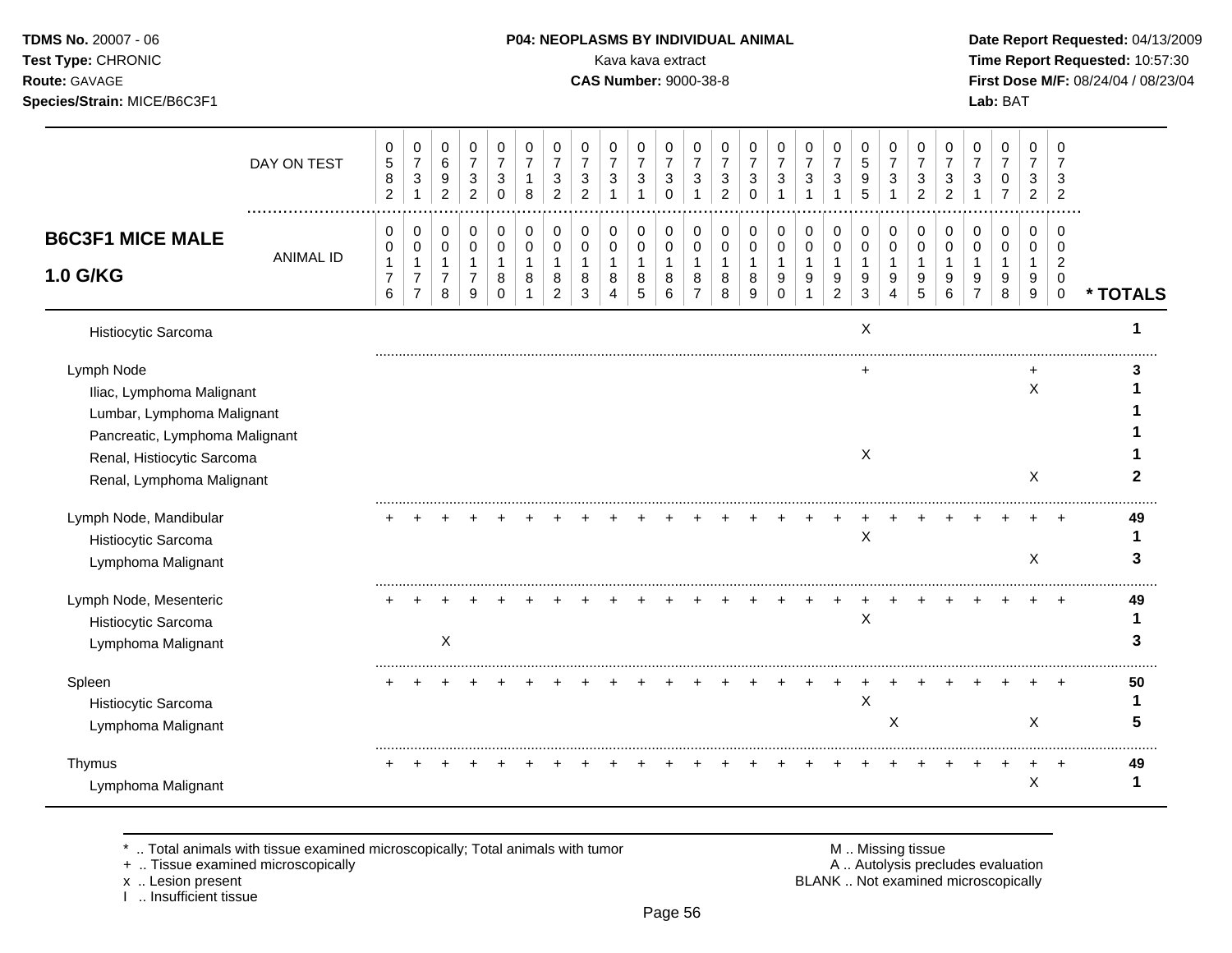## **TDMS No.** 20007 - 06 **P04: NEOPLASMS BY INDIVIDUAL ANIMAL** Date Report Requested: 04/13/2009

**Test Type:** CHRONIC **Transfer CHRONIC** Kava Rava extract Kava extract **Time Report Requested:** 10:57:30 **Route:** GAVAGE **CAS Number:** 9000-38-8 **First Dose M/F:** 08/24/04 / 08/23/04

|                                            | DAY ON TEST | v<br><sub>5</sub><br>8<br>2 | 0<br>-<br>3 | U<br>6<br>9<br>ົ<br>$\epsilon$ | 3<br>2 | 0<br>3<br>0      | 8 | ◠<br>J<br>c<br>▃             | U<br>3<br>ົ      | 0<br>3           | 3                | - 3 | P | υ<br>◠<br>ັ      | u<br>3           | ν<br>3 | $\sim$<br>دت | v<br>3                       | ◡<br>9<br>Đ | U<br>3           | U<br>ີ<br>◡<br>ົ<br>∼ | 3<br>∼ | 0<br>3                       |        | 0<br>3<br>ົ<br>$\epsilon$ | $\overline{\mathbf{0}}$<br>-3<br>-2 |               |
|--------------------------------------------|-------------|-----------------------------|-------------|--------------------------------|--------|------------------|---|------------------------------|------------------|------------------|------------------|-----|---|------------------|------------------|--------|--------------|------------------------------|-------------|------------------|-----------------------|--------|------------------------------|--------|---------------------------|-------------------------------------|---------------|
| <b>B6C3F1 MICE MALE</b><br><b>1.0 G/KG</b> | ANIMAL ID   | v<br>v<br>6                 | 0<br>0<br>- | U<br>U<br>8                    | 9      | 0<br>0<br>8<br>0 | 8 | С<br>С<br>8<br>ົ<br><u>_</u> | 0<br>υ<br>8<br>3 | 0<br>0<br>8<br>4 | 8<br>$5^{\circ}$ | b   | 8 | 0<br>0<br>8<br>8 | u<br>υ<br>8<br>9 | 9      | $\Omega$     | v<br>v<br>9<br>⌒<br><u>_</u> | 9<br>3      | 0<br>0<br>9<br>4 | 0<br>0<br>9<br>G      | 6      | 0<br>0<br>9<br>$\rightarrow$ | റ<br>8 | 0<br>U<br>9<br>9          | - 0<br>0<br>0<br>J.                 | <b>FOTALS</b> |

# **INTEGUMENTARY SYSTEM**

| Mammary Gland                               | м | M | M | M | M | - M |  |  | M M M M M | - M | M M M | M | M | M | M |  | M            | M |    |
|---------------------------------------------|---|---|---|---|---|-----|--|--|-----------|-----|-------|---|---|---|---|--|--------------|---|----|
| Skin<br>Subcutaneous Tissue, Fibrosarcoma   |   |   | X |   |   |     |  |  |           |     |       |   |   |   |   |  |              |   | 50 |
| Subcutaneous Tissue, Histiocytic<br>Sarcoma |   |   |   |   |   |     |  |  |           |     |       |   |   |   |   |  |              |   |    |
| Subcutaneous Tissue, Lymphoma               |   |   |   |   |   |     |  |  |           |     |       |   |   |   |   |  | $\checkmark$ |   |    |

# **MUSCULOSKELETAL SYSTEM**

| Bone                                                                                                                                    |  |  |  |  |   |  |   |  |  |                                                                                               |   |   |  |  | 50 |
|-----------------------------------------------------------------------------------------------------------------------------------------|--|--|--|--|---|--|---|--|--|-----------------------------------------------------------------------------------------------|---|---|--|--|----|
| <b>NERVOUS SYSTEM</b>                                                                                                                   |  |  |  |  |   |  |   |  |  |                                                                                               |   |   |  |  |    |
| Brain                                                                                                                                   |  |  |  |  |   |  |   |  |  |                                                                                               |   |   |  |  | 50 |
| <b>RESPIRATORY SYSTEM</b>                                                                                                               |  |  |  |  |   |  |   |  |  |                                                                                               |   |   |  |  |    |
| Lung<br>Alveolar/Bronchiolar Adenoma                                                                                                    |  |  |  |  | ∧ |  | X |  |  |                                                                                               | X | X |  |  | 50 |
| Total animals with tissue examined microscopically; Total animals with tumor<br>+  Tissue examined microscopically<br>x  Lesion present |  |  |  |  |   |  |   |  |  | M  Missing tissue<br>A  Autolysis precludes evaluation<br>BLANK  Not examined microscopically |   |   |  |  |    |

I .. Insufficient tissue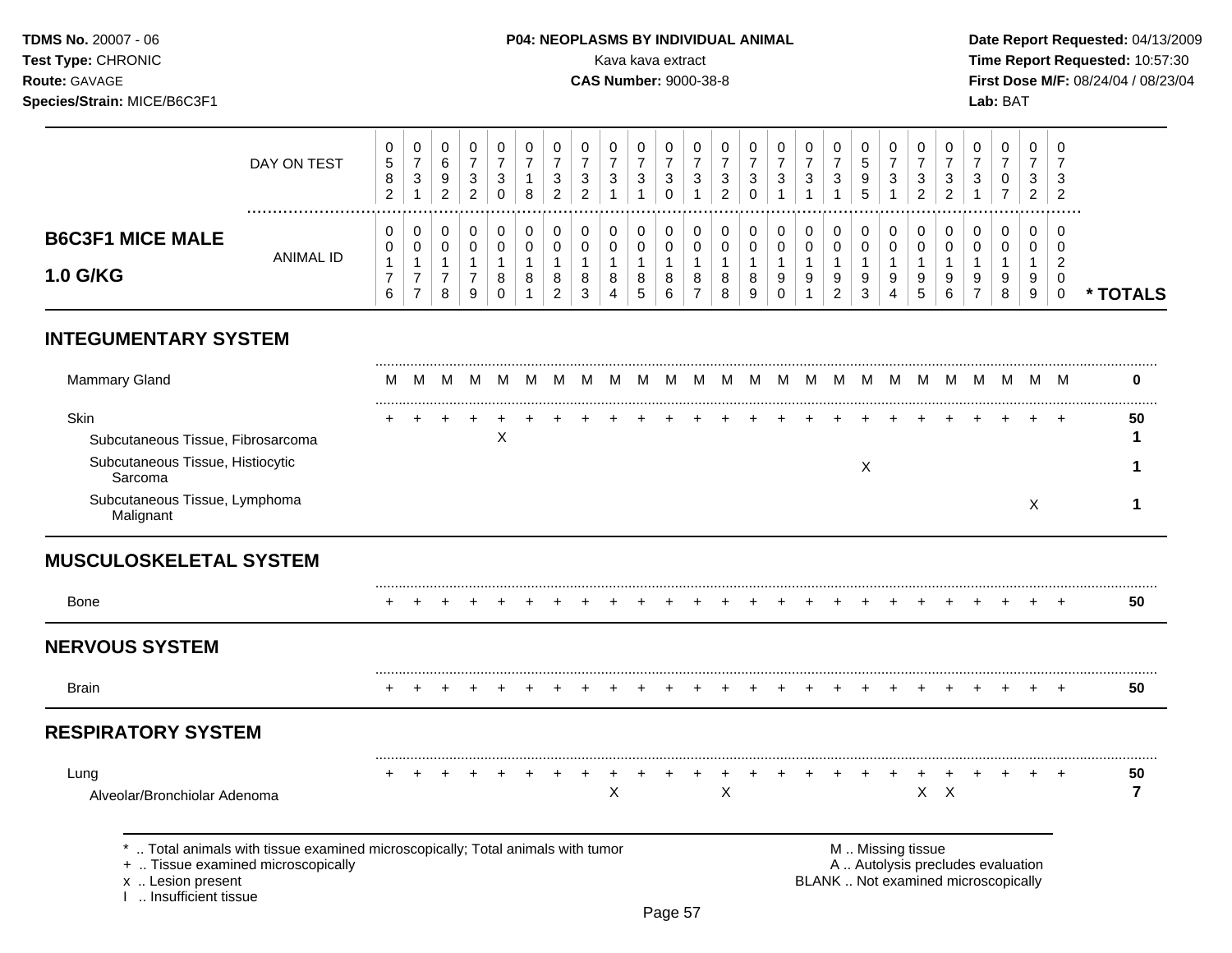| <b>TDMS No. 20007 - 06</b>  | <b>P04: NEOPLASMS BY INDIVIDUAL ANIMAL</b> | Date Repo         |
|-----------------------------|--------------------------------------------|-------------------|
| <b>Test Type: CHRONIC</b>   | Kava kava extract                          | Time Rep          |
| <b>Route: GAVAGE</b>        | <b>CAS Number: 9000-38-8</b>               | <b>First Dose</b> |
| Species/Strain: MICE/B6C3F1 |                                            | <b>Lab:</b> BAT   |

I .. Insufficient tissue

## **P04: NEOPLASMS BY INDIVIDUAL ANIMAL Date Report Requested: 04/13/2009**

Kava kava extract **Time Report Requested:** 10:57:30 **CAS Number:** 9000-38-8 **First Dose M/F:** 08/24/04 / 08/23/04

|                                                                                                                                                                                                           | DAY ON TEST                                                                  | 0<br>$\,$ 5 $\,$<br>$\bf 8$<br>$\overline{c}$   | 0<br>$\overline{7}$<br>$\ensuremath{\mathsf{3}}$<br>1                  | 0<br>6<br>$\boldsymbol{9}$<br>$\overline{c}$ | 0<br>$\overline{7}$<br>$\mathbf{3}$<br>$\overline{2}$           | 0<br>$\overline{7}$<br>3<br>0        | 0<br>$\overline{7}$<br>1<br>8            | 0<br>$\overline{7}$<br>3<br>$\overline{2}$   | 0<br>$\overline{7}$<br>3<br>$\overline{2}$ | 0<br>$\overline{7}$<br>3<br>1   | 0<br>$\overline{7}$<br>3<br>$\mathbf{1}$ | 0<br>$\boldsymbol{7}$<br>$\ensuremath{\mathsf{3}}$<br>$\mathbf 0$ | 0<br>$\overline{7}$<br>3<br>$\mathbf{1}$              | 0<br>$\boldsymbol{7}$<br>3<br>$\overline{a}$   | 0<br>$\overline{7}$<br>3<br>$\mathbf 0$      | 0<br>$\overline{7}$<br>3<br>1                      | 0<br>$\overline{7}$<br>3<br>$\overline{1}$         | 0<br>$\overline{7}$<br>$\ensuremath{\mathsf{3}}$<br>$\mathbf{1}$ | 0<br>$\sqrt{5}$<br>9<br>5                           | 0<br>$\overline{7}$<br>3<br>1            | 0<br>$\overline{7}$<br>3<br>$\overline{2}$ | 0<br>$\overline{7}$<br>3<br>$\overline{c}$ | 0<br>$\overline{7}$<br>3<br>1                                            | 0<br>$\overline{7}$<br>0<br>$\overline{7}$ | 0<br>$\overline{7}$<br>3<br>$\overline{c}$                | $\Omega$<br>$\overline{7}$<br>3<br>$\overline{c}$                |                    |
|-----------------------------------------------------------------------------------------------------------------------------------------------------------------------------------------------------------|------------------------------------------------------------------------------|-------------------------------------------------|------------------------------------------------------------------------|----------------------------------------------|-----------------------------------------------------------------|--------------------------------------|------------------------------------------|----------------------------------------------|--------------------------------------------|---------------------------------|------------------------------------------|-------------------------------------------------------------------|-------------------------------------------------------|------------------------------------------------|----------------------------------------------|----------------------------------------------------|----------------------------------------------------|------------------------------------------------------------------|-----------------------------------------------------|------------------------------------------|--------------------------------------------|--------------------------------------------|--------------------------------------------------------------------------|--------------------------------------------|-----------------------------------------------------------|------------------------------------------------------------------|--------------------|
| <b>B6C3F1 MICE MALE</b><br>1.0 G/KG                                                                                                                                                                       | <b>ANIMAL ID</b>                                                             | 0<br>0<br>$\mathbf{1}$<br>$\boldsymbol{7}$<br>6 | 0<br>$\mathbf 0$<br>$\mathbf{1}$<br>$\boldsymbol{7}$<br>$\overline{7}$ | 0<br>0<br>$\mathbf 1$<br>$\overline{7}$<br>8 | 0<br>$\mathsf{O}\xspace$<br>$\mathbf{1}$<br>$\overline{7}$<br>9 | 0<br>$\pmb{0}$<br>1<br>8<br>$\Omega$ | 0<br>$\pmb{0}$<br>$\mathbf{1}$<br>8<br>1 | 0<br>$\mathbf 0$<br>1<br>8<br>$\overline{2}$ | 0<br>0<br>1<br>8<br>3                      | 0<br>$\mathbf 0$<br>1<br>8<br>Δ | 0<br>$\pmb{0}$<br>1<br>8<br>5            | 0<br>$\mathsf 0$<br>$\mathbf{1}$<br>8<br>6                        | 0<br>$\pmb{0}$<br>$\mathbf{1}$<br>8<br>$\overline{7}$ | 0<br>$\pmb{0}$<br>$\mathbf{1}$<br>8<br>$\,8\,$ | 0<br>$\mathbf 0$<br>$\overline{1}$<br>8<br>9 | 0<br>$\pmb{0}$<br>$\mathbf{1}$<br>9<br>$\mathbf 0$ | 0<br>$\pmb{0}$<br>$\mathbf{1}$<br>$\boldsymbol{9}$ | 0<br>$\mathsf{O}$<br>$\mathbf 1$<br>9<br>$\overline{c}$          | 0<br>$\pmb{0}$<br>$\mathbf{1}$<br>9<br>$\mathbf{3}$ | 0<br>$\pmb{0}$<br>$\mathbf{1}$<br>9<br>4 | 0<br>$\mathbf 0$<br>1<br>9<br>5            | $\pmb{0}$<br>$\mathbf 0$<br>-1<br>9<br>6   | 0<br>$\mathbf 0$<br>1<br>9<br>$\overline{7}$                             | 0<br>$\mathbf 0$<br>1<br>9<br>8            | 0<br>$\mathbf 0$<br>$\mathbf{1}$<br>9<br>$\boldsymbol{9}$ | 0<br>$\mathbf 0$<br>$\overline{2}$<br>$\mathbf 0$<br>$\mathbf 0$ | * TOTALS           |
| Alveolar/Bronchiolar Adenoma, Multiple<br>Alveolar/Bronchiolar Carcinoma<br>Carcinoma, Metastatic, Harderian Gland<br>Hepatoblastoma, Metastatic, Liver<br>Hepatocellular Carcinoma, Metastatic,<br>Liver |                                                                              |                                                 |                                                                        | X X X                                        |                                                                 |                                      | $\times$                                 |                                              | X                                          |                                 |                                          |                                                                   |                                                       |                                                |                                              |                                                    |                                                    |                                                                  |                                                     |                                          |                                            |                                            |                                                                          | X                                          |                                                           |                                                                  | $\mathbf{2}$<br>10 |
| Nose                                                                                                                                                                                                      |                                                                              |                                                 |                                                                        |                                              |                                                                 |                                      |                                          |                                              |                                            |                                 |                                          |                                                                   |                                                       |                                                |                                              |                                                    |                                                    |                                                                  |                                                     |                                          |                                            |                                            |                                                                          |                                            |                                                           |                                                                  | 50                 |
| Trachea                                                                                                                                                                                                   |                                                                              |                                                 |                                                                        |                                              |                                                                 |                                      |                                          |                                              |                                            |                                 |                                          |                                                                   |                                                       |                                                |                                              |                                                    |                                                    |                                                                  |                                                     |                                          |                                            |                                            |                                                                          |                                            |                                                           |                                                                  | 50                 |
| <b>SPECIAL SENSES SYSTEM</b>                                                                                                                                                                              |                                                                              |                                                 |                                                                        |                                              |                                                                 |                                      |                                          |                                              |                                            |                                 |                                          |                                                                   |                                                       |                                                |                                              |                                                    |                                                    |                                                                  |                                                     |                                          |                                            |                                            |                                                                          |                                            |                                                           |                                                                  |                    |
| Eye                                                                                                                                                                                                       |                                                                              |                                                 |                                                                        |                                              |                                                                 |                                      |                                          |                                              |                                            |                                 |                                          |                                                                   |                                                       |                                                |                                              |                                                    |                                                    |                                                                  |                                                     |                                          |                                            |                                            |                                                                          |                                            |                                                           |                                                                  | 50                 |
| Harderian Gland<br>Adenoma<br>Carcinoma                                                                                                                                                                   |                                                                              |                                                 |                                                                        |                                              |                                                                 |                                      |                                          |                                              |                                            |                                 |                                          |                                                                   |                                                       |                                                |                                              |                                                    |                                                    |                                                                  |                                                     |                                          |                                            |                                            |                                                                          |                                            |                                                           |                                                                  | 50<br>6<br>1       |
| <b>URINARY SYSTEM</b>                                                                                                                                                                                     |                                                                              |                                                 |                                                                        |                                              |                                                                 |                                      |                                          |                                              |                                            |                                 |                                          |                                                                   |                                                       |                                                |                                              |                                                    |                                                    |                                                                  |                                                     |                                          |                                            |                                            |                                                                          |                                            |                                                           |                                                                  |                    |
| Kidney<br>Histiocytic Sarcoma<br>Lymphoma Malignant                                                                                                                                                       |                                                                              |                                                 |                                                                        |                                              |                                                                 |                                      |                                          |                                              |                                            |                                 |                                          |                                                                   |                                                       |                                                |                                              |                                                    |                                                    |                                                                  | +<br>X                                              |                                          |                                            |                                            |                                                                          |                                            |                                                           |                                                                  | 50<br>1<br>1       |
| +  Tissue examined microscopically<br>x  Lesion present                                                                                                                                                   | Total animals with tissue examined microscopically; Total animals with tumor |                                                 |                                                                        |                                              |                                                                 |                                      |                                          |                                              |                                            |                                 |                                          |                                                                   |                                                       |                                                |                                              |                                                    |                                                    |                                                                  | M  Missing tissue                                   |                                          |                                            |                                            | A  Autolysis precludes evaluation<br>BLANK  Not examined microscopically |                                            |                                                           |                                                                  |                    |

Page 58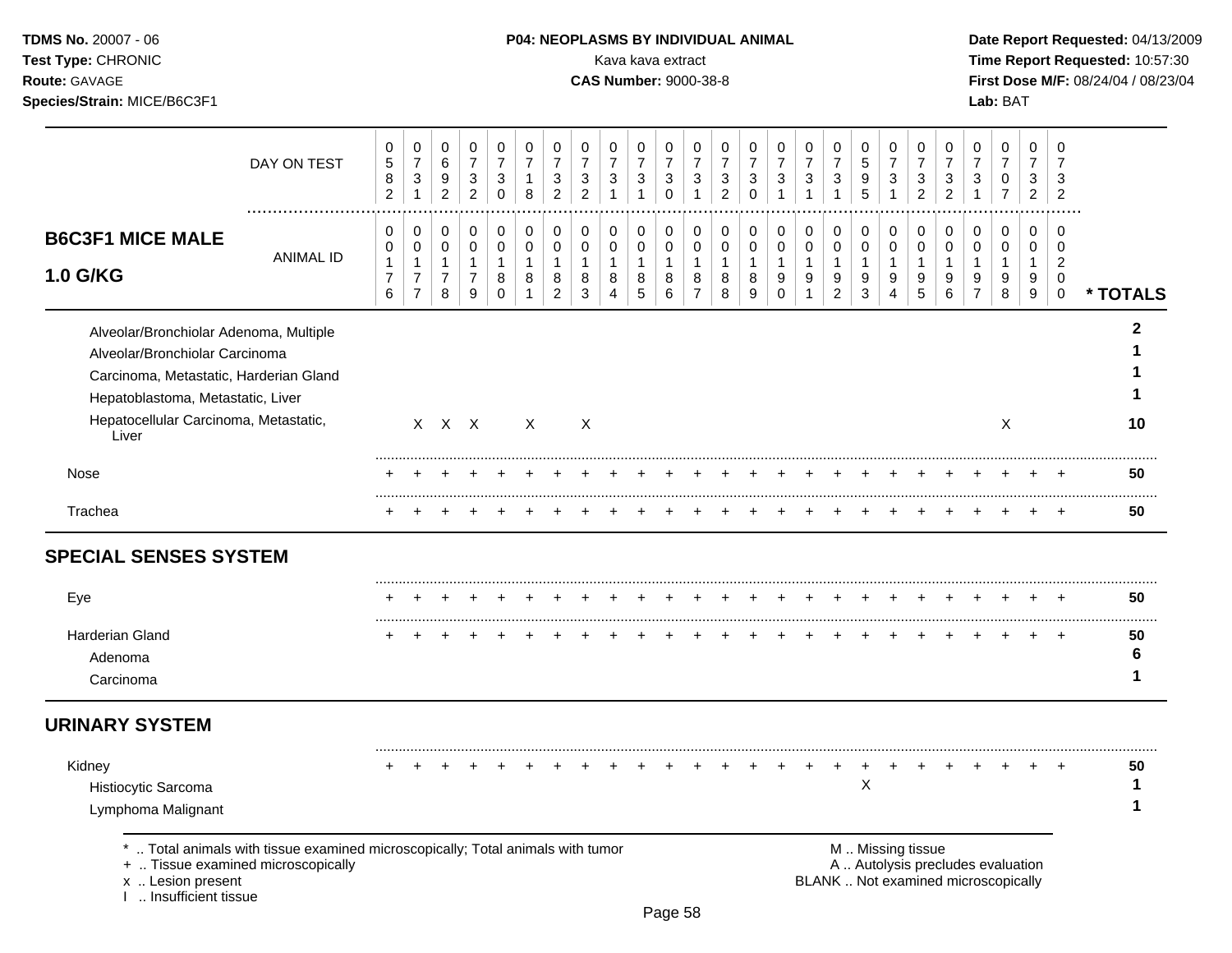| <b>TDMS No. 20007 - 06</b> |  |
|----------------------------|--|
| <b>Test Type: CHRONIC</b>  |  |
|                            |  |

Kava kava extract **Time Report Requested:** 10:57:30 **Route:** GAVAGE **CAS Number:** 9000-38-8 **First Dose M/F:** 08/24/04 / 08/23/04 **Species/Strain:** MICE/B6C3F1 **Lab:** BAT

|                                                             | DAY ON TEST   | 0<br>$\,$ 5 $\,$<br>$\bf 8$<br>$\overline{2}$ | 0<br>$\overline{7}$<br>$\ensuremath{\mathsf{3}}$<br>$\overline{A}$ | 0<br>6<br>9<br>$\overline{2}$ | 0<br>3<br>$\overline{2}$ | 3<br>0                  | 8      | 3<br>2              | 0<br>3<br>$\overline{2}$ | 0<br>3           | 7<br>3      | 0<br>7<br>3<br>0 | 7<br>3                   | 3<br>$\overline{2}$ | 3<br>0      | 0<br>3                  | 7<br>$\ensuremath{\mathsf{3}}$ | 7<br>3                   | 5<br>9<br>5      | 3 | 3<br>$\overline{2}$ | $\overline{ }$<br>3<br>$\overline{2}$ | 0<br>$\overline{7}$<br>3      | $\mathbf 0$<br>⇁   | 3<br>2           | 0<br>3<br>$\overline{2}$                           |          |
|-------------------------------------------------------------|---------------|-----------------------------------------------|--------------------------------------------------------------------|-------------------------------|--------------------------|-------------------------|--------|---------------------|--------------------------|------------------|-------------|------------------|--------------------------|---------------------|-------------|-------------------------|--------------------------------|--------------------------|------------------|---|---------------------|---------------------------------------|-------------------------------|--------------------|------------------|----------------------------------------------------|----------|
| <b>B6C3F1 MICE MALE</b><br>1.0 G/KG                         | <br>ANIMAL ID | 0<br>0<br>$\overline{7}$<br>6                 | 0<br>0<br>$\overline{7}$<br>$\overline{7}$                         | 0<br>0<br>7<br>8              | 0<br>0<br>9              | 0<br>$\Omega$<br>8<br>0 | 0<br>8 | 8<br>$\overline{2}$ | 0<br>0<br>8<br>3         | 0<br>0<br>8<br>4 | 0<br>8<br>5 | 0<br>0<br>8<br>6 | 0<br>8<br>$\overline{ }$ | 8                   | 0<br>8<br>9 | 0<br>0<br>9<br>$\Omega$ | 0<br>0<br>9                    | 0<br>9<br>$\overline{2}$ | 0<br>0<br>9<br>3 | 0 | 0<br>9<br>5         | 0<br>0<br>9<br>6                      | 0<br>0<br>9<br>$\overline{7}$ | $\Omega$<br>9<br>8 | 0<br>0<br>9<br>9 | <br>$\Omega$<br>0<br>$\overline{2}$<br>$\mathbf 0$ | * TOTALS |
| Urethra                                                     |               | +                                             |                                                                    |                               |                          |                         |        |                     |                          |                  |             |                  |                          |                     |             |                         |                                |                          |                  |   |                     |                                       |                               |                    |                  |                                                    |          |
| <b>Urinary Bladder</b><br>Hepatoblastoma, Metastatic, Liver |               |                                               |                                                                    |                               |                          |                         |        |                     |                          |                  |             |                  |                          |                     |             |                         |                                |                          |                  |   |                     |                                       |                               |                    |                  | $\div$                                             | 50       |
| <b>SYSTEMIC LESIONS</b>                                     |               |                                               |                                                                    |                               |                          |                         |        |                     |                          |                  |             |                  |                          |                     |             |                         |                                |                          |                  |   |                     |                                       |                               |                    |                  |                                                    |          |
| Multiple Organ<br>Histiocytic Sarcoma                       |               |                                               |                                                                    |                               |                          |                         |        |                     |                          |                  |             |                  |                          |                     |             |                         |                                |                          | х                |   |                     |                                       |                               |                    |                  |                                                    | 50       |
| Lymphoma Malignant                                          |               |                                               |                                                                    | X                             |                          |                         |        |                     |                          |                  |             |                  |                          |                     |             |                         |                                |                          |                  | X |                     |                                       |                               |                    | X                |                                                    | 6        |

\*\*\* END OF MALE DATA \*\*\*

\* .. Total animals with tissue examined microscopically; Total animals with tumor <br>
+ .. Tissue examined microscopically<br>
+ .. Tissue examined microscopically

+ .. Tissue examined microscopically

x .. Lesion present<br>I .. Insufficient tissue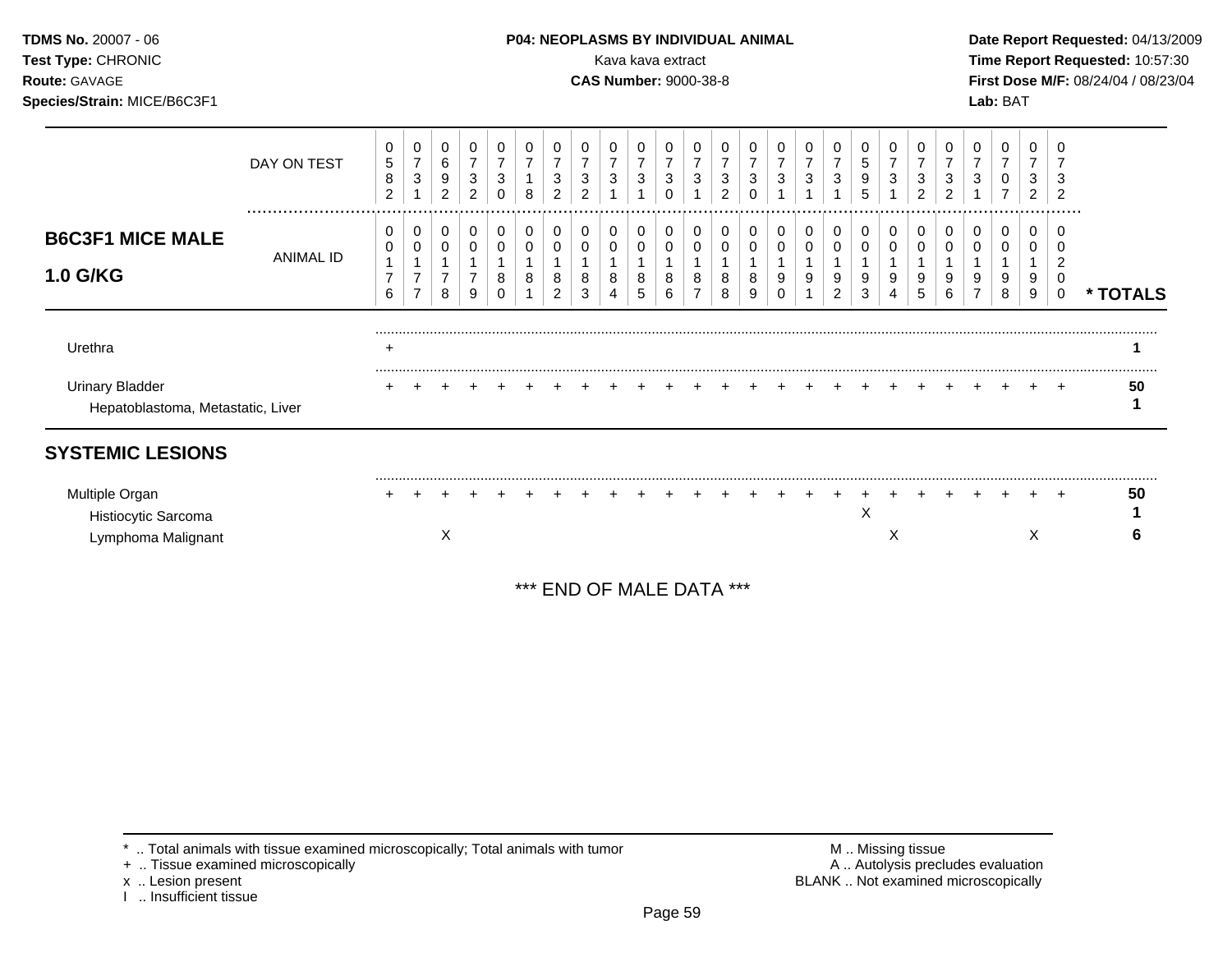TDMS No. 20007 - 06 Test Type: CHRONIC Route: GAVAGE Species/Strain: MICE/B6C3F1

#### P04: NEOPLASMS BY INDIVIDUAL ANIMAL

Kava kava extract

**CAS Number: 9000-38-8** 

Date Report Requested: 04/13/2009 Time Report Requested: 10:57:30 First Dose M/F: 08/24/04 / 08/23/04 Lab: BAT

|                           | DAY ON TEST | U<br>$\overline{\phantom{a}}$<br>$\sim$<br>Ĵ<br>U | $\mathbf{0}$<br>$\sim$<br>J. | υ<br>3      | £.<br>g        | U<br>∽<br>J<br>4              | 0<br><sup>o</sup><br><u>_</u><br>9 | U<br>$\sim$<br>O | U<br>ົ<br>చ      | 4 | v<br>3<br>ν   | _<br>9 | 0<br>3 | υ<br><u>_</u><br>9 | 3 | 0<br>3 | v<br><sup>o</sup><br>ັ | J<br>ി<br>∠<br>9 | U<br>∽<br>IJ<br>6<br>v | U.<br>0 | 3                         | င့ | 0<br>∽<br>N<br>8 | 0<br>◠<br><u>.</u><br>9  | υ<br>ാ<br>ັບ<br>◡       | U<br>b<br>U |                  |
|---------------------------|-------------|---------------------------------------------------|------------------------------|-------------|----------------|-------------------------------|------------------------------------|------------------|------------------|---|---------------|--------|--------|--------------------|---|--------|------------------------|------------------|------------------------|---------|---------------------------|----|------------------|--------------------------|-------------------------|-------------|------------------|
| <b>B6C3F1 MICE FEMALE</b> | ANIMAL ID   | U<br>U                                            | 0<br>0                       | υ           |                | U                             | 0<br>C<br>υ                        |                  | 0                |   | U<br>U        |        | 0<br>U | υ                  |   | 0<br>0 | v                      | 0                | ν<br>U                 |         |                           |    | 0                | 0<br>0                   | v<br>u                  |             |                  |
| 0 G/KG                    |             | $\sim$<br><u>_</u><br>U                           | $\sim$<br>_<br>0<br>ົ        | ◠<br>υ<br>◠ | $\overline{ }$ | υ<br>$\overline{\phantom{a}}$ | <sup>o</sup><br>υ<br>⌒<br>ь        | _                | c<br>$\sim$<br>8 |   | ⌒<br><u>.</u> |        | റ<br>റ | ົ                  |   | ີ<br>đ | <sup>o</sup><br>ี      | ີ<br>∸           | ◠<br>8                 | a       | ີ<br><u>.</u><br><u>.</u> |    | ◠<br>$\sim$      | ◠<br><u>_</u><br>C.<br>ບ | ົ<br>_<br>◠<br><u>_</u> |             | temales<br>cont) |

# **ALIMENTARY SYSTEM**

| Esophagus                                          |   |            |  |  |  |   |   |   |  |   |   |   |  |  |
|----------------------------------------------------|---|------------|--|--|--|---|---|---|--|---|---|---|--|--|
| Gallbladder<br>Lymphoma Malignant                  |   |            |  |  |  |   |   | X |  |   |   |   |  |  |
| Intestine Large, Cecum                             | ٠ |            |  |  |  |   |   |   |  |   |   |   |  |  |
| Intestine Large, Colon                             | ٠ |            |  |  |  |   |   |   |  |   |   |   |  |  |
| Intestine Large, Rectum                            |   |            |  |  |  |   |   |   |  |   |   |   |  |  |
| Intestine Small, Duodenum<br>Adenoma               |   |            |  |  |  | X |   |   |  |   |   |   |  |  |
| Intestine Small, Ileum                             |   |            |  |  |  |   |   |   |  |   |   |   |  |  |
| Intestine Small, Jejunum<br>Adenoma                |   |            |  |  |  |   |   |   |  |   | X |   |  |  |
| Liver<br>Hemangiosarcoma<br>Hepatocellular Adenoma |   | $X \times$ |  |  |  |   | X |   |  | X |   | X |  |  |
|                                                    |   |            |  |  |  |   |   |   |  |   |   |   |  |  |

\* .. Total animals with tissue examined microscopically; Total animals with tumor

+ .. Tissue examined microscopically

x .. Lesion present

1 .. Insufficient tissue

M .. Missing tissue<br>A .. Autolysis precludes evaluation BLANK .. Not examined microscopically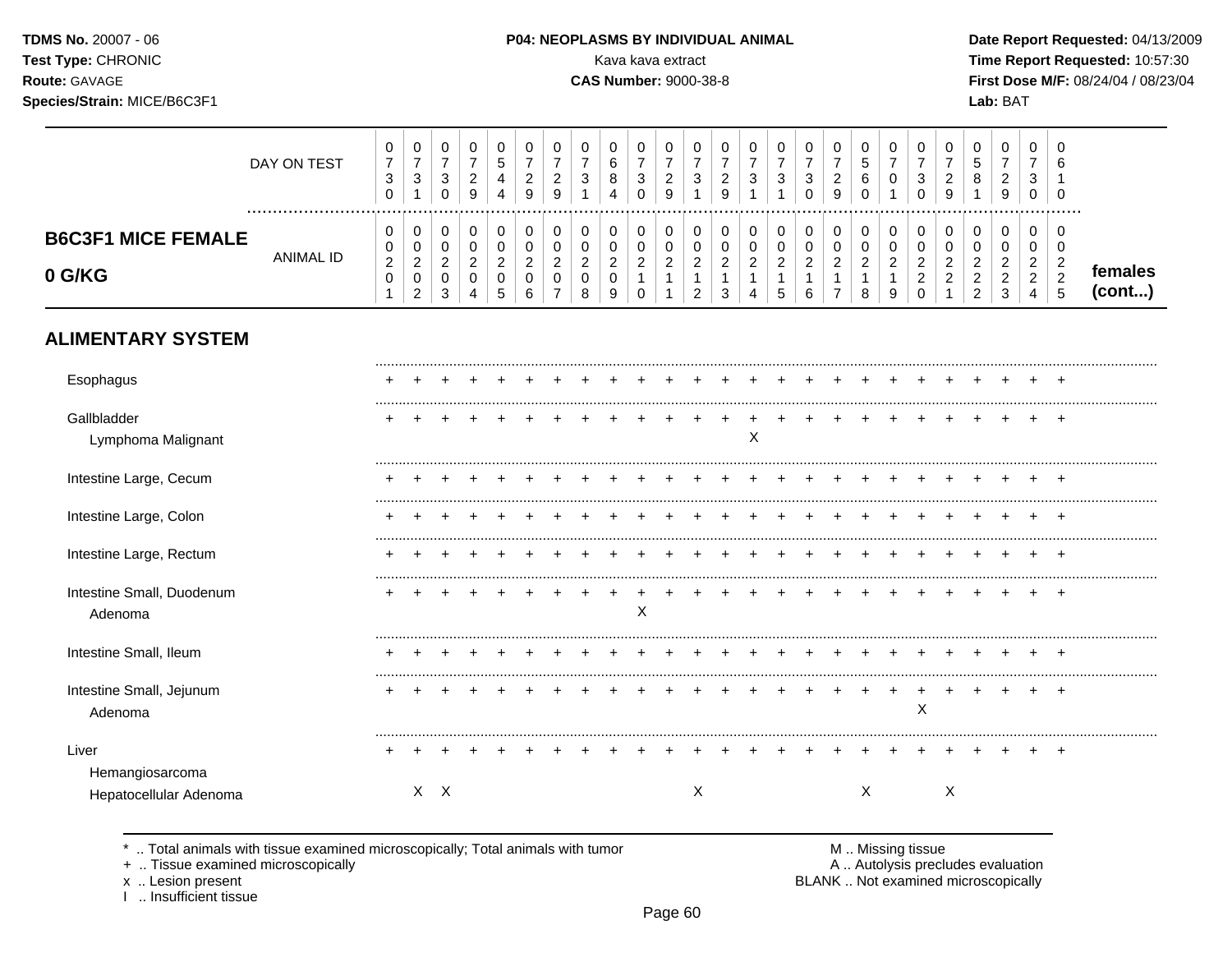| <b>TDMS No. 20007 - 06</b> |
|----------------------------|
| <b>Test Type: CHRONIC</b>  |
|                            |

Kava kava extract **Time Report Requested:** 10:57:30 **Route:** GAVAGE **CAS Number:** 9000-38-8 **First Dose M/F:** 08/24/04 / 08/23/04 **Species/Strain:** MICE/B6C3F1 **Lab:** BAT

|                                                                                                                        | DAY ON TEST<br>  | 0<br>$\overline{7}$<br>$\ensuremath{\mathsf{3}}$<br>$\mathbf 0$ | $\mathbf 0$<br>$\overline{7}$<br>$\sqrt{3}$                     | 0<br>$\overline{7}$<br>$\sqrt{3}$<br>$\Omega$        | 0<br>$\overline{\mathbf{7}}$<br>$\boldsymbol{2}$<br>9        | 0<br>$\overline{5}$<br>4<br>4                        | $\pmb{0}$<br>$\overline{7}$<br>$\boldsymbol{2}$<br>9 | 0<br>$\overline{7}$<br>$\overline{2}$<br>9 | 0<br>$\overline{7}$<br>3           | 0<br>6<br>8<br>Δ                                       | 0<br>$\overline{7}$<br>3<br>$\Omega$                | 0<br>$\overline{7}$<br>$\sqrt{2}$<br>$\overline{9}$ | 0<br>$\overline{7}$<br>$\ensuremath{\mathsf{3}}$<br>1                | 0<br>$\overline{7}$<br>$\overline{c}$<br>9 | 0<br>$\overline{7}$<br>3<br>1             | 0<br>$\overline{7}$<br>3     | 0<br>$\overline{7}$<br>3<br>$\Omega$    | 0<br>$\overline{7}$<br>$\overline{c}$<br>9   | 0<br>$\sqrt{5}$<br>6<br>$\Omega$           | 0<br>$\overline{7}$<br>$\mathbf 0$                      | 0<br>$\overline{7}$<br>3<br>$\Omega$                             | 0<br>$\overline{7}$<br>$\overline{\mathbf{c}}$<br>9 | 0<br>5<br>8                                                  | 0<br>$\overline{7}$<br>$\overline{c}$<br>9             | 0<br>$\overline{7}$<br>3<br>0                   | $\Omega$<br>6<br>$\Omega$                            |                   |
|------------------------------------------------------------------------------------------------------------------------|------------------|-----------------------------------------------------------------|-----------------------------------------------------------------|------------------------------------------------------|--------------------------------------------------------------|------------------------------------------------------|------------------------------------------------------|--------------------------------------------|------------------------------------|--------------------------------------------------------|-----------------------------------------------------|-----------------------------------------------------|----------------------------------------------------------------------|--------------------------------------------|-------------------------------------------|------------------------------|-----------------------------------------|----------------------------------------------|--------------------------------------------|---------------------------------------------------------|------------------------------------------------------------------|-----------------------------------------------------|--------------------------------------------------------------|--------------------------------------------------------|-------------------------------------------------|------------------------------------------------------|-------------------|
| <b>B6C3F1 MICE FEMALE</b><br>0 G/KG                                                                                    | <b>ANIMAL ID</b> | 0<br>0<br>$\boldsymbol{2}$<br>$\pmb{0}$                         | 0<br>$\pmb{0}$<br>$\overline{c}$<br>$\pmb{0}$<br>$\overline{2}$ | 0<br>$\pmb{0}$<br>$\overline{2}$<br>$\mathbf 0$<br>3 | $\pmb{0}$<br>$\pmb{0}$<br>$\overline{c}$<br>$\mathbf 0$<br>4 | 0<br>$\pmb{0}$<br>$\overline{c}$<br>$\mathbf 0$<br>5 | 0<br>$\pmb{0}$<br>$\overline{c}$<br>$\mathbf 0$<br>6 | 0<br>$\Omega$<br>$\overline{2}$            | 0<br>0<br>$\overline{c}$<br>0<br>8 | 0<br>$\mathbf 0$<br>$\overline{c}$<br>$\mathbf 0$<br>9 | 0<br>$\mathbf 0$<br>$\overline{2}$<br>1<br>$\Omega$ | 0<br>$\pmb{0}$<br>$\overline{c}$                    | 0<br>$\mathbf 0$<br>$\overline{c}$<br>$\mathbf{1}$<br>$\overline{2}$ | 0<br>$\pmb{0}$<br>$\overline{c}$<br>3      | 0<br>$\Omega$<br>$\overline{c}$<br>1<br>4 | 0<br>$\Omega$<br>2<br>1<br>5 | 0<br>$\mathbf 0$<br>$\overline{c}$<br>6 | 0<br>$\mathsf 0$<br>$\overline{2}$<br>1<br>7 | 0<br>$\pmb{0}$<br>$\overline{c}$<br>1<br>8 | 0<br>$\mathbf 0$<br>$\overline{c}$<br>$\mathbf{1}$<br>9 | 0<br>$\mathbf 0$<br>$\overline{c}$<br>$\overline{c}$<br>$\Omega$ | 0<br>$\Omega$<br>$\overline{2}$<br>$\overline{c}$   | 0<br>0<br>$\overline{2}$<br>$\overline{2}$<br>$\overline{2}$ | 0<br>$\Omega$<br>$\overline{2}$<br>$\overline{c}$<br>3 | 0<br>0<br>$\overline{c}$<br>$\overline{2}$<br>4 | 0<br>0<br>$\begin{array}{c} 2 \\ 2 \\ 5 \end{array}$ | females<br>(cont) |
| Hepatocellular Carcinoma<br>Hepatocellular Carcinoma, Multiple<br>Histiocytic Sarcoma<br>Lymphoma Malignant<br>Sarcoma |                  |                                                                 | $\boldsymbol{\mathsf{X}}$                                       |                                                      |                                                              |                                                      |                                                      | X                                          |                                    |                                                        |                                                     |                                                     |                                                                      |                                            | $\times$                                  |                              |                                         |                                              |                                            | X                                                       |                                                                  |                                                     |                                                              |                                                        |                                                 |                                                      |                   |
| Mesentery                                                                                                              |                  |                                                                 | $\ddot{}$                                                       |                                                      |                                                              |                                                      |                                                      |                                            |                                    |                                                        |                                                     |                                                     |                                                                      |                                            |                                           |                              |                                         |                                              |                                            |                                                         |                                                                  |                                                     |                                                              |                                                        |                                                 |                                                      |                   |
| Pancreas<br>Lymphoma Malignant                                                                                         |                  |                                                                 |                                                                 |                                                      |                                                              |                                                      |                                                      |                                            |                                    |                                                        |                                                     |                                                     |                                                                      |                                            | X                                         |                              |                                         |                                              |                                            |                                                         |                                                                  |                                                     |                                                              |                                                        |                                                 | $\ddot{}$                                            |                   |
| <b>Salivary Glands</b><br>Lymphoma Malignant                                                                           |                  |                                                                 |                                                                 |                                                      |                                                              |                                                      |                                                      |                                            |                                    |                                                        |                                                     |                                                     |                                                                      |                                            | X                                         |                              |                                         |                                              |                                            |                                                         |                                                                  |                                                     |                                                              |                                                        |                                                 | $+$                                                  |                   |
| Stomach, Forestomach<br>Squamous Cell Papilloma                                                                        |                  |                                                                 |                                                                 |                                                      |                                                              |                                                      |                                                      |                                            |                                    |                                                        |                                                     |                                                     |                                                                      |                                            |                                           |                              |                                         |                                              |                                            |                                                         |                                                                  |                                                     |                                                              |                                                        |                                                 | $\ddot{}$                                            |                   |
| Stomach, Glandular<br>Adenoma                                                                                          |                  |                                                                 |                                                                 |                                                      |                                                              |                                                      |                                                      |                                            |                                    |                                                        |                                                     |                                                     |                                                                      |                                            |                                           |                              |                                         |                                              |                                            |                                                         |                                                                  |                                                     |                                                              |                                                        |                                                 | $\overline{+}$                                       |                   |
| Tooth                                                                                                                  |                  |                                                                 |                                                                 |                                                      |                                                              |                                                      |                                                      |                                            |                                    |                                                        |                                                     |                                                     |                                                                      |                                            |                                           |                              |                                         |                                              |                                            |                                                         |                                                                  |                                                     |                                                              |                                                        |                                                 |                                                      |                   |

# **CARDIOVASCULAR SYSTEM**

\* .. Total animals with tissue examined microscopically; Total animals with tumor <br>
+ .. Tissue examined microscopically<br>
+ .. Tissue examined microscopically

+ .. Tissue examined microscopically

I .. Insufficient tissue

x .. Lesion present **BLANK** .. Not examined microscopically

.........................................................................................................................................................................................................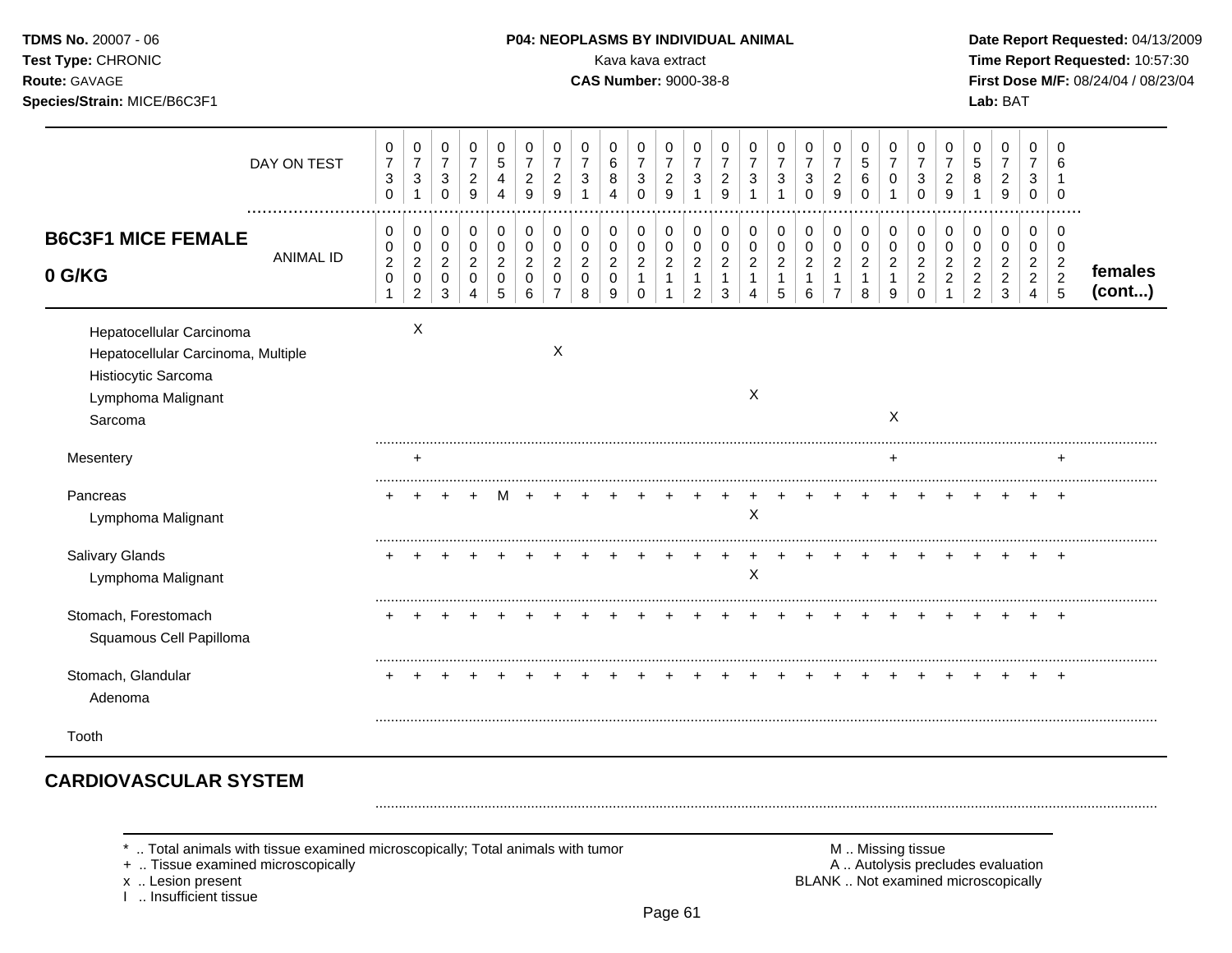## **TDMS No.** 20007 - 06 **P04: NEOPLASMS BY INDIVIDUAL ANIMAL** Date Report Requested: 04/13/2009

**Test Type:** CHRONIC **Transfer CHRONIC Report Requested:** 10:57:30 **Route:** GAVAGE **CAS Number:** 9000-38-8 **First Dose M/F:** 08/24/04 / 08/23/04 **Species/Strain:** MICE/B6C3F1 **Lab:** BAT

|                                                                              | DAY ON TEST      | 0<br>$\boldsymbol{7}$<br>$\sqrt{3}$<br>$\mathbf 0$ | 0<br>$\boldsymbol{7}$<br>$\mathbf{3}$<br>1                          | 0<br>$\boldsymbol{7}$<br>$\sqrt{3}$<br>$\pmb{0}$         | 0<br>$\overline{7}$<br>$\overline{2}$<br>9          | 0<br>5<br>4<br>$\boldsymbol{\Lambda}$        | 0<br>$\overline{7}$<br>$\overline{2}$<br>9             | 0<br>$\overline{7}$<br>$\overline{c}$<br>9                        | 0<br>$\overline{7}$<br>3<br>1                                  | 0<br>$\,6$<br>8<br>$\boldsymbol{\Lambda}$                           | 0<br>$\overline{7}$<br>$\mathbf{3}$<br>$\Omega$   | 0<br>$\overline{7}$<br>$\overline{c}$<br>9           | 0<br>$\overline{7}$<br>$\mathbf{3}$                        | 0<br>$\overline{7}$<br>$\boldsymbol{2}$<br>9 | 0<br>$\overline{7}$<br>3                  | 0<br>$\boldsymbol{7}$<br>$\mathbf{3}$        | 0<br>$\boldsymbol{7}$<br>$\mathbf{3}$<br>$\Omega$       | 0<br>$\overline{7}$<br>$\overline{c}$<br>9                           | 0<br>$\sqrt{5}$<br>6<br>$\Omega$           | 0<br>$\overline{7}$<br>0                                | 0<br>$\overline{7}$<br>3<br>$\Omega$                   | 0<br>$\overline{7}$<br>$\sqrt{2}$<br>9               | 0<br>$\,$ 5 $\,$<br>8                                        | 0<br>$\overline{7}$<br>$\boldsymbol{2}$<br>$\boldsymbol{9}$        | 0<br>$\overline{7}$<br>$\mathbf{3}$<br>$\mathbf 0$                     | 0<br>6<br>0                                                   |                   |
|------------------------------------------------------------------------------|------------------|----------------------------------------------------|---------------------------------------------------------------------|----------------------------------------------------------|-----------------------------------------------------|----------------------------------------------|--------------------------------------------------------|-------------------------------------------------------------------|----------------------------------------------------------------|---------------------------------------------------------------------|---------------------------------------------------|------------------------------------------------------|------------------------------------------------------------|----------------------------------------------|-------------------------------------------|----------------------------------------------|---------------------------------------------------------|----------------------------------------------------------------------|--------------------------------------------|---------------------------------------------------------|--------------------------------------------------------|------------------------------------------------------|--------------------------------------------------------------|--------------------------------------------------------------------|------------------------------------------------------------------------|---------------------------------------------------------------|-------------------|
| <b>B6C3F1 MICE FEMALE</b><br>0 G/KG                                          | <b>ANIMAL ID</b> | 0<br>0<br>$\sqrt{2}$<br>$\mathbf 0$<br>-1          | 0<br>$\mathbf 0$<br>$\overline{c}$<br>$\mathbf 0$<br>$\overline{c}$ | 0<br>$\mathbf 0$<br>$\boldsymbol{2}$<br>$\mathbf 0$<br>3 | 0<br>$\mathbf 0$<br>$\overline{2}$<br>$\Omega$<br>4 | 0<br>$\mathbf 0$<br>$\overline{c}$<br>0<br>5 | 0<br>$\mathbf 0$<br>$\overline{2}$<br>$\mathbf 0$<br>6 | 0<br>$\pmb{0}$<br>$\overline{c}$<br>$\mathbf 0$<br>$\overline{7}$ | 0<br>$\mathsf{O}\xspace$<br>$\overline{2}$<br>$\mathbf 0$<br>8 | 0<br>$\pmb{0}$<br>$\overline{a}$<br>$\mathbf 0$<br>$\boldsymbol{9}$ | 0<br>$\pmb{0}$<br>$\sqrt{2}$<br>$\mathbf{1}$<br>0 | 0<br>$\mathbf 0$<br>$\boldsymbol{2}$<br>$\mathbf{1}$ | 0<br>$\mathbf 0$<br>$\overline{2}$<br>-1<br>$\overline{2}$ | 0<br>0<br>$\overline{c}$<br>1<br>3           | 0<br>$\mathbf 0$<br>$\boldsymbol{2}$<br>Δ | 0<br>$\mathbf 0$<br>$\overline{a}$<br>1<br>5 | 0<br>$\mathsf 0$<br>$\overline{c}$<br>$\mathbf{1}$<br>6 | 0<br>$\mathbf 0$<br>$\overline{2}$<br>$\mathbf{1}$<br>$\overline{7}$ | 0<br>$\pmb{0}$<br>$\overline{c}$<br>1<br>8 | 0<br>$\mathbf 0$<br>$\overline{2}$<br>$\mathbf{1}$<br>9 | 0<br>0<br>$\overline{2}$<br>$\overline{2}$<br>$\Omega$ | 0<br>$\mathbf 0$<br>$\overline{2}$<br>$\overline{2}$ | 0<br>0<br>$\overline{c}$<br>$\overline{c}$<br>$\overline{2}$ | 0<br>$\pmb{0}$<br>$\overline{c}$<br>$\overline{c}$<br>$\mathbf{3}$ | 0<br>$\mathbf 0$<br>$\overline{c}$<br>$\overline{2}$<br>$\overline{4}$ | 0<br>$\mathbf 0$<br>$\boldsymbol{2}$<br>$\boldsymbol{2}$<br>5 | females<br>(cont) |
| <b>Blood Vessel</b>                                                          |                  |                                                    |                                                                     |                                                          |                                                     |                                              |                                                        |                                                                   |                                                                |                                                                     |                                                   |                                                      |                                                            |                                              |                                           |                                              |                                                         |                                                                      |                                            |                                                         |                                                        |                                                      |                                                              |                                                                    |                                                                        |                                                               |                   |
| Heart<br>Alveolar/Bronchiolar Carcinoma,<br>Metastatic, Lung                 |                  |                                                    |                                                                     |                                                          |                                                     |                                              |                                                        |                                                                   |                                                                |                                                                     |                                                   |                                                      |                                                            |                                              |                                           |                                              |                                                         |                                                                      |                                            |                                                         |                                                        |                                                      | X                                                            |                                                                    |                                                                        |                                                               |                   |
| <b>ENDOCRINE SYSTEM</b>                                                      |                  |                                                    |                                                                     |                                                          |                                                     |                                              |                                                        |                                                                   |                                                                |                                                                     |                                                   |                                                      |                                                            |                                              |                                           |                                              |                                                         |                                                                      |                                            |                                                         |                                                        |                                                      |                                                              |                                                                    |                                                                        |                                                               |                   |
| <b>Adrenal Cortex</b><br>Histiocytic Sarcoma                                 |                  |                                                    |                                                                     |                                                          |                                                     | X                                            |                                                        |                                                                   |                                                                |                                                                     |                                                   |                                                      |                                                            |                                              |                                           |                                              |                                                         |                                                                      |                                            |                                                         |                                                        |                                                      |                                                              |                                                                    |                                                                        | $\div$                                                        |                   |
| Adrenal Medulla                                                              |                  |                                                    |                                                                     |                                                          |                                                     |                                              |                                                        |                                                                   |                                                                |                                                                     |                                                   |                                                      |                                                            |                                              |                                           |                                              |                                                         |                                                                      |                                            |                                                         |                                                        |                                                      |                                                              |                                                                    |                                                                        |                                                               |                   |
| Islets, Pancreatic<br>Adenoma                                                |                  |                                                    |                                                                     |                                                          |                                                     |                                              |                                                        |                                                                   |                                                                |                                                                     |                                                   |                                                      |                                                            |                                              |                                           | $\div$                                       | +<br>Χ                                                  |                                                                      |                                            |                                                         |                                                        |                                                      |                                                              |                                                                    |                                                                        |                                                               |                   |
| Parathyroid Gland                                                            |                  |                                                    |                                                                     |                                                          |                                                     |                                              |                                                        |                                                                   |                                                                |                                                                     |                                                   |                                                      |                                                            |                                              |                                           |                                              |                                                         |                                                                      |                                            |                                                         |                                                        |                                                      |                                                              |                                                                    |                                                                        |                                                               |                   |
| <b>Pituitary Gland</b><br>Pars Distalis, Adenoma<br>Pars Intermedia, Adenoma |                  |                                                    |                                                                     |                                                          |                                                     |                                              |                                                        |                                                                   |                                                                | X                                                                   |                                                   |                                                      |                                                            |                                              |                                           | X                                            |                                                         |                                                                      |                                            |                                                         |                                                        |                                                      |                                                              |                                                                    |                                                                        | $\ddot{}$                                                     |                   |
| <b>Thyroid Gland</b>                                                         |                  |                                                    |                                                                     |                                                          |                                                     |                                              |                                                        |                                                                   |                                                                |                                                                     |                                                   |                                                      |                                                            |                                              |                                           |                                              |                                                         |                                                                      |                                            |                                                         |                                                        |                                                      |                                                              |                                                                    |                                                                        | $\overline{+}$                                                |                   |

+ .. Tissue examined microscopically<br>x .. Lesion present

I .. Insufficient tissue

\* .. Total animals with tissue examined microscopically; Total animals with tumor M .. Missing tissue M .. Missing tissue<br>
+ .. Tissue examined microscopically BLANK .. Not examined microscopically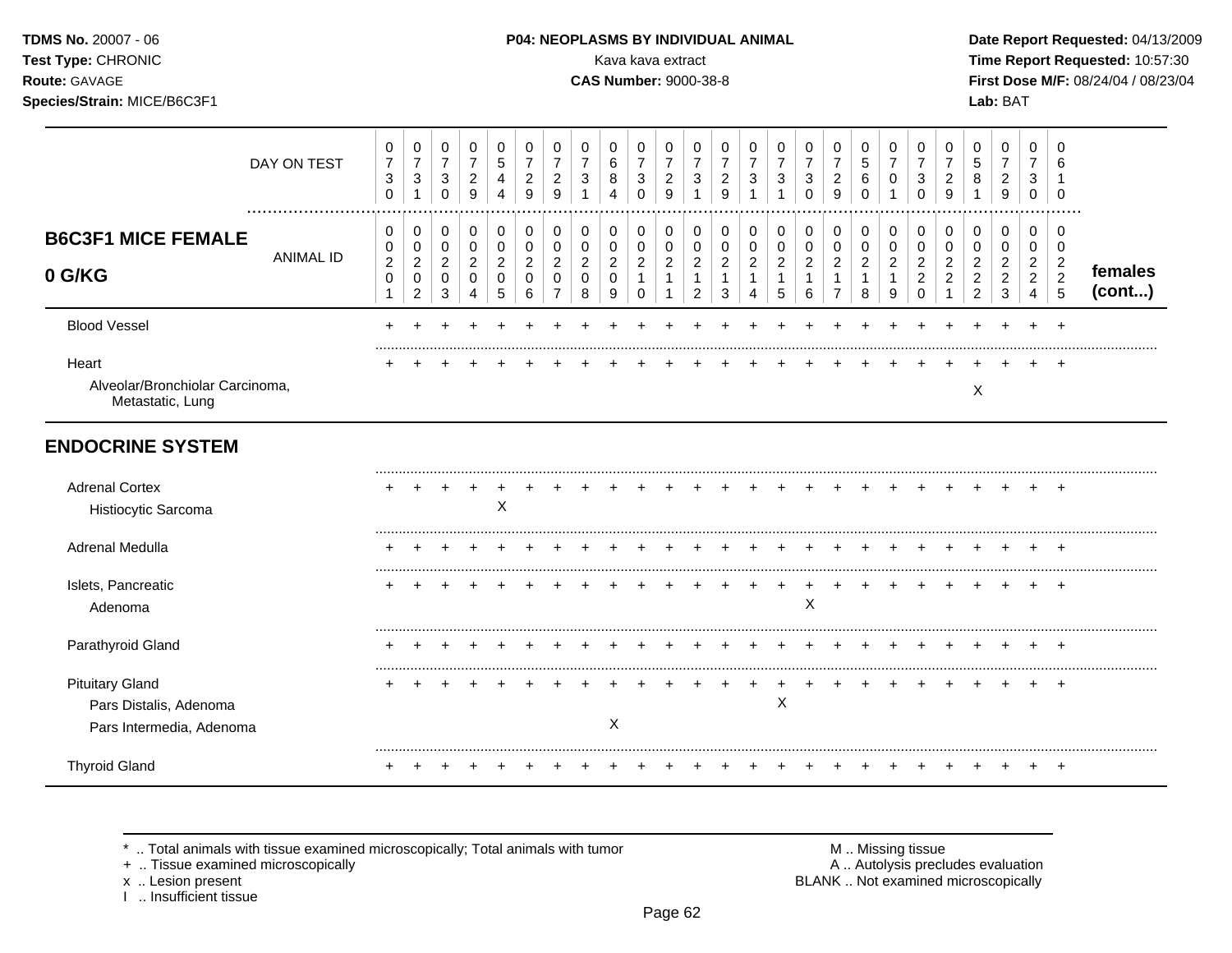## **TDMS No.** 20007 - 06 **P04: NEOPLASMS BY INDIVIDUAL ANIMAL** Date Report Requested: 04/13/2009

**Test Type:** CHRONIC **Transfer CHRONIC** Kava Rava extract Kava extract **Time Report Requested:** 10:57:30 **Route:** GAVAGE **CAS Number:** 9000-38-8 **First Dose M/F:** 08/24/04 / 08/23/04

|                                     | DAY ON TEST | ີ      | 0<br>3                              | 0<br>2<br>ັ                     | u<br>2<br>9 | $\sim$<br>4 | ν<br><u>.</u><br>9 | $\overline{\phantom{a}}$ | 0<br>6<br>8<br>4                  | 0<br>ີ<br>◡<br>0             | u<br><u>.</u> | 3 | v<br>3                       | $\overline{\phantom{a}}$ | 0<br>3<br>0                            | U<br><u>_</u><br>9           | O  | v<br><u>_</u><br>9      | v<br>J<br>8 | 0<br>ົ<br><u>_</u><br>9                       | U<br>◡<br>U                                          | - ს<br>- O |                   |
|-------------------------------------|-------------|--------|-------------------------------------|---------------------------------|-------------|-------------|--------------------|--------------------------|-----------------------------------|------------------------------|---------------|---|------------------------------|--------------------------|----------------------------------------|------------------------------|----|-------------------------|-------------|-----------------------------------------------|------------------------------------------------------|------------|-------------------|
| <b>B6C3F1 MICE FEMALE</b><br>0 G/KG | ANIMAL ID   | $\sim$ | 0<br>0<br>$\sqrt{2}$<br>_<br>0<br>ີ | 0<br>υ<br>◠<br>_<br>υ<br>◠<br>ັ | ◠<br>▃      |             | ν<br>⌒<br><u>_</u> |                          | 0<br>0<br>ີ<br><u>.</u><br>0<br>9 | 0<br>0<br>ົ<br><u>_</u><br>◡ | <u>.</u>      |   | U<br>u<br>ົ<br><u>_</u><br>4 | $\sim$                   | 0<br>0<br>ົ<br><u>_</u><br>$\sim$<br>6 | U<br>υ<br>$\sim$<br><u>_</u> | -9 | v<br>⌒<br>_<br><u>_</u> |             | 0<br>0<br>ົ<br><u>_</u><br>ົ<br><u>_</u><br>3 | U<br>U<br>$\sim$<br><u>_</u><br>ົ<br>$\epsilon$<br>4 |            | temales<br>(cont) |

## **GENERAL BODY SYSTEM**

NONE

# **GENITAL SYSTEM**

| <b>Clitoral Gland</b>                                                                                              |   |   |                |  |  |   |  |            |   |   |  |                                     |  |   |                                   |        |
|--------------------------------------------------------------------------------------------------------------------|---|---|----------------|--|--|---|--|------------|---|---|--|-------------------------------------|--|---|-----------------------------------|--------|
| Ovary                                                                                                              |   |   |                |  |  |   |  |            |   |   |  |                                     |  |   |                                   | $\div$ |
| Cystadenoma                                                                                                        |   |   |                |  |  | X |  | $X \times$ |   | X |  |                                     |  |   |                                   |        |
| Luteoma                                                                                                            |   |   |                |  |  |   |  |            |   |   |  |                                     |  | X |                                   |        |
| Lymphoma Malignant                                                                                                 |   |   | $\pmb{\times}$ |  |  |   |  |            | X |   |  |                                     |  |   |                                   |        |
| Uterus                                                                                                             |   |   |                |  |  |   |  |            |   |   |  |                                     |  |   |                                   | +      |
| Polyp Stromal                                                                                                      |   |   |                |  |  |   |  |            |   |   |  |                                     |  |   | X                                 |        |
| <b>Bone Marrow</b><br>Histiocytic Sarcoma                                                                          |   |   |                |  |  |   |  |            |   |   |  |                                     |  |   |                                   | ÷      |
| Lymph Node                                                                                                         |   | ٠ |                |  |  |   |  |            |   |   |  |                                     |  |   |                                   |        |
| Mediastinal, Lymphoma Malignant                                                                                    | х |   |                |  |  |   |  |            |   |   |  |                                     |  |   |                                   |        |
| Pancreatic, Lymphoma Malignant                                                                                     |   | X |                |  |  |   |  |            |   |   |  |                                     |  |   |                                   |        |
| Total animals with tissue examined microscopically; Total animals with tumor<br>+  Tissue examined microscopically |   |   |                |  |  |   |  |            |   |   |  | M  Missing tissue                   |  |   | A  Autolysis precludes evaluation |        |
| x  Lesion present                                                                                                  |   |   |                |  |  |   |  |            |   |   |  | BLANK  Not examined microscopically |  |   |                                   |        |

I .. Insufficient tissue

Page 63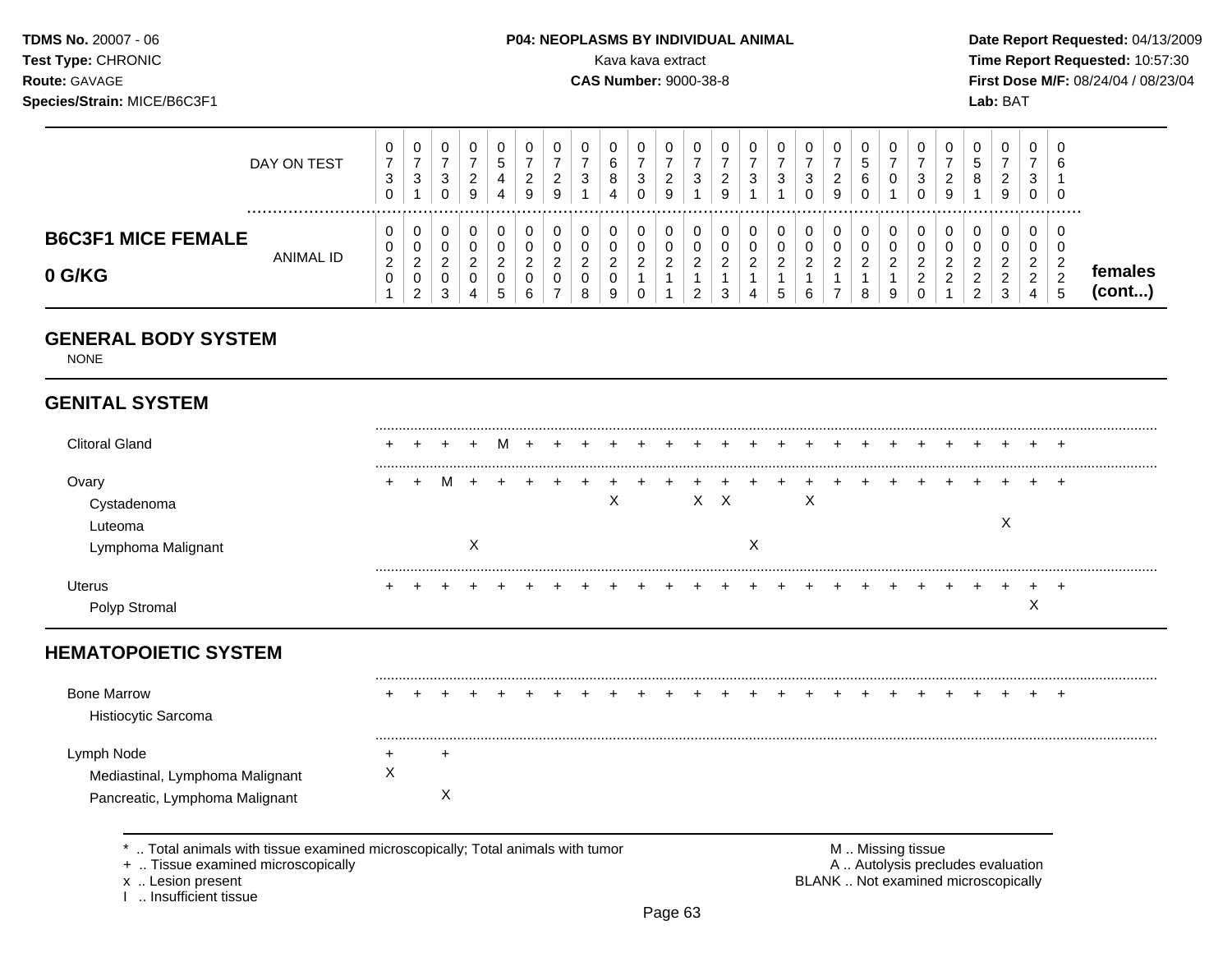## **TDMS No.** 20007 - 06 **P04: NEOPLASMS BY INDIVIDUAL ANIMAL** Date Report Requested: 04/13/2009

**Test Type:** CHRONIC **Transfer CHRONIC Report Requested:** 10:57:30 **Route:** GAVAGE **CAS Number:** 9000-38-8 **First Dose M/F:** 08/24/04 / 08/23/04 **Species/Strain:** MICE/B6C3F1 **Lab:** BAT

| DAY ON TEST                                                                                                                                                    | 0<br>$\boldsymbol{7}$<br>$\ensuremath{\mathsf{3}}$<br>$\mathbf 0$ | $\pmb{0}$<br>$\boldsymbol{7}$<br>$\ensuremath{\mathsf{3}}$<br>$\overline{1}$ | $\mathbf 0$<br>$\overline{7}$<br>$\mathbf{3}$<br>$\mathbf 0$ | $\,0\,$<br>$\boldsymbol{7}$<br>$\overline{c}$<br>9                | $\pmb{0}$<br>$\,$ 5 $\,$<br>$\overline{4}$<br>$\overline{4}$     | $\pmb{0}$<br>$\boldsymbol{7}$<br>$\overline{c}$<br>9           | $\pmb{0}$<br>$\overline{7}$<br>$\overline{c}$<br>9                          | 0<br>$\overline{7}$<br>$\sqrt{3}$<br>$\mathbf{1}$    | $\pmb{0}$<br>$\,6\,$<br>8<br>$\overline{4}$                               | $\,0\,$<br>$\overline{7}$<br>$\mathbf{3}$<br>$\Omega$             | $\,0\,$<br>$\boldsymbol{7}$<br>$\overline{c}$<br>9                         | $\pmb{0}$<br>$\boldsymbol{7}$<br>$\mathbf{3}$<br>$\overline{1}$                | $\pmb{0}$<br>$\boldsymbol{7}$<br>$\overline{c}$<br>9  | 0<br>$\overline{7}$<br>$\sqrt{3}$                                      | 0<br>$\overline{7}$<br>$\ensuremath{\mathsf{3}}$        | $\pmb{0}$<br>$\boldsymbol{7}$<br>$\mathsf 3$<br>$\mathbf 0$   | $\pmb{0}$<br>$\boldsymbol{7}$<br>$\overline{a}$<br>9               | 0<br>5<br>$\,6$<br>$\mathbf 0$                                         | $\mathbf 0$<br>$\overline{7}$<br>$\pmb{0}$<br>$\mathbf{1}$    | 0<br>$\overline{7}$<br>$\ensuremath{\mathsf{3}}$<br>$\Omega$     | 0<br>$\overline{7}$<br>$\overline{c}$<br>9                       | 0<br>$\,$ 5 $\,$<br>$\bf 8$                                              | $\pmb{0}$<br>$\boldsymbol{7}$<br>$\sqrt{2}$<br>$\boldsymbol{9}$ | $\pmb{0}$<br>$\overline{7}$<br>3<br>$\mathbf 0$                        | 0<br>6<br>-1<br>$\mathbf 0$                               |                   |
|----------------------------------------------------------------------------------------------------------------------------------------------------------------|-------------------------------------------------------------------|------------------------------------------------------------------------------|--------------------------------------------------------------|-------------------------------------------------------------------|------------------------------------------------------------------|----------------------------------------------------------------|-----------------------------------------------------------------------------|------------------------------------------------------|---------------------------------------------------------------------------|-------------------------------------------------------------------|----------------------------------------------------------------------------|--------------------------------------------------------------------------------|-------------------------------------------------------|------------------------------------------------------------------------|---------------------------------------------------------|---------------------------------------------------------------|--------------------------------------------------------------------|------------------------------------------------------------------------|---------------------------------------------------------------|------------------------------------------------------------------|------------------------------------------------------------------|--------------------------------------------------------------------------|-----------------------------------------------------------------|------------------------------------------------------------------------|-----------------------------------------------------------|-------------------|
| <b>B6C3F1 MICE FEMALE</b><br><b>ANIMAL ID</b><br>0 G/KG                                                                                                        | 0<br>$\mathbf 0$<br>$\overline{c}$<br>$\pmb{0}$<br>$\mathbf{1}$   | 0<br>$\mathbf 0$<br>$\boldsymbol{2}$<br>$\pmb{0}$<br>$\overline{c}$          | 0<br>$\mathbf 0$<br>$\overline{2}$<br>$\mathbf 0$<br>3       | $\pmb{0}$<br>$\mathbf 0$<br>$\overline{c}$<br>0<br>$\overline{4}$ | $\mathbf 0$<br>$\mathbf 0$<br>$\overline{2}$<br>$\mathbf 0$<br>5 | $\mathbf 0$<br>$\pmb{0}$<br>$\overline{2}$<br>$\mathbf 0$<br>6 | $\pmb{0}$<br>$\mathbf 0$<br>$\overline{2}$<br>$\mathbf 0$<br>$\overline{7}$ | 0<br>$\pmb{0}$<br>$\overline{2}$<br>$\mathbf 0$<br>8 | $\pmb{0}$<br>$\pmb{0}$<br>$\overline{2}$<br>$\pmb{0}$<br>$\boldsymbol{9}$ | 0<br>$\mathbf 0$<br>$\overline{2}$<br>$\mathbf{1}$<br>$\mathbf 0$ | $\pmb{0}$<br>$\pmb{0}$<br>$\boldsymbol{2}$<br>$\mathbf{1}$<br>$\mathbf{1}$ | $\mathbf 0$<br>$\mathbf 0$<br>$\overline{2}$<br>$\mathbf{1}$<br>$\overline{c}$ | 0<br>$\pmb{0}$<br>$\overline{2}$<br>$\mathbf{1}$<br>3 | 0<br>$\mathbf 0$<br>$\boldsymbol{2}$<br>$\mathbf{1}$<br>$\overline{4}$ | 0<br>$\mathbf 0$<br>$\overline{2}$<br>$\mathbf{1}$<br>5 | $\pmb{0}$<br>$\pmb{0}$<br>$\overline{c}$<br>$\mathbf{1}$<br>6 | 0<br>$\pmb{0}$<br>$\overline{2}$<br>$\mathbf{1}$<br>$\overline{7}$ | $\boldsymbol{0}$<br>$\pmb{0}$<br>$\boldsymbol{2}$<br>$\mathbf{1}$<br>8 | $\mathbf 0$<br>$\mathbf 0$<br>$\sqrt{2}$<br>$\mathbf{1}$<br>9 | 0<br>$\mathbf 0$<br>$\overline{2}$<br>$\overline{c}$<br>$\Omega$ | 0<br>$\mathbf 0$<br>$\overline{2}$<br>$\sqrt{2}$<br>$\mathbf{1}$ | 0<br>$\mathbf 0$<br>$\overline{2}$<br>$\overline{c}$<br>$\overline{2}$   | $\pmb{0}$<br>0<br>$\overline{c}$<br>$\frac{2}{3}$               | 0<br>$\mathbf 0$<br>$\overline{2}$<br>$\overline{2}$<br>$\overline{4}$ | 0<br>$\mathbf 0$<br>$\overline{2}$<br>$\overline{c}$<br>5 | females<br>(cont) |
| Lymph Node, Mandibular<br>Histiocytic Sarcoma<br>Lymphoma Malignant                                                                                            | X                                                                 |                                                                              |                                                              |                                                                   | Χ                                                                |                                                                |                                                                             |                                                      |                                                                           |                                                                   |                                                                            |                                                                                |                                                       | $\pmb{\times}$                                                         |                                                         |                                                               |                                                                    |                                                                        |                                                               |                                                                  |                                                                  | м                                                                        |                                                                 |                                                                        | $\overline{ }$                                            |                   |
| Lymph Node, Mesenteric<br>Histiocytic Sarcoma<br>Lymphoma Malignant                                                                                            | X                                                                 |                                                                              |                                                              |                                                                   |                                                                  |                                                                |                                                                             |                                                      |                                                                           |                                                                   |                                                                            |                                                                                |                                                       | $\mathsf{X}$                                                           |                                                         |                                                               |                                                                    |                                                                        |                                                               |                                                                  |                                                                  |                                                                          |                                                                 |                                                                        |                                                           |                   |
| Spleen<br>Histiocytic Sarcoma<br>Lymphoma Malignant<br>Mast Cell Tumor Malignant                                                                               | X                                                                 |                                                                              |                                                              |                                                                   | м                                                                |                                                                |                                                                             |                                                      |                                                                           |                                                                   |                                                                            |                                                                                |                                                       | $\sf X$                                                                |                                                         |                                                               |                                                                    |                                                                        |                                                               |                                                                  |                                                                  |                                                                          |                                                                 |                                                                        |                                                           |                   |
| Thymus<br>Histiocytic Sarcoma<br>Lymphoma Malignant<br>Rhabdomyosarcoma, Metastatic,<br><b>Skeletal Muscle</b>                                                 | +<br>X                                                            | ÷                                                                            |                                                              |                                                                   | X                                                                |                                                                |                                                                             |                                                      |                                                                           |                                                                   |                                                                            |                                                                                |                                                       | $\mathsf{X}$                                                           |                                                         |                                                               |                                                                    |                                                                        |                                                               |                                                                  |                                                                  |                                                                          |                                                                 |                                                                        | $\div$                                                    |                   |
| <b>INTEGUMENTARY SYSTEM</b>                                                                                                                                    |                                                                   |                                                                              |                                                              |                                                                   |                                                                  |                                                                |                                                                             |                                                      |                                                                           |                                                                   |                                                                            |                                                                                |                                                       |                                                                        |                                                         |                                                               |                                                                    |                                                                        |                                                               |                                                                  |                                                                  |                                                                          |                                                                 |                                                                        |                                                           |                   |
| <b>Mammary Gland</b>                                                                                                                                           |                                                                   |                                                                              |                                                              |                                                                   |                                                                  |                                                                |                                                                             |                                                      |                                                                           |                                                                   |                                                                            |                                                                                |                                                       |                                                                        |                                                         |                                                               |                                                                    |                                                                        |                                                               |                                                                  |                                                                  |                                                                          |                                                                 | +                                                                      | $\overline{ }$                                            |                   |
| Total animals with tissue examined microscopically; Total animals with tumor<br>+  Tissue examined microscopically<br>x  Lesion present<br>Insufficient tissue |                                                                   |                                                                              |                                                              |                                                                   |                                                                  |                                                                |                                                                             |                                                      |                                                                           |                                                                   |                                                                            |                                                                                |                                                       |                                                                        |                                                         |                                                               |                                                                    |                                                                        |                                                               | M  Missing tissue                                                |                                                                  | A  Autolysis precludes evaluation<br>BLANK  Not examined microscopically |                                                                 |                                                                        |                                                           |                   |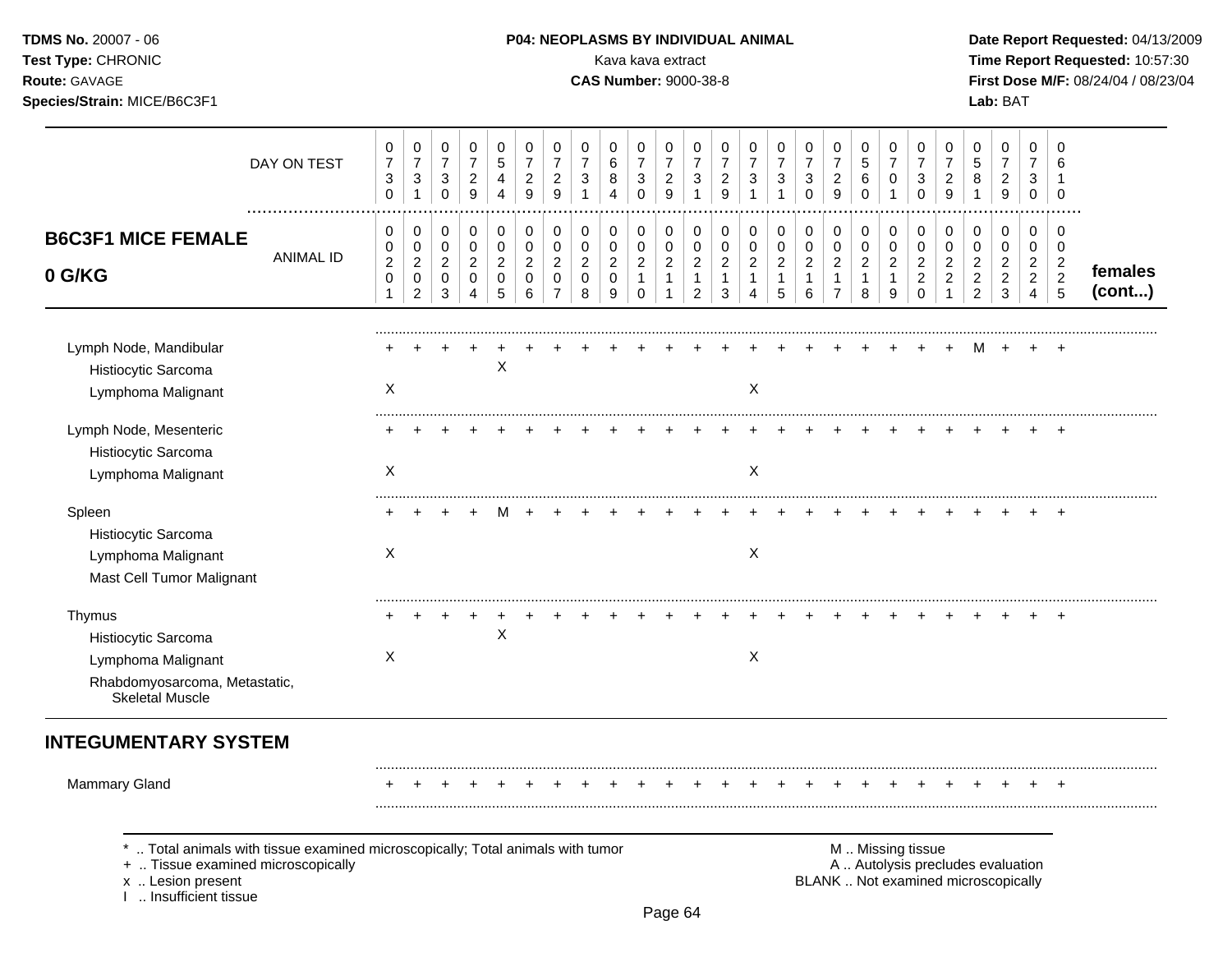## **TDMS No.** 20007 - 06 **P04: NEOPLASMS BY INDIVIDUAL ANIMAL** Date Report Requested: 04/13/2009

**Test Type:** CHRONIC **Transfer CHRONIC Report Requested:** 10:57:30 **Route:** GAVAGE **CAS Number:** 9000-38-8 **First Dose M/F:** 08/24/04 / 08/23/04 **Species/Strain:** MICE/B6C3F1 **Lab:** BAT

|                                                                                                                                                                   | DAY ON TEST      | 0<br>$\overline{7}$<br>$\ensuremath{\mathsf{3}}$<br>$\mathbf 0$ | 0<br>$\boldsymbol{7}$<br>$\ensuremath{\mathsf{3}}$<br>$\mathbf{1}$ | 0<br>$\boldsymbol{7}$<br>$\ensuremath{\mathsf{3}}$<br>$\mathbf 0$      | 0<br>$\boldsymbol{7}$<br>$\boldsymbol{2}$<br>9  | 0<br>$\overline{5}$<br>4<br>4                          | 0<br>$\overline{7}$<br>$\overline{c}$<br>9   | 0<br>$\overline{7}$<br>$\overline{c}$<br>9                | 0<br>$\overline{7}$<br>$\sqrt{3}$            | 0<br>6<br>8<br>4                                            | 0<br>$\boldsymbol{7}$<br>$\ensuremath{\mathsf{3}}$<br>$\Omega$ | 0<br>$\boldsymbol{7}$<br>$\sqrt{2}$<br>9                       | 0<br>$\boldsymbol{7}$<br>3<br>$\mathbf{1}$                 | 0<br>$\boldsymbol{7}$<br>$\overline{c}$<br>9             | 0<br>$\overline{7}$<br>3<br>1                                        | 0<br>$\overline{7}$<br>3<br>1                          | 0<br>$\boldsymbol{7}$<br>$\sqrt{3}$<br>$\Omega$           | 0<br>$\boldsymbol{7}$<br>$\overline{c}$<br>9                         | 0<br>$\sqrt{5}$<br>6<br>$\mathbf 0$                     | 0<br>$\overline{7}$<br>0<br>$\mathbf{1}$                | 0<br>$\boldsymbol{7}$<br>3<br>$\mathbf 0$               | 0<br>$\boldsymbol{7}$<br>$\boldsymbol{2}$<br>9                     | 0<br>$\sqrt{5}$<br>8<br>1                                                | 0<br>$\boldsymbol{7}$<br>$\overline{c}$<br>$\boldsymbol{9}$        | 0<br>$\boldsymbol{7}$<br>$\sqrt{3}$<br>$\mathbf 0$           | 0<br>6<br>1<br>$\mathbf 0$                                     |                   |
|-------------------------------------------------------------------------------------------------------------------------------------------------------------------|------------------|-----------------------------------------------------------------|--------------------------------------------------------------------|------------------------------------------------------------------------|-------------------------------------------------|--------------------------------------------------------|----------------------------------------------|-----------------------------------------------------------|----------------------------------------------|-------------------------------------------------------------|----------------------------------------------------------------|----------------------------------------------------------------|------------------------------------------------------------|----------------------------------------------------------|----------------------------------------------------------------------|--------------------------------------------------------|-----------------------------------------------------------|----------------------------------------------------------------------|---------------------------------------------------------|---------------------------------------------------------|---------------------------------------------------------|--------------------------------------------------------------------|--------------------------------------------------------------------------|--------------------------------------------------------------------|--------------------------------------------------------------|----------------------------------------------------------------|-------------------|
| <b>B6C3F1 MICE FEMALE</b><br>0 G/KG                                                                                                                               | <b>ANIMAL ID</b> | 0<br>0<br>$\overline{c}$<br>$\mathsf{O}\xspace$<br>1            | 0<br>$\pmb{0}$<br>$\overline{a}$<br>$\mathbf 0$<br>$\overline{c}$  | 0<br>$\boldsymbol{0}$<br>$\overline{c}$<br>$\mathsf 0$<br>$\mathbf{3}$ | 0<br>0<br>$\overline{c}$<br>0<br>$\overline{4}$ | 0<br>$\mathbf 0$<br>$\overline{2}$<br>$\mathbf 0$<br>5 | 0<br>0<br>$\overline{c}$<br>$\mathbf 0$<br>6 | 0<br>0<br>$\overline{c}$<br>$\mathbf 0$<br>$\overline{7}$ | 0<br>0<br>$\sqrt{2}$<br>$\pmb{0}$<br>$\,8\,$ | 0<br>$\boldsymbol{0}$<br>$\overline{c}$<br>$\mathbf 0$<br>9 | 0<br>$\pmb{0}$<br>$\overline{a}$<br>$\mathbf{1}$<br>0          | 0<br>$\mathbf 0$<br>$\sqrt{2}$<br>$\mathbf{1}$<br>$\mathbf{1}$ | 0<br>0<br>$\overline{c}$<br>$\mathbf{1}$<br>$\overline{a}$ | 0<br>0<br>$\overline{2}$<br>$\mathbf{1}$<br>$\mathbf{3}$ | 0<br>$\mathbf 0$<br>$\overline{c}$<br>$\mathbf{1}$<br>$\overline{4}$ | 0<br>0<br>$\overline{c}$<br>$\mathbf{1}$<br>$\sqrt{5}$ | 0<br>$\mathbf 0$<br>$\sqrt{2}$<br>$\mathbf{1}$<br>$\,6\,$ | 0<br>$\mathbf 0$<br>$\overline{c}$<br>$\mathbf{1}$<br>$\overline{7}$ | 0<br>$\mathbf 0$<br>$\overline{2}$<br>$\mathbf{1}$<br>8 | 0<br>$\mathbf 0$<br>$\overline{c}$<br>$\mathbf{1}$<br>9 | 0<br>0<br>$\overline{c}$<br>$\overline{a}$<br>$\pmb{0}$ | 0<br>$\mathbf 0$<br>$\boldsymbol{2}$<br>$\sqrt{2}$<br>$\mathbf{1}$ | 0<br>0<br>$\overline{c}$<br>$\overline{c}$<br>$\overline{c}$             | 0<br>$\pmb{0}$<br>$\boldsymbol{2}$<br>$\sqrt{2}$<br>$\mathfrak{Z}$ | 0<br>0<br>$\overline{2}$<br>$\overline{2}$<br>$\overline{4}$ | 0<br>0<br>$\overline{c}$<br>$\boldsymbol{2}$<br>$\overline{5}$ | females<br>(cont) |
| Skin<br>Subcutaneous Tissue, Histiocytic<br>Sarcoma                                                                                                               |                  |                                                                 |                                                                    |                                                                        |                                                 |                                                        |                                              |                                                           |                                              |                                                             |                                                                |                                                                |                                                            |                                                          |                                                                      |                                                        |                                                           |                                                                      |                                                         |                                                         |                                                         |                                                                    |                                                                          |                                                                    |                                                              | $\ddot{}$<br>X                                                 |                   |
| <b>MUSCULOSKELETAL SYSTEM</b>                                                                                                                                     |                  |                                                                 |                                                                    |                                                                        |                                                 |                                                        |                                              |                                                           |                                              |                                                             |                                                                |                                                                |                                                            |                                                          |                                                                      |                                                        |                                                           |                                                                      |                                                         |                                                         |                                                         |                                                                    |                                                                          |                                                                    |                                                              |                                                                |                   |
| <b>Bone</b>                                                                                                                                                       |                  |                                                                 |                                                                    |                                                                        |                                                 |                                                        |                                              |                                                           |                                              |                                                             |                                                                |                                                                |                                                            |                                                          |                                                                      |                                                        |                                                           |                                                                      |                                                         |                                                         |                                                         |                                                                    |                                                                          |                                                                    |                                                              |                                                                |                   |
| <b>Skeletal Muscle</b><br>Rhabdomyosarcoma                                                                                                                        |                  |                                                                 |                                                                    |                                                                        |                                                 |                                                        |                                              |                                                           |                                              |                                                             |                                                                |                                                                |                                                            |                                                          |                                                                      |                                                        |                                                           |                                                                      |                                                         |                                                         |                                                         | ÷<br>X                                                             |                                                                          |                                                                    |                                                              |                                                                |                   |
| <b>NERVOUS SYSTEM</b>                                                                                                                                             |                  |                                                                 |                                                                    |                                                                        |                                                 |                                                        |                                              |                                                           |                                              |                                                             |                                                                |                                                                |                                                            |                                                          |                                                                      |                                                        |                                                           |                                                                      |                                                         |                                                         |                                                         |                                                                    |                                                                          |                                                                    |                                                              |                                                                |                   |
| <b>Brain</b><br>Lymphoma Malignant                                                                                                                                |                  |                                                                 |                                                                    |                                                                        |                                                 |                                                        |                                              |                                                           |                                              |                                                             |                                                                |                                                                |                                                            |                                                          | X                                                                    |                                                        |                                                           |                                                                      |                                                         |                                                         |                                                         |                                                                    |                                                                          |                                                                    |                                                              | $\div$                                                         |                   |
| Peripheral Nerve                                                                                                                                                  |                  |                                                                 |                                                                    |                                                                        |                                                 |                                                        |                                              |                                                           |                                              |                                                             |                                                                |                                                                |                                                            |                                                          |                                                                      |                                                        |                                                           |                                                                      |                                                         |                                                         |                                                         |                                                                    |                                                                          |                                                                    |                                                              |                                                                |                   |
| Spinal Cord<br>Sarcoma, Metastatic, Liver                                                                                                                         |                  |                                                                 |                                                                    |                                                                        |                                                 |                                                        |                                              |                                                           |                                              |                                                             |                                                                |                                                                |                                                            |                                                          |                                                                      |                                                        |                                                           |                                                                      |                                                         | X                                                       |                                                         |                                                                    |                                                                          |                                                                    |                                                              |                                                                |                   |
| <b>RESPIRATORY SYSTEM</b>                                                                                                                                         |                  |                                                                 |                                                                    |                                                                        |                                                 |                                                        |                                              |                                                           |                                              |                                                             |                                                                |                                                                |                                                            |                                                          |                                                                      |                                                        |                                                           |                                                                      |                                                         |                                                         |                                                         |                                                                    |                                                                          |                                                                    |                                                              |                                                                |                   |
| Lung                                                                                                                                                              |                  |                                                                 |                                                                    |                                                                        |                                                 |                                                        |                                              |                                                           |                                              |                                                             |                                                                |                                                                |                                                            |                                                          |                                                                      |                                                        |                                                           |                                                                      |                                                         |                                                         |                                                         |                                                                    |                                                                          |                                                                    |                                                              |                                                                |                   |
| Total animals with tissue examined microscopically; Total animals with tumor<br>+  Tissue examined microscopically<br>x  Lesion present<br>1  Insufficient tissue |                  |                                                                 |                                                                    |                                                                        |                                                 |                                                        |                                              |                                                           |                                              |                                                             |                                                                |                                                                |                                                            |                                                          |                                                                      |                                                        |                                                           |                                                                      |                                                         | M  Missing tissue                                       |                                                         |                                                                    | A  Autolysis precludes evaluation<br>BLANK  Not examined microscopically |                                                                    |                                                              |                                                                |                   |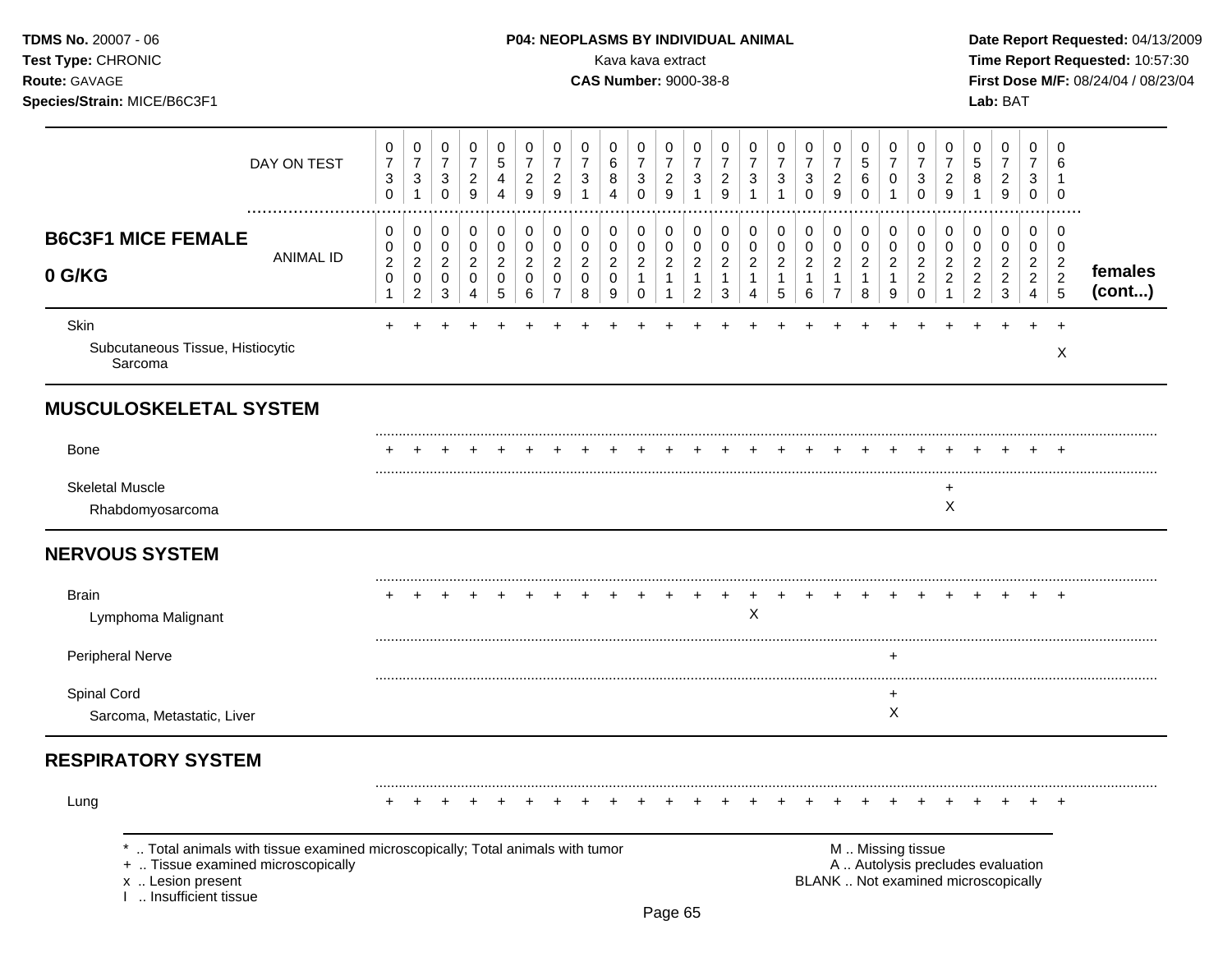| <b>TDMS No. 20007 - 06</b> |
|----------------------------|
| <b>Test Type: CHRONIC</b>  |
| <b>Route: GAVAGE</b>       |

## **P04: NEOPLASMS BY INDIVIDUAL ANIMAL Date Report Requested:** 04/13/2009

**Kava kava extract CHRONIC CHRONIC CHRONIC Time Report Requested:** 10:57:30 **CAS Number:** 9000-38-8 **First Dose M/F:** 08/24/04 / 08/23/04

|                                                                                                                                                                                                        | DAY ON TEST | 0<br>$\boldsymbol{7}$<br>3<br>$\mathbf 0$ | 0<br>$\boldsymbol{7}$<br>3<br>$\mathbf{1}$                | 0<br>$\overline{7}$<br>$\sqrt{3}$<br>$\mathbf 0$                  | 0<br>$\overline{7}$<br>$\boldsymbol{2}$<br>$\boldsymbol{9}$       | 0<br>$\,$ 5 $\,$<br>4<br>$\overline{4}$                         | 0<br>$\overline{7}$<br>$\overline{2}$<br>9 | 0<br>$\overline{7}$<br>$\overline{2}$<br>9                | 0<br>$\overline{7}$<br>3<br>1                                | 0<br>6<br>8<br>4                                                 | 0<br>$\boldsymbol{7}$<br>$\mathbf{3}$<br>$\mathbf 0$ | 0<br>$\overline{7}$<br>$\boldsymbol{2}$<br>9   | 0<br>$\overline{7}$<br>3<br>$\mathbf{1}$                           | 0<br>7<br>$\overline{2}$<br>$\boldsymbol{9}$                         | 0<br>$\overline{7}$<br>3<br>1                | 0<br>$\overline{7}$<br>$\sqrt{3}$<br>$\mathbf{1}$         | 0<br>$\boldsymbol{7}$<br>$\sqrt{3}$<br>$\mathbf 0$              | 0<br>7<br>$\overline{2}$<br>9                                      | 0<br>$\,$ 5 $\,$<br>6<br>$\mathbf 0$         | 0<br>7<br>$\mathbf 0$<br>1                            | 0<br>7<br>3<br>$\Omega$                         | 0<br>7<br>$\overline{2}$<br>9                              | 0<br>5<br>8                                                              | 0<br>$\overline{7}$<br>$\sqrt{2}$<br>9                             | 0<br>7<br>3<br>$\mathbf 0$                                             | 0<br>6<br>-1<br>0                             |                   |
|--------------------------------------------------------------------------------------------------------------------------------------------------------------------------------------------------------|-------------|-------------------------------------------|-----------------------------------------------------------|-------------------------------------------------------------------|-------------------------------------------------------------------|-----------------------------------------------------------------|--------------------------------------------|-----------------------------------------------------------|--------------------------------------------------------------|------------------------------------------------------------------|------------------------------------------------------|------------------------------------------------|--------------------------------------------------------------------|----------------------------------------------------------------------|----------------------------------------------|-----------------------------------------------------------|-----------------------------------------------------------------|--------------------------------------------------------------------|----------------------------------------------|-------------------------------------------------------|-------------------------------------------------|------------------------------------------------------------|--------------------------------------------------------------------------|--------------------------------------------------------------------|------------------------------------------------------------------------|-----------------------------------------------|-------------------|
| <b>B6C3F1 MICE FEMALE</b><br>0 G/KG                                                                                                                                                                    | ANIMAL ID   | 0<br>0<br>$\overline{c}$<br>0<br>1        | 0<br>0<br>$\overline{c}$<br>$\mathsf 0$<br>$\overline{c}$ | 0<br>$\pmb{0}$<br>$\boldsymbol{2}$<br>$\mathbf 0$<br>$\mathbf{3}$ | 0<br>$\mathbf 0$<br>$\overline{c}$<br>$\pmb{0}$<br>$\overline{4}$ | 0<br>$\mathbf 0$<br>$\overline{c}$<br>$\mathbf 0$<br>$\sqrt{5}$ | 0<br>$\pmb{0}$<br>$\overline{2}$<br>0<br>6 | 0<br>$\mathbf 0$<br>$\overline{2}$<br>0<br>$\overline{7}$ | $\pmb{0}$<br>$\pmb{0}$<br>$\overline{2}$<br>$\mathbf 0$<br>8 | 0<br>$\mathbf 0$<br>$\overline{2}$<br>$\mathbf 0$<br>$\mathsf g$ | 0<br>$\pmb{0}$<br>$\overline{c}$<br>1<br>$\mathbf 0$ | 0<br>$\mathbf 0$<br>$\boldsymbol{2}$<br>1<br>1 | 0<br>$\pmb{0}$<br>$\overline{c}$<br>$\mathbf{1}$<br>$\overline{2}$ | 0<br>$\mathbf 0$<br>$\boldsymbol{2}$<br>$\mathbf{1}$<br>$\mathbf{3}$ | 0<br>$\mathbf 0$<br>$\overline{c}$<br>1<br>4 | $\,0\,$<br>$\,0\,$<br>$\overline{c}$<br>$\mathbf{1}$<br>5 | $\pmb{0}$<br>$\pmb{0}$<br>$\sqrt{2}$<br>$\mathbf{1}$<br>$\,6\,$ | 0<br>$\pmb{0}$<br>$\overline{c}$<br>$\mathbf{1}$<br>$\overline{7}$ | 0<br>$\pmb{0}$<br>$\boldsymbol{2}$<br>1<br>8 | 0<br>$\pmb{0}$<br>$\overline{c}$<br>$\mathbf{1}$<br>9 | 0<br>0<br>$\overline{2}$<br>$\overline{c}$<br>0 | 0<br>$\mathbf 0$<br>$\overline{2}$<br>$\overline{c}$<br>-1 | 0<br>$\mathbf 0$<br>$\overline{c}$<br>$\boldsymbol{2}$<br>$\overline{2}$ | 0<br>$\pmb{0}$<br>$\overline{c}$<br>$\overline{c}$<br>$\mathbf{3}$ | 0<br>$\mathbf 0$<br>$\overline{a}$<br>$\overline{a}$<br>$\overline{4}$ | 0<br>0<br>$\sqrt{2}$<br>$\boldsymbol{2}$<br>5 | females<br>(cont) |
| Alveolar/Bronchiolar Adenoma<br>Alveolar/Bronchiolar Adenoma, Multiple<br>Alveolar/Bronchiolar Carcinoma<br>Alveolar/Bronchiolar Carcinoma, Multiple<br>Hepatocellular Carcinoma, Metastatic,<br>Liver |             |                                           | X                                                         |                                                                   |                                                                   |                                                                 |                                            |                                                           |                                                              | X                                                                |                                                      |                                                |                                                                    |                                                                      |                                              |                                                           |                                                                 |                                                                    |                                              |                                                       |                                                 |                                                            | X                                                                        |                                                                    |                                                                        |                                               |                   |
| Histiocytic Sarcoma<br>Lymphoma Malignant<br>Rhabdomyosarcoma, Metastatic,<br><b>Skeletal Muscle</b>                                                                                                   |             | X                                         |                                                           |                                                                   |                                                                   |                                                                 |                                            |                                                           |                                                              |                                                                  |                                                      |                                                |                                                                    |                                                                      | X                                            |                                                           |                                                                 |                                                                    |                                              |                                                       |                                                 |                                                            |                                                                          |                                                                    |                                                                        | X                                             |                   |
| Nose<br>Lymphoma Malignant                                                                                                                                                                             |             |                                           |                                                           |                                                                   |                                                                   |                                                                 |                                            |                                                           |                                                              |                                                                  |                                                      |                                                |                                                                    |                                                                      | X                                            |                                                           |                                                                 |                                                                    |                                              |                                                       |                                                 |                                                            |                                                                          |                                                                    |                                                                        |                                               |                   |
| Trachea                                                                                                                                                                                                |             |                                           |                                                           |                                                                   |                                                                   |                                                                 |                                            |                                                           |                                                              |                                                                  |                                                      |                                                |                                                                    |                                                                      |                                              |                                                           |                                                                 |                                                                    |                                              |                                                       |                                                 |                                                            |                                                                          |                                                                    |                                                                        |                                               |                   |
| <b>SPECIAL SENSES SYSTEM</b>                                                                                                                                                                           |             |                                           |                                                           |                                                                   |                                                                   |                                                                 |                                            |                                                           |                                                              |                                                                  |                                                      |                                                |                                                                    |                                                                      |                                              |                                                           |                                                                 |                                                                    |                                              |                                                       |                                                 |                                                            |                                                                          |                                                                    |                                                                        |                                               |                   |
| Ear                                                                                                                                                                                                    |             |                                           |                                                           |                                                                   |                                                                   |                                                                 |                                            |                                                           |                                                              |                                                                  | ÷                                                    |                                                |                                                                    |                                                                      |                                              |                                                           |                                                                 |                                                                    |                                              |                                                       |                                                 |                                                            |                                                                          |                                                                    |                                                                        |                                               |                   |
| Eye<br>Lymphoma Malignant                                                                                                                                                                              |             |                                           |                                                           |                                                                   |                                                                   |                                                                 |                                            |                                                           |                                                              |                                                                  |                                                      |                                                |                                                                    |                                                                      | X                                            |                                                           |                                                                 |                                                                    |                                              |                                                       |                                                 |                                                            |                                                                          |                                                                    |                                                                        |                                               |                   |
| Harderian Gland                                                                                                                                                                                        |             |                                           |                                                           |                                                                   |                                                                   |                                                                 |                                            |                                                           |                                                              |                                                                  |                                                      |                                                |                                                                    |                                                                      |                                              |                                                           |                                                                 |                                                                    |                                              |                                                       |                                                 |                                                            |                                                                          |                                                                    |                                                                        |                                               |                   |
| Total animals with tissue examined microscopically; Total animals with tumor<br>+  Tissue examined microscopically<br>x  Lesion present<br>1  Insufficient tissue                                      |             |                                           |                                                           |                                                                   |                                                                   |                                                                 |                                            |                                                           |                                                              |                                                                  |                                                      |                                                |                                                                    |                                                                      |                                              |                                                           |                                                                 |                                                                    |                                              |                                                       | M  Missing tissue                               |                                                            | A  Autolysis precludes evaluation<br>BLANK  Not examined microscopically |                                                                    |                                                                        |                                               |                   |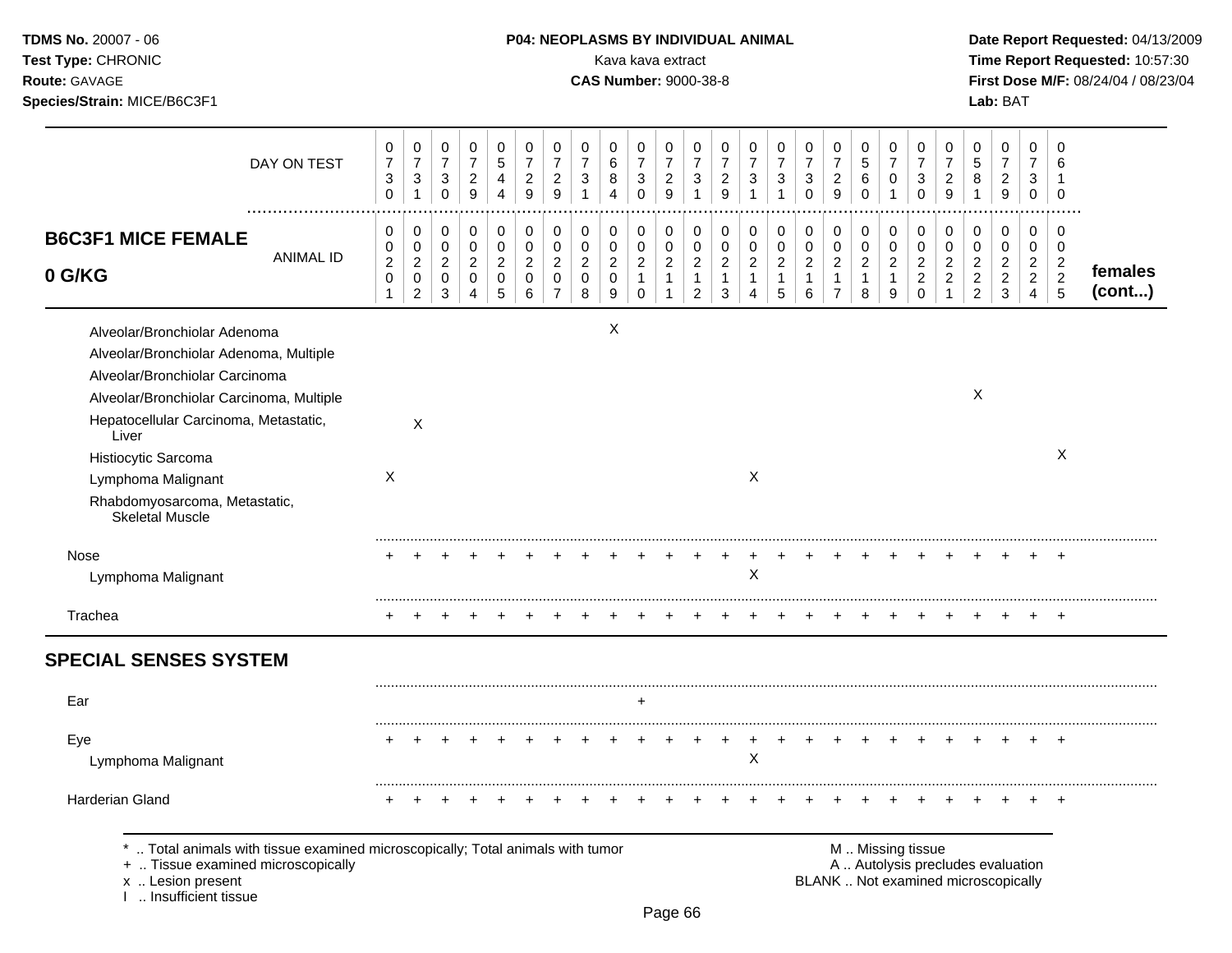| Test Type: CHRONIC<br>Route: GAVAGE<br>Species/Strain: MICE/B6C3F1                  |                  |                                                                 |                                                                   |                                          |                                                                   |                                                |                                                        |                                                             |                                                             |                                    | Kava kava extract                                    |                                                          | <b>CAS Number: 9000-38-8</b>                                       |                                                       |                                                                 |                                               |                                                                        |                                                            |                                                      |                                                         |                                                              |                                                           |                                                                             | Lab: BAT                                                  |                                                 |                                                           | Time Report Requested: 10:57:30<br>First Dose M/F: 08/24/04 / 08/23/04 |
|-------------------------------------------------------------------------------------|------------------|-----------------------------------------------------------------|-------------------------------------------------------------------|------------------------------------------|-------------------------------------------------------------------|------------------------------------------------|--------------------------------------------------------|-------------------------------------------------------------|-------------------------------------------------------------|------------------------------------|------------------------------------------------------|----------------------------------------------------------|--------------------------------------------------------------------|-------------------------------------------------------|-----------------------------------------------------------------|-----------------------------------------------|------------------------------------------------------------------------|------------------------------------------------------------|------------------------------------------------------|---------------------------------------------------------|--------------------------------------------------------------|-----------------------------------------------------------|-----------------------------------------------------------------------------|-----------------------------------------------------------|-------------------------------------------------|-----------------------------------------------------------|------------------------------------------------------------------------|
|                                                                                     | DAY ON TEST      | 0<br>$\overline{7}$<br>$\ensuremath{\mathsf{3}}$<br>$\mathbf 0$ | 0<br>$\overline{7}$<br>$\mathbf{3}$                               | 0<br>$\overline{7}$<br>$\mathbf{3}$<br>0 | $\pmb{0}$<br>$\overline{7}$<br>$\overline{c}$<br>$\boldsymbol{9}$ | 0<br>$5\,$<br>$\overline{4}$<br>$\overline{4}$ | $\pmb{0}$<br>$\overline{7}$<br>$\boldsymbol{2}$<br>9   | $\pmb{0}$<br>$\overline{7}$<br>$\overline{c}$<br>$9\,$      | $\pmb{0}$<br>$\overline{7}$<br>$\mathbf{3}$<br>$\mathbf{1}$ | 0<br>$\,6\,$<br>8<br>4             | 0<br>$\overline{7}$<br>3<br>$\mathbf 0$              | $\begin{array}{c} 0 \\ 7 \end{array}$<br>$\sqrt{2}$<br>9 | $\pmb{0}$<br>$\overline{7}$<br>$\mathsf 3$                         | $\pmb{0}$<br>$\overline{7}$<br>$\overline{2}$<br>9    | $\pmb{0}$<br>$\overline{7}$<br>3                                | 0<br>$\overline{7}$<br>$\mathbf{3}$           | $\mathbf 0$<br>$\overline{7}$<br>$\ensuremath{\mathsf{3}}$<br>$\Omega$ | 0<br>$\overline{7}$<br>$\overline{c}$<br>9                 | $\mathbf 0$<br>$\overline{5}$<br>$\,6\,$<br>$\Omega$ | 0<br>$\overline{7}$<br>0<br>$\mathbf{1}$                | 0<br>$\overline{7}$<br>3<br>$\mathbf 0$                      | 0<br>$\overline{7}$<br>$\overline{c}$<br>$\boldsymbol{9}$ | 0<br>$\sqrt{5}$<br>$\bf8$<br>$\mathbf{1}$                                   | 0<br>$\overline{7}$<br>$\overline{c}$<br>$\boldsymbol{9}$ | 0<br>7<br>3<br>$\mathbf 0$                      | 0<br>6<br>$\overline{1}$<br>$\mathbf 0$                   |                                                                        |
| <b>B6C3F1 MICE FEMALE</b><br>0 G/KG                                                 | <b>ANIMAL ID</b> | 0<br>0<br>$\boldsymbol{2}$<br>$\mathbf 0$<br>1                  | 0<br>$\pmb{0}$<br>$\overline{c}$<br>$\mathsf 0$<br>$\overline{2}$ | 0<br>0<br>$\overline{2}$<br>0<br>3       | 0<br>$\pmb{0}$<br>$\overline{c}$<br>$\pmb{0}$<br>4                | 0<br>0<br>$\overline{2}$<br>$\mathbf 0$<br>5   | 0<br>$\mathbf 0$<br>$\overline{c}$<br>$\mathbf 0$<br>6 | 0<br>$\,0\,$<br>$\sqrt{2}$<br>$\mathbf 0$<br>$\overline{7}$ | 0<br>$\mathbf 0$<br>$\overline{2}$<br>$\pmb{0}$<br>8        | 0<br>0<br>$\overline{a}$<br>0<br>9 | 0<br>0<br>$\overline{a}$<br>$\mathbf{1}$<br>$\Omega$ | $\pmb{0}$<br>$\pmb{0}$<br>$\overline{2}$<br>$\mathbf{1}$ | 0<br>$\pmb{0}$<br>$\overline{2}$<br>$\mathbf{1}$<br>$\overline{2}$ | 0<br>$\pmb{0}$<br>$\overline{2}$<br>$\mathbf{1}$<br>3 | 0<br>$\pmb{0}$<br>$\overline{2}$<br>1<br>$\boldsymbol{\Lambda}$ | 0<br>0<br>$\overline{c}$<br>$\mathbf{1}$<br>5 | 0<br>$\pmb{0}$<br>$\boldsymbol{2}$<br>$\mathbf{1}$<br>6                | 0<br>0<br>$\overline{2}$<br>$\mathbf{1}$<br>$\overline{7}$ | 0<br>0<br>$\overline{2}$<br>$\mathbf{1}$<br>8        | 0<br>$\mathbf 0$<br>$\overline{2}$<br>$\mathbf{1}$<br>9 | 0<br>$\mathbf 0$<br>$\sqrt{2}$<br>$\overline{c}$<br>$\Omega$ | 0<br>0<br>$\overline{2}$<br>$\overline{2}$                | 0<br>$\boldsymbol{0}$<br>$\overline{2}$<br>$\overline{2}$<br>$\overline{2}$ | 0<br>0<br>$\overline{c}$<br>$\overline{c}$<br>$\sqrt{3}$  | 0<br>0<br>$\overline{2}$<br>$\overline{a}$<br>4 | $\mathbf 0$<br>0<br>$\overline{c}$<br>$\overline{2}$<br>5 | females<br>(cont)                                                      |
| Adenoma<br>Lymphoma Malignant                                                       |                  |                                                                 |                                                                   |                                          |                                                                   |                                                |                                                        |                                                             |                                                             |                                    |                                                      |                                                          |                                                                    |                                                       | X                                                               |                                               |                                                                        |                                                            |                                                      |                                                         |                                                              |                                                           |                                                                             |                                                           |                                                 |                                                           |                                                                        |
| <b>URINARY SYSTEM</b>                                                               |                  |                                                                 |                                                                   |                                          |                                                                   |                                                |                                                        |                                                             |                                                             |                                    |                                                      |                                                          |                                                                    |                                                       |                                                                 |                                               |                                                                        |                                                            |                                                      |                                                         |                                                              |                                                           |                                                                             |                                                           |                                                 |                                                           |                                                                        |
| Kidney<br>Alveolar/Bronchiolar Carcinoma,<br>Metastatic, Lung<br>Lymphoma Malignant |                  |                                                                 |                                                                   |                                          |                                                                   |                                                |                                                        |                                                             |                                                             |                                    |                                                      |                                                          |                                                                    |                                                       | $\boldsymbol{\mathsf{X}}$                                       |                                               |                                                                        |                                                            |                                                      |                                                         |                                                              |                                                           | X                                                                           |                                                           |                                                 |                                                           |                                                                        |
| <b>Urinary Bladder</b><br>Lymphoma Malignant                                        |                  | X                                                               |                                                                   |                                          |                                                                   |                                                |                                                        |                                                             |                                                             |                                    |                                                      |                                                          |                                                                    |                                                       | $\times$                                                        |                                               |                                                                        |                                                            |                                                      |                                                         |                                                              |                                                           |                                                                             |                                                           | $+$ $-$                                         | $+$                                                       |                                                                        |
| <b>SYSTEMIC LESIONS</b>                                                             |                  |                                                                 |                                                                   |                                          |                                                                   |                                                |                                                        |                                                             |                                                             |                                    |                                                      |                                                          |                                                                    |                                                       |                                                                 |                                               |                                                                        |                                                            |                                                      |                                                         |                                                              |                                                           |                                                                             |                                                           |                                                 |                                                           |                                                                        |
| Multiple Organ<br>Histiocytic Sarcoma<br>Lymphoma Malignant                         |                  | $\times$                                                        |                                                                   |                                          | $X$ $X$                                                           | X                                              |                                                        |                                                             |                                                             |                                    |                                                      |                                                          |                                                                    |                                                       | X                                                               |                                               |                                                                        |                                                            |                                                      |                                                         |                                                              |                                                           |                                                                             |                                                           |                                                 | $\overline{+}$<br>Χ                                       |                                                                        |

**TDMS No.** 20007 - 06 **P04: NEOPLASMS BY INDIVIDUAL ANIMAL Date Report Requested:** 04/13/2009

 $*$  .. Total animals with tissue examined microscopically; Total animals with tumor  $\blacksquare$  M .. Missing tissue

x .. Lesion present<br>I .. Insufficient tissue

+ .. Tissue examined microscopically  $\blacksquare$  A .. Autolysis precludes evaluation M .. Missing tissue<br>A .. Autolysis precludes evaluation<br>BLANK .. Not examined microscopically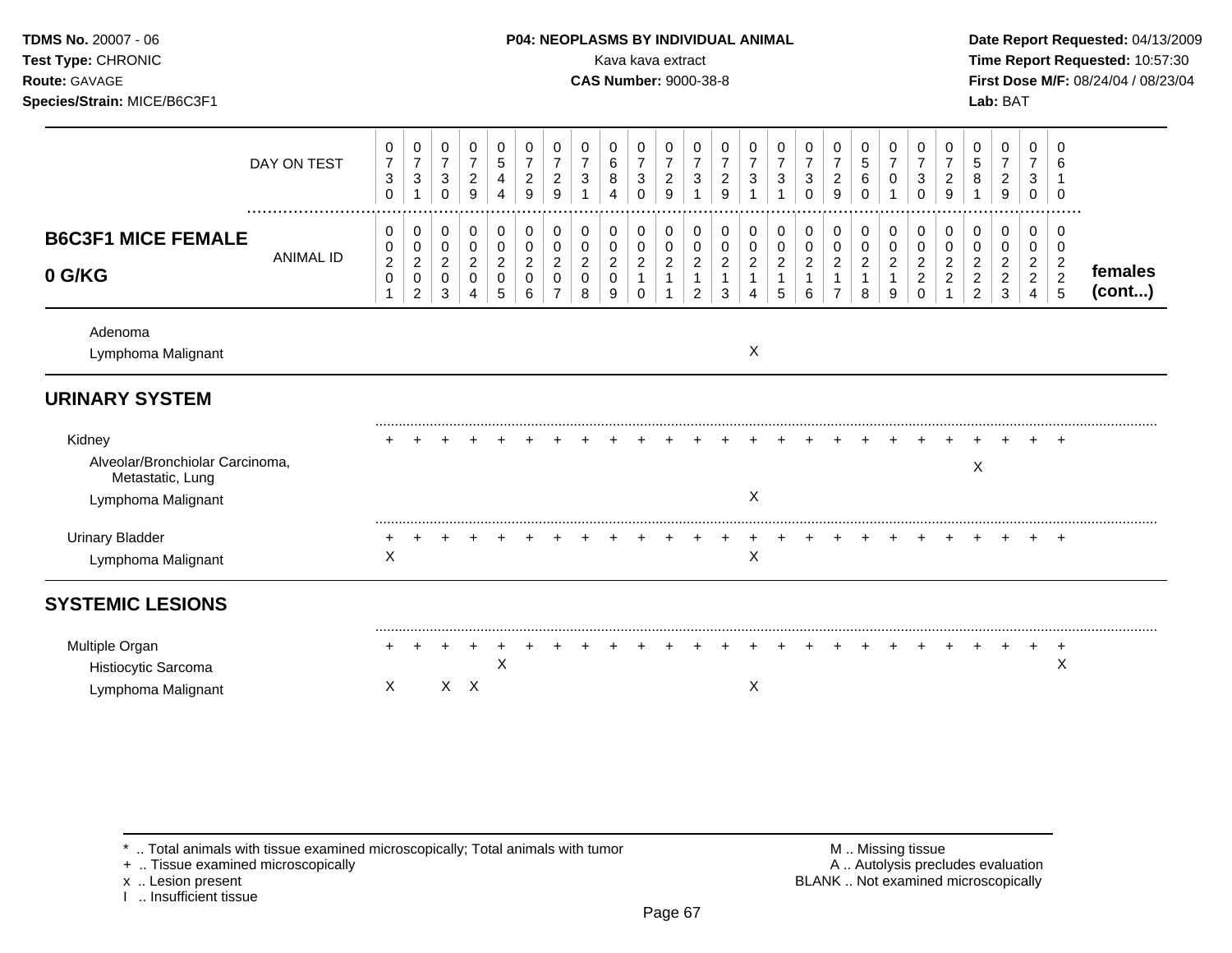TDMS No. 20007 - 06 Test Type: CHRONIC Route: GAVAGE

Species/Strain: MICE/B6C3F1

#### P04: NEOPLASMS BY INDIVIDUAL ANIMAL

Kava kava extract

CAS Number: 9000-38-8

 $\overline{\phantom{a}}$ 

Date Report Requested: 04/13/2009 Time Report Requested: 10:57:30 First Dose M/F: 08/24/04 / 08/23/04 Lab: BAT

|                                      | DAY ON TEST      | 0<br>$\overline{7}$<br>$\overline{c}$<br>$9\,$            | 0<br>$\overline{4}$<br>$\overline{2}$<br>$\mathbf{1}$        | 0<br>$\boldsymbol{7}$<br>$\overline{a}$<br>$\boldsymbol{9}$ | $\mathbf 0$<br>$\,6$<br>$\sqrt{3}$<br>9           | 0<br>7<br>$\overline{c}$<br>9                       | 0<br>7<br>3<br>$\mathbf 0$    | 0<br>$\overline{7}$<br>3<br>$\Omega$                      | $\mathbf 0$<br>$\sqrt{5}$<br>$\overline{c}$<br>3                 | 0<br>$\,6\,$<br>8<br>8                                    | 0<br>$\boldsymbol{7}$<br>$\mathbf{3}$<br>$\mathbf 0$    | 0<br>$\overline{7}$<br>3<br>1            | 0<br>7<br>$\overline{c}$<br>9                   | 0<br>$\overline{7}$<br>$\overline{c}$<br>$\boldsymbol{9}$              | 0<br>$\overline{7}$<br>3<br>$\Omega$                             | 0<br>$\overline{7}$<br>3<br>$\mathbf{0}$           | $\pmb{0}$<br>$\overline{7}$<br>$\sqrt{2}$<br>$\overline{9}$ | 0<br>$\overline{7}$<br>3<br>$\mathbf{1}$                                    | 0<br>$\overline{7}$<br>$\overline{2}$<br>9 | 0<br>3<br>9<br>4                   | 0<br>$\overline{7}$<br>3<br>$\Omega$ | 0<br>$\overline{7}$<br>3                     | 0<br>$\overline{7}$<br>0<br>$\Omega$            | 0<br>$\overline{7}$<br>3<br>$\mathbf 0$      | $\mathbf 0$<br>$\overline{7}$<br>3<br>1      | 0<br>7<br>3<br>0                                                       |          |
|--------------------------------------|------------------|-----------------------------------------------------------|--------------------------------------------------------------|-------------------------------------------------------------|---------------------------------------------------|-----------------------------------------------------|-------------------------------|-----------------------------------------------------------|------------------------------------------------------------------|-----------------------------------------------------------|---------------------------------------------------------|------------------------------------------|-------------------------------------------------|------------------------------------------------------------------------|------------------------------------------------------------------|----------------------------------------------------|-------------------------------------------------------------|-----------------------------------------------------------------------------|--------------------------------------------|------------------------------------|--------------------------------------|----------------------------------------------|-------------------------------------------------|----------------------------------------------|----------------------------------------------|------------------------------------------------------------------------|----------|
| <b>B6C3F1 MICE FEMALE</b><br>0 G/KG  | <b>ANIMAL ID</b> | 0<br>0<br>$\boldsymbol{2}$<br>$\boldsymbol{2}$<br>$\,6\,$ | 0<br>0<br>$\overline{c}$<br>$\overline{c}$<br>$\overline{7}$ | 0<br>$\mathbf 0$<br>$\overline{c}$<br>$\overline{a}$<br>8   | 0<br>$\mathbf 0$<br>$\sqrt{2}$<br>$\sqrt{2}$<br>9 | 0<br>$\pmb{0}$<br>$\boldsymbol{2}$<br>3<br>$\Omega$ | 0<br>0<br>$\overline{c}$<br>3 | 0<br>$\mathbf 0$<br>$\overline{c}$<br>3<br>$\overline{c}$ | 0<br>$\pmb{0}$<br>$\overline{c}$<br>$\mathbf{3}$<br>$\mathbf{3}$ | 0<br>$\mathbf 0$<br>$\overline{c}$<br>$\mathfrak{Z}$<br>4 | 0<br>$\mathsf 0$<br>$\overline{c}$<br>$\mathbf{3}$<br>5 | 0<br>$\mathbf 0$<br>$\sqrt{2}$<br>3<br>6 | 0<br>0<br>$\overline{c}$<br>3<br>$\overline{7}$ | 0<br>$\mathbf 0$<br>$\boldsymbol{2}$<br>$\ensuremath{\mathsf{3}}$<br>8 | 0<br>$\mathbf 0$<br>$\overline{\mathbf{c}}$<br>$\mathbf{3}$<br>9 | 0<br>0<br>$\overline{\mathbf{c}}$<br>4<br>$\Omega$ | 0<br>$\mathbf 0$<br>$\sqrt{2}$<br>$\overline{a}$            | 0<br>$\mathbf 0$<br>$\sqrt{2}$<br>$\overline{\mathbf{4}}$<br>$\overline{c}$ | 0<br>$\mathbf 0$<br>$\sqrt{2}$<br>4<br>3   | 0<br>0<br>$\overline{c}$<br>4<br>4 | 0<br>0<br>$\overline{c}$<br>4<br>5   | 0<br>$\mathbf 0$<br>$\overline{c}$<br>4<br>6 | 0<br>0<br>$\overline{c}$<br>4<br>$\overline{7}$ | 0<br>$\mathbf 0$<br>$\overline{c}$<br>4<br>8 | 0<br>$\mathbf 0$<br>$\overline{2}$<br>4<br>9 | $\Omega$<br>$\mathbf 0$<br>$\overline{c}$<br>$\sqrt{5}$<br>$\mathbf 0$ | * TOTALS |
| <b>ALIMENTARY SYSTEM</b>             |                  |                                                           |                                                              |                                                             |                                                   |                                                     |                               |                                                           |                                                                  |                                                           |                                                         |                                          |                                                 |                                                                        |                                                                  |                                                    |                                                             |                                                                             |                                            |                                    |                                      |                                              |                                                 |                                              |                                              |                                                                        |          |
| Esophagus                            |                  |                                                           |                                                              |                                                             |                                                   |                                                     |                               |                                                           |                                                                  |                                                           |                                                         |                                          |                                                 |                                                                        |                                                                  |                                                    |                                                             |                                                                             |                                            |                                    |                                      |                                              |                                                 |                                              |                                              |                                                                        | 50       |
| Gallbladder<br>Lymphoma Malignant    |                  |                                                           |                                                              |                                                             |                                                   |                                                     |                               |                                                           |                                                                  |                                                           |                                                         |                                          |                                                 |                                                                        |                                                                  |                                                    |                                                             |                                                                             |                                            |                                    |                                      |                                              |                                                 |                                              |                                              |                                                                        | 50<br>1  |
| Intestine Large, Cecum               |                  |                                                           |                                                              |                                                             |                                                   |                                                     |                               |                                                           |                                                                  |                                                           |                                                         |                                          |                                                 |                                                                        |                                                                  |                                                    |                                                             |                                                                             |                                            |                                    |                                      |                                              |                                                 |                                              |                                              |                                                                        | 50       |
| Intestine Large, Colon               |                  |                                                           |                                                              |                                                             |                                                   |                                                     |                               |                                                           |                                                                  |                                                           |                                                         |                                          |                                                 |                                                                        |                                                                  |                                                    |                                                             |                                                                             |                                            |                                    |                                      |                                              |                                                 |                                              |                                              |                                                                        | 50       |
| Intestine Large, Rectum              |                  |                                                           |                                                              |                                                             |                                                   |                                                     |                               |                                                           |                                                                  |                                                           |                                                         |                                          |                                                 |                                                                        |                                                                  |                                                    |                                                             |                                                                             |                                            |                                    |                                      |                                              |                                                 |                                              |                                              |                                                                        | 50       |
| Intestine Small, Duodenum<br>Adenoma |                  |                                                           |                                                              |                                                             |                                                   |                                                     |                               |                                                           |                                                                  |                                                           |                                                         |                                          |                                                 |                                                                        |                                                                  |                                                    |                                                             |                                                                             |                                            |                                    |                                      |                                              |                                                 |                                              |                                              |                                                                        | 50<br>1  |
| Intestine Small, Ileum               |                  |                                                           |                                                              |                                                             |                                                   |                                                     |                               |                                                           |                                                                  |                                                           |                                                         |                                          |                                                 |                                                                        |                                                                  |                                                    |                                                             |                                                                             |                                            |                                    |                                      |                                              |                                                 |                                              |                                              |                                                                        | 50<br>   |
| Intestine Small, Jejunum<br>Adenoma  |                  |                                                           |                                                              |                                                             |                                                   |                                                     |                               |                                                           |                                                                  |                                                           |                                                         |                                          |                                                 |                                                                        |                                                                  |                                                    |                                                             |                                                                             |                                            |                                    |                                      |                                              |                                                 |                                              |                                              |                                                                        | 50<br>1  |
| Liver<br>Hemangiosarcoma             |                  |                                                           |                                                              |                                                             |                                                   |                                                     |                               |                                                           |                                                                  |                                                           |                                                         | X                                        |                                                 |                                                                        |                                                                  |                                                    |                                                             |                                                                             |                                            |                                    |                                      |                                              |                                                 |                                              |                                              |                                                                        | 50<br>1  |
| Hepatocellular Adenoma               |                  |                                                           |                                                              |                                                             |                                                   |                                                     |                               |                                                           |                                                                  |                                                           |                                                         |                                          |                                                 |                                                                        |                                                                  | $X$ $X$ $X$                                        |                                                             |                                                                             |                                            |                                    |                                      |                                              |                                                 |                                              |                                              |                                                                        | 8        |

.. Total animals with tissue examined microscopically; Total animals with tumor  $\star$ 

 $\top$ □

+ .. Tissue examined microscopically

x .. Lesion present<br>I .. Insufficient tissue

M .. Missing tissue

A .. Autolysis precludes evaluation

 $\top$  $\overline{\phantom{a}}$ □  $\overline{\phantom{a}}$  $\overline{\phantom{a}}$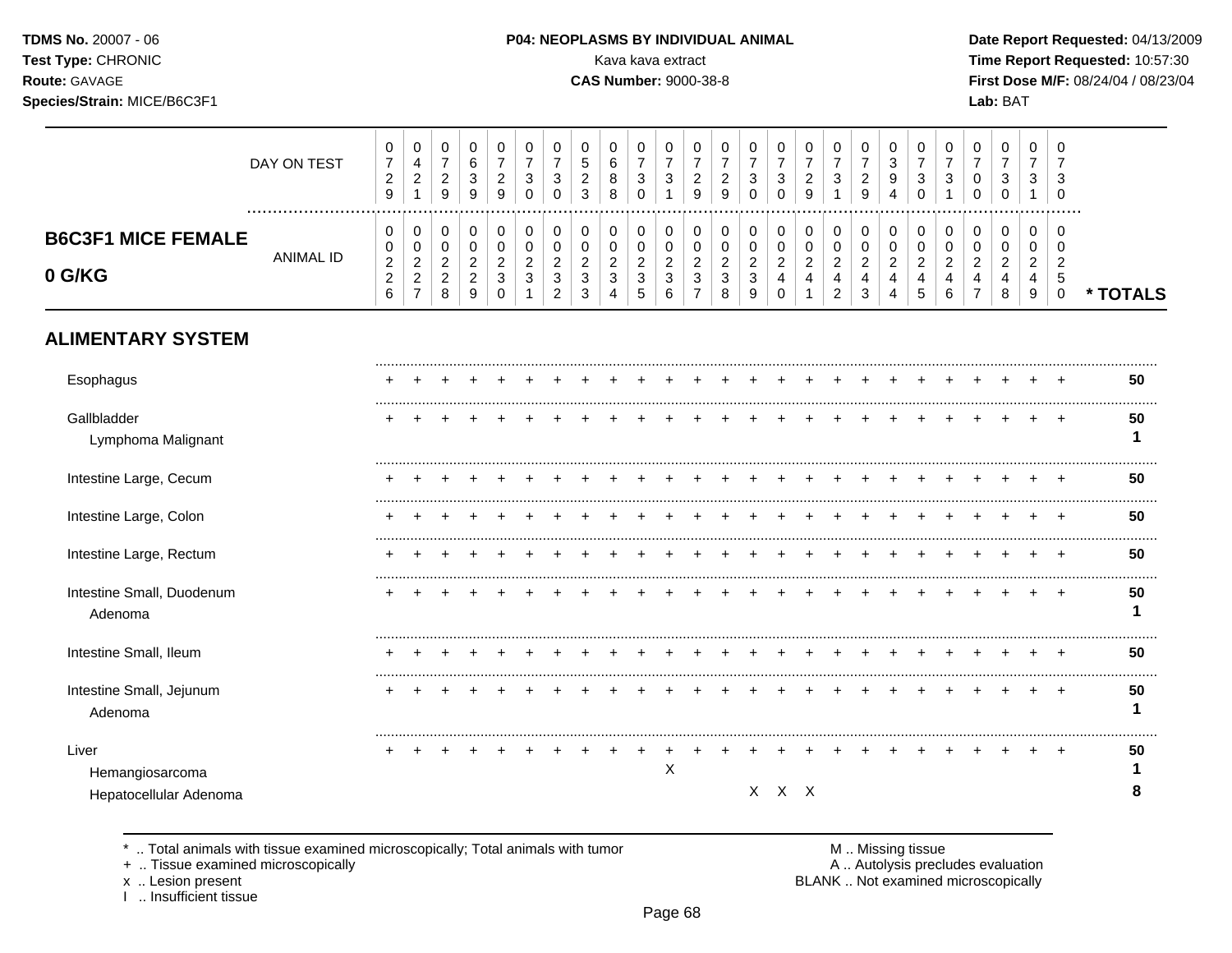| <b>TDMS No. 20007 - 06</b> |  |
|----------------------------|--|
| Test Type: CHRONIC         |  |

Kava kava extract **Time Report Requested:** 10:57:30 **Route:** GAVAGE **CAS Number:** 9000-38-8 **First Dose M/F:** 08/24/04 / 08/23/04 **Species/Strain:** MICE/B6C3F1 **Lab:** BAT

|                                                                                                                        | DAY ON TEST      | 0<br>$\boldsymbol{7}$<br>$\overline{c}$<br>9                 | 0<br>$\overline{4}$<br>$\overline{2}$<br>$\mathbf{1}$            | 0<br>$\overline{7}$<br>$\boldsymbol{2}$<br>9              | 0<br>$\,6\,$<br>3<br>9                                  | 0<br>$\overline{7}$<br>$\overline{c}$<br>9        | 0<br>3<br>$\Omega$         | 0<br>7<br>3<br>$\Omega$            | 0<br>$\sqrt{5}$<br>$\overline{c}$<br>3       | 0<br>$\,6\,$<br>8<br>8                     | 0<br>$\boldsymbol{7}$<br>$\mathbf{3}$<br>$\Omega$ | 0<br>$\boldsymbol{7}$<br>$\sqrt{3}$<br>1                | 0<br>$\overline{7}$<br>$\overline{c}$<br>9              | 0<br>$\overline{7}$<br>$\overline{2}$<br>9 | 0<br>$\overline{7}$<br>3<br>$\Omega$ | 0<br>$\overline{7}$<br>3<br>$\Omega$              | 0<br>7<br>$\overline{c}$<br>9 | 0<br>$\boldsymbol{7}$<br>$\mathbf{3}$                     | 0<br>$\overline{7}$<br>$\sqrt{2}$<br>9          | 0<br>$\ensuremath{\mathsf{3}}$<br>9<br>4                  | 0<br>$\overline{7}$<br>3<br>$\Omega$ | 0<br>$\overline{7}$<br>3           | 0<br>$\overline{7}$<br>0<br>$\Omega$                   | 0<br>$\overline{7}$<br>3<br>$\Omega$ | 0<br>$\overline{7}$<br>3           | $\Omega$<br>$\Omega$                                                 |          |
|------------------------------------------------------------------------------------------------------------------------|------------------|--------------------------------------------------------------|------------------------------------------------------------------|-----------------------------------------------------------|---------------------------------------------------------|---------------------------------------------------|----------------------------|------------------------------------|----------------------------------------------|--------------------------------------------|---------------------------------------------------|---------------------------------------------------------|---------------------------------------------------------|--------------------------------------------|--------------------------------------|---------------------------------------------------|-------------------------------|-----------------------------------------------------------|-------------------------------------------------|-----------------------------------------------------------|--------------------------------------|------------------------------------|--------------------------------------------------------|--------------------------------------|------------------------------------|----------------------------------------------------------------------|----------|
| <b>B6C3F1 MICE FEMALE</b><br>0 G/KG                                                                                    | <b>ANIMAL ID</b> | 0<br>0<br>$\overline{c}$<br>$\overline{2}$<br>$6\phantom{a}$ | 0<br>$\pmb{0}$<br>$\overline{2}$<br>$\sqrt{2}$<br>$\overline{7}$ | 0<br>$\pmb{0}$<br>$\boldsymbol{2}$<br>$\overline{c}$<br>8 | 0<br>$\pmb{0}$<br>$\overline{c}$<br>$\overline{c}$<br>9 | 0<br>$\pmb{0}$<br>$\overline{c}$<br>3<br>$\Omega$ | 0<br>$\mathbf 0$<br>2<br>3 | 0<br>0<br>$\overline{2}$<br>3<br>2 | 0<br>$\mathbf 0$<br>$\overline{c}$<br>3<br>3 | 0<br>$\pmb{0}$<br>$\overline{c}$<br>3<br>4 | 0<br>$\boldsymbol{0}$<br>$\overline{c}$<br>3<br>5 | 0<br>$\pmb{0}$<br>$\boldsymbol{2}$<br>$\mathbf{3}$<br>6 | 0<br>$\pmb{0}$<br>$\overline{c}$<br>3<br>$\overline{7}$ | 0<br>$\mathbf 0$<br>$\sqrt{2}$<br>3<br>8   | 0<br>0<br>$\overline{c}$<br>3<br>9   | 0<br>$\pmb{0}$<br>$\overline{2}$<br>4<br>$\Omega$ | 0<br>0<br>$\overline{a}$<br>4 | 0<br>$\pmb{0}$<br>$\boldsymbol{2}$<br>4<br>$\overline{2}$ | 0<br>$\overline{0}$<br>$\overline{c}$<br>4<br>3 | 0<br>$\pmb{0}$<br>$\boldsymbol{2}$<br>$\overline{4}$<br>4 | 0<br>0<br>$\overline{c}$<br>4<br>5   | 0<br>0<br>$\overline{c}$<br>4<br>6 | 0<br>$\Omega$<br>$\overline{c}$<br>4<br>$\overline{ }$ | 0<br>0<br>$\overline{a}$<br>4<br>8   | 0<br>0<br>$\overline{c}$<br>4<br>9 | $\Omega$<br>$\Omega$<br>$\overline{c}$<br>$\mathbf 5$<br>$\mathbf 0$ | * TOTALS |
| Hepatocellular Carcinoma<br>Hepatocellular Carcinoma, Multiple<br>Histiocytic Sarcoma<br>Lymphoma Malignant<br>Sarcoma |                  |                                                              |                                                                  |                                                           |                                                         |                                                   |                            |                                    |                                              | Χ                                          |                                                   |                                                         |                                                         |                                            |                                      |                                                   |                               |                                                           |                                                 |                                                           |                                      |                                    |                                                        |                                      |                                    | X                                                                    | 2        |
| Mesentery                                                                                                              |                  |                                                              |                                                                  |                                                           |                                                         | ÷                                                 |                            |                                    |                                              |                                            |                                                   |                                                         |                                                         |                                            |                                      |                                                   |                               |                                                           |                                                 |                                                           |                                      |                                    |                                                        |                                      |                                    |                                                                      |          |
| Pancreas<br>Lymphoma Malignant                                                                                         |                  |                                                              |                                                                  |                                                           |                                                         |                                                   |                            |                                    |                                              |                                            |                                                   |                                                         |                                                         |                                            |                                      |                                                   |                               |                                                           |                                                 |                                                           |                                      |                                    |                                                        |                                      |                                    | $\div$                                                               | 49       |
| Salivary Glands<br>Lymphoma Malignant                                                                                  |                  |                                                              |                                                                  |                                                           |                                                         |                                                   |                            |                                    |                                              |                                            |                                                   |                                                         |                                                         |                                            |                                      |                                                   |                               |                                                           |                                                 |                                                           |                                      |                                    | M                                                      |                                      | $\ddot{}$                          |                                                                      | 49       |
| Stomach, Forestomach<br>Squamous Cell Papilloma                                                                        |                  |                                                              |                                                                  |                                                           |                                                         | $\sf X$                                           |                            |                                    |                                              |                                            | $\mathsf X$                                       |                                                         | X                                                       |                                            |                                      |                                                   |                               |                                                           |                                                 |                                                           |                                      |                                    |                                                        |                                      |                                    |                                                                      | 50<br>3  |
| Stomach, Glandular<br>Adenoma                                                                                          |                  |                                                              |                                                                  |                                                           |                                                         |                                                   | X                          |                                    |                                              |                                            |                                                   |                                                         |                                                         |                                            |                                      |                                                   |                               |                                                           |                                                 |                                                           |                                      |                                    |                                                        |                                      |                                    |                                                                      | 50       |
| Tooth                                                                                                                  |                  |                                                              |                                                                  |                                                           |                                                         |                                                   |                            |                                    |                                              |                                            |                                                   |                                                         |                                                         |                                            |                                      |                                                   |                               | +                                                         |                                                 |                                                           |                                      |                                    |                                                        |                                      |                                    |                                                                      |          |

# **CARDIOVASCULAR SYSTEM**

\* .. Total animals with tissue examined microscopically; Total animals with tumor **M** . Missing tissue M .. Missing tissue<br>
A .. Tissue examined microscopically by the state of the state of the many control of the state of

+ .. Tissue examined microscopically

I .. Insufficient tissue

x .. Lesion present **BLANK** .. Not examined microscopically

.........................................................................................................................................................................................................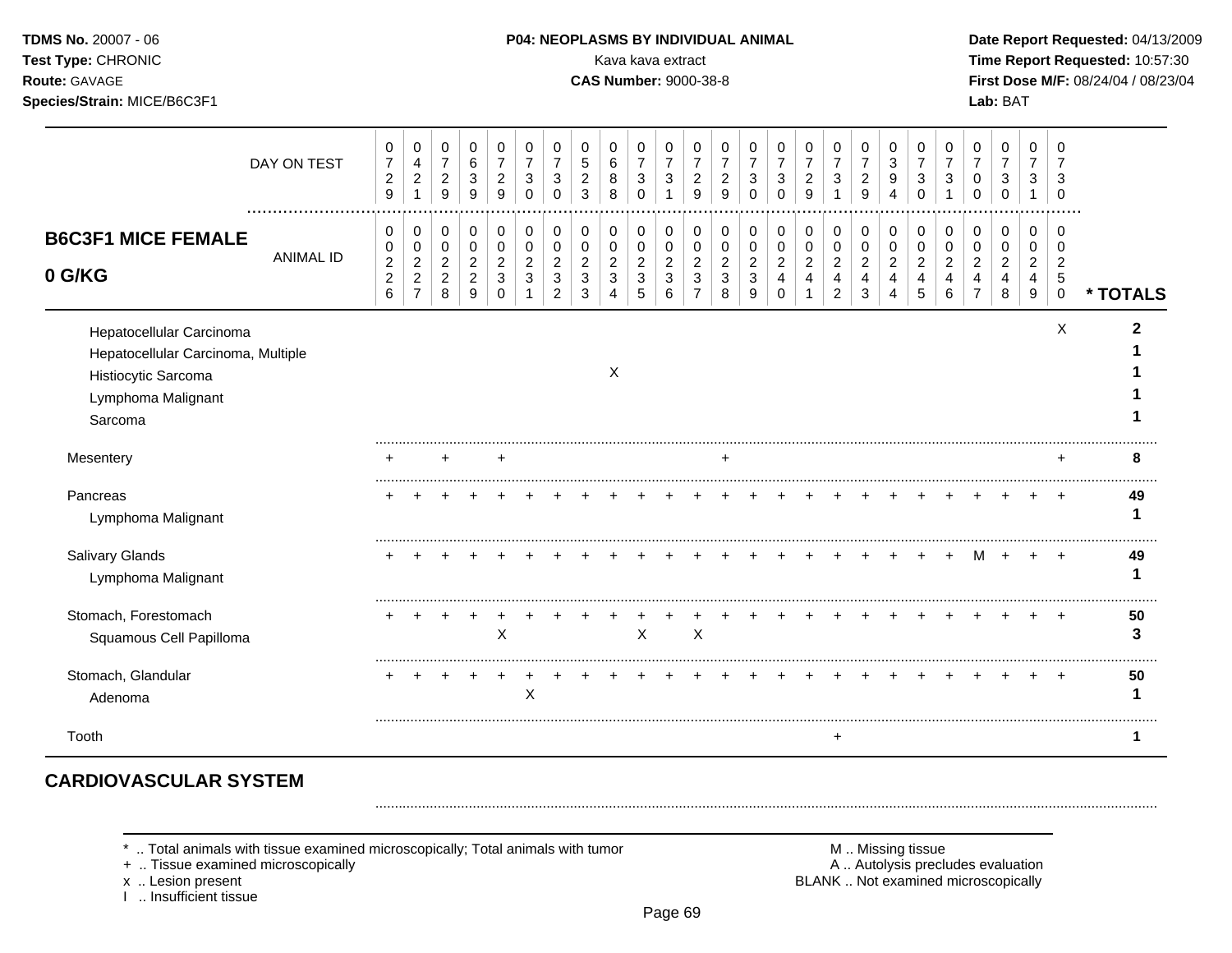## **TDMS No.** 20007 - 06 **P04: NEOPLASMS BY INDIVIDUAL ANIMAL** Date Report Requested: 04/13/2009

**Test Type:** CHRONIC Kava kava extract **Time Report Requested:** 10:57:30 **Route:** GAVAGE **CAS Number:** 9000-38-8 **First Dose M/F:** 08/24/04 / 08/23/04 **Species/Strain:** MICE/B6C3F1 **Lab:** BAT

| DAY ON TEST                                                                  | 0<br>$\boldsymbol{7}$<br>$\sqrt{2}$<br>$\overline{9}$ | 0<br>4<br>$\overline{c}$<br>$\overline{1}$                   | 0<br>$\overline{7}$<br>$\boldsymbol{2}$<br>9                  | 0<br>$\,6$<br>$\sqrt{3}$<br>9                | 0<br>$\overline{7}$<br>$\overline{2}$<br>9   | 0<br>$\overline{7}$<br>3<br>$\Omega$ | 0<br>$\overline{7}$<br>$\mathbf{3}$<br>$\Omega$                          | 0<br>$\sqrt{5}$<br>$\boldsymbol{2}$<br>$\overline{3}$             | 0<br>$\,6$<br>$\bf 8$<br>8                            | 0<br>$\overline{7}$<br>$\sqrt{3}$<br>$\Omega$ | 0<br>$\overline{7}$<br>3<br>1              | 0<br>$\overline{7}$<br>$\overline{2}$<br>9                 | $\overline{7}$<br>$\overline{c}$<br>9 | 0<br>$\overline{7}$<br>3<br>$\Omega$         | 0<br>$\overline{7}$<br>3<br>$\Omega$                 | 0<br>$\overline{7}$<br>$\overline{c}$<br>9      | 0<br>$\boldsymbol{7}$<br>$\ensuremath{\mathsf{3}}$<br>$\mathbf{1}$              | 0<br>$\overline{7}$<br>$\overline{c}$<br>9 | 0<br>$\sqrt{3}$<br>9<br>4                    | 0<br>$\overline{7}$<br>3<br>$\Omega$ | 0<br>$\overline{7}$<br>3                               | 0<br>7<br>0<br>$\Omega$                         | 0<br>$\overline{7}$<br>3<br>$\mathbf 0$      | 0<br>$\overline{7}$<br>3<br>1                          | 0<br>7<br>3<br>$\Omega$                                              |                    |
|------------------------------------------------------------------------------|-------------------------------------------------------|--------------------------------------------------------------|---------------------------------------------------------------|----------------------------------------------|----------------------------------------------|--------------------------------------|--------------------------------------------------------------------------|-------------------------------------------------------------------|-------------------------------------------------------|-----------------------------------------------|--------------------------------------------|------------------------------------------------------------|---------------------------------------|----------------------------------------------|------------------------------------------------------|-------------------------------------------------|---------------------------------------------------------------------------------|--------------------------------------------|----------------------------------------------|--------------------------------------|--------------------------------------------------------|-------------------------------------------------|----------------------------------------------|--------------------------------------------------------|----------------------------------------------------------------------|--------------------|
| <b>B6C3F1 MICE FEMALE</b><br><b>ANIMAL ID</b><br>0 G/KG                      | 0<br>0<br>$\sqrt{2}$<br>$\sqrt{2}$<br>$\,6\,$         | 0<br>0<br>$\overline{c}$<br>$\overline{2}$<br>$\overline{7}$ | 0<br>$\mathbf 0$<br>$\boldsymbol{2}$<br>$\boldsymbol{2}$<br>8 | 0<br>$\mathbf 0$<br>$\overline{c}$<br>2<br>9 | 0<br>$\mathbf 0$<br>$\overline{c}$<br>3<br>0 | 0<br>$\mathbf 0$<br>2<br>3           | $\pmb{0}$<br>$\pmb{0}$<br>$\overline{c}$<br>$\sqrt{3}$<br>$\overline{c}$ | 0<br>$\mathbf 0$<br>$\overline{2}$<br>$\mathbf 3$<br>$\mathbf{3}$ | 0<br>$\pmb{0}$<br>$\boldsymbol{2}$<br>$\sqrt{3}$<br>4 | 0<br>$\mathbf 0$<br>$\sqrt{2}$<br>3<br>5      | 0<br>$\pmb{0}$<br>$\overline{c}$<br>3<br>6 | 0<br>0<br>$\overline{c}$<br>$\mathbf{3}$<br>$\overline{7}$ | 0<br>0<br>$\overline{c}$<br>3<br>8    | 0<br>$\mathbf 0$<br>$\overline{c}$<br>3<br>9 | 0<br>$\pmb{0}$<br>$\overline{c}$<br>4<br>$\mathbf 0$ | 0<br>$\mathsf{O}\xspace$<br>$\overline{c}$<br>4 | 0<br>$\pmb{0}$<br>$\boldsymbol{2}$<br>$\overline{\mathbf{4}}$<br>$\overline{c}$ | 0<br>$\pmb{0}$<br>$\overline{c}$<br>4<br>3 | 0<br>$\mathbf 0$<br>$\overline{2}$<br>4<br>4 | 0<br>0<br>$\overline{c}$<br>5        | $\mathbf 0$<br>$\mathbf 0$<br>$\overline{2}$<br>4<br>6 | 0<br>0<br>$\overline{c}$<br>4<br>$\overline{7}$ | 0<br>$\mathbf 0$<br>$\overline{c}$<br>4<br>8 | $\mathbf 0$<br>$\mathbf 0$<br>$\overline{c}$<br>4<br>9 | $\Omega$<br>$\mathbf 0$<br>$\overline{c}$<br>$\sqrt{5}$<br>$\pmb{0}$ | * TOTALS           |
| <b>Blood Vessel</b>                                                          |                                                       |                                                              |                                                               |                                              |                                              |                                      |                                                                          |                                                                   |                                                       |                                               |                                            |                                                            |                                       |                                              |                                                      |                                                 |                                                                                 |                                            |                                              |                                      |                                                        |                                                 |                                              |                                                        |                                                                      | 50                 |
| Heart<br>Alveolar/Bronchiolar Carcinoma,<br>Metastatic, Lung                 |                                                       |                                                              |                                                               |                                              |                                              |                                      |                                                                          |                                                                   |                                                       |                                               |                                            |                                                            |                                       |                                              |                                                      |                                                 |                                                                                 |                                            |                                              |                                      |                                                        |                                                 |                                              |                                                        | $\ddot{}$                                                            | 50<br>1            |
| <b>ENDOCRINE SYSTEM</b>                                                      |                                                       |                                                              |                                                               |                                              |                                              |                                      |                                                                          |                                                                   |                                                       |                                               |                                            |                                                            |                                       |                                              |                                                      |                                                 |                                                                                 |                                            |                                              |                                      |                                                        |                                                 |                                              |                                                        |                                                                      |                    |
| <b>Adrenal Cortex</b><br>Histiocytic Sarcoma                                 |                                                       |                                                              |                                                               |                                              |                                              |                                      |                                                                          |                                                                   | X                                                     |                                               |                                            |                                                            |                                       |                                              |                                                      |                                                 |                                                                                 |                                            |                                              |                                      |                                                        |                                                 |                                              |                                                        |                                                                      | 50<br>$\mathbf{2}$ |
| Adrenal Medulla                                                              |                                                       |                                                              |                                                               |                                              |                                              |                                      |                                                                          |                                                                   |                                                       |                                               |                                            |                                                            |                                       |                                              |                                                      |                                                 |                                                                                 |                                            |                                              |                                      |                                                        |                                                 |                                              |                                                        |                                                                      | 50                 |
| Islets, Pancreatic<br>Adenoma                                                |                                                       |                                                              |                                                               |                                              |                                              |                                      |                                                                          |                                                                   |                                                       |                                               |                                            |                                                            |                                       |                                              |                                                      |                                                 |                                                                                 |                                            |                                              |                                      |                                                        |                                                 |                                              |                                                        |                                                                      | 50                 |
| Parathyroid Gland                                                            |                                                       |                                                              |                                                               |                                              |                                              |                                      |                                                                          |                                                                   |                                                       |                                               |                                            |                                                            |                                       |                                              |                                                      |                                                 |                                                                                 |                                            |                                              |                                      |                                                        |                                                 |                                              | M                                                      | <b>+</b>                                                             | 48                 |
| <b>Pituitary Gland</b><br>Pars Distalis, Adenoma<br>Pars Intermedia, Adenoma |                                                       |                                                              |                                                               |                                              | X                                            |                                      |                                                                          |                                                                   |                                                       |                                               |                                            |                                                            |                                       |                                              |                                                      |                                                 |                                                                                 |                                            |                                              |                                      |                                                        |                                                 |                                              |                                                        |                                                                      | 50<br>$\mathbf{2}$ |
| <b>Thyroid Gland</b>                                                         |                                                       |                                                              |                                                               |                                              |                                              |                                      |                                                                          |                                                                   |                                                       |                                               |                                            |                                                            |                                       |                                              |                                                      |                                                 |                                                                                 |                                            |                                              |                                      |                                                        |                                                 |                                              |                                                        | $\pm$                                                                | 50                 |

+ .. Tissue examined microscopically

x .. Lesion present<br>I .. Insufficient tissue

\* .. Total animals with tissue examined microscopically; Total animals with tumor M .. Missing tissue M .. Missing tissue<br>
+ .. Tissue examined microscopically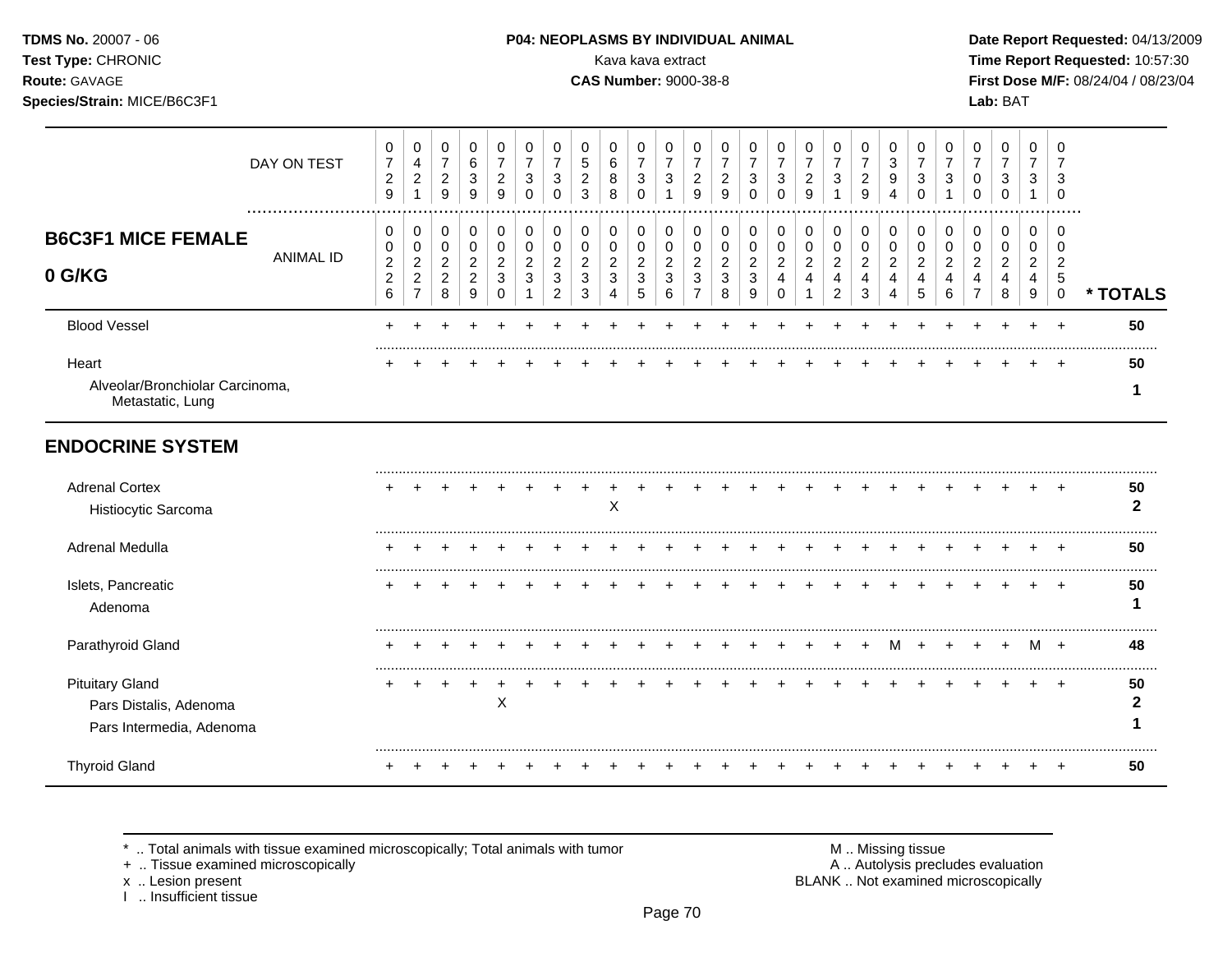#### **TDMS No.** 20007 - 06 **P04: NEOPLASMS BY INDIVIDUAL ANIMAL Date Report Requested:** 04/13/2009

**Test Type:** CHRONIC Kava kava extract **Time Report Requested:** 10:57:30 **Route:** GAVAGE **CAS Number:** 9000-38-8 **First Dose M/F:** 08/24/04 / 08/23/04

|                           | DAY ON TEST | $\mathbf 0$<br>$\overline{\phantom{a}}$<br>$\sqrt{2}$<br><u>_</u><br>9 | 0<br>ົ<br>$\sim$                         | 0<br>-<br>ົ<br><u>_</u><br>9               | c<br>9  | U<br><u>_</u><br>9 | 0<br>ົ<br>ັ<br>0  |                    | 0<br>ა<br>ົ<br><u>_</u><br>3 | ⌒<br>ь<br>8<br>8                        | ບ<br>◠<br>J<br>υ | P      | _<br>a | ν<br>ົ<br><u>_</u><br>9      | ົ<br>$\overline{\phantom{a}}$ | 0<br>3<br>0             | U<br>ົ<br><u>_</u><br>9 | <u>_</u><br>9 | O<br>◠<br>ບ<br>9<br>4 | J<br>u | 0<br>-<br>3             | υ<br>3<br>U             | v<br>3      | 0<br>۰J |               |
|---------------------------|-------------|------------------------------------------------------------------------|------------------------------------------|--------------------------------------------|---------|--------------------|-------------------|--------------------|------------------------------|-----------------------------------------|------------------|--------|--------|------------------------------|-------------------------------|-------------------------|-------------------------|---------------|-----------------------|--------|-------------------------|-------------------------|-------------|---------|---------------|
| <b>B6C3F1 MICE FEMALE</b> |             | U<br>U                                                                 | 0<br>0                                   | 0                                          |         | U                  | 0<br>C<br>υ       |                    | 0<br>0                       | ν                                       | U<br>ບ           | ν<br>u |        | ν<br>U                       |                               | 0<br>0                  | U<br>0                  |               | 0<br>0                | u      | 0<br>0                  | U<br>U                  | ◡<br>ν      |         |               |
| 0 G/KG                    | ANIMAL ID   | ົ<br><u>.</u><br>$\sqrt{2}$<br><u>_</u><br>6                           | ົ<br><u>.</u><br>$\sim$<br><u>_</u><br>- | ◠<br><u>_</u><br>$\sim$<br>$\epsilon$<br>8 | _<br>္၀ | _<br>ົ<br>ۍ<br>0   | <sup>o</sup><br>ັ | <u>_</u><br>ت<br>∼ | c<br><u>.</u><br>3<br>3      | ⌒<br><u>_</u><br><sup>o</sup><br>ັ<br>4 | ▃<br>◠<br>J<br>đ | J<br>O | ັ      | ົ<br><u>_</u><br>າ<br>◡<br>8 | C.<br>_<br>$\sim$<br>J<br>9   | ົ<br><u>.</u><br>4<br>0 | <u>.</u><br>4           | đ             | 4                     | _      | ⌒<br><u>.</u><br>4<br>6 | ີ<br><u>.</u><br>4<br>8 | ◠<br>4<br>Y | u       | <b>TOTALS</b> |

## **GENERAL BODY SYSTEM**

NONE

# **GENITAL SYSTEM**

| <b>Clitoral Gland</b>                                 |  |  |   |   |  |  |  |  |  |  |  |  | ÷ | 49 |
|-------------------------------------------------------|--|--|---|---|--|--|--|--|--|--|--|--|---|----|
| Ovary<br>Cystadenoma<br>Luteoma<br>Lymphoma Malignant |  |  | ∧ |   |  |  |  |  |  |  |  |  | ÷ | 49 |
| Uterus<br>Polyp Stromal                               |  |  |   | ⌒ |  |  |  |  |  |  |  |  | ÷ | 50 |

# **HEMATOPOIETIC SYSTEM**

| <b>Bone Marrow</b>              |  |  |  |  |  |  |  |  |  |  |  |  | 50 |
|---------------------------------|--|--|--|--|--|--|--|--|--|--|--|--|----|
| Histiocytic Sarcoma             |  |  |  |  |  |  |  |  |  |  |  |  |    |
|                                 |  |  |  |  |  |  |  |  |  |  |  |  |    |
| Lymph Node                      |  |  |  |  |  |  |  |  |  |  |  |  |    |
| Mediastinal, Lymphoma Malignant |  |  |  |  |  |  |  |  |  |  |  |  |    |
| Pancreatic, Lymphoma Malignant  |  |  |  |  |  |  |  |  |  |  |  |  |    |
|                                 |  |  |  |  |  |  |  |  |  |  |  |  |    |

\* .. Total animals with tissue examined microscopically; Total animals with tumor <br>
+ .. Tissue examined microscopically<br>
+ .. Tissue examined microscopically

+ .. Tissue examined microscopically

I .. Insufficient tissue

x .. Lesion present **BLANK** .. Not examined microscopically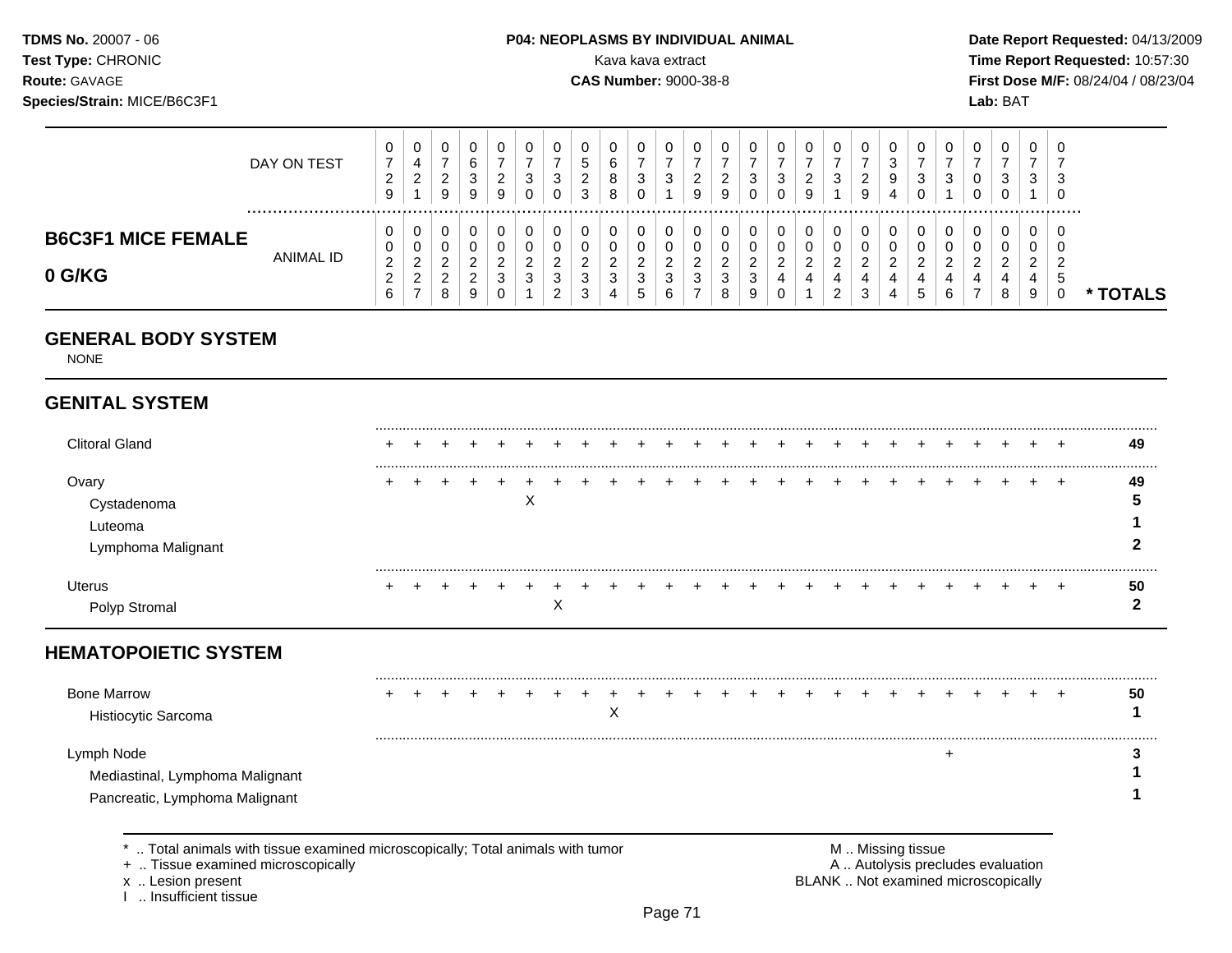**TDMS No.** 20007 - 06 **P04: NEOPLASMS BY INDIVIDUAL ANIMAL** Date Report Requested: 04/13/2009 **Test Type:** CHRONIC **Transfer CHRONIC** Kava Rava extract Kava extract **Time Report Requested:** 10:57:30 **Route:** GAVAGE **CAS Number:** 9000-38-8 **First Dose M/F:** 08/24/04 / 08/23/04 **Species/Strain:** MICE/B6C3F1 **Lab:** BAT

| DAY ON TEST                                                                                                                                                    | 0<br>$\overline{7}$<br>$\overline{c}$<br>9                       | 0<br>4<br>$\sqrt{2}$<br>$\mathbf{1}$                             | 0<br>$\overline{7}$<br>$\overline{a}$<br>$\boldsymbol{9}$ | $\mathbf 0$<br>$\,6\,$<br>$\mathbf{3}$<br>9                          | 0<br>$\overline{7}$<br>$\overline{2}$<br>9                          | 0<br>$\overline{7}$<br>3<br>$\mathbf 0$                              | 0<br>$\overline{7}$<br>3<br>$\Omega$                                                | 0<br>5<br>$\overline{c}$<br>$\mathbf{3}$               | 0<br>6<br>8<br>8                            | 0<br>$\overline{7}$<br>$\sqrt{3}$<br>$\mathbf 0$      | 0<br>$\overline{7}$<br>$\mathbf{3}$<br>$\mathbf{1}$        | 0<br>$\overline{7}$<br>$\overline{2}$<br>9                       | 0<br>$\boldsymbol{7}$<br>$\overline{c}$<br>9         | 0<br>$\overline{7}$<br>$\mathbf{3}$<br>$\Omega$     | 0<br>$\overline{7}$<br>$\mathbf{3}$<br>$\Omega$                | 0<br>$\overline{7}$<br>$\overline{c}$<br>9            | 0<br>$\overline{7}$<br>3<br>$\mathbf{1}$                                 | 0<br>$\overline{7}$<br>$\overline{2}$<br>9                | 0<br>$\sqrt{3}$<br>9<br>$\overline{4}$                    | 0<br>$\overline{7}$<br>3<br>$\mathbf 0$               | 0<br>$\overline{7}$<br>$\sqrt{3}$<br>$\mathbf{1}$                             | 0<br>$\overline{7}$<br>$\mathbf 0$<br>$\mathbf 0$                        | 0<br>$\overline{7}$<br>3<br>$\mathbf 0$ | $\mathbf 0$<br>$\overline{7}$<br>$\mathbf{3}$<br>$\mathbf{1}$    | 0<br>7<br>3<br>$\mathbf 0$                                                    |                                  |
|----------------------------------------------------------------------------------------------------------------------------------------------------------------|------------------------------------------------------------------|------------------------------------------------------------------|-----------------------------------------------------------|----------------------------------------------------------------------|---------------------------------------------------------------------|----------------------------------------------------------------------|-------------------------------------------------------------------------------------|--------------------------------------------------------|---------------------------------------------|-------------------------------------------------------|------------------------------------------------------------|------------------------------------------------------------------|------------------------------------------------------|-----------------------------------------------------|----------------------------------------------------------------|-------------------------------------------------------|--------------------------------------------------------------------------|-----------------------------------------------------------|-----------------------------------------------------------|-------------------------------------------------------|-------------------------------------------------------------------------------|--------------------------------------------------------------------------|-----------------------------------------|------------------------------------------------------------------|-------------------------------------------------------------------------------|----------------------------------|
| .<br><b>B6C3F1 MICE FEMALE</b><br><b>ANIMAL ID</b><br>0 G/KG                                                                                                   | 0<br>0<br>$\boldsymbol{2}$<br>$\boldsymbol{2}$<br>$6\phantom{a}$ | 0<br>0<br>$\boldsymbol{2}$<br>$\boldsymbol{2}$<br>$\overline{7}$ | 0<br>0<br>$\overline{a}$<br>$\overline{a}$<br>8           | 0<br>$\mathbf 0$<br>$\sqrt{2}$<br>$\boldsymbol{2}$<br>$\overline{9}$ | 0<br>$\mathbf 0$<br>$\overline{c}$<br>$\mathfrak{S}$<br>$\mathbf 0$ | 0<br>$\mathsf 0$<br>$\overline{c}$<br>$\mathfrak{S}$<br>$\mathbf{1}$ | 0<br>$\mathbf 0$<br>$\boldsymbol{2}$<br>$\ensuremath{\mathsf{3}}$<br>$\overline{2}$ | 0<br>$\mathbf 0$<br>$\overline{a}$<br>$\mathsf 3$<br>3 | 0<br>0<br>$\overline{c}$<br>$\sqrt{3}$<br>4 | 0<br>$\mathsf 0$<br>$\overline{c}$<br>$\sqrt{3}$<br>5 | 0<br>$\pmb{0}$<br>$\boldsymbol{2}$<br>$\mathsf 3$<br>$\,6$ | 0<br>$\pmb{0}$<br>$\sqrt{2}$<br>$\mathfrak{Z}$<br>$\overline{7}$ | 0<br>$\pmb{0}$<br>$\overline{2}$<br>$\mathsf 3$<br>8 | 0<br>$\pmb{0}$<br>$\overline{c}$<br>$\sqrt{3}$<br>9 | 0<br>$\pmb{0}$<br>$\overline{c}$<br>$\overline{4}$<br>$\Omega$ | 0<br>$\pmb{0}$<br>$\overline{c}$<br>4<br>$\mathbf{1}$ | 0<br>$\mathsf 0$<br>$\overline{c}$<br>$\overline{4}$<br>$\boldsymbol{2}$ | 0<br>$\mathbf 0$<br>$\overline{c}$<br>$\overline{4}$<br>3 | 0<br>$\pmb{0}$<br>$\boldsymbol{2}$<br>$\overline{4}$<br>4 | 0<br>$\mathbf 0$<br>$\sqrt{2}$<br>$\overline{4}$<br>5 | 0<br>$\pmb{0}$<br>$\overline{c}$<br>$\overline{\mathbf{4}}$<br>$6\phantom{1}$ | 0<br>$\pmb{0}$<br>$\sqrt{2}$<br>$\overline{4}$<br>$\overline{7}$         | 0<br>0<br>$\overline{c}$<br>4<br>8      | 0<br>0<br>$\boldsymbol{2}$<br>$\overline{4}$<br>$\boldsymbol{9}$ | $\mathbf 0$<br>$\mathbf 0$<br>$\overline{2}$<br>$\overline{5}$<br>$\mathbf 0$ | * TOTALS                         |
| Lymph Node, Mandibular<br>Histiocytic Sarcoma<br>Lymphoma Malignant                                                                                            |                                                                  |                                                                  |                                                           |                                                                      |                                                                     |                                                                      |                                                                                     |                                                        | $\pmb{\times}$                              |                                                       |                                                            |                                                                  |                                                      |                                                     |                                                                |                                                       |                                                                          |                                                           |                                                           |                                                       |                                                                               |                                                                          |                                         |                                                                  |                                                                               | 48<br>$\mathbf 2$<br>$\mathbf 2$ |
| Lymph Node, Mesenteric<br>Histiocytic Sarcoma<br>Lymphoma Malignant                                                                                            |                                                                  |                                                                  |                                                           |                                                                      |                                                                     |                                                                      |                                                                                     |                                                        | $\mathsf X$                                 |                                                       |                                                            |                                                                  |                                                      |                                                     |                                                                |                                                       |                                                                          |                                                           |                                                           |                                                       |                                                                               |                                                                          |                                         |                                                                  |                                                                               | 50<br>1<br>$\mathbf{2}$          |
| Spleen<br>Histiocytic Sarcoma<br>Lymphoma Malignant<br>Mast Cell Tumor Malignant                                                                               |                                                                  |                                                                  |                                                           |                                                                      |                                                                     |                                                                      |                                                                                     |                                                        | Χ                                           |                                                       |                                                            |                                                                  | X                                                    |                                                     | $\boldsymbol{\mathsf{X}}$                                      |                                                       |                                                                          |                                                           |                                                           |                                                       |                                                                               |                                                                          |                                         |                                                                  | Χ                                                                             | 49<br>1<br>4<br>1                |
| Thymus<br>Histiocytic Sarcoma<br>Lymphoma Malignant<br>Rhabdomyosarcoma, Metastatic,<br><b>Skeletal Muscle</b>                                                 |                                                                  |                                                                  |                                                           | $\times$                                                             |                                                                     |                                                                      |                                                                                     |                                                        |                                             |                                                       |                                                            |                                                                  |                                                      |                                                     |                                                                |                                                       |                                                                          |                                                           |                                                           |                                                       |                                                                               |                                                                          |                                         |                                                                  |                                                                               | 50<br>1<br>2<br>1                |
| <b>INTEGUMENTARY SYSTEM</b>                                                                                                                                    |                                                                  |                                                                  |                                                           |                                                                      |                                                                     |                                                                      |                                                                                     |                                                        |                                             |                                                       |                                                            |                                                                  |                                                      |                                                     |                                                                |                                                       |                                                                          |                                                           |                                                           |                                                       |                                                                               |                                                                          |                                         |                                                                  |                                                                               |                                  |
| Mammary Gland                                                                                                                                                  |                                                                  |                                                                  |                                                           |                                                                      |                                                                     |                                                                      |                                                                                     |                                                        |                                             |                                                       | ٠                                                          |                                                                  |                                                      |                                                     | +                                                              | ÷                                                     |                                                                          |                                                           |                                                           |                                                       |                                                                               | ÷                                                                        |                                         |                                                                  | $\ddot{}$                                                                     | 50                               |
| Total animals with tissue examined microscopically; Total animals with tumor<br>+  Tissue examined microscopically<br>x  Lesion present<br>Insufficient tissue |                                                                  |                                                                  |                                                           |                                                                      |                                                                     |                                                                      |                                                                                     |                                                        |                                             |                                                       |                                                            |                                                                  |                                                      |                                                     |                                                                |                                                       |                                                                          |                                                           | M  Missing tissue                                         |                                                       |                                                                               | A  Autolysis precludes evaluation<br>BLANK  Not examined microscopically |                                         |                                                                  |                                                                               |                                  |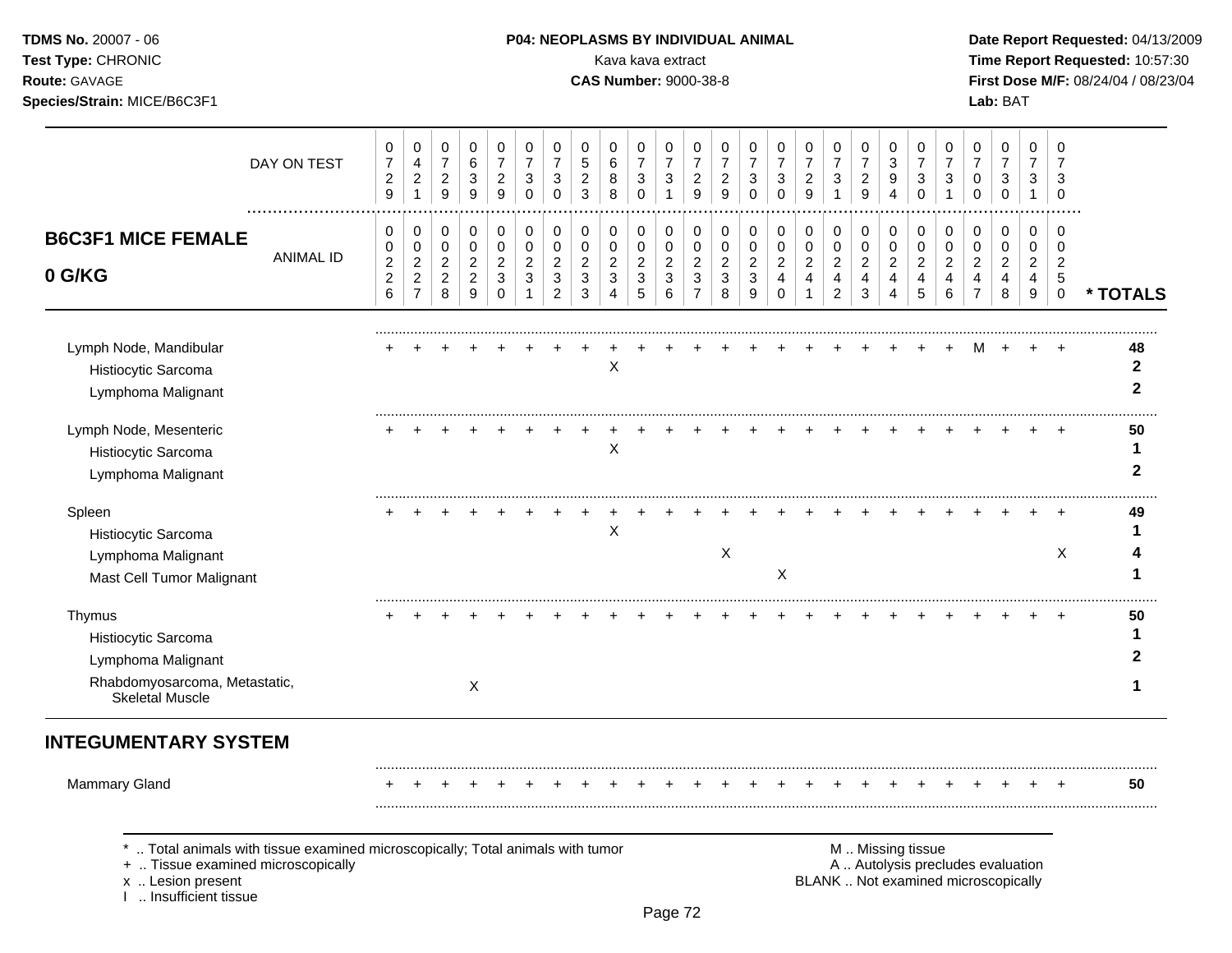**Test Type:** CHRONIC **Transfer CHRONIC** Kava **Report Requested:** 10:57:30 **Route:** GAVAGE **CAS Number:** 9000-38-8 **First Dose M/F:** 08/24/04 / 08/23/04 **Species/Strain:** MICE/B6C3F1 **Lab:** BAT

|                                                            | DAY ON TEST                                                                                                        | 0<br>$\boldsymbol{7}$<br>$\boldsymbol{2}$<br>$9\,$ | 0<br>4<br>$\sqrt{2}$<br>$\mathbf{1}$                                             | 0<br>$\overline{7}$<br>$\boldsymbol{2}$<br>$\boldsymbol{9}$ | 0<br>$\,6\,$<br>$\ensuremath{\mathsf{3}}$<br>9                       | 0<br>$\overline{7}$<br>$\boldsymbol{2}$<br>$9\,$                          | 0<br>$\overline{7}$<br>3<br>$\pmb{0}$                   | 0<br>$\overline{7}$<br>$\sqrt{3}$<br>$\mathbf 0$                               | 0<br>$\overline{5}$<br>$\boldsymbol{2}$<br>3                       | 0<br>$\,6\,$<br>$\bf8$<br>8                                      | 0<br>$\overline{7}$<br>$\ensuremath{\mathsf{3}}$<br>$\mathsf 0$               | 0<br>$\overline{\mathbf{7}}$<br>$\ensuremath{\mathsf{3}}$<br>$\mathbf{1}$ | 0<br>$\overline{7}$<br>$\boldsymbol{2}$<br>$\boldsymbol{9}$          | 0<br>$\overline{7}$<br>$\overline{\mathbf{c}}$<br>9   | 0<br>$\overline{7}$<br>$\ensuremath{\mathsf{3}}$<br>$\pmb{0}$      | 0<br>$\overline{7}$<br>3<br>$\Omega$                   | 0<br>$\overline{7}$<br>$\boldsymbol{2}$<br>9                       | 0<br>$\overline{7}$<br>$\ensuremath{\mathsf{3}}$<br>$\overline{1}$     | 0<br>$\overline{\mathbf{7}}$<br>$\overline{c}$<br>9                  | 0<br>$\sqrt{3}$<br>9<br>$\overline{4}$                  | 0<br>$\overline{7}$<br>3<br>$\pmb{0}$                     | 0<br>$\overline{7}$<br>$\ensuremath{\mathsf{3}}$<br>$\mathbf{1}$ | 0<br>$\overline{7}$<br>0<br>$\Omega$                                     | 0<br>$\overline{7}$<br>$\ensuremath{\mathsf{3}}$<br>$\pmb{0}$ | 0<br>$\overline{7}$<br>$\sqrt{3}$<br>$\overline{1}$       | 0<br>$\overline{7}$<br>3<br>$\Omega$                             |          |
|------------------------------------------------------------|--------------------------------------------------------------------------------------------------------------------|----------------------------------------------------|----------------------------------------------------------------------------------|-------------------------------------------------------------|----------------------------------------------------------------------|---------------------------------------------------------------------------|---------------------------------------------------------|--------------------------------------------------------------------------------|--------------------------------------------------------------------|------------------------------------------------------------------|-------------------------------------------------------------------------------|---------------------------------------------------------------------------|----------------------------------------------------------------------|-------------------------------------------------------|--------------------------------------------------------------------|--------------------------------------------------------|--------------------------------------------------------------------|------------------------------------------------------------------------|----------------------------------------------------------------------|---------------------------------------------------------|-----------------------------------------------------------|------------------------------------------------------------------|--------------------------------------------------------------------------|---------------------------------------------------------------|-----------------------------------------------------------|------------------------------------------------------------------|----------|
| <b>B6C3F1 MICE FEMALE</b><br>0 G/KG                        | <b>ANIMAL ID</b>                                                                                                   | 0<br>0<br>$\boldsymbol{2}$<br>$\overline{c}$<br>6  | $\pmb{0}$<br>$\pmb{0}$<br>$\boldsymbol{2}$<br>$\boldsymbol{2}$<br>$\overline{7}$ | 0<br>$\pmb{0}$<br>$\overline{2}$<br>$\sqrt{2}$<br>$\bf8$    | 0<br>$\mathsf 0$<br>$\overline{2}$<br>$\sqrt{2}$<br>$\boldsymbol{9}$ | 0<br>$\mathsf{O}\xspace$<br>$\overline{2}$<br>$\mathbf{3}$<br>$\mathbf 0$ | 0<br>$\mathbf 0$<br>$\overline{c}$<br>$\mathbf{3}$<br>1 | $\mathbf 0$<br>$\mathbf 0$<br>$\overline{2}$<br>$\mathbf{3}$<br>$\overline{2}$ | 0<br>$\mathbf 0$<br>$\overline{c}$<br>$\mathbf{3}$<br>$\mathbf{3}$ | 0<br>$\pmb{0}$<br>$\overline{c}$<br>$\sqrt{3}$<br>$\overline{4}$ | 0<br>$\pmb{0}$<br>$\boldsymbol{2}$<br>$\ensuremath{\mathsf{3}}$<br>$\sqrt{5}$ | 0<br>$\mathsf 0$<br>$\overline{2}$<br>$\mathbf{3}$<br>6                   | 0<br>$\mathbf 0$<br>$\boldsymbol{2}$<br>$\sqrt{3}$<br>$\overline{7}$ | 0<br>$\mathbf 0$<br>$\overline{c}$<br>$\sqrt{3}$<br>8 | 0<br>$\mathbf 0$<br>$\sqrt{2}$<br>$\mathbf{3}$<br>$\boldsymbol{9}$ | 0<br>$\mathbf 0$<br>$\overline{c}$<br>4<br>$\mathbf 0$ | 0<br>$\pmb{0}$<br>$\overline{c}$<br>$\overline{4}$<br>$\mathbf{1}$ | 0<br>$\mathbf 0$<br>$\overline{2}$<br>$\overline{4}$<br>$\overline{2}$ | 0<br>$\mathsf 0$<br>$\overline{2}$<br>$\overline{4}$<br>$\mathbf{3}$ | 0<br>$\pmb{0}$<br>$\overline{c}$<br>$\overline{4}$<br>4 | 0<br>$\mathbf 0$<br>$\overline{c}$<br>$\overline{4}$<br>5 | 0<br>$\mathbf 0$<br>$\overline{c}$<br>4<br>6                     | 0<br>$\mathbf 0$<br>$\overline{2}$<br>$\overline{4}$<br>$\overline{7}$   | 0<br>0<br>$\overline{c}$<br>4<br>8                            | $\mathbf 0$<br>0<br>$\overline{2}$<br>$\overline{4}$<br>9 | $\Omega$<br>0<br>$\overline{2}$<br>$\overline{5}$<br>$\mathbf 0$ | * TOTALS |
| <b>Skin</b><br>Subcutaneous Tissue, Histiocytic<br>Sarcoma |                                                                                                                    |                                                    |                                                                                  |                                                             |                                                                      |                                                                           |                                                         |                                                                                |                                                                    |                                                                  |                                                                               |                                                                           |                                                                      |                                                       |                                                                    |                                                        |                                                                    |                                                                        |                                                                      |                                                         |                                                           |                                                                  |                                                                          |                                                               |                                                           | $+$                                                              | 50<br>1  |
| <b>MUSCULOSKELETAL SYSTEM</b>                              |                                                                                                                    |                                                    |                                                                                  |                                                             |                                                                      |                                                                           |                                                         |                                                                                |                                                                    |                                                                  |                                                                               |                                                                           |                                                                      |                                                       |                                                                    |                                                        |                                                                    |                                                                        |                                                                      |                                                         |                                                           |                                                                  |                                                                          |                                                               |                                                           |                                                                  |          |
| <b>Bone</b>                                                |                                                                                                                    |                                                    |                                                                                  |                                                             |                                                                      |                                                                           |                                                         |                                                                                |                                                                    |                                                                  |                                                                               |                                                                           |                                                                      |                                                       |                                                                    |                                                        |                                                                    |                                                                        |                                                                      |                                                         |                                                           |                                                                  |                                                                          |                                                               |                                                           |                                                                  | 50       |
| <b>Skeletal Muscle</b><br>Rhabdomyosarcoma                 |                                                                                                                    |                                                    |                                                                                  |                                                             | +<br>X                                                               |                                                                           |                                                         |                                                                                |                                                                    |                                                                  |                                                                               |                                                                           |                                                                      |                                                       | ÷<br>$\mathsf X$                                                   |                                                        |                                                                    |                                                                        |                                                                      |                                                         |                                                           |                                                                  |                                                                          |                                                               |                                                           |                                                                  | 3<br>3   |
| <b>NERVOUS SYSTEM</b>                                      |                                                                                                                    |                                                    |                                                                                  |                                                             |                                                                      |                                                                           |                                                         |                                                                                |                                                                    |                                                                  |                                                                               |                                                                           |                                                                      |                                                       |                                                                    |                                                        |                                                                    |                                                                        |                                                                      |                                                         |                                                           |                                                                  |                                                                          |                                                               |                                                           |                                                                  |          |
| <b>Brain</b><br>Lymphoma Malignant                         |                                                                                                                    |                                                    |                                                                                  |                                                             |                                                                      |                                                                           |                                                         |                                                                                |                                                                    |                                                                  |                                                                               |                                                                           |                                                                      |                                                       |                                                                    |                                                        |                                                                    |                                                                        |                                                                      |                                                         |                                                           |                                                                  |                                                                          |                                                               |                                                           |                                                                  | 50<br>1  |
| Peripheral Nerve                                           |                                                                                                                    |                                                    |                                                                                  |                                                             |                                                                      |                                                                           |                                                         |                                                                                |                                                                    |                                                                  |                                                                               |                                                                           |                                                                      |                                                       |                                                                    |                                                        |                                                                    |                                                                        |                                                                      |                                                         |                                                           |                                                                  |                                                                          |                                                               |                                                           |                                                                  |          |
| Spinal Cord<br>Sarcoma, Metastatic, Liver                  |                                                                                                                    |                                                    |                                                                                  |                                                             |                                                                      |                                                                           |                                                         |                                                                                |                                                                    |                                                                  |                                                                               |                                                                           |                                                                      |                                                       |                                                                    |                                                        |                                                                    |                                                                        |                                                                      |                                                         |                                                           |                                                                  |                                                                          |                                                               |                                                           |                                                                  |          |
| <b>RESPIRATORY SYSTEM</b>                                  |                                                                                                                    |                                                    |                                                                                  |                                                             |                                                                      |                                                                           |                                                         |                                                                                |                                                                    |                                                                  |                                                                               |                                                                           |                                                                      |                                                       |                                                                    |                                                        |                                                                    |                                                                        |                                                                      |                                                         |                                                           |                                                                  |                                                                          |                                                               |                                                           |                                                                  |          |
| Lung                                                       |                                                                                                                    |                                                    |                                                                                  |                                                             |                                                                      |                                                                           |                                                         |                                                                                |                                                                    |                                                                  |                                                                               |                                                                           |                                                                      |                                                       |                                                                    |                                                        |                                                                    |                                                                        |                                                                      |                                                         |                                                           |                                                                  |                                                                          |                                                               |                                                           |                                                                  | 50       |
| x  Lesion present<br>I  Insufficient tissue                | Total animals with tissue examined microscopically; Total animals with tumor<br>+  Tissue examined microscopically |                                                    |                                                                                  |                                                             |                                                                      |                                                                           |                                                         |                                                                                |                                                                    |                                                                  |                                                                               |                                                                           |                                                                      |                                                       |                                                                    |                                                        |                                                                    |                                                                        | M  Missing tissue                                                    |                                                         |                                                           |                                                                  | A  Autolysis precludes evaluation<br>BLANK  Not examined microscopically |                                                               |                                                           |                                                                  |          |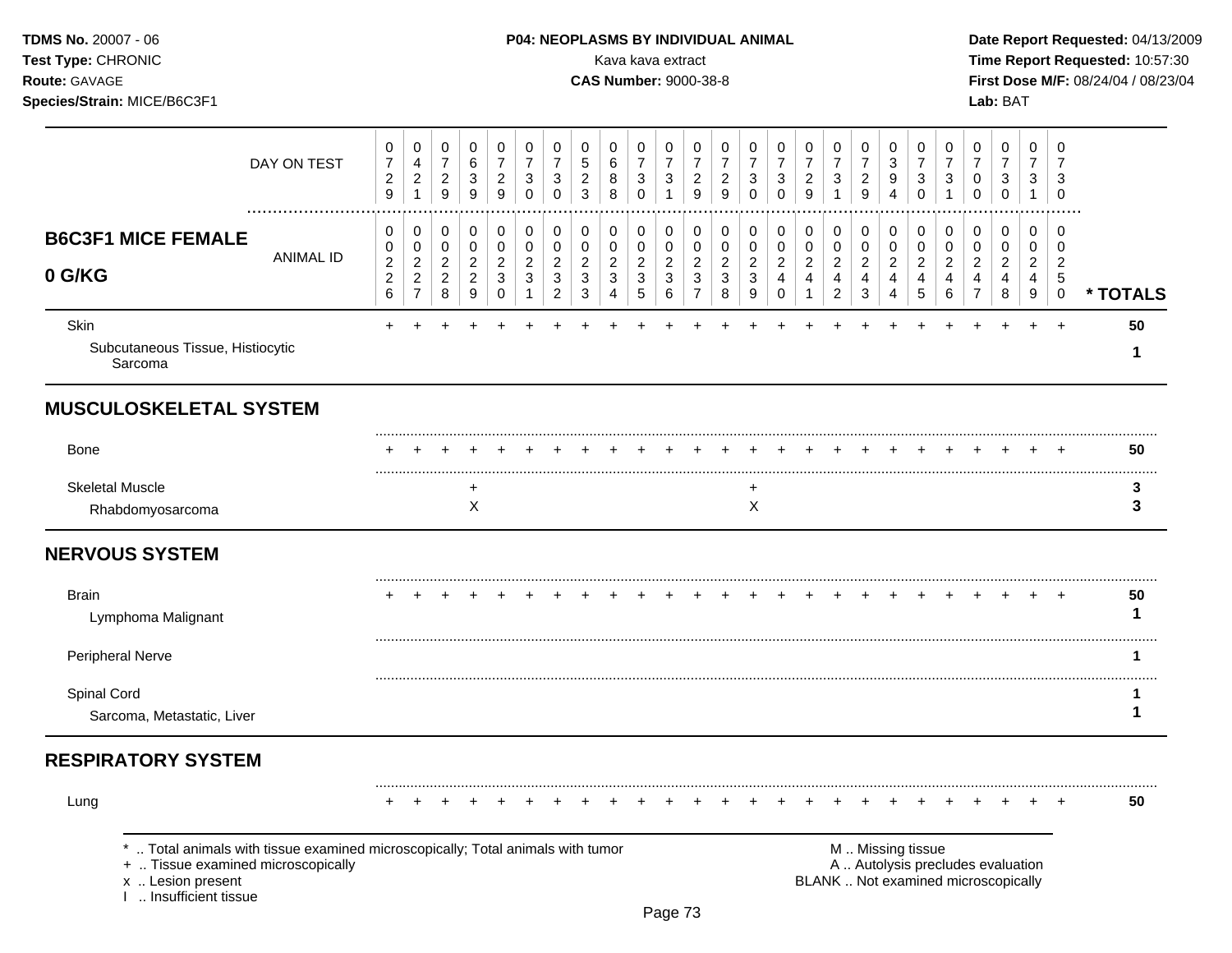| <b>TDMS No. 20007 - 06</b> |
|----------------------------|
| Test Type: CHRONIC         |
| <b>DAMALOMMOT</b>          |

**Kava kava extract CHRONIC CHRONIC CHRONIC Time Report Requested:** 10:57:30 **Route:** GAVAGE **CAS Number:** 9000-38-8 **First Dose M/F:** 08/24/04 / 08/23/04 **Species/Strain:** MICE/B6C3F1 **Lab:** BAT

|                                                                                                                                                                   | DAY ON TEST      | 0<br>$\boldsymbol{7}$<br>$\boldsymbol{2}$<br>$9\,$ | 0<br>4<br>$\overline{c}$<br>$\mathbf{1}$  | 0<br>$\boldsymbol{7}$<br>$\sqrt{2}$<br>$\boldsymbol{9}$ | 0<br>6<br>3<br>9                 | 0<br>$\overline{7}$<br>$\boldsymbol{2}$<br>$\boldsymbol{9}$ | 0<br>$\overline{7}$<br>3<br>$\pmb{0}$        | 0<br>$\overline{7}$<br>3<br>$\Omega$       | 0<br>$\sqrt{5}$<br>$\boldsymbol{2}$<br>3 | 0<br>$\,6\,$<br>8<br>8             | 0<br>$\overline{7}$<br>$\ensuremath{\mathsf{3}}$<br>$\pmb{0}$ | 0<br>$\overline{7}$<br>$\ensuremath{\mathsf{3}}$<br>-1 | 0<br>$\overline{7}$<br>$\overline{c}$<br>9 | 0<br>$\overline{7}$<br>$\overline{c}$<br>$\boldsymbol{9}$ | 0<br>$\overline{7}$<br>3<br>$\Omega$ | 0<br>$\overline{7}$<br>$\ensuremath{\mathsf{3}}$<br>$\mathbf 0$ | 0<br>$\overline{7}$<br>$\overline{c}$<br>$\boldsymbol{9}$ | 0<br>$\overline{7}$<br>3<br>$\mathbf{1}$ | 0<br>$\overline{7}$<br>$\boldsymbol{2}$<br>$\boldsymbol{9}$ | 0<br>$\sqrt{3}$<br>9<br>$\overline{4}$       | 0<br>$\overline{7}$<br>3<br>$\Omega$ | 0<br>$\overline{7}$<br>3                     | 0<br>$\overline{7}$<br>0<br>$\pmb{0}$                                    | 0<br>$\boldsymbol{7}$<br>$\ensuremath{\mathsf{3}}$<br>$\mathsf{O}\xspace$ | 0<br>$\overline{7}$<br>3<br>$\mathbf{1}$     | 0<br>7<br>3<br>$\mathbf 0$                      |              |
|-------------------------------------------------------------------------------------------------------------------------------------------------------------------|------------------|----------------------------------------------------|-------------------------------------------|---------------------------------------------------------|----------------------------------|-------------------------------------------------------------|----------------------------------------------|--------------------------------------------|------------------------------------------|------------------------------------|---------------------------------------------------------------|--------------------------------------------------------|--------------------------------------------|-----------------------------------------------------------|--------------------------------------|-----------------------------------------------------------------|-----------------------------------------------------------|------------------------------------------|-------------------------------------------------------------|----------------------------------------------|--------------------------------------|----------------------------------------------|--------------------------------------------------------------------------|---------------------------------------------------------------------------|----------------------------------------------|-------------------------------------------------|--------------|
| <b>B6C3F1 MICE FEMALE</b>                                                                                                                                         | <b>ANIMAL ID</b> | 0<br>0<br>$\overline{c}$                           | 0<br>0<br>$\overline{c}$                  | $\mathbf 0$<br>$\mathbf 0$<br>$\sqrt{2}$                | 0<br>$\pmb{0}$<br>$\overline{c}$ | $\pmb{0}$<br>$\pmb{0}$<br>$\overline{c}$                    | $\mathbf 0$<br>$\mathbf 0$<br>$\overline{c}$ | $\pmb{0}$<br>$\mathbf 0$<br>$\overline{c}$ | 0<br>$\mathbf 0$<br>$\overline{c}$       | 0<br>$\mathbf 0$<br>$\overline{c}$ | 0<br>0<br>$\overline{c}$                                      | 0<br>$\mathbf 0$<br>$\boldsymbol{2}$                   | 0<br>$\mathbf 0$<br>$\overline{c}$         | 0<br>$\mathbf 0$<br>$\boldsymbol{2}$                      | 0<br>$\mathbf 0$<br>$\overline{c}$   | 0<br>$\pmb{0}$<br>$\overline{c}$                                | 0<br>$\pmb{0}$<br>$\overline{c}$                          | 0<br>$\mathbf 0$<br>$\boldsymbol{2}$     | $\pmb{0}$<br>$\pmb{0}$<br>$\overline{c}$                    | $\mathbf 0$<br>$\mathbf 0$<br>$\overline{c}$ | 0<br>$\mathbf 0$<br>$\overline{c}$   | $\mathbf 0$<br>$\mathbf 0$<br>$\overline{c}$ | 0<br>0<br>$\overline{2}$                                                 | 0<br>$\mathbf 0$<br>$\overline{2}$                                        | $\mathbf 0$<br>$\mathbf 0$<br>$\overline{2}$ | $\mathbf 0$<br>$\overline{0}$<br>$\overline{2}$ |              |
| 0 G/KG                                                                                                                                                            |                  | $\boldsymbol{2}$<br>6                              | $\overline{\mathbf{c}}$<br>$\overline{7}$ | $\sqrt{2}$<br>$\,8\,$                                   | $\boldsymbol{2}$<br>9            | $\mathbf{3}$<br>$\pmb{0}$                                   | $\mathbf{3}$<br>1                            | $\sqrt{3}$<br>$\overline{c}$               | $\sqrt{3}$<br>3                          | $\mathbf{3}$<br>$\overline{4}$     | $\sqrt{3}$<br>5                                               | $\mathbf{3}$<br>6                                      | $\sqrt{3}$<br>$\overline{7}$               | $\ensuremath{\mathsf{3}}$<br>8                            | $\sqrt{3}$<br>9                      | $\overline{4}$<br>$\mathbf 0$                                   | 4<br>$\mathbf 1$                                          | $\overline{4}$<br>$\overline{c}$         | $\overline{4}$<br>$\mathbf{3}$                              | $\overline{4}$<br>4                          | $\overline{4}$<br>5                  | 4<br>6                                       | 4<br>$\overline{7}$                                                      | $\overline{4}$<br>8                                                       | 4<br>$\boldsymbol{9}$                        | 5<br>$\mathbf 0$                                | * TOTALS     |
| Alveolar/Bronchiolar Adenoma                                                                                                                                      |                  |                                                    |                                           |                                                         |                                  |                                                             |                                              |                                            |                                          |                                    |                                                               |                                                        |                                            |                                                           |                                      |                                                                 |                                                           |                                          |                                                             |                                              |                                      |                                              |                                                                          |                                                                           |                                              |                                                 | 1            |
| Alveolar/Bronchiolar Adenoma, Multiple                                                                                                                            |                  |                                                    |                                           |                                                         |                                  |                                                             |                                              |                                            |                                          |                                    |                                                               |                                                        |                                            |                                                           |                                      |                                                                 |                                                           |                                          |                                                             |                                              |                                      |                                              |                                                                          | X                                                                         |                                              |                                                 |              |
| Alveolar/Bronchiolar Carcinoma                                                                                                                                    |                  |                                                    |                                           |                                                         |                                  |                                                             |                                              |                                            |                                          |                                    |                                                               |                                                        |                                            |                                                           |                                      |                                                                 | X                                                         |                                          |                                                             |                                              |                                      |                                              |                                                                          |                                                                           |                                              |                                                 |              |
| Alveolar/Bronchiolar Carcinoma, Multiple                                                                                                                          |                  |                                                    |                                           |                                                         |                                  |                                                             |                                              |                                            |                                          |                                    |                                                               |                                                        |                                            |                                                           |                                      |                                                                 |                                                           |                                          |                                                             |                                              |                                      |                                              |                                                                          |                                                                           |                                              |                                                 |              |
| Hepatocellular Carcinoma, Metastatic,<br>Liver                                                                                                                    |                  |                                                    |                                           |                                                         |                                  |                                                             |                                              |                                            |                                          |                                    |                                                               |                                                        |                                            |                                                           |                                      |                                                                 |                                                           |                                          |                                                             |                                              |                                      |                                              |                                                                          |                                                                           |                                              |                                                 |              |
| Histiocytic Sarcoma                                                                                                                                               |                  |                                                    |                                           |                                                         |                                  |                                                             |                                              |                                            |                                          | X                                  |                                                               |                                                        |                                            |                                                           |                                      |                                                                 |                                                           |                                          |                                                             |                                              |                                      |                                              |                                                                          |                                                                           |                                              |                                                 | 2            |
| Lymphoma Malignant                                                                                                                                                |                  |                                                    |                                           |                                                         |                                  |                                                             |                                              |                                            |                                          |                                    |                                                               |                                                        |                                            |                                                           |                                      |                                                                 |                                                           |                                          |                                                             |                                              |                                      |                                              |                                                                          |                                                                           |                                              |                                                 | $\mathbf{2}$ |
| Rhabdomyosarcoma, Metastatic,<br><b>Skeletal Muscle</b>                                                                                                           |                  |                                                    |                                           |                                                         | X                                |                                                             |                                              |                                            |                                          |                                    |                                                               |                                                        |                                            |                                                           |                                      |                                                                 |                                                           |                                          |                                                             |                                              |                                      |                                              |                                                                          |                                                                           |                                              |                                                 | 1            |
| Nose                                                                                                                                                              |                  |                                                    |                                           |                                                         |                                  |                                                             |                                              |                                            |                                          |                                    |                                                               |                                                        |                                            |                                                           |                                      |                                                                 |                                                           |                                          |                                                             |                                              |                                      |                                              |                                                                          |                                                                           |                                              |                                                 | 50           |
| Lymphoma Malignant                                                                                                                                                |                  |                                                    |                                           |                                                         |                                  |                                                             |                                              |                                            |                                          |                                    |                                                               |                                                        |                                            |                                                           |                                      |                                                                 |                                                           |                                          |                                                             |                                              |                                      |                                              |                                                                          |                                                                           |                                              |                                                 | 1            |
| Trachea                                                                                                                                                           |                  |                                                    |                                           |                                                         |                                  |                                                             |                                              |                                            |                                          |                                    |                                                               |                                                        |                                            |                                                           |                                      |                                                                 |                                                           |                                          |                                                             |                                              |                                      |                                              |                                                                          |                                                                           |                                              |                                                 | 50           |
| <b>SPECIAL SENSES SYSTEM</b>                                                                                                                                      |                  |                                                    |                                           |                                                         |                                  |                                                             |                                              |                                            |                                          |                                    |                                                               |                                                        |                                            |                                                           |                                      |                                                                 |                                                           |                                          |                                                             |                                              |                                      |                                              |                                                                          |                                                                           |                                              |                                                 |              |
| Ear                                                                                                                                                               |                  |                                                    |                                           |                                                         |                                  |                                                             |                                              |                                            |                                          |                                    |                                                               |                                                        |                                            |                                                           |                                      |                                                                 |                                                           |                                          |                                                             |                                              |                                      |                                              |                                                                          |                                                                           |                                              |                                                 | 1            |
| Eye                                                                                                                                                               |                  |                                                    |                                           |                                                         |                                  |                                                             |                                              |                                            |                                          |                                    |                                                               |                                                        |                                            |                                                           |                                      |                                                                 |                                                           |                                          |                                                             |                                              |                                      |                                              |                                                                          |                                                                           |                                              |                                                 | <br>50       |
| Lymphoma Malignant                                                                                                                                                |                  |                                                    |                                           |                                                         |                                  |                                                             |                                              |                                            |                                          |                                    |                                                               |                                                        |                                            |                                                           |                                      |                                                                 |                                                           |                                          |                                                             |                                              |                                      |                                              |                                                                          |                                                                           |                                              |                                                 | 1            |
| Harderian Gland                                                                                                                                                   |                  |                                                    |                                           |                                                         |                                  |                                                             |                                              |                                            |                                          |                                    |                                                               |                                                        |                                            |                                                           |                                      |                                                                 |                                                           |                                          |                                                             |                                              |                                      |                                              |                                                                          |                                                                           |                                              |                                                 | 50           |
| Total animals with tissue examined microscopically; Total animals with tumor<br>+  Tissue examined microscopically<br>x  Lesion present<br>I  Insufficient tissue |                  |                                                    |                                           |                                                         |                                  |                                                             |                                              |                                            |                                          |                                    |                                                               |                                                        |                                            |                                                           |                                      |                                                                 |                                                           |                                          |                                                             |                                              | M  Missing tissue                    |                                              | A  Autolysis precludes evaluation<br>BLANK  Not examined microscopically |                                                                           |                                              |                                                 |              |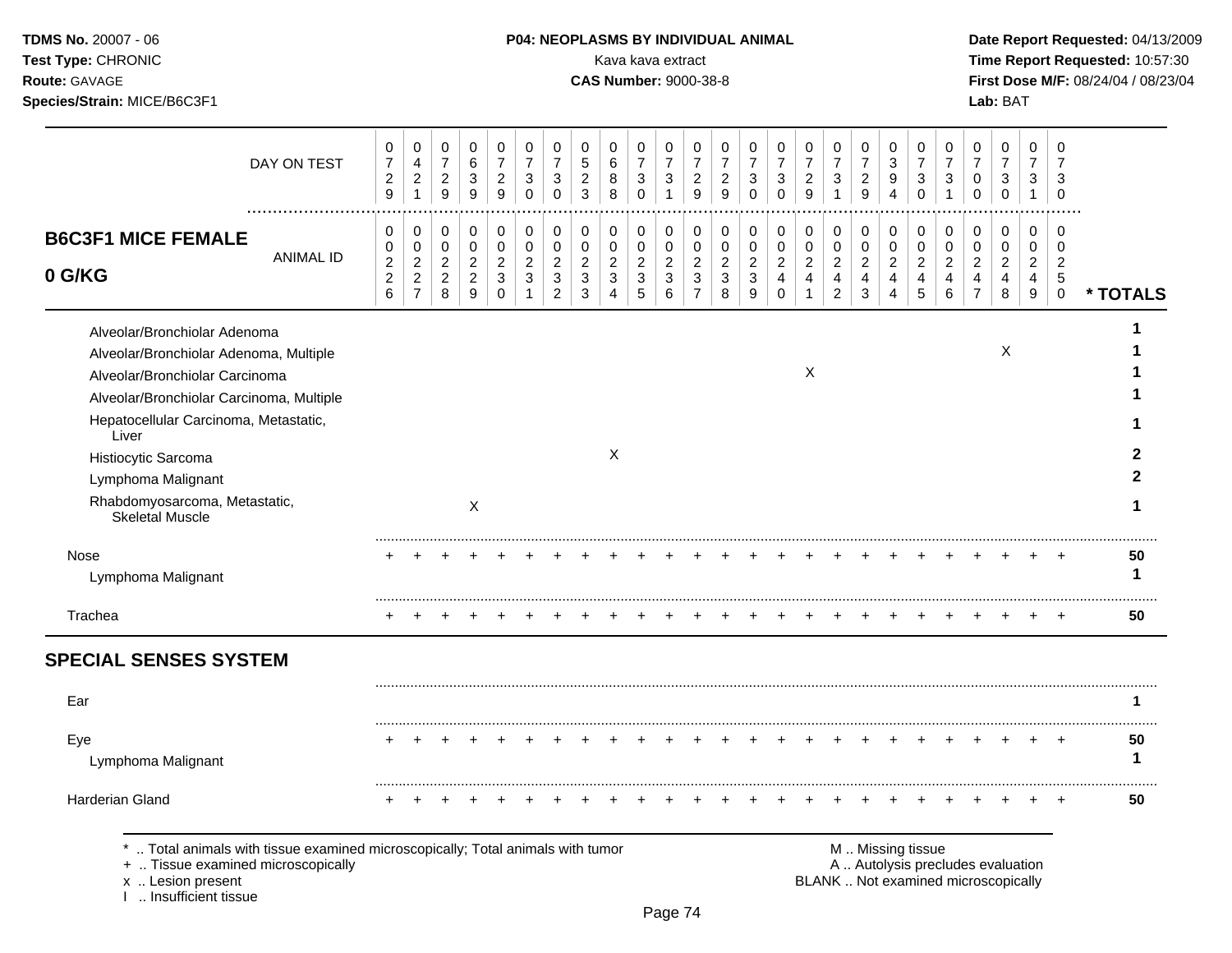| <b>TDMS No. 20007 - 06</b> |  |
|----------------------------|--|
| <b>Test Type: CHRONIC</b>  |  |

Kava kava extract **Time Report Requested:** 10:57:30 **Route:** GAVAGE **CAS Number:** 9000-38-8 **First Dose M/F:** 08/24/04 / 08/23/04 **Species/Strain:** MICE/B6C3F1 **Lab:** BAT

|                                                     | DAY ON TEST      | 0<br>$\overline{7}$<br>$\boldsymbol{2}$<br>9         | 0<br>$\overline{4}$<br>$\overline{2}$<br>$\mathbf{1}$ | $\mathbf 0$<br>$\boldsymbol{7}$<br>$\boldsymbol{2}$<br>$\overline{9}$ | $\pmb{0}$<br>6<br>$\sqrt{3}$<br>9     | 0<br>$\overline{7}$<br>$\boldsymbol{2}$<br>$\boldsymbol{9}$ | 0<br>7<br>3<br>$\Omega$ | 0<br>$\overline{7}$<br>3<br>0         | 0<br>$\sqrt{5}$<br>$\overline{c}$<br>3 | 0<br>$\,6$<br>8<br>8     | 0<br>$\boldsymbol{7}$<br>$\sqrt{3}$<br>$\Omega$ | 0<br>$\overline{7}$<br>$\ensuremath{\mathsf{3}}$<br>$\overline{ }$ | 0<br>$\sqrt{2}$<br>9 | 0<br>7<br>$\overline{2}$<br>9 | 0<br>$\overline{7}$<br>$\mathbf{3}$<br>$\Omega$ | 0<br>$\overline{7}$<br>$\mathbf{3}$<br>$\Omega$ | 0<br>$\overline{7}$<br>$\overline{c}$<br>9 | 0<br>$\overline{7}$<br>$\sqrt{3}$<br>$\overline{\mathbf{1}}$ | 0<br>$\overline{7}$<br>$\overline{c}$<br>9 | 0<br>$\sqrt{3}$<br>9<br>$\overline{4}$  | 0<br>7<br>3<br>$\Omega$  | 0<br>$\overline{7}$<br>3 | 0<br>7<br>0                           | 0<br>$\overline{7}$<br>3<br>$\Omega$ | $\mathbf 0$<br>$\overline{7}$<br>3              | O<br>$\Omega$         |          |
|-----------------------------------------------------|------------------|------------------------------------------------------|-------------------------------------------------------|-----------------------------------------------------------------------|---------------------------------------|-------------------------------------------------------------|-------------------------|---------------------------------------|----------------------------------------|--------------------------|-------------------------------------------------|--------------------------------------------------------------------|----------------------|-------------------------------|-------------------------------------------------|-------------------------------------------------|--------------------------------------------|--------------------------------------------------------------|--------------------------------------------|-----------------------------------------|--------------------------|--------------------------|---------------------------------------|--------------------------------------|-------------------------------------------------|-----------------------|----------|
| <b>B6C3F1 MICE FEMALE</b>                           | <b>ANIMAL ID</b> | 0<br>0                                               | 0<br>0                                                | $\mathbf 0$<br>$\mathsf{O}\xspace$                                    | 0<br>$\pmb{0}$                        | 0<br>$\mathbf 0$                                            | 0<br>$\mathbf 0$        | 0<br>$\mathbf 0$                      | 0<br>$\mathbf 0$                       | 0<br>0                   | 0<br>$\mathsf{O}\xspace$                        | 0<br>$\mathbf 0$                                                   | 0<br>$\mathbf 0$     | 0<br>$\mathbf 0$              | 0<br>0                                          | 0<br>$\mathbf 0$                                | 0<br>$\mathsf 0$                           | 0<br>$\mathsf{O}\xspace$                                     | 0<br>$\mathbf 0$                           | 0<br>$\mathbf 0$                        | 0<br>$\mathbf 0$         | 0<br>0                   | 0<br>$\mathbf 0$                      | 0<br>0                               | $\mathbf 0$<br>$\mathbf 0$                      | 0<br>$\Omega$         |          |
| 0 G/KG                                              |                  | $\boldsymbol{2}$<br>$\overline{c}$<br>$6\phantom{1}$ | $\begin{array}{c} 2 \\ 2 \\ 7 \end{array}$            | $\sqrt{2}$<br>$\sqrt{2}$<br>8                                         | $\overline{c}$<br>$\overline{c}$<br>9 | $\overline{c}$<br>$\sqrt{3}$<br>$\Omega$                    | $\overline{2}$<br>3     | $\overline{2}$<br>3<br>$\overline{2}$ | $\overline{c}$<br>$\mathbf{3}$<br>3    | $\overline{c}$<br>3<br>4 | $\sqrt{2}$<br>$\sqrt{3}$<br>5                   | $\overline{c}$<br>$\mathbf{3}$<br>6                                | $\overline{c}$<br>3  | $\overline{c}$<br>3<br>8      | $\overline{c}$<br>3<br>9                        | $\overline{2}$<br>$\overline{4}$<br>$\Omega$    | $\overline{c}$<br>$\overline{\mathbf{4}}$  | $\sqrt{2}$<br>$\overline{\mathbf{4}}$<br>$\overline{c}$      | $\overline{c}$<br>$\overline{4}$<br>3      | $\boldsymbol{2}$<br>$\overline{4}$<br>Δ | $\overline{c}$<br>4<br>5 | $\overline{c}$<br>4<br>6 | $\overline{c}$<br>4<br>$\overline{7}$ | $\overline{c}$<br>4<br>8             | $\overline{c}$<br>$\overline{4}$<br>$\mathsf g$ | 2<br>5<br>$\mathbf 0$ | * TOTALS |
| Adenoma<br>Lymphoma Malignant                       |                  |                                                      | $X$ $X$                                               |                                                                       |                                       |                                                             |                         |                                       |                                        |                          |                                                 |                                                                    | X                    |                               |                                                 |                                                 |                                            |                                                              |                                            |                                         |                          |                          | $X$ $X$                               |                                      |                                                 |                       | 5        |
| <b>URINARY SYSTEM</b>                               |                  |                                                      |                                                       |                                                                       |                                       |                                                             |                         |                                       |                                        |                          |                                                 |                                                                    |                      |                               |                                                 |                                                 |                                            |                                                              |                                            |                                         |                          |                          |                                       |                                      |                                                 |                       |          |
| Kidney                                              |                  |                                                      |                                                       |                                                                       |                                       |                                                             |                         |                                       |                                        |                          |                                                 |                                                                    |                      |                               |                                                 |                                                 |                                            |                                                              |                                            |                                         |                          |                          |                                       |                                      |                                                 |                       | 50       |
| Alveolar/Bronchiolar Carcinoma,<br>Metastatic, Lung |                  |                                                      |                                                       |                                                                       |                                       |                                                             |                         |                                       |                                        |                          |                                                 |                                                                    |                      |                               |                                                 |                                                 |                                            |                                                              |                                            |                                         |                          |                          |                                       |                                      |                                                 |                       |          |
| Lymphoma Malignant                                  |                  |                                                      |                                                       |                                                                       |                                       |                                                             |                         |                                       |                                        |                          |                                                 |                                                                    |                      |                               |                                                 |                                                 |                                            |                                                              |                                            |                                         |                          |                          |                                       |                                      |                                                 |                       |          |
| <b>Urinary Bladder</b><br>Lymphoma Malignant        |                  |                                                      |                                                       |                                                                       |                                       |                                                             |                         |                                       |                                        |                          |                                                 |                                                                    |                      |                               |                                                 |                                                 |                                            |                                                              |                                            |                                         |                          |                          |                                       |                                      | $\ddot{}$                                       | $\ddot{}$<br>X        | 50<br>3  |
| <b>SYSTEMIC LESIONS</b>                             |                  |                                                      |                                                       |                                                                       |                                       |                                                             |                         |                                       |                                        |                          |                                                 |                                                                    |                      |                               |                                                 |                                                 |                                            |                                                              |                                            |                                         |                          |                          |                                       |                                      |                                                 |                       |          |
| Multiple Organ                                      |                  |                                                      |                                                       |                                                                       |                                       |                                                             |                         |                                       |                                        | Χ                        |                                                 |                                                                    |                      |                               |                                                 |                                                 |                                            |                                                              |                                            |                                         |                          |                          |                                       |                                      |                                                 | $+$                   | 50<br>3  |
| Histiocytic Sarcoma<br>Lymphoma Malignant           |                  |                                                      |                                                       |                                                                       |                                       |                                                             |                         |                                       |                                        |                          |                                                 |                                                                    |                      | X                             |                                                 |                                                 |                                            |                                                              |                                            |                                         |                          |                          |                                       |                                      |                                                 | X                     |          |

\* .. Total animals with tissue examined microscopically; Total animals with tumor **M** metally more than M .. Missing tissue<br>  $\blacksquare$  Tissue examined microscopically

+ .. Tissue examined microscopically

x .. Lesion present<br>I .. Insufficient tissue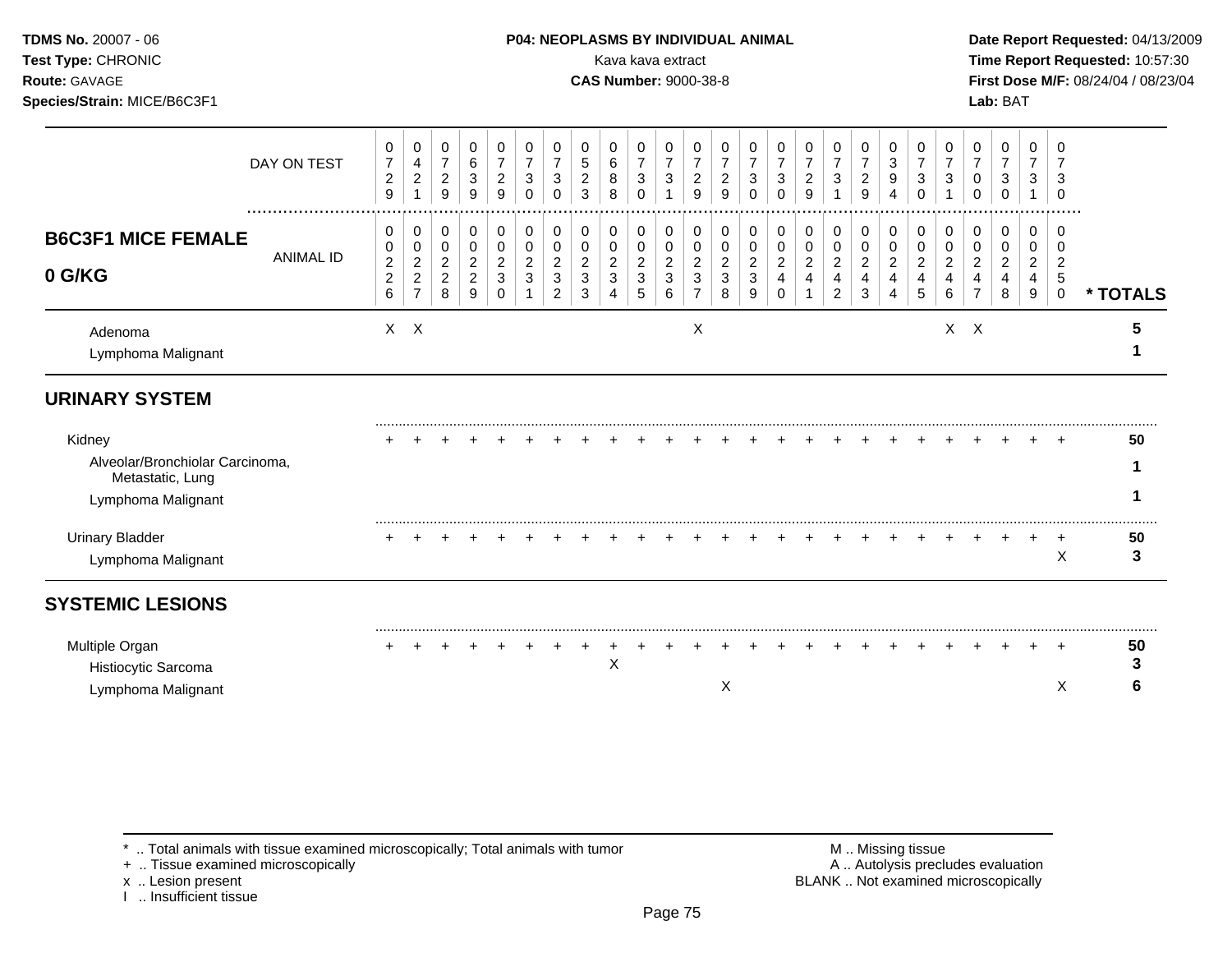#### **Species/Strain:** MICE/B6C3F1 **Lab:** BAT

## **TDMS No.** 20007 - 06 **P04: NEOPLASMS BY INDIVIDUAL ANIMAL** Date Report Requested: 04/13/2009

 $\overline{\phantom{a}}$ 

**Test Type:** CHRONIC Kava kava extract **Time Report Requested:** 10:57:30 **Route:** GAVAGE **CAS Number:** 9000-38-8 **First Dose M/F:** 08/24/04 / 08/23/04

 $\overline{\phantom{a}}$ 

 $\top$  $\overline{\phantom{a}}$  $\overline{\phantom{a}}$  $\top$ 

|                                                            | DAY ON TEST<br>  | 0<br>$\,6$<br>8<br>$\mathbf{1}$               | 0<br>$\overline{7}$<br>$\ensuremath{\mathsf{3}}$                    | 0<br>$\overline{7}$<br>$\overline{c}$<br>9          | $\pmb{0}$<br>$\overline{7}$<br>$\sqrt{2}$<br>9      | 0<br>$\overline{7}$<br>$\sqrt{3}$<br>$\Omega$             | 0<br>$\overline{7}$<br>$\overline{c}$<br>9 | 0<br>$\overline{7}$<br>3<br>$\overline{1}$                | 0<br>$\overline{7}$<br>1           | 0<br>$\overline{7}$<br>3                  | 0<br>$\overline{7}$<br>3                            | 0<br>$\overline{7}$<br>3            | 0<br>$\overline{7}$<br>3<br>$\Omega$         | 0<br>$\overline{7}$<br>3<br>$\Omega$         | 0<br>$\overline{7}$<br>$\overline{2}$<br>4   | 0<br>$\overline{7}$<br>$\overline{\mathbf{c}}$<br>9 | 0<br>$\overline{7}$<br>3<br>$\Omega$      | 0<br>$\overline{7}$<br>$\overline{c}$<br>$\overline{3}$ | 0<br>5<br>6<br>5                                   | 0<br>5<br>$\boldsymbol{2}$                 | 0<br>$\overline{7}$<br>3<br>$\Omega$                             | 0<br>$\,6\,$<br>6<br>6                             | 0<br>$\overline{7}$<br>$\overline{c}$<br>9                             | 0<br>$\overline{7}$<br>0                        | 0<br>$\overline{7}$<br>3<br>0                          | 0<br>$\overline{2}$<br>9                    |                   |
|------------------------------------------------------------|------------------|-----------------------------------------------|---------------------------------------------------------------------|-----------------------------------------------------|-----------------------------------------------------|-----------------------------------------------------------|--------------------------------------------|-----------------------------------------------------------|------------------------------------|-------------------------------------------|-----------------------------------------------------|-------------------------------------|----------------------------------------------|----------------------------------------------|----------------------------------------------|-----------------------------------------------------|-------------------------------------------|---------------------------------------------------------|----------------------------------------------------|--------------------------------------------|------------------------------------------------------------------|----------------------------------------------------|------------------------------------------------------------------------|-------------------------------------------------|--------------------------------------------------------|---------------------------------------------|-------------------|
| <b>B6C3F1 MICE FEMALE</b><br>0.25 G/KG                     | <b>ANIMAL ID</b> | 0<br>0<br>$\overline{c}$<br>5<br>$\mathbf{1}$ | 0<br>$\mathbf 0$<br>$\overline{c}$<br>$\mathbf 5$<br>$\overline{2}$ | 0<br>$\pmb{0}$<br>$\overline{c}$<br>$\sqrt{5}$<br>3 | 0<br>$\pmb{0}$<br>$\overline{c}$<br>$\sqrt{5}$<br>4 | 0<br>$\pmb{0}$<br>$\boldsymbol{2}$<br>$\overline{5}$<br>5 | 0<br>$\pmb{0}$<br>$\overline{c}$<br>5<br>6 | 0<br>$\mathbf 0$<br>$\overline{2}$<br>5<br>$\overline{7}$ | 0<br>0<br>$\overline{2}$<br>5<br>8 | 0<br>$\Omega$<br>$\overline{c}$<br>5<br>9 | 0<br>$\mathsf 0$<br>$\overline{2}$<br>6<br>$\Omega$ | 0<br>$\mathbf 0$<br>$\sqrt{2}$<br>6 | 0<br>$\mathbf 0$<br>$\overline{2}$<br>6<br>2 | 0<br>$\mathbf 0$<br>$\overline{2}$<br>6<br>3 | 0<br>$\mathbf 0$<br>$\overline{2}$<br>6<br>4 | 0<br>$\mathbf 0$<br>$\overline{2}$<br>6<br>5        | 0<br>$\Omega$<br>$\overline{2}$<br>6<br>6 | 0<br>$\mathbf 0$<br>$\overline{2}$<br>6                 | 0<br>$\mathbf 0$<br>$\overline{a}$<br>$\,6\,$<br>8 | 0<br>$\pmb{0}$<br>$\overline{c}$<br>6<br>9 | 0<br>$\mathbf 0$<br>$\overline{2}$<br>$\overline{7}$<br>$\Omega$ | 0<br>$\pmb{0}$<br>$\overline{c}$<br>$\overline{7}$ | 0<br>$\mathbf 0$<br>$\overline{2}$<br>$\overline{7}$<br>$\overline{2}$ | 0<br>0<br>$\overline{2}$<br>$\overline{7}$<br>3 | 0<br>$\Omega$<br>$\overline{2}$<br>$\overline{7}$<br>Δ | 0<br>0<br>$\sqrt{2}$<br>$\overline{7}$<br>5 | females<br>(cont) |
| <b>ALIMENTARY SYSTEM</b>                                   |                  |                                               |                                                                     |                                                     |                                                     |                                                           |                                            |                                                           |                                    |                                           |                                                     |                                     |                                              |                                              |                                              |                                                     |                                           |                                                         |                                                    |                                            |                                                                  |                                                    |                                                                        |                                                 |                                                        |                                             |                   |
| Esophagus                                                  |                  |                                               |                                                                     |                                                     |                                                     |                                                           |                                            |                                                           |                                    |                                           |                                                     |                                     |                                              |                                              |                                              |                                                     |                                           |                                                         |                                                    |                                            |                                                                  |                                                    |                                                                        |                                                 |                                                        |                                             |                   |
| Gallbladder<br>Liposarcoma, Metastatic, Skin               |                  |                                               |                                                                     |                                                     |                                                     |                                                           |                                            |                                                           |                                    |                                           |                                                     |                                     |                                              |                                              |                                              |                                                     |                                           |                                                         |                                                    |                                            |                                                                  |                                                    |                                                                        |                                                 |                                                        |                                             |                   |
| Intestine Large, Cecum                                     |                  |                                               |                                                                     |                                                     |                                                     |                                                           |                                            |                                                           |                                    |                                           |                                                     |                                     |                                              |                                              |                                              |                                                     |                                           |                                                         |                                                    |                                            |                                                                  |                                                    |                                                                        |                                                 |                                                        |                                             |                   |
| Intestine Large, Colon                                     |                  |                                               |                                                                     |                                                     |                                                     |                                                           |                                            |                                                           |                                    |                                           |                                                     |                                     |                                              |                                              |                                              |                                                     |                                           |                                                         |                                                    |                                            |                                                                  |                                                    |                                                                        |                                                 |                                                        |                                             |                   |
| Intestine Large, Rectum                                    |                  |                                               |                                                                     |                                                     |                                                     |                                                           |                                            |                                                           |                                    |                                           |                                                     |                                     |                                              |                                              |                                              |                                                     |                                           |                                                         |                                                    |                                            |                                                                  |                                                    |                                                                        |                                                 |                                                        |                                             |                   |
| Intestine Small, Duodenum<br>Liposarcoma, Metastatic, Skin |                  |                                               |                                                                     |                                                     |                                                     |                                                           |                                            |                                                           |                                    |                                           |                                                     |                                     |                                              |                                              |                                              |                                                     |                                           |                                                         |                                                    |                                            |                                                                  |                                                    |                                                                        |                                                 |                                                        |                                             |                   |
| Intestine Small, Ileum                                     |                  |                                               |                                                                     |                                                     |                                                     |                                                           |                                            |                                                           |                                    |                                           |                                                     |                                     |                                              |                                              |                                              |                                                     |                                           |                                                         |                                                    |                                            |                                                                  |                                                    |                                                                        |                                                 |                                                        |                                             |                   |
| Intestine Small, Jejunum                                   |                  |                                               |                                                                     |                                                     |                                                     |                                                           |                                            |                                                           |                                    |                                           |                                                     |                                     |                                              |                                              |                                              |                                                     |                                           |                                                         |                                                    |                                            |                                                                  |                                                    |                                                                        |                                                 |                                                        | +                                           |                   |
| Liver<br>Hemangiosarcoma<br>Hepatocellular Adenoma         |                  |                                               |                                                                     |                                                     | X                                                   | X<br>$\pmb{\times}$                                       | Χ                                          |                                                           | X                                  |                                           | $\mathsf X$                                         | X                                   |                                              |                                              |                                              |                                                     |                                           |                                                         |                                                    |                                            |                                                                  |                                                    |                                                                        |                                                 |                                                        | $\overline{ }$<br>X                         |                   |
| Hepatocellular Adenoma, Multiple                           |                  |                                               |                                                                     |                                                     |                                                     |                                                           |                                            |                                                           |                                    |                                           |                                                     |                                     |                                              |                                              |                                              |                                                     |                                           |                                                         |                                                    |                                            |                                                                  |                                                    |                                                                        |                                                 |                                                        |                                             |                   |

\* .. Total animals with tissue examined microscopically; Total animals with tumor **M** metal metal M .. Missing tissue<br>
+ .. Tissue examined microscopically by the matric of the matrice of the matrice of the M .. Autolysis

 $\top$  $\overline{\phantom{a}}$ 

+ .. Tissue examined microscopically

x .. Lesion present<br>I .. Insufficient tissue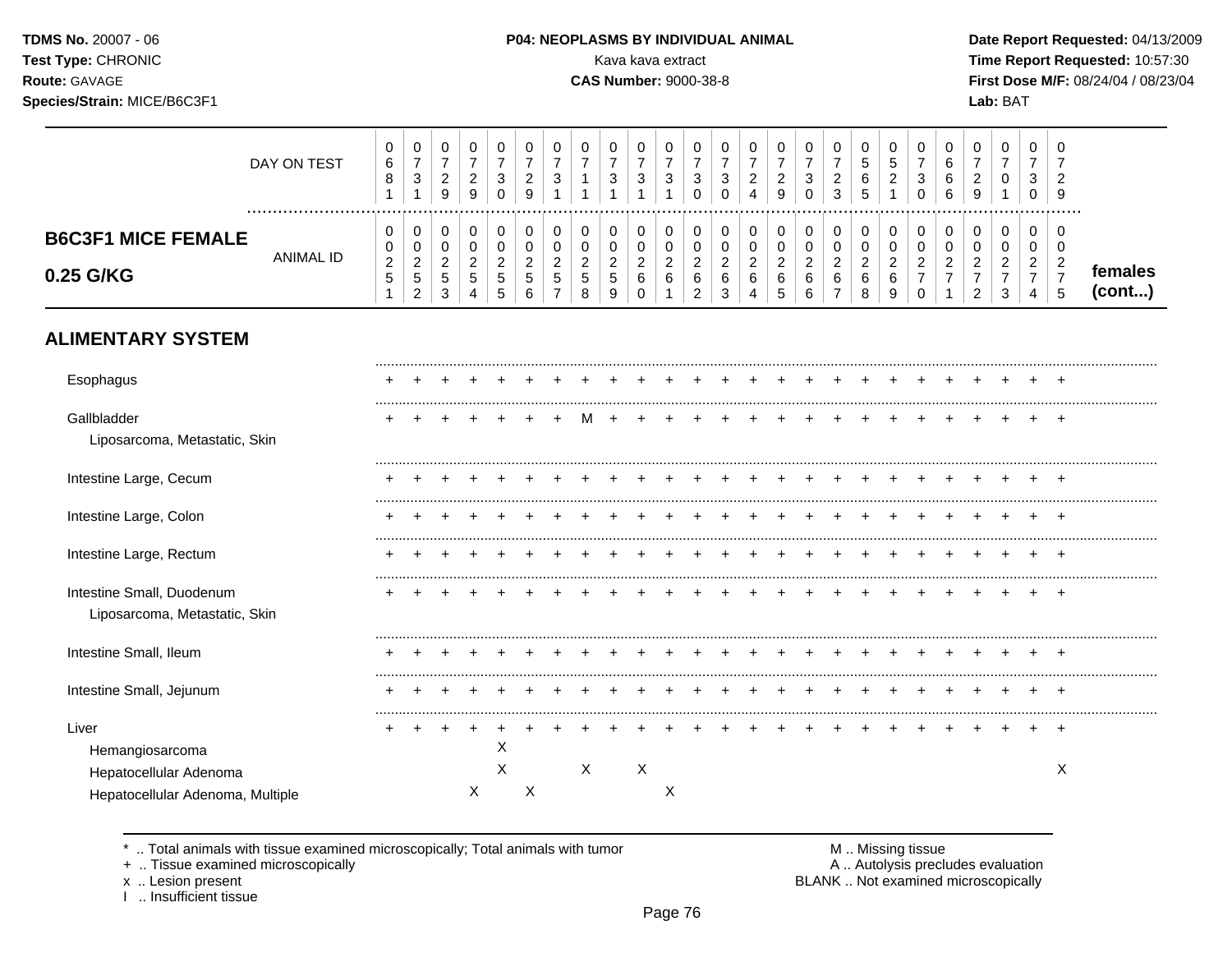| Route: GAVAGE<br>Species/Strain: MICE/B6C3F1                                                                          |                                                                              |                                               |                                                                  |                                            |                                                     |                       |                                              |                                                           |                                    |                          |                                    |                                           | <b>CAS Number: 9000-38-8</b>                     |                                                  |                          |                                    |                                        |                                    |                                    |                                          |                                    |                                                     |                                                                          | Lab: BAT                           |                                                 |                                                 | First Dose M/F: 08/24/04 / 08/23/04 |
|-----------------------------------------------------------------------------------------------------------------------|------------------------------------------------------------------------------|-----------------------------------------------|------------------------------------------------------------------|--------------------------------------------|-----------------------------------------------------|-----------------------|----------------------------------------------|-----------------------------------------------------------|------------------------------------|--------------------------|------------------------------------|-------------------------------------------|--------------------------------------------------|--------------------------------------------------|--------------------------|------------------------------------|----------------------------------------|------------------------------------|------------------------------------|------------------------------------------|------------------------------------|-----------------------------------------------------|--------------------------------------------------------------------------|------------------------------------|-------------------------------------------------|-------------------------------------------------|-------------------------------------|
|                                                                                                                       | DAY ON TEST                                                                  | 0<br>6<br>8<br>$\mathbf{1}$                   | 0<br>$\overline{7}$<br>$\ensuremath{\mathsf{3}}$<br>$\mathbf{1}$ | 0<br>$\overline{7}$<br>$\overline{c}$<br>9 | 0<br>$\overline{7}$<br>$\overline{\mathbf{c}}$<br>9 | 0<br>3<br>$\mathbf 0$ | 0<br>$\overline{7}$<br>$\overline{c}$<br>9   | 0<br>$\overline{7}$<br>$\mathbf{3}$<br>$\mathbf{1}$       | 0<br>7<br>$\mathbf{1}$<br>1        | 0<br>$\overline{7}$<br>3 | 0<br>3                             | $\pmb{0}$<br>$\overline{7}$<br>$\sqrt{3}$ | 0<br>$\overline{7}$<br>$\sqrt{3}$<br>$\mathbf 0$ | 0<br>$\overline{7}$<br>$\sqrt{3}$<br>$\mathbf 0$ | 0<br>$\overline{c}$<br>4 | 0<br>7<br>$\overline{c}$<br>9      | 0<br>7<br>3<br>$\mathbf 0$             | 0<br>$\overline{c}$<br>$\sqrt{3}$  | 0<br>5<br>6<br>$\overline{5}$      | 0<br>5<br>$\overline{c}$<br>$\mathbf{1}$ | 0<br>3<br>$\mathbf 0$              | 0<br>6<br>6<br>6                                    | 0<br>$\boldsymbol{7}$<br>$\overline{\mathbf{c}}$<br>$\boldsymbol{9}$     | 0<br>7<br>0                        | 0<br>7<br>3<br>0                                | 0<br>$\overline{2}$<br>9                        |                                     |
| <b>B6C3F1 MICE FEMALE</b><br>0.25 G/KG                                                                                | <b>ANIMAL ID</b>                                                             | 0<br>0<br>$\overline{c}$<br>5<br>$\mathbf{1}$ | 0<br>0<br>$\overline{c}$<br>$\,$ 5 $\,$<br>$\overline{c}$        | 0<br>0<br>$\overline{a}$<br>5<br>3         | 0<br>$\,0\,$<br>$\overline{c}$<br>5<br>4            | 0<br>0<br>2<br>5<br>5 | 0<br>$\mathbf 0$<br>$\overline{2}$<br>5<br>6 | 0<br>0<br>$\overline{c}$<br>$\mathbf 5$<br>$\overline{7}$ | 0<br>0<br>$\overline{2}$<br>5<br>8 | 0<br>0<br>2<br>5<br>9    | 0<br>0<br>$\overline{2}$<br>6<br>0 | 0<br>$\pmb{0}$<br>$\overline{c}$<br>6     | 0<br>0<br>$\overline{c}$<br>6<br>$\overline{2}$  | 0<br>$\mathbf 0$<br>$\overline{2}$<br>6<br>3     | 0<br>0<br>2<br>6<br>4    | 0<br>0<br>$\overline{2}$<br>6<br>5 | 0<br>0<br>$\overline{c}$<br>$\,6$<br>6 | 0<br>0<br>$\overline{c}$<br>6<br>7 | 0<br>0<br>$\overline{c}$<br>6<br>8 | 0<br>0<br>$\overline{2}$<br>6<br>9       | 0<br>0<br>$\overline{c}$<br>7<br>0 | 0<br>0<br>$\overline{\mathbf{c}}$<br>$\overline{7}$ | 0<br>0<br>$\overline{2}$<br>$\overline{7}$<br>$\overline{a}$             | 0<br>0<br>$\overline{c}$<br>7<br>3 | 0<br>0<br>$\overline{2}$<br>$\overline{7}$<br>4 | 0<br>0<br>$\overline{2}$<br>$\overline{7}$<br>5 | females<br>(cont)                   |
| Hepatocellular Carcinoma<br>Hepatocellular Carcinoma, Multiple<br>Liposarcoma, Metastatic, Skin<br>Lymphoma Malignant |                                                                              |                                               |                                                                  |                                            | X                                                   | X                     |                                              |                                                           |                                    | X X                      | Χ                                  |                                           |                                                  |                                                  |                          |                                    |                                        |                                    |                                    |                                          |                                    |                                                     |                                                                          |                                    | $X$ $X$                                         |                                                 |                                     |
| Mesentery                                                                                                             |                                                                              |                                               |                                                                  |                                            |                                                     |                       |                                              |                                                           |                                    |                          |                                    |                                           |                                                  |                                                  | ÷                        |                                    |                                        | +                                  | $\overline{+}$                     |                                          |                                    |                                                     |                                                                          |                                    | $\pm$                                           |                                                 |                                     |
| Pancreas<br>Liposarcoma, Metastatic, Skin                                                                             |                                                                              |                                               |                                                                  |                                            |                                                     |                       |                                              |                                                           |                                    |                          |                                    |                                           |                                                  |                                                  |                          |                                    |                                        |                                    |                                    |                                          |                                    |                                                     |                                                                          |                                    |                                                 |                                                 |                                     |
| Salivary Glands                                                                                                       |                                                                              |                                               |                                                                  |                                            |                                                     |                       |                                              |                                                           |                                    |                          |                                    |                                           |                                                  |                                                  |                          |                                    |                                        |                                    |                                    |                                          |                                    |                                                     |                                                                          |                                    |                                                 |                                                 |                                     |
| Stomach, Forestomach<br>Lymphoma Malignant<br>Squamous Cell Papilloma                                                 |                                                                              |                                               |                                                                  |                                            | Χ                                                   |                       |                                              |                                                           |                                    | +                        | $\pmb{\times}$                     |                                           | Χ                                                |                                                  |                          |                                    |                                        |                                    |                                    |                                          |                                    |                                                     |                                                                          |                                    |                                                 |                                                 |                                     |
| Stomach, Glandular<br>Lymphoma Malignant                                                                              |                                                                              |                                               |                                                                  |                                            |                                                     |                       |                                              |                                                           |                                    |                          | X                                  |                                           |                                                  |                                                  |                          |                                    |                                        |                                    |                                    |                                          |                                    |                                                     |                                                                          |                                    |                                                 |                                                 |                                     |
| Tooth                                                                                                                 |                                                                              |                                               |                                                                  |                                            |                                                     |                       |                                              |                                                           | $\ddot{}$                          |                          |                                    |                                           |                                                  |                                                  |                          |                                    |                                        |                                    |                                    |                                          |                                    |                                                     |                                                                          |                                    |                                                 |                                                 |                                     |
| <b>CARDIOVASCULAR SYSTEM</b>                                                                                          |                                                                              |                                               |                                                                  |                                            |                                                     |                       |                                              |                                                           |                                    |                          |                                    |                                           |                                                  |                                                  |                          |                                    |                                        |                                    |                                    |                                          |                                    |                                                     |                                                                          |                                    |                                                 |                                                 |                                     |
| <b>Blood Vessel</b>                                                                                                   |                                                                              |                                               |                                                                  |                                            |                                                     |                       |                                              |                                                           |                                    |                          |                                    |                                           | $+$                                              |                                                  | $\pm$                    |                                    | $\pm$                                  |                                    |                                    |                                          |                                    |                                                     |                                                                          |                                    |                                                 | ÷                                               |                                     |
| +  Tissue examined microscopically<br>x  Lesion present<br>Insufficient tissue                                        | Total animals with tissue examined microscopically; Total animals with tumor |                                               |                                                                  |                                            |                                                     |                       |                                              |                                                           |                                    |                          |                                    |                                           |                                                  |                                                  |                          |                                    |                                        |                                    | M  Missing tissue                  |                                          |                                    |                                                     | A  Autolysis precludes evaluation<br>BLANK  Not examined microscopically |                                    |                                                 |                                                 |                                     |

**TDMS No.** 20007 - 06 **P04: NEOPLASMS BY INDIVIDUAL ANIMAL** Date Report Requested: 04/13/2009 **Test Type:** CHRONIC **Transfer CHRONIC Report Requested:** 10:57:30

## Page 77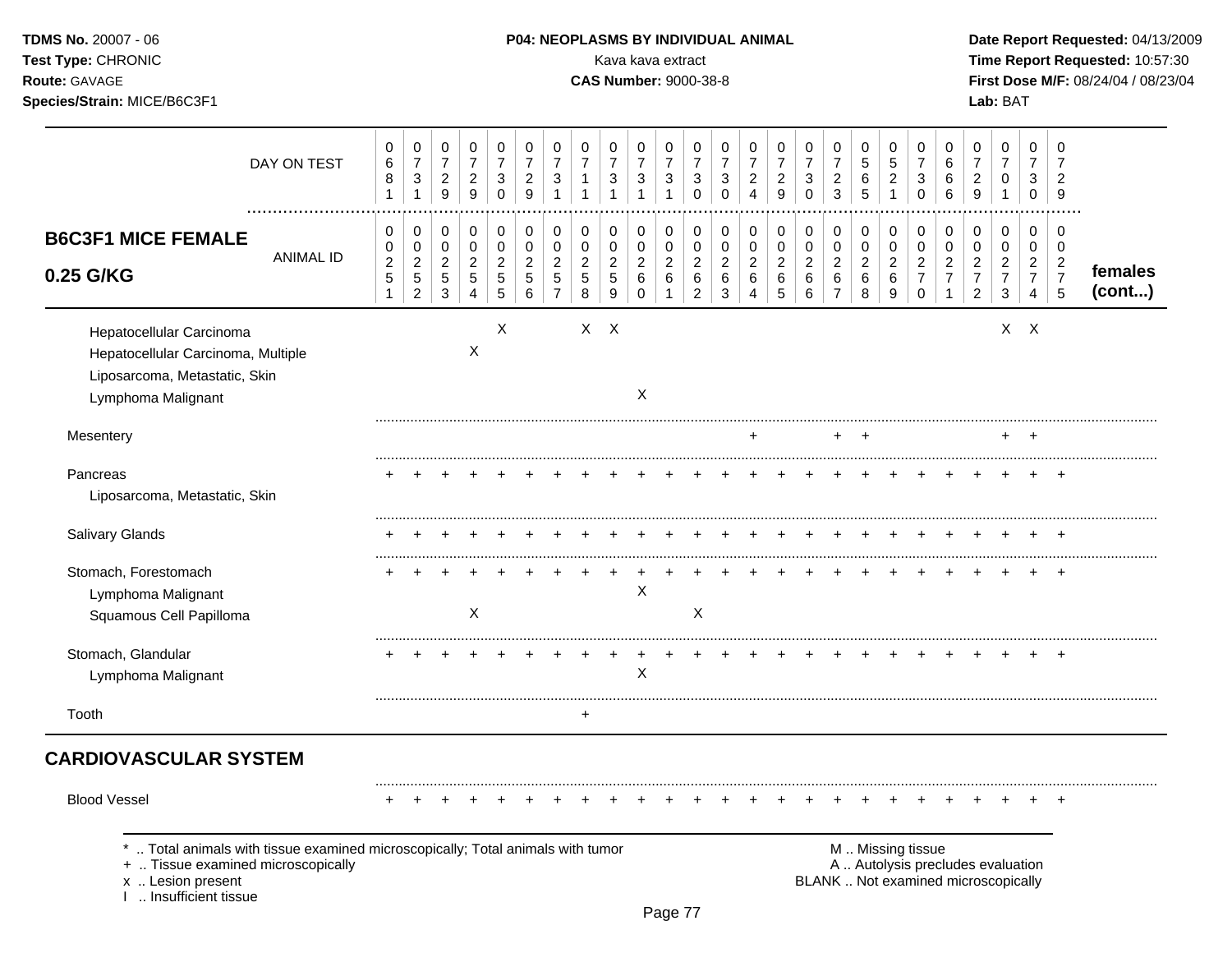| <b>FDMS No.</b> 20007 - 06 |  |
|----------------------------|--|
| Fest Type: CHRONIC         |  |
| <b>Route:</b> GAVAGE       |  |

Kava kava extract **Time Report Requested:** 10:57:30 **Route:** GAVAGE **CAS Number:** 9000-38-8 **First Dose M/F:** 08/24/04 / 08/23/04 **Species/Strain:** MICE/B6C3F1 **Lab:** BAT

|                                                        | DAY ON TEST      | 0<br>6<br>8<br>$\mathbf{1}$             | 0<br>$\overline{7}$<br>$\mathbf{3}$<br>$\mathbf{1}$              | 0<br>$\overline{7}$<br>$\overline{a}$<br>9          | 0<br>$\overline{7}$<br>$\overline{c}$<br>$\boldsymbol{9}$ | 0<br>7<br>$\mathbf{3}$<br>$\Omega$             | 0<br>7<br>$\overline{c}$<br>9        | 0<br>7<br>3                                    | 0<br>$\overline{7}$                | 0<br>$\overline{7}$<br>$\mathbf{3}$                 | 0<br>$\overline{7}$<br>$\mathbf{3}$<br>1                    | 0<br>$\overline{7}$<br>3<br>1              | 0<br>$\overline{7}$<br>$\sqrt{3}$<br>$\mathbf 0$            | 0<br>$\overline{7}$<br>3<br>$\Omega$ | 0<br>7<br>$\overline{c}$<br>$\overline{4}$   | 0<br>$\overline{7}$<br>$\overline{c}$<br>9 | 0<br>$\overline{7}$<br>$\ensuremath{\mathsf{3}}$<br>$\mathbf 0$ | 0<br>$\boldsymbol{7}$<br>$\overline{c}$<br>3                    | 0<br>$\mathbf 5$<br>$\,6$<br>5             | 0<br>5<br>$\overline{2}$                       | 0<br>$\overline{7}$<br>3<br>$\Omega$                             | 0<br>6<br>6<br>6                                     | 0<br>7<br>$\overline{2}$<br>9                   | 0<br>$\overline{7}$<br>0                        | 0<br>7<br>3<br>0                                                    | 0<br>$\overline{7}$<br>$\overline{c}$<br>9<br>.                    |                   |
|--------------------------------------------------------|------------------|-----------------------------------------|------------------------------------------------------------------|-----------------------------------------------------|-----------------------------------------------------------|------------------------------------------------|--------------------------------------|------------------------------------------------|------------------------------------|-----------------------------------------------------|-------------------------------------------------------------|--------------------------------------------|-------------------------------------------------------------|--------------------------------------|----------------------------------------------|--------------------------------------------|-----------------------------------------------------------------|-----------------------------------------------------------------|--------------------------------------------|------------------------------------------------|------------------------------------------------------------------|------------------------------------------------------|-------------------------------------------------|-------------------------------------------------|---------------------------------------------------------------------|--------------------------------------------------------------------|-------------------|
| <b>B6C3F1 MICE FEMALE</b><br>0.25 G/KG                 | <b>ANIMAL ID</b> | 0<br>0<br>$\sqrt{2}$<br>$\sqrt{5}$<br>1 | 0<br>$\pmb{0}$<br>$\overline{c}$<br>$\sqrt{5}$<br>$\overline{2}$ | 0<br>$\pmb{0}$<br>$\overline{c}$<br>$\sqrt{5}$<br>3 | $\mathbf 0$<br>$\pmb{0}$<br>$\overline{c}$<br>5<br>4      | $\pmb{0}$<br>$\pmb{0}$<br>$\sqrt{2}$<br>5<br>5 | 0<br>0<br>$\boldsymbol{2}$<br>5<br>6 | 0<br>$\pmb{0}$<br>$\overline{c}$<br>$\sqrt{5}$ | 0<br>0<br>$\overline{2}$<br>5<br>8 | 0<br>$\pmb{0}$<br>$\overline{c}$<br>$\sqrt{5}$<br>9 | $\pmb{0}$<br>$\pmb{0}$<br>$\boldsymbol{2}$<br>6<br>$\Omega$ | 0<br>$\pmb{0}$<br>$\overline{c}$<br>6<br>1 | $\pmb{0}$<br>$\pmb{0}$<br>$\sqrt{2}$<br>6<br>$\overline{2}$ | 0<br>0<br>$\boldsymbol{2}$<br>6<br>3 | 0<br>$\pmb{0}$<br>$\boldsymbol{2}$<br>6<br>4 | 0<br>$\pmb{0}$<br>$\overline{c}$<br>6<br>5 | 0<br>$\pmb{0}$<br>$\overline{c}$<br>6<br>6                      | $\pmb{0}$<br>$\pmb{0}$<br>$\overline{c}$<br>6<br>$\overline{7}$ | 0<br>$\pmb{0}$<br>$\overline{c}$<br>6<br>8 | $\pmb{0}$<br>$\pmb{0}$<br>$\sqrt{2}$<br>6<br>9 | 0<br>$\pmb{0}$<br>$\boldsymbol{2}$<br>$\overline{7}$<br>$\Omega$ | 0<br>$\mathbf 0$<br>$\overline{c}$<br>$\overline{7}$ | 0<br>0<br>$\overline{c}$<br>$\overline{7}$<br>2 | 0<br>0<br>$\overline{c}$<br>$\overline{7}$<br>3 | $\mathbf 0$<br>$\mathbf 0$<br>$\overline{c}$<br>$\overline{7}$<br>4 | 0<br>$\mathbf 0$<br>$\overline{\mathbf{c}}$<br>$\overline{7}$<br>5 | females<br>(cont) |
| Heart<br>Lymphoma Malignant                            |                  |                                         |                                                                  |                                                     |                                                           |                                                |                                      |                                                |                                    |                                                     | X                                                           |                                            |                                                             |                                      |                                              |                                            |                                                                 |                                                                 |                                            |                                                |                                                                  |                                                      |                                                 |                                                 |                                                                     | $\pm$                                                              |                   |
| <b>ENDOCRINE SYSTEM</b>                                |                  |                                         |                                                                  |                                                     |                                                           |                                                |                                      |                                                |                                    |                                                     |                                                             |                                            |                                                             |                                      |                                              |                                            |                                                                 |                                                                 |                                            |                                                |                                                                  |                                                      |                                                 |                                                 |                                                                     |                                                                    |                   |
| <b>Adrenal Cortex</b><br>Adenoma<br>Lymphoma Malignant |                  |                                         |                                                                  |                                                     |                                                           |                                                |                                      |                                                |                                    |                                                     |                                                             |                                            |                                                             |                                      |                                              |                                            |                                                                 |                                                                 |                                            |                                                |                                                                  |                                                      |                                                 |                                                 |                                                                     | $\div$                                                             |                   |
| Adrenal Medulla<br>Pheochromocytoma Benign             |                  |                                         |                                                                  |                                                     |                                                           |                                                |                                      |                                                |                                    |                                                     |                                                             |                                            |                                                             |                                      |                                              |                                            |                                                                 |                                                                 |                                            |                                                |                                                                  |                                                      |                                                 |                                                 |                                                                     | $\div$                                                             |                   |
| Islets, Pancreatic<br>Adenoma                          |                  |                                         |                                                                  |                                                     |                                                           |                                                |                                      |                                                |                                    |                                                     |                                                             |                                            |                                                             |                                      |                                              |                                            |                                                                 |                                                                 |                                            |                                                |                                                                  |                                                      |                                                 |                                                 |                                                                     | $\pm$                                                              |                   |
| Parathyroid Gland                                      |                  |                                         |                                                                  |                                                     |                                                           |                                                |                                      |                                                |                                    | M                                                   |                                                             |                                            |                                                             |                                      |                                              |                                            |                                                                 |                                                                 |                                            |                                                |                                                                  |                                                      |                                                 | M                                               | $^{+}$                                                              | $\pm$                                                              |                   |
| <b>Pituitary Gland</b><br>Pars Distalis, Adenoma       |                  |                                         |                                                                  |                                                     |                                                           |                                                |                                      |                                                |                                    |                                                     |                                                             |                                            |                                                             |                                      |                                              |                                            |                                                                 |                                                                 |                                            |                                                |                                                                  |                                                      |                                                 |                                                 | $\ddot{}$                                                           | $\overline{+}$                                                     |                   |
| <b>Thyroid Gland</b>                                   |                  |                                         |                                                                  |                                                     |                                                           |                                                |                                      |                                                |                                    |                                                     |                                                             |                                            |                                                             |                                      |                                              |                                            |                                                                 |                                                                 |                                            |                                                |                                                                  |                                                      |                                                 |                                                 |                                                                     | $\div$                                                             |                   |

# **GENERAL BODY SYSTEM**

 $^*$  .. Total animals with tissue examined microscopically; Total animals with tumor  $\blacksquare$  M .. Missing tissue

x .. Lesion present<br>I .. Insufficient tissue

+ .. Tissue examined microscopically  $\blacksquare$  A .. Autolysis precludes evaluation M .. Missing tissue<br>A .. Autolysis precludes evaluation<br>BLANK .. Not examined microscopically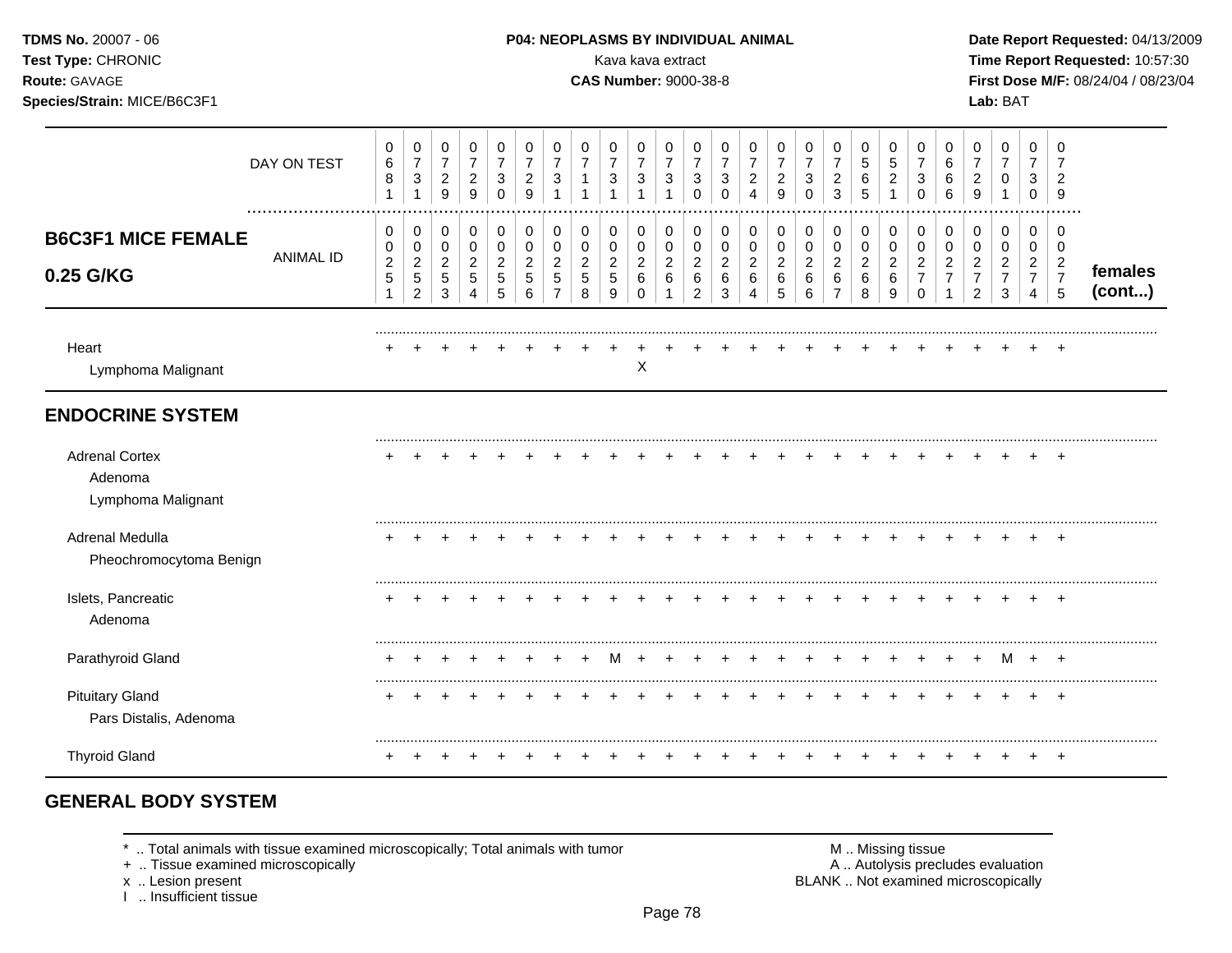| <b>TDMS No. 20007 - 06</b> |  |
|----------------------------|--|
| <b>Test Type: CHRONIC</b>  |  |
| <b>Route: GAVAGE</b>       |  |

#### **Species/Strain:** MICE/B6C3F1 **Lab:** BAT

Kava kava extract **Time Report Requested:** 10:57:30 **CAS Number:** 9000-38-8 **First Dose M/F:** 08/24/04 / 08/23/04

|                                                                                                                                                   | DAY ON TEST      | 0<br>$\,6$<br>8<br>1          | 0<br>$\boldsymbol{7}$<br>3<br>1                           | 0<br>$\boldsymbol{7}$<br>$\overline{2}$<br>9  | 0<br>$\overline{7}$<br>$\sqrt{2}$<br>9                           | 0<br>$\overline{7}$<br>3<br>$\Omega$         | 0<br>$\overline{7}$<br>$\overline{c}$<br>9 | 0<br>$\overline{7}$<br>3 | 0<br>$\overline{7}$<br>-1                  | 0<br>$\overline{7}$<br>3<br>$\overline{1}$  | 0<br>$\boldsymbol{7}$<br>3<br>1                      | 0<br>$\overline{7}$<br>3<br>1 | 0<br>7<br>3<br>0                   | 0<br>$\overline{7}$<br>3<br>0      | 0<br>$\overline{7}$<br>$\overline{c}$<br>4 | 0<br>$\overline{7}$<br>$\overline{c}$<br>9 | 0<br>$\overline{7}$<br>3<br>$\Omega$ | 0<br>$\overline{7}$<br>$\overline{c}$<br>3      | 0<br>5<br>6<br>5                           | 0<br>5<br>$\overline{2}$<br>1 | 0<br>7<br>3<br>$\Omega$      | 0<br>6<br>6<br>6                                | 0<br>$\overline{7}$<br>$\overline{2}$<br>9      | $\pmb{0}$<br>$\overline{7}$<br>0<br>1           | 0<br>$\overline{7}$<br>3<br>0                   | 0<br>$\overline{7}$<br>$\overline{c}$<br>9      |                   |
|---------------------------------------------------------------------------------------------------------------------------------------------------|------------------|-------------------------------|-----------------------------------------------------------|-----------------------------------------------|------------------------------------------------------------------|----------------------------------------------|--------------------------------------------|--------------------------|--------------------------------------------|---------------------------------------------|------------------------------------------------------|-------------------------------|------------------------------------|------------------------------------|--------------------------------------------|--------------------------------------------|--------------------------------------|-------------------------------------------------|--------------------------------------------|-------------------------------|------------------------------|-------------------------------------------------|-------------------------------------------------|-------------------------------------------------|-------------------------------------------------|-------------------------------------------------|-------------------|
| <b>B6C3F1 MICE FEMALE</b><br>0.25 G/KG                                                                                                            | <b>ANIMAL ID</b> | 0<br>0<br>$\overline{c}$<br>5 | 0<br>0<br>$\overline{c}$<br>$\,$ 5 $\,$<br>$\overline{c}$ | 0<br>0<br>$\overline{c}$<br>5<br>$\mathbf{3}$ | $\mathbf 0$<br>$\mathbf 0$<br>$\overline{c}$<br>$\,$ 5 $\,$<br>4 | 0<br>$\mathbf 0$<br>$\overline{2}$<br>5<br>5 | 0<br>$\mathbf 0$<br>2<br>5<br>6            | 0<br>0<br>5              | 0<br>$\pmb{0}$<br>$\overline{2}$<br>5<br>8 | 0<br>0<br>$\overline{2}$<br>$\sqrt{5}$<br>9 | 0<br>$\mathbf 0$<br>$\overline{c}$<br>6<br>$\pmb{0}$ | 0<br>0<br>2<br>6<br>1         | 0<br>0<br>2<br>6<br>$\overline{c}$ | 0<br>0<br>$\overline{c}$<br>6<br>3 | 0<br>0<br>$\overline{2}$<br>6<br>Δ         | 0<br>0<br>$\overline{a}$<br>$\,6$<br>5     | 0<br>0<br>$\overline{2}$<br>6<br>6   | 0<br>0<br>$\overline{c}$<br>6<br>$\overline{7}$ | 0<br>$\pmb{0}$<br>$\overline{c}$<br>6<br>8 | 0<br>0<br>2<br>6<br>9         | 0<br>0<br>2<br>7<br>$\Omega$ | 0<br>0<br>$\overline{2}$<br>$\overline{7}$<br>1 | 0<br>0<br>$\overline{2}$<br>7<br>$\overline{2}$ | 0<br>0<br>$\overline{a}$<br>$\overline{7}$<br>3 | 0<br>0<br>$\overline{2}$<br>$\overline{7}$<br>4 | 0<br>0<br>$\overline{a}$<br>$\overline{7}$<br>5 | females<br>(cont) |
| <b>NONE</b>                                                                                                                                       |                  |                               |                                                           |                                               |                                                                  |                                              |                                            |                          |                                            |                                             |                                                      |                               |                                    |                                    |                                            |                                            |                                      |                                                 |                                            |                               |                              |                                                 |                                                 |                                                 |                                                 |                                                 |                   |
| <b>GENITAL SYSTEM</b>                                                                                                                             |                  |                               |                                                           |                                               |                                                                  |                                              |                                            |                          |                                            |                                             |                                                      |                               |                                    |                                    |                                            |                                            |                                      |                                                 |                                            |                               |                              |                                                 |                                                 |                                                 |                                                 |                                                 |                   |
| <b>Clitoral Gland</b>                                                                                                                             |                  |                               |                                                           |                                               |                                                                  |                                              |                                            |                          |                                            |                                             |                                                      |                               |                                    |                                    |                                            |                                            |                                      |                                                 |                                            |                               |                              |                                                 |                                                 |                                                 |                                                 |                                                 |                   |
| Ovary<br>Cystadenoma<br>Hemangioma<br>Lymphoma Malignant<br>Teratoma Benign                                                                       |                  |                               | Χ                                                         |                                               | $\boldsymbol{\mathsf{X}}$                                        |                                              |                                            |                          |                                            |                                             |                                                      | $\pmb{\times}$                | $\boldsymbol{\mathsf{X}}$<br>X     |                                    |                                            |                                            | $\mathsf X$<br>X                     |                                                 |                                            |                               | X                            |                                                 |                                                 |                                                 |                                                 |                                                 |                   |
| <b>Uterus</b>                                                                                                                                     |                  |                               |                                                           |                                               |                                                                  |                                              |                                            |                          |                                            |                                             |                                                      |                               |                                    |                                    |                                            |                                            |                                      |                                                 |                                            |                               |                              |                                                 |                                                 |                                                 |                                                 |                                                 |                   |
| <b>HEMATOPOIETIC SYSTEM</b>                                                                                                                       |                  |                               |                                                           |                                               |                                                                  |                                              |                                            |                          |                                            |                                             |                                                      |                               |                                    |                                    |                                            |                                            |                                      |                                                 |                                            |                               |                              |                                                 |                                                 |                                                 |                                                 |                                                 |                   |
| <b>Bone Marrow</b><br>Hemangiosarcoma                                                                                                             |                  |                               | ٠                                                         | $\ddot{}$                                     | $\overline{ }$                                                   | $\div$<br>Χ                                  |                                            |                          |                                            |                                             |                                                      |                               |                                    |                                    | Χ                                          |                                            |                                      |                                                 |                                            |                               |                              |                                                 |                                                 |                                                 |                                                 | $^{+}$                                          |                   |
| Lymph Node<br>Bronchial, Lymphoma Malignant<br>Deep Cervical, Lymphoma Malignant<br>Lumbar, Lymphoma Malignant<br>Mediastinal, Lymphoma Malignant |                  |                               |                                                           |                                               |                                                                  |                                              |                                            |                          |                                            |                                             |                                                      |                               |                                    |                                    |                                            |                                            | +                                    |                                                 |                                            |                               |                              |                                                 |                                                 |                                                 |                                                 |                                                 |                   |

+ .. Tissue examined microscopically

x .. Lesion present<br>I .. Insufficient tissue

.. Total animals with tissue examined microscopically; Total animals with tumor **Machinal and M .. Missing tissue**<br>A .. Autolysis precludes evaluation .. And Microscopically and the scopically; Total animals with tumor of BLANK .. Not examined microscopically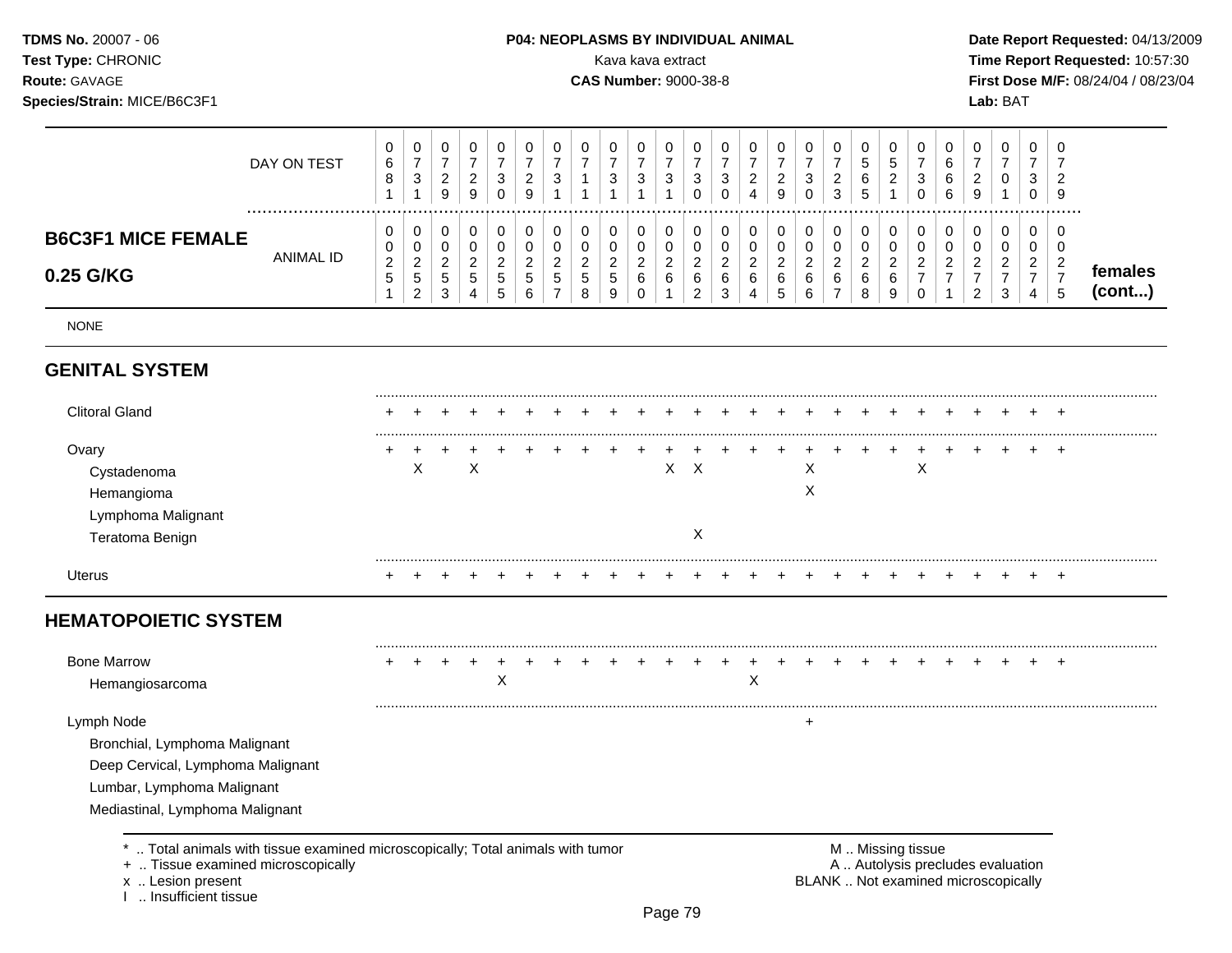| <b>TDMS No. 20007 - 06</b><br>Test Type: CHRONIC<br>Route: GAVAGE<br>Species/Strain: MICE/B6C3F1 |                      |                                         |                                                 |                                                           |                                                              |                                                                 |                                                      |                               |                                                   | <b>P04: NEOPLASMS BY INDIVIDUAL ANIMAL</b><br>Kava kava extract<br><b>CAS Number: 9000-38-8</b> |                                                     |                                                   |                                                                 |                                                              |                                                               |                                              |                                                                                         |                                              |                                         |                                                            |                                      |                              | Lab: BAT                                              |                                                                 |                                             |                                                       | Date Report Requested: 04/13/2009<br>Time Report Requested: 10:57:30<br>First Dose M/F: 08/24/04 / 08/23/04 |
|--------------------------------------------------------------------------------------------------|----------------------|-----------------------------------------|-------------------------------------------------|-----------------------------------------------------------|--------------------------------------------------------------|-----------------------------------------------------------------|------------------------------------------------------|-------------------------------|---------------------------------------------------|-------------------------------------------------------------------------------------------------|-----------------------------------------------------|---------------------------------------------------|-----------------------------------------------------------------|--------------------------------------------------------------|---------------------------------------------------------------|----------------------------------------------|-----------------------------------------------------------------------------------------|----------------------------------------------|-----------------------------------------|------------------------------------------------------------|--------------------------------------|------------------------------|-------------------------------------------------------|-----------------------------------------------------------------|---------------------------------------------|-------------------------------------------------------|-------------------------------------------------------------------------------------------------------------|
|                                                                                                  | DAY ON TEST          | 0<br>6<br>8<br>$\mathbf{1}$             | 0<br>$\overline{7}$<br>3                        | 0<br>$\overline{7}$<br>$\overline{c}$<br>$\boldsymbol{9}$ | 0<br>$\overline{7}$<br>$\boldsymbol{2}$<br>$\boldsymbol{9}$  | 0<br>$\overline{7}$<br>$\ensuremath{\mathsf{3}}$<br>$\mathbf 0$ | 0<br>$\overline{7}$<br>$\boldsymbol{2}$<br>9         | 0<br>$\overline{7}$<br>3      | 0<br>$\overline{7}$<br>$\overline{1}$             | $\mathbf 0$<br>$\overline{7}$<br>$\ensuremath{\mathsf{3}}$                                      | 0<br>$\overline{7}$<br>$\ensuremath{\mathsf{3}}$    | 0<br>$\overline{7}$<br>$\ensuremath{\mathsf{3}}$  | 0<br>$\overline{7}$<br>$\ensuremath{\mathsf{3}}$<br>$\mathbf 0$ | 0<br>$\overline{7}$<br>$\ensuremath{\mathsf{3}}$<br>$\Omega$ | $\mathbf 0$<br>$\overline{7}$<br>$\sqrt{2}$<br>$\overline{4}$ | 0<br>$\overline{7}$<br>$\boldsymbol{2}$<br>9 | $\boldsymbol{0}$<br>$\overline{\mathbf{7}}$<br>$\ensuremath{\mathsf{3}}$<br>$\mathbf 0$ | 0<br>$\overline{7}$<br>$\boldsymbol{2}$<br>3 | $\pmb{0}$<br>$\sqrt{5}$<br>$\,6\,$<br>5 | $\pmb{0}$<br>$\,$ 5 $\,$<br>$\sqrt{2}$                     | 0<br>$\overline{7}$<br>3<br>$\Omega$ | 0<br>$\,6\,$<br>$\,6\,$<br>6 | 0<br>$\overline{7}$<br>$\sqrt{2}$<br>$\boldsymbol{9}$ | $\pmb{0}$<br>$\overline{7}$<br>0                                | 0<br>$\overline{7}$<br>3<br>$\mathbf 0$     | 0<br>$\overline{7}$<br>2<br>9                         |                                                                                                             |
| <b>B6C3F1 MICE FEMALE</b><br>0.25 G/KG                                                           | <br><b>ANIMAL ID</b> | 0<br>0<br>$\overline{c}$<br>$\,$ 5 $\,$ | 0<br>0<br>$\overline{c}$<br>5<br>$\overline{c}$ | 0<br>$\mathbf 0$<br>$\overline{2}$<br>$\sqrt{5}$<br>3     | 0<br>$\mathbf 0$<br>$\overline{2}$<br>$\sqrt{5}$<br>$\Delta$ | 0<br>$\pmb{0}$<br>$\boldsymbol{2}$<br>$\mathbf 5$<br>5          | 0<br>$\pmb{0}$<br>$\overline{2}$<br>$\mathbf 5$<br>6 | 0<br>0<br>$\overline{2}$<br>5 | 0<br>$\mathsf 0$<br>$\sqrt{2}$<br>$\sqrt{5}$<br>8 | $\pmb{0}$<br>$\pmb{0}$<br>$\boldsymbol{2}$<br>$\sqrt{5}$<br>9                                   | 0<br>$\pmb{0}$<br>$\boldsymbol{2}$<br>6<br>$\Omega$ | $\pmb{0}$<br>$\pmb{0}$<br>$\overline{c}$<br>$\,6$ | 0<br>$\pmb{0}$<br>$\boldsymbol{2}$<br>6<br>$\overline{c}$       | 0<br>$\mathbf 0$<br>$\sqrt{2}$<br>6<br>3                     | 0<br>0<br>$\overline{2}$<br>$\,6$<br>Δ                        | 0<br>$\pmb{0}$<br>$\overline{c}$<br>6<br>5   | $\pmb{0}$<br>$\pmb{0}$<br>$\sqrt{2}$<br>$\,6$<br>6                                      | 0<br>$\mathbf 0$<br>$\overline{2}$<br>6      | 0<br>$\pmb{0}$<br>$\sqrt{2}$<br>6<br>8  | $\pmb{0}$<br>$\mathsf 0$<br>$\overline{2}$<br>$\,6\,$<br>9 | 0<br>0<br>$\overline{c}$<br>$\Omega$ | 0<br>0<br>$\overline{c}$     | 0<br>$\pmb{0}$<br>$\boldsymbol{2}$<br>$\overline{2}$  | $\pmb{0}$<br>$\pmb{0}$<br>$\overline{2}$<br>$\overline{7}$<br>3 | 0<br>0<br>$\sqrt{2}$<br>$\overline{7}$<br>4 | 0<br>$\mathbf 0$<br>$\sqrt{2}$<br>$\overline{7}$<br>5 | females<br>(cont)                                                                                           |
| Renal, Lymphoma Malignant                                                                        |                      |                                         |                                                 |                                                           |                                                              |                                                                 |                                                      |                               |                                                   |                                                                                                 |                                                     |                                                   |                                                                 |                                                              |                                                               |                                              |                                                                                         |                                              |                                         |                                                            |                                      |                              |                                                       |                                                                 |                                             |                                                       |                                                                                                             |
| Lymph Node, Mandibular<br>Lymphoma Malignant                                                     |                      |                                         |                                                 |                                                           |                                                              |                                                                 |                                                      |                               |                                                   |                                                                                                 |                                                     |                                                   |                                                                 |                                                              |                                                               |                                              |                                                                                         |                                              |                                         |                                                            |                                      |                              |                                                       |                                                                 |                                             | $^+$                                                  |                                                                                                             |
| Lymph Node, Mesenteric<br>Lymphoma Malignant                                                     |                      |                                         |                                                 |                                                           |                                                              |                                                                 |                                                      |                               |                                                   |                                                                                                 |                                                     |                                                   |                                                                 |                                                              |                                                               |                                              |                                                                                         |                                              |                                         |                                                            |                                      |                              |                                                       |                                                                 |                                             | +                                                     |                                                                                                             |
| Spleen<br>Liposarcoma, Metastatic, Skin<br>Lymphoma Malignant                                    |                      |                                         |                                                 |                                                           |                                                              |                                                                 |                                                      |                               |                                                   |                                                                                                 | X                                                   |                                                   |                                                                 |                                                              |                                                               | X                                            |                                                                                         |                                              |                                         |                                                            |                                      |                              |                                                       |                                                                 |                                             |                                                       |                                                                                                             |
| Thymus<br>Lymphoma Malignant                                                                     |                      |                                         |                                                 |                                                           |                                                              |                                                                 |                                                      |                               |                                                   |                                                                                                 | X                                                   |                                                   |                                                                 |                                                              |                                                               |                                              |                                                                                         |                                              |                                         |                                                            |                                      |                              |                                                       |                                                                 |                                             | +                                                     |                                                                                                             |

# **INTEGUMENTARY SYSTEM**

| <b>Mammary Gland</b><br>Adenoma                                                                                    |  |  |  |  |  |  |  |  |  |   |                   |  |                                   |  |  |  |
|--------------------------------------------------------------------------------------------------------------------|--|--|--|--|--|--|--|--|--|---|-------------------|--|-----------------------------------|--|--|--|
| Skin                                                                                                               |  |  |  |  |  |  |  |  |  |   |                   |  |                                   |  |  |  |
| Fibrosarcoma<br>Subcutaneous Tissue, Liposarcoma                                                                   |  |  |  |  |  |  |  |  |  |   |                   |  |                                   |  |  |  |
| Subcutaneous Tissue, Schwannoma                                                                                    |  |  |  |  |  |  |  |  |  | ⌒ |                   |  |                                   |  |  |  |
| Total animals with tissue examined microscopically; Total animals with tumor<br>+  Tissue examined microscopically |  |  |  |  |  |  |  |  |  |   | M  Missing tissue |  | A  Autolysis precludes evaluation |  |  |  |

x .. Lesion present<br>I .. Insufficient tissue

BLANK .. Not examined microscopically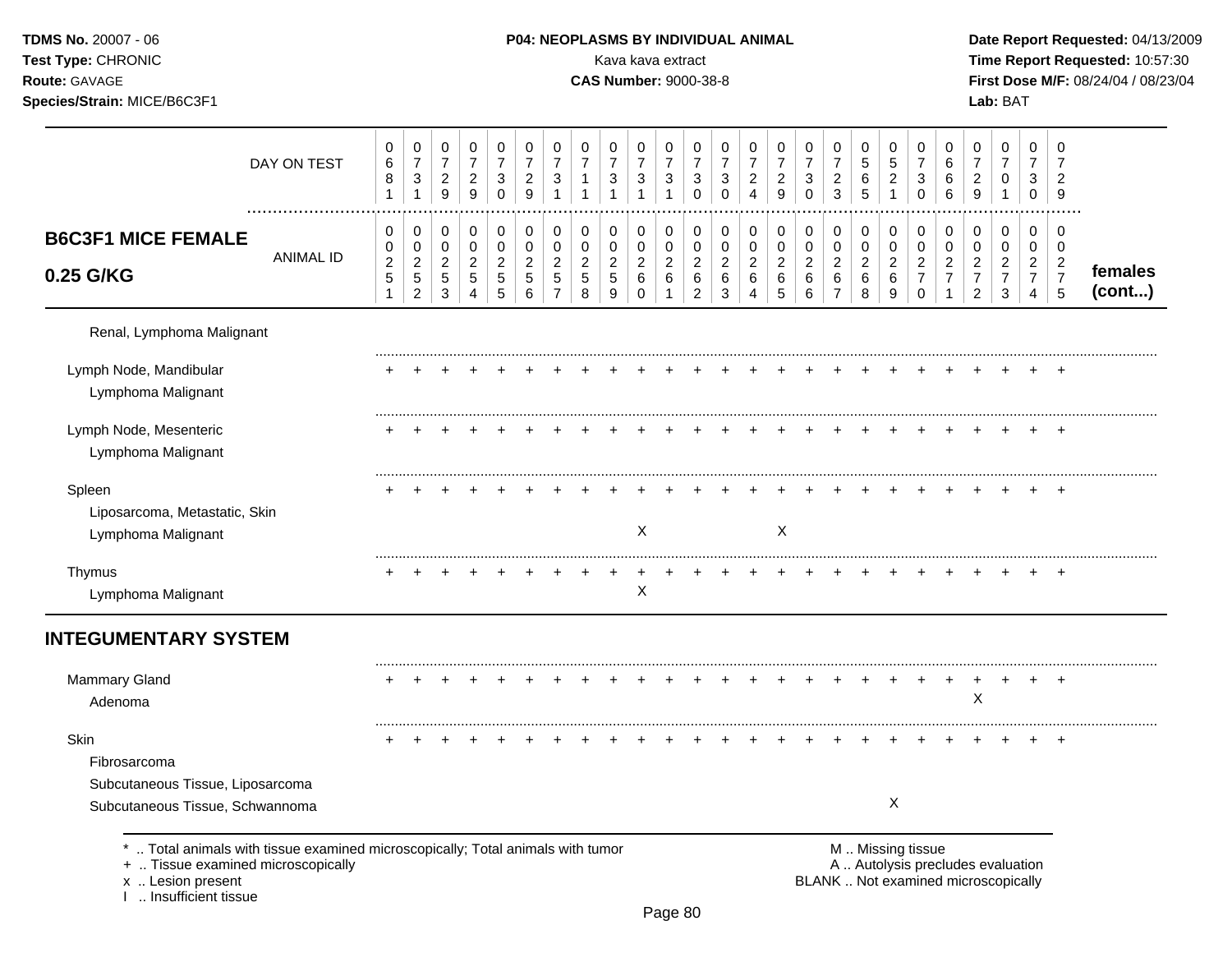| <b>TDMS No. 20007 - 06</b><br>Test Type: CHRONIC<br>Route: GAVAGE<br>Species/Strain: MICE/B6C3F1                                           |                  |                                        |                               |                                                  |                                                                    |                                         |                                            |                                                 |                               |                               |                                                  | Kava kava extract<br><b>CAS Number: 9000-38-8</b> |                                         |                               | P04: NEOPLASMS BY INDIVIDUAL ANIMAL                     |                                                |                                         |                               |                                                  |                                       |                                                    |                                        |                                                                          | Lab: BAT                                   |                                            |                                            | Date Report Requested: 04/13/2009<br>Time Report Requested: 10:57:30<br>First Dose M/F: 08/24/04 / 08/23/04 |
|--------------------------------------------------------------------------------------------------------------------------------------------|------------------|----------------------------------------|-------------------------------|--------------------------------------------------|--------------------------------------------------------------------|-----------------------------------------|--------------------------------------------|-------------------------------------------------|-------------------------------|-------------------------------|--------------------------------------------------|---------------------------------------------------|-----------------------------------------|-------------------------------|---------------------------------------------------------|------------------------------------------------|-----------------------------------------|-------------------------------|--------------------------------------------------|---------------------------------------|----------------------------------------------------|----------------------------------------|--------------------------------------------------------------------------|--------------------------------------------|--------------------------------------------|--------------------------------------------|-------------------------------------------------------------------------------------------------------------|
|                                                                                                                                            | DAY ON TEST      | 0<br>6<br>8<br>$\mathbf{1}$            | 0<br>$\boldsymbol{7}$<br>3    | 0<br>$\boldsymbol{7}$<br>$\overline{c}$<br>9     | 0<br>$\overline{7}$<br>$\overline{\mathbf{c}}$<br>$\boldsymbol{9}$ | 0<br>$\overline{7}$<br>3<br>$\mathbf 0$ | 0<br>$\overline{7}$<br>$\overline{c}$<br>9 | 0<br>$\boldsymbol{7}$<br>3<br>$\mathbf{1}$      | 0<br>$\overline{7}$<br>1      | 0<br>7<br>3                   | 0<br>$\overline{7}$<br>$\ensuremath{\mathsf{3}}$ | 0<br>$\boldsymbol{7}$<br>3<br>$\mathbf{1}$        | 0<br>$\overline{7}$<br>3<br>$\mathbf 0$ | 0<br>7<br>3<br>$\mathbf 0$    | 0<br>$\overline{7}$<br>$\overline{c}$<br>$\overline{4}$ | 0<br>$\overline{7}$<br>$\overline{c}$<br>$9\,$ | 0<br>$\overline{7}$<br>3<br>$\mathbf 0$ | 0<br>7<br>2<br>3              | 0<br>5<br>6<br>5                                 | 0<br>5<br>$\overline{c}$              | 0<br>$\boldsymbol{7}$<br>$\sqrt{3}$<br>0           | 0<br>6<br>6<br>6                       | 0<br>7<br>2<br>9                                                         | 0<br>$\overline{7}$<br>0                   | 0<br>$\overline{7}$<br>3<br>0              | 0<br>7<br>$\overline{c}$<br>9              |                                                                                                             |
| <b>B6C3F1 MICE FEMALE</b><br>0.25 G/KG                                                                                                     | <b>ANIMAL ID</b> | 0<br>0<br>$\overline{\mathbf{c}}$<br>5 | 0<br>0<br>$\overline{c}$<br>5 | 0<br>$\mathbf 0$<br>$\overline{c}$<br>$\sqrt{5}$ | 0<br>0<br>$\overline{\mathbf{c}}$<br>5                             | 0<br>0<br>$\overline{\mathbf{c}}$<br>5  | 0<br>$\pmb{0}$<br>$\overline{2}$<br>5      | 0<br>$\pmb{0}$<br>$\overline{c}$<br>$\mathbf 5$ | 0<br>0<br>$\overline{c}$<br>5 | 0<br>0<br>$\overline{a}$<br>5 | 0<br>$\mathsf 0$<br>$\overline{c}$<br>$\,6$      | 0<br>$\mathbf 0$<br>$\overline{a}$<br>6           | 0<br>$\mathbf 0$<br>$\overline{c}$<br>6 | 0<br>0<br>$\overline{a}$<br>6 | 0<br>0<br>$\overline{c}$<br>6                           | 0<br>$\pmb{0}$<br>$\overline{c}$<br>6          | 0<br>0<br>$\overline{c}$<br>6           | 0<br>0<br>$\overline{c}$<br>6 | 0<br>$\mathbf 0$<br>$\overline{\mathbf{c}}$<br>6 | 0<br>$\pmb{0}$<br>$\overline{c}$<br>6 | 0<br>$\pmb{0}$<br>$\overline{c}$<br>$\overline{7}$ | 0<br>0<br>$\overline{\mathbf{c}}$<br>7 | 0<br>0<br>2<br>7                                                         | 0<br>0<br>$\overline{2}$<br>$\overline{7}$ | 0<br>0<br>$\overline{a}$<br>$\overline{7}$ | 0<br>0<br>$\overline{c}$<br>$\overline{7}$ | females                                                                                                     |
| Malignant                                                                                                                                  |                  | 1                                      | $\overline{c}$                | 3                                                | 4                                                                  | 5                                       | 6                                          | $\overline{7}$                                  | 8                             | 9                             | $\mathbf 0$                                      | $\overline{1}$                                    | $\overline{2}$                          | 3                             | 4                                                       | 5                                              | 6                                       | $\overline{7}$                | 8                                                | 9                                     | $\mathbf 0$                                        |                                        | $\overline{2}$                                                           | 3                                          | 4                                          | 5                                          | (cont)                                                                                                      |
| <b>MUSCULOSKELETAL SYSTEM</b>                                                                                                              |                  |                                        |                               |                                                  |                                                                    |                                         |                                            |                                                 |                               |                               |                                                  |                                                   |                                         |                               |                                                         |                                                |                                         |                               |                                                  |                                       |                                                    |                                        |                                                                          |                                            |                                            |                                            |                                                                                                             |
| Bone<br>Osteosarcoma                                                                                                                       |                  |                                        |                               |                                                  |                                                                    |                                         |                                            |                                                 |                               |                               |                                                  |                                                   |                                         |                               |                                                         |                                                |                                         |                               |                                                  |                                       |                                                    | $\ddot{}$<br>X                         |                                                                          |                                            |                                            |                                            |                                                                                                             |
| <b>Skeletal Muscle</b><br>Liposarcoma, Metastatic, Skin                                                                                    |                  |                                        |                               |                                                  |                                                                    |                                         |                                            |                                                 |                               |                               |                                                  |                                                   |                                         |                               |                                                         |                                                |                                         |                               |                                                  |                                       |                                                    |                                        |                                                                          |                                            |                                            |                                            |                                                                                                             |
| <b>NERVOUS SYSTEM</b>                                                                                                                      |                  |                                        |                               |                                                  |                                                                    |                                         |                                            |                                                 |                               |                               |                                                  |                                                   |                                         |                               |                                                         |                                                |                                         |                               |                                                  |                                       |                                                    |                                        |                                                                          |                                            |                                            |                                            |                                                                                                             |
| <b>Brain</b>                                                                                                                               |                  |                                        |                               |                                                  |                                                                    |                                         |                                            |                                                 |                               |                               |                                                  |                                                   |                                         |                               |                                                         |                                                |                                         |                               |                                                  |                                       |                                                    |                                        |                                                                          |                                            |                                            |                                            |                                                                                                             |
| <b>RESPIRATORY SYSTEM</b>                                                                                                                  |                  |                                        |                               |                                                  |                                                                    |                                         |                                            |                                                 |                               |                               |                                                  |                                                   |                                         |                               |                                                         |                                                |                                         |                               |                                                  |                                       |                                                    |                                        |                                                                          |                                            |                                            |                                            |                                                                                                             |
| Lung<br>Alveolar/Bronchiolar Adenoma<br>Alveolar/Bronchiolar Carcinoma                                                                     |                  |                                        |                               |                                                  |                                                                    |                                         |                                            |                                                 |                               |                               |                                                  |                                                   |                                         |                               |                                                         |                                                |                                         | X                             |                                                  |                                       | X                                                  |                                        |                                                                          |                                            |                                            | $\ddot{}$                                  |                                                                                                             |
| Hepatocellular Carcinoma, Metastatic,<br>Liver<br>Lymphoma Malignant                                                                       |                  |                                        |                               |                                                  |                                                                    |                                         |                                            |                                                 | X                             |                               | X                                                |                                                   |                                         |                               |                                                         |                                                |                                         |                               |                                                  |                                       |                                                    |                                        |                                                                          |                                            | X                                          |                                            |                                                                                                             |
| Nose                                                                                                                                       |                  |                                        |                               |                                                  |                                                                    |                                         |                                            |                                                 |                               |                               |                                                  |                                                   |                                         |                               |                                                         |                                                |                                         |                               |                                                  |                                       |                                                    |                                        |                                                                          |                                            |                                            |                                            |                                                                                                             |
| *  Total animals with tissue examined microscopically; Total animals with tumor<br>+  Tissue examined microscopically<br>x  Lesion present |                  |                                        |                               |                                                  |                                                                    |                                         |                                            |                                                 |                               |                               |                                                  |                                                   |                                         |                               |                                                         |                                                |                                         |                               |                                                  | M  Missing tissue                     |                                                    |                                        | A  Autolysis precludes evaluation<br>BLANK  Not examined microscopically |                                            |                                            |                                            |                                                                                                             |

x .. Lesion present<br>I .. Insufficient tissue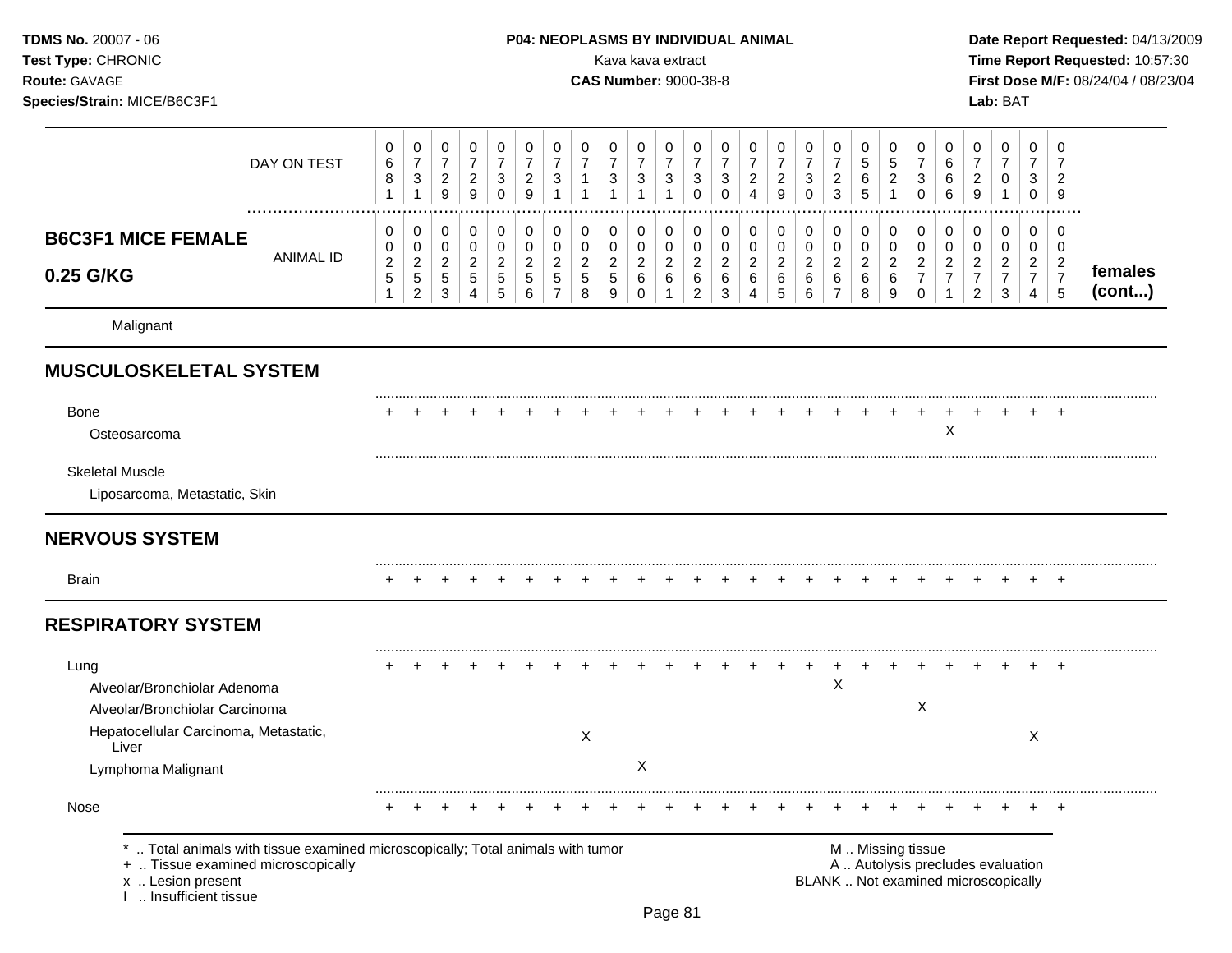| <b>TDMS No. 20007 - 06</b>  |
|-----------------------------|
| <b>Test Type: CHRONIC</b>   |
| <b>Route: GAVAGE</b>        |
| Species/Strain: MICE/B6C3F1 |
|                             |
|                             |

#### P04: NEOPLASMS BY INDIVIDUAL ANIMAL

Kava kava extract

**CAS Number: 9000-38-8** 

Date Report Requested: 04/13/2009 Time Report Requested: 10:57:30 First Dose M/F: 08/24/04 / 08/23/04 Lab: BAT

|                                                         | DAY ON TEST                                                                  | 0<br>6<br>8<br>$\mathbf{1}$          | 0<br>$\overline{7}$<br>3<br>$\mathbf{1}$                  | $\pmb{0}$<br>$\overline{7}$<br>$\overline{c}$<br>9 | $\mathbf 0$<br>$\overline{7}$<br>$\overline{2}$<br>9   | 0<br>$\overline{7}$<br>3<br>$\Omega$ | 0<br>$\overline{7}$<br>$\overline{c}$<br>9 | 0<br>$\overline{7}$<br>$\ensuremath{\mathsf{3}}$<br>$\overline{1}$ | $\pmb{0}$<br>$\overline{7}$<br>$\mathbf{1}$<br>$\overline{1}$ | $\pmb{0}$<br>$\overline{7}$<br>$\sqrt{3}$<br>$\overline{1}$ | 0<br>$\overline{7}$<br>$\sqrt{3}$<br>$\mathbf{1}$ | 0<br>$\overline{7}$<br>$\mathbf{3}$<br>1 | 0<br>$\overline{7}$<br>3<br>$\Omega$            | 0<br>$\overline{7}$<br>3<br>$\Omega$ | 0<br>$\overline{7}$<br>$\overline{2}$<br>$\boldsymbol{\Lambda}$ | 0<br>$\overline{7}$<br>$\overline{c}$<br>9 | $\pmb{0}$<br>$\overline{7}$<br>$\mathbf 3$<br>$\Omega$ | 0<br>$\overline{7}$<br>$\overline{c}$<br>3                | 0<br>5<br>6<br>5                           | $\mathbf 0$<br>5<br>$\overline{c}$<br>$\overline{1}$   | 0<br>$\overline{7}$<br>3<br>$\Omega$                             | $\,0\,$<br>6<br>6<br>6                               | $\pmb{0}$<br>$\overline{7}$<br>$\overline{c}$<br>9                 | $\pmb{0}$<br>$\overline{7}$<br>0<br>$\mathbf{1}$ | $\mathbf 0$<br>$\overline{7}$<br>3<br>$\mathbf 0$         | 0<br>$\overline{7}$<br>2<br>9                                             |                   |
|---------------------------------------------------------|------------------------------------------------------------------------------|--------------------------------------|-----------------------------------------------------------|----------------------------------------------------|--------------------------------------------------------|--------------------------------------|--------------------------------------------|--------------------------------------------------------------------|---------------------------------------------------------------|-------------------------------------------------------------|---------------------------------------------------|------------------------------------------|-------------------------------------------------|--------------------------------------|-----------------------------------------------------------------|--------------------------------------------|--------------------------------------------------------|-----------------------------------------------------------|--------------------------------------------|--------------------------------------------------------|------------------------------------------------------------------|------------------------------------------------------|--------------------------------------------------------------------|--------------------------------------------------|-----------------------------------------------------------|---------------------------------------------------------------------------|-------------------|
| <b>B6C3F1 MICE FEMALE</b><br>0.25 G/KG                  | <b>ANIMAL ID</b>                                                             | 0<br>0<br>$\boldsymbol{2}$<br>5<br>1 | 0<br>0<br>$\overline{2}$<br>$\,$ 5 $\,$<br>$\overline{c}$ | 0<br>0<br>$\overline{a}$<br>5<br>3                 | $\mathbf 0$<br>$\mathbf 0$<br>$\overline{2}$<br>5<br>4 | 0<br>$\mathbf 0$<br>2<br>5<br>5      | 0<br>0<br>$\overline{2}$<br>5<br>6         | 0<br>0<br>$\overline{c}$<br>5<br>$\overline{7}$                    | $\pmb{0}$<br>0<br>$\overline{c}$<br>5<br>8                    | 0<br>$\mathbf 0$<br>$\sqrt{2}$<br>$\,$ 5 $\,$<br>9          | 0<br>0<br>$\overline{2}$<br>6<br>$\Omega$         | 0<br>0<br>$\overline{c}$<br>6            | 0<br>0<br>$\overline{2}$<br>6<br>$\overline{2}$ | 0<br>0<br>$\overline{c}$<br>6<br>3   | 0<br>0<br>$\overline{2}$<br>6<br>$\boldsymbol{\Lambda}$         | 0<br>0<br>$\overline{2}$<br>6<br>5         | 0<br>$\mathbf 0$<br>$\sqrt{2}$<br>6<br>6               | 0<br>$\mathbf 0$<br>$\overline{c}$<br>6<br>$\overline{7}$ | 0<br>$\pmb{0}$<br>$\overline{c}$<br>6<br>8 | 0<br>0<br>$\overline{c}$<br>6<br>9                     | 0<br>$\mathbf 0$<br>$\overline{c}$<br>$\overline{7}$<br>$\Omega$ | 0<br>$\mathbf 0$<br>$\overline{c}$<br>$\overline{7}$ | 0<br>$\mathbf 0$<br>$\sqrt{2}$<br>$\overline{7}$<br>$\overline{c}$ | 0<br>0<br>$\overline{a}$<br>$\overline{7}$<br>3  | 0<br>$\mathbf 0$<br>$\overline{2}$<br>$\overline{7}$<br>4 | $\overline{0}$<br>$\overline{0}$<br>$\overline{2}$<br>$\overline{7}$<br>5 | females<br>(cont) |
| Trachea                                                 |                                                                              |                                      |                                                           |                                                    |                                                        |                                      |                                            |                                                                    |                                                               |                                                             |                                                   |                                          |                                                 |                                      |                                                                 |                                            |                                                        |                                                           |                                            |                                                        |                                                                  |                                                      |                                                                    |                                                  |                                                           |                                                                           |                   |
| <b>SPECIAL SENSES SYSTEM</b>                            |                                                                              |                                      |                                                           |                                                    |                                                        |                                      |                                            |                                                                    |                                                               |                                                             |                                                   |                                          |                                                 |                                      |                                                                 |                                            |                                                        |                                                           |                                            |                                                        |                                                                  |                                                      |                                                                    |                                                  |                                                           |                                                                           |                   |
| Eye                                                     |                                                                              |                                      |                                                           |                                                    |                                                        |                                      |                                            |                                                                    |                                                               |                                                             |                                                   |                                          |                                                 |                                      |                                                                 |                                            |                                                        |                                                           |                                            |                                                        |                                                                  |                                                      |                                                                    |                                                  |                                                           |                                                                           |                   |
| Harderian Gland<br>Adenoma                              |                                                                              |                                      | $\div$<br>X                                               |                                                    |                                                        | X                                    |                                            |                                                                    |                                                               |                                                             |                                                   |                                          |                                                 |                                      |                                                                 |                                            | $\ddot{}$                                              | X                                                         |                                            |                                                        | X                                                                |                                                      | $\div$                                                             |                                                  | $\div$                                                    | $\pm$                                                                     |                   |
| <b>URINARY SYSTEM</b>                                   |                                                                              |                                      |                                                           |                                                    |                                                        |                                      |                                            |                                                                    |                                                               |                                                             |                                                   |                                          |                                                 |                                      |                                                                 |                                            |                                                        |                                                           |                                            |                                                        |                                                                  |                                                      |                                                                    |                                                  |                                                           |                                                                           |                   |
| Kidney<br>Lymphoma Malignant                            |                                                                              |                                      |                                                           |                                                    |                                                        |                                      |                                            |                                                                    |                                                               |                                                             | X                                                 |                                          |                                                 |                                      |                                                                 |                                            |                                                        |                                                           |                                            |                                                        |                                                                  |                                                      |                                                                    |                                                  |                                                           | $\pm$                                                                     |                   |
| <b>Urinary Bladder</b><br>Lymphoma Malignant            |                                                                              |                                      |                                                           |                                                    |                                                        |                                      |                                            |                                                                    |                                                               |                                                             | X                                                 |                                          |                                                 |                                      |                                                                 |                                            |                                                        |                                                           |                                            |                                                        |                                                                  |                                                      |                                                                    |                                                  | $\div$                                                    | $^{+}$                                                                    |                   |
| <b>SYSTEMIC LESIONS</b>                                 |                                                                              |                                      |                                                           |                                                    |                                                        |                                      |                                            |                                                                    |                                                               |                                                             |                                                   |                                          |                                                 |                                      |                                                                 |                                            |                                                        |                                                           |                                            |                                                        |                                                                  |                                                      |                                                                    |                                                  |                                                           |                                                                           |                   |
| Multiple Organ<br>Lymphoma Malignant                    |                                                                              |                                      |                                                           |                                                    |                                                        |                                      |                                            |                                                                    |                                                               |                                                             | X                                                 |                                          |                                                 |                                      |                                                                 | X                                          | $\ddot{}$                                              |                                                           |                                            |                                                        |                                                                  |                                                      |                                                                    |                                                  |                                                           |                                                                           |                   |
| +  Tissue examined microscopically<br>x  Lesion present | Total animals with tissue examined microscopically; Total animals with tumor |                                      |                                                           |                                                    |                                                        |                                      |                                            |                                                                    |                                                               |                                                             |                                                   |                                          |                                                 |                                      |                                                                 |                                            |                                                        | BLANK  Not examined microscopically                       |                                            | M  Missing tissue<br>A  Autolysis precludes evaluation |                                                                  |                                                      |                                                                    |                                                  |                                                           |                                                                           |                   |

Page 82

x .. Lesion present<br>I .. Insufficient tissue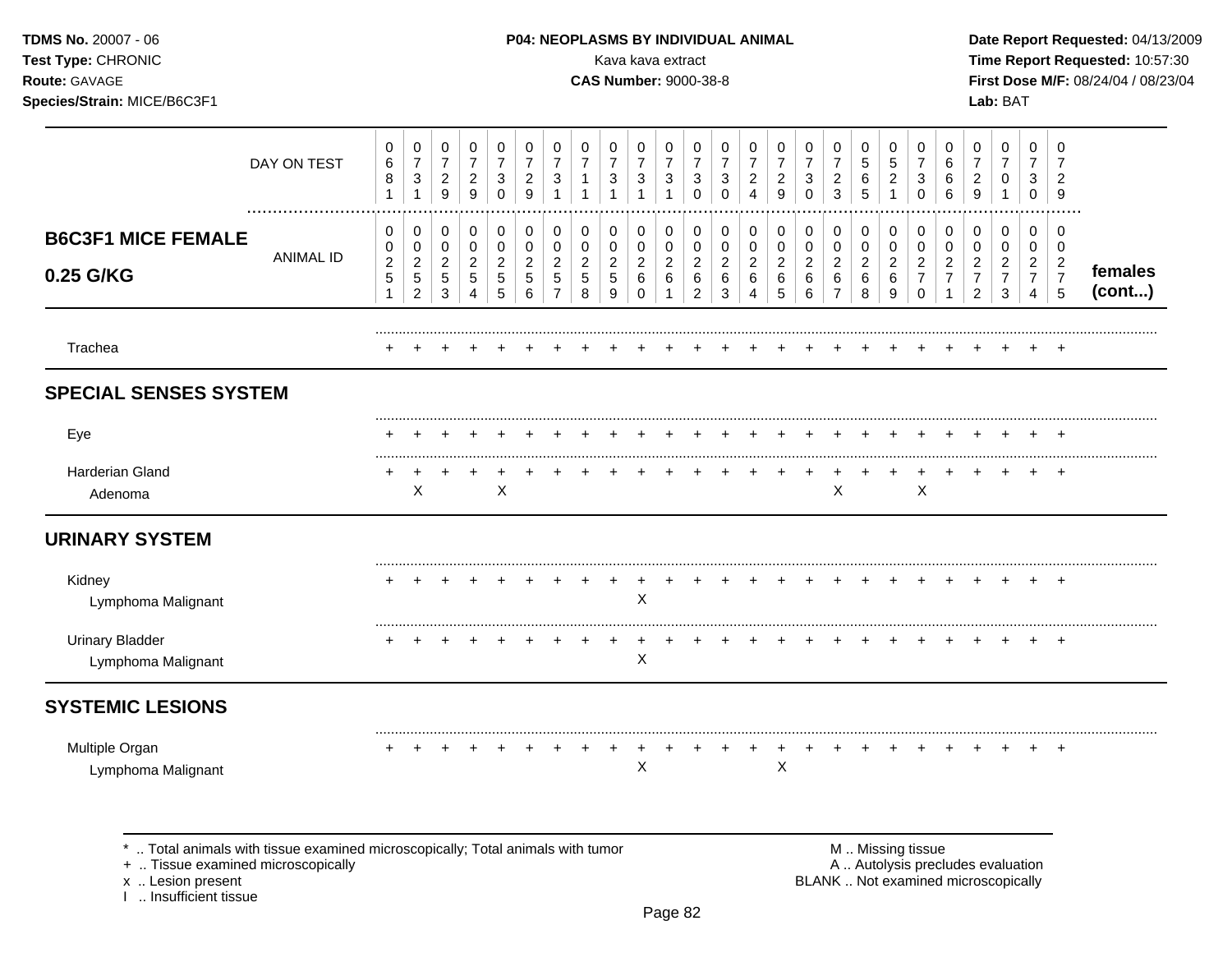**Test Type:** CHRONIC **TEST CHRONIC Test Type:** CHRONIC **Time Report Requested:** 10:57:30 **Route:** GAVAGE **CAS Number:** 9000-38-8 **First Dose M/F:** 08/24/04 / 08/23/04 **Species/Strain:** MICE/B6C3F1 **Lab:** BAT

#### DAY ON TEST  $\overline{7}$   $\overline{7}$   $\overline{7}$   $\overline{7}$   $\overline{7}$   $\overline{7}$   $\overline{7}$   $\overline{7}$   $\overline{7}$   $\bar{7}$   $\overline{7}$   $\overline{7}$   $\overline{7}$  ................................................................................................................................................................. **B6C3F1 MICE FEMALE** ANIMAL ID **0.25 G/KG \* TOTALS**

## **ALIMENTARY SYSTEM**

| Esophagus                        |  |  |   |  |   |  |   |   |  |   |  |  |  | 50 |
|----------------------------------|--|--|---|--|---|--|---|---|--|---|--|--|--|----|
| Gallbladder                      |  |  |   |  |   |  |   |   |  |   |  |  |  | 48 |
| Liposarcoma, Metastatic, Skin    |  |  |   |  |   |  |   | х |  |   |  |  |  |    |
| Intestine Large, Cecum           |  |  |   |  |   |  |   |   |  |   |  |  |  | 50 |
| Intestine Large, Colon           |  |  |   |  |   |  |   |   |  |   |  |  |  | 50 |
| Intestine Large, Rectum          |  |  |   |  |   |  |   |   |  |   |  |  |  | 49 |
| Intestine Small, Duodenum        |  |  |   |  |   |  |   |   |  |   |  |  |  | 50 |
| Liposarcoma, Metastatic, Skin    |  |  |   |  |   |  |   | х |  |   |  |  |  |    |
| Intestine Small, Ileum           |  |  |   |  |   |  |   |   |  |   |  |  |  | 50 |
| Intestine Small, Jejunum         |  |  |   |  |   |  |   |   |  |   |  |  |  | 50 |
| Liver                            |  |  |   |  |   |  |   |   |  |   |  |  |  | 50 |
| Hemangiosarcoma                  |  |  |   |  |   |  |   |   |  |   |  |  |  |    |
| Hepatocellular Adenoma           |  |  | X |  | Х |  | X |   |  | X |  |  |  |    |
| Hepatocellular Adenoma, Multiple |  |  |   |  |   |  |   |   |  |   |  |  |  |    |

\* .. Total animals with tissue examined microscopically; Total animals with tumor  $\blacksquare$  M .. Missing tissue<br>A .. Autolysis precting the microscopically

I .. Insufficient tissue

A .. Autolysis precludes evaluation

x .. Lesion present **BLANK** .. Not examined microscopically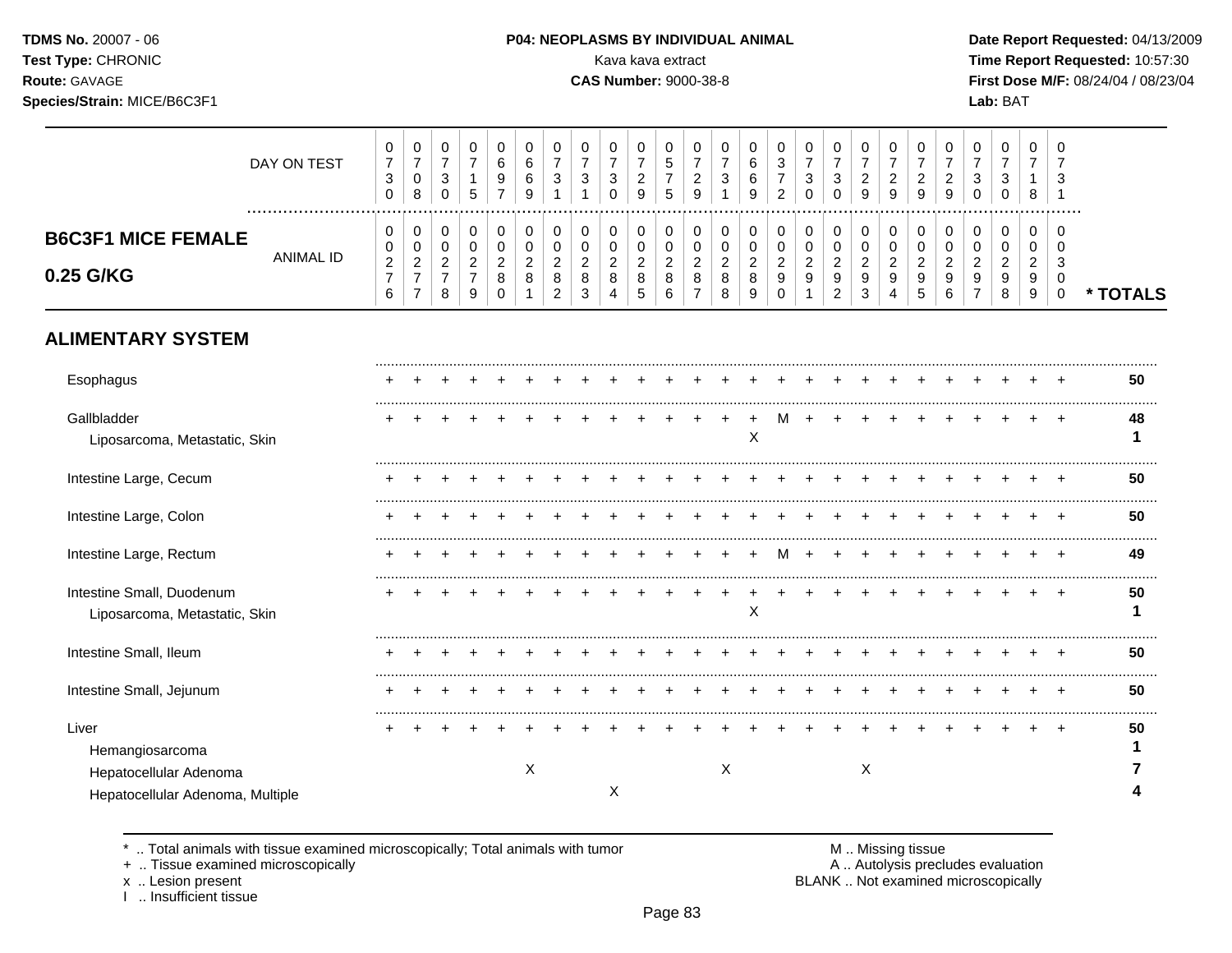**Test Type:** CHRONIC **Transfer CHRONIC** Kava **Report Requested:** 10:57:30 **Route:** GAVAGE **CAS Number:** 9000-38-8 **First Dose M/F:** 08/24/04 / 08/23/04 **Species/Strain:** MICE/B6C3F1 **Lab:** BAT

|                                                                                                                       | DAY ON TEST                                                                  | 0<br>$\overline{7}$<br>$\ensuremath{\mathsf{3}}$<br>$\pmb{0}$     | 0<br>$\overline{7}$<br>$\mathbf 0$<br>8                              | 0<br>$\overline{7}$<br>3<br>$\mathbf 0$                             | 0<br>$\overline{7}$<br>$\mathbf 1$<br>$\overline{5}$                  | $\mathbf 0$<br>6<br>9<br>$\overline{7}$             | 0<br>6<br>6<br>9                                     | 0<br>$\overline{7}$<br>3<br>1                                       | 0<br>$\overline{7}$<br>3<br>$\mathbf{1}$                | 0<br>$\overline{7}$<br>3<br>$\mathbf 0$      | 0<br>$\overline{7}$<br>$\overline{c}$<br>$9\,$               | 0<br>$\sqrt{5}$<br>$\overline{7}$<br>5               | 0<br>$\overline{7}$<br>$\overline{c}$<br>9                          | 0<br>$\overline{7}$<br>3<br>1                          | 0<br>6<br>6<br>9                             | 0<br>$\mathbf{3}$<br>$\overline{7}$<br>$\overline{c}$  | 0<br>$\overline{7}$<br>3<br>$\mathbf 0$               | $\mathbf 0$<br>$\overline{7}$<br>3<br>$\mathbf 0$                   | 0<br>$\overline{7}$<br>$\overline{c}$<br>9           | 0<br>$\overline{7}$<br>$\overline{c}$<br>9                          | 0<br>$\overline{7}$<br>$\overline{c}$<br>9   | 0<br>$\overline{7}$<br>$\overline{c}$<br>$\boldsymbol{9}$ | 0<br>$\overline{7}$<br>$\mathbf{3}$<br>$\mathbf 0$                       | 0<br>$\overline{7}$<br>3<br>0                | $\Omega$<br>$\overline{7}$<br>1<br>8                | $\mathbf 0$<br>$\overline{7}$<br>3<br>$\overline{1}$ |                   |
|-----------------------------------------------------------------------------------------------------------------------|------------------------------------------------------------------------------|-------------------------------------------------------------------|----------------------------------------------------------------------|---------------------------------------------------------------------|-----------------------------------------------------------------------|-----------------------------------------------------|------------------------------------------------------|---------------------------------------------------------------------|---------------------------------------------------------|----------------------------------------------|--------------------------------------------------------------|------------------------------------------------------|---------------------------------------------------------------------|--------------------------------------------------------|----------------------------------------------|--------------------------------------------------------|-------------------------------------------------------|---------------------------------------------------------------------|------------------------------------------------------|---------------------------------------------------------------------|----------------------------------------------|-----------------------------------------------------------|--------------------------------------------------------------------------|----------------------------------------------|-----------------------------------------------------|------------------------------------------------------|-------------------|
| <b>B6C3F1 MICE FEMALE</b><br>0.25 G/KG                                                                                | <b>ANIMAL ID</b>                                                             | $\pmb{0}$<br>$\pmb{0}$<br>$\overline{2}$<br>$\boldsymbol{7}$<br>6 | 0<br>$\pmb{0}$<br>$\overline{2}$<br>$\overline{7}$<br>$\overline{7}$ | $\mathbf 0$<br>$\mathsf 0$<br>$\overline{2}$<br>$\overline{7}$<br>8 | $\mathbf 0$<br>$\mathbf 0$<br>$\boldsymbol{2}$<br>$\overline{7}$<br>9 | $\mathbf 0$<br>$\mathbf 0$<br>2<br>8<br>$\mathbf 0$ | $\pmb{0}$<br>0<br>$\overline{2}$<br>8<br>$\mathbf 1$ | $\mathbf 0$<br>$\mathbf 0$<br>$\overline{2}$<br>8<br>$\overline{2}$ | 0<br>$\mathbf 0$<br>$\overline{2}$<br>8<br>$\mathbf{3}$ | 0<br>$\mathbf 0$<br>$\overline{2}$<br>8<br>4 | 0<br>$\mathbf 0$<br>$\boldsymbol{2}$<br>8<br>$5\phantom{.0}$ | $\mathbf 0$<br>$\pmb{0}$<br>$\overline{2}$<br>8<br>6 | $\mathbf 0$<br>$\mathbf 0$<br>$\overline{2}$<br>8<br>$\overline{7}$ | $\mathbf 0$<br>$\mathbf 0$<br>$\overline{2}$<br>8<br>8 | 0<br>$\mathbf 0$<br>$\overline{c}$<br>8<br>9 | 0<br>$\mathbf 0$<br>$\overline{2}$<br>9<br>$\mathbf 0$ | 0<br>$\pmb{0}$<br>$\overline{a}$<br>9<br>$\mathbf{1}$ | $\mathbf 0$<br>$\mathbf 0$<br>$\sqrt{2}$<br>$9\,$<br>$\overline{2}$ | $\mathbf 0$<br>$\pmb{0}$<br>$\overline{2}$<br>9<br>3 | $\mathbf 0$<br>$\mathbf 0$<br>$\overline{2}$<br>9<br>$\overline{4}$ | 0<br>$\mathbf 0$<br>$\overline{2}$<br>9<br>5 | 0<br>$\mathbf 0$<br>$\overline{2}$<br>9<br>$\,6\,$        | 0<br>$\mathbf 0$<br>$\overline{c}$<br>$\boldsymbol{9}$<br>$\overline{7}$ | 0<br>$\mathbf 0$<br>$\overline{c}$<br>9<br>8 | $\Omega$<br>$\mathbf 0$<br>$\overline{2}$<br>9<br>9 | $\Omega$<br>$\Omega$<br>3<br>0<br>$\mathbf 0$        | * TOTALS          |
| Hepatocellular Carcinoma<br>Hepatocellular Carcinoma, Multiple<br>Liposarcoma, Metastatic, Skin<br>Lymphoma Malignant |                                                                              |                                                                   |                                                                      |                                                                     | $X$ $X$                                                               |                                                     |                                                      |                                                                     | X                                                       |                                              |                                                              |                                                      |                                                                     |                                                        | X                                            |                                                        | X                                                     | X                                                                   |                                                      |                                                                     |                                              | $X$ $X$                                                   |                                                                          |                                              | X                                                   |                                                      | 12<br>$\mathbf 2$ |
| Mesentery                                                                                                             |                                                                              |                                                                   |                                                                      |                                                                     |                                                                       |                                                     |                                                      |                                                                     |                                                         | $\pm$                                        |                                                              |                                                      |                                                                     | ÷                                                      |                                              |                                                        |                                                       |                                                                     |                                                      |                                                                     |                                              | ÷                                                         |                                                                          |                                              |                                                     | ÷                                                    | 10                |
| Pancreas<br>Liposarcoma, Metastatic, Skin                                                                             |                                                                              |                                                                   |                                                                      |                                                                     |                                                                       |                                                     |                                                      |                                                                     |                                                         |                                              |                                                              |                                                      |                                                                     |                                                        | X                                            |                                                        |                                                       |                                                                     |                                                      |                                                                     |                                              |                                                           |                                                                          |                                              |                                                     |                                                      | 50<br>1           |
| Salivary Glands                                                                                                       |                                                                              |                                                                   |                                                                      |                                                                     |                                                                       |                                                     |                                                      |                                                                     |                                                         |                                              |                                                              |                                                      |                                                                     |                                                        |                                              | M                                                      |                                                       |                                                                     |                                                      |                                                                     |                                              |                                                           |                                                                          |                                              |                                                     |                                                      | 49                |
| Stomach, Forestomach<br>Lymphoma Malignant<br>Squamous Cell Papilloma                                                 |                                                                              |                                                                   |                                                                      |                                                                     |                                                                       |                                                     |                                                      |                                                                     |                                                         |                                              |                                                              |                                                      |                                                                     |                                                        |                                              |                                                        |                                                       |                                                                     |                                                      |                                                                     | $\mathsf X$                                  |                                                           |                                                                          |                                              |                                                     |                                                      | 50<br>1<br>3      |
| Stomach, Glandular<br>Lymphoma Malignant                                                                              |                                                                              |                                                                   |                                                                      |                                                                     |                                                                       |                                                     |                                                      |                                                                     |                                                         |                                              |                                                              |                                                      |                                                                     |                                                        |                                              |                                                        |                                                       |                                                                     |                                                      |                                                                     |                                              |                                                           |                                                                          |                                              |                                                     |                                                      | 50<br>1           |
| Tooth                                                                                                                 |                                                                              |                                                                   |                                                                      |                                                                     |                                                                       |                                                     |                                                      |                                                                     |                                                         |                                              |                                                              |                                                      |                                                                     |                                                        |                                              |                                                        |                                                       |                                                                     |                                                      |                                                                     |                                              |                                                           |                                                                          |                                              |                                                     |                                                      | 1                 |
| <b>CARDIOVASCULAR SYSTEM</b>                                                                                          |                                                                              |                                                                   |                                                                      |                                                                     |                                                                       |                                                     |                                                      |                                                                     |                                                         |                                              |                                                              |                                                      |                                                                     |                                                        |                                              |                                                        |                                                       |                                                                     |                                                      |                                                                     |                                              |                                                           |                                                                          |                                              |                                                     |                                                      |                   |
| <b>Blood Vessel</b>                                                                                                   |                                                                              |                                                                   |                                                                      |                                                                     |                                                                       |                                                     |                                                      |                                                                     |                                                         |                                              |                                                              |                                                      |                                                                     |                                                        |                                              |                                                        |                                                       |                                                                     |                                                      |                                                                     |                                              |                                                           |                                                                          |                                              |                                                     |                                                      | 50                |
| +  Tissue examined microscopically<br>x  Lesion present<br>I  Insufficient tissue                                     | Total animals with tissue examined microscopically; Total animals with tumor |                                                                   |                                                                      |                                                                     |                                                                       |                                                     |                                                      |                                                                     |                                                         |                                              |                                                              |                                                      |                                                                     |                                                        |                                              |                                                        |                                                       |                                                                     |                                                      | M  Missing tissue                                                   |                                              |                                                           | A  Autolysis precludes evaluation<br>BLANK  Not examined microscopically |                                              |                                                     |                                                      |                   |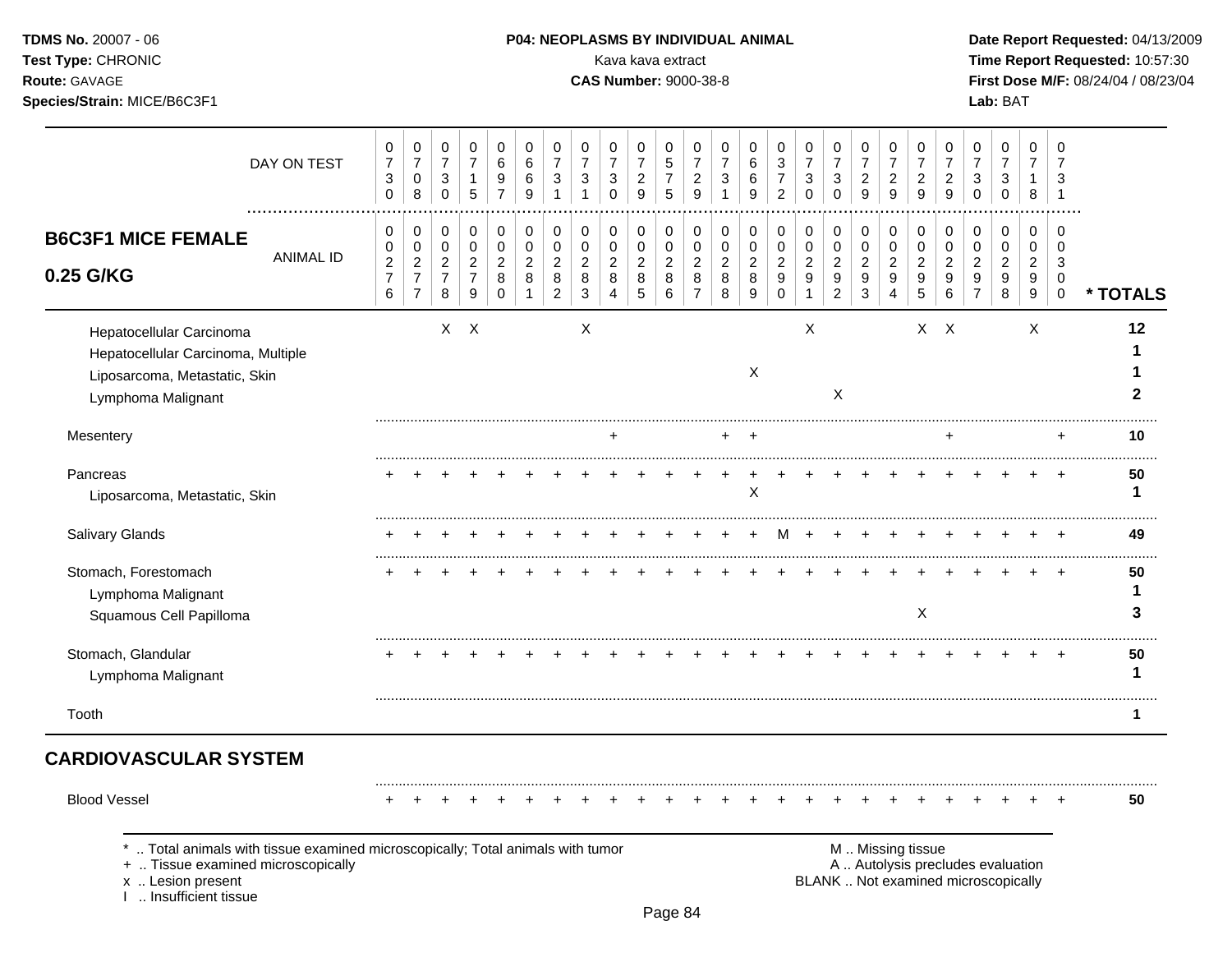| <b>TDMS No. 20007 - 06</b> |  |
|----------------------------|--|
| <b>Test Type: CHRONIC</b>  |  |

**Transfer CHRONIC** CHRONIC CONSERVITED MANUSIC REPORTS A REPORT RESERVED A REPORT RESERVED A REPORT REQUESTED: 10:57:30 **Route:** GAVAGE **CAS Number:** 9000-38-8 **First Dose M/F:** 08/24/04 / 08/23/04 **Species/Strain:** MICE/B6C3F1 **Lab:** BAT

|                                                        | DAY ON TEST      | 0<br>$\overline{7}$<br>$\sqrt{3}$<br>$\pmb{0}$ | 0<br>$\overline{7}$<br>$\mathbf 0$<br>8                      | 0<br>$\boldsymbol{7}$<br>$\mathbf{3}$<br>$\mathbf 0$           | 0<br>$\boldsymbol{7}$<br>1<br>5                                   | 0<br>$\,6$<br>9<br>$\overline{7}$                 | 0<br>6<br>6<br>9                                | 0<br>$\overline{7}$<br>3           | 0<br>$\overline{7}$<br>3 | 0<br>$\overline{7}$<br>3<br>$\Omega$ | 0<br>$\overline{7}$<br>$\overline{2}$<br>9 | 0<br>$\mathbf 5$<br>7<br>5                     | 0<br>$\overline{7}$<br>$\overline{c}$<br>$\boldsymbol{9}$ | 0<br>$\overline{7}$<br>3           | 0<br>6<br>6<br>9                     | 0<br>3<br>2                                       | 0<br>$\overline{7}$<br>3<br>$\Omega$ | 0<br>$\overline{7}$<br>$\sqrt{3}$<br>$\Omega$       | 0<br>$\boldsymbol{7}$<br>$\overline{c}$<br>9 | 0<br>$\overline{7}$<br>$\overline{c}$<br>9   | 0<br>$\overline{7}$<br>$\overline{c}$<br>9 | 0<br>$\overline{7}$<br>2<br>9      | 0<br>$\overline{7}$<br>3<br>$\Omega$ | 0<br>$\overline{7}$<br>3<br>0      | 0<br>$\overline{7}$<br>8           | 0<br>$\overline{7}$<br>3               |                    |
|--------------------------------------------------------|------------------|------------------------------------------------|--------------------------------------------------------------|----------------------------------------------------------------|-------------------------------------------------------------------|---------------------------------------------------|-------------------------------------------------|------------------------------------|--------------------------|--------------------------------------|--------------------------------------------|------------------------------------------------|-----------------------------------------------------------|------------------------------------|--------------------------------------|---------------------------------------------------|--------------------------------------|-----------------------------------------------------|----------------------------------------------|----------------------------------------------|--------------------------------------------|------------------------------------|--------------------------------------|------------------------------------|------------------------------------|----------------------------------------|--------------------|
| <b>B6C3F1 MICE FEMALE</b><br>0.25 G/KG                 | <b>ANIMAL ID</b> | 0<br>0<br>$\sqrt{2}$<br>$\overline{7}$<br>6    | 0<br>0<br>$\overline{a}$<br>$\overline{7}$<br>$\overline{7}$ | 0<br>$\boldsymbol{0}$<br>$\overline{c}$<br>$\overline{7}$<br>8 | $\pmb{0}$<br>$\pmb{0}$<br>$\boldsymbol{2}$<br>$\overline{7}$<br>9 | 0<br>$\pmb{0}$<br>$\overline{c}$<br>8<br>$\Omega$ | $\pmb{0}$<br>$\mathbf 0$<br>$\overline{2}$<br>8 | 0<br>0<br>$\overline{c}$<br>8<br>2 | 0<br>0<br>2<br>8<br>3    | 0<br>0<br>$\overline{c}$<br>8<br>4   | 0<br>$\pmb{0}$<br>$\overline{c}$<br>8<br>5 | 0<br>$\mathbf 0$<br>$\boldsymbol{2}$<br>8<br>6 | 0<br>$\pmb{0}$<br>$\boldsymbol{2}$<br>8<br>$\overline{7}$ | 0<br>0<br>$\overline{c}$<br>8<br>8 | 0<br>0<br>$\boldsymbol{2}$<br>8<br>9 | 0<br>$\pmb{0}$<br>$\overline{c}$<br>9<br>$\Omega$ | 0<br>0<br>$\overline{c}$<br>9<br>1   | 0<br>$\pmb{0}$<br>$\sqrt{2}$<br>9<br>$\overline{2}$ | 0<br>$\pmb{0}$<br>$\boldsymbol{2}$<br>9<br>3 | 0<br>$\pmb{0}$<br>$\boldsymbol{2}$<br>9<br>4 | 0<br>0<br>$\overline{2}$<br>9<br>5         | 0<br>0<br>$\overline{c}$<br>9<br>6 | $\mathbf 0$<br>0<br>2<br>9           | 0<br>0<br>$\overline{2}$<br>9<br>8 | 0<br>0<br>$\overline{a}$<br>9<br>9 | $\Omega$<br>0<br>3<br>0<br>$\mathbf 0$ | * TOTALS           |
| Heart<br>Lymphoma Malignant                            |                  |                                                |                                                              |                                                                |                                                                   |                                                   | X                                               |                                    |                          |                                      |                                            |                                                |                                                           |                                    |                                      |                                                   |                                      |                                                     |                                              |                                              |                                            |                                    |                                      |                                    |                                    |                                        | 50<br>$\mathbf{2}$ |
| <b>ENDOCRINE SYSTEM</b>                                |                  |                                                |                                                              |                                                                |                                                                   |                                                   |                                                 |                                    |                          |                                      |                                            |                                                |                                                           |                                    |                                      |                                                   |                                      |                                                     |                                              |                                              |                                            |                                    |                                      |                                    |                                    |                                        |                    |
| <b>Adrenal Cortex</b><br>Adenoma<br>Lymphoma Malignant |                  |                                                |                                                              |                                                                |                                                                   |                                                   | X                                               |                                    |                          |                                      |                                            |                                                |                                                           |                                    |                                      |                                                   |                                      |                                                     |                                              |                                              |                                            |                                    |                                      | Χ                                  |                                    |                                        | 50                 |
| Adrenal Medulla<br>Pheochromocytoma Benign             |                  |                                                |                                                              |                                                                |                                                                   |                                                   |                                                 |                                    |                          | X                                    |                                            |                                                |                                                           |                                    |                                      |                                                   |                                      |                                                     |                                              |                                              |                                            |                                    |                                      |                                    |                                    |                                        | 50                 |
| Islets, Pancreatic<br>Adenoma                          |                  |                                                |                                                              |                                                                |                                                                   |                                                   |                                                 |                                    |                          |                                      |                                            |                                                |                                                           |                                    |                                      |                                                   |                                      | X                                                   |                                              |                                              |                                            |                                    |                                      |                                    |                                    |                                        | 50                 |
| Parathyroid Gland                                      |                  | м                                              |                                                              |                                                                |                                                                   | М                                                 | M                                               |                                    |                          |                                      |                                            |                                                |                                                           |                                    |                                      |                                                   |                                      |                                                     |                                              |                                              |                                            |                                    |                                      |                                    |                                    | M +                                    | 44                 |
| <b>Pituitary Gland</b><br>Pars Distalis, Adenoma       |                  |                                                |                                                              |                                                                |                                                                   |                                                   |                                                 |                                    |                          |                                      |                                            |                                                |                                                           |                                    |                                      |                                                   | X                                    |                                                     |                                              |                                              |                                            |                                    |                                      |                                    |                                    | $\overline{1}$                         | 50                 |
| <b>Thyroid Gland</b>                                   |                  |                                                |                                                              |                                                                |                                                                   |                                                   |                                                 |                                    |                          |                                      |                                            |                                                |                                                           |                                    |                                      |                                                   |                                      |                                                     |                                              |                                              |                                            |                                    |                                      |                                    |                                    | $\overline{1}$                         | 50                 |

# **GENERAL BODY SYSTEM**

 $^*$  .. Total animals with tissue examined microscopically; Total animals with tumor  $\blacksquare$  M .. Missing tissue

+ .. Tissue examined microscopically  $\blacksquare$  A .. Autolysis precludes evaluation

x .. Lesion present<br>I .. Insufficient tissue

M .. Missing tissue<br>A .. Autolysis precludes evaluation<br>BLANK .. Not examined microscopically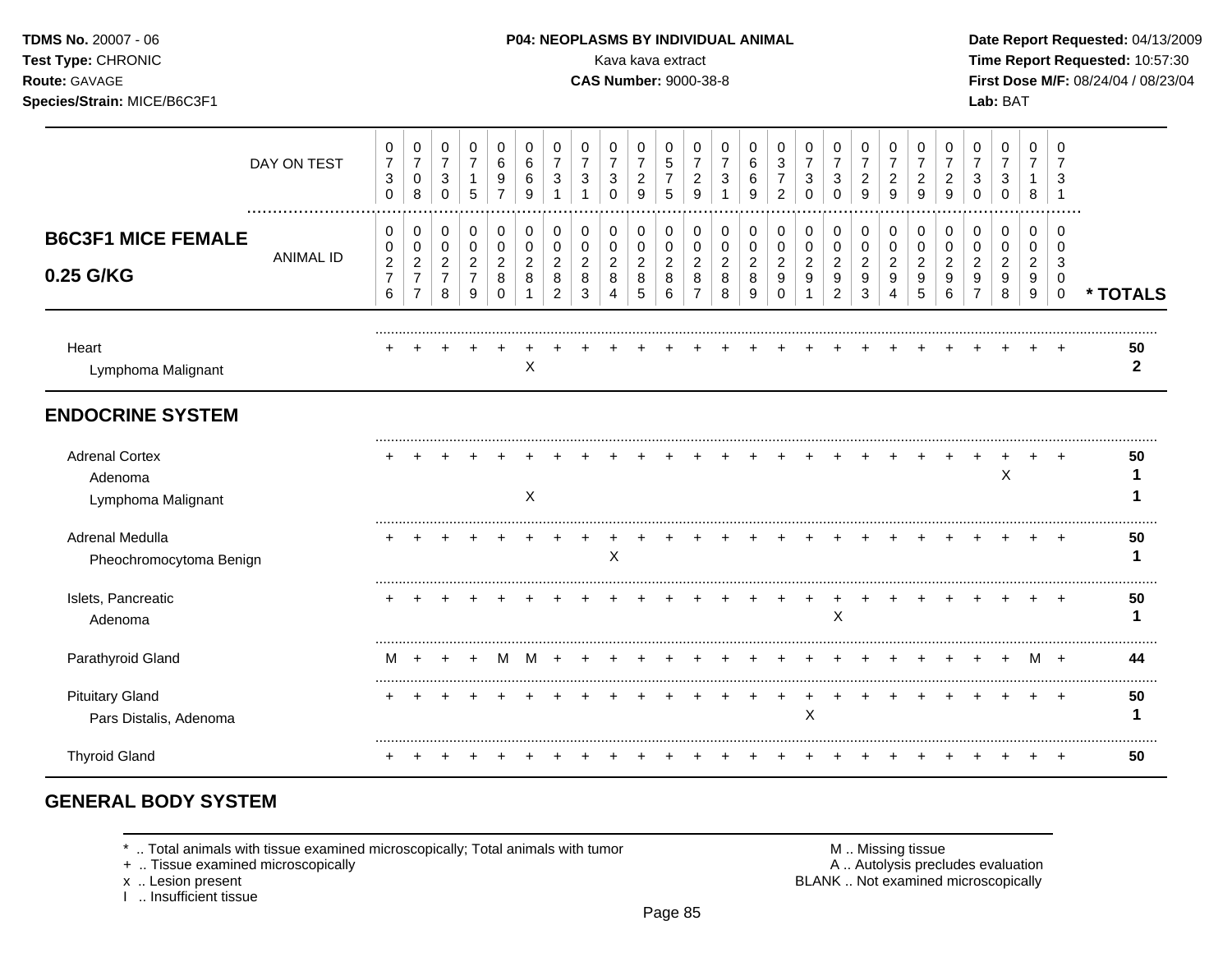**Test Type:** CHRONIC **Transfer CHRONIC Report Requested:** 10:57:30 **Route:** GAVAGE **CAS Number:** 9000-38-8 **First Dose M/F:** 08/24/04 / 08/23/04 **Species/Strain:** MICE/B6C3F1 **Lab:** BAT

|                                        | DAY ON TEST | 7<br>3<br>$\mathbf 0$    | 0<br>$\overline{ }$<br>0<br>8           | 0<br>$\overline{ }$<br>3<br>0      | $\mathbf 0$<br>$\overline{\phantom{a}}$<br>5 | 0<br>6<br>9<br>⇁      | 6<br>6<br>9           | -<br>3                | $\overline{ }$<br>3<br>и   | ⇁<br>3<br>0           | 0<br>⇁<br>2<br>9      | ა<br>$\overline{ }$<br>5             | ⇁<br>2<br>9                                     | $\overline{\phantom{0}}$<br>3<br>-4 | 6<br>6<br>9                           | 0<br>3<br>⇁<br>2           | 0<br>$\overline{ }$<br>3<br>0 | $\overline{ }$<br>3<br>0           | $\overline{ }$<br>2<br>9 | ົ<br>▴<br>9      | 2<br>9           | v<br>⇁<br>າ<br>▵<br>9                | –<br>3<br>0                             | 0<br>–<br>3<br>0      | 7<br>8                            | 0<br>3<br>.           |          |
|----------------------------------------|-------------|--------------------------|-----------------------------------------|------------------------------------|----------------------------------------------|-----------------------|-----------------------|-----------------------|----------------------------|-----------------------|-----------------------|--------------------------------------|-------------------------------------------------|-------------------------------------|---------------------------------------|----------------------------|-------------------------------|------------------------------------|--------------------------|------------------|------------------|--------------------------------------|-----------------------------------------|-----------------------|-----------------------------------|-----------------------|----------|
| <b>B6C3F1 MICE FEMALE</b><br>0.25 G/KG | ANIMAL ID   | $\overline{2}$<br>⇁<br>6 | 0<br>0<br>ົ<br>∠<br>⇁<br>$\overline{ }$ | 0<br>0<br>2<br>$\overline{ }$<br>8 | 0<br>0<br>2<br>$\overline{ }$<br>9           | 0<br>0<br>2<br>8<br>0 | 0<br>0<br>ົ<br>∠<br>8 | ◠<br>∠<br>8<br>ົ<br>∠ | υ<br>υ<br>ົ<br>▵<br>8<br>3 | 0<br>ົ<br>∠<br>8<br>4 | 0<br>0<br>2<br>8<br>5 | 0<br>0<br>ົ<br>∠<br>8<br>$\sim$<br>O | 0<br>0<br>$\overline{2}$<br>8<br>$\overline{ }$ | 0<br>0<br>$\overline{c}$<br>8<br>8  | $\sqrt{2}$<br>∠<br>$\Omega$<br>Ö<br>9 | 0<br>0<br>◠<br>∠<br>9<br>0 | 0<br>0<br>2<br>9              | 0<br>0<br>2<br>9<br>$\overline{c}$ | 0<br>0<br>2<br>9<br>3    | ◠<br>▵<br>9<br>4 | ົ<br>∠<br>9<br>5 | 0<br>0<br>ົ<br>∼<br>9<br>$\sim$<br>b | 0<br>0<br>ົ<br>∠<br>9<br>$\overline{ }$ | 0<br>0<br>2<br>9<br>8 | 0<br>$\Omega$<br>ົ<br>∠<br>9<br>9 | 0<br>0<br>3<br>0<br>0 | * TOTALS |
| <b>NONE</b>                            |             |                          |                                         |                                    |                                              |                       |                       |                       |                            |                       |                       |                                      |                                                 |                                     |                                       |                            |                               |                                    |                          |                  |                  |                                      |                                         |                       |                                   |                       |          |
| <b>GENITAL SYSTEM</b>                  |             |                          |                                         |                                    |                                              |                       |                       |                       |                            |                       |                       |                                      |                                                 |                                     |                                       |                            |                               |                                    |                          |                  |                  |                                      |                                         |                       |                                   |                       |          |
| <b>Clitoral Gland</b>                  |             | $+$                      | M                                       | $\div$                             |                                              |                       |                       |                       |                            |                       |                       |                                      |                                                 |                                     |                                       | м                          |                               |                                    |                          |                  |                  |                                      |                                         |                       |                                   | ÷                     | 48       |

| Ovary              | ÷ |  |                        |  |   |  |  |  |  |  |        |  |  | <b>+</b> | 50 |
|--------------------|---|--|------------------------|--|---|--|--|--|--|--|--------|--|--|----------|----|
| Cystadenoma        | ⌒ |  | $\checkmark$<br>$\sim$ |  |   |  |  |  |  |  | v<br>⌒ |  |  |          |    |
| Hemangioma         |   |  |                        |  | ⌒ |  |  |  |  |  |        |  |  |          |    |
| Lymphoma Malignant |   |  |                        |  |   |  |  |  |  |  |        |  |  |          |    |
| Teratoma Benign    |   |  |                        |  |   |  |  |  |  |  |        |  |  |          |    |
|                    |   |  |                        |  |   |  |  |  |  |  |        |  |  |          |    |
| Uterus             |   |  |                        |  |   |  |  |  |  |  |        |  |  |          | 50 |

# **HEMATOPOIETIC SYSTEM**

| <b>Bone Marrow</b><br>Hemangiosarcoma |  |  |  |  |  |  |  |  |  |  |  |  | 50 |
|---------------------------------------|--|--|--|--|--|--|--|--|--|--|--|--|----|
| Lymph Node                            |  |  |  |  |  |  |  |  |  |  |  |  |    |
| Bronchial, Lymphoma Malignant         |  |  |  |  |  |  |  |  |  |  |  |  |    |
| Deep Cervical, Lymphoma Malignant     |  |  |  |  |  |  |  |  |  |  |  |  |    |
| Lumbar, Lymphoma Malignant            |  |  |  |  |  |  |  |  |  |  |  |  |    |
| Mediastinal, Lymphoma Malignant       |  |  |  |  |  |  |  |  |  |  |  |  |    |

\* .. Total animals with tissue examined microscopically; Total animals with tumor **M** metally more than M .. Missing tissue<br>  $\blacksquare$  Tissue examined microscopically

+ .. Tissue examined microscopically

I .. Insufficient tissue

x .. Lesion present **BLANK** .. Not examined microscopically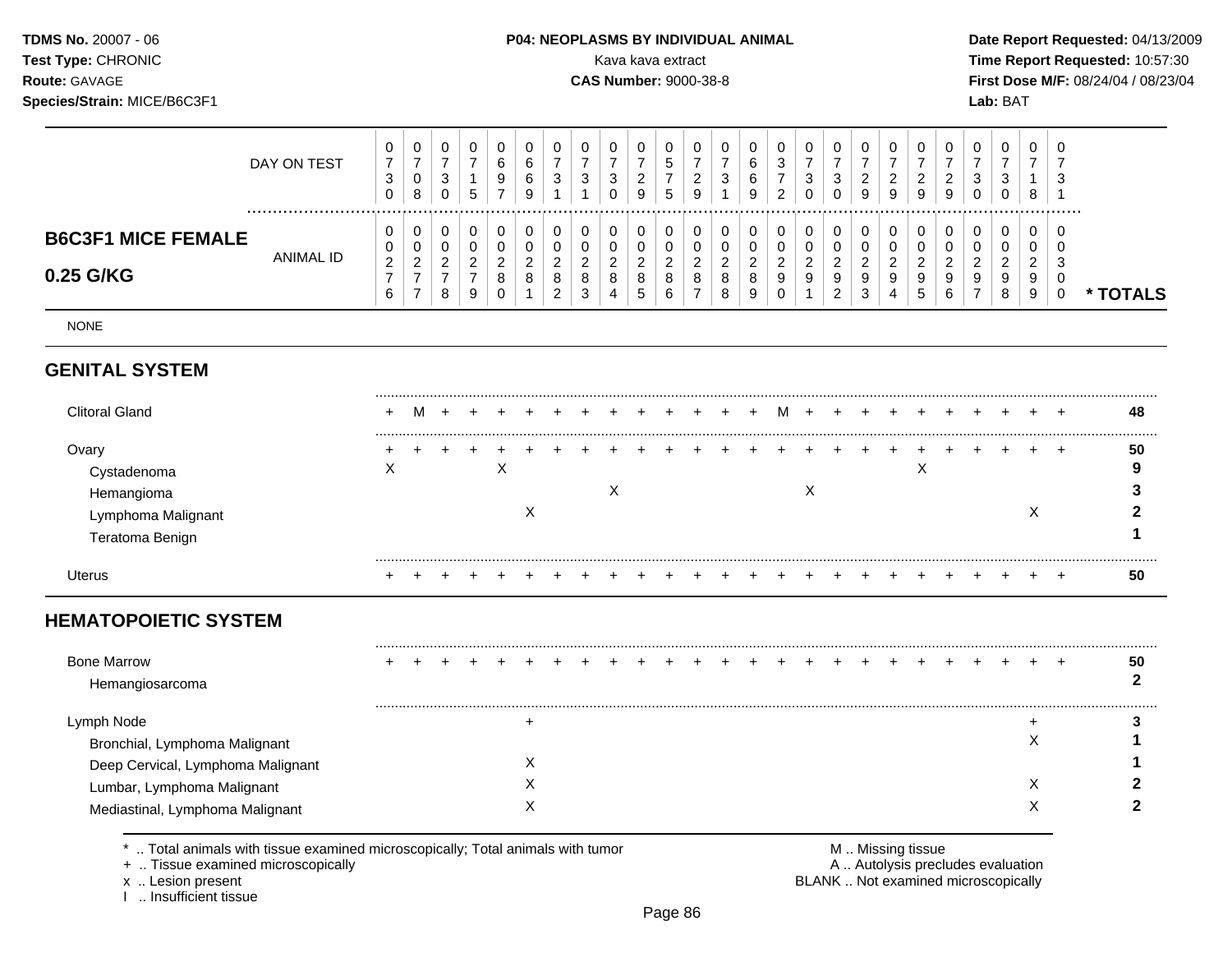**Test Type:** CHRONIC **Transfer CHRONIC** Kava Rava extract Kava extract **Time Report Requested:** 10:57:30 **Route:** GAVAGE **CAS Number:** 9000-38-8 **First Dose M/F:** 08/24/04 / 08/23/04 **Species/Strain:** MICE/B6C3F1 **Lab:** BAT

| DAY ON TEST                                                                                 | 0<br>$\overline{7}$<br>3<br>$\mathbf 0$         | 0<br>$\overline{7}$<br>0<br>8                                      | 0<br>$\overline{7}$<br>3<br>$\mathbf 0$         | 0<br>$\overline{7}$<br>$\mathbf{1}$<br>5                  | $\mathbf 0$<br>6<br>9<br>$\overline{7}$             | 0<br>6<br>6<br>9                                      | 0<br>$\overline{7}$<br>3<br>$\mathbf{1}$                  | 0<br>$\overline{7}$<br>3<br>1      | 0<br>$\overline{7}$<br>3<br>$\Omega$         | 0<br>$\overline{7}$<br>$\sqrt{2}$<br>9       | 0<br>$\sqrt{5}$<br>$\overline{7}$<br>5 | 0<br>$\overline{7}$<br>$\overline{c}$<br>9            | 0<br>$\overline{7}$<br>3<br>1      | 0<br>6<br>6<br>9                                   | 0<br>3<br>$\overline{7}$<br>$\overline{2}$          | 0<br>$\overline{7}$<br>3<br>$\Omega$          | 0<br>$\overline{7}$<br>3<br>$\Omega$                  | 0<br>$\overline{7}$<br>$\overline{c}$<br>9   | 0<br>$\overline{7}$<br>$\overline{c}$<br>9 | 0<br>$\overline{7}$<br>$\overline{2}$<br>9 | 0<br>$\overline{7}$<br>$\overline{a}$<br>$\overline{9}$ | $\Omega$<br>$\overline{7}$<br>3<br>$\Omega$  | 0<br>$\overline{7}$<br>3<br>$\mathbf 0$ | 0<br>$\overline{7}$<br>8           | 0<br>$\overline{7}$<br>3<br>$\mathbf 1$ |                    |
|---------------------------------------------------------------------------------------------|-------------------------------------------------|--------------------------------------------------------------------|-------------------------------------------------|-----------------------------------------------------------|-----------------------------------------------------|-------------------------------------------------------|-----------------------------------------------------------|------------------------------------|----------------------------------------------|----------------------------------------------|----------------------------------------|-------------------------------------------------------|------------------------------------|----------------------------------------------------|-----------------------------------------------------|-----------------------------------------------|-------------------------------------------------------|----------------------------------------------|--------------------------------------------|--------------------------------------------|---------------------------------------------------------|----------------------------------------------|-----------------------------------------|------------------------------------|-----------------------------------------|--------------------|
| <b>B6C3F1 MICE FEMALE</b><br><b>ANIMAL ID</b><br>0.25 G/KG                                  | 0<br>0<br>$\overline{c}$<br>$\overline{7}$<br>6 | 0<br>$\mathbf 0$<br>$\sqrt{2}$<br>$\overline{7}$<br>$\overline{7}$ | 0<br>0<br>$\overline{c}$<br>$\overline{7}$<br>8 | 0<br>$\pmb{0}$<br>$\boldsymbol{2}$<br>$\overline{7}$<br>9 | 0<br>$\mathbf 0$<br>$\overline{2}$<br>8<br>$\Omega$ | 0<br>$\pmb{0}$<br>$\overline{c}$<br>8<br>$\mathbf{1}$ | 0<br>$\mathbf 0$<br>$\overline{2}$<br>8<br>$\overline{c}$ | 0<br>0<br>$\overline{2}$<br>8<br>3 | 0<br>$\mathbf 0$<br>$\overline{2}$<br>8<br>4 | 0<br>$\mathbf 0$<br>$\overline{2}$<br>8<br>5 | 0<br>0<br>$\overline{2}$<br>8<br>6     | 0<br>$\mathbf 0$<br>$\sqrt{2}$<br>8<br>$\overline{7}$ | 0<br>0<br>$\overline{2}$<br>8<br>8 | 0<br>$\mathbf 0$<br>$\overline{2}$<br>$\,8\,$<br>9 | 0<br>$\mathbf 0$<br>$\overline{2}$<br>9<br>$\Omega$ | 0<br>0<br>$\overline{c}$<br>9<br>$\mathbf{1}$ | 0<br>$\mathbf 0$<br>$\sqrt{2}$<br>$9\,$<br>$\sqrt{2}$ | 0<br>$\mathbf 0$<br>$\overline{c}$<br>9<br>3 | 0<br>0<br>$\overline{c}$<br>9<br>4         | 0<br>0<br>$\overline{2}$<br>9<br>5         | 0<br>0<br>$\overline{2}$<br>9<br>6                      | 0<br>$\mathbf 0$<br>2<br>9<br>$\overline{7}$ | 0<br>0<br>$\overline{2}$<br>9<br>8      | 0<br>0<br>$\overline{2}$<br>9<br>9 | 0<br>$\Omega$<br>3<br>0<br>$\mathbf 0$  | * TOTALS           |
| Renal, Lymphoma Malignant                                                                   |                                                 |                                                                    |                                                 |                                                           |                                                     |                                                       |                                                           |                                    |                                              |                                              |                                        |                                                       |                                    |                                                    |                                                     |                                               |                                                       |                                              |                                            |                                            |                                                         |                                              |                                         | X                                  |                                         | 1                  |
| Lymph Node, Mandibular<br>Lymphoma Malignant                                                |                                                 |                                                                    |                                                 |                                                           |                                                     | X                                                     | $\mathsf{X}$                                              |                                    |                                              |                                              |                                        |                                                       |                                    |                                                    |                                                     |                                               |                                                       |                                              |                                            |                                            |                                                         |                                              |                                         |                                    |                                         | 49<br>$\mathbf{2}$ |
| Lymph Node, Mesenteric<br>Lymphoma Malignant                                                |                                                 |                                                                    |                                                 |                                                           |                                                     | $\mathsf{X}$                                          | $\times$                                                  |                                    |                                              |                                              |                                        |                                                       |                                    |                                                    |                                                     |                                               |                                                       |                                              |                                            |                                            |                                                         |                                              |                                         | $\mathsf X$                        |                                         | 50<br>3            |
| Spleen<br>Liposarcoma, Metastatic, Skin<br>Lymphoma Malignant                               |                                                 |                                                                    | X                                               |                                                           |                                                     | $X$ $X$                                               |                                                           |                                    |                                              |                                              |                                        |                                                       |                                    | Χ                                                  |                                                     |                                               |                                                       |                                              |                                            |                                            |                                                         |                                              |                                         | X                                  |                                         | 48<br>1<br>հ       |
| Thymus<br>Lymphoma Malignant                                                                |                                                 |                                                                    |                                                 |                                                           |                                                     | $X$ $X$                                               |                                                           |                                    |                                              |                                              |                                        |                                                       |                                    |                                                    |                                                     |                                               |                                                       |                                              |                                            |                                            |                                                         |                                              |                                         | $\ddot{}$<br>Χ                     |                                         | 50<br>4            |
| <b>INTEGUMENTARY SYSTEM</b>                                                                 |                                                 |                                                                    |                                                 |                                                           |                                                     |                                                       |                                                           |                                    |                                              |                                              |                                        |                                                       |                                    |                                                    |                                                     |                                               |                                                       |                                              |                                            |                                            |                                                         |                                              |                                         |                                    |                                         |                    |
| Mammary Gland<br>Adenoma                                                                    | $\ddot{}$                                       | M                                                                  | $\overline{+}$                                  |                                                           |                                                     |                                                       |                                                           |                                    |                                              |                                              |                                        |                                                       |                                    |                                                    |                                                     |                                               |                                                       |                                              |                                            |                                            |                                                         |                                              |                                         |                                    |                                         | 49<br>1            |
| Skin<br>Fibrosarcoma<br>Subcutaneous Tissue, Liposarcoma<br>Subcutaneous Tissue, Schwannoma |                                                 |                                                                    |                                                 |                                                           |                                                     |                                                       |                                                           | X                                  |                                              |                                              |                                        |                                                       |                                    | X                                                  |                                                     |                                               |                                                       |                                              |                                            |                                            |                                                         |                                              |                                         |                                    |                                         | 50                 |

x .. Lesion present<br>I .. Insufficient tissue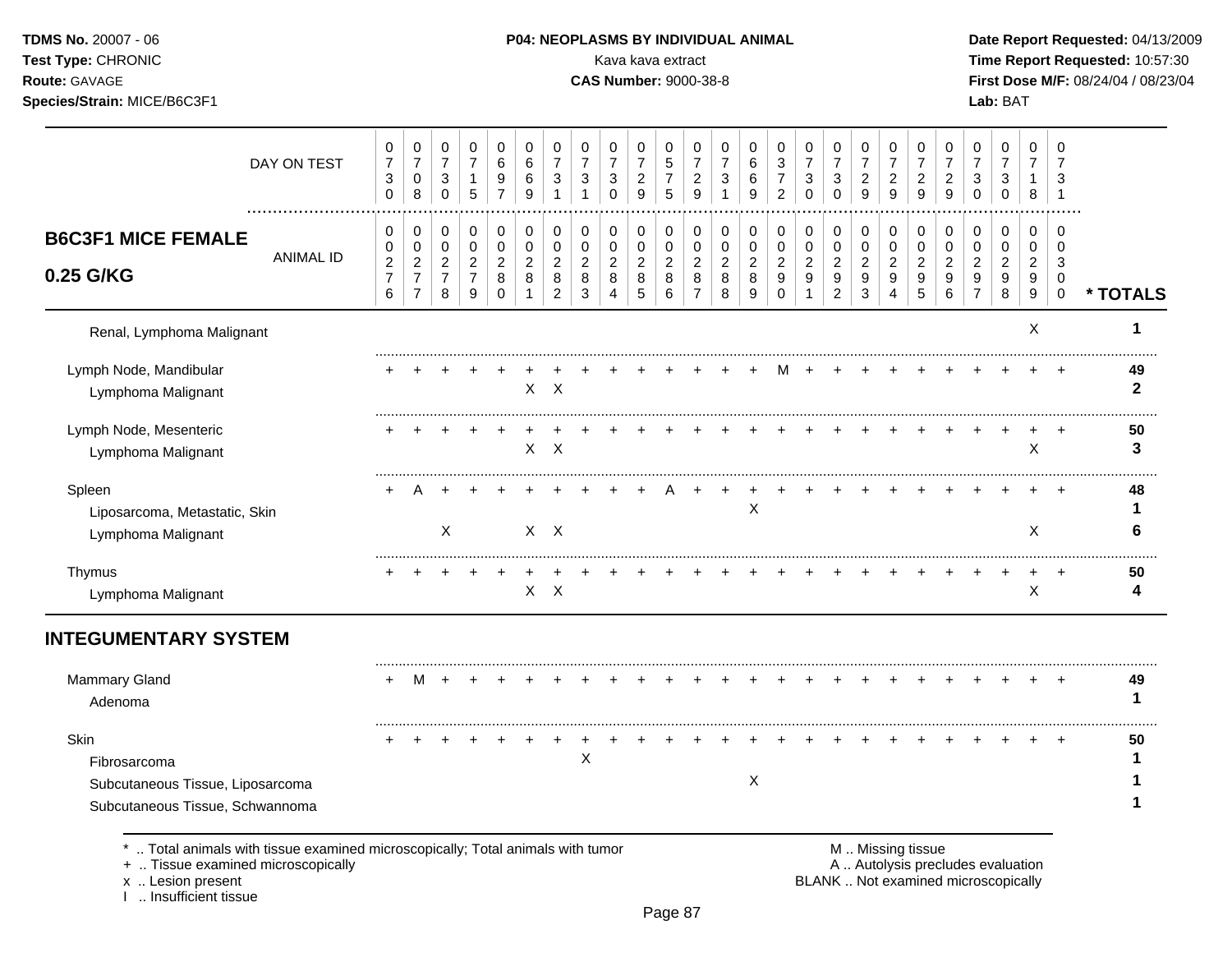| <b>TDMS No. 20007 - 06</b> |  |
|----------------------------|--|
| <b>Test Type: CHRONIC</b>  |  |
| <b>Route: GAVAGE</b>       |  |

## **Species/Strain:** MICE/B6C3F1 **Lab:** BAT

## **P04: NEOPLASMS BY INDIVIDUAL ANIMAL Date Report Requested:** 04/13/2009

Kava kava extract **Time Report Requested:** 10:57:30 **CAS Number:** 9000-38-8 **First Dose M/F:** 08/24/04 / 08/23/04

| DAY ON TEST                                                                                                                                    |                  | 0<br>$\overline{7}$<br>3<br>$\mathbf 0$           | 0<br>$\overline{7}$<br>0<br>8                                | 0<br>$\overline{7}$<br>3<br>$\mathbf 0$               | 0<br>$\overline{7}$<br>$\mathbf{1}$<br>$\sqrt{5}$             | 0<br>6<br>9<br>$\overline{7}$                            | 0<br>6<br>6<br>9                              | 0<br>$\overline{7}$<br>3<br>$\mathbf{1}$                  | 0<br>$\overline{7}$<br>$\mathbf{3}$<br>1     | 0<br>$\overline{7}$<br>3<br>$\Omega$ | 0<br>$\overline{7}$<br>$\overline{2}$<br>9 | 0<br>5<br>$\boldsymbol{7}$<br>5                | 0<br>$\overline{7}$<br>$\overline{2}$<br>9      | 0<br>$\overline{7}$<br>3<br>$\mathbf{1}$ | 0<br>6<br>6<br>9                   | 0<br>3<br>7<br>$\overline{2}$                | 0<br>$\overline{7}$<br>3<br>$\Omega$       | 0<br>$\overline{7}$<br>3<br>$\Omega$                    | 0<br>$\overline{7}$<br>$\overline{2}$<br>9 | 0<br>$\overline{7}$<br>$\overline{c}$<br>9 | 0<br>$\overline{7}$<br>$\overline{2}$<br>9             | 0<br>$\overline{7}$<br>$\overline{c}$<br>9             | 0<br>$\overline{7}$<br>3<br>$\Omega$                                   | 0<br>$\overline{7}$<br>$\mathbf{3}$<br>$\mathbf 0$            | 0<br>7<br>$\mathbf{1}$<br>8                                           | 0<br>7<br>3<br>$\mathbf{1}$                       |                    |
|------------------------------------------------------------------------------------------------------------------------------------------------|------------------|---------------------------------------------------|--------------------------------------------------------------|-------------------------------------------------------|---------------------------------------------------------------|----------------------------------------------------------|-----------------------------------------------|-----------------------------------------------------------|----------------------------------------------|--------------------------------------|--------------------------------------------|------------------------------------------------|-------------------------------------------------|------------------------------------------|------------------------------------|----------------------------------------------|--------------------------------------------|---------------------------------------------------------|--------------------------------------------|--------------------------------------------|--------------------------------------------------------|--------------------------------------------------------|------------------------------------------------------------------------|---------------------------------------------------------------|-----------------------------------------------------------------------|---------------------------------------------------|--------------------|
| <b>B6C3F1 MICE FEMALE</b><br>0.25 G/KG                                                                                                         | <b>ANIMAL ID</b> | 0<br>0<br>$\boldsymbol{2}$<br>$\overline{7}$<br>6 | 0<br>0<br>$\overline{2}$<br>$\overline{7}$<br>$\overline{7}$ | 0<br>$\,0\,$<br>$\overline{c}$<br>$\overline{7}$<br>8 | $\pmb{0}$<br>$\pmb{0}$<br>$\sqrt{2}$<br>$\boldsymbol{7}$<br>9 | 0<br>$\mathbf 0$<br>$\boldsymbol{2}$<br>8<br>$\mathbf 0$ | 0<br>$\pmb{0}$<br>$\boldsymbol{2}$<br>8<br>-1 | 0<br>$\mathbf 0$<br>$\overline{2}$<br>8<br>$\overline{c}$ | 0<br>$\mathbf 0$<br>$\overline{2}$<br>8<br>3 | 0<br>0<br>$\overline{2}$<br>8<br>4   | 0<br>0<br>$\overline{2}$<br>8<br>5         | 0<br>0<br>$\overline{2}$<br>$\bf 8$<br>$\,6\,$ | 0<br>0<br>$\overline{2}$<br>8<br>$\overline{7}$ | 0<br>0<br>$\overline{2}$<br>8<br>8       | 0<br>0<br>$\overline{2}$<br>8<br>9 | 0<br>0<br>$\overline{c}$<br>9<br>$\mathbf 0$ | 0<br>$\pmb{0}$<br>$\overline{2}$<br>9<br>1 | 0<br>$\pmb{0}$<br>$\overline{2}$<br>9<br>$\overline{2}$ | 0<br>$\pmb{0}$<br>$\overline{2}$<br>9<br>3 | 0<br>$\pmb{0}$<br>$\overline{2}$<br>9<br>4 | 0<br>0<br>$\overline{c}$<br>9<br>5                     | $\mathbf 0$<br>$\mathbf 0$<br>$\overline{2}$<br>9<br>6 | 0<br>$\pmb{0}$<br>$\overline{c}$<br>$\boldsymbol{9}$<br>$\overline{7}$ | 0<br>$\mathbf 0$<br>$\sqrt{2}$<br>$\boldsymbol{9}$<br>$\,8\,$ | $\mathbf 0$<br>$\mathbf 0$<br>$\overline{2}$<br>9<br>$\boldsymbol{9}$ | $\mathbf 0$<br>$\mathbf 0$<br>3<br>0<br>$\pmb{0}$ | * TOTALS           |
| Malignant                                                                                                                                      |                  |                                                   |                                                              |                                                       |                                                               |                                                          |                                               |                                                           |                                              |                                      |                                            |                                                |                                                 |                                          |                                    |                                              |                                            |                                                         |                                            |                                            |                                                        |                                                        |                                                                        |                                                               |                                                                       |                                                   |                    |
| <b>MUSCULOSKELETAL SYSTEM</b>                                                                                                                  |                  |                                                   |                                                              |                                                       |                                                               |                                                          |                                               |                                                           |                                              |                                      |                                            |                                                |                                                 |                                          |                                    |                                              |                                            |                                                         |                                            |                                            |                                                        |                                                        |                                                                        |                                                               |                                                                       |                                                   |                    |
| Bone<br>Osteosarcoma                                                                                                                           |                  |                                                   | х                                                            |                                                       |                                                               |                                                          |                                               |                                                           |                                              |                                      |                                            |                                                |                                                 |                                          |                                    |                                              |                                            |                                                         |                                            |                                            |                                                        |                                                        |                                                                        |                                                               |                                                                       |                                                   | 50<br>$\mathbf{2}$ |
| <b>Skeletal Muscle</b><br>Liposarcoma, Metastatic, Skin                                                                                        |                  |                                                   |                                                              |                                                       |                                                               |                                                          |                                               |                                                           |                                              |                                      |                                            |                                                |                                                 |                                          | $\mathsf{X}$                       |                                              |                                            |                                                         |                                            |                                            |                                                        |                                                        |                                                                        |                                                               |                                                                       |                                                   | 1                  |
| <b>NERVOUS SYSTEM</b>                                                                                                                          |                  |                                                   |                                                              |                                                       |                                                               |                                                          |                                               |                                                           |                                              |                                      |                                            |                                                |                                                 |                                          |                                    |                                              |                                            |                                                         |                                            |                                            |                                                        |                                                        |                                                                        |                                                               |                                                                       |                                                   |                    |
| Brain                                                                                                                                          |                  |                                                   |                                                              |                                                       |                                                               |                                                          |                                               |                                                           |                                              |                                      |                                            |                                                |                                                 |                                          |                                    |                                              |                                            |                                                         |                                            |                                            |                                                        |                                                        |                                                                        |                                                               |                                                                       | +                                                 | 50                 |
| <b>RESPIRATORY SYSTEM</b>                                                                                                                      |                  |                                                   |                                                              |                                                       |                                                               |                                                          |                                               |                                                           |                                              |                                      |                                            |                                                |                                                 |                                          |                                    |                                              |                                            |                                                         |                                            |                                            |                                                        |                                                        |                                                                        |                                                               |                                                                       |                                                   |                    |
| Lung<br>Alveolar/Bronchiolar Adenoma<br>Alveolar/Bronchiolar Carcinoma<br>Hepatocellular Carcinoma, Metastatic,<br>Liver<br>Lymphoma Malignant |                  |                                                   |                                                              | $X$ $X$ $X$                                           | $\times$                                                      |                                                          |                                               |                                                           |                                              |                                      |                                            |                                                |                                                 |                                          |                                    |                                              |                                            |                                                         |                                            |                                            |                                                        | X                                                      |                                                                        |                                                               | X                                                                     |                                                   | 50<br>4<br>2       |
| Nose<br>Total animals with tissue examined microscopically; Total animals with tumor<br>+  Tissue examined microscopically                     |                  |                                                   |                                                              |                                                       |                                                               |                                                          |                                               |                                                           |                                              |                                      |                                            |                                                |                                                 |                                          |                                    |                                              |                                            |                                                         |                                            |                                            | M  Missing tissue<br>A  Autolysis precludes evaluation |                                                        |                                                                        |                                                               |                                                                       |                                                   | 50                 |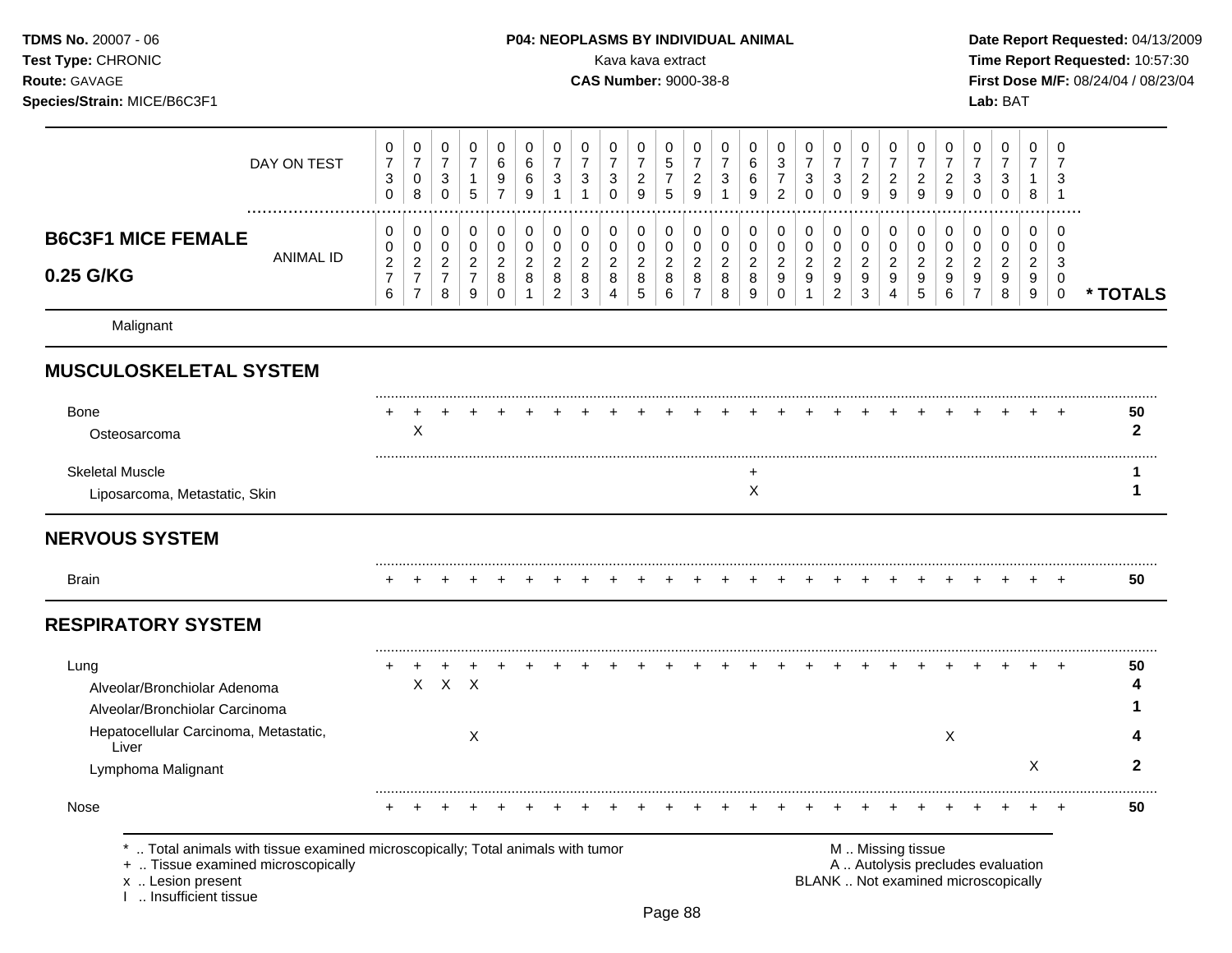| <b>TDMS No. 20007 - 06</b> |  |
|----------------------------|--|
| <b>Test Type: CHRONIC</b>  |  |

Species/Strain: MICE/B6C3F1

Route: GAVAGE

#### P04: NEOPLASMS BY INDIVIDUAL ANIMAL

Kava kava extract

**CAS Number: 9000-38-8** 

Date Report Requested: 04/13/2009 Time Report Requested: 10:57:30 First Dose M/F: 08/24/04 / 08/23/04 Lab: BAT

|                                              | DAY ON TEST                                                                     | 0<br>$\overline{7}$<br>3<br>$\mathbf 0$                 | $\mathbf 0$<br>$\overline{7}$<br>0<br>$\,8\,$                | 0<br>$\overline{7}$<br>3<br>$\mathbf 0$                             | 0<br>$\overline{7}$<br>$\mathbf{1}$<br>5                          | 0<br>6<br>9<br>$\overline{7}$                                 | 0<br>6<br>6<br>9                        | 0<br>$\overline{7}$<br>3                               | 0<br>$\overline{7}$<br>3                             | 0<br>$\overline{7}$<br>$\sqrt{3}$<br>$\Omega$ | 0<br>$\overline{7}$<br>$\boldsymbol{2}$<br>9                    | 0<br>$\sqrt{5}$<br>$\boldsymbol{7}$<br>5        | 0<br>$\overline{7}$<br>$\overline{c}$<br>9                          | 0<br>$\overline{7}$<br>3<br>1                | 0<br>6<br>6<br>9                   | 0<br>3<br>$\overline{7}$<br>$\overline{2}$      | 0<br>$\overline{7}$<br>$\mathbf{3}$<br>$\Omega$        | 0<br>$\overline{7}$<br>3<br>$\Omega$                    | 0<br>$\boldsymbol{7}$<br>$\overline{2}$<br>9 | 0<br>$\overline{7}$<br>$\overline{a}$<br>9           | 0<br>$\overline{7}$<br>$\overline{c}$<br>9             | 0<br>$\overline{7}$<br>$\overline{a}$<br>9 | 0<br>$\overline{7}$<br>3<br>$\Omega$                                | 0<br>$\overline{7}$<br>3<br>$\mathbf 0$                | 0<br>$\overline{7}$<br>-1<br>8                    | 0<br>$\overline{7}$<br>3<br>$\mathbf{1}$         |          |
|----------------------------------------------|---------------------------------------------------------------------------------|---------------------------------------------------------|--------------------------------------------------------------|---------------------------------------------------------------------|-------------------------------------------------------------------|---------------------------------------------------------------|-----------------------------------------|--------------------------------------------------------|------------------------------------------------------|-----------------------------------------------|-----------------------------------------------------------------|-------------------------------------------------|---------------------------------------------------------------------|----------------------------------------------|------------------------------------|-------------------------------------------------|--------------------------------------------------------|---------------------------------------------------------|----------------------------------------------|------------------------------------------------------|--------------------------------------------------------|--------------------------------------------|---------------------------------------------------------------------|--------------------------------------------------------|---------------------------------------------------|--------------------------------------------------|----------|
| <b>B6C3F1 MICE FEMALE</b><br>0.25 G/KG       | <b>ANIMAL ID</b>                                                                | $\pmb{0}$<br>0<br>$\overline{c}$<br>$\overline{7}$<br>6 | 0<br>0<br>$\overline{2}$<br>$\overline{7}$<br>$\overline{7}$ | $\mathbf 0$<br>$\mathbf 0$<br>$\overline{2}$<br>$\overline{7}$<br>8 | $\mathbf 0$<br>$\pmb{0}$<br>$\overline{2}$<br>$\overline{7}$<br>9 | $\mathbf 0$<br>$\pmb{0}$<br>$\boldsymbol{2}$<br>8<br>$\Omega$ | $\mathbf 0$<br>0<br>$\overline{2}$<br>8 | $\mathbf 0$<br>$\mathbf 0$<br>$\overline{2}$<br>8<br>2 | $\pmb{0}$<br>$\mathbf 0$<br>$\overline{c}$<br>8<br>3 | 0<br>0<br>$\overline{2}$<br>$\bf 8$<br>4      | $\mathbf 0$<br>$\mathbf 0$<br>$\overline{c}$<br>8<br>$\sqrt{5}$ | $\Omega$<br>$\,0\,$<br>$\overline{2}$<br>8<br>6 | $\mathbf 0$<br>$\pmb{0}$<br>$\boldsymbol{2}$<br>8<br>$\overline{7}$ | $\mathbf 0$<br>0<br>$\overline{2}$<br>8<br>8 | 0<br>0<br>$\overline{c}$<br>8<br>9 | 0<br>$\mathbf 0$<br>$\sqrt{2}$<br>9<br>$\Omega$ | 0<br>$\mathbf 0$<br>$\overline{a}$<br>$\boldsymbol{9}$ | 0<br>$\pmb{0}$<br>$\overline{c}$<br>9<br>$\overline{2}$ | 0<br>$\pmb{0}$<br>$\overline{2}$<br>9<br>3   | $\mathbf 0$<br>$\pmb{0}$<br>$\overline{2}$<br>9<br>4 | $\mathbf 0$<br>$\mathbf 0$<br>$\overline{2}$<br>9<br>5 | 0<br>0<br>$\overline{2}$<br>9<br>6         | $\mathbf 0$<br>$\mathbf 0$<br>$\overline{2}$<br>9<br>$\overline{7}$ | $\mathbf 0$<br>$\mathbf 0$<br>$\overline{2}$<br>9<br>8 | 0<br>0<br>$\overline{2}$<br>9<br>$\boldsymbol{9}$ | $\Omega$<br>$\mathbf 0$<br>3<br>0<br>$\mathbf 0$ | * TOTALS |
| Trachea                                      |                                                                                 |                                                         |                                                              |                                                                     |                                                                   |                                                               |                                         |                                                        |                                                      |                                               |                                                                 |                                                 |                                                                     |                                              |                                    |                                                 |                                                        |                                                         |                                              |                                                      |                                                        |                                            |                                                                     |                                                        |                                                   |                                                  | 50       |
| <b>SPECIAL SENSES SYSTEM</b>                 |                                                                                 |                                                         |                                                              |                                                                     |                                                                   |                                                               |                                         |                                                        |                                                      |                                               |                                                                 |                                                 |                                                                     |                                              |                                    |                                                 |                                                        |                                                         |                                              |                                                      |                                                        |                                            |                                                                     |                                                        |                                                   |                                                  |          |
| Eye                                          |                                                                                 |                                                         |                                                              |                                                                     |                                                                   |                                                               |                                         |                                                        |                                                      |                                               |                                                                 |                                                 |                                                                     |                                              |                                    |                                                 |                                                        |                                                         |                                              |                                                      |                                                        |                                            |                                                                     |                                                        |                                                   |                                                  | 50       |
| Harderian Gland<br>Adenoma                   |                                                                                 |                                                         |                                                              |                                                                     |                                                                   |                                                               |                                         |                                                        |                                                      |                                               |                                                                 |                                                 |                                                                     |                                              |                                    | м                                               | $\overline{+}$                                         | $\div$                                                  |                                              | $\overline{ }$                                       | $\times$                                               |                                            |                                                                     |                                                        |                                                   | $\div$                                           | 49<br>5  |
| <b>URINARY SYSTEM</b>                        |                                                                                 |                                                         |                                                              |                                                                     |                                                                   |                                                               |                                         |                                                        |                                                      |                                               |                                                                 |                                                 |                                                                     |                                              |                                    |                                                 |                                                        |                                                         |                                              |                                                      |                                                        |                                            |                                                                     |                                                        |                                                   |                                                  |          |
| Kidney<br>Lymphoma Malignant                 |                                                                                 |                                                         |                                                              |                                                                     |                                                                   |                                                               | $\mathsf X$                             |                                                        |                                                      |                                               |                                                                 |                                                 |                                                                     |                                              |                                    |                                                 |                                                        |                                                         |                                              |                                                      |                                                        |                                            |                                                                     |                                                        | ٠<br>$\mathsf X$                                  |                                                  | 50<br>3  |
| <b>Urinary Bladder</b><br>Lymphoma Malignant |                                                                                 |                                                         | A                                                            | $\overline{ }$                                                      |                                                                   |                                                               |                                         |                                                        |                                                      |                                               |                                                                 |                                                 |                                                                     |                                              | $\div$                             | м                                               | $\div$                                                 |                                                         |                                              |                                                      |                                                        |                                            |                                                                     |                                                        |                                                   |                                                  | 48<br>1  |
| <b>SYSTEMIC LESIONS</b>                      |                                                                                 |                                                         |                                                              |                                                                     |                                                                   |                                                               |                                         |                                                        |                                                      |                                               |                                                                 |                                                 |                                                                     |                                              |                                    |                                                 |                                                        |                                                         |                                              |                                                      |                                                        |                                            |                                                                     |                                                        |                                                   |                                                  |          |
| Multiple Organ<br>Lymphoma Malignant         |                                                                                 |                                                         |                                                              | X                                                                   |                                                                   |                                                               |                                         | $X$ $X$                                                |                                                      |                                               |                                                                 |                                                 |                                                                     |                                              |                                    |                                                 |                                                        | $\boldsymbol{\mathsf{X}}$                               |                                              |                                                      |                                                        |                                            |                                                                     |                                                        | $\mathsf X$                                       |                                                  | 50<br>7  |
|                                              | *  Total animals with tissue examined microscopically; Total animals with tumor |                                                         |                                                              |                                                                     |                                                                   |                                                               |                                         |                                                        |                                                      |                                               |                                                                 |                                                 |                                                                     |                                              |                                    |                                                 |                                                        |                                                         |                                              | M  Missing tissue                                    |                                                        |                                            |                                                                     |                                                        |                                                   |                                                  |          |

+ .. Tissue examined microscopically

x .. Lesion present<br>I .. Insufficient tissue

M .. Missing tissue<br>A .. Autolysis precludes evaluation BLANK .. Not examined microscopically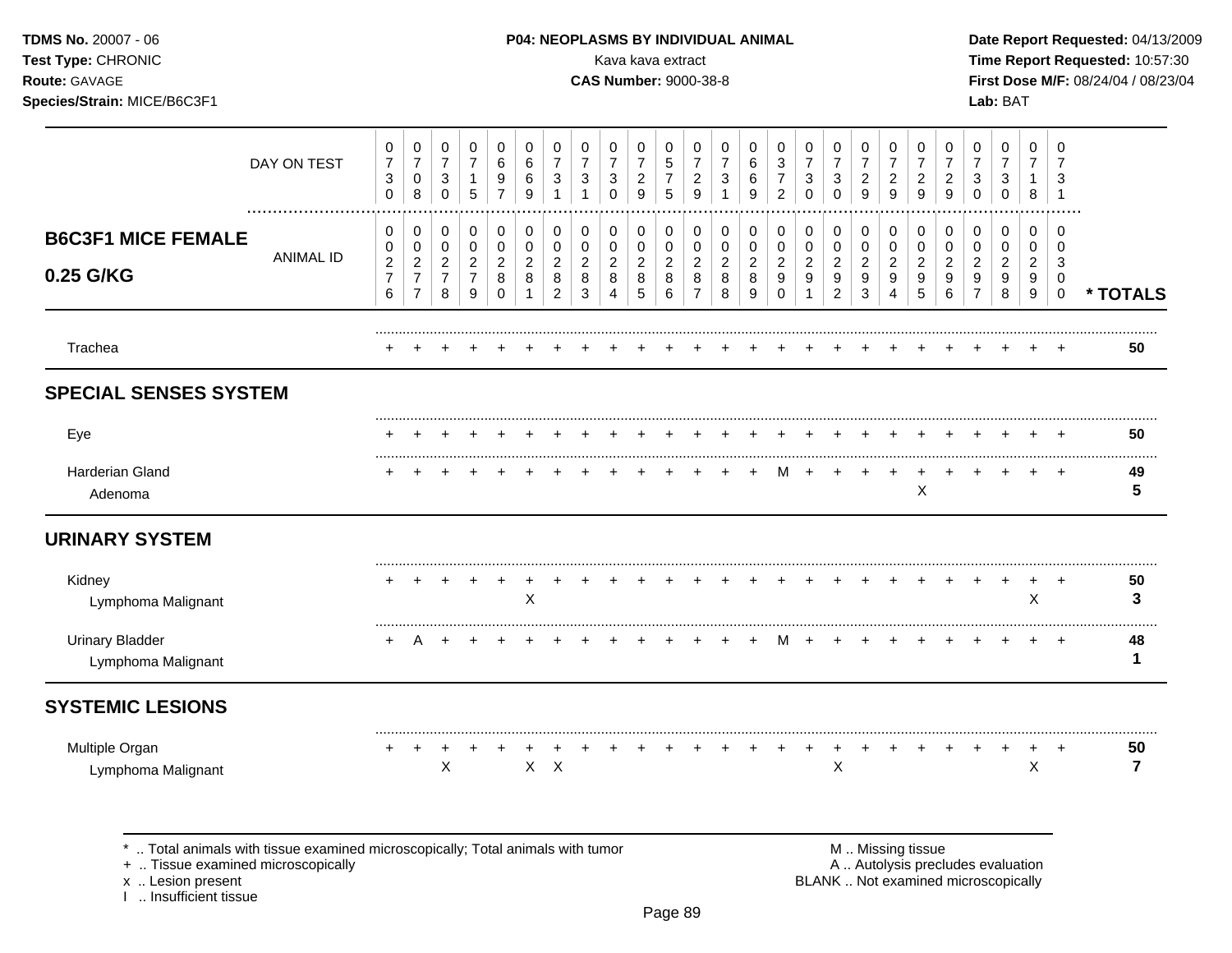**Test Type:** CHRONIC **Transfer CHRONIC** Kava Rava extract Kava extract **Time Report Requested:** 10:57:30 **Route:** GAVAGE **CAS Number:** 9000-38-8 **First Dose M/F:** 08/24/04 / 08/23/04 **Species/Strain:** MICE/B6C3F1 **Lab:** BAT

|                                       | DAY ON TEST | 0<br>$\rightarrow$<br>3<br>$\sim$<br>U | $\mathbf{0}$<br>5<br>3<br>4 | 0<br>◠<br><u>_</u><br>9 | đ | υ<br>З | υ<br>◠<br><u>_</u><br>9    | u<br>-2<br>J      | ν<br>3      | 6<br>3<br>8  | υ<br>3<br>0 | ∼<br>9 | U<br><u>.</u><br>9 | 0<br>ີ<br>ັ      | u<br><u>.</u><br>9 | U<br>3      | ົ      | U<br>ົ<br>$\epsilon$<br>9 | v<br>3 | 0<br>3      | 0<br>3                      | 3 | 0<br>ົ<br><u>_</u><br>9 | <u>_</u><br>9          | U<br>3<br>0      | 0<br>9              |         |
|---------------------------------------|-------------|----------------------------------------|-----------------------------|-------------------------|---|--------|----------------------------|-------------------|-------------|--------------|-------------|--------|--------------------|------------------|--------------------|-------------|--------|---------------------------|--------|-------------|-----------------------------|---|-------------------------|------------------------|------------------|---------------------|---------|
| <b>B6C3F1 MICE FEMALE</b><br>0.5 G/KG | ANIMAL ID   | U<br>0<br>3<br>U                       | $\mathbf{0}$<br>0<br>3<br>0 | ົ<br>J                  | ◠ | 0<br>c | 0<br>C<br>υ<br>◠<br>ັ<br>υ | u<br>u<br>-2<br>J | υ<br>ີ<br>J | $\sim$<br>دت | 0<br>υ<br>3 | ີ<br>đ | U<br>0<br>3        | 0<br>0<br>ີ<br>ັ | U<br>U<br>З        | 0<br>3      | $\sim$ | U<br>v<br>3               | 3      | 0<br>0<br>3 | 0<br>0<br>3<br><sup>o</sup> | J | 0<br>0<br>3<br>◠        | v<br><sup>o</sup><br>J | 0<br>U<br>ີ<br>J | 0<br>- U<br>-3<br>ົ | temales |
|                                       |             |                                        | ົ<br>∠                      | 3                       |   | ∽      | 6                          | u<br>-            | 8           | 9            |             |        |                    | ົ                |                    | $\mathbf b$ |        |                           | 8      | 9           | <u>_</u>                    | ∼ | <u>.</u><br>ົ           | <u>_</u><br>$\sim$     | <u>.</u><br>4    | ්ට                  | (cont)  |

# **ALIMENTARY SYSTEM**

\* .. Total animals with tissue examined microscopically; Total animals with tumor <br>
+ .. Tissue examined microscopically<br>
+ .. Tissue examined microscopically

+ .. Tissue examined microscopically

I .. Insufficient tissue

x .. Lesion present **BLANK** .. Not examined microscopically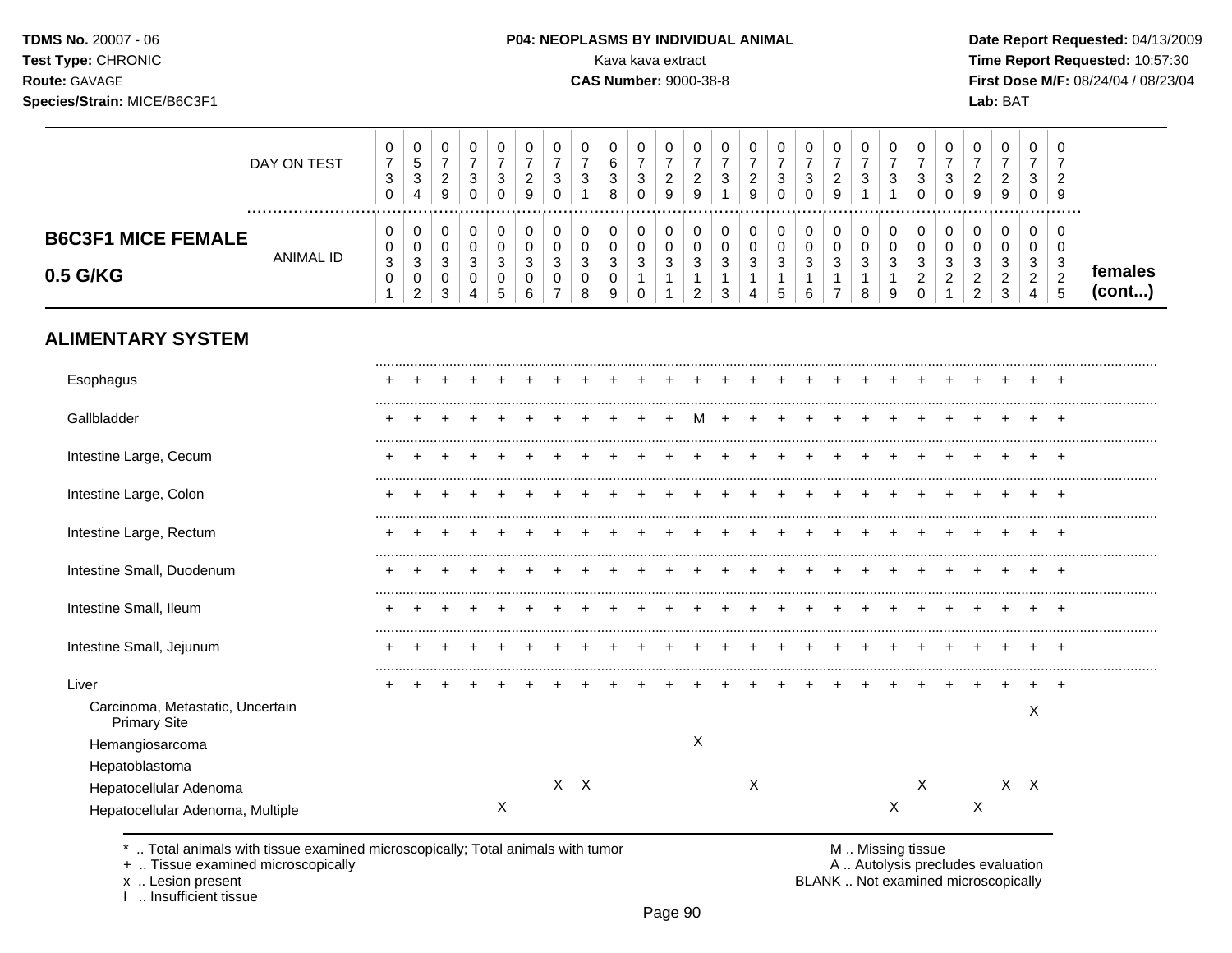| <b>TDMS No. 20007 - 06</b> |  |
|----------------------------|--|
| Test Type: CHRONIC         |  |

**Time Report Requested:** 10:57:30 **Route:** GAVAGE **CAS Number:** 9000-38-8 **First Dose M/F:** 08/24/04 / 08/23/04 **Species/Strain:** MICE/B6C3F1 **Lab:** BAT

|                                                                            | DAY ON TEST      | 0<br>$\overline{7}$<br>$\sqrt{3}$<br>$\Omega$ | $\mathbf 0$<br>$\sqrt{5}$<br>$\sqrt{3}$<br>$\overline{4}$ | 0<br>$\overline{7}$<br>$\sqrt{2}$<br>9     | 0<br>$\overline{7}$<br>$\mathbf{3}$<br>$\Omega$ | 0<br>$\overline{7}$<br>3<br>$\Omega$ | 0<br>$\overline{7}$<br>$\overline{2}$<br>9        | 0<br>$\overline{7}$<br>3<br>$\Omega$ | 0<br>$\overline{7}$<br>$\mathbf{3}$               | 0<br>6<br>3<br>8              | 0<br>$\overline{7}$<br>$\sqrt{3}$<br>$\Omega$              | 0<br>$\overline{7}$<br>$\overline{a}$<br>9 | 0<br>$\overline{7}$<br>$\overline{2}$<br>9 | 0<br>$\overline{7}$<br>3<br>$\overline{1}$ | 0<br>$\overline{7}$<br>$\overline{c}$<br>9 | 0<br>$\overline{7}$<br>$\mathbf{3}$<br>$\Omega$ | 0<br>$\overline{7}$<br>3<br>$\Omega$   | 0<br>$\overline{7}$<br>$\overline{2}$<br>9              | 0<br>$\overline{7}$<br>3   | 0<br>$\overline{7}$<br>3   | 0<br>$\overline{7}$<br>3<br>$\Omega$                | 0<br>$\overline{7}$<br>$\mathbf{3}$<br>$\Omega$ | 0<br>$\overline{7}$<br>$\overline{2}$<br>9            | 0<br>$\boldsymbol{7}$<br>$\overline{2}$<br>9                     | 0<br>$\overline{7}$<br>3<br>$\mathbf 0$                    | 0<br>$\overline{7}$<br>$\overline{2}$<br>9 |                   |
|----------------------------------------------------------------------------|------------------|-----------------------------------------------|-----------------------------------------------------------|--------------------------------------------|-------------------------------------------------|--------------------------------------|---------------------------------------------------|--------------------------------------|---------------------------------------------------|-------------------------------|------------------------------------------------------------|--------------------------------------------|--------------------------------------------|--------------------------------------------|--------------------------------------------|-------------------------------------------------|----------------------------------------|---------------------------------------------------------|----------------------------|----------------------------|-----------------------------------------------------|-------------------------------------------------|-------------------------------------------------------|------------------------------------------------------------------|------------------------------------------------------------|--------------------------------------------|-------------------|
| <b>B6C3F1 MICE FEMALE</b><br>0.5 G/KG                                      | <b>ANIMAL ID</b> | 0<br>0<br>$\sqrt{3}$<br>$\mathbf 0$           | 0<br>$\pmb{0}$<br>$\sqrt{3}$<br>0<br>$\boldsymbol{2}$     | 0<br>$\mathbf 0$<br>$\mathbf{3}$<br>0<br>3 | 0<br>$\pmb{0}$<br>3<br>0<br>4                   | 0<br>$\Omega$<br>3<br>0<br>5         | 0<br>$\mathbf 0$<br>$\mathbf{3}$<br>$\Omega$<br>6 | 0<br>$\mathbf 0$<br>3<br>$\Omega$    | 0<br>$\mathsf{O}\xspace$<br>3<br>$\mathbf 0$<br>8 | 0<br>$\pmb{0}$<br>3<br>0<br>9 | 0<br>$\mathbf 0$<br>$\sqrt{3}$<br>$\mathbf{1}$<br>$\Omega$ | 0<br>$\mathbf 0$<br>3                      | 0<br>0<br>3<br>2                           | 0<br>$\mathbf 0$<br>3<br>3                 | 0<br>$\mathbf 0$<br>3<br>Δ                 | 0<br>$\mathsf 0$<br>3<br>1<br>5                 | 0<br>$\pmb{0}$<br>$\sqrt{3}$<br>1<br>6 | 0<br>$\mathbf 0$<br>$\mathbf{3}$<br>1<br>$\overline{7}$ | 0<br>$\mathbf 0$<br>3<br>8 | 0<br>$\mathbf 0$<br>3<br>9 | 0<br>$\mathbf 0$<br>3<br>$\overline{c}$<br>$\Omega$ | 0<br>$\pmb{0}$<br>3<br>$\overline{c}$           | 0<br>$\mathbf 0$<br>3<br>$\sqrt{2}$<br>$\overline{2}$ | 0<br>$\mathbf 0$<br>$\sqrt{3}$<br>$\overline{c}$<br>$\mathbf{3}$ | 0<br>0<br>$\mathbf{3}$<br>$\overline{2}$<br>$\overline{4}$ | $\Omega$<br>0<br>3<br>$\overline{c}$<br>5  | females<br>(cont) |
| Hepatocellular Carcinoma<br>Hepatocellular Carcinoma, Multiple             |                  |                                               | X                                                         |                                            | X                                               |                                      |                                                   |                                      | X                                                 |                               |                                                            |                                            |                                            |                                            |                                            |                                                 |                                        |                                                         |                            |                            |                                                     |                                                 | X                                                     |                                                                  |                                                            | X                                          |                   |
| Mesentery                                                                  |                  |                                               |                                                           |                                            | $\div$                                          |                                      |                                                   | $\ddot{}$                            |                                                   |                               |                                                            |                                            |                                            |                                            |                                            |                                                 |                                        |                                                         |                            |                            |                                                     |                                                 | $\ddot{}$                                             |                                                                  |                                                            |                                            |                   |
| Pancreas                                                                   |                  |                                               |                                                           |                                            |                                                 |                                      |                                                   |                                      |                                                   |                               |                                                            |                                            |                                            |                                            |                                            |                                                 |                                        |                                                         |                            |                            |                                                     |                                                 |                                                       |                                                                  |                                                            |                                            |                   |
| Salivary Glands                                                            |                  |                                               |                                                           |                                            |                                                 |                                      |                                                   |                                      |                                                   |                               |                                                            |                                            |                                            |                                            |                                            |                                                 |                                        |                                                         |                            |                            |                                                     |                                                 |                                                       |                                                                  |                                                            |                                            |                   |
| Stomach, Forestomach<br>Squamous Cell Carcinoma<br>Squamous Cell Papilloma |                  |                                               |                                                           |                                            |                                                 |                                      |                                                   |                                      |                                                   |                               |                                                            |                                            |                                            |                                            |                                            |                                                 |                                        |                                                         |                            |                            |                                                     |                                                 |                                                       |                                                                  |                                                            |                                            |                   |
| Stomach, Glandular                                                         |                  |                                               |                                                           |                                            |                                                 |                                      |                                                   |                                      |                                                   |                               |                                                            |                                            |                                            |                                            |                                            |                                                 |                                        |                                                         |                            |                            |                                                     |                                                 |                                                       |                                                                  |                                                            |                                            |                   |
| Tooth                                                                      |                  |                                               |                                                           |                                            |                                                 |                                      |                                                   |                                      |                                                   |                               |                                                            |                                            |                                            |                                            |                                            |                                                 |                                        |                                                         | $\ddot{}$                  |                            |                                                     |                                                 |                                                       |                                                                  |                                                            |                                            |                   |
| <b>CARDIOVASCULAR SYSTEM</b>                                               |                  |                                               |                                                           |                                            |                                                 |                                      |                                                   |                                      |                                                   |                               |                                                            |                                            |                                            |                                            |                                            |                                                 |                                        |                                                         |                            |                            |                                                     |                                                 |                                                       |                                                                  |                                                            |                                            |                   |
| <b>Blood Vessel</b>                                                        |                  |                                               |                                                           |                                            |                                                 |                                      |                                                   |                                      |                                                   |                               |                                                            |                                            |                                            |                                            |                                            |                                                 |                                        |                                                         |                            |                            |                                                     |                                                 |                                                       |                                                                  |                                                            |                                            |                   |
| Heart                                                                      |                  | ٠                                             |                                                           |                                            |                                                 |                                      |                                                   |                                      |                                                   |                               |                                                            |                                            |                                            |                                            |                                            |                                                 |                                        |                                                         |                            |                            |                                                     |                                                 |                                                       |                                                                  |                                                            | $\pm$                                      |                   |

## **ENDOCRINE SYSTEM**

\* .. Total animals with tissue examined microscopically; Total animals with tumor **M** metal metal M .. Missing tissue<br>  $\blacksquare$  A .. Autolysis precludes evaluation<br>
A .. Autolysis precludes evaluation

+ .. Tissue examined microscopically

x .. Lesion present<br>I .. Insufficient tissue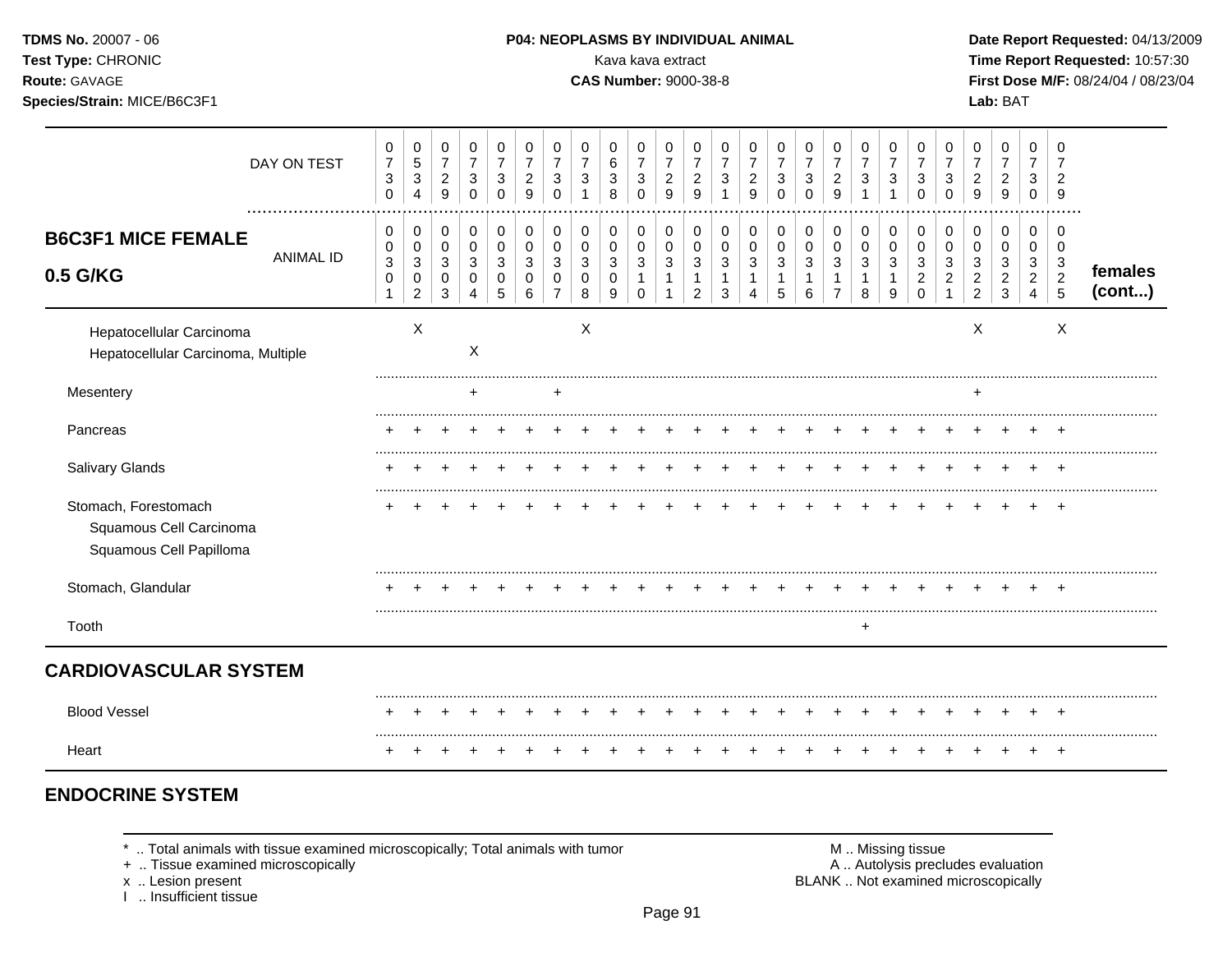| <b>TDMS No. 20007 - 06</b> |  |
|----------------------------|--|
| Tost Tyno: CHRONIC         |  |

**Test Type:** CHRONIC **Transfer CHRONIC** Kava **Rava kava extract** Kava kava extract **Time Report Requested:** 10:57:30 **Route:** GAVAGE **CAS Number:** 9000-38-8 **First Dose M/F:** 08/24/04 / 08/23/04 **Species/Strain:** MICE/B6C3F1 **Lab:** BAT

|                                                  | DAY ON TEST                                                                  | 0<br>$\overline{7}$<br>3<br>$\mathbf 0$    | 0<br>$\,$ 5 $\,$<br>$\ensuremath{\mathsf{3}}$<br>$\overline{4}$                        | 0<br>$\boldsymbol{7}$<br>$\overline{2}$<br>$\overline{9}$             | 0<br>$\overline{7}$<br>3<br>$\mathbf 0$            | 0<br>$\overline{7}$<br>3<br>$\mathbf 0$ | 0<br>$\overline{7}$<br>$\overline{2}$<br>$\mathsf g$ | 0<br>$\overline{7}$<br>$\mathbf{3}$<br>$\mathbf 0$            | 0<br>$\overline{7}$<br>3<br>$\mathbf{1}$ | 0<br>$\,6\,$<br>$\sqrt{3}$<br>8                            | 0<br>$\overline{7}$<br>3<br>$\mathbf 0$                     | 0<br>$\overline{7}$<br>$\overline{c}$<br>9                           | 0<br>$\overline{7}$<br>$\overline{a}$<br>9                               | 0<br>$\overline{7}$<br>3<br>$\mathbf{1}$                                              | 0<br>$\overline{7}$<br>$\overline{c}$<br>9                                          | 0<br>$\overline{7}$<br>3<br>$\Omega$                | 0<br>$\overline{7}$<br>$\mathbf{3}$<br>$\mathbf 0$              | 0<br>$\boldsymbol{7}$<br>$\overline{a}$<br>9        | 0<br>$\overline{7}$<br>3<br>$\mathbf{1}$          | 0<br>$\overline{7}$<br>3<br>$\mathbf{1}$ | 0<br>$\overline{7}$<br>3<br>$\mathbf 0$                                   | 0<br>$\overline{7}$<br>$\mathbf{3}$<br>$\Omega$                          | 0<br>$\overline{7}$<br>$\overline{c}$<br>$\overline{9}$                 | 0<br>$\overline{7}$<br>$\sqrt{2}$<br>9                                   | 0<br>$\overline{7}$<br>3<br>$\mathbf 0$                           | 0<br>7<br>$\overline{2}$<br>9                                     |                   |
|--------------------------------------------------|------------------------------------------------------------------------------|--------------------------------------------|----------------------------------------------------------------------------------------|-----------------------------------------------------------------------|----------------------------------------------------|-----------------------------------------|------------------------------------------------------|---------------------------------------------------------------|------------------------------------------|------------------------------------------------------------|-------------------------------------------------------------|----------------------------------------------------------------------|--------------------------------------------------------------------------|---------------------------------------------------------------------------------------|-------------------------------------------------------------------------------------|-----------------------------------------------------|-----------------------------------------------------------------|-----------------------------------------------------|---------------------------------------------------|------------------------------------------|---------------------------------------------------------------------------|--------------------------------------------------------------------------|-------------------------------------------------------------------------|--------------------------------------------------------------------------|-------------------------------------------------------------------|-------------------------------------------------------------------|-------------------|
| <b>B6C3F1 MICE FEMALE</b><br>0.5 G/KG            | <b>ANIMAL ID</b>                                                             | 0<br>$\mathsf 0$<br>3<br>0<br>$\mathbf{1}$ | $\pmb{0}$<br>$\mathbf 0$<br>$\ensuremath{\mathsf{3}}$<br>$\mathbf 0$<br>$\overline{2}$ | $\pmb{0}$<br>$\pmb{0}$<br>$\mathbf{3}$<br>$\mathbf 0$<br>$\mathbf{3}$ | $\mathbf 0$<br>$\pmb{0}$<br>$\mathbf{3}$<br>0<br>4 | $\pmb{0}$<br>$\pmb{0}$<br>3<br>0<br>5   | $\pmb{0}$<br>$\pmb{0}$<br>$\mathbf{3}$<br>0<br>6     | $\pmb{0}$<br>$\pmb{0}$<br>$\mathbf{3}$<br>0<br>$\overline{7}$ | 0<br>0<br>3<br>0<br>8                    | $\pmb{0}$<br>$\mathbf 0$<br>$\sqrt{3}$<br>$\mathbf 0$<br>9 | 0<br>$\pmb{0}$<br>$\sqrt{3}$<br>$\mathbf{1}$<br>$\mathbf 0$ | $\pmb{0}$<br>$\pmb{0}$<br>$\sqrt{3}$<br>$\mathbf{1}$<br>$\mathbf{1}$ | $\pmb{0}$<br>$\pmb{0}$<br>$\mathbf{3}$<br>$\mathbf{1}$<br>$\overline{2}$ | $\pmb{0}$<br>$\mathbf 0$<br>$\ensuremath{\mathsf{3}}$<br>$\mathbf{1}$<br>$\mathbf{3}$ | $\,0\,$<br>$\pmb{0}$<br>$\ensuremath{\mathsf{3}}$<br>$\mathbf{1}$<br>$\overline{4}$ | 0<br>$\mathsf 0$<br>$\sqrt{3}$<br>$\mathbf{1}$<br>5 | $\pmb{0}$<br>$\pmb{0}$<br>$\sqrt{3}$<br>$\mathbf{1}$<br>$\,6\,$ | 0<br>$\pmb{0}$<br>$\sqrt{3}$<br>1<br>$\overline{7}$ | 0<br>$\pmb{0}$<br>$\sqrt{3}$<br>$\mathbf{1}$<br>8 | $\pmb{0}$<br>$\mathbf 0$<br>3<br>1<br>9  | $\pmb{0}$<br>$\mathbf 0$<br>$\mathbf{3}$<br>$\overline{c}$<br>$\mathbf 0$ | $\pmb{0}$<br>$\pmb{0}$<br>$\mathbf{3}$<br>$\overline{c}$<br>$\mathbf{1}$ | 0<br>0<br>$\ensuremath{\mathsf{3}}$<br>$\overline{c}$<br>$\overline{2}$ | $\pmb{0}$<br>$\mathbf 0$<br>$\sqrt{3}$<br>$\overline{2}$<br>$\mathbf{3}$ | $\pmb{0}$<br>$\mathbf 0$<br>3<br>$\overline{2}$<br>$\overline{4}$ | $\mathbf 0$<br>$\mathbf 0$<br>3<br>$\boldsymbol{2}$<br>$\sqrt{5}$ | females<br>(cont) |
| <b>Adrenal Cortex</b>                            |                                                                              |                                            |                                                                                        |                                                                       |                                                    |                                         |                                                      |                                                               |                                          |                                                            |                                                             |                                                                      |                                                                          |                                                                                       |                                                                                     |                                                     |                                                                 |                                                     |                                                   |                                          |                                                                           |                                                                          |                                                                         |                                                                          |                                                                   |                                                                   |                   |
| Adrenal Medulla                                  |                                                                              |                                            |                                                                                        |                                                                       |                                                    |                                         |                                                      |                                                               |                                          |                                                            |                                                             |                                                                      |                                                                          |                                                                                       |                                                                                     |                                                     |                                                                 |                                                     |                                                   |                                          |                                                                           |                                                                          |                                                                         |                                                                          |                                                                   |                                                                   |                   |
| Islets, Pancreatic<br>Carcinoma                  |                                                                              |                                            |                                                                                        |                                                                       |                                                    |                                         |                                                      |                                                               |                                          |                                                            |                                                             |                                                                      |                                                                          |                                                                                       |                                                                                     |                                                     |                                                                 |                                                     |                                                   |                                          |                                                                           |                                                                          |                                                                         |                                                                          | $\sf X$                                                           |                                                                   |                   |
| Parathyroid Gland                                |                                                                              |                                            |                                                                                        |                                                                       |                                                    |                                         |                                                      |                                                               | M                                        |                                                            |                                                             |                                                                      |                                                                          |                                                                                       |                                                                                     |                                                     |                                                                 |                                                     |                                                   |                                          |                                                                           |                                                                          |                                                                         |                                                                          |                                                                   |                                                                   |                   |
| <b>Pituitary Gland</b><br>Pars Distalis, Adenoma |                                                                              |                                            |                                                                                        |                                                                       |                                                    |                                         |                                                      |                                                               |                                          |                                                            |                                                             |                                                                      |                                                                          |                                                                                       |                                                                                     |                                                     |                                                                 |                                                     |                                                   |                                          |                                                                           |                                                                          |                                                                         |                                                                          |                                                                   | $\ddot{}$                                                         |                   |
| <b>Thyroid Gland</b>                             |                                                                              |                                            |                                                                                        |                                                                       |                                                    |                                         |                                                      |                                                               |                                          |                                                            |                                                             |                                                                      |                                                                          |                                                                                       |                                                                                     |                                                     |                                                                 |                                                     |                                                   |                                          |                                                                           |                                                                          |                                                                         |                                                                          |                                                                   |                                                                   |                   |
| <b>GENERAL BODY SYSTEM</b><br><b>NONE</b>        |                                                                              |                                            |                                                                                        |                                                                       |                                                    |                                         |                                                      |                                                               |                                          |                                                            |                                                             |                                                                      |                                                                          |                                                                                       |                                                                                     |                                                     |                                                                 |                                                     |                                                   |                                          |                                                                           |                                                                          |                                                                         |                                                                          |                                                                   |                                                                   |                   |
| <b>GENITAL SYSTEM</b>                            |                                                                              |                                            |                                                                                        |                                                                       |                                                    |                                         |                                                      |                                                               |                                          |                                                            |                                                             |                                                                      |                                                                          |                                                                                       |                                                                                     |                                                     |                                                                 |                                                     |                                                   |                                          |                                                                           |                                                                          |                                                                         |                                                                          |                                                                   |                                                                   |                   |
| <b>Clitoral Gland</b>                            |                                                                              |                                            |                                                                                        |                                                                       |                                                    |                                         |                                                      |                                                               |                                          |                                                            |                                                             |                                                                      |                                                                          |                                                                                       |                                                                                     |                                                     |                                                                 |                                                     |                                                   |                                          |                                                                           |                                                                          |                                                                         |                                                                          |                                                                   |                                                                   |                   |
| Ovary<br>Cystadenoma                             |                                                                              | +                                          | $\cdot$<br>X                                                                           |                                                                       |                                                    |                                         |                                                      |                                                               | +<br>X                                   |                                                            |                                                             | X                                                                    |                                                                          |                                                                                       |                                                                                     |                                                     | $\ddot{}$                                                       | +<br>$\mathsf X$                                    | $\ddot{}$                                         |                                          |                                                                           |                                                                          |                                                                         | $\ddot{}$                                                                | $\div$                                                            | $^{+}$                                                            |                   |
| $\star$<br>+  Tissue examined microscopically    | Total animals with tissue examined microscopically; Total animals with tumor |                                            |                                                                                        |                                                                       |                                                    |                                         |                                                      |                                                               |                                          |                                                            |                                                             |                                                                      |                                                                          |                                                                                       |                                                                                     |                                                     |                                                                 |                                                     |                                                   | M  Missing tissue                        |                                                                           |                                                                          | A  Autolysis precludes evaluation                                       |                                                                          |                                                                   |                                                                   |                   |

x .. Lesion present<br>I .. Insufficient tissue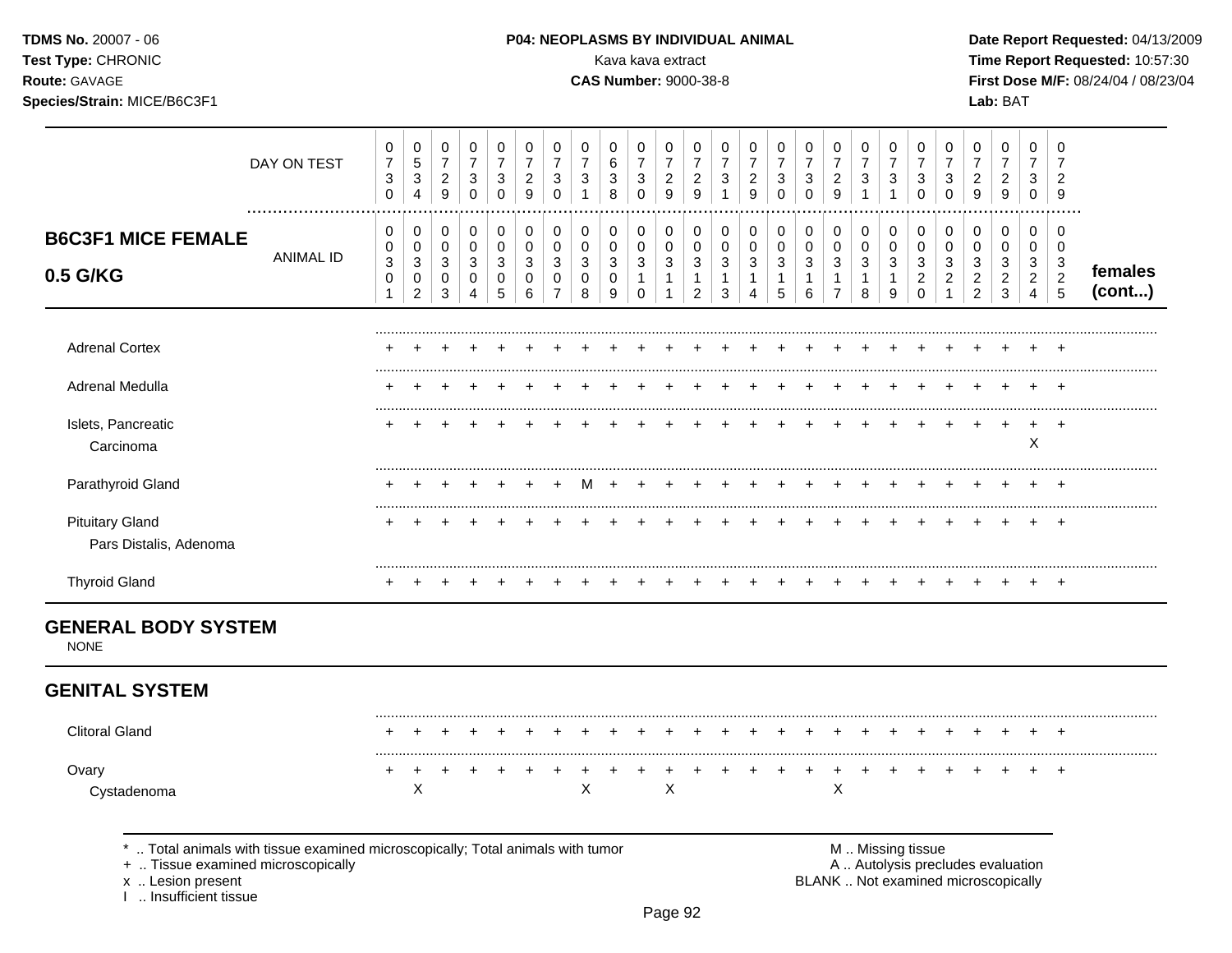| <b>TDMS No. 20007 - 06</b><br>Test Type: CHRONIC<br>Route: GAVAGE<br>Species/Strain: MICE/B6C3F1                                                                         |                  |                                                |                                                   |                                              |                               |                               |                                            |                                                  |                               | P04: NEOPLASMS BY INDIVIDUAL ANIMAL<br>Kava kava extract<br><b>CAS Number: 9000-38-8</b> |                                         |                                            |                                            |                                          |                                                     |                               |                                                |                               |                          |                          |                                                    |                                                  |                                                                          | Lab: BAT                                                  |                                         |                                              | Date Report Requested: 04/13/2009<br>Time Report Requested: 10:57:30<br>First Dose M/F: 08/24/04 / 08/23/04 |
|--------------------------------------------------------------------------------------------------------------------------------------------------------------------------|------------------|------------------------------------------------|---------------------------------------------------|----------------------------------------------|-------------------------------|-------------------------------|--------------------------------------------|--------------------------------------------------|-------------------------------|------------------------------------------------------------------------------------------|-----------------------------------------|--------------------------------------------|--------------------------------------------|------------------------------------------|-----------------------------------------------------|-------------------------------|------------------------------------------------|-------------------------------|--------------------------|--------------------------|----------------------------------------------------|--------------------------------------------------|--------------------------------------------------------------------------|-----------------------------------------------------------|-----------------------------------------|----------------------------------------------|-------------------------------------------------------------------------------------------------------------|
|                                                                                                                                                                          | DAY ON TEST<br>  | 0<br>$\boldsymbol{7}$<br>3<br>$\mathbf 0$      | 0<br>$\sqrt{5}$<br>$\ensuremath{\mathsf{3}}$<br>4 | 0<br>$\boldsymbol{7}$<br>$\overline{a}$<br>9 | 0<br>$\overline{7}$<br>3<br>0 | 0<br>$\overline{7}$<br>3<br>0 | 0<br>$\overline{7}$<br>$\overline{c}$<br>9 | 0<br>$\overline{7}$<br>$\sqrt{3}$<br>$\mathbf 0$ | 0<br>$\overline{7}$<br>3<br>1 | 0<br>6<br>$\mathbf{3}$<br>8                                                              | 0<br>$\overline{7}$<br>3<br>$\mathbf 0$ | 0<br>$\overline{7}$<br>$\overline{c}$<br>9 | 0<br>$\overline{7}$<br>$\overline{c}$<br>9 | 0<br>$\overline{7}$<br>3<br>$\mathbf{1}$ | 0<br>$\overline{7}$<br>$\overline{\mathbf{c}}$<br>9 | 0<br>$\overline{7}$<br>3<br>0 | 0<br>$\boldsymbol{7}$<br>3<br>$\mathbf 0$      | 0<br>$\overline{7}$<br>2<br>9 | 0<br>$\overline{7}$<br>3 | 0<br>$\overline{7}$<br>3 | 0<br>$\boldsymbol{7}$<br>$\sqrt{3}$<br>$\mathbf 0$ | 0<br>$\overline{7}$<br>$\sqrt{3}$<br>$\mathbf 0$ | 0<br>7<br>$\overline{c}$<br>9                                            | 0<br>$\overline{7}$<br>$\overline{c}$<br>$\boldsymbol{9}$ | 0<br>$\overline{7}$<br>3<br>$\mathbf 0$ | 0<br>$\overline{7}$<br>$\overline{2}$<br>9   |                                                                                                             |
| <b>B6C3F1 MICE FEMALE</b>                                                                                                                                                | <b>ANIMAL ID</b> | 0<br>0                                         | 0<br>0                                            | 0<br>$\mathbf 0$                             | 0<br>$\pmb{0}$                | 0<br>0                        | $\pmb{0}$<br>$\pmb{0}$                     | 0<br>$\mathsf 0$                                 | 0<br>$\pmb{0}$                | 0<br>0                                                                                   | 0<br>$\mathbf 0$                        | 0<br>$\mathbf 0$                           | 0<br>$\pmb{0}$                             | 0<br>$\pmb{0}$                           | 0<br>$\pmb{0}$                                      | 0<br>$\mathbf 0$              | 0<br>$\pmb{0}$                                 | 0<br>0                        | 0<br>0                   | 0<br>$\pmb{0}$           | 0<br>$\pmb{0}$                                     | $\boldsymbol{0}$<br>$\pmb{0}$                    | 0<br>0                                                                   | 0<br>0                                                    | 0<br>$\mathbf 0$                        | 0<br>0                                       |                                                                                                             |
| 0.5 G/KG                                                                                                                                                                 |                  | $\ensuremath{\mathsf{3}}$<br>0<br>$\mathbf{1}$ | 3<br>0<br>$\overline{2}$                          | 3<br>0<br>3                                  | 3<br>0<br>4                   | 3<br>0<br>5                   | $\sqrt{3}$<br>0<br>6                       | $\sqrt{3}$<br>0<br>$\overline{7}$                | $\sqrt{3}$<br>0<br>8          | $\mathbf{3}$<br>0<br>9                                                                   | $\sqrt{3}$<br>-1<br>$\Omega$            | 3<br>1<br>-1                               | $\sqrt{3}$<br>1<br>$\overline{2}$          | 3<br>1<br>3                              | 3<br>Δ                                              | 3<br>5                        | $\ensuremath{\mathsf{3}}$<br>$\mathbf{1}$<br>6 | 3<br>1<br>$\overline{7}$      | 3<br>1<br>8              | 3<br>1<br>9              | 3<br>$\overline{c}$<br>$\mathbf 0$                 | $\sqrt{3}$<br>2                                  | 3<br>$\overline{2}$<br>2                                                 | 3<br>$\overline{c}$<br>3                                  | 3<br>$\overline{a}$<br>$\overline{4}$   | $\mathbf{3}$<br>$\sqrt{2}$<br>$\overline{5}$ | females<br>(cont)                                                                                           |
| Granulosa Cell Tumor Benign<br>Hemangioma                                                                                                                                |                  |                                                |                                                   |                                              |                               |                               |                                            |                                                  |                               |                                                                                          |                                         |                                            |                                            |                                          |                                                     |                               |                                                |                               |                          | X                        |                                                    |                                                  |                                                                          | X                                                         |                                         |                                              |                                                                                                             |
| <b>Uterus</b>                                                                                                                                                            |                  |                                                |                                                   |                                              |                               |                               |                                            |                                                  |                               |                                                                                          |                                         |                                            |                                            |                                          |                                                     |                               |                                                |                               |                          |                          |                                                    |                                                  |                                                                          |                                                           |                                         | $\overline{+}$                               |                                                                                                             |
| <b>HEMATOPOIETIC SYSTEM</b>                                                                                                                                              |                  |                                                |                                                   |                                              |                               |                               |                                            |                                                  |                               |                                                                                          |                                         |                                            |                                            |                                          |                                                     |                               |                                                |                               |                          |                          |                                                    |                                                  |                                                                          |                                                           |                                         |                                              |                                                                                                             |
| <b>Bone Marrow</b>                                                                                                                                                       |                  |                                                |                                                   |                                              |                               |                               |                                            |                                                  |                               |                                                                                          |                                         |                                            |                                            |                                          |                                                     |                               |                                                |                               |                          |                          |                                                    |                                                  |                                                                          |                                                           |                                         | $\pm$                                        |                                                                                                             |
| Lymph Node, Mandibular                                                                                                                                                   |                  |                                                |                                                   |                                              |                               |                               |                                            |                                                  |                               |                                                                                          |                                         |                                            |                                            |                                          |                                                     |                               |                                                |                               |                          |                          |                                                    |                                                  |                                                                          |                                                           |                                         | $\overline{+}$                               |                                                                                                             |
| Lymph Node, Mesenteric                                                                                                                                                   |                  |                                                |                                                   |                                              |                               |                               |                                            |                                                  |                               |                                                                                          |                                         |                                            |                                            |                                          |                                                     |                               |                                                |                               |                          |                          |                                                    |                                                  |                                                                          |                                                           |                                         | $\pm$                                        |                                                                                                             |
| Spleen<br>Hemangiosarcoma<br>Lymphoma Malignant                                                                                                                          |                  |                                                |                                                   |                                              |                               |                               |                                            |                                                  |                               |                                                                                          |                                         |                                            | Χ                                          |                                          |                                                     |                               |                                                |                               |                          |                          |                                                    |                                                  |                                                                          |                                                           |                                         | $\overline{+}$                               |                                                                                                             |
| Thymus                                                                                                                                                                   |                  |                                                |                                                   | $\pm$                                        | $\ddot{}$                     |                               |                                            |                                                  |                               |                                                                                          |                                         |                                            |                                            |                                          |                                                     |                               |                                                |                               |                          | $\pm$                    | $\pm$                                              | $\pm$                                            |                                                                          |                                                           |                                         | $\overline{+}$                               |                                                                                                             |
| <b>INTEGUMENTARY SYSTEM</b>                                                                                                                                              |                  |                                                |                                                   |                                              |                               |                               |                                            |                                                  |                               |                                                                                          |                                         |                                            |                                            |                                          |                                                     |                               |                                                |                               |                          |                          |                                                    |                                                  |                                                                          |                                                           |                                         |                                              |                                                                                                             |
| <b>Mammary Gland</b><br>Adenoma                                                                                                                                          |                  |                                                |                                                   |                                              |                               |                               |                                            |                                                  |                               |                                                                                          |                                         |                                            |                                            |                                          |                                                     |                               |                                                |                               |                          |                          |                                                    |                                                  |                                                                          |                                                           |                                         |                                              |                                                                                                             |
| *  Total animals with tissue examined microscopically; Total animals with tumor<br>+  Tissue examined microscopically<br>x  Lesion present<br><b>Insufficient tissue</b> |                  |                                                |                                                   |                                              |                               |                               |                                            |                                                  |                               |                                                                                          |                                         |                                            |                                            |                                          |                                                     |                               |                                                |                               |                          |                          | M  Missing tissue                                  |                                                  | A  Autolysis precludes evaluation<br>BLANK  Not examined microscopically |                                                           |                                         |                                              |                                                                                                             |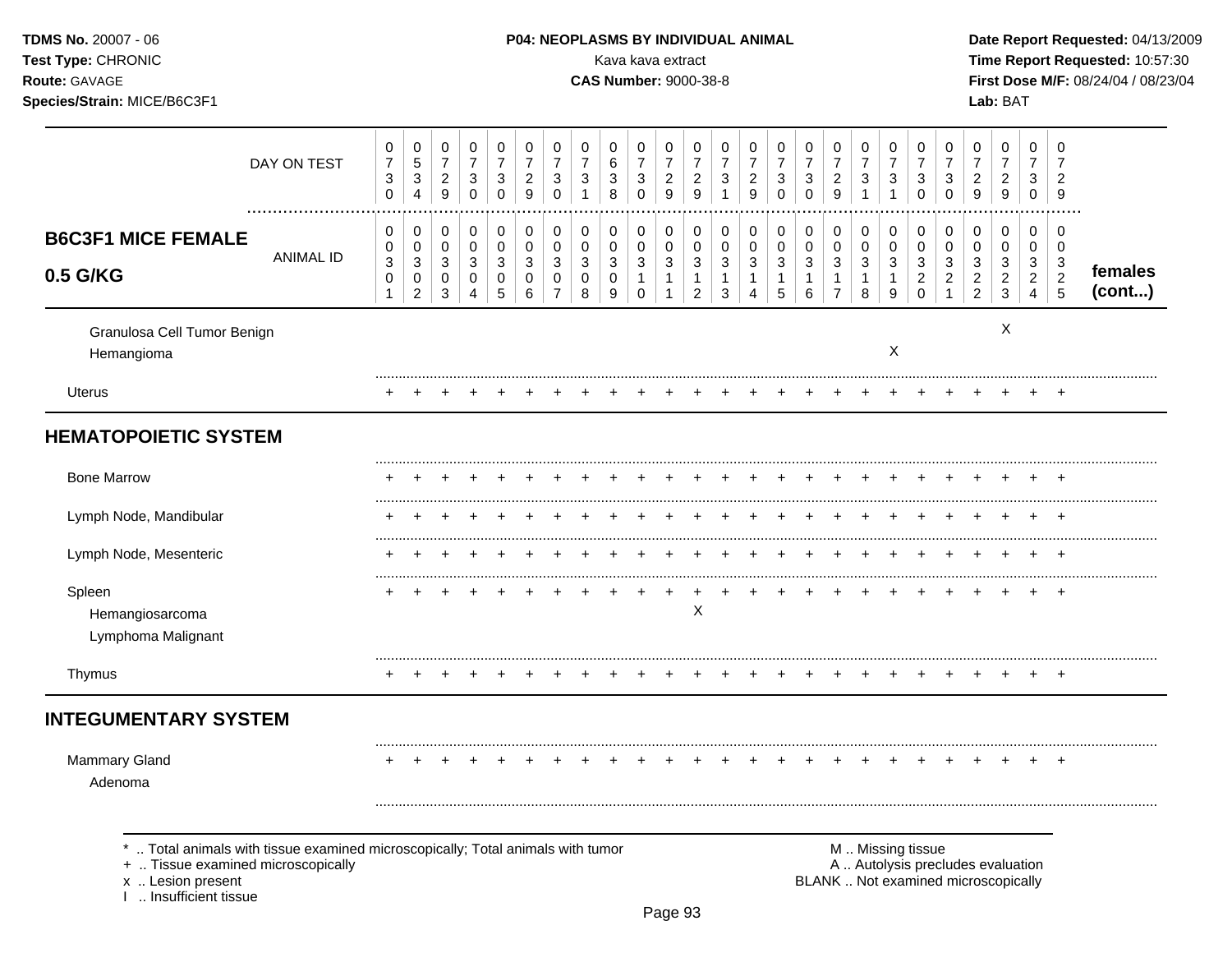| <b>TDMS No. 20007 - 06</b> |  |
|----------------------------|--|
| Test Type: CHRONIC         |  |

Kava kava extract **Time Report Requested:** 10:57:30 **Route:** GAVAGE **CAS Number:** 9000-38-8 **First Dose M/F:** 08/24/04 / 08/23/04 **Species/Strain:** MICE/B6C3F1 **Lab:** BAT

| DAY ON TEST                                                                                                                                                       | 0<br>$\boldsymbol{7}$<br>3<br>$\mathbf 0$ | 0<br>$\sqrt{5}$<br>$\sqrt{3}$<br>$\overline{4}$       | 0<br>$\boldsymbol{7}$<br>$\overline{c}$<br>$\overline{9}$ | 0<br>$\overline{7}$<br>$\sqrt{3}$<br>$\mathbf 0$   | 0<br>$\overline{7}$<br>3<br>$\mathbf 0$      | 0<br>$\overline{7}$<br>$\overline{2}$<br>$\boldsymbol{9}$ | 0<br>$\overline{7}$<br>3<br>$\mathbf 0$                | 0<br>$\overline{7}$<br>3<br>1                        | 0<br>6<br>3<br>8                          | 0<br>$\overline{7}$<br>3<br>$\mathbf 0$                                    | 0<br>$\overline{7}$<br>$\overline{c}$<br>9                                    | 0<br>$\overline{7}$<br>$\overline{c}$<br>$\mathsf g$  | 0<br>$\overline{7}$<br>3<br>1                                      | 0<br>$\overline{7}$<br>$\boldsymbol{2}$<br>9 | 0<br>$\overline{7}$<br>3<br>$\mathbf 0$            | 0<br>$\overline{7}$<br>3<br>$\mathbf 0$ | 0<br>$\overline{7}$<br>$\overline{c}$<br>9                                    | 0<br>$\overline{7}$<br>$\sqrt{3}$<br>1              | 0<br>$\overline{7}$<br>3<br>$\mathbf{1}$ | 0<br>$\overline{7}$<br>3<br>$\mathbf 0$    | 0<br>$\overline{7}$<br>3<br>$\Omega$                    | 0<br>$\overline{7}$<br>$\overline{c}$<br>9                               | 0<br>$\overline{7}$<br>$\overline{c}$<br>$\boldsymbol{9}$ | 0<br>$\overline{7}$<br>3<br>$\mathbf 0$                | $\mathbf 0$<br>$\overline{7}$<br>$\overline{\mathbf{c}}$<br>9 |                   |
|-------------------------------------------------------------------------------------------------------------------------------------------------------------------|-------------------------------------------|-------------------------------------------------------|-----------------------------------------------------------|----------------------------------------------------|----------------------------------------------|-----------------------------------------------------------|--------------------------------------------------------|------------------------------------------------------|-------------------------------------------|----------------------------------------------------------------------------|-------------------------------------------------------------------------------|-------------------------------------------------------|--------------------------------------------------------------------|----------------------------------------------|----------------------------------------------------|-----------------------------------------|-------------------------------------------------------------------------------|-----------------------------------------------------|------------------------------------------|--------------------------------------------|---------------------------------------------------------|--------------------------------------------------------------------------|-----------------------------------------------------------|--------------------------------------------------------|---------------------------------------------------------------|-------------------|
| <b>B6C3F1 MICE FEMALE</b><br>ANIMAL ID<br>0.5 G/KG                                                                                                                | 0<br>0<br>$\sqrt{3}$<br>$\mathbf 0$<br>1  | 0<br>0<br>$\mathbf{3}$<br>$\pmb{0}$<br>$\overline{c}$ | 0<br>$\mathbf 0$<br>3<br>$\mathbf 0$<br>$\mathbf{3}$      | 0<br>$\mathbf 0$<br>$\sqrt{3}$<br>$\mathbf 0$<br>4 | $\,0\,$<br>$\,0\,$<br>$\mathbf{3}$<br>0<br>5 | $\pmb{0}$<br>$\mathbf 0$<br>3<br>0<br>6                   | 0<br>$\mathbf 0$<br>3<br>$\mathbf 0$<br>$\overline{7}$ | 0<br>$\mathbf 0$<br>$\mathbf{3}$<br>$\mathbf 0$<br>8 | 0<br>$\mathbf 0$<br>3<br>$\mathbf 0$<br>9 | 0<br>$\pmb{0}$<br>$\ensuremath{\mathsf{3}}$<br>$\mathbf{1}$<br>$\mathbf 0$ | 0<br>$\mathbf 0$<br>$\ensuremath{\mathsf{3}}$<br>$\mathbf{1}$<br>$\mathbf{1}$ | 0<br>$\pmb{0}$<br>3<br>$\mathbf{1}$<br>$\overline{c}$ | 0<br>$\mathbf 0$<br>$\mathbf{3}$<br>$\overline{1}$<br>$\mathbf{3}$ | 0<br>$\pmb{0}$<br>3<br>$\mathbf{1}$<br>4     | 0<br>$\mathbf 0$<br>$\sqrt{3}$<br>$\mathbf 1$<br>5 | 0<br>0<br>3<br>$\mathbf{1}$<br>6        | 0<br>$\pmb{0}$<br>$\ensuremath{\mathsf{3}}$<br>$\mathbf{1}$<br>$\overline{7}$ | 0<br>$\mathbf 0$<br>$\sqrt{3}$<br>$\mathbf{1}$<br>8 | 0<br>$\pmb{0}$<br>3<br>$\mathbf{1}$<br>9 | 0<br>0<br>3<br>$\overline{2}$<br>$\pmb{0}$ | 0<br>$\mathbf 0$<br>$\mathbf{3}$<br>$\overline{2}$<br>1 | 0<br>0<br>$\mathbf{3}$<br>$\overline{c}$<br>$\overline{c}$               | 0<br>$\mathbf 0$<br>3<br>$\overline{2}$<br>$\mathbf{3}$   | 0<br>$\mathbf 0$<br>$\mathsf 3$<br>$\overline{2}$<br>4 | $\mathbf 0$<br>0<br>3<br>$\overline{2}$<br>$\overline{5}$     | females<br>(cont) |
| <b>Skin</b><br>Subcutaneous Tissue, Fibrous<br>Histiocytoma<br>Subcutaneous Tissue, Hemangioma                                                                    |                                           |                                                       |                                                           |                                                    |                                              |                                                           |                                                        |                                                      |                                           |                                                                            |                                                                               |                                                       |                                                                    |                                              |                                                    |                                         |                                                                               | X                                                   |                                          |                                            |                                                         |                                                                          |                                                           |                                                        | $+$                                                           |                   |
| <b>MUSCULOSKELETAL SYSTEM</b>                                                                                                                                     |                                           |                                                       |                                                           |                                                    |                                              |                                                           |                                                        |                                                      |                                           |                                                                            |                                                                               |                                                       |                                                                    |                                              |                                                    |                                         |                                                                               |                                                     |                                          |                                            |                                                         |                                                                          |                                                           |                                                        |                                                               |                   |
| Bone                                                                                                                                                              |                                           |                                                       |                                                           |                                                    |                                              |                                                           |                                                        |                                                      |                                           |                                                                            |                                                                               |                                                       |                                                                    |                                              |                                                    |                                         |                                                                               |                                                     |                                          |                                            |                                                         |                                                                          |                                                           |                                                        | $\div$                                                        |                   |
| <b>NERVOUS SYSTEM</b>                                                                                                                                             |                                           |                                                       |                                                           |                                                    |                                              |                                                           |                                                        |                                                      |                                           |                                                                            |                                                                               |                                                       |                                                                    |                                              |                                                    |                                         |                                                                               |                                                     |                                          |                                            |                                                         |                                                                          |                                                           |                                                        |                                                               |                   |
| <b>Brain</b>                                                                                                                                                      |                                           |                                                       |                                                           |                                                    |                                              |                                                           |                                                        |                                                      |                                           |                                                                            |                                                                               |                                                       |                                                                    |                                              |                                                    |                                         |                                                                               |                                                     |                                          |                                            |                                                         |                                                                          |                                                           |                                                        |                                                               |                   |
| <b>RESPIRATORY SYSTEM</b>                                                                                                                                         |                                           |                                                       |                                                           |                                                    |                                              |                                                           |                                                        |                                                      |                                           |                                                                            |                                                                               |                                                       |                                                                    |                                              |                                                    |                                         |                                                                               |                                                     |                                          |                                            |                                                         |                                                                          |                                                           |                                                        |                                                               |                   |
| Lung<br>Alveolar/Bronchiolar Adenoma<br>Alveolar/Bronchiolar Carcinoma<br>Hepatocellular Carcinoma, Metastatic,<br>Liver                                          |                                           | $\times$                                              |                                                           | X                                                  |                                              |                                                           |                                                        |                                                      |                                           |                                                                            | X                                                                             |                                                       |                                                                    |                                              |                                                    |                                         | X                                                                             | X                                                   |                                          |                                            |                                                         |                                                                          |                                                           | X                                                      |                                                               |                   |
| Nose                                                                                                                                                              |                                           |                                                       |                                                           |                                                    |                                              |                                                           |                                                        |                                                      |                                           |                                                                            |                                                                               | ÷                                                     |                                                                    |                                              |                                                    |                                         |                                                                               |                                                     |                                          |                                            |                                                         | ٠                                                                        | $\ddot{}$                                                 | $\ddot{}$                                              | $^{+}$                                                        |                   |
| Trachea                                                                                                                                                           |                                           |                                                       |                                                           |                                                    |                                              |                                                           |                                                        |                                                      |                                           |                                                                            |                                                                               |                                                       |                                                                    |                                              |                                                    |                                         |                                                                               |                                                     |                                          |                                            |                                                         |                                                                          |                                                           |                                                        |                                                               |                   |
| Total animals with tissue examined microscopically; Total animals with tumor<br>+  Tissue examined microscopically<br>x  Lesion present<br>1  Insufficient tissue |                                           |                                                       |                                                           |                                                    |                                              |                                                           |                                                        |                                                      |                                           |                                                                            |                                                                               |                                                       |                                                                    |                                              |                                                    |                                         |                                                                               |                                                     | M  Missing tissue                        |                                            |                                                         | A  Autolysis precludes evaluation<br>BLANK  Not examined microscopically |                                                           |                                                        |                                                               |                   |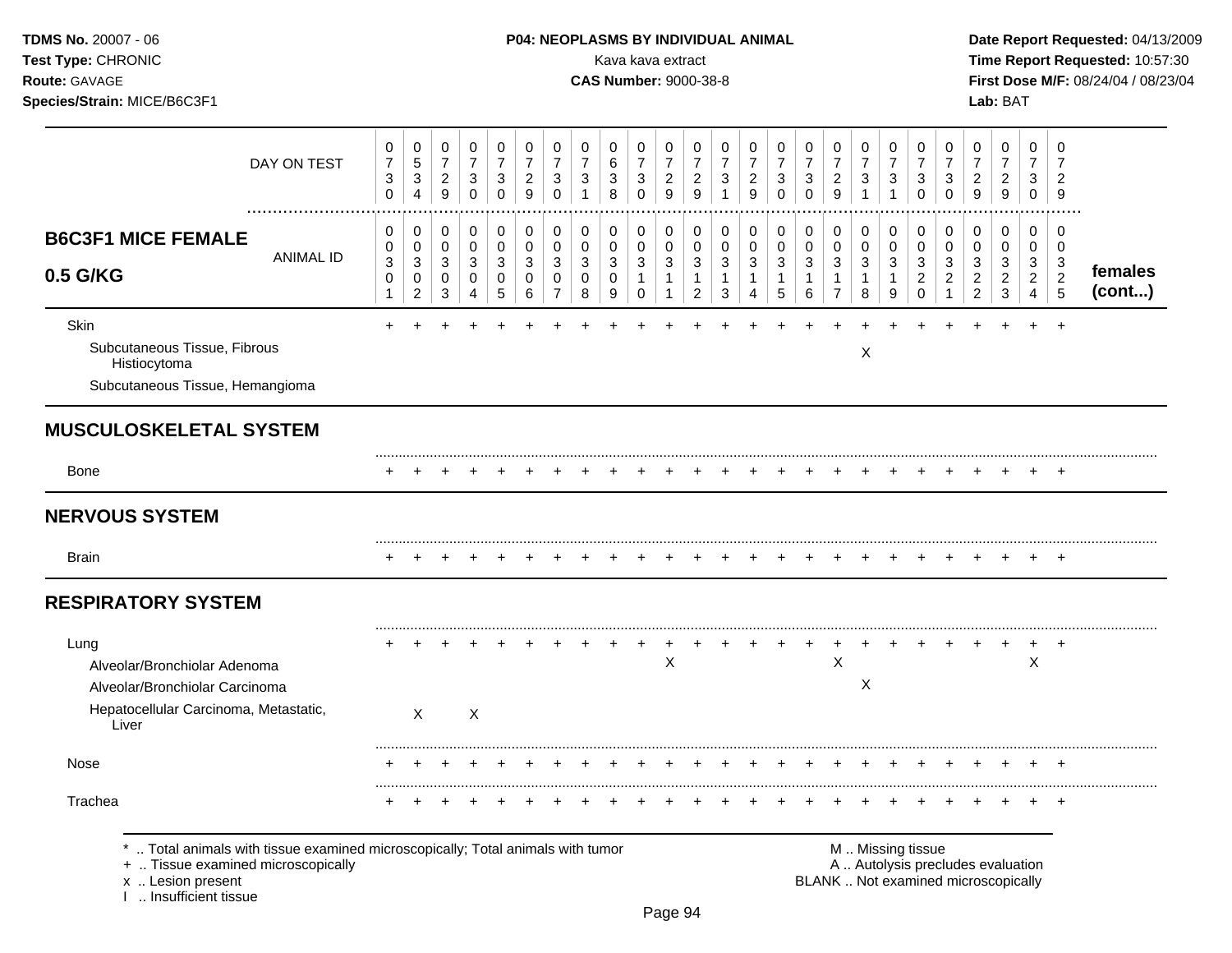| <b>TDMS No. 20007 - 06</b>  |
|-----------------------------|
| <b>Test Type: CHRONIC</b>   |
| <b>Route: GAVAGE</b>        |
| Species/Strain: MICE/B6C3F1 |

#### P04: NEOPLASMS BY INDIVIDUAL ANIMAL

Kava kava extract

CAS Number: 9000-38-8

Date Report Requested: 04/13/2009 Time Report Requested: 10:57:30 First Dose M/F: 08/24/04 / 08/23/04 Lab: BAT

|                                       | DAY ON TEST | 0<br>$\rightarrow$<br>3<br>0 | 0<br>∽<br>نٽ<br>3<br>4                                      | U<br>ົ<br><u>_</u><br>9    | າ<br>N               | U<br>3<br>0                | 0<br>ົ<br>_<br>9                | ັ | U<br>3 | $\sim$<br>8  | u<br>ว<br>◡<br>U | 9      | 0<br>◠<br><u>_</u><br>9 | υ<br>J                 | 9 | 0<br>3<br>0       | ີ<br>ັ<br>$\sim$<br>U      | <u>_</u><br>9    | ν<br>3           | 3                     | 3                   | <b>پ</b> | 0<br><u>_</u><br>9      | 0<br><u>_</u><br>9              | υ<br>າ<br>ັບ<br>v                  | U<br>9       |                   |
|---------------------------------------|-------------|------------------------------|-------------------------------------------------------------|----------------------------|----------------------|----------------------------|---------------------------------|---|--------|--------------|------------------|--------|-------------------------|------------------------|---|-------------------|----------------------------|------------------|------------------|-----------------------|---------------------|----------|-------------------------|---------------------------------|------------------------------------|--------------|-------------------|
| <b>B6C3F1 MICE FEMALE</b><br>0.5 G/KG | ANIMAL ID   | U<br>0<br>3<br>U             | $\mathbf{0}$<br>0<br>$\sim$<br>C<br>υ<br>$\sim$<br><u>_</u> | υ<br>ົ<br>ັ<br>υ<br>◠<br>◡ | $\sqrt{2}$<br>J<br>4 | U<br>O<br>3<br>O<br>∽<br>J | 0<br>υ<br>ົ<br>ັ<br>C<br>υ<br>6 | u | 3<br>8 | <sup>o</sup> | υ<br>v<br>3      | ⌒<br>ں | 0<br>0<br>3<br>◠        | U<br>υ<br>ົ<br>J.<br>◠ | 3 | 0<br>0<br>3<br>b. | ◡<br>$\sim$<br>ັ<br>$\sim$ | 0<br>J<br>≏<br>J | U<br>ν<br>3<br>8 | υ<br>U<br>◠<br>د<br>9 | ົ<br>J.<br><u>_</u> | 3        | 0<br>З<br><u>_</u><br>◠ | U<br>0<br>ົ<br>ັ<br>_<br>◠<br>ັ | υ<br>ັບ<br>3<br>◠<br><u>_</u><br>4 | U<br>-3<br>- | temales<br>(cont) |

# **SPECIAL SENSES SYSTEM**

| Eye<br>Iris, Melanoma Benign         |  |   | Х |  |  |  |  |  |  |  |   |   |       |  |
|--------------------------------------|--|---|---|--|--|--|--|--|--|--|---|---|-------|--|
| Harderian Gland<br>Adenoma           |  | Χ |   |  |  |  |  |  |  |  |   | X |       |  |
| <b>URINARY SYSTEM</b>                |  |   |   |  |  |  |  |  |  |  |   |   |       |  |
| Kidney<br>Hemangioma                 |  |   |   |  |  |  |  |  |  |  | Х |   | $\pm$ |  |
| <b>Urinary Bladder</b>               |  |   |   |  |  |  |  |  |  |  |   |   | $\pm$ |  |
| <b>SYSTEMIC LESIONS</b>              |  |   |   |  |  |  |  |  |  |  |   |   |       |  |
| Multiple Organ<br>Lymphoma Malignant |  |   |   |  |  |  |  |  |  |  |   |   |       |  |

\* .. Total animals with tissue examined microscopically; Total animals with tumor + .. Tissue examined microscopically

x .. Lesion present<br>I .. Insufficient tissue

M .. Missing tissue<br>A .. Autolysis precludes evaluation BLANK .. Not examined microscopically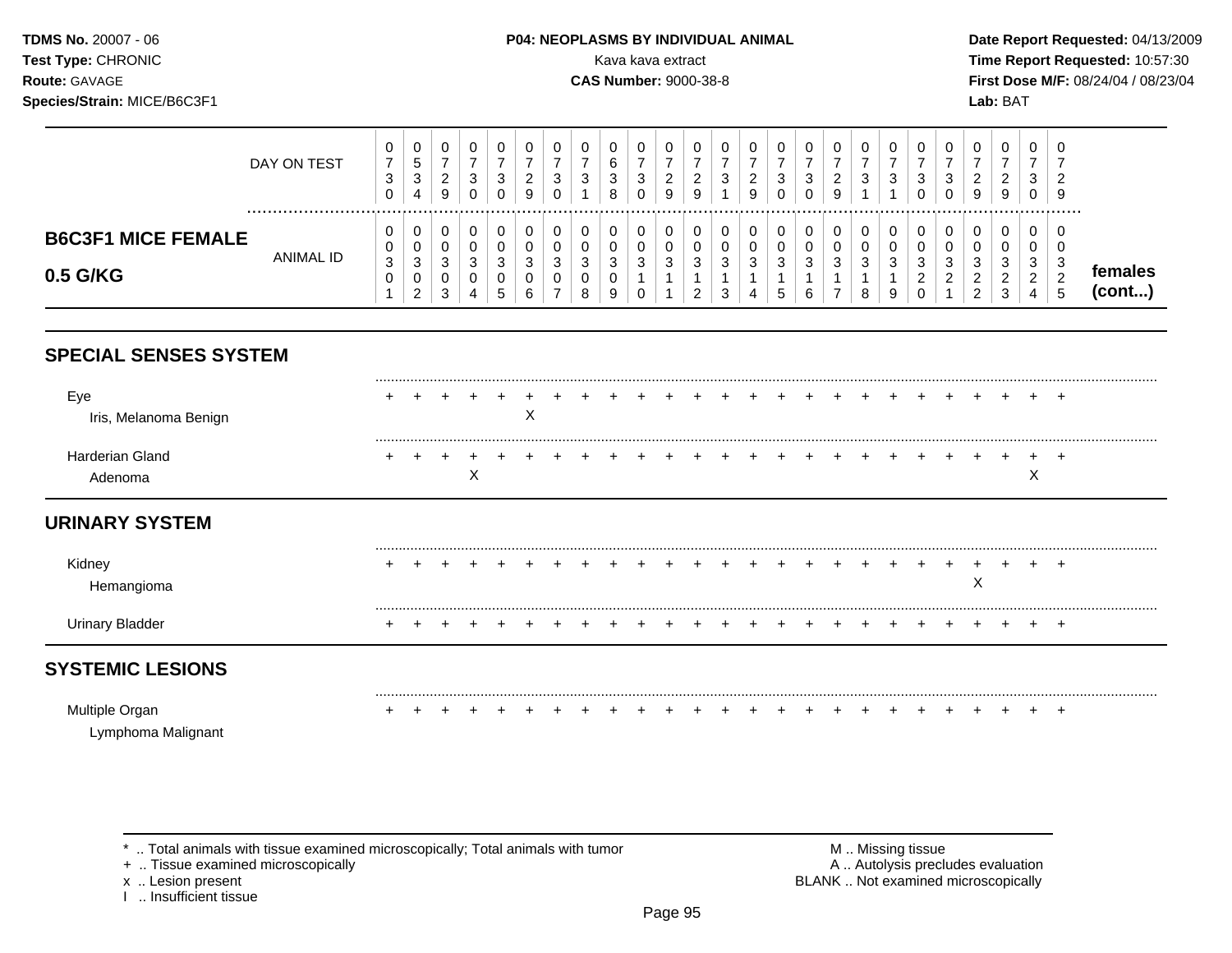**Test Type:** CHRONIC **Transfer CHRONIC Report Requested:** 10:57:30 **Route:** GAVAGE **CAS Number:** 9000-38-8 **First Dose M/F:** 08/24/04 / 08/23/04 **Species/Strain:** MICE/B6C3F1 **Lab:** BAT

|                           | DAY ON TEST | v           | U                     | U                     | 0                  | 0           |        | 0<br>G      |                  | 0      |             | 0                  | υ           |             | 0<br>-      | v                | 0      | U           | 0                |        |                  | 0<br>đ      | υ                  | 0                  | υ      | O      |          |
|---------------------------|-------------|-------------|-----------------------|-----------------------|--------------------|-------------|--------|-------------|------------------|--------|-------------|--------------------|-------------|-------------|-------------|------------------|--------|-------------|------------------|--------|------------------|-------------|--------------------|--------------------|--------|--------|----------|
|                           |             | 9           | ົ<br>$\sim$<br>9      | ົ<br><u>_</u><br>9    | റ<br><u>_</u><br>9 | 3<br>0      | ∼<br>9 | 5<br>4      | <u>_</u><br>9    | 3<br>U | 3           | ົ<br><u>_</u><br>9 | ົ<br>∼<br>9 | ົ<br>▵<br>9 | 3           | ົ<br>$\sim$<br>9 | 3      | ົ<br>▵<br>9 | ົ<br>$\sim$<br>9 | 3<br>0 | 9                | ∽<br>ັ<br>6 | $\sim$<br><u>.</u> | ົ<br><u>_</u><br>9 | 3      | 9      |          |
| <b>B6C3F1 MICE FEMALE</b> |             |             | U<br>C<br>U           |                       | 0<br>0             | 0<br>0      |        | 0<br>0      | υ                | 0<br>U |             | 0<br>0             | υ<br>υ      |             | 0<br>0      | υ                | 0<br>0 | U<br>υ      | 0<br>0           | 0      |                  | 0<br>0      | U.                 | C<br>U             | υ<br>ν | O<br>U |          |
| 0.5 G/KG                  | ANIMAL ID   | ົ<br>د<br>6 | 3<br>$\sim$<br>∼<br>⇁ | 3<br>$\sim$<br>_<br>8 | 3<br>ົ<br>▵<br>9   | 3<br>ີ<br>ت | ت      | 3<br>3<br>ົ | ົ<br>ົ<br>ت<br>3 | 3<br>3 | ີ<br>J<br>3 | 3<br>3             | 3<br>3      | 3<br>3<br>8 | 3<br>3<br>9 | 3<br>4<br>$\sim$ | 3<br>4 | 3<br>4<br>ົ | 3                | 3<br>4 | $\sqrt{2}$<br>×. | 3<br>6      | ົ<br>ບ<br>4        | 3<br>4             | 3<br>4 | Ð      | * TOTALS |
|                           |             |             |                       |                       |                    | 0           |        | ∠           |                  | 4      | G           | 6                  |             |             |             | υ                |        | ▵           | 3                | 4      | M                |             |                    | 8                  | 9      |        |          |

## **ALIMENTARY SYSTEM**

| Esophagus                                               |   |  |  |  |   |   |  |   |  |  |  |  |   |  | 50 |
|---------------------------------------------------------|---|--|--|--|---|---|--|---|--|--|--|--|---|--|----|
| Gallbladder                                             |   |  |  |  |   |   |  |   |  |  |  |  |   |  | 49 |
| Intestine Large, Cecum                                  |   |  |  |  |   |   |  |   |  |  |  |  |   |  | 50 |
| Intestine Large, Colon                                  |   |  |  |  |   |   |  |   |  |  |  |  |   |  | 50 |
| Intestine Large, Rectum                                 |   |  |  |  |   |   |  |   |  |  |  |  |   |  | 50 |
| Intestine Small, Duodenum                               |   |  |  |  |   |   |  |   |  |  |  |  |   |  | 50 |
| Intestine Small, Ileum                                  |   |  |  |  |   |   |  |   |  |  |  |  |   |  | 50 |
| Intestine Small, Jejunum                                |   |  |  |  |   |   |  |   |  |  |  |  |   |  | 50 |
| Liver                                                   |   |  |  |  |   |   |  |   |  |  |  |  |   |  | 50 |
| Carcinoma, Metastatic, Uncertain<br><b>Primary Site</b> |   |  |  |  |   |   |  |   |  |  |  |  |   |  |    |
| Hemangiosarcoma                                         |   |  |  |  |   |   |  |   |  |  |  |  |   |  |    |
| Hepatoblastoma                                          |   |  |  |  |   |   |  |   |  |  |  |  | X |  |    |
| Hepatocellular Adenoma                                  |   |  |  |  |   | X |  | X |  |  |  |  |   |  | 8  |
| Hepatocellular Adenoma, Multiple                        | X |  |  |  | X |   |  |   |  |  |  |  | X |  |    |

\* .. Total animals with tissue examined microscopically; Total animals with tumor M .. Missing tissue M .. Missing tissue<br>
+ .. Tissue examined microscopically

+ .. Tissue examined microscopically

x .. Lesion present<br>I .. Insufficient tissue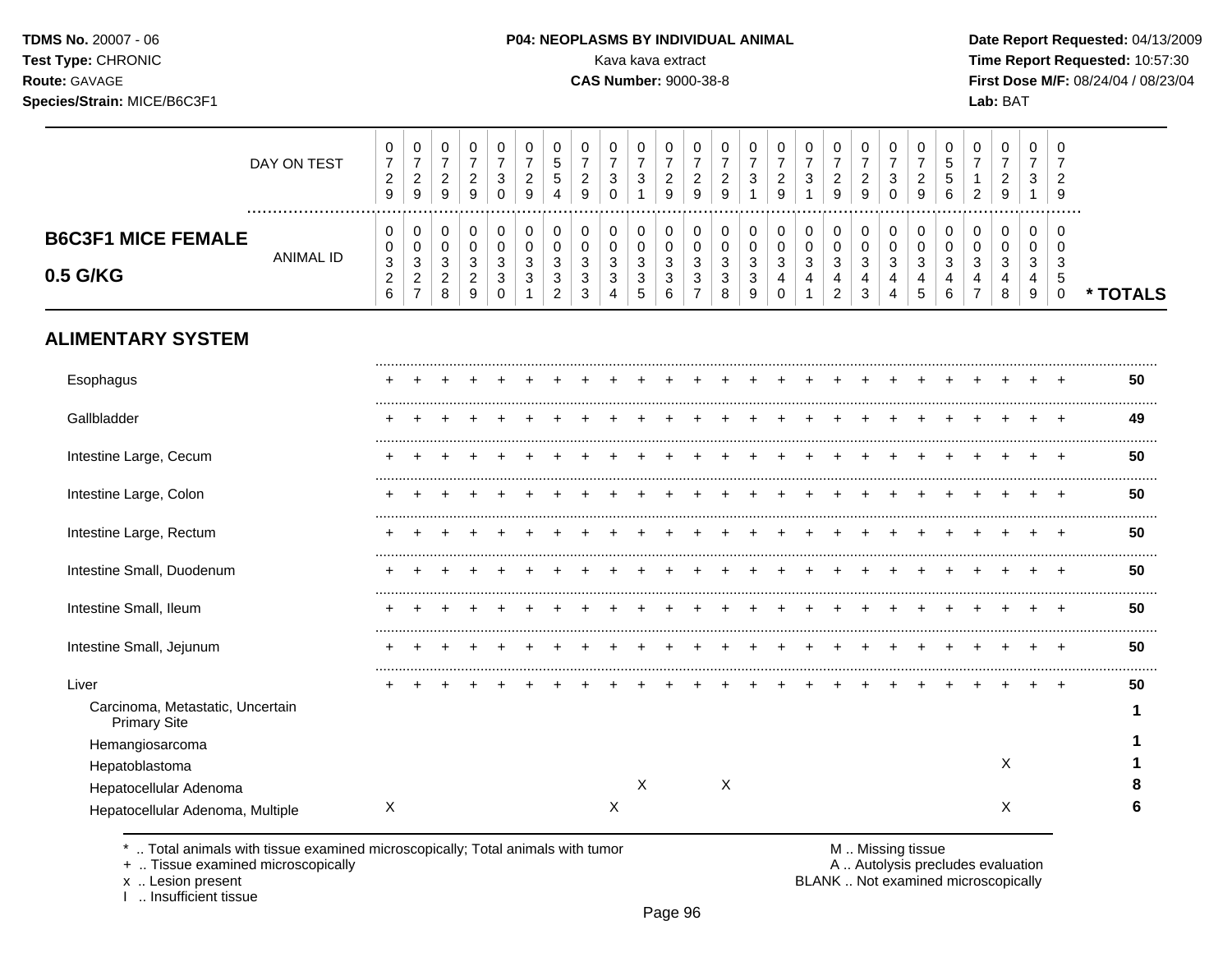| <b>TDMS No. 20007 - 06</b> |  |
|----------------------------|--|
| <b>Test Tyne: CHRONIC</b>  |  |

**Test Type:** CHRONIC **Transfer CHRONIC Report Requested:** 10:57:30 **Route:** GAVAGE **CAS Number:** 9000-38-8 **First Dose M/F:** 08/24/04 / 08/23/04 **Species/Strain:** MICE/B6C3F1 **Lab:** BAT

| DAY ON TEST                                                    | 0<br>$\boldsymbol{7}$<br>$\boldsymbol{2}$<br>$\overline{9}$    | 0<br>$\overline{7}$<br>$\overline{c}$<br>$\overline{9}$                   | 0<br>$\overline{7}$<br>$\overline{2}$<br>9                           | 0<br>$\overline{7}$<br>$\overline{2}$<br>9            | 0<br>7<br>3<br>$\Omega$                | 0<br>2<br>9           | 0<br>$\mathbf 5$<br>5<br>Δ                 | 0<br>$\overline{7}$<br>$\overline{c}$<br>9 | 0<br>$\overline{7}$<br>$\sqrt{3}$<br>$\Omega$ | 0<br>$\overline{7}$<br>$\ensuremath{\mathsf{3}}$ | 0<br>$\overline{7}$<br>$\overline{c}$<br>9 | 0<br>7<br>$\overline{2}$<br>9 | $\Omega$<br>7<br>$\overline{2}$<br>9 | 0<br>$\overline{7}$<br>3 | 0<br>$\overline{7}$<br>$\overline{c}$<br>9 | 0<br>$\overline{7}$<br>$\sqrt{3}$<br>$\overline{1}$ | 0<br>$\overline{7}$<br>$\overline{a}$<br>9              | 0<br>$\overline{7}$<br>$\overline{c}$<br>9 | 0<br>7<br>3<br>$\Omega$ | $\Omega$<br>2<br>9    | 0<br>5<br>5<br>6 | 0<br>$\overline{7}$<br>$\mathcal{P}$  | 0<br>$\overline{7}$<br>$\overline{c}$<br>9 | 0<br>$\overline{7}$<br>3 | $\Omega$<br>9                                 |                         |
|----------------------------------------------------------------|----------------------------------------------------------------|---------------------------------------------------------------------------|----------------------------------------------------------------------|-------------------------------------------------------|----------------------------------------|-----------------------|--------------------------------------------|--------------------------------------------|-----------------------------------------------|--------------------------------------------------|--------------------------------------------|-------------------------------|--------------------------------------|--------------------------|--------------------------------------------|-----------------------------------------------------|---------------------------------------------------------|--------------------------------------------|-------------------------|-----------------------|------------------|---------------------------------------|--------------------------------------------|--------------------------|-----------------------------------------------|-------------------------|
| <b>B6C3F1 MICE FEMALE</b><br><b>ANIMAL ID</b>                  | 0<br>0<br>$\ensuremath{\mathsf{3}}$<br>$\overline{c}$<br>$\,6$ | 0<br>0<br>$\ensuremath{\mathsf{3}}$<br>$\boldsymbol{2}$<br>$\overline{7}$ | 0<br>$\mathbf 0$<br>$\ensuremath{\mathsf{3}}$<br>$\overline{c}$<br>8 | 0<br>$\mathbf 0$<br>$\sqrt{3}$<br>$\overline{2}$<br>9 | 0<br>$\mathbf 0$<br>3<br>3<br>$\Omega$ | 0<br>$\mathbf 0$<br>3 | 0<br>$\pmb{0}$<br>3<br>3<br>$\overline{2}$ | 0<br>$\pmb{0}$<br>3<br>3<br>3              | 0<br>0<br>3<br>3<br>4                         | 0<br>$\mathbf 0$<br>$\mathbf{3}$<br>3<br>5       | 0<br>$\mathbf 0$<br>3<br>3<br>6            | 0<br>0<br>3<br>3              | 0<br>0<br>3<br>3<br>8                | 0<br>0<br>3<br>3<br>9    | 0<br>$\pmb{0}$<br>3<br>4<br>$\Omega$       | 0<br>$\pmb{0}$<br>3<br>4                            | 0<br>$\mathbf 0$<br>$\mathbf{3}$<br>4<br>$\overline{2}$ | 0<br>$\mathbf 0$<br>3<br>4<br>3            | 0<br>0<br>3<br>4        | 0<br>0<br>3<br>4<br>5 | 0<br>0<br>3<br>6 | 0<br>$\pmb{0}$<br>3<br>$\overline{7}$ | 0<br>0<br>3<br>4<br>8                      | 0<br>0<br>3<br>4<br>9    | $\Omega$<br>$\Omega$<br>3<br>5<br>$\mathbf 0$ | * TOTALS                |
| Hepatocellular Carcinoma<br>Hepatocellular Carcinoma, Multiple |                                                                |                                                                           | X                                                                    |                                                       |                                        |                       |                                            |                                            |                                               |                                                  |                                            |                               |                                      |                          |                                            |                                                     |                                                         |                                            | X                       |                       |                  | $\times$                              |                                            |                          |                                               |                         |
|                                                                |                                                                |                                                                           |                                                                      |                                                       |                                        |                       |                                            |                                            |                                               | $\ddot{}$                                        |                                            |                               |                                      |                          |                                            |                                                     |                                                         |                                            |                         |                       |                  |                                       | $\ddot{}$                                  |                          |                                               | 5                       |
|                                                                |                                                                |                                                                           |                                                                      |                                                       |                                        |                       |                                            |                                            |                                               |                                                  |                                            |                               |                                      |                          |                                            |                                                     |                                                         |                                            |                         |                       |                  |                                       |                                            |                          |                                               | 50                      |
|                                                                |                                                                |                                                                           |                                                                      |                                                       |                                        |                       |                                            |                                            |                                               |                                                  |                                            |                               |                                      |                          |                                            |                                                     |                                                         |                                            |                         |                       |                  |                                       |                                            |                          |                                               | 50                      |
| Squamous Cell Carcinoma<br>Squamous Cell Papilloma             |                                                                |                                                                           |                                                                      |                                                       | $\boldsymbol{\mathsf{X}}$              |                       |                                            | X                                          |                                               |                                                  |                                            |                               |                                      |                          |                                            |                                                     |                                                         | X                                          |                         |                       |                  |                                       |                                            |                          | $\ddot{}$<br>X                                | 50<br>$\mathbf{2}$<br>2 |
|                                                                |                                                                |                                                                           |                                                                      |                                                       |                                        |                       |                                            |                                            |                                               |                                                  |                                            |                               |                                      |                          |                                            |                                                     |                                                         |                                            |                         |                       |                  |                                       |                                            |                          |                                               | 50                      |
|                                                                |                                                                |                                                                           |                                                                      |                                                       |                                        |                       |                                            |                                            |                                               |                                                  |                                            |                               |                                      |                          |                                            | ٠                                                   |                                                         |                                            |                         |                       |                  |                                       |                                            |                          |                                               | $\mathbf{2}$            |
| <b>CARDIOVASCULAR SYSTEM</b>                                   |                                                                |                                                                           |                                                                      |                                                       |                                        |                       |                                            |                                            |                                               |                                                  |                                            |                               |                                      |                          |                                            |                                                     |                                                         |                                            |                         |                       |                  |                                       |                                            |                          |                                               |                         |
|                                                                |                                                                |                                                                           |                                                                      |                                                       |                                        |                       |                                            |                                            |                                               |                                                  |                                            |                               |                                      |                          |                                            |                                                     |                                                         |                                            |                         |                       |                  |                                       |                                            |                          |                                               | 50                      |
|                                                                |                                                                |                                                                           |                                                                      |                                                       |                                        |                       |                                            |                                            |                                               |                                                  |                                            |                               |                                      |                          |                                            |                                                     |                                                         |                                            |                         |                       |                  |                                       |                                            |                          |                                               | 50                      |
|                                                                |                                                                |                                                                           |                                                                      |                                                       |                                        |                       |                                            |                                            |                                               |                                                  |                                            |                               |                                      |                          |                                            |                                                     |                                                         |                                            |                         |                       |                  |                                       |                                            |                          |                                               |                         |

## **ENDOCRINE SYSTEM**

\* .. Total animals with tissue examined microscopically; Total animals with tumor <br>
+ .. Tissue examined microscopically<br>
+ .. Tissue examined microscopically

+ .. Tissue examined microscopically

x .. Lesion present<br>I .. Insufficient tissue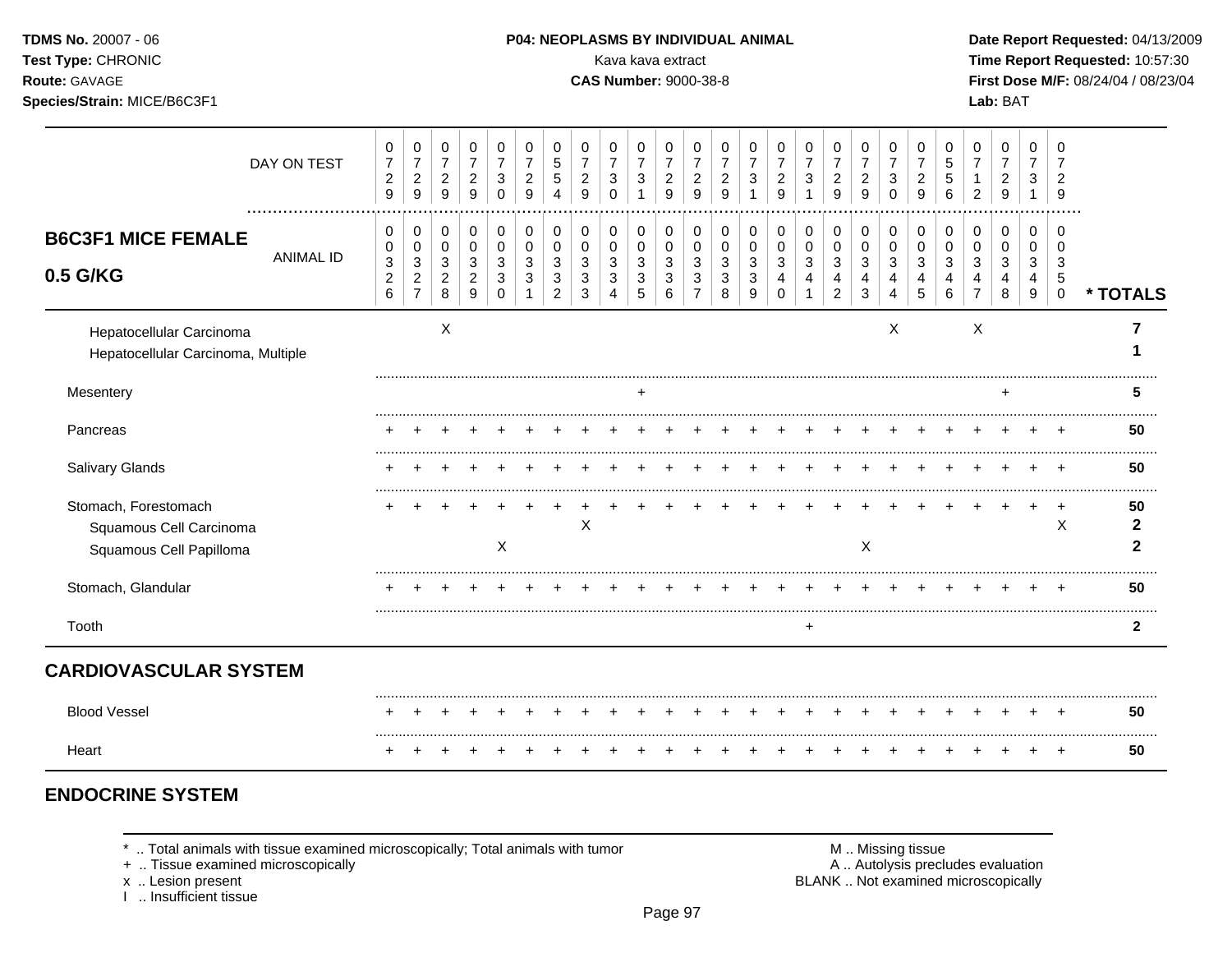**Species/Strain:** MICE/B6C3F1 **Lab:** BAT

**Test Type:** CHRONIC Kava kava extract **Time Report Requested:** 10:57:30 **Route:** GAVAGE **CAS Number:** 9000-38-8 **First Dose M/F:** 08/24/04 / 08/23/04

|                                                  | DAY ON TEST      | 0<br>$\overline{7}$<br>$\boldsymbol{2}$<br>9  | 0<br>$\overline{7}$<br>$\overline{c}$<br>9      | 0<br>$\overline{7}$<br>$\overline{c}$<br>9    | 0<br>7<br>2<br>9      | 0<br>3<br>0           | 0<br>2<br>9      | 0<br>5<br>5      | 0<br>$\overline{c}$<br>9 | 0<br>$\overline{7}$<br>3<br>$\Omega$ | 0<br>7<br>3           | 0<br>$\overline{7}$<br>$\overline{2}$<br>9 | 0<br>$\overline{c}$<br>9 | 0<br>2<br>9           | 3                | 0<br>2<br>9             | 0<br>3           | 0<br>$\overline{7}$<br>$\overline{2}$<br>9 | 0<br>$\overline{7}$<br>2<br>9 | 0<br>7<br>3<br>O      | 0<br>2<br>9      | 0<br>5<br>5<br>հ | 0<br>2      | 0<br>2<br>9           | 0<br>$\overline{7}$<br>3 | O<br>$\overline{c}$<br>9                    |          |
|--------------------------------------------------|------------------|-----------------------------------------------|-------------------------------------------------|-----------------------------------------------|-----------------------|-----------------------|------------------|------------------|--------------------------|--------------------------------------|-----------------------|--------------------------------------------|--------------------------|-----------------------|------------------|-------------------------|------------------|--------------------------------------------|-------------------------------|-----------------------|------------------|------------------|-------------|-----------------------|--------------------------|---------------------------------------------|----------|
| <b>B6C3F1 MICE FEMALE</b><br>0.5 G/KG            | <b>ANIMAL ID</b> | 0<br>0<br>$\mathbf{3}$<br>$\overline{c}$<br>6 | 0<br>0<br>3<br>$\overline{c}$<br>$\overline{ }$ | 0<br>0<br>$\mathbf{3}$<br>$\overline{c}$<br>8 | 0<br>0<br>3<br>2<br>9 | 0<br>0<br>3<br>3<br>0 | 0<br>0<br>3<br>3 | 0<br>3<br>3<br>2 | 0<br>0<br>3<br>3<br>3    | 0<br>0<br>3<br>3                     | 0<br>0<br>3<br>3<br>5 | 0<br>0<br>3<br>3<br>6                      | 0<br>0<br>3<br>3         | 0<br>0<br>3<br>3<br>8 | 0<br>3<br>3<br>9 | 0<br>0<br>3<br>$\Omega$ | 0<br>0<br>3<br>4 | 0<br>0<br>3<br>4<br>$\overline{2}$         | 0<br>0<br>3<br>4<br>3         | 0<br>0<br>3<br>4<br>4 | 0<br>0<br>3<br>5 | 0<br>3<br>6      | 0<br>0<br>3 | 0<br>0<br>3<br>4<br>8 | 0<br>0<br>3<br>4<br>9    | .<br>$\Omega$<br>0<br>3<br>5<br>$\mathbf 0$ | * TOTALS |
| <b>Adrenal Cortex</b>                            |                  |                                               |                                                 |                                               |                       |                       |                  |                  |                          |                                      |                       |                                            |                          |                       |                  |                         |                  |                                            |                               |                       |                  |                  |             |                       |                          |                                             | 50       |
| <b>Adrenal Medulla</b>                           |                  |                                               |                                                 |                                               |                       |                       |                  |                  |                          |                                      |                       |                                            |                          |                       |                  |                         |                  |                                            |                               |                       |                  |                  |             |                       |                          |                                             | 50       |
| Islets, Pancreatic<br>Carcinoma                  |                  |                                               |                                                 |                                               |                       |                       |                  |                  |                          |                                      |                       |                                            |                          |                       |                  |                         |                  |                                            |                               |                       |                  |                  |             |                       |                          |                                             | 50       |
| Parathyroid Gland                                |                  | M                                             |                                                 |                                               |                       |                       |                  |                  |                          |                                      |                       |                                            |                          |                       |                  |                         |                  |                                            |                               |                       |                  |                  |             |                       |                          |                                             | 48       |
| <b>Pituitary Gland</b><br>Pars Distalis, Adenoma |                  |                                               |                                                 |                                               |                       |                       |                  |                  |                          |                                      |                       |                                            | Х                        |                       |                  |                         |                  |                                            |                               |                       |                  |                  |             | $\ddot{}$             | M +                      |                                             | 49       |
| <b>Thyroid Gland</b>                             |                  |                                               |                                                 |                                               |                       |                       |                  |                  |                          |                                      |                       |                                            |                          |                       |                  |                         |                  |                                            |                               |                       |                  |                  |             |                       |                          | $\div$                                      | 50       |

## **GENERAL BODY SYSTEM**

NONE

# **GENITAL SYSTEM**

| <b>Clitoral Gland</b> |  |  |  |  |  |  |  |  |  |  |  |  | 50 |
|-----------------------|--|--|--|--|--|--|--|--|--|--|--|--|----|
|                       |  |  |  |  |  |  |  |  |  |  |  |  | 50 |

\* .. Total animals with tissue examined microscopically; Total animals with tumor <br>
+ .. Tissue examined microscopically<br>
+ .. Tissue examined microscopically

+ .. Tissue examined microscopically

I .. Insufficient tissue

x .. Lesion present **BLANK** .. Not examined microscopically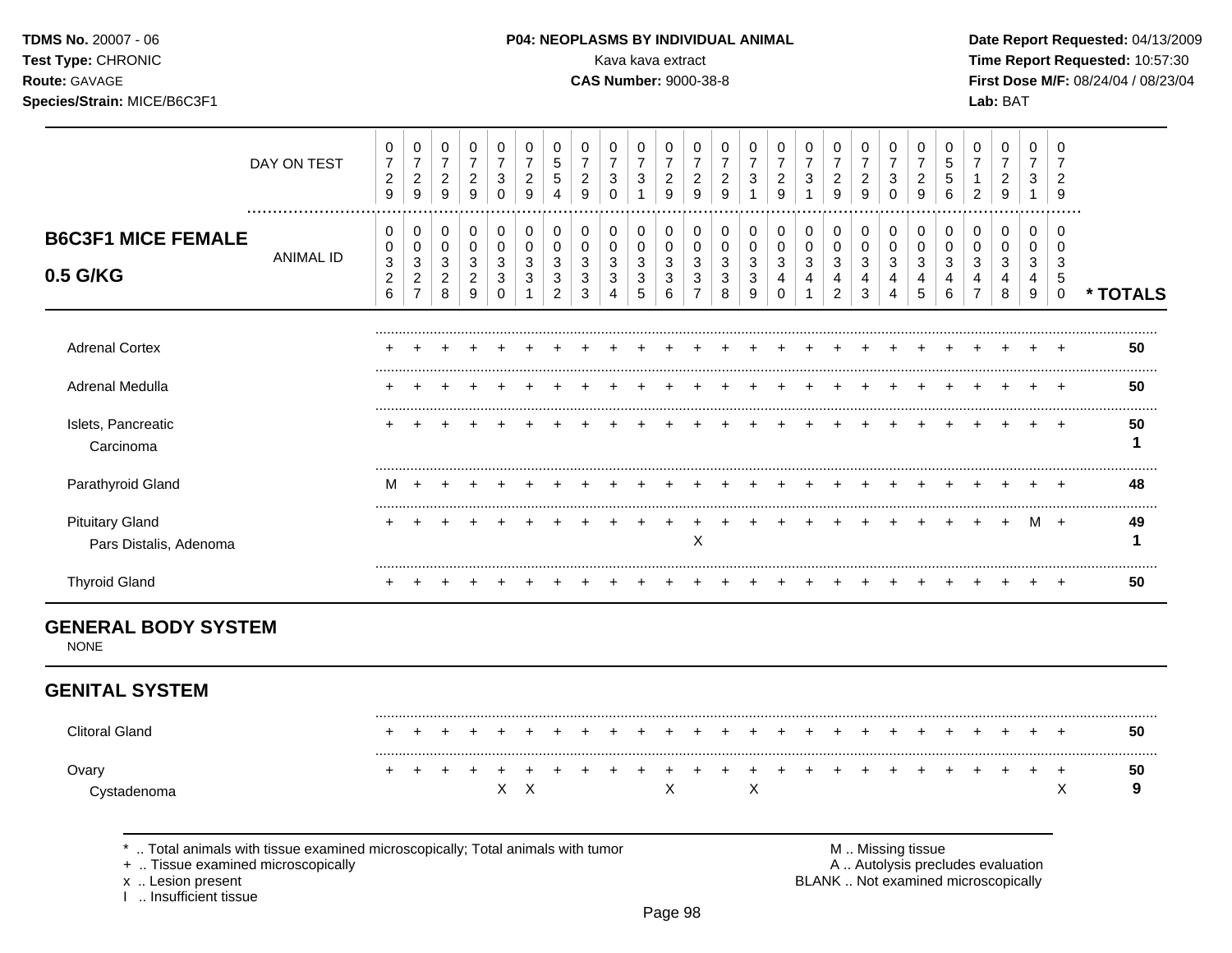| <b>TDMS No. 20007 - 06</b> |  |
|----------------------------|--|
| Test Type: CHRONIC         |  |

Kava kava extract **Time Report Requested:** 10:57:30 **Route:** GAVAGE **CAS Number:** 9000-38-8 **First Dose M/F:** 08/24/04 / 08/23/04 **Species/Strain:** MICE/B6C3F1 **Lab:** BAT

| DAY ON TEST                                                                                                                                                       | 0<br>$\overline{7}$<br>$\boldsymbol{2}$<br>$9\,$                        | 0<br>$\overline{7}$<br>$\boldsymbol{2}$<br>$\boldsymbol{9}$               | 0<br>$\overline{7}$<br>$\sqrt{2}$<br>$\boldsymbol{9}$     | 0<br>$\overline{7}$<br>$\overline{c}$<br>$\boldsymbol{9}$ | 0<br>$\overline{7}$<br>3<br>$\mathbf 0$                           | 0<br>$\overline{7}$<br>$\overline{c}$<br>9 | 0<br>5<br>$\,$ 5 $\,$<br>4                    | 0<br>$\overline{7}$<br>$\overline{c}$<br>9 | 0<br>$\overline{7}$<br>3<br>$\mathbf 0$ | 0<br>$\overline{7}$<br>$\sqrt{3}$<br>$\overline{1}$ | 0<br>$\overline{7}$<br>$\overline{c}$<br>9    | 0<br>$\overline{7}$<br>$\overline{c}$<br>$\boldsymbol{9}$            | 0<br>$\overline{7}$<br>$\overline{c}$<br>9    | 0<br>$\overline{7}$<br>3<br>1                           | 0<br>$\overline{7}$<br>$\overline{c}$<br>9 | 0<br>$\overline{7}$<br>3<br>$\mathbf{1}$                         | 0<br>$\overline{7}$<br>$\sqrt{2}$<br>$\overline{9}$                | 0<br>$\overline{7}$<br>$\overline{c}$<br>9 | 0<br>$\overline{7}$<br>3<br>$\mathbf 0$    | 0<br>$\overline{7}$<br>$\overline{c}$<br>$\boldsymbol{9}$ | 0<br>5<br>$\,$ 5 $\,$<br>6      | 0<br>$\overline{7}$<br>1<br>$\overline{c}$                               | 0<br>$\overline{7}$<br>$\overline{c}$<br>$\boldsymbol{9}$ | 0<br>$\overline{7}$<br>3<br>$\mathbf{1}$               | $\Omega$<br>$\overline{7}$<br>2<br>9                          |          |
|-------------------------------------------------------------------------------------------------------------------------------------------------------------------|-------------------------------------------------------------------------|---------------------------------------------------------------------------|-----------------------------------------------------------|-----------------------------------------------------------|-------------------------------------------------------------------|--------------------------------------------|-----------------------------------------------|--------------------------------------------|-----------------------------------------|-----------------------------------------------------|-----------------------------------------------|----------------------------------------------------------------------|-----------------------------------------------|---------------------------------------------------------|--------------------------------------------|------------------------------------------------------------------|--------------------------------------------------------------------|--------------------------------------------|--------------------------------------------|-----------------------------------------------------------|---------------------------------|--------------------------------------------------------------------------|-----------------------------------------------------------|--------------------------------------------------------|---------------------------------------------------------------|----------|
| <b>B6C3F1 MICE FEMALE</b><br><b>ANIMAL ID</b><br>0.5 G/KG                                                                                                         | 0<br>0<br>$\ensuremath{\mathsf{3}}$<br>$\overline{c}$<br>$6\phantom{1}$ | 0<br>0<br>$\ensuremath{\mathsf{3}}$<br>$\boldsymbol{2}$<br>$\overline{7}$ | 0<br>$\mathbf 0$<br>$\mathbf{3}$<br>$\sqrt{2}$<br>$\,8\,$ | 0<br>0<br>3<br>$\sqrt{2}$<br>9                            | 0<br>$\mathbf 0$<br>3<br>$\ensuremath{\mathsf{3}}$<br>$\mathbf 0$ | 0<br>$\mathbf 0$<br>3<br>3<br>1            | 0<br>0<br>3<br>$\mathbf{3}$<br>$\overline{2}$ | 0<br>$\mathbf 0$<br>3<br>$\sqrt{3}$<br>3   | 0<br>0<br>3<br>3<br>$\overline{4}$      | 0<br>$\mathbf 0$<br>3<br>$\sqrt{3}$<br>5            | 0<br>0<br>3<br>$\ensuremath{\mathsf{3}}$<br>6 | 0<br>$\mathbf 0$<br>3<br>$\ensuremath{\mathsf{3}}$<br>$\overline{7}$ | 0<br>0<br>3<br>$\ensuremath{\mathsf{3}}$<br>8 | 0<br>$\mathbf 0$<br>3<br>$\ensuremath{\mathsf{3}}$<br>9 | 0<br>$\mathbf 0$<br>3<br>4<br>$\Omega$     | 0<br>0<br>$\,$ 3 $\,$<br>$\overline{\mathbf{4}}$<br>$\mathbf{1}$ | 0<br>$\mathbf 0$<br>$\sqrt{3}$<br>$\overline{4}$<br>$\overline{2}$ | 0<br>0<br>3<br>$\overline{4}$<br>3         | 0<br>$\mathbf 0$<br>$\mathbf{3}$<br>4<br>4 | 0<br>0<br>3<br>4<br>5                                     | $\mathbf 0$<br>0<br>3<br>4<br>6 | 0<br>$\mathbf 0$<br>3<br>4<br>$\overline{7}$                             | 0<br>$\mathbf 0$<br>3<br>4<br>8                           | $\mathbf 0$<br>$\mathbf 0$<br>3<br>$\overline{4}$<br>9 | $\Omega$<br>$\mathbf 0$<br>3<br>$\overline{5}$<br>$\mathbf 0$ | * TOTALS |
| Granulosa Cell Tumor Benign<br>Hemangioma                                                                                                                         |                                                                         |                                                                           |                                                           |                                                           |                                                                   |                                            |                                               |                                            |                                         |                                                     |                                               |                                                                      |                                               |                                                         |                                            |                                                                  |                                                                    |                                            |                                            |                                                           |                                 |                                                                          |                                                           |                                                        |                                                               |          |
| Uterus                                                                                                                                                            |                                                                         |                                                                           |                                                           |                                                           |                                                                   |                                            |                                               |                                            |                                         |                                                     |                                               |                                                                      |                                               |                                                         |                                            |                                                                  |                                                                    |                                            |                                            |                                                           |                                 |                                                                          |                                                           |                                                        |                                                               | 50       |
| <b>HEMATOPOIETIC SYSTEM</b>                                                                                                                                       |                                                                         |                                                                           |                                                           |                                                           |                                                                   |                                            |                                               |                                            |                                         |                                                     |                                               |                                                                      |                                               |                                                         |                                            |                                                                  |                                                                    |                                            |                                            |                                                           |                                 |                                                                          |                                                           |                                                        |                                                               |          |
| <b>Bone Marrow</b>                                                                                                                                                |                                                                         |                                                                           |                                                           |                                                           |                                                                   |                                            |                                               |                                            |                                         |                                                     |                                               |                                                                      |                                               |                                                         |                                            |                                                                  |                                                                    |                                            |                                            |                                                           |                                 |                                                                          |                                                           |                                                        |                                                               | 50       |
| Lymph Node, Mandibular                                                                                                                                            |                                                                         |                                                                           |                                                           |                                                           |                                                                   |                                            |                                               |                                            |                                         |                                                     |                                               |                                                                      |                                               |                                                         |                                            |                                                                  |                                                                    |                                            |                                            |                                                           |                                 |                                                                          |                                                           |                                                        |                                                               | 50       |
| Lymph Node, Mesenteric                                                                                                                                            |                                                                         |                                                                           |                                                           |                                                           |                                                                   |                                            |                                               |                                            |                                         |                                                     |                                               |                                                                      |                                               |                                                         |                                            |                                                                  |                                                                    |                                            |                                            |                                                           |                                 |                                                                          |                                                           |                                                        |                                                               | 50       |
| Spleen<br>Hemangiosarcoma<br>Lymphoma Malignant                                                                                                                   |                                                                         |                                                                           |                                                           |                                                           |                                                                   |                                            |                                               |                                            | X                                       |                                                     |                                               |                                                                      |                                               |                                                         |                                            |                                                                  |                                                                    |                                            |                                            |                                                           |                                 |                                                                          |                                                           |                                                        |                                                               | 50<br>1  |
| Thymus                                                                                                                                                            |                                                                         |                                                                           |                                                           |                                                           |                                                                   |                                            |                                               |                                            |                                         |                                                     |                                               |                                                                      |                                               |                                                         |                                            |                                                                  |                                                                    |                                            |                                            |                                                           |                                 |                                                                          |                                                           |                                                        |                                                               | 49       |
| <b>INTEGUMENTARY SYSTEM</b>                                                                                                                                       |                                                                         |                                                                           |                                                           |                                                           |                                                                   |                                            |                                               |                                            |                                         |                                                     |                                               |                                                                      |                                               |                                                         |                                            |                                                                  |                                                                    |                                            |                                            |                                                           |                                 |                                                                          |                                                           |                                                        |                                                               |          |
| Mammary Gland<br>Adenoma                                                                                                                                          | X                                                                       |                                                                           |                                                           |                                                           |                                                                   |                                            |                                               |                                            |                                         |                                                     |                                               |                                                                      |                                               |                                                         |                                            |                                                                  |                                                                    |                                            |                                            |                                                           |                                 |                                                                          |                                                           | $\div$                                                 | $^{+}$                                                        | 50<br>1  |
| Total animals with tissue examined microscopically; Total animals with tumor<br>+  Tissue examined microscopically<br>x  Lesion present<br>1  Insufficient tissue |                                                                         |                                                                           |                                                           |                                                           |                                                                   |                                            |                                               |                                            |                                         |                                                     |                                               |                                                                      |                                               |                                                         |                                            |                                                                  |                                                                    | M  Missing tissue                          |                                            |                                                           |                                 | A  Autolysis precludes evaluation<br>BLANK  Not examined microscopically |                                                           |                                                        |                                                               |          |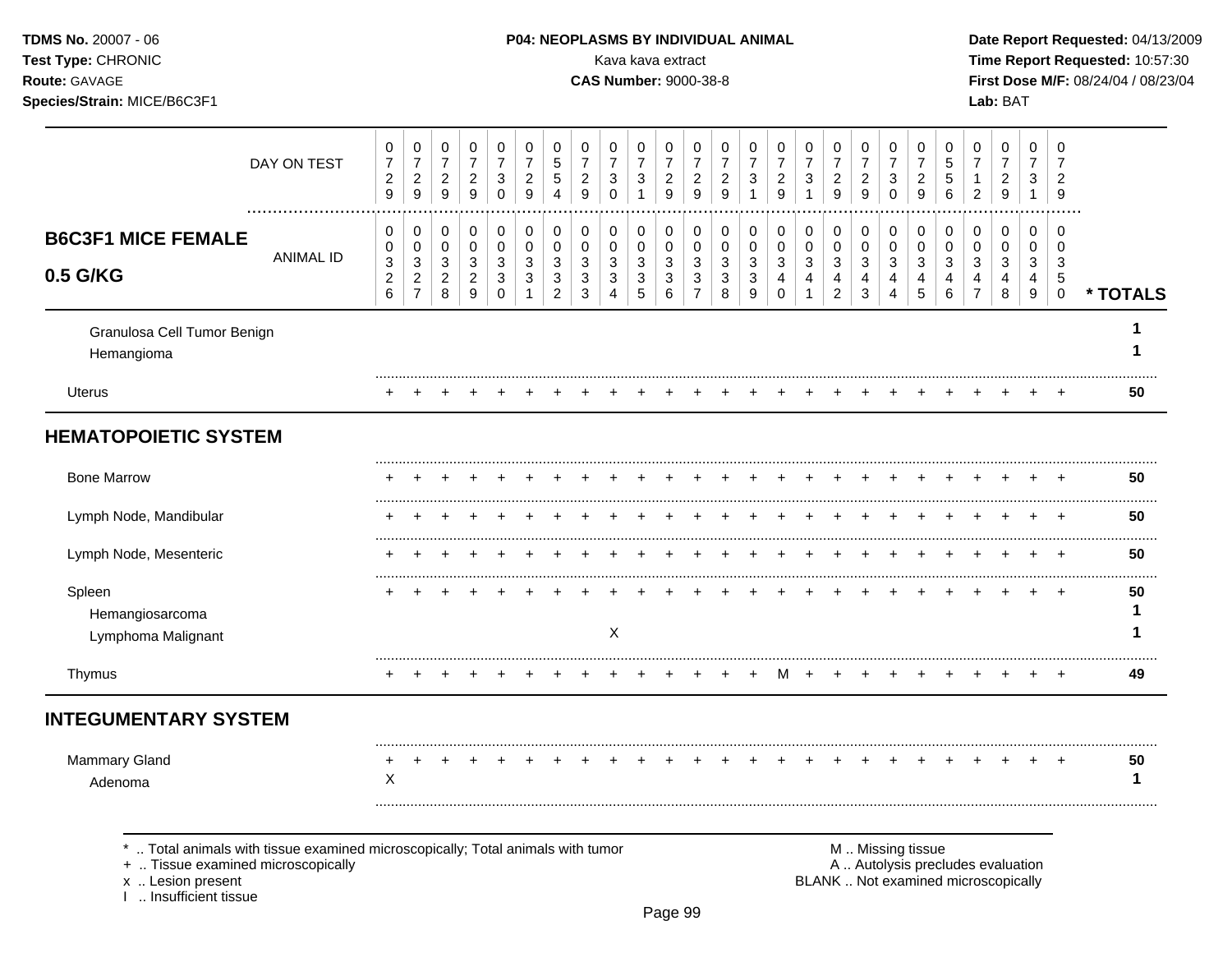**Test Type:** CHRONIC **Transfer CHRONIC** Kava Rava extract Kava extract **Time Report Requested:** 10:57:30 **Route:** GAVAGE **CAS Number:** 9000-38-8 **First Dose M/F:** 08/24/04 / 08/23/04 **Species/Strain:** MICE/B6C3F1 **Lab:** BAT

| DAY ON TEST                                                                                                                                                       | 0<br>$\overline{7}$<br>$\overline{c}$ | 0<br>$\overline{7}$<br>$\overline{c}$            | 0<br>$\overline{7}$<br>$\overline{2}$ | $\pmb{0}$<br>$\overline{7}$<br>$\overline{c}$ | 0<br>$\overline{7}$<br>$\sqrt{3}$ | 0<br>$\overline{7}$<br>$\overline{2}$ | 0<br>5<br>5                | 0<br>$\overline{7}$<br>$\overline{c}$ | 0<br>$\overline{7}$<br>3 | 0<br>$\overline{7}$<br>$\mathbf{3}$ | 0<br>$\overline{7}$<br>$\overline{c}$ | 0<br>$\overline{7}$<br>$\overline{2}$        | 0<br>$\overline{7}$<br>$\overline{c}$ | $\mathbf 0$<br>7<br>3                          | 0<br>$\overline{7}$<br>$\overline{c}$ | 0<br>$\overline{7}$<br>3            | 0<br>$\overline{7}$<br>$\overline{2}$ | 0<br>$\overline{7}$<br>$\overline{2}$ | $\mathbf 0$<br>$\overline{7}$<br>3 | 0<br>$\overline{7}$<br>$\overline{c}$ | 0<br>5<br>$\sqrt{5}$ | 0<br>$\overline{7}$<br>1            | 0<br>$\overline{7}$<br>$\overline{c}$ | 0<br>$\overline{7}$<br>3          | 0<br>$\overline{7}$<br>$\overline{2}$         |          |
|-------------------------------------------------------------------------------------------------------------------------------------------------------------------|---------------------------------------|--------------------------------------------------|---------------------------------------|-----------------------------------------------|-----------------------------------|---------------------------------------|----------------------------|---------------------------------------|--------------------------|-------------------------------------|---------------------------------------|----------------------------------------------|---------------------------------------|------------------------------------------------|---------------------------------------|-------------------------------------|---------------------------------------|---------------------------------------|------------------------------------|---------------------------------------|----------------------|-------------------------------------|---------------------------------------|-----------------------------------|-----------------------------------------------|----------|
|                                                                                                                                                                   | 9                                     | 9                                                | $\overline{9}$                        | 9                                             | $\mathbf 0$                       | 9                                     | 4                          | 9                                     | $\Omega$                 | $\mathbf{1}$                        | 9                                     | 9                                            | 9                                     | -1                                             | 9                                     |                                     | 9                                     | 9                                     | $\Omega$                           | 9                                     | 6                    | $\overline{2}$                      | 9                                     | $\mathbf{1}$                      | 9                                             |          |
| <b>B6C3F1 MICE FEMALE</b>                                                                                                                                         | 0<br>0                                | 0<br>0                                           | 0<br>$\mathbf 0$                      | $\pmb{0}$<br>0                                | 0<br>0                            | 0<br>0                                | $\mathbf 0$<br>$\mathbf 0$ | 0<br>$\mathbf 0$                      | 0<br>$\mathbf 0$         | 0<br>0                              | 0<br>0                                | 0<br>$\mathbf 0$                             | 0<br>$\mathbf 0$                      | 0<br>0                                         | 0<br>$\mathbf 0$                      | 0<br>$\mathbf 0$                    | 0<br>0                                | 0<br>$\mathbf 0$                      | 0<br>$\mathbf 0$                   | 0<br>$\mathbf 0$                      | 0<br>0               | 0<br>$\mathbf 0$                    | 0<br>0                                | 0<br>0                            | 0<br>$\mathbf 0$                              |          |
| <b>ANIMAL ID</b><br>0.5 G/KG                                                                                                                                      | 3<br>$\overline{c}$<br>6              | $\sqrt{3}$<br>$\boldsymbol{2}$<br>$\overline{7}$ | 3<br>$\overline{2}$<br>8              | 3<br>$\overline{c}$<br>$\boldsymbol{9}$       | 3<br>$\sqrt{3}$<br>$\pmb{0}$      | 3<br>3<br>1                           | 3<br>3<br>$\overline{c}$   | 3<br>$\mathbf{3}$<br>3                | 3<br>$\mathbf{3}$<br>4   | 3<br>$\mathbf{3}$<br>$\sqrt{5}$     | 3<br>$\sqrt{3}$<br>$\,6\,$            | $\mathbf{3}$<br>$\sqrt{3}$<br>$\overline{7}$ | 3<br>$\mathbf{3}$<br>8                | $\mathbf{3}$<br>$\sqrt{3}$<br>$\boldsymbol{9}$ | 3<br>4<br>$\boldsymbol{0}$            | 3<br>$\overline{4}$<br>$\mathbf{1}$ | 3<br>4<br>$\overline{c}$              | 3<br>$\overline{\mathbf{4}}$<br>3     | $\mathbf{3}$<br>4<br>4             | 3<br>4<br>5                           | 3<br>4<br>$\,6\,$    | 3<br>4<br>$\overline{7}$            | 3<br>$\overline{4}$<br>8              | $\mathbf{3}$<br>4<br>$9\,$        | $\mathbf{3}$<br>$\overline{5}$<br>$\mathbf 0$ | * TOTALS |
| Skin                                                                                                                                                              |                                       |                                                  |                                       |                                               |                                   |                                       |                            |                                       |                          |                                     |                                       |                                              |                                       |                                                |                                       |                                     |                                       |                                       |                                    |                                       |                      |                                     |                                       |                                   | $\ddot{}$                                     | 50       |
| Subcutaneous Tissue, Fibrous<br>Histiocytoma                                                                                                                      |                                       |                                                  |                                       |                                               |                                   |                                       |                            |                                       |                          |                                     |                                       |                                              |                                       |                                                |                                       |                                     |                                       |                                       |                                    |                                       |                      |                                     |                                       |                                   |                                               | 1        |
| Subcutaneous Tissue, Hemangioma                                                                                                                                   |                                       |                                                  |                                       |                                               |                                   |                                       |                            |                                       |                          |                                     |                                       |                                              |                                       |                                                |                                       |                                     |                                       |                                       |                                    |                                       |                      |                                     |                                       |                                   | X                                             | 1        |
| <b>MUSCULOSKELETAL SYSTEM</b>                                                                                                                                     |                                       |                                                  |                                       |                                               |                                   |                                       |                            |                                       |                          |                                     |                                       |                                              |                                       |                                                |                                       |                                     |                                       |                                       |                                    |                                       |                      |                                     |                                       |                                   |                                               |          |
| Bone                                                                                                                                                              |                                       |                                                  |                                       |                                               |                                   |                                       |                            |                                       |                          |                                     |                                       |                                              |                                       |                                                |                                       |                                     |                                       |                                       |                                    |                                       |                      |                                     |                                       |                                   |                                               | 50       |
| <b>NERVOUS SYSTEM</b>                                                                                                                                             |                                       |                                                  |                                       |                                               |                                   |                                       |                            |                                       |                          |                                     |                                       |                                              |                                       |                                                |                                       |                                     |                                       |                                       |                                    |                                       |                      |                                     |                                       |                                   |                                               |          |
| <b>Brain</b>                                                                                                                                                      |                                       |                                                  |                                       |                                               |                                   |                                       |                            |                                       |                          |                                     |                                       |                                              |                                       |                                                |                                       |                                     |                                       |                                       |                                    |                                       |                      |                                     |                                       |                                   |                                               | 50       |
| <b>RESPIRATORY SYSTEM</b>                                                                                                                                         |                                       |                                                  |                                       |                                               |                                   |                                       |                            |                                       |                          |                                     |                                       |                                              |                                       |                                                |                                       |                                     |                                       |                                       |                                    |                                       |                      |                                     |                                       |                                   |                                               |          |
| Lung                                                                                                                                                              |                                       |                                                  |                                       |                                               |                                   |                                       |                            |                                       |                          |                                     |                                       |                                              |                                       |                                                |                                       |                                     |                                       |                                       |                                    |                                       |                      |                                     |                                       |                                   |                                               | 50       |
| Alveolar/Bronchiolar Adenoma<br>Alveolar/Bronchiolar Carcinoma                                                                                                    | X                                     |                                                  |                                       |                                               |                                   |                                       | $X$ $X$                    |                                       |                          |                                     |                                       |                                              |                                       |                                                |                                       |                                     | X                                     |                                       |                                    |                                       |                      |                                     |                                       |                                   |                                               | 5<br>3   |
| Hepatocellular Carcinoma, Metastatic,<br>Liver                                                                                                                    |                                       |                                                  |                                       |                                               |                                   |                                       |                            |                                       |                          |                                     |                                       |                                              |                                       |                                                |                                       |                                     |                                       |                                       |                                    |                                       |                      |                                     |                                       |                                   |                                               | 2        |
| Nose                                                                                                                                                              |                                       |                                                  |                                       |                                               |                                   |                                       |                            |                                       |                          |                                     |                                       |                                              |                                       |                                                |                                       |                                     |                                       |                                       |                                    |                                       |                      |                                     |                                       |                                   |                                               | 50       |
| Trachea                                                                                                                                                           |                                       |                                                  |                                       |                                               |                                   |                                       |                            |                                       |                          |                                     |                                       |                                              |                                       |                                                |                                       |                                     |                                       |                                       |                                    |                                       |                      |                                     |                                       |                                   |                                               | 50       |
| Total animals with tissue examined microscopically; Total animals with tumor<br>+  Tissue examined microscopically<br>x  Lesion present<br>I  Insufficient tissue |                                       |                                                  |                                       |                                               |                                   |                                       |                            |                                       |                          |                                     |                                       |                                              |                                       |                                                |                                       |                                     |                                       |                                       |                                    | M  Missing tissue                     |                      | BLANK  Not examined microscopically |                                       | A  Autolysis precludes evaluation |                                               |          |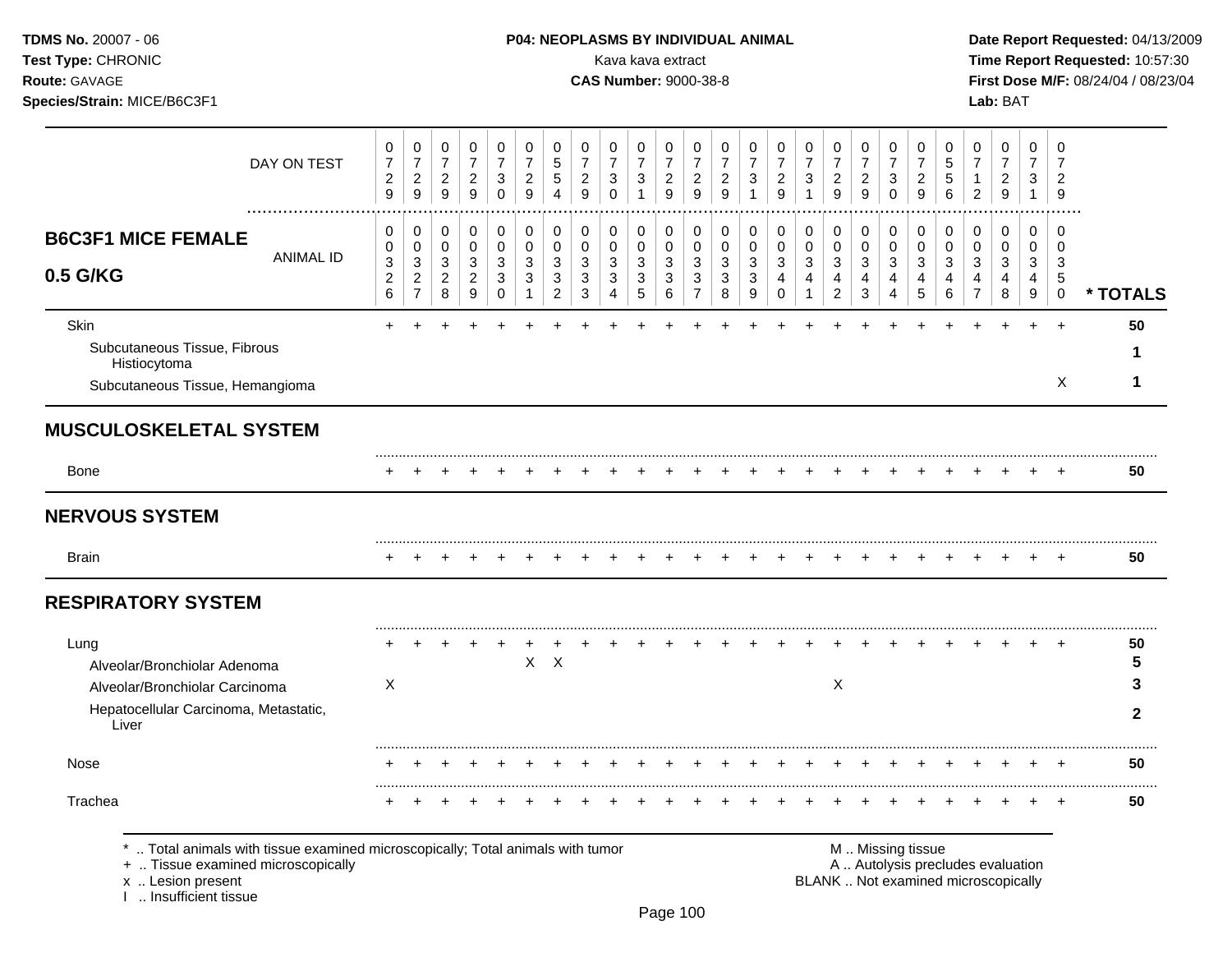| <b>TDMS No. 20007 - 06</b>  | <b>P04: NEOPLASMS BY INDIVIDUAL ANIMAL</b> | Date Rep         |
|-----------------------------|--------------------------------------------|------------------|
| <b>Test Type: CHRONIC</b>   | Kava kava extract                          | <b>Time Rep</b>  |
| <b>Route: GAVAGE</b>        | <b>CAS Number: 9000-38-8</b>               | <b>First Dos</b> |
| Species/Strain: MICE/B6C3F1 |                                            | <b>Lab:</b> BAT  |

**Time Report Requested:** 10:57:30 **CAS Number:** 9000-38-8 **First Dose M/F:** 08/24/04 / 08/23/04

|                                                              | DAY ON TEST          | 0<br>$\overline{7}$<br>$\overline{2}$<br>9 | υ<br>$\overline{ }$<br>$\overline{\mathbf{c}}$<br>9 | 0<br>⇁<br>2<br>9                    | 0<br>⇁<br>$\overline{2}$<br>9 | 0<br>⇁<br>3<br>⌒                | 0<br>$\overline{2}$<br>9 | 0<br>5<br>$5\phantom{.0}$<br>4 | $\overline{2}$<br>9 | 0<br>3<br>0           | 0<br>⇁<br>3           | 0<br>2<br>9           | っ<br>∠<br>9      | 2<br>9      | 0<br>3           | 0<br>⇁<br>$\overline{2}$<br>9  | 0<br>-<br>3      | 0<br>$\overline{ }$<br>$\overline{2}$<br>9 | $\mathbf 0$<br>$\overline{2}$<br>9 | 0<br>3<br>0           | 0<br>⇁<br>2<br>9      | 0<br>đ<br>5<br>6 | -<br>ົ      | 0<br>⇁<br>2<br>9      | 0<br>3                | 0<br>-<br>ົ<br>∠<br>-9  |          |
|--------------------------------------------------------------|----------------------|--------------------------------------------|-----------------------------------------------------|-------------------------------------|-------------------------------|---------------------------------|--------------------------|--------------------------------|---------------------|-----------------------|-----------------------|-----------------------|------------------|-------------|------------------|--------------------------------|------------------|--------------------------------------------|------------------------------------|-----------------------|-----------------------|------------------|-------------|-----------------------|-----------------------|-------------------------|----------|
| <b>B6C3F1 MICE FEMALE</b><br>0.5 G/KG                        | <br><b>ANIMAL ID</b> | 0<br>0<br>3<br>$\overline{2}$<br>6         | v<br>υ<br>3<br>ົ<br>▵<br>$\overline{ }$             | 0<br>0<br>3<br>ົ<br>$\epsilon$<br>8 | 0<br>0<br>3<br>2<br>9         | $\mathbf 0$<br>U<br>3<br>3<br>⌒ | 0<br>0<br>3<br>3         | 0<br>3<br>3<br>$\overline{c}$  | 3<br>3<br>3         | 0<br>0<br>3<br>3<br>4 | 0<br>0<br>3<br>3<br>5 | 0<br>0<br>3<br>3<br>6 | υ<br>3<br>3<br>⇁ | 3<br>3<br>8 | 0<br>3<br>3<br>9 | 0<br>3<br>4<br>$\sqrt{2}$<br>U | 0<br>0<br>3<br>4 | 0<br>0<br>3<br>4<br>$\overline{2}$         | 0<br>3<br>4<br>3                   | 0<br>0<br>3<br>4<br>4 | 0<br>0<br>3<br>4<br>5 | O<br>3<br>4<br>6 | 3<br>4<br>⇁ | 0<br>0<br>3<br>4<br>8 | 0<br>0<br>3<br>4<br>9 | 0<br>0<br>3<br>ა<br>- U | * TOTALS |
| <b>SPECIAL SENSES SYSTEM</b><br>Eye<br>Iris, Melanoma Benign |                      | ÷                                          |                                                     |                                     |                               |                                 |                          |                                |                     |                       |                       |                       |                  |             |                  |                                |                  |                                            |                                    |                       |                       |                  |             |                       |                       | $\div$                  | 50       |

| 1110, 1110101101110000111911 |  |  |  |  |  |  |  |  |  |  |  |  |  |
|------------------------------|--|--|--|--|--|--|--|--|--|--|--|--|--|
|                              |  |  |  |  |  |  |  |  |  |  |  |  |  |
|                              |  |  |  |  |  |  |  |  |  |  |  |  |  |

# **URINARY SYSTEM**

| Kidney<br>Hemangioma | $\pm$ .      |  |  |  |  |  |  |  |  |  |  |  |  | 50 |
|----------------------|--------------|--|--|--|--|--|--|--|--|--|--|--|--|----|
| Urinary Bladder      | $\leftarrow$ |  |  |  |  |  |  |  |  |  |  |  |  | 50 |

# **SYSTEMIC LESIONS**

+ .. Tissue examined microscopically<br>x .. Lesion present

I .. Insufficient tissue

\* .. Total animals with tissue examined microscopically; Total animals with tumor <br>
+ .. Tissue examined microscopically<br>
+ .. Tissue examined microscopically BLANK .. Not examined microscopically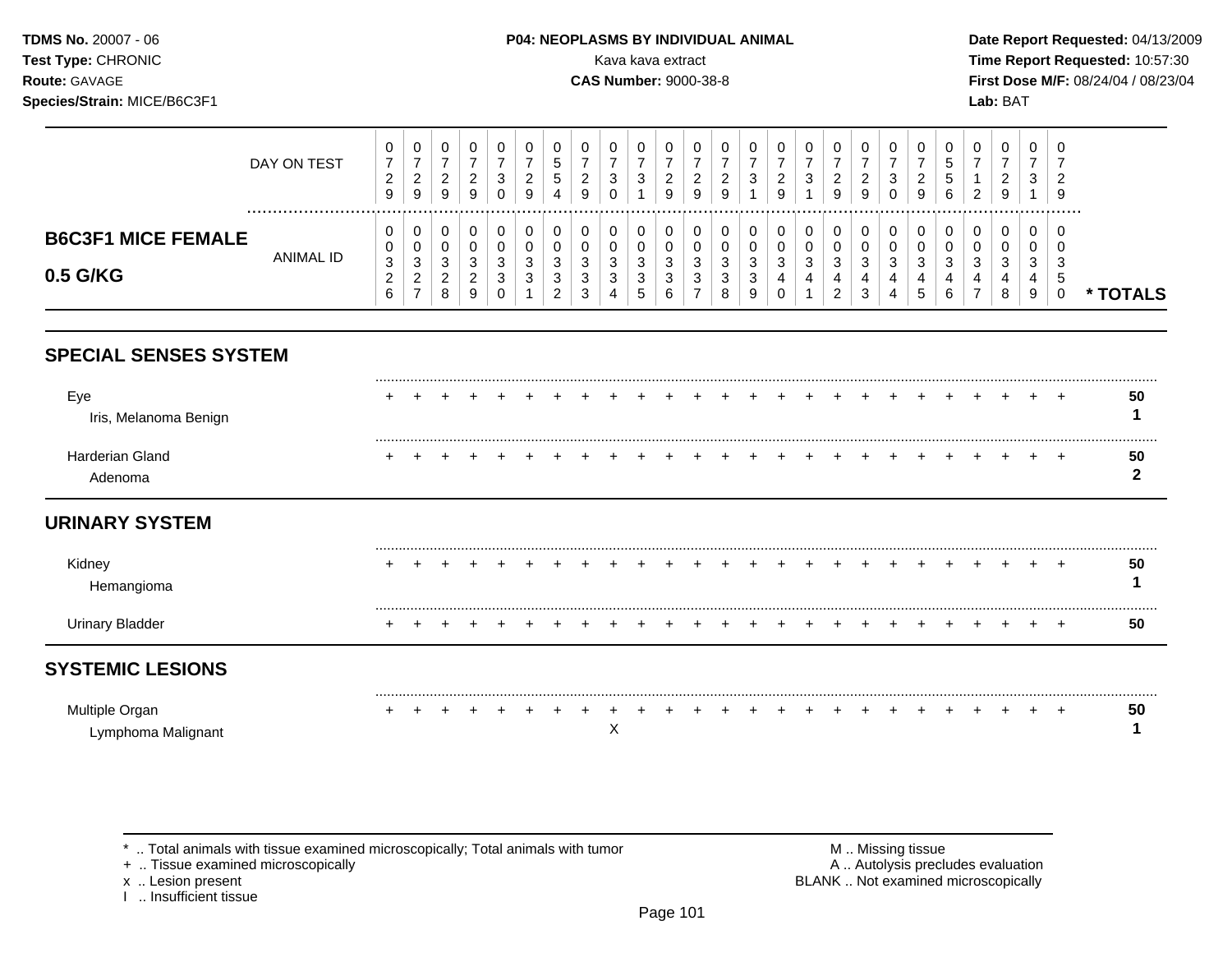| <b>TDMS No. 20007 - 06</b>  |
|-----------------------------|
| <b>Test Type: CHRONIC</b>   |
| <b>Route: GAVAGE</b>        |
| Species/Strain: MICE/B6C3F1 |

#### P04: NEOPLASMS BY INDIVIDUAL ANIMAL

Kava kava extract

**CAS Number: 9000-38-8** 

Date Report Requested: 04/13/2009 Time Report Requested: 10:57:30 First Dose M/F: 08/24/04 / 08/23/04 Lab: BAT

|                                              | DAY ON TEST | 0<br><u>_</u><br>.5 | ◡<br>6<br>'5<br>4 | v<br>3<br>◡      | 8               | 0<br>ി<br><u>.</u><br>9 | 0<br>ີ<br>ັ |   | $\sim$<br><u>_</u><br>3 | v<br>າ<br>ັ<br>u | చ | Ü<br>đ<br>⌒<br>6      | U<br>ັ      | U<br>◠<br>చ       | <sup>o</sup> | 0<br>3      | v<br>3      | 0<br>5<br>8 | υ<br><u>_</u><br>9 |   | 6<br>0<br>4 | v<br>∼<br>$\sim$<br>ت | 0<br>ി<br><u>_</u><br>9 | 0<br>3                    |         |
|----------------------------------------------|-------------|---------------------|-------------------|------------------|-----------------|-------------------------|-------------|---|-------------------------|------------------|---|-----------------------|-------------|-------------------|--------------|-------------|-------------|-------------|--------------------|---|-------------|-----------------------|-------------------------|---------------------------|---------|
| <b>B6C3F1 MICE FEMALE</b><br><b>1.0 G/KG</b> | ANIMAL ID   | U<br>3              | $\sim$<br>J       | v<br>v<br>◠<br>◡ | $\sqrt{2}$<br>N | 0<br>0<br>ີ<br>J        | v<br>ົ<br>ັ | N | $\sim$<br>ູບ            | v<br>v<br>っ<br>J | J | 0<br>U<br>3<br>$\sim$ | υ<br>ົ<br>ت | 0<br>0<br>◠<br>ູບ | $\sim$       | U<br>ີ<br>ບ | $\sim$<br>J | υ<br>3<br>⌒ | ν<br>ົ<br>◡        | J | O<br>◠<br>◡ | <sup>o</sup>          | U<br>◠<br>J             | 0<br>U<br>$\sqrt{2}$<br>చ | temales |
|                                              |             | ີວ                  | '5                | $5^{\circ}$<br>ັ | <u>5</u>        | ა<br>J                  | ≎           |   | G<br>O                  | 6                |   | 6<br>ີ                | 6<br>◠      | 6<br>IJ           |              | 6           | 8           | 6<br>9      |                    |   |             | n                     |                         |                           | (cont)  |

# **ALIMENTARY SYSTEM**

| Esophagus                                                                                                     |   |   |   |  |   |  |  |  |  |  |  |   |   |   |  |
|---------------------------------------------------------------------------------------------------------------|---|---|---|--|---|--|--|--|--|--|--|---|---|---|--|
| Gallbladder                                                                                                   |   |   |   |  |   |  |  |  |  |  |  |   |   |   |  |
| Intestine Large, Cecum                                                                                        |   |   |   |  |   |  |  |  |  |  |  |   |   |   |  |
| Intestine Large, Colon                                                                                        |   |   |   |  |   |  |  |  |  |  |  |   |   |   |  |
| Intestine Large, Rectum                                                                                       |   |   |   |  |   |  |  |  |  |  |  |   |   |   |  |
| Intestine Small, Duodenum                                                                                     |   |   |   |  |   |  |  |  |  |  |  |   |   |   |  |
| Intestine Small, Ileum                                                                                        |   |   |   |  |   |  |  |  |  |  |  |   |   |   |  |
| Intestine Small, Jejunum                                                                                      |   |   |   |  |   |  |  |  |  |  |  |   |   |   |  |
| Liver<br>Hemangioma                                                                                           |   | Χ |   |  |   |  |  |  |  |  |  | X |   |   |  |
| Hepatocellular Adenoma<br>Hepatocellular Adenoma, Multiple<br>Hepatocellular Carcinoma<br>Histiocytic Sarcoma | Χ |   | Χ |  | Χ |  |  |  |  |  |  |   | Χ | Χ |  |

\* .. Total animals with tissue examined microscopically; Total animals with tumor

+ .. Tissue examined microscopically

x .. Lesion present<br>I .. Insufficient tissue

M .. Missing tissue<br>A .. Autolysis precludes evaluation BLANK .. Not examined microscopically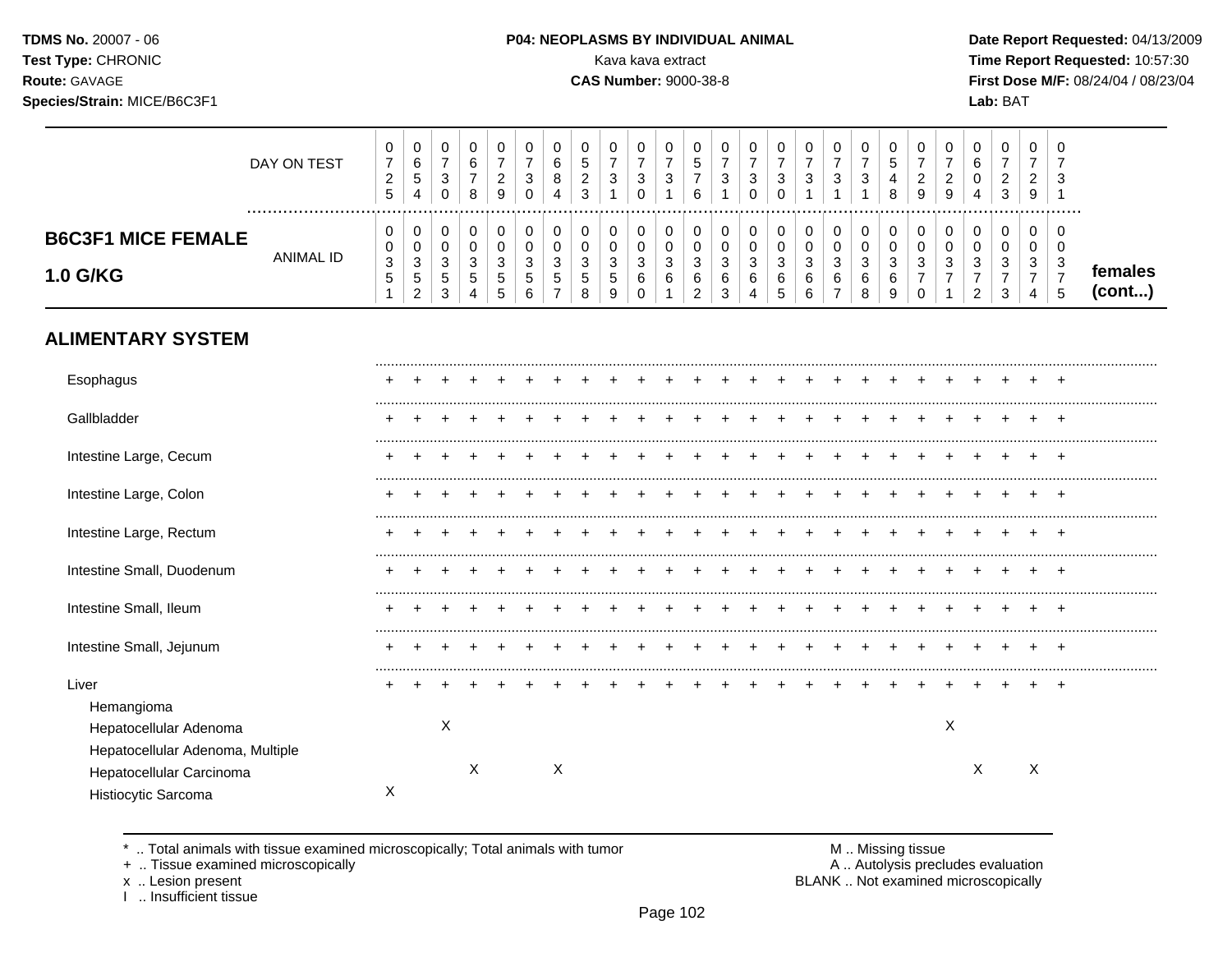| TDMS No. 20007 - 06<br>Test Type: CHRONIC<br>Route: GAVAGE<br>Species/Strain: MICE/B6C3F1 |                  | <b>P04: NEOPLASMS BY INDIVIDUAL ANIMAL</b><br>Kava kava extract<br><b>CAS Number: 9000-38-8</b><br>$\mathbf 0$<br>$\boldsymbol{0}$<br>$\mathbf 0$<br>$\mathbf 0$<br>$\boldsymbol{0}$<br>$\boldsymbol{0}$<br>$\pmb{0}$<br>$\mathbf 0$<br>$\mathbf 0$<br>$\mathbf 0$<br>$\mathbf 0$<br>$\boldsymbol{0}$<br>$\pmb{0}$<br>$\pmb{0}$<br>$\boldsymbol{0}$<br>$\pmb{0}$<br>0<br>0<br>$\boldsymbol{0}$<br>$\,$ 5 $\,$<br>5<br>$\overline{7}$<br>$\,6$<br>$\boldsymbol{7}$<br>$\,6$<br>$\boldsymbol{7}$<br>$\,6\,$<br>$\overline{7}$<br>$\boldsymbol{7}$<br>$\sqrt{5}$<br>$\boldsymbol{7}$<br>$\boldsymbol{7}$<br>$\boldsymbol{7}$<br>$\overline{7}$<br>$\overline{7}$<br>$\overline{7}$<br>$\overline{7}$<br>$\overline{7}$ |                                                                |                                          |                                    |                               |                                                         |                                                                  |                                                             |                                          |                                                                             |                                            |                                                         |                                             |                                           |                        |                                                       |                                    | Lab: BAT                    |                              |                                                      | Date Report Requested: 04/13/2009<br>Time Report Requested: 10:57:30<br>First Dose M/F: 08/24/04 / 08/23/04 |                                                                      |                                                                         |                                                        |                                                                                |                   |
|-------------------------------------------------------------------------------------------|------------------|---------------------------------------------------------------------------------------------------------------------------------------------------------------------------------------------------------------------------------------------------------------------------------------------------------------------------------------------------------------------------------------------------------------------------------------------------------------------------------------------------------------------------------------------------------------------------------------------------------------------------------------------------------------------------------------------------------------------|----------------------------------------------------------------|------------------------------------------|------------------------------------|-------------------------------|---------------------------------------------------------|------------------------------------------------------------------|-------------------------------------------------------------|------------------------------------------|-----------------------------------------------------------------------------|--------------------------------------------|---------------------------------------------------------|---------------------------------------------|-------------------------------------------|------------------------|-------------------------------------------------------|------------------------------------|-----------------------------|------------------------------|------------------------------------------------------|-------------------------------------------------------------------------------------------------------------|----------------------------------------------------------------------|-------------------------------------------------------------------------|--------------------------------------------------------|--------------------------------------------------------------------------------|-------------------|
|                                                                                           | DAY ON TEST      | $\overline{c}$<br>5                                                                                                                                                                                                                                                                                                                                                                                                                                                                                                                                                                                                                                                                                                 | $\sqrt{5}$<br>$\overline{4}$                                   | $\ensuremath{\mathsf{3}}$<br>$\mathbf 0$ | $\boldsymbol{7}$<br>8              | $\overline{c}$<br>9           | $\ensuremath{\mathsf{3}}$<br>$\mathbf 0$                | $\bf 8$<br>$\overline{4}$                                        | $\sqrt{2}$<br>$\overline{3}$                                | $\mathbf{3}$<br>$\mathbf{1}$             | $\ensuremath{\mathsf{3}}$<br>$\mathbf 0$                                    | $\ensuremath{\mathsf{3}}$<br>$\mathbf{1}$  | $\boldsymbol{7}$<br>6                                   | 3<br>$\mathbf{1}$                           | $\sqrt{3}$<br>$\Omega$                    | $\sqrt{3}$<br>$\Omega$ | $\ensuremath{\mathsf{3}}$<br>$\mathbf{1}$             | 3<br>$\mathbf{1}$                  | 3<br>1                      | $\overline{\mathbf{4}}$<br>8 | 0<br>$\boldsymbol{7}$<br>$\overline{c}$<br>9         | $\pmb{0}$<br>$\boldsymbol{7}$<br>$\sqrt{2}$<br>$\overline{9}$                                               | 0<br>$\,6\,$<br>0<br>$\overline{4}$                                  | $\mathsf{O}\xspace$<br>$\overline{7}$<br>$\overline{c}$<br>$\mathbf{3}$ | $\mathbf 0$<br>$\overline{7}$<br>$\overline{2}$<br>9   | $\mathbf 0$<br>$\overline{7}$<br>$\mathbf{3}$<br>$\overline{1}$                |                   |
| <b>B6C3F1 MICE FEMALE</b><br>1.0 G/KG                                                     | <b>ANIMAL ID</b> | 0<br>0<br>$\ensuremath{\mathsf{3}}$<br>$\mathbf 5$<br>$\mathbf{1}$                                                                                                                                                                                                                                                                                                                                                                                                                                                                                                                                                                                                                                                  | 0<br>$\pmb{0}$<br>$\mathbf{3}$<br>$\sqrt{5}$<br>$\overline{2}$ | 0<br>0<br>3<br>5<br>3                    | 0<br>0<br>3<br>5<br>$\overline{4}$ | $\pmb{0}$<br>0<br>3<br>5<br>5 | $\pmb{0}$<br>$\pmb{0}$<br>$\sqrt{3}$<br>$\sqrt{5}$<br>6 | $\mathbf 0$<br>0<br>$\mathbf{3}$<br>$\sqrt{5}$<br>$\overline{7}$ | $\mathbf 0$<br>$\mathbf 0$<br>$\sqrt{3}$<br>$\sqrt{5}$<br>8 | $\mathbf 0$<br>0<br>3<br>$\sqrt{5}$<br>9 | $\mathbf 0$<br>$\mathbf 0$<br>$\ensuremath{\mathsf{3}}$<br>6<br>$\mathbf 0$ | 0<br>$\mathbf 0$<br>3<br>6<br>$\mathbf{1}$ | 0<br>$\mathbf 0$<br>$\mathbf{3}$<br>6<br>$\overline{2}$ | $\pmb{0}$<br>$\mathbf 0$<br>3<br>$\,6$<br>3 | $\mathbf 0$<br>$\mathbf 0$<br>3<br>6<br>4 | 0<br>0<br>3<br>6<br>5  | 0<br>$\pmb{0}$<br>$\ensuremath{\mathsf{3}}$<br>6<br>6 | 0<br>0<br>3<br>6<br>$\overline{7}$ | 0<br>0<br>3<br>$\,6\,$<br>8 | 0<br>0<br>3<br>6<br>9        | $\pmb{0}$<br>$\pmb{0}$<br>3<br>$\boldsymbol{7}$<br>0 | $\pmb{0}$<br>$\pmb{0}$<br>3<br>$\overline{7}$<br>1                                                          | $\mathbf 0$<br>0<br>$\mathbf{3}$<br>$\overline{7}$<br>$\overline{2}$ | $\mathbf 0$<br>$\mathbf 0$<br>$\sqrt{3}$<br>$\overline{7}$<br>3         | $\mathbf 0$<br>$\mathbf 0$<br>3<br>$\overline{7}$<br>4 | $\mathbf 0$<br>$\mathbf 0$<br>$\mathbf{3}$<br>$\overline{7}$<br>$\overline{5}$ | females<br>(cont) |
| Lymphoma Malignant                                                                        |                  |                                                                                                                                                                                                                                                                                                                                                                                                                                                                                                                                                                                                                                                                                                                     |                                                                |                                          |                                    |                               |                                                         |                                                                  |                                                             |                                          |                                                                             |                                            |                                                         |                                             |                                           | Χ                      |                                                       |                                    |                             |                              |                                                      |                                                                                                             |                                                                      |                                                                         |                                                        |                                                                                |                   |
| Mesentery                                                                                 |                  |                                                                                                                                                                                                                                                                                                                                                                                                                                                                                                                                                                                                                                                                                                                     |                                                                | $\ddot{}$                                |                                    |                               |                                                         |                                                                  |                                                             |                                          |                                                                             |                                            |                                                         |                                             |                                           |                        |                                                       |                                    |                             |                              |                                                      |                                                                                                             |                                                                      |                                                                         |                                                        |                                                                                |                   |
| Pancreas<br>Lymphoma Malignant                                                            |                  |                                                                                                                                                                                                                                                                                                                                                                                                                                                                                                                                                                                                                                                                                                                     |                                                                |                                          |                                    |                               |                                                         |                                                                  |                                                             |                                          |                                                                             |                                            |                                                         |                                             |                                           |                        |                                                       |                                    |                             |                              |                                                      |                                                                                                             |                                                                      |                                                                         |                                                        | $\pm$                                                                          |                   |
| Salivary Glands                                                                           |                  |                                                                                                                                                                                                                                                                                                                                                                                                                                                                                                                                                                                                                                                                                                                     |                                                                |                                          |                                    |                               |                                                         |                                                                  |                                                             |                                          |                                                                             |                                            |                                                         |                                             |                                           |                        |                                                       |                                    |                             |                              |                                                      |                                                                                                             |                                                                      |                                                                         |                                                        |                                                                                |                   |
| Stomach, Forestomach<br>Lymphoma Malignant                                                |                  |                                                                                                                                                                                                                                                                                                                                                                                                                                                                                                                                                                                                                                                                                                                     |                                                                |                                          |                                    |                               |                                                         |                                                                  |                                                             |                                          |                                                                             |                                            |                                                         |                                             |                                           | $\pmb{\times}$         |                                                       |                                    |                             |                              |                                                      |                                                                                                             |                                                                      |                                                                         |                                                        | $\div$                                                                         |                   |
| Stomach, Glandular                                                                        |                  |                                                                                                                                                                                                                                                                                                                                                                                                                                                                                                                                                                                                                                                                                                                     | ÷                                                              | $\ddot{}$                                | ٠                                  |                               |                                                         |                                                                  |                                                             |                                          |                                                                             | ÷                                          | +                                                       | ÷                                           |                                           | $\div$                 |                                                       | ٠                                  |                             | $\ddot{}$                    | $\ddot{}$                                            | $\ddot{}$                                                                                                   |                                                                      |                                                                         | $\ddot{}$                                              | $\overline{+}$                                                                 |                   |
| Tooth                                                                                     |                  |                                                                                                                                                                                                                                                                                                                                                                                                                                                                                                                                                                                                                                                                                                                     |                                                                |                                          |                                    |                               |                                                         |                                                                  |                                                             |                                          |                                                                             |                                            |                                                         |                                             | $\ddot{}$                                 |                        |                                                       |                                    |                             |                              |                                                      |                                                                                                             |                                                                      |                                                                         |                                                        |                                                                                |                   |
| <b>CARDIOVASCULAR SYSTEM</b>                                                              |                  |                                                                                                                                                                                                                                                                                                                                                                                                                                                                                                                                                                                                                                                                                                                     |                                                                |                                          |                                    |                               |                                                         |                                                                  |                                                             |                                          |                                                                             |                                            |                                                         |                                             |                                           |                        |                                                       |                                    |                             |                              |                                                      |                                                                                                             |                                                                      |                                                                         |                                                        |                                                                                |                   |
| <b>Blood Vessel</b>                                                                       |                  |                                                                                                                                                                                                                                                                                                                                                                                                                                                                                                                                                                                                                                                                                                                     |                                                                |                                          |                                    |                               |                                                         |                                                                  |                                                             |                                          |                                                                             |                                            |                                                         |                                             |                                           |                        |                                                       |                                    |                             | $\,^+$                       | $\ddot{}$                                            | $\ddot{}$                                                                                                   |                                                                      |                                                                         |                                                        | $\overline{+}$                                                                 |                   |
| Heart<br>Fibrous Histiocytoma, Metastatic, Skin<br>Lymphoma Malignant                     |                  |                                                                                                                                                                                                                                                                                                                                                                                                                                                                                                                                                                                                                                                                                                                     |                                                                |                                          |                                    |                               |                                                         |                                                                  |                                                             |                                          |                                                                             |                                            |                                                         |                                             |                                           |                        |                                                       |                                    |                             |                              |                                                      |                                                                                                             |                                                                      |                                                                         |                                                        | $\overline{+}$                                                                 |                   |

 $*$  .. Total animals with tissue examined microscopically; Total animals with tumor  $\blacksquare$  M .. Missing tissue

x .. Lesion present<br>I .. Insufficient tissue

+ .. Tissue examined microscopically  $\blacksquare$  A .. Autolysis precludes evaluation M .. Missing tissue<br>A .. Autolysis precludes evaluation<br>BLANK .. Not examined microscopically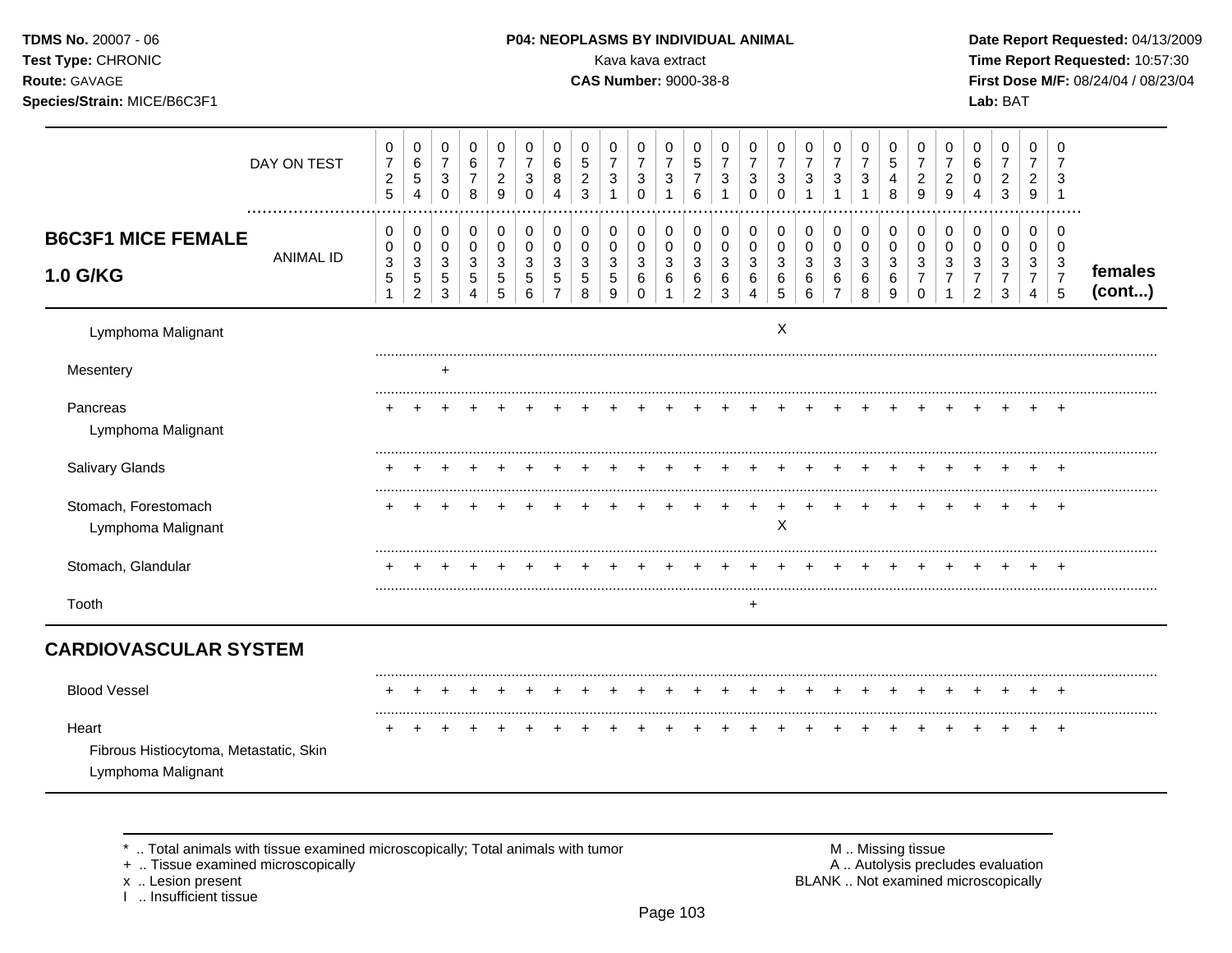| <b>TDMS No.</b> 20007 - 06  | <b>P04: NEOPLASMS BY INDIVIDUAL ANIMAL</b> | Date Rep         |
|-----------------------------|--------------------------------------------|------------------|
| Test Type: CHRONIC_         | Kava kava extract                          | <b>Time Rep</b>  |
| <b>Route: GAVAGE</b>        | <b>CAS Number: 9000-38-8</b>               | <b>First Dos</b> |
| Species/Strain: MICE/B6C3F1 |                                            | <b>Lab: BAT</b>  |

## **TDMS No.** 20007 - 06 **P04: NEOPLASMS BY INDIVIDUAL ANIMAL** Date Report Requested: 04/13/2009

**Test Type:** CHRONIC **Transfer CHRONIC** Kava **Rava kava extract** Kava kava extract **Time Report Requested:** 10:57:30 **Route:** GAVAGE **CAS Number:** 9000-38-8 **First Dose M/F:** 08/24/04 / 08/23/04

 $\overline{\phantom{a}}$ 

 $\overline{\phantom{a}}$ 

| DAY ON TEST                                                                                                                                                          | 0<br>$\boldsymbol{7}$<br>$\overline{c}$<br>$\sqrt{5}$                      | $\,0\,$<br>$\,6\,$<br>$\sqrt{5}$<br>$\overline{4}$                                 | $\mathbf 0$<br>$\overline{7}$<br>$\ensuremath{\mathsf{3}}$<br>$\mathbf 0$              | 0<br>6<br>$\overline{7}$<br>8                                                      | 0<br>$\overline{7}$<br>$\boldsymbol{2}$<br>$\boldsymbol{9}$ | 0<br>$\overline{7}$<br>$\mathbf{3}$<br>$\Omega$ | 0<br>$\,6\,$<br>8<br>$\overline{4}$                   | 0<br>$\sqrt{5}$<br>$\overline{c}$<br>3                | 0<br>$\overline{7}$<br>$\mathbf{3}$<br>$\mathbf{1}$ | 0<br>$\overline{7}$<br>$\ensuremath{\mathsf{3}}$<br>$\Omega$      | 0<br>$\overline{7}$<br>$\mathbf{3}$<br>$\mathbf{1}$ | 0<br>5<br>$\boldsymbol{7}$<br>$\,6\,$                              | 0<br>$\overline{7}$<br>3<br>$\mathbf 1$                             | 0<br>$\overline{7}$<br>3<br>$\Omega$   | 0<br>$\overline{7}$<br>$\mathbf{3}$<br>$\Omega$           | 0<br>$\overline{7}$<br>$\mathbf{3}$<br>$\mathbf{1}$   | 0<br>$\overline{7}$<br>$\mathbf{3}$<br>$\mathbf{1}$                                  | 0<br>$\overline{7}$<br>$\sqrt{3}$<br>$\mathbf{1}$     | 0<br>5<br>$\overline{4}$<br>8   | 0<br>$\overline{7}$<br>$\overline{c}$<br>9           | 0<br>$\overline{7}$<br>$\overline{c}$<br>9                               | 0<br>6<br>$\pmb{0}$<br>$\overline{4}$                                           | 0<br>$\overline{7}$<br>$\overline{\mathbf{c}}$<br>$\mathbf{3}$ | 0<br>7<br>$\overline{2}$<br>9                             | 0<br>7<br>3<br>$\overline{1}$                                        |                   |
|----------------------------------------------------------------------------------------------------------------------------------------------------------------------|----------------------------------------------------------------------------|------------------------------------------------------------------------------------|----------------------------------------------------------------------------------------|------------------------------------------------------------------------------------|-------------------------------------------------------------|-------------------------------------------------|-------------------------------------------------------|-------------------------------------------------------|-----------------------------------------------------|-------------------------------------------------------------------|-----------------------------------------------------|--------------------------------------------------------------------|---------------------------------------------------------------------|----------------------------------------|-----------------------------------------------------------|-------------------------------------------------------|--------------------------------------------------------------------------------------|-------------------------------------------------------|---------------------------------|------------------------------------------------------|--------------------------------------------------------------------------|---------------------------------------------------------------------------------|----------------------------------------------------------------|-----------------------------------------------------------|----------------------------------------------------------------------|-------------------|
| <b>B6C3F1 MICE FEMALE</b><br><b>ANIMAL ID</b><br>1.0 G/KG                                                                                                            | 0<br>$\pmb{0}$<br>$\ensuremath{\mathsf{3}}$<br>$\mathbf 5$<br>$\mathbf{1}$ | $\,0\,$<br>$\pmb{0}$<br>$\ensuremath{\mathsf{3}}$<br>$\mathbf 5$<br>$\overline{2}$ | $\mathbf 0$<br>$\mathbf 0$<br>$\ensuremath{\mathsf{3}}$<br>$\,$ 5 $\,$<br>$\mathbf{3}$ | $\,0\,$<br>$\pmb{0}$<br>$\ensuremath{\mathsf{3}}$<br>$\,$ 5 $\,$<br>$\overline{4}$ | 0<br>$\pmb{0}$<br>$\sqrt{3}$<br>$\,$ 5 $\,$<br>5            | 0<br>$\mathbf 0$<br>$\mathbf{3}$<br>5<br>6      | 0<br>$\pmb{0}$<br>$\mathbf{3}$<br>5<br>$\overline{7}$ | 0<br>$\mathbf 0$<br>$\sqrt{3}$<br>$\overline{5}$<br>8 | 0<br>$\pmb{0}$<br>$\sqrt{3}$<br>$\mathbf 5$<br>9    | 0<br>$\mathbf 0$<br>$\ensuremath{\mathsf{3}}$<br>6<br>$\mathbf 0$ | 0<br>$\pmb{0}$<br>$\mathsf 3$<br>6<br>$\mathbf{1}$  | 0<br>$\pmb{0}$<br>$\ensuremath{\mathsf{3}}$<br>6<br>$\overline{c}$ | 0<br>$\mathsf{O}\xspace$<br>$\mathbf{3}$<br>$\,6\,$<br>$\mathbf{3}$ | 0<br>$\pmb{0}$<br>$\sqrt{3}$<br>6<br>4 | 0<br>$\pmb{0}$<br>$\ensuremath{\mathsf{3}}$<br>$\,6$<br>5 | 0<br>$\pmb{0}$<br>$\mathbf{3}$<br>6<br>$6\phantom{1}$ | $\mathbf 0$<br>$\mathsf 0$<br>$\ensuremath{\mathsf{3}}$<br>$\,6\,$<br>$\overline{7}$ | 0<br>$\pmb{0}$<br>$\ensuremath{\mathsf{3}}$<br>6<br>8 | 0<br>$\mathbf 0$<br>3<br>6<br>9 | 0<br>$\pmb{0}$<br>3<br>$\overline{7}$<br>$\mathbf 0$ | 0<br>$\pmb{0}$<br>$\sqrt{3}$<br>$\overline{7}$<br>1                      | 0<br>$\pmb{0}$<br>$\ensuremath{\mathsf{3}}$<br>$\overline{7}$<br>$\overline{2}$ | 0<br>$\mathbf 0$<br>$\sqrt{3}$<br>$\overline{7}$<br>3          | 0<br>$\mathbf 0$<br>3<br>$\overline{7}$<br>$\overline{4}$ | 0<br>$\mathbf 0$<br>$\mathbf{3}$<br>$\overline{7}$<br>$\overline{5}$ | females<br>(cont) |
| <b>ENDOCRINE SYSTEM</b>                                                                                                                                              |                                                                            |                                                                                    |                                                                                        |                                                                                    |                                                             |                                                 |                                                       |                                                       |                                                     |                                                                   |                                                     |                                                                    |                                                                     |                                        |                                                           |                                                       |                                                                                      |                                                       |                                 |                                                      |                                                                          |                                                                                 |                                                                |                                                           |                                                                      |                   |
| <b>Adrenal Cortex</b><br>Histiocytic Sarcoma<br>Lymphoma Malignant                                                                                                   |                                                                            |                                                                                    |                                                                                        |                                                                                    |                                                             |                                                 |                                                       |                                                       |                                                     |                                                                   |                                                     |                                                                    |                                                                     |                                        |                                                           |                                                       |                                                                                      |                                                       |                                 |                                                      |                                                                          |                                                                                 |                                                                |                                                           |                                                                      |                   |
| <b>Adrenal Medulla</b><br>Pheochromocytoma Benign                                                                                                                    |                                                                            |                                                                                    |                                                                                        |                                                                                    |                                                             |                                                 |                                                       |                                                       |                                                     |                                                                   |                                                     |                                                                    |                                                                     |                                        |                                                           |                                                       |                                                                                      |                                                       |                                 |                                                      |                                                                          |                                                                                 |                                                                |                                                           | $\overline{+}$                                                       |                   |
| Islets, Pancreatic                                                                                                                                                   |                                                                            |                                                                                    |                                                                                        |                                                                                    |                                                             |                                                 |                                                       |                                                       |                                                     |                                                                   |                                                     |                                                                    |                                                                     |                                        |                                                           |                                                       |                                                                                      |                                                       |                                 |                                                      |                                                                          |                                                                                 |                                                                |                                                           |                                                                      |                   |
| Parathyroid Gland                                                                                                                                                    |                                                                            |                                                                                    |                                                                                        |                                                                                    |                                                             |                                                 |                                                       |                                                       |                                                     |                                                                   |                                                     |                                                                    |                                                                     |                                        |                                                           |                                                       |                                                                                      |                                                       |                                 |                                                      |                                                                          |                                                                                 |                                                                |                                                           |                                                                      |                   |
| <b>Pituitary Gland</b>                                                                                                                                               |                                                                            |                                                                                    |                                                                                        |                                                                                    |                                                             |                                                 |                                                       |                                                       |                                                     |                                                                   |                                                     |                                                                    |                                                                     |                                        |                                                           |                                                       |                                                                                      |                                                       |                                 |                                                      |                                                                          |                                                                                 |                                                                |                                                           | $\div$                                                               |                   |
| <b>Thyroid Gland</b>                                                                                                                                                 |                                                                            |                                                                                    |                                                                                        |                                                                                    |                                                             |                                                 |                                                       |                                                       |                                                     |                                                                   |                                                     |                                                                    |                                                                     |                                        |                                                           |                                                       |                                                                                      |                                                       |                                 |                                                      |                                                                          |                                                                                 |                                                                |                                                           | $\overline{+}$                                                       |                   |
| <b>GENERAL BODY SYSTEM</b>                                                                                                                                           |                                                                            |                                                                                    |                                                                                        |                                                                                    |                                                             |                                                 |                                                       |                                                       |                                                     |                                                                   |                                                     |                                                                    |                                                                     |                                        |                                                           |                                                       |                                                                                      |                                                       |                                 |                                                      |                                                                          |                                                                                 |                                                                |                                                           |                                                                      |                   |
| <b>Tissue NOS</b>                                                                                                                                                    |                                                                            |                                                                                    |                                                                                        |                                                                                    |                                                             |                                                 | $\ddot{}$                                             |                                                       |                                                     |                                                                   |                                                     |                                                                    |                                                                     |                                        |                                                           |                                                       |                                                                                      |                                                       |                                 |                                                      |                                                                          |                                                                                 |                                                                |                                                           |                                                                      |                   |
| <b>GENITAL SYSTEM</b>                                                                                                                                                |                                                                            |                                                                                    |                                                                                        |                                                                                    |                                                             |                                                 |                                                       |                                                       |                                                     |                                                                   |                                                     |                                                                    |                                                                     |                                        |                                                           |                                                       |                                                                                      |                                                       |                                 |                                                      |                                                                          |                                                                                 |                                                                |                                                           |                                                                      |                   |
| <b>Clitoral Gland</b>                                                                                                                                                |                                                                            |                                                                                    |                                                                                        |                                                                                    |                                                             |                                                 |                                                       |                                                       |                                                     |                                                                   |                                                     |                                                                    |                                                                     |                                        |                                                           |                                                       |                                                                                      |                                                       |                                 |                                                      |                                                                          |                                                                                 |                                                                |                                                           |                                                                      |                   |
| *  Total animals with tissue examined microscopically; Total animals with tumor<br>+  Tissue examined microscopically<br>x  Lesion present<br>1  Insufficient tissue |                                                                            |                                                                                    |                                                                                        |                                                                                    |                                                             |                                                 |                                                       |                                                       |                                                     |                                                                   |                                                     |                                                                    |                                                                     |                                        |                                                           |                                                       |                                                                                      |                                                       | M  Missing tissue               |                                                      | A  Autolysis precludes evaluation<br>BLANK  Not examined microscopically |                                                                                 |                                                                |                                                           |                                                                      |                   |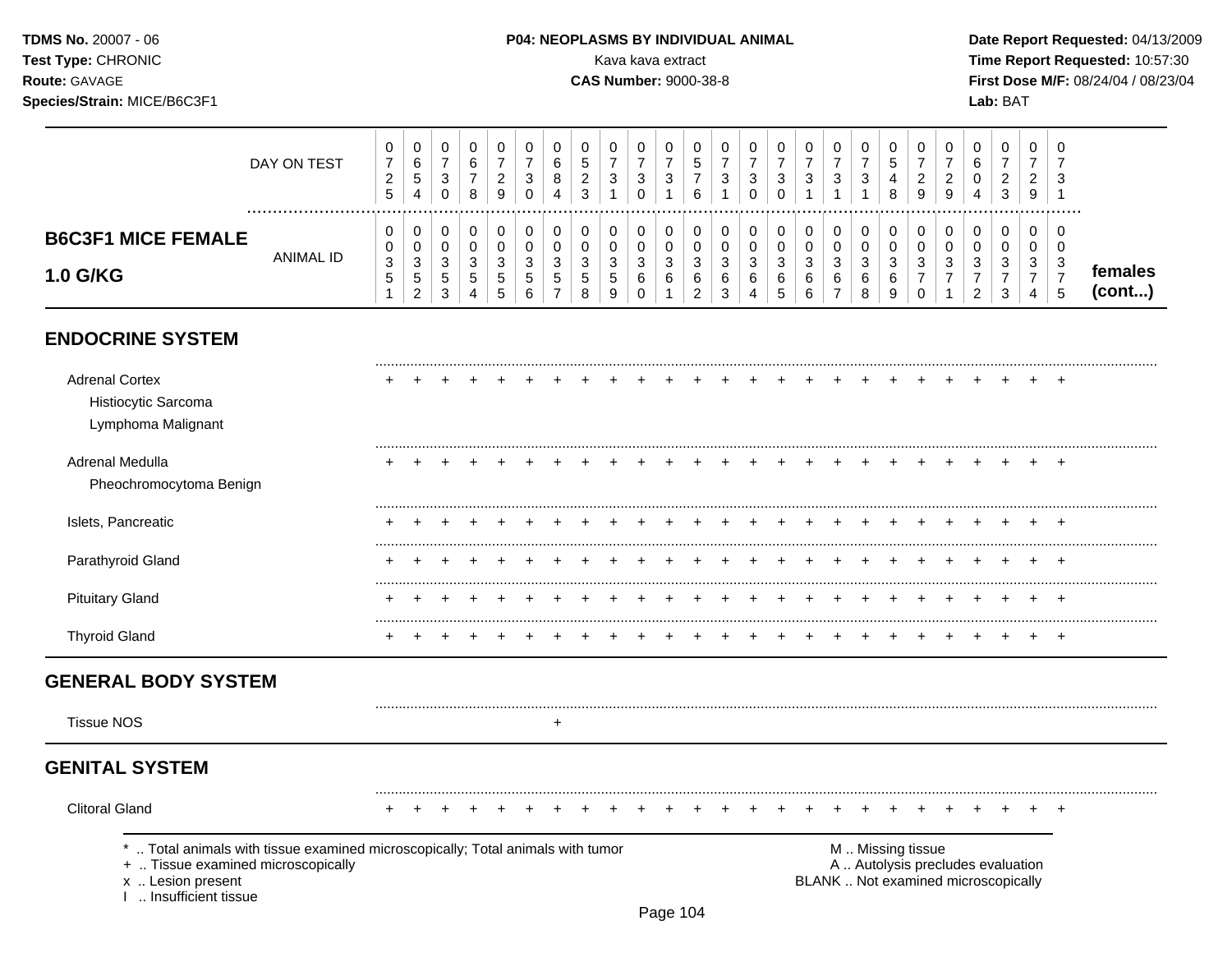| <b>TDMS No. 20007 - 06</b>                              |  |  |
|---------------------------------------------------------|--|--|
| $\tau$ $\tau$ $\sim$ $\sim$ $\sim$ $\sim$ $\sim$ $\sim$ |  |  |

**Test Type:** CHRONIC **Transfer CHRONIC Kava Report Requested:** 10:57:30 **Route:** GAVAGE **CAS Number:** 9000-38-8 **First Dose M/F:** 08/24/04 / 08/23/04 **Species/Strain:** MICE/B6C3F1 **Lab:** BAT

|                                                                                       | DAY ON TEST                                                                  | 0<br>$\boldsymbol{7}$<br>$\overline{c}$<br>$\overline{5}$         | $\mathbf 0$<br>$\,6\,$<br>$\,$ 5 $\,$<br>$\overline{4}$      | 0<br>$\boldsymbol{7}$<br>$\sqrt{3}$<br>$\Omega$ | $\mathbf 0$<br>$\,6\,$<br>$\boldsymbol{7}$<br>8 | 0<br>$\overline{7}$<br>$\boldsymbol{2}$<br>$\overline{9}$ | 0<br>$\overline{7}$<br>$\sqrt{3}$<br>$\pmb{0}$ | $\mathbf 0$<br>6<br>8<br>4                            | 0<br>$\,$ 5 $\,$<br>$\sqrt{2}$<br>$\mathbf{3}$ | 0<br>$\overline{7}$<br>$\ensuremath{\mathsf{3}}$<br>$\overline{1}$ | 0<br>$\boldsymbol{7}$<br>$\sqrt{3}$<br>$\Omega$ | 0<br>$\overline{7}$<br>$\sqrt{3}$<br>$\mathbf{1}$ | 0<br>$\sqrt{5}$<br>$\boldsymbol{7}$<br>$\,6$ | 0<br>$\overline{7}$<br>3<br>$\mathbf{1}$ | $\mathbf 0$<br>$\overline{7}$<br>3<br>$\Omega$ | 0<br>$\overline{7}$<br>$\ensuremath{\mathsf{3}}$<br>$\Omega$ | 0<br>$\boldsymbol{7}$<br>$\sqrt{3}$<br>$\overline{1}$ | $\mathbf 0$<br>$\boldsymbol{7}$<br>3<br>$\mathbf{1}$    | $\mathbf 0$<br>$\overline{7}$<br>$\ensuremath{\mathsf{3}}$<br>$\mathbf{1}$ | 0<br>$\sqrt{5}$<br>4<br>8             | 0<br>$\boldsymbol{7}$<br>$\overline{\mathbf{c}}$<br>9 | $\mathbf 0$<br>$\overline{7}$<br>$\boldsymbol{2}$<br>9 | $\mathbf 0$<br>$\,6$<br>$\pmb{0}$<br>$\overline{A}$                      | 0<br>$\overline{7}$<br>$\sqrt{2}$<br>3 | $\mathbf 0$<br>$\overline{7}$<br>$\overline{2}$<br>9    | $\pmb{0}$<br>$\overline{7}$<br>3<br>$\mathbf 1$ |                   |
|---------------------------------------------------------------------------------------|------------------------------------------------------------------------------|-------------------------------------------------------------------|--------------------------------------------------------------|-------------------------------------------------|-------------------------------------------------|-----------------------------------------------------------|------------------------------------------------|-------------------------------------------------------|------------------------------------------------|--------------------------------------------------------------------|-------------------------------------------------|---------------------------------------------------|----------------------------------------------|------------------------------------------|------------------------------------------------|--------------------------------------------------------------|-------------------------------------------------------|---------------------------------------------------------|----------------------------------------------------------------------------|---------------------------------------|-------------------------------------------------------|--------------------------------------------------------|--------------------------------------------------------------------------|----------------------------------------|---------------------------------------------------------|-------------------------------------------------|-------------------|
| <b>B6C3F1 MICE FEMALE</b><br>1.0 G/KG                                                 | <b>ANIMAL ID</b>                                                             | 0<br>0<br>$\ensuremath{\mathsf{3}}$<br>$\sqrt{5}$<br>$\mathbf{1}$ | 0<br>$\pmb{0}$<br>$\sqrt{3}$<br>$\sqrt{5}$<br>$\overline{2}$ | 0<br>0<br>3<br>$\sqrt{5}$<br>3                  | 0<br>$\mathbf 0$<br>3<br>$\sqrt{5}$<br>4        | 0<br>$\mathbf 0$<br>3<br>5<br>5                           | $\pmb{0}$<br>0<br>3<br>5<br>6                  | 0<br>$\mathbf 0$<br>3<br>$\sqrt{5}$<br>$\overline{7}$ | 0<br>$\mathbf 0$<br>3<br>$\sqrt{5}$<br>8       | 0<br>$\mathbf 0$<br>3<br>$\sqrt{5}$<br>9                           | 0<br>0<br>3<br>6<br>$\mathbf 0$                 | 0<br>$\mathbf 0$<br>3<br>$\,6$<br>1               | 0<br>0<br>3<br>$\,6$<br>$\overline{c}$       | 0<br>0<br>3<br>$\,6\,$<br>3              | 0<br>$\mathbf 0$<br>3<br>6<br>4                | 0<br>0<br>3<br>6<br>5                                        | 0<br>$\mathbf 0$<br>$\mathbf{3}$<br>$\,6\,$<br>6      | 0<br>$\mathbf 0$<br>$\mathbf{3}$<br>6<br>$\overline{7}$ | $\pmb{0}$<br>$\mathbf 0$<br>3<br>6<br>8                                    | 0<br>$\mathbf 0$<br>3<br>$\,6\,$<br>9 | 0<br>0<br>3<br>$\overline{7}$<br>$\mathbf 0$          | 0<br>$\mathbf 0$<br>3<br>$\overline{7}$                | 0<br>0<br>3<br>$\overline{7}$<br>2                                       | 0<br>0<br>3<br>$\overline{7}$<br>3     | 0<br>$\mathbf 0$<br>$\mathbf{3}$<br>$\overline{7}$<br>4 | 0<br>0<br>3<br>$\overline{7}$<br>$\overline{5}$ | females<br>(cont) |
| Ovary<br>Cystadenoma<br>Hemangiosarcoma<br>Histiocytic Sarcoma<br>Lymphoma Malignant  |                                                                              | X                                                                 |                                                              |                                                 |                                                 | X                                                         |                                                |                                                       |                                                | Χ                                                                  |                                                 |                                                   |                                              |                                          |                                                |                                                              | X                                                     |                                                         |                                                                            |                                       |                                                       |                                                        |                                                                          |                                        |                                                         |                                                 |                   |
| <b>Uterus</b><br>Hemangioma<br>Histiocytic Sarcoma<br>Leiomyosarcoma<br>Polyp Stromal |                                                                              | $\times$                                                          |                                                              |                                                 |                                                 |                                                           |                                                |                                                       |                                                | $\times$                                                           |                                                 |                                                   |                                              |                                          |                                                |                                                              |                                                       |                                                         |                                                                            |                                       |                                                       |                                                        |                                                                          |                                        |                                                         |                                                 |                   |
| Vagina                                                                                |                                                                              |                                                                   |                                                              |                                                 |                                                 |                                                           |                                                |                                                       |                                                |                                                                    |                                                 |                                                   |                                              |                                          |                                                |                                                              |                                                       |                                                         |                                                                            |                                       |                                                       |                                                        | +                                                                        |                                        |                                                         |                                                 |                   |
| <b>HEMATOPOIETIC SYSTEM</b>                                                           |                                                                              |                                                                   |                                                              |                                                 |                                                 |                                                           |                                                |                                                       |                                                |                                                                    |                                                 |                                                   |                                              |                                          |                                                |                                                              |                                                       |                                                         |                                                                            |                                       |                                                       |                                                        |                                                                          |                                        |                                                         |                                                 |                   |
| <b>Bone Marrow</b><br>Histiocytic Sarcoma                                             |                                                                              |                                                                   |                                                              |                                                 |                                                 |                                                           |                                                |                                                       |                                                |                                                                    |                                                 |                                                   |                                              |                                          |                                                |                                                              |                                                       |                                                         |                                                                            |                                       |                                                       |                                                        |                                                                          |                                        |                                                         |                                                 |                   |
| Lymph Node, Mandibular<br>Histiocytic Sarcoma                                         |                                                                              |                                                                   |                                                              |                                                 |                                                 |                                                           |                                                |                                                       |                                                |                                                                    |                                                 |                                                   |                                              |                                          |                                                |                                                              |                                                       |                                                         |                                                                            |                                       |                                                       |                                                        |                                                                          |                                        |                                                         | $\ddot{}$                                       |                   |
| Lymph Node, Mesenteric                                                                |                                                                              |                                                                   |                                                              |                                                 |                                                 |                                                           |                                                |                                                       |                                                |                                                                    |                                                 |                                                   |                                              |                                          |                                                |                                                              |                                                       |                                                         |                                                                            |                                       |                                                       |                                                        |                                                                          |                                        |                                                         |                                                 |                   |
| +  Tissue examined microscopically<br>x  Lesion present<br>I. Insufficient tissue     | Total animals with tissue examined microscopically; Total animals with tumor |                                                                   |                                                              |                                                 |                                                 |                                                           |                                                |                                                       |                                                |                                                                    |                                                 |                                                   |                                              |                                          |                                                |                                                              |                                                       |                                                         |                                                                            | M  Missing tissue                     |                                                       |                                                        | A  Autolysis precludes evaluation<br>BLANK  Not examined microscopically |                                        |                                                         |                                                 |                   |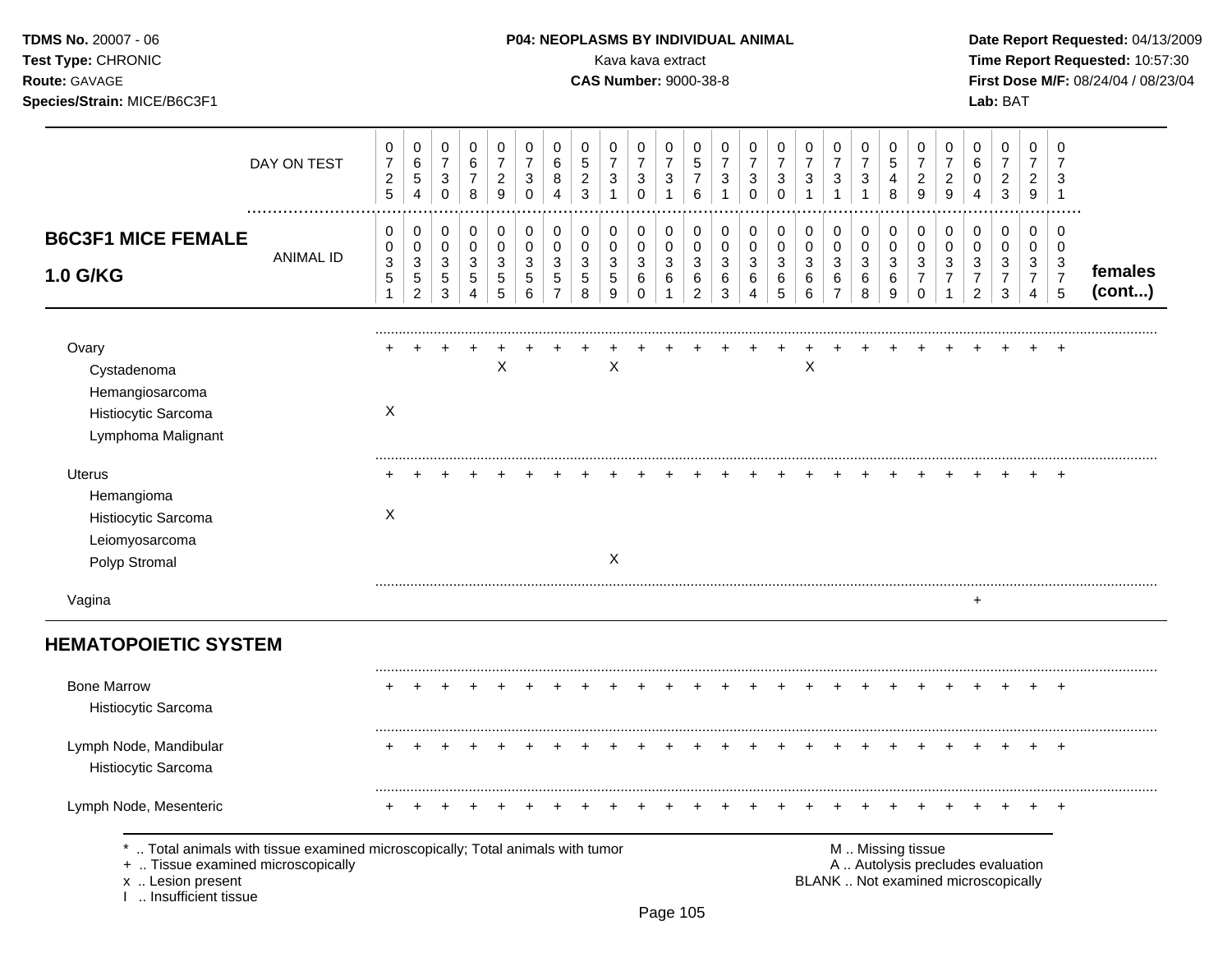| TDMS No. 20007 - 06<br>Test Type: CHRONIC<br>Route: GAVAGE<br>Species/Strain: MICE/B6C3F1 | <b>P04: NEOPLASMS BY INDIVIDUAL ANIMAL</b><br>Kava kava extract<br><b>CAS Number: 9000-38-8</b> |                                                                                     |                                                                           |                                                                         |                                                                                         |                                                                                           |                                                                |                                                    |                                   |                                                                               |                                                                              |                                                                          |                                            |                                                   |                                                         | Date Report Requested: 04/13/2009<br>Time Report Requested: 10:57:30<br>First Dose M/F: 08/24/04 / 08/23/04<br>Lab: BAT |                                              |                                          |                                                                       |                                                                                          |                                                                                |                                                 |                                                              |                                                           |                                                   |                   |
|-------------------------------------------------------------------------------------------|-------------------------------------------------------------------------------------------------|-------------------------------------------------------------------------------------|---------------------------------------------------------------------------|-------------------------------------------------------------------------|-----------------------------------------------------------------------------------------|-------------------------------------------------------------------------------------------|----------------------------------------------------------------|----------------------------------------------------|-----------------------------------|-------------------------------------------------------------------------------|------------------------------------------------------------------------------|--------------------------------------------------------------------------|--------------------------------------------|---------------------------------------------------|---------------------------------------------------------|-------------------------------------------------------------------------------------------------------------------------|----------------------------------------------|------------------------------------------|-----------------------------------------------------------------------|------------------------------------------------------------------------------------------|--------------------------------------------------------------------------------|-------------------------------------------------|--------------------------------------------------------------|-----------------------------------------------------------|---------------------------------------------------|-------------------|
| DAY ON TEST                                                                               | $\boldsymbol{0}$<br>$\overline{7}$<br>$\overline{c}$<br>5                                       | $\pmb{0}$<br>$\,6$<br>$\sqrt{5}$<br>$\overline{4}$                                  | $\pmb{0}$<br>$\boldsymbol{7}$<br>$\ensuremath{\mathsf{3}}$<br>$\mathbf 0$ | $\mathbf 0$<br>$\,6\,$<br>$\boldsymbol{7}$<br>8                         | $\mathbf 0$<br>$\overline{7}$<br>$\sqrt{2}$<br>$\boldsymbol{9}$                         | $\mathbf 0$<br>$\boldsymbol{7}$<br>$\sqrt{3}$<br>$\mathbf 0$                              | $\mathbf 0$<br>6<br>8<br>$\overline{4}$                        | 0<br>$\mathbf 5$<br>$\overline{a}$<br>$\mathbf{3}$ | 0<br>$\overline{7}$<br>$\sqrt{3}$ | 0<br>$\overline{7}$<br>$\ensuremath{\mathsf{3}}$<br>$\mathbf 0$               | $\mathbf 0$<br>$\boldsymbol{7}$<br>$\mathbf{3}$<br>1                         | $\pmb{0}$<br>$\sqrt{5}$<br>$\overline{7}$<br>$6\phantom{1}6$             | 0<br>$\overline{7}$<br>3<br>1              | $\mathbf 0$<br>$\overline{7}$<br>3<br>$\mathbf 0$ | 0<br>$\overline{7}$<br>3<br>$\Omega$                    | 0<br>$\boldsymbol{7}$<br>$\mathbf{3}$<br>$\mathbf{1}$                                                                   | 0<br>$\boldsymbol{7}$<br>3<br>$\mathbf{1}$   | 0<br>$\overline{7}$<br>3<br>$\mathbf{1}$ | 0<br>$\sqrt{5}$<br>4<br>8                                             | $\mathbf 0$<br>$\overline{7}$<br>$\overline{c}$<br>9                                     | 0<br>$\overline{7}$<br>$\overline{c}$<br>9                                     | 0<br>6<br>0<br>$\overline{4}$                   | $\Omega$<br>$\overline{7}$<br>$\overline{c}$<br>$\mathbf{3}$ | 0<br>$\overline{7}$<br>$\overline{2}$<br>$\boldsymbol{9}$ | $\Omega$<br>$\overline{7}$<br>3<br>$\overline{1}$ |                   |
| <b>B6C3F1 MICE FEMALE</b><br><b>ANIMAL ID</b><br>1.0 G/KG                                 | 0<br>0<br>$\ensuremath{\mathsf{3}}$<br>$\sqrt{5}$<br>$\mathbf{1}$                               | $\pmb{0}$<br>$\pmb{0}$<br>$\ensuremath{\mathsf{3}}$<br>$\sqrt{5}$<br>$\overline{2}$ | $\pmb{0}$<br>0<br>$\sqrt{3}$<br>$\,$ 5 $\,$<br>3                          | $\mathbf 0$<br>$\mathsf{O}\xspace$<br>3<br>$\sqrt{5}$<br>$\overline{4}$ | $\mathbf 0$<br>$\mathbf 0$<br>$\ensuremath{\mathsf{3}}$<br>$\sqrt{5}$<br>$5\phantom{1}$ | $\mathbf 0$<br>$\mathbf 0$<br>$\ensuremath{\mathsf{3}}$<br>$\mathbf 5$<br>$6\phantom{1}6$ | 0<br>$\mathbf 0$<br>$\sqrt{3}$<br>$\sqrt{5}$<br>$\overline{7}$ | 0<br>$\mathbf 0$<br>3<br>5<br>8                    | 0<br>0<br>3<br>5<br>9             | $\pmb{0}$<br>$\pmb{0}$<br>$\ensuremath{\mathsf{3}}$<br>$\,6\,$<br>$\mathbf 0$ | $\mathbf 0$<br>$\mathbf 0$<br>$\ensuremath{\mathsf{3}}$<br>6<br>$\mathbf{1}$ | 0<br>$\pmb{0}$<br>$\ensuremath{\mathsf{3}}$<br>$\,6\,$<br>$\overline{2}$ | 0<br>$\mathbf 0$<br>3<br>6<br>$\mathbf{3}$ | $\mathbf 0$<br>$\pmb{0}$<br>$\sqrt{3}$<br>6<br>4  | 0<br>$\mathbf 0$<br>$\ensuremath{\mathsf{3}}$<br>6<br>5 | 0<br>$\mathbf 0$<br>$\ensuremath{\mathsf{3}}$<br>6<br>6                                                                 | 0<br>$\mathbf 0$<br>3<br>6<br>$\overline{7}$ | 0<br>0<br>3<br>$\,6$<br>8                | $\pmb{0}$<br>$\mathbf 0$<br>$\ensuremath{\mathsf{3}}$<br>$\,6\,$<br>9 | $\mathbf 0$<br>$\mathbf 0$<br>$\ensuremath{\mathsf{3}}$<br>$\overline{7}$<br>$\mathbf 0$ | 0<br>$\mathsf{O}\xspace$<br>$\ensuremath{\mathsf{3}}$<br>$\boldsymbol{7}$<br>1 | 0<br>0<br>3<br>$\overline{7}$<br>$\overline{c}$ | $\pmb{0}$<br>$\pmb{0}$<br>3<br>$\overline{7}$<br>3           | $\mathbf 0$<br>0<br>3<br>$\overline{7}$<br>$\overline{4}$ | 0<br>$\overline{0}$<br>3<br>$\overline{7}$<br>5   | females<br>(cont) |
| Lymphoma Malignant                                                                        |                                                                                                 |                                                                                     |                                                                           |                                                                         |                                                                                         |                                                                                           |                                                                |                                                    |                                   |                                                                               |                                                                              |                                                                          |                                            |                                                   |                                                         |                                                                                                                         |                                              |                                          |                                                                       |                                                                                          |                                                                                |                                                 |                                                              |                                                           |                                                   |                   |
| Spleen<br>Histiocytic Sarcoma<br>Lymphoma Malignant                                       | A                                                                                               | $\ddot{}$                                                                           |                                                                           | $\boldsymbol{\mathsf{X}}$                                               |                                                                                         |                                                                                           |                                                                |                                                    |                                   |                                                                               |                                                                              |                                                                          |                                            |                                                   | X                                                       |                                                                                                                         |                                              |                                          |                                                                       |                                                                                          |                                                                                |                                                 |                                                              |                                                           |                                                   |                   |
| Thymus<br>Fibrous Histiocytoma, Metastatic, Skin<br>Histiocytic Sarcoma                   | $+$                                                                                             | M                                                                                   | $+$                                                                       | $\pm$                                                                   |                                                                                         | $\div$                                                                                    | M                                                              |                                                    |                                   | $\pm$                                                                         | $+$                                                                          | $+$                                                                      |                                            |                                                   | $\pm$                                                   |                                                                                                                         | $+$                                          |                                          | $\div$                                                                |                                                                                          |                                                                                |                                                 |                                                              |                                                           | $+$                                               |                   |
| <b>INTEGUMENTARY SYSTEM</b>                                                               |                                                                                                 |                                                                                     |                                                                           |                                                                         |                                                                                         |                                                                                           |                                                                |                                                    |                                   |                                                                               |                                                                              |                                                                          |                                            |                                                   |                                                         |                                                                                                                         |                                              |                                          |                                                                       |                                                                                          |                                                                                |                                                 |                                                              |                                                           |                                                   |                   |
| <b>Mammary Gland</b>                                                                      |                                                                                                 |                                                                                     |                                                                           |                                                                         |                                                                                         |                                                                                           |                                                                |                                                    |                                   |                                                                               |                                                                              |                                                                          |                                            |                                                   |                                                         |                                                                                                                         |                                              |                                          |                                                                       |                                                                                          |                                                                                |                                                 |                                                              |                                                           |                                                   |                   |
| Skin<br>Fibrous Histiocytoma                                                              | $\pm$                                                                                           | $\div$                                                                              |                                                                           |                                                                         |                                                                                         |                                                                                           |                                                                |                                                    |                                   | $\pm$                                                                         | $\pm$                                                                        | $\pm$                                                                    | $\div$                                     |                                                   |                                                         |                                                                                                                         | $\pm$                                        |                                          | +                                                                     | $\pm$                                                                                    | $\div$                                                                         | ÷                                               |                                                              | $\pm$                                                     | $+$                                               |                   |
| <b>MUSCULOSKELETAL SYSTEM</b>                                                             |                                                                                                 |                                                                                     |                                                                           |                                                                         |                                                                                         |                                                                                           |                                                                |                                                    |                                   |                                                                               |                                                                              |                                                                          |                                            |                                                   |                                                         |                                                                                                                         |                                              |                                          |                                                                       |                                                                                          |                                                                                |                                                 |                                                              |                                                           |                                                   |                   |
| <b>Bone</b><br>Osteosarcoma                                                               |                                                                                                 |                                                                                     |                                                                           |                                                                         |                                                                                         |                                                                                           |                                                                |                                                    |                                   |                                                                               |                                                                              |                                                                          |                                            |                                                   |                                                         |                                                                                                                         |                                              |                                          |                                                                       |                                                                                          |                                                                                |                                                 |                                                              |                                                           |                                                   |                   |

 $*$  .. Total animals with tissue examined microscopically; Total animals with tumor  $\blacksquare$  M .. Missing tissue

x .. Lesion present<br>I .. Insufficient tissue

+ .. Tissue examined microscopically  $\blacksquare$  A .. Autolysis precludes evaluation M .. Missing tissue<br>A .. Autolysis precludes evaluation<br>BLANK .. Not examined microscopically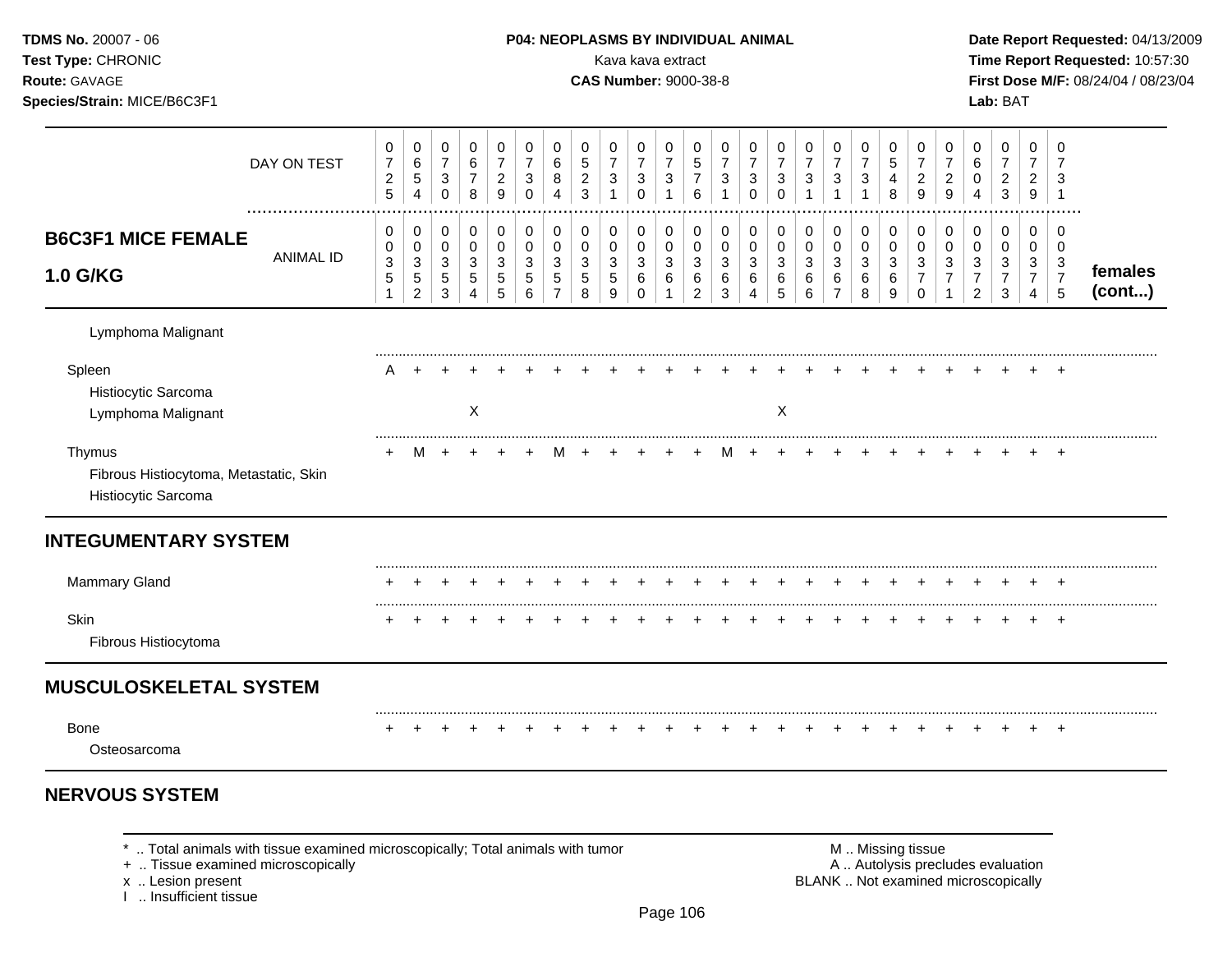| <b>TDMS No. 20007 - 06</b><br>Test Type: CHRONIC<br>Route: GAVAGE<br>Species/Strain: MICE/B6C3F1                                                          |                                                             | P04: NEOPLASMS BY INDIVIDUAL ANIMAL<br>Kava kava extract<br><b>CAS Number: 9000-38-8</b> |                                                    |                                 |                                                           |                                                  |                                                        |                                                       |                                                       |                                                            |                                          |                                                |                                 |                                          |                                                    |                                                                    | Date Report Requested: 04/13/2009<br>Time Report Requested: 10:57:30<br>First Dose M/F: 08/24/04 / 08/23/04<br>Lab: BAT |                               |                                          |                                                        |                                                       |                                                 |                                                       |                                                           |                                                  |                   |
|-----------------------------------------------------------------------------------------------------------------------------------------------------------|-------------------------------------------------------------|------------------------------------------------------------------------------------------|----------------------------------------------------|---------------------------------|-----------------------------------------------------------|--------------------------------------------------|--------------------------------------------------------|-------------------------------------------------------|-------------------------------------------------------|------------------------------------------------------------|------------------------------------------|------------------------------------------------|---------------------------------|------------------------------------------|----------------------------------------------------|--------------------------------------------------------------------|-------------------------------------------------------------------------------------------------------------------------|-------------------------------|------------------------------------------|--------------------------------------------------------|-------------------------------------------------------|-------------------------------------------------|-------------------------------------------------------|-----------------------------------------------------------|--------------------------------------------------|-------------------|
| DAY ON TEST                                                                                                                                               | 0<br>$\boldsymbol{7}$<br>$\boldsymbol{2}$<br>$\overline{5}$ | 0<br>$\,6$<br>5<br>$\overline{4}$                                                        | 0<br>$\boldsymbol{7}$<br>$\mathbf{3}$<br>$\pmb{0}$ | 0<br>6<br>$\overline{7}$<br>8   | 0<br>$\overline{7}$<br>$\overline{c}$<br>$\boldsymbol{9}$ | 0<br>$\overline{7}$<br>$\sqrt{3}$<br>$\mathbf 0$ | 0<br>$\,6\,$<br>8<br>4                                 | 0<br>$\sqrt{5}$<br>$\frac{2}{3}$                      | 0<br>$\overline{7}$<br>$\mathbf{3}$<br>$\overline{1}$ | $\mathbf 0$<br>$\overline{7}$<br>$\sqrt{3}$<br>$\mathbf 0$ | 0<br>$\overline{7}$<br>3<br>$\mathbf{1}$ | 0<br>$\sqrt{5}$<br>$\overline{7}$<br>6         | 0<br>$\overline{7}$<br>3        | 0<br>$\overline{7}$<br>3<br>$\mathbf 0$  | 0<br>$\overline{7}$<br>$\mathbf{3}$<br>$\mathbf 0$ | 0<br>$\overline{7}$<br>$\ensuremath{\mathsf{3}}$<br>$\overline{1}$ | 0<br>$\overline{7}$<br>3                                                                                                | 0<br>$\overline{7}$<br>3<br>1 | 0<br>$\sqrt{5}$<br>$\overline{4}$<br>8   | 0<br>$\overline{7}$<br>$\boldsymbol{2}$<br>$\mathsf g$ | 0<br>$\overline{7}$<br>$\sqrt{2}$<br>$\boldsymbol{9}$ | 0<br>6<br>$\mathbf 0$<br>4                      | 0<br>$\overline{7}$<br>$\overline{c}$<br>$\mathbf{3}$ | 0<br>$\overline{7}$<br>$\overline{c}$<br>9                | $\mathbf 0$<br>7<br>3<br>$\overline{\mathbf{1}}$ |                   |
| <b>B6C3F1 MICE FEMALE</b><br><b>ANIMAL ID</b><br><b>1.0 G/KG</b>                                                                                          | 0<br>0<br>$\ensuremath{\mathsf{3}}$<br>5<br>1               | 0<br>0<br>$\mathbf{3}$<br>5<br>$\overline{c}$                                            | 0<br>$\pmb{0}$<br>$\sqrt{3}$<br>5<br>$\mathbf{3}$  | 0<br>$\mathbf 0$<br>3<br>5<br>4 | 0<br>0<br>3<br>5<br>5                                     | 0<br>0<br>$\ensuremath{\mathsf{3}}$<br>5<br>6    | 0<br>0<br>$\mathbf{3}$<br>$\sqrt{5}$<br>$\overline{7}$ | 0<br>$\mathbf 0$<br>$\sqrt{3}$<br>$\overline{5}$<br>8 | 0<br>0<br>3<br>5<br>9                                 | 0<br>$\mathbf 0$<br>$\sqrt{3}$<br>6<br>$\mathbf 0$         | 0<br>0<br>3<br>6<br>$\mathbf 1$          | 0<br>$\mathbf 0$<br>3<br>6<br>$\boldsymbol{2}$ | 0<br>$\mathbf 0$<br>3<br>6<br>3 | 0<br>$\mathbf 0$<br>$\sqrt{3}$<br>6<br>4 | 0<br>0<br>$\mathbf{3}$<br>6<br>5                   | 0<br>$\pmb{0}$<br>$\sqrt{3}$<br>6<br>$\,6\,$                       | 0<br>$\mathbf 0$<br>3<br>6<br>$\overline{7}$                                                                            | 0<br>0<br>3<br>6<br>8         | 0<br>$\mathbf 0$<br>$\sqrt{3}$<br>6<br>9 | 0<br>0<br>$\sqrt{3}$<br>$\overline{7}$<br>$\pmb{0}$    | 0<br>$\mathbf 0$<br>$\sqrt{3}$<br>$\overline{7}$<br>1 | 0<br>0<br>3<br>$\overline{7}$<br>$\overline{c}$ | 0<br>$\mathbf 0$<br>3<br>$\overline{7}$<br>3          | 0<br>$\mathbf 0$<br>3<br>$\overline{7}$<br>$\overline{4}$ | 0<br>$\mathbf 0$<br>3<br>$\overline{7}$<br>5     | females<br>(cont) |
| <b>Brain</b>                                                                                                                                              |                                                             |                                                                                          |                                                    |                                 |                                                           |                                                  |                                                        |                                                       |                                                       |                                                            |                                          |                                                |                                 |                                          |                                                    |                                                                    |                                                                                                                         |                               |                                          |                                                        |                                                       |                                                 |                                                       |                                                           |                                                  |                   |
| <b>Peripheral Nerve</b>                                                                                                                                   |                                                             |                                                                                          |                                                    |                                 |                                                           |                                                  |                                                        |                                                       |                                                       |                                                            |                                          |                                                |                                 |                                          |                                                    |                                                                    |                                                                                                                         |                               |                                          |                                                        |                                                       |                                                 |                                                       |                                                           |                                                  |                   |
| Spinal Cord                                                                                                                                               |                                                             |                                                                                          |                                                    |                                 |                                                           |                                                  |                                                        |                                                       |                                                       |                                                            |                                          |                                                |                                 |                                          |                                                    |                                                                    |                                                                                                                         |                               |                                          |                                                        |                                                       |                                                 |                                                       |                                                           |                                                  |                   |
| <b>RESPIRATORY SYSTEM</b>                                                                                                                                 |                                                             |                                                                                          |                                                    |                                 |                                                           |                                                  |                                                        |                                                       |                                                       |                                                            |                                          |                                                |                                 |                                          |                                                    |                                                                    |                                                                                                                         |                               |                                          |                                                        |                                                       |                                                 |                                                       |                                                           |                                                  |                   |
| Lung<br>Alveolar/Bronchiolar Adenoma<br>Alveolar/Bronchiolar Carcinoma<br>Fibrous Histiocytoma, Metastatic, Skin<br>Hepatocellular Carcinoma, Metastatic, |                                                             |                                                                                          |                                                    | $X$ $X$                         |                                                           |                                                  |                                                        |                                                       |                                                       |                                                            |                                          |                                                | $\ddot{}$                       | $\boldsymbol{\mathsf{X}}$                | $\div$                                             |                                                                    |                                                                                                                         |                               |                                          |                                                        |                                                       |                                                 |                                                       |                                                           |                                                  |                   |
| Liver<br>Lymphoma Malignant<br>Osteosarcoma, Metastatic, Bone                                                                                             |                                                             |                                                                                          |                                                    |                                 |                                                           |                                                  |                                                        |                                                       |                                                       |                                                            |                                          |                                                |                                 |                                          |                                                    |                                                                    |                                                                                                                         |                               |                                          |                                                        |                                                       |                                                 |                                                       |                                                           |                                                  |                   |
| Nose<br>Trachea                                                                                                                                           |                                                             |                                                                                          |                                                    |                                 |                                                           |                                                  |                                                        |                                                       |                                                       |                                                            |                                          |                                                |                                 |                                          |                                                    |                                                                    |                                                                                                                         |                               |                                          |                                                        |                                                       |                                                 |                                                       |                                                           | $\div$                                           |                   |

# **SPECIAL SENSES SYSTEM**

\* .. Total animals with tissue examined microscopically; Total animals with tumor

+ .. Tissue examined microscopically

x .. Lesion present

I .. Insufficient tissue

M .. Missing tissue A .. Autolysis precludes evaluation BLANK .. Not examined microscopically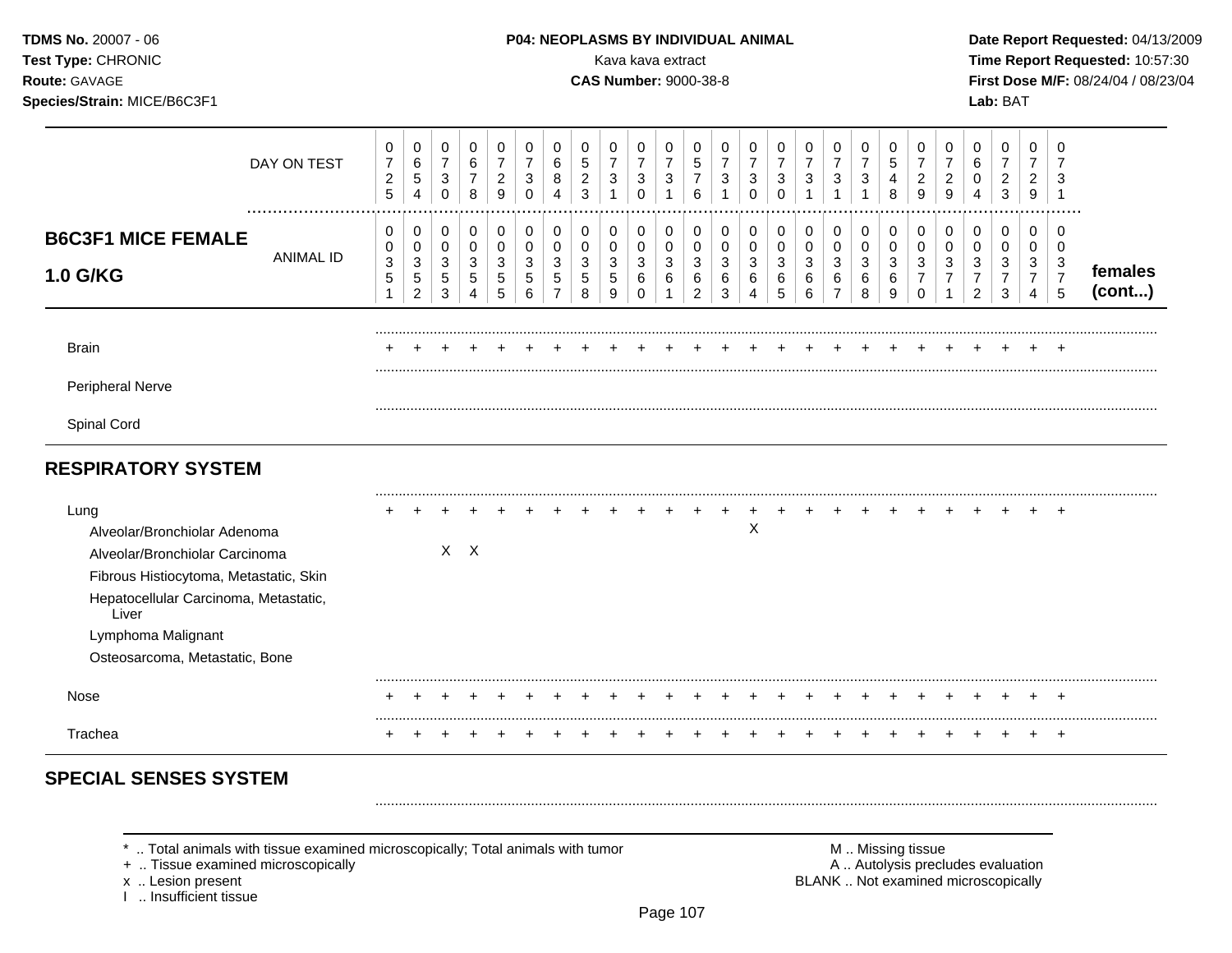| <b>TDMS No. 20007 - 06</b> |  |
|----------------------------|--|
| Test Tyne: CHRONIC         |  |

**Test Type:** CHRONIC **Transfer CHRONIC Report Requested:** 10:57:30 **Route:** GAVAGE **CAS Number:** 9000-38-8 **First Dose M/F:** 08/24/04 / 08/23/04 **Species/Strain:** MICE/B6C3F1 **Lab:** BAT

\* .. Total animals with tissue examined microscopically; Total animals with tumor <br>
+ .. Tissue examined microscopically<br>
+ .. Tissue examined microscopically

+ .. Tissue examined microscopically

x .. Lesion present<br>I .. Insufficient tissue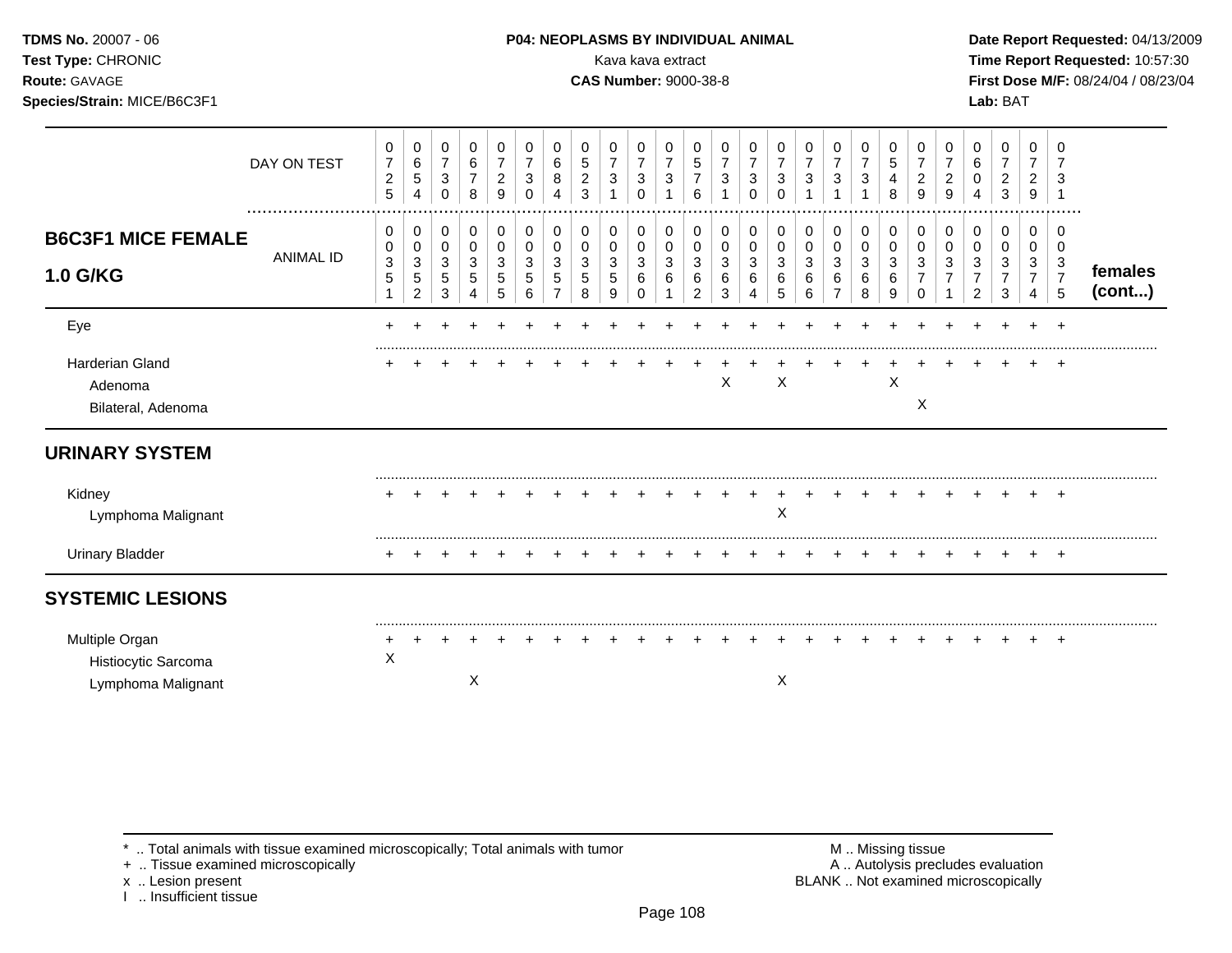## **Species/Strain:** MICE/B6C3F1 **Lab:** BAT

## **TDMS No.** 20007 - 06 **P04: NEOPLASMS BY INDIVIDUAL ANIMAL** Date Report Requested: 04/13/2009

**Test Type:** CHRONIC Kava kava extract **Time Report Requested:** 10:57:30 **Route:** GAVAGE **CAS Number:** 9000-38-8 **First Dose M/F:** 08/24/04 / 08/23/04

|                                                                                   | DAY ON TEST      | $\pmb{0}$<br>$\,$ 5 $\,$<br>$\overline{\mathbf{4}}$<br>8 | $\,0\,$<br>$\overline{7}$<br>$\mathbf{1}$<br>9                       | 0<br>$\mathbf{1}$<br>$\overline{4}$<br>8     | 0<br>$\overline{7}$<br>$\mathbf{3}$<br>$\Omega$                   | 0<br>$\overline{7}$<br>3<br>$\Omega$          | 0<br>$\overline{7}$<br>3          | 0<br>$\overline{7}$<br>3<br>$\Omega$      | 0<br>$\overline{7}$<br>3<br>$\Omega$             | 0<br>$\overline{7}$<br>3                   | $\pmb{0}$<br>$\overline{7}$<br>3<br>$\Omega$ | 0<br>$\overline{7}$<br>$\sqrt{3}$<br>$\Omega$ | 0<br>$\overline{7}$<br>$\overline{c}$<br>9 | 0<br>$\overline{7}$<br>$\overline{c}$<br>$\boldsymbol{9}$ | 0<br>$\overline{7}$<br>3                           | $\,0\,$<br>$\overline{7}$<br>3<br>$\Omega$ | $\pmb{0}$<br>$\overline{7}$<br>3<br>$\Omega$ | $\mathbf 0$<br>$\overline{7}$<br>$\sqrt{3}$           | 0<br>$\overline{7}$<br>$\sqrt{3}$                   | 0<br>$\overline{7}$<br>3                           | 0<br>$\overline{7}$<br>$\overline{a}$<br>9 | 0<br>$\overline{7}$<br>3<br>$\Omega$ | 0<br>$\overline{7}$<br>$\overline{\mathbf{c}}$<br>9 | 0<br>6<br>6<br>9              | 0<br>$\overline{7}$<br>3<br>$\mathbf 0$ | 0<br>7<br>3<br>$\Omega$                                 |          |
|-----------------------------------------------------------------------------------|------------------|----------------------------------------------------------|----------------------------------------------------------------------|----------------------------------------------|-------------------------------------------------------------------|-----------------------------------------------|-----------------------------------|-------------------------------------------|--------------------------------------------------|--------------------------------------------|----------------------------------------------|-----------------------------------------------|--------------------------------------------|-----------------------------------------------------------|----------------------------------------------------|--------------------------------------------|----------------------------------------------|-------------------------------------------------------|-----------------------------------------------------|----------------------------------------------------|--------------------------------------------|--------------------------------------|-----------------------------------------------------|-------------------------------|-----------------------------------------|---------------------------------------------------------|----------|
| <b>B6C3F1 MICE FEMALE</b><br><b>1.0 G/KG</b>                                      | <b>ANIMAL ID</b> | $\pmb{0}$<br>0<br>$\mathbf{3}$<br>$\overline{7}$<br>6    | 0<br>$\mathbf 0$<br>$\mathbf{3}$<br>$\overline{7}$<br>$\overline{7}$ | 0<br>$\mathbf 0$<br>3<br>$\overline{7}$<br>8 | $\mathbf 0$<br>$\mathbf 0$<br>$\mathbf{3}$<br>$\overline{7}$<br>9 | $\mathbf 0$<br>$\Omega$<br>3<br>8<br>$\Omega$ | $\mathbf 0$<br>$\Omega$<br>3<br>8 | 0<br>$\Omega$<br>3<br>8<br>$\overline{2}$ | 0<br>$\Omega$<br>$\sqrt{3}$<br>8<br>$\mathbf{3}$ | 0<br>$\mathbf 0$<br>$\mathbf{3}$<br>8<br>4 | 0<br>$\mathbf 0$<br>$\mathbf{3}$<br>8<br>5   | 0<br>$\mathbf 0$<br>$\mathbf{3}$<br>8<br>6    | 0<br>$\pmb{0}$<br>3<br>8<br>$\overline{7}$ | $\mathbf 0$<br>$\mathbf 0$<br>$\mathbf{3}$<br>8<br>8      | $\pmb{0}$<br>$\mathbf 0$<br>$\mathbf{3}$<br>8<br>9 | 0<br>$\Omega$<br>3<br>$9\,$<br>$\Omega$    | 0<br>$\pmb{0}$<br>3<br>9                     | 0<br>$\mathbf 0$<br>$\sqrt{3}$<br>9<br>$\overline{c}$ | 0<br>$\mathbf 0$<br>$\mathbf{3}$<br>9<br>$\sqrt{3}$ | $\pmb{0}$<br>$\mathbf 0$<br>$\mathbf{3}$<br>9<br>4 | $\pmb{0}$<br>$\mathbf 0$<br>3<br>9<br>5    | 0<br>0<br>3<br>9<br>6                | $\mathbf 0$<br>$\Omega$<br>3<br>9                   | 0<br>$\Omega$<br>3<br>9<br>8  | $\mathbf 0$<br>$\Omega$<br>3<br>9<br>9  | $\Omega$<br>$\Omega$<br>4<br>$\mathbf 0$<br>$\mathbf 0$ | * TOTALS |
| <b>ALIMENTARY SYSTEM</b>                                                          |                  |                                                          |                                                                      |                                              |                                                                   |                                               |                                   |                                           |                                                  |                                            |                                              |                                               |                                            |                                                           |                                                    |                                            |                                              |                                                       |                                                     |                                                    |                                            |                                      |                                                     |                               |                                         |                                                         |          |
| Esophagus                                                                         |                  |                                                          |                                                                      |                                              |                                                                   |                                               |                                   |                                           |                                                  |                                            |                                              |                                               |                                            |                                                           |                                                    |                                            |                                              |                                                       |                                                     |                                                    |                                            |                                      |                                                     |                               |                                         |                                                         | 50       |
| Gallbladder                                                                       |                  |                                                          |                                                                      |                                              |                                                                   |                                               |                                   |                                           |                                                  |                                            |                                              |                                               |                                            |                                                           |                                                    |                                            |                                              |                                                       |                                                     |                                                    |                                            |                                      |                                                     |                               |                                         |                                                         | 50       |
| Intestine Large, Cecum                                                            |                  |                                                          |                                                                      |                                              |                                                                   |                                               |                                   |                                           |                                                  |                                            |                                              |                                               |                                            |                                                           |                                                    |                                            |                                              |                                                       |                                                     |                                                    |                                            |                                      |                                                     |                               |                                         |                                                         | 50       |
| Intestine Large, Colon                                                            |                  |                                                          |                                                                      |                                              |                                                                   |                                               |                                   |                                           |                                                  |                                            |                                              |                                               |                                            |                                                           |                                                    |                                            |                                              |                                                       |                                                     |                                                    |                                            |                                      |                                                     |                               |                                         |                                                         | 50       |
| Intestine Large, Rectum                                                           |                  |                                                          |                                                                      |                                              |                                                                   |                                               |                                   |                                           |                                                  |                                            |                                              |                                               |                                            |                                                           |                                                    |                                            |                                              |                                                       |                                                     |                                                    |                                            |                                      |                                                     |                               |                                         |                                                         | 50       |
| Intestine Small, Duodenum                                                         |                  |                                                          |                                                                      |                                              |                                                                   |                                               |                                   |                                           |                                                  |                                            |                                              |                                               |                                            |                                                           |                                                    |                                            |                                              |                                                       |                                                     |                                                    |                                            |                                      |                                                     |                               |                                         |                                                         | 50       |
| Intestine Small, Ileum                                                            |                  |                                                          |                                                                      |                                              |                                                                   |                                               |                                   |                                           |                                                  |                                            |                                              |                                               |                                            |                                                           |                                                    |                                            |                                              |                                                       |                                                     |                                                    |                                            |                                      |                                                     |                               |                                         |                                                         | 50       |
| Intestine Small, Jejunum                                                          |                  |                                                          |                                                                      |                                              |                                                                   |                                               |                                   |                                           |                                                  |                                            |                                              |                                               |                                            |                                                           |                                                    |                                            |                                              |                                                       |                                                     |                                                    |                                            |                                      |                                                     |                               |                                         |                                                         | 50       |
| Liver<br>Hemangioma<br>Hepatocellular Adenoma<br>Hepatocellular Adenoma, Multiple |                  |                                                          | X                                                                    |                                              |                                                                   |                                               |                                   |                                           | X                                                |                                            |                                              |                                               |                                            |                                                           |                                                    | X                                          |                                              | X                                                     |                                                     |                                                    |                                            | X                                    |                                                     | $\ddot{}$<br>X<br>$\mathsf X$ | X                                       |                                                         | 50       |
| Hepatocellular Carcinoma<br>Histiocytic Sarcoma                                   |                  |                                                          |                                                                      |                                              |                                                                   |                                               |                                   |                                           |                                                  |                                            |                                              |                                               |                                            |                                                           | X                                                  |                                            |                                              |                                                       |                                                     |                                                    |                                            |                                      |                                                     |                               |                                         |                                                         | 2        |

\* .. Total animals with tissue examined microscopically; Total animals with tumor M .. Missing tissue M .. Missing tissue<br>A .. Autolysis precludes evaluation<br>A .. Autolysis precludes evaluation

+ .. Tissue examined microscopically

x .. Lesion present<br>I .. Insufficient tissue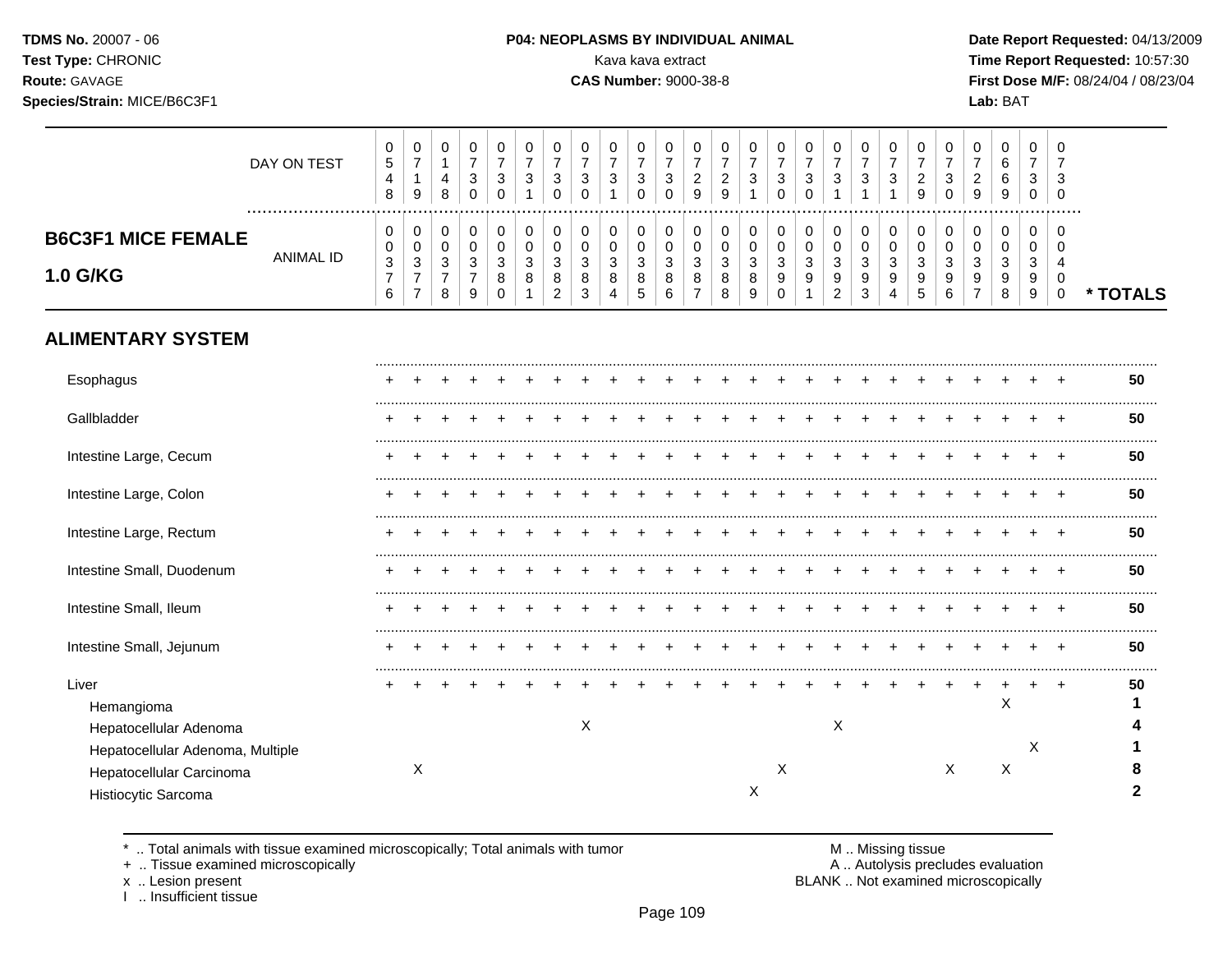| <b>TDMS No. 20007 - 06</b> |
|----------------------------|
| Toot Tuno: CUDONIIC        |

**Test Type:** CHRONIC **Transfer CHRONIC Report Requested:** 10:57:30 **Route:** GAVAGE **CAS Number:** 9000-38-8 **First Dose M/F:** 08/24/04 / 08/23/04 **Species/Strain:** MICE/B6C3F1 **Lab:** BAT

|                                                                       | DAY ON TEST      | 0<br>$\sqrt{5}$<br>$\overline{4}$<br>$\bf8$   | 0<br>$\overline{7}$<br>$\mathbf{1}$<br>$\boldsymbol{9}$      | 0<br>$\mathbf{1}$<br>$\overline{4}$<br>8            | 0<br>$\overline{7}$<br>$\mathbf{3}$<br>$\pmb{0}$        | 0<br>$\overline{7}$<br>$\sqrt{3}$<br>$\mathbf 0$ | 0<br>$\overline{7}$<br>3<br>1 | 0<br>$\overline{7}$<br>3<br>$\mathbf 0$                 | 0<br>$\overline{7}$<br>3<br>$\Omega$ | 0<br>$\overline{7}$<br>$\mathbf{3}$ | 0<br>$\overline{7}$<br>$\ensuremath{\mathsf{3}}$<br>$\mathbf 0$ | 0<br>$\overline{7}$<br>$\mathbf{3}$<br>$\mathbf 0$ | 0<br>$\overline{7}$<br>$\boldsymbol{2}$<br>$\boldsymbol{9}$ | 0<br>$\overline{7}$<br>$\overline{c}$<br>9 | 0<br>$\overline{7}$<br>3         | 0<br>$\overline{7}$<br>3<br>$\Omega$              | 0<br>$\overline{7}$<br>3<br>$\Omega$       | 0<br>$\overline{7}$<br>$\mathbf{3}$                   | 0<br>$\overline{7}$<br>$\sqrt{3}$<br>1     | 0<br>$\overline{7}$<br>3                 | 0<br>$\overline{2}$<br>9        | 0<br>7<br>3<br>$\Omega$ | 0<br>$\overline{2}$<br>9 | 0<br>6<br>6<br>9      | 0<br>$\overline{7}$<br>3<br>$\mathbf 0$ | $\Omega$<br>7<br>3<br>0                                    |              |
|-----------------------------------------------------------------------|------------------|-----------------------------------------------|--------------------------------------------------------------|-----------------------------------------------------|---------------------------------------------------------|--------------------------------------------------|-------------------------------|---------------------------------------------------------|--------------------------------------|-------------------------------------|-----------------------------------------------------------------|----------------------------------------------------|-------------------------------------------------------------|--------------------------------------------|----------------------------------|---------------------------------------------------|--------------------------------------------|-------------------------------------------------------|--------------------------------------------|------------------------------------------|---------------------------------|-------------------------|--------------------------|-----------------------|-----------------------------------------|------------------------------------------------------------|--------------|
| <b>B6C3F1 MICE FEMALE</b><br>1.0 G/KG                                 | <b>ANIMAL ID</b> | 0<br>0<br>$\sqrt{3}$<br>$\boldsymbol{7}$<br>6 | 0<br>0<br>$\mathbf{3}$<br>$\boldsymbol{7}$<br>$\overline{7}$ | 0<br>$\pmb{0}$<br>$\sqrt{3}$<br>$\overline{7}$<br>8 | 0<br>$\mathbf 0$<br>$\mathbf{3}$<br>$\overline{7}$<br>9 | 0<br>$\pmb{0}$<br>$\sqrt{3}$<br>8<br>$\Omega$    | 0<br>$\mathbf 0$<br>3<br>8    | 0<br>$\mathbf 0$<br>$\mathbf{3}$<br>8<br>$\overline{2}$ | 0<br>0<br>3<br>8<br>3                | 0<br>0<br>3<br>8<br>4               | 0<br>0<br>3<br>8<br>5                                           | 0<br>0<br>$\mathbf{3}$<br>8<br>6                   | 0<br>0<br>3<br>8<br>$\overline{7}$                          | 0<br>$\mathbf 0$<br>$\mathbf{3}$<br>8<br>8 | 0<br>0<br>$\mathbf{3}$<br>8<br>9 | 0<br>$\mathbf 0$<br>$\mathbf{3}$<br>9<br>$\Omega$ | 0<br>0<br>$\mathbf{3}$<br>$\boldsymbol{9}$ | 0<br>$\pmb{0}$<br>$\mathbf{3}$<br>9<br>$\overline{2}$ | 0<br>$\mathbf 0$<br>$\mathbf{3}$<br>9<br>3 | 0<br>$\mathbf 0$<br>$\sqrt{3}$<br>9<br>4 | 0<br>$\mathbf 0$<br>3<br>9<br>5 | 0<br>0<br>3<br>9<br>6   | 0<br>$\Omega$<br>3<br>9  | 0<br>0<br>3<br>9<br>8 | 0<br>0<br>3<br>9<br>9                   | $\Omega$<br>$\Omega$<br>$\overline{4}$<br>0<br>$\mathbf 0$ | * TOTALS     |
| Lymphoma Malignant                                                    |                  |                                               |                                                              |                                                     |                                                         |                                                  |                               |                                                         |                                      |                                     |                                                                 |                                                    |                                                             |                                            |                                  |                                                   |                                            |                                                       |                                            | X                                        |                                 | X                       |                          |                       |                                         |                                                            | 3            |
| Mesentery                                                             |                  |                                               |                                                              |                                                     |                                                         |                                                  |                               |                                                         |                                      |                                     |                                                                 |                                                    |                                                             |                                            |                                  |                                                   |                                            |                                                       |                                            |                                          |                                 |                         |                          |                       |                                         |                                                            | 6            |
| Pancreas<br>Lymphoma Malignant                                        |                  |                                               |                                                              |                                                     |                                                         |                                                  |                               |                                                         |                                      |                                     |                                                                 |                                                    |                                                             |                                            |                                  |                                                   |                                            |                                                       |                                            |                                          |                                 | X                       |                          |                       |                                         |                                                            | 50<br>1      |
| Salivary Glands                                                       |                  |                                               |                                                              |                                                     |                                                         |                                                  |                               |                                                         |                                      |                                     |                                                                 |                                                    |                                                             |                                            |                                  |                                                   |                                            |                                                       |                                            |                                          |                                 |                         |                          |                       |                                         |                                                            | 50           |
| Stomach, Forestomach<br>Lymphoma Malignant                            |                  |                                               |                                                              |                                                     |                                                         |                                                  |                               |                                                         |                                      |                                     |                                                                 |                                                    |                                                             |                                            |                                  |                                                   |                                            |                                                       |                                            |                                          |                                 |                         |                          |                       |                                         |                                                            | 50           |
| Stomach, Glandular                                                    |                  |                                               |                                                              |                                                     |                                                         |                                                  |                               |                                                         |                                      |                                     |                                                                 |                                                    |                                                             |                                            |                                  |                                                   |                                            |                                                       |                                            |                                          |                                 |                         |                          |                       |                                         |                                                            | 50           |
| Tooth                                                                 |                  |                                               |                                                              |                                                     |                                                         |                                                  |                               |                                                         |                                      | $\ddot{}$                           |                                                                 |                                                    |                                                             |                                            |                                  |                                                   |                                            |                                                       |                                            |                                          |                                 |                         |                          |                       |                                         |                                                            | $\mathbf{2}$ |
| <b>CARDIOVASCULAR SYSTEM</b>                                          |                  |                                               |                                                              |                                                     |                                                         |                                                  |                               |                                                         |                                      |                                     |                                                                 |                                                    |                                                             |                                            |                                  |                                                   |                                            |                                                       |                                            |                                          |                                 |                         |                          |                       |                                         |                                                            |              |
| <b>Blood Vessel</b>                                                   |                  |                                               |                                                              |                                                     |                                                         |                                                  |                               |                                                         |                                      |                                     |                                                                 |                                                    |                                                             |                                            |                                  |                                                   |                                            |                                                       |                                            |                                          |                                 |                         |                          |                       |                                         | $\overline{ }$                                             | 50           |
| Heart<br>Fibrous Histiocytoma, Metastatic, Skin<br>Lymphoma Malignant |                  |                                               | X                                                            |                                                     |                                                         |                                                  |                               |                                                         |                                      |                                     |                                                                 |                                                    |                                                             |                                            |                                  |                                                   |                                            |                                                       |                                            |                                          |                                 | $\boldsymbol{X}$        |                          |                       |                                         |                                                            | 50           |

\* .. Total animals with tissue examined microscopically; Total animals with tumor <br>
+ .. Tissue examined microscopically<br>
+ .. Tissue examined microscopically

+ .. Tissue examined microscopically

x .. Lesion present<br>I .. Insufficient tissue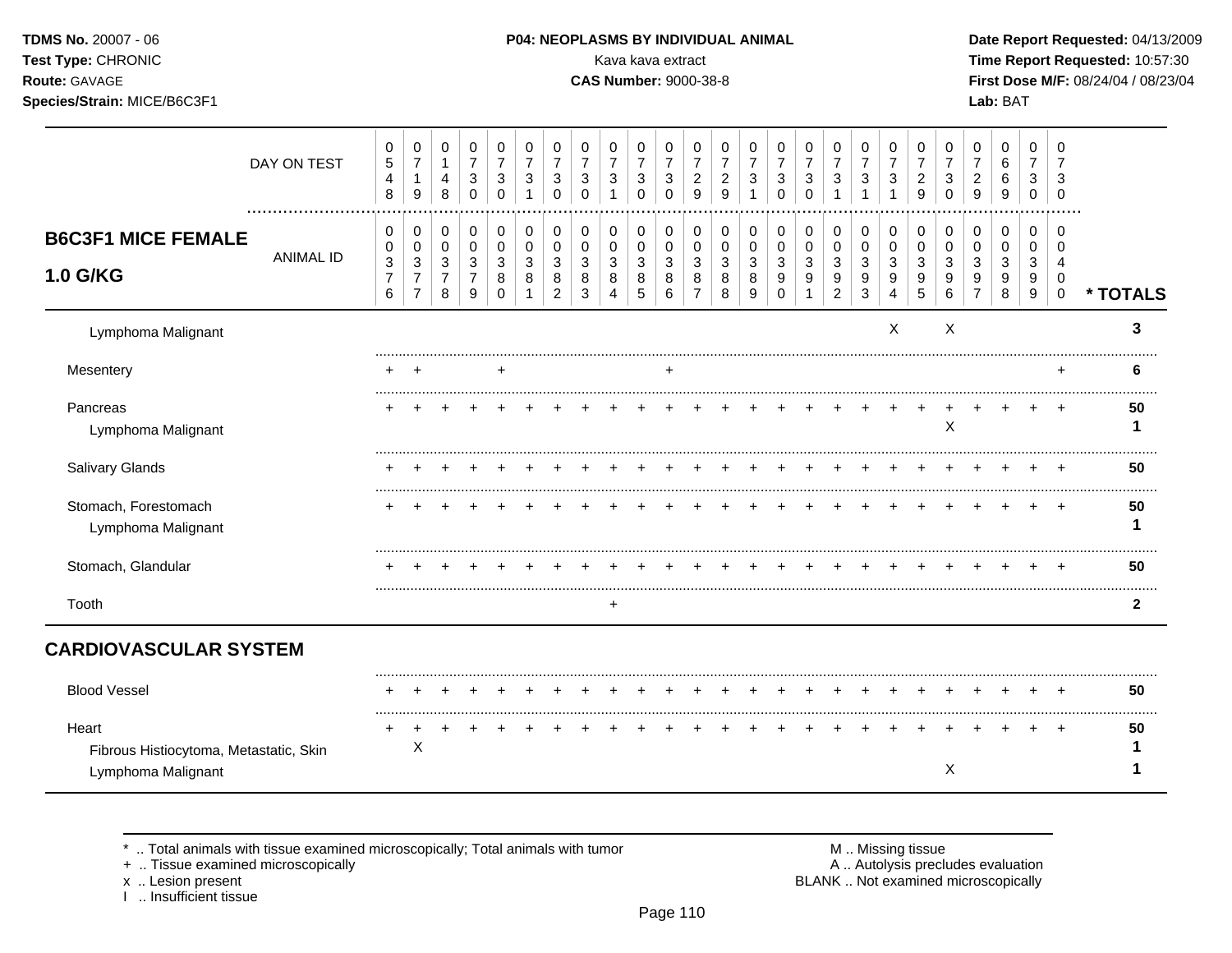**Species/Strain:** MICE/B6C3F1 **Lab:** BAT

## **TDMS No.** 20007 - 06 **P04: NEOPLASMS BY INDIVIDUAL ANIMAL** Date Report Requested: 04/13/2009

**Test Type:** CHRONIC **Transfer CHRONIC** Kava Rava extract Kava extract **Time Report Requested:** 10:57:30 **Route:** GAVAGE **CAS Number:** 9000-38-8 **First Dose M/F:** 08/24/04 / 08/23/04

|                                                                                | DAY ON TEST                                                                  | 0<br>5<br>4<br>8                                  | 0<br>$\overline{7}$<br>1<br>9                                           | 0<br>$\mathbf{1}$<br>$\overline{4}$<br>$\bf 8$                    | 0<br>$\overline{7}$<br>3<br>$\mathbf 0$               | 0<br>$\overline{7}$<br>3<br>$\pmb{0}$                        | 0<br>$\overline{7}$<br>3<br>$\mathbf{1}$ | 0<br>$\overline{7}$<br>3<br>$\mathbf 0$                 | 0<br>$\overline{7}$<br>3<br>$\mathbf 0$    | 0<br>$\overline{7}$<br>3<br>$\mathbf{1}$     | 0<br>$\overline{7}$<br>3<br>$\mathbf 0$ | 0<br>$\overline{7}$<br>3<br>$\mathbf 0$        | 0<br>$\overline{7}$<br>$\overline{c}$<br>9            | 0<br>$\overline{7}$<br>$\overline{c}$<br>9 | 0<br>$\overline{7}$<br>3<br>$\overline{1}$ | 0<br>$\overline{7}$<br>3<br>$\mathbf 0$                                | 0<br>$\overline{7}$<br>$\ensuremath{\mathsf{3}}$<br>$\mathbf 0$    | 0<br>$\overline{7}$<br>3<br>$\mathbf{1}$                               | 0<br>$\overline{7}$<br>$\ensuremath{\mathsf{3}}$<br>$\mathbf{1}$         | 0<br>$\overline{7}$<br>3<br>$\overline{1}$ | 0<br>$\overline{7}$<br>$\boldsymbol{2}$<br>9 | 0<br>$\overline{7}$<br>3<br>$\mathbf 0$              | 0<br>$\overline{7}$<br>$\boldsymbol{2}$<br>9 | 0<br>6<br>$\,6\,$<br>$\boldsymbol{9}$                                    | $\mathbf 0$<br>$\overline{7}$<br>$\mathbf{3}$<br>$\pmb{0}$ | $\mathbf 0$<br>$\overline{7}$<br>3<br>$\overline{0}$ |              |
|--------------------------------------------------------------------------------|------------------------------------------------------------------------------|---------------------------------------------------|-------------------------------------------------------------------------|-------------------------------------------------------------------|-------------------------------------------------------|--------------------------------------------------------------|------------------------------------------|---------------------------------------------------------|--------------------------------------------|----------------------------------------------|-----------------------------------------|------------------------------------------------|-------------------------------------------------------|--------------------------------------------|--------------------------------------------|------------------------------------------------------------------------|--------------------------------------------------------------------|------------------------------------------------------------------------|--------------------------------------------------------------------------|--------------------------------------------|----------------------------------------------|------------------------------------------------------|----------------------------------------------|--------------------------------------------------------------------------|------------------------------------------------------------|------------------------------------------------------|--------------|
| <b>B6C3F1 MICE FEMALE</b><br>1.0 G/KG                                          | ANIMAL ID                                                                    | 0<br>0<br>$\mathbf{3}$<br>$\overline{7}$<br>$\,6$ | 0<br>0<br>$\ensuremath{\mathsf{3}}$<br>$\overline{7}$<br>$\overline{7}$ | $\pmb{0}$<br>$\pmb{0}$<br>$\sqrt{3}$<br>$\overline{7}$<br>$\,8\,$ | 0<br>$\mathbf 0$<br>$\sqrt{3}$<br>$\overline{7}$<br>9 | $\,0\,$<br>$\pmb{0}$<br>$\mathbf{3}$<br>$\bf 8$<br>$\pmb{0}$ | $\pmb{0}$<br>$\mathbf 0$<br>3<br>8<br>1  | 0<br>$\mathbf 0$<br>$\mathbf{3}$<br>8<br>$\overline{c}$ | 0<br>$\mathbf 0$<br>$\mathbf{3}$<br>8<br>3 | 0<br>$\mathbf 0$<br>3<br>8<br>$\overline{4}$ | 0<br>0<br>$\mathbf{3}$<br>8<br>5        | 0<br>$\pmb{0}$<br>$\mathbf{3}$<br>8<br>$\,6\,$ | 0<br>$\pmb{0}$<br>$\mathbf{3}$<br>8<br>$\overline{7}$ | 0<br>$\pmb{0}$<br>$\mathbf{3}$<br>8<br>8   | 0<br>$\mathbf 0$<br>$\mathbf{3}$<br>8<br>9 | 0<br>$\boldsymbol{0}$<br>$\mathbf{3}$<br>$\boldsymbol{9}$<br>$\pmb{0}$ | 0<br>$\pmb{0}$<br>$\mathbf{3}$<br>$\boldsymbol{9}$<br>$\mathbf{1}$ | 0<br>$\mathbf 0$<br>$\mathbf{3}$<br>$\boldsymbol{9}$<br>$\overline{c}$ | $\pmb{0}$<br>$\,0\,$<br>$\mathbf{3}$<br>$\boldsymbol{9}$<br>$\mathbf{3}$ | $\pmb{0}$<br>$\mathbf 0$<br>3<br>9<br>4    | 0<br>$\pmb{0}$<br>3<br>9<br>5                | 0<br>$\mathbf 0$<br>3<br>$\boldsymbol{9}$<br>$\,6\,$ | 0<br>0<br>3<br>9<br>$\overline{7}$           | 0<br>$\mathbf 0$<br>$\sqrt{3}$<br>$9\,$<br>8                             | $\mathbf 0$<br>0<br>$\mathbf{3}$<br>9<br>$\boldsymbol{9}$  | $\mathbf 0$<br>0<br>4<br>$\mathbf 0$<br>$\mathbf 0$  | * TOTALS     |
| <b>ENDOCRINE SYSTEM</b>                                                        |                                                                              |                                                   |                                                                         |                                                                   |                                                       |                                                              |                                          |                                                         |                                            |                                              |                                         |                                                |                                                       |                                            |                                            |                                                                        |                                                                    |                                                                        |                                                                          |                                            |                                              |                                                      |                                              |                                                                          |                                                            |                                                      |              |
| <b>Adrenal Cortex</b><br>Histiocytic Sarcoma<br>Lymphoma Malignant             |                                                                              |                                                   |                                                                         |                                                                   |                                                       |                                                              |                                          |                                                         |                                            |                                              |                                         |                                                |                                                       |                                            | X                                          |                                                                        |                                                                    |                                                                        |                                                                          |                                            |                                              | X                                                    |                                              |                                                                          |                                                            |                                                      | 50<br>1<br>1 |
| Adrenal Medulla<br>Pheochromocytoma Benign                                     |                                                                              |                                                   |                                                                         |                                                                   |                                                       |                                                              |                                          |                                                         |                                            |                                              |                                         |                                                |                                                       |                                            |                                            | $\mathsf X$                                                            |                                                                    |                                                                        |                                                                          |                                            |                                              |                                                      |                                              |                                                                          |                                                            |                                                      | 50<br>1      |
| Islets, Pancreatic                                                             |                                                                              |                                                   |                                                                         |                                                                   |                                                       |                                                              |                                          |                                                         |                                            |                                              |                                         |                                                |                                                       |                                            |                                            |                                                                        |                                                                    |                                                                        |                                                                          |                                            |                                              |                                                      |                                              |                                                                          |                                                            |                                                      | 50           |
| Parathyroid Gland                                                              |                                                                              |                                                   |                                                                         |                                                                   |                                                       |                                                              |                                          |                                                         |                                            |                                              |                                         |                                                |                                                       |                                            |                                            |                                                                        |                                                                    |                                                                        |                                                                          |                                            |                                              |                                                      |                                              |                                                                          | м                                                          | $\overline{+}$                                       | 48           |
| <b>Pituitary Gland</b>                                                         |                                                                              |                                                   |                                                                         |                                                                   |                                                       |                                                              |                                          |                                                         |                                            |                                              |                                         |                                                |                                                       |                                            |                                            |                                                                        |                                                                    |                                                                        |                                                                          |                                            |                                              |                                                      |                                              |                                                                          |                                                            |                                                      | 50           |
| <b>Thyroid Gland</b>                                                           |                                                                              |                                                   |                                                                         |                                                                   |                                                       |                                                              |                                          |                                                         |                                            |                                              |                                         |                                                |                                                       |                                            |                                            |                                                                        |                                                                    |                                                                        |                                                                          |                                            |                                              |                                                      |                                              |                                                                          |                                                            |                                                      | 50           |
| <b>GENERAL BODY SYSTEM</b>                                                     |                                                                              |                                                   |                                                                         |                                                                   |                                                       |                                                              |                                          |                                                         |                                            |                                              |                                         |                                                |                                                       |                                            |                                            |                                                                        |                                                                    |                                                                        |                                                                          |                                            |                                              |                                                      |                                              |                                                                          |                                                            |                                                      |              |
| <b>Tissue NOS</b>                                                              |                                                                              |                                                   |                                                                         |                                                                   |                                                       |                                                              |                                          |                                                         |                                            |                                              |                                         |                                                |                                                       |                                            |                                            |                                                                        |                                                                    |                                                                        |                                                                          |                                            |                                              |                                                      |                                              |                                                                          |                                                            |                                                      | 1            |
| <b>GENITAL SYSTEM</b>                                                          |                                                                              |                                                   |                                                                         |                                                                   |                                                       |                                                              |                                          |                                                         |                                            |                                              |                                         |                                                |                                                       |                                            |                                            |                                                                        |                                                                    |                                                                        |                                                                          |                                            |                                              |                                                      |                                              |                                                                          |                                                            |                                                      |              |
| <b>Clitoral Gland</b>                                                          |                                                                              |                                                   |                                                                         |                                                                   |                                                       |                                                              |                                          |                                                         |                                            |                                              |                                         |                                                |                                                       |                                            |                                            |                                                                        |                                                                    |                                                                        |                                                                          |                                            |                                              |                                                      |                                              |                                                                          |                                                            |                                                      | 50           |
| +  Tissue examined microscopically<br>x  Lesion present<br>Insufficient tissue | Total animals with tissue examined microscopically; Total animals with tumor |                                                   |                                                                         |                                                                   |                                                       |                                                              |                                          |                                                         |                                            |                                              |                                         |                                                |                                                       |                                            |                                            |                                                                        |                                                                    |                                                                        |                                                                          | M  Missing tissue                          |                                              |                                                      |                                              | A  Autolysis precludes evaluation<br>BLANK  Not examined microscopically |                                                            |                                                      |              |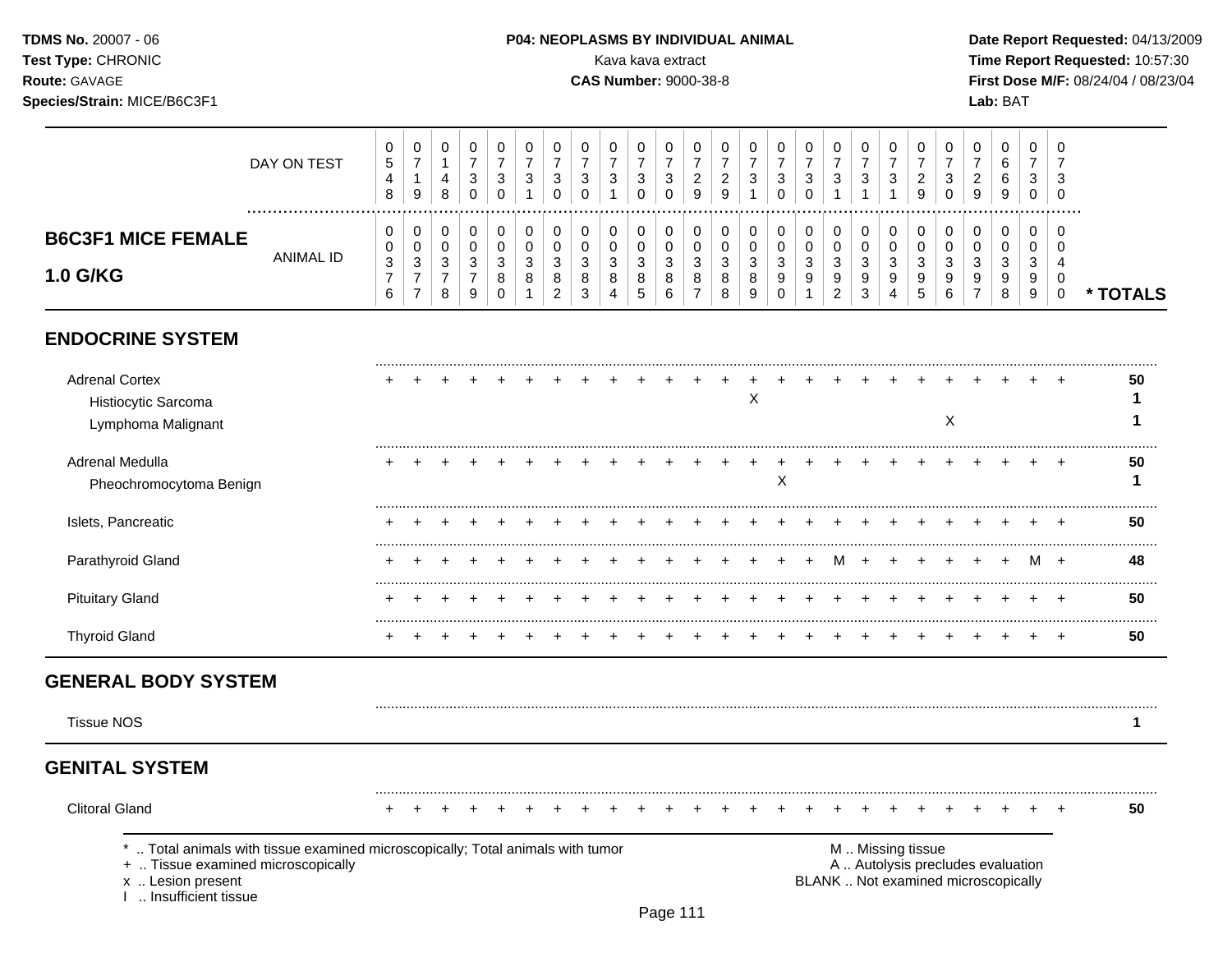|  | <b>TDMS No. 20007 - 06</b> |  |
|--|----------------------------|--|
|  |                            |  |

**Test Type:** CHRONIC **Transfer CHRONIC** Kava **Rava kava extract** Kava kava extract **Time Report Requested:** 10:57:30 **Route:** GAVAGE **CAS Number:** 9000-38-8 **First Dose M/F:** 08/24/04 / 08/23/04 **Species/Strain:** MICE/B6C3F1 **Lab:** BAT

|                                                                                                                                                                   | DAY ON TEST      | 0<br>$\,$ 5 $\,$<br>$\overline{4}$<br>8           | $\mathbf 0$<br>$\overline{7}$<br>$\mathbf{1}$<br>9                   | 0<br>$\mathbf{1}$<br>4<br>8                                          | 0<br>$\overline{7}$<br>$\ensuremath{\mathsf{3}}$<br>$\mathbf 0$ | 0<br>$\overline{7}$<br>3<br>$\mathbf 0$   | 0<br>$\overline{7}$<br>3<br>$\mathbf{1}$ | 0<br>$\overline{7}$<br>3<br>$\mathbf 0$ | 0<br>$\overline{7}$<br>3<br>$\mathbf 0$ | 0<br>$\overline{7}$<br>$\mathbf{3}$<br>1 | 0<br>$\overline{7}$<br>3<br>$\mathbf 0$ | 0<br>$\overline{7}$<br>3<br>$\mathbf 0$ | 0<br>$\overline{7}$<br>$\overline{c}$<br>9   | 0<br>$\overline{7}$<br>$\overline{\mathbf{c}}$<br>9 | 0<br>$\overline{7}$<br>3<br>1   | 0<br>$\overline{7}$<br>3<br>$\Omega$ | 0<br>$\overline{7}$<br>$\sqrt{3}$<br>$\mathbf 0$    | 0<br>$\overline{7}$<br>3<br>1                | 0<br>$\overline{7}$<br>3<br>$\mathbf{1}$ | 0<br>$\overline{7}$<br>3<br>$\mathbf{1}$               | 0<br>$\overline{7}$<br>$\overline{c}$<br>9 | 0<br>$\overline{7}$<br>3<br>$\mathbf 0$ | 0<br>$\overline{7}$<br>$\overline{c}$<br>9                               | 0<br>6<br>6<br>9      | 0<br>$\overline{7}$<br>3<br>0                        | 0<br>$\overline{7}$<br>3<br>$\mathbf 0$                       |                        |
|-------------------------------------------------------------------------------------------------------------------------------------------------------------------|------------------|---------------------------------------------------|----------------------------------------------------------------------|----------------------------------------------------------------------|-----------------------------------------------------------------|-------------------------------------------|------------------------------------------|-----------------------------------------|-----------------------------------------|------------------------------------------|-----------------------------------------|-----------------------------------------|----------------------------------------------|-----------------------------------------------------|---------------------------------|--------------------------------------|-----------------------------------------------------|----------------------------------------------|------------------------------------------|--------------------------------------------------------|--------------------------------------------|-----------------------------------------|--------------------------------------------------------------------------|-----------------------|------------------------------------------------------|---------------------------------------------------------------|------------------------|
| <b>B6C3F1 MICE FEMALE</b><br><b>1.0 G/KG</b>                                                                                                                      | <b>ANIMAL ID</b> | 0<br>$\,0\,$<br>$\sqrt{3}$<br>$\overline{7}$<br>6 | 0<br>$\mathbf 0$<br>$\mathbf{3}$<br>$\overline{7}$<br>$\overline{7}$ | 0<br>$\mathsf 0$<br>$\ensuremath{\mathsf{3}}$<br>$\overline{7}$<br>8 | 0<br>$\mathbf 0$<br>$\sqrt{3}$<br>$\overline{7}$<br>9           | 0<br>$\mathbf 0$<br>3<br>8<br>$\mathbf 0$ | $\pmb{0}$<br>$\mathbf 0$<br>3<br>8       | 0<br>$\mathbf 0$<br>3<br>8<br>2         | 0<br>0<br>3<br>8<br>3                   | 0<br>$\mathbf 0$<br>3<br>8<br>4          | 0<br>$\mathbf 0$<br>3<br>8<br>5         | 0<br>$\mathbf 0$<br>3<br>8<br>6         | 0<br>$\mathbf 0$<br>3<br>8<br>$\overline{7}$ | 0<br>0<br>3<br>8<br>8                               | 0<br>$\mathbf 0$<br>3<br>8<br>9 | 0<br>0<br>3<br>9<br>$\mathbf 0$      | 0<br>$\mathsf 0$<br>$\sqrt{3}$<br>9<br>$\mathbf{1}$ | 0<br>$\mathbf 0$<br>3<br>9<br>$\overline{c}$ | 0<br>$\pmb{0}$<br>3<br>9<br>3            | $\mathbf 0$<br>$\mathbf 0$<br>3<br>9<br>$\overline{4}$ | 0<br>$\mathbf 0$<br>3<br>9<br>5            | 0<br>$\mathbf 0$<br>3<br>9<br>6         | 0<br>$\mathbf 0$<br>3<br>9<br>$\overline{7}$                             | 0<br>0<br>3<br>9<br>8 | $\mathbf 0$<br>$\mathbf 0$<br>$\mathbf{3}$<br>9<br>9 | $\Omega$<br>0<br>$\overline{4}$<br>$\mathbf 0$<br>$\mathbf 0$ | * TOTALS               |
| Ovary<br>Cystadenoma<br>Hemangiosarcoma<br>Histiocytic Sarcoma<br>Lymphoma Malignant                                                                              |                  |                                                   |                                                                      |                                                                      |                                                                 |                                           | $\boldsymbol{\mathsf{X}}$                |                                         |                                         | X                                        |                                         |                                         |                                              |                                                     | $\times$                        |                                      |                                                     |                                              |                                          |                                                        |                                            | X                                       |                                                                          |                       |                                                      |                                                               | 50<br>Δ<br>2<br>1      |
| <b>Uterus</b><br>Hemangioma<br>Histiocytic Sarcoma<br>Leiomyosarcoma<br>Polyp Stromal                                                                             |                  |                                                   |                                                                      |                                                                      |                                                                 | $\boldsymbol{\mathsf{X}}$                 |                                          |                                         |                                         |                                          |                                         | X                                       |                                              |                                                     |                                 | $\mathsf X$                          |                                                     |                                              |                                          |                                                        |                                            |                                         |                                                                          |                       |                                                      |                                                               | 50<br>1<br>$\mathbf 2$ |
| Vagina                                                                                                                                                            |                  |                                                   |                                                                      |                                                                      |                                                                 |                                           |                                          |                                         |                                         |                                          |                                         |                                         |                                              |                                                     |                                 |                                      |                                                     |                                              |                                          |                                                        |                                            |                                         |                                                                          |                       |                                                      |                                                               | $\mathbf 1$            |
| <b>HEMATOPOIETIC SYSTEM</b>                                                                                                                                       |                  |                                                   |                                                                      |                                                                      |                                                                 |                                           |                                          |                                         |                                         |                                          |                                         |                                         |                                              |                                                     |                                 |                                      |                                                     |                                              |                                          |                                                        |                                            |                                         |                                                                          |                       |                                                      |                                                               |                        |
| <b>Bone Marrow</b><br>Histiocytic Sarcoma                                                                                                                         |                  |                                                   |                                                                      |                                                                      |                                                                 |                                           |                                          |                                         |                                         |                                          |                                         |                                         |                                              |                                                     | X                               |                                      |                                                     |                                              |                                          |                                                        |                                            |                                         |                                                                          |                       |                                                      | $\pm$                                                         | 50<br>$\mathbf 1$      |
| Lymph Node, Mandibular<br>Histiocytic Sarcoma                                                                                                                     |                  |                                                   |                                                                      |                                                                      |                                                                 |                                           |                                          |                                         |                                         |                                          |                                         |                                         |                                              |                                                     | Χ                               |                                      |                                                     |                                              |                                          |                                                        |                                            |                                         |                                                                          |                       |                                                      |                                                               | 50<br>1                |
| Lymph Node, Mesenteric                                                                                                                                            |                  |                                                   |                                                                      |                                                                      |                                                                 |                                           |                                          |                                         |                                         |                                          |                                         |                                         |                                              |                                                     |                                 |                                      |                                                     |                                              |                                          |                                                        |                                            |                                         |                                                                          |                       |                                                      |                                                               | 50                     |
| Total animals with tissue examined microscopically; Total animals with tumor<br>+  Tissue examined microscopically<br>x  Lesion present<br>I  Insufficient tissue |                  |                                                   |                                                                      |                                                                      |                                                                 |                                           |                                          |                                         |                                         |                                          |                                         |                                         |                                              |                                                     |                                 |                                      |                                                     |                                              |                                          | M  Missing tissue                                      |                                            |                                         | A  Autolysis precludes evaluation<br>BLANK  Not examined microscopically |                       |                                                      |                                                               |                        |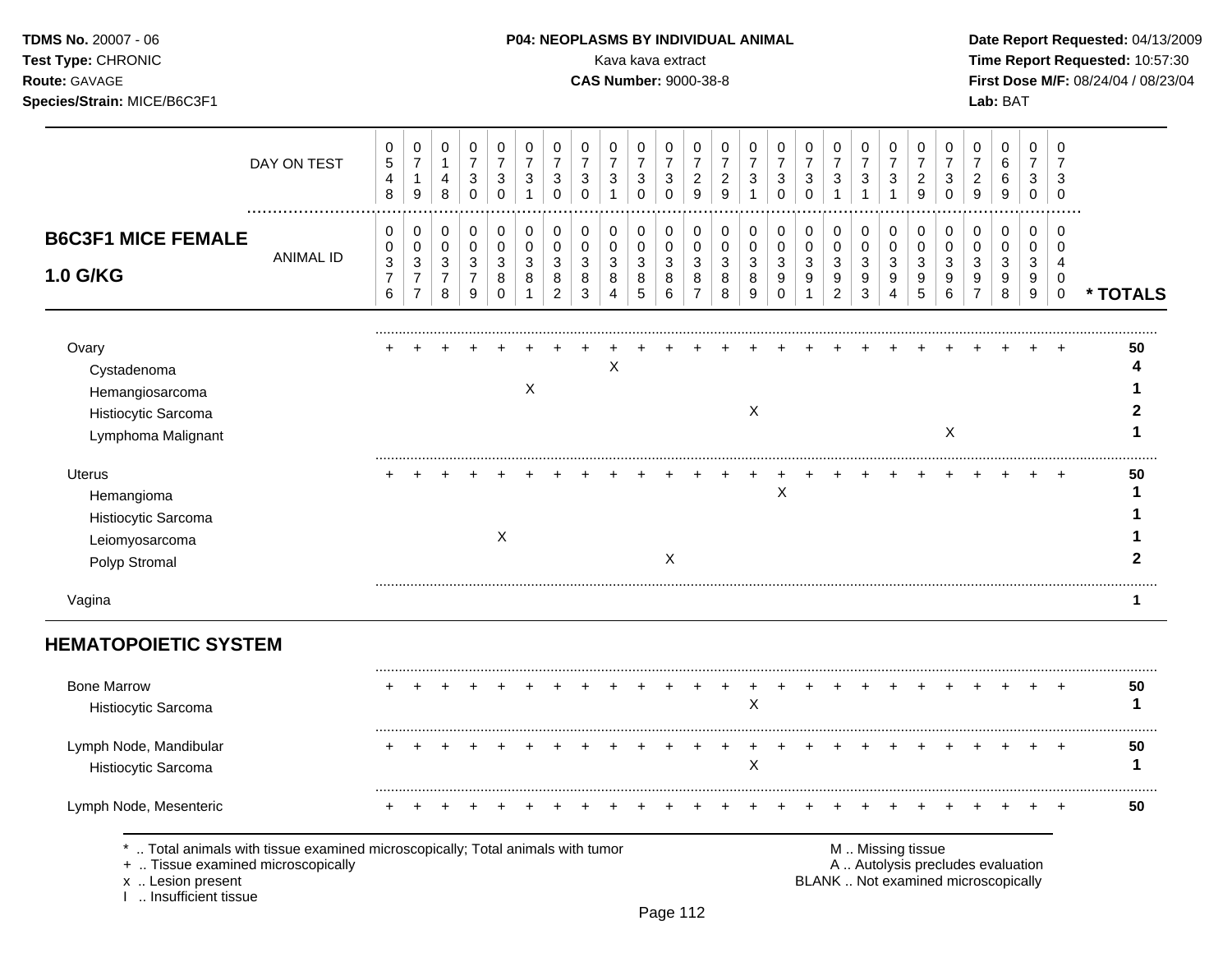| <b>TDMS No. 20007 - 06</b> |  |
|----------------------------|--|
| <b>Test Type: CHRONIC</b>  |  |

**Transference CHRONIC** CHRONIC CHRONIC CHRONIC CHRONIC Kava kava extract **Time Report Requested:** 10:57:30 **Route:** GAVAGE **CAS Number:** 9000-38-8 **First Dose M/F:** 08/24/04 / 08/23/04 **Species/Strain:** MICE/B6C3F1 **Lab:** BAT

|                                                                         | DAY ON TEST           | 0<br>$\,$ 5 $\,$<br>$\overline{4}$<br>8     | $\mathbf 0$<br>$\overline{7}$<br>$\mathbf{1}$<br>9                             | 0<br>$\mathbf{1}$<br>4<br>8     | 0<br>$\overline{7}$<br>$\sqrt{3}$<br>$\Omega$ | 0<br>$\overline{7}$<br>3<br>$\Omega$ | 0<br>$\overline{7}$<br>3 | 0<br>$\overline{7}$<br>3<br>$\Omega$         | 0<br>$\overline{7}$<br>$\mathbf{3}$<br>$\Omega$ | 0<br>$\overline{7}$<br>3        | 0<br>$\overline{7}$<br>$\sqrt{3}$<br>$\Omega$ | 0<br>$\overline{7}$<br>$\ensuremath{\mathsf{3}}$<br>$\Omega$ | 0<br>$\overline{7}$<br>$\overline{2}$<br>9 | 0<br>$\overline{7}$<br>$\overline{c}$<br>9 | 0<br>$\overline{7}$<br>$\sqrt{3}$<br>-1 | 0<br>$\overline{7}$<br>3<br>$\Omega$ | 0<br>$\overline{7}$<br>3<br>$\Omega$  | 0<br>$\boldsymbol{7}$<br>$\mathbf{3}$<br>$\mathbf{1}$ | 0<br>$\boldsymbol{7}$<br>3<br>1           | 0<br>$\overline{7}$<br>3     | 0<br>$\overline{7}$<br>$\overline{2}$<br>9 | 0<br>$\overline{7}$<br>3<br>$\Omega$ | 0<br>$\overline{7}$<br>$\overline{2}$<br>9 | 0<br>6<br>6<br>9      | 0<br>$\overline{7}$<br>3<br>$\Omega$ | 0<br>$\overline{7}$<br>3<br>$\Omega$   |          |
|-------------------------------------------------------------------------|-----------------------|---------------------------------------------|--------------------------------------------------------------------------------|---------------------------------|-----------------------------------------------|--------------------------------------|--------------------------|----------------------------------------------|-------------------------------------------------|---------------------------------|-----------------------------------------------|--------------------------------------------------------------|--------------------------------------------|--------------------------------------------|-----------------------------------------|--------------------------------------|---------------------------------------|-------------------------------------------------------|-------------------------------------------|------------------------------|--------------------------------------------|--------------------------------------|--------------------------------------------|-----------------------|--------------------------------------|----------------------------------------|----------|
| <b>B6C3F1 MICE FEMALE</b><br>1.0 G/KG                                   | .<br><b>ANIMAL ID</b> | 0<br>0<br>$\sqrt{3}$<br>$\overline{7}$<br>6 | $\pmb{0}$<br>$\mathbf 0$<br>$\mathbf{3}$<br>$\boldsymbol{7}$<br>$\overline{7}$ | 0<br>$\mathbf 0$<br>3<br>7<br>8 | 0<br>$\mathbf 0$<br>3<br>$\overline{7}$<br>9  | 0<br>$\Omega$<br>3<br>8<br>$\Omega$  | 0<br>$\Omega$<br>3<br>8  | 0<br>$\mathbf 0$<br>3<br>8<br>$\overline{2}$ | 0<br>$\mathbf 0$<br>3<br>8<br>3                 | 0<br>$\mathbf 0$<br>3<br>8<br>4 | 0<br>$\mathbf 0$<br>3<br>8<br>5               | 0<br>$\mathbf 0$<br>3<br>8<br>6                              | 0<br>$\Omega$<br>3<br>8<br>$\overline{7}$  | 0<br>0<br>3<br>8<br>8                      | 0<br>$\mathbf 0$<br>3<br>8<br>9         | 0<br>$\pmb{0}$<br>3<br>9<br>$\Omega$ | 0<br>$\mathbf 0$<br>$\mathbf{3}$<br>9 | 0<br>$\mathbf 0$<br>3<br>9<br>2                       | $\mathbf 0$<br>$\mathbf 0$<br>3<br>9<br>3 | 0<br>$\Omega$<br>3<br>9<br>4 | 0<br>0<br>3<br>9<br>5                      | 0<br>$\Omega$<br>3<br>9<br>6         | 0<br>$\mathbf 0$<br>3<br>9                 | 0<br>0<br>3<br>9<br>8 | 0<br>$\mathbf 0$<br>3<br>9<br>9      | 0<br>$\Omega$<br>4<br>0<br>$\mathbf 0$ | * TOTALS |
| Lymphoma Malignant                                                      |                       |                                             |                                                                                |                                 |                                               |                                      |                          |                                              |                                                 |                                 |                                               |                                                              |                                            |                                            |                                         |                                      |                                       |                                                       |                                           |                              |                                            | X                                    |                                            |                       |                                      |                                        | 1        |
| Spleen<br>Histiocytic Sarcoma<br>Lymphoma Malignant                     |                       |                                             |                                                                                |                                 |                                               |                                      |                          |                                              |                                                 | $X$ $X$                         |                                               |                                                              |                                            |                                            | Χ                                       |                                      |                                       |                                                       |                                           | $\mathsf{X}$                 |                                            | $\mathsf{X}$                         |                                            |                       |                                      | $\overline{ }$                         | 49<br>6  |
| Thymus<br>Fibrous Histiocytoma, Metastatic, Skin<br>Histiocytic Sarcoma |                       |                                             | Χ                                                                              |                                 |                                               |                                      |                          |                                              |                                                 |                                 |                                               |                                                              |                                            |                                            | $\mathsf{X}$                            |                                      |                                       |                                                       |                                           |                              |                                            |                                      |                                            |                       |                                      |                                        | 47       |
| <b>INTEGUMENTARY SYSTEM</b>                                             |                       |                                             |                                                                                |                                 |                                               |                                      |                          |                                              |                                                 |                                 |                                               |                                                              |                                            |                                            |                                         |                                      |                                       |                                                       |                                           |                              |                                            |                                      |                                            |                       |                                      |                                        |          |
| Mammary Gland                                                           |                       |                                             |                                                                                |                                 |                                               |                                      |                          |                                              |                                                 |                                 |                                               |                                                              |                                            |                                            |                                         |                                      |                                       |                                                       |                                           |                              |                                            |                                      |                                            |                       |                                      | $\div$                                 | 50       |
| Skin<br>Fibrous Histiocytoma                                            |                       | +                                           | ÷<br>X                                                                         |                                 |                                               |                                      |                          |                                              |                                                 |                                 |                                               |                                                              |                                            |                                            |                                         |                                      |                                       |                                                       |                                           |                              |                                            |                                      |                                            |                       |                                      | $\overline{1}$                         | 50<br>1  |
| <b>MUSCULOSKELETAL SYSTEM</b>                                           |                       |                                             |                                                                                |                                 |                                               |                                      |                          |                                              |                                                 |                                 |                                               |                                                              |                                            |                                            |                                         |                                      |                                       |                                                       |                                           |                              |                                            |                                      |                                            |                       |                                      |                                        |          |
| <b>Bone</b><br>Osteosarcoma                                             |                       | ÷<br>X                                      |                                                                                |                                 |                                               |                                      |                          |                                              |                                                 |                                 |                                               |                                                              |                                            |                                            |                                         |                                      |                                       |                                                       |                                           |                              |                                            |                                      |                                            |                       |                                      |                                        | 50<br>1  |

## **NERVOUS SYSTEM**

\* .. Total animals with tissue examined microscopically; Total animals with tumor <br>
+ .. Tissue examined microscopically<br>
+ .. Tissue examined microscopically

+ .. Tissue examined microscopically

x .. Lesion present<br>I .. Insufficient tissue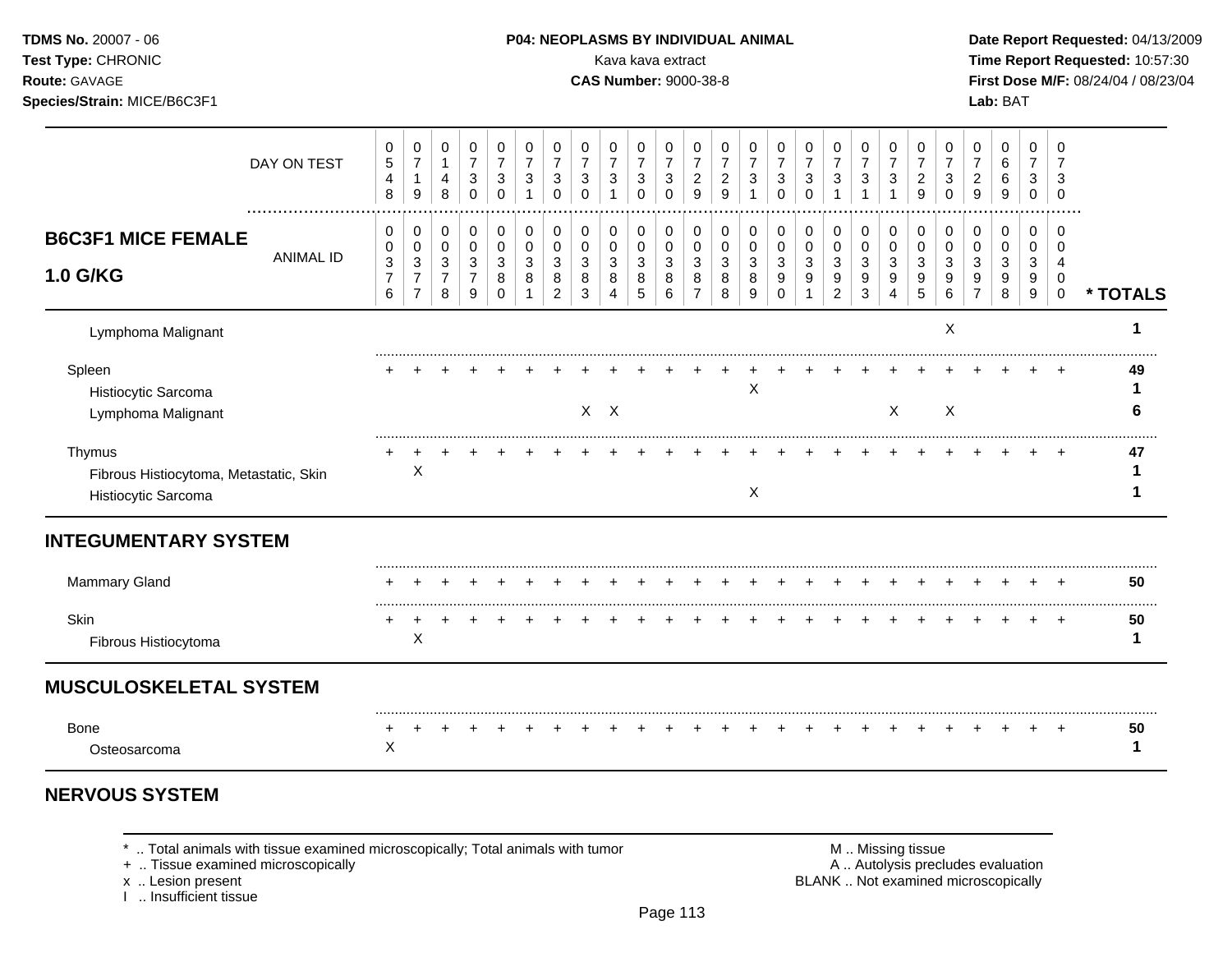| <b>TDMS No. 20007 - 06</b> |  |  |  |
|----------------------------|--|--|--|
|                            |  |  |  |

**Test Type:** CHRONIC **CHRONIC** CHRONIC **Report Requested:** 10:57:30 **Route:** GAVAGE **CAS Number:** 9000-38-8 **First Dose M/F:** 08/24/04 / 08/23/04 **Species/Strain:** MICE/B6C3F1 **Lab:** BAT

| DAY ON TEST                                                                              | 0<br>$\,$ 5 $\,$<br>4<br>8                  | 0<br>$\boldsymbol{7}$<br>1<br>9                           | 0<br>$\mathbf{1}$<br>4<br>8                          | 0<br>$\overline{7}$<br>$\mathbf{3}$<br>$\Omega$ | 0<br>$\overline{7}$<br>3<br>$\Omega$            | 0<br>$\overline{7}$<br>3           | 0<br>$\overline{7}$<br>3<br>$\Omega$      | $\Omega$<br>3<br>$\Omega$    | 0<br>$\overline{7}$<br>3                    | 0<br>$\overline{7}$<br>3<br>$\Omega$ | 0<br>$\overline{7}$<br>3<br>$\Omega$ | 0<br>$\overline{7}$<br>$\overline{c}$<br>9 | 0<br>$\overline{7}$<br>$\overline{2}$<br>9 | 0<br>$\overline{7}$<br>3 | 0<br>$\overline{7}$<br>3<br>$\Omega$ | 0<br>$\overline{7}$<br>3<br>$\Omega$ | 0<br>$\overline{7}$<br>$\mathbf{3}$                     | 0<br>$\overline{7}$<br>$\mathbf{3}$<br>1 | 0<br>$\overline{7}$<br>3<br>$\overline{ }$ | 0<br>$\overline{7}$<br>$\overline{2}$<br>9 | 0<br>$\overline{7}$<br>3<br>$\Omega$ | 0<br>$\overline{2}$<br>$\mathsf{Q}$ | $\Omega$<br>6<br>6<br>9      | 0<br>$\overline{7}$<br>3<br>$\Omega$           | 0<br>$\overline{7}$<br>3<br>$\Omega$   |          |
|------------------------------------------------------------------------------------------|---------------------------------------------|-----------------------------------------------------------|------------------------------------------------------|-------------------------------------------------|-------------------------------------------------|------------------------------------|-------------------------------------------|------------------------------|---------------------------------------------|--------------------------------------|--------------------------------------|--------------------------------------------|--------------------------------------------|--------------------------|--------------------------------------|--------------------------------------|---------------------------------------------------------|------------------------------------------|--------------------------------------------|--------------------------------------------|--------------------------------------|-------------------------------------|------------------------------|------------------------------------------------|----------------------------------------|----------|
| <b>B6C3F1 MICE FEMALE</b><br><b>ANIMAL ID</b><br><b>1.0 G/KG</b>                         | 0<br>0<br>$\sqrt{3}$<br>$\overline{7}$<br>6 | 0<br>$\mathbf 0$<br>3<br>$\overline{7}$<br>$\overline{7}$ | $\pmb{0}$<br>$\mathsf 0$<br>3<br>$\overline{7}$<br>8 | 0<br>$\pmb{0}$<br>3<br>$\overline{7}$<br>9      | 0<br>$\pmb{0}$<br>$\mathbf{3}$<br>8<br>$\Omega$ | $\pmb{0}$<br>$\mathbf 0$<br>3<br>8 | 0<br>$\Omega$<br>3<br>8<br>$\overline{2}$ | 0<br>$\Omega$<br>3<br>8<br>3 | 0<br>0<br>3<br>8<br>$\overline{\mathbf{4}}$ | 0<br>0<br>3<br>8<br>$\sqrt{5}$       | 0<br>$\mathbf 0$<br>3<br>8<br>6      | 0<br>$\pmb{0}$<br>3<br>8<br>$\overline{7}$ | 0<br>$\mathbf 0$<br>3<br>8<br>8            | 0<br>0<br>3<br>8<br>9    | 0<br>$\Omega$<br>3<br>9<br>$\Omega$  | 0<br>$\pmb{0}$<br>3<br>9             | 0<br>$\mathbf 0$<br>$\mathbf{3}$<br>9<br>$\overline{c}$ | 0<br>$\pmb{0}$<br>3<br>9<br>3            | $\,0\,$<br>$\pmb{0}$<br>3<br>9<br>4        | 0<br>$\mathbf 0$<br>3<br>9<br>5            | 0<br>0<br>3<br>9<br>6                | 0<br>$\Omega$<br>3<br>9             | 0<br>$\Omega$<br>3<br>9<br>8 | 0<br>$\mathbf 0$<br>3<br>9<br>$\boldsymbol{9}$ | 0<br>$\Omega$<br>4<br>0<br>$\mathbf 0$ | * TOTALS |
| <b>Brain</b>                                                                             |                                             |                                                           |                                                      |                                                 |                                                 |                                    |                                           |                              |                                             |                                      |                                      |                                            |                                            |                          |                                      |                                      |                                                         |                                          |                                            |                                            |                                      |                                     |                              |                                                |                                        | 50       |
| Peripheral Nerve                                                                         | $\ddot{}$                                   |                                                           |                                                      |                                                 |                                                 |                                    |                                           |                              |                                             |                                      |                                      |                                            |                                            |                          |                                      |                                      |                                                         |                                          |                                            |                                            |                                      |                                     |                              |                                                |                                        |          |
| Spinal Cord                                                                              |                                             |                                                           |                                                      |                                                 |                                                 |                                    |                                           |                              |                                             |                                      |                                      |                                            |                                            |                          |                                      |                                      |                                                         |                                          |                                            |                                            |                                      |                                     |                              |                                                |                                        |          |
| <b>RESPIRATORY SYSTEM</b>                                                                |                                             |                                                           |                                                      |                                                 |                                                 |                                    |                                           |                              |                                             |                                      |                                      |                                            |                                            |                          |                                      |                                      |                                                         |                                          |                                            |                                            |                                      |                                     |                              |                                                |                                        |          |
| Lung<br>Alveolar/Bronchiolar Adenoma<br>Alveolar/Bronchiolar Carcinoma                   |                                             |                                                           |                                                      |                                                 |                                                 |                                    |                                           |                              |                                             |                                      |                                      |                                            |                                            |                          |                                      |                                      |                                                         |                                          | X                                          |                                            |                                      |                                     |                              |                                                |                                        | 50<br>2  |
| Fibrous Histiocytoma, Metastatic, Skin<br>Hepatocellular Carcinoma, Metastatic,<br>Liver |                                             | X                                                         |                                                      |                                                 |                                                 |                                    |                                           |                              |                                             |                                      |                                      |                                            |                                            |                          |                                      |                                      |                                                         |                                          |                                            |                                            |                                      |                                     | X                            |                                                |                                        |          |
| Lymphoma Malignant<br>Osteosarcoma, Metastatic, Bone                                     | X                                           |                                                           |                                                      |                                                 |                                                 |                                    |                                           |                              |                                             |                                      |                                      |                                            |                                            |                          |                                      |                                      |                                                         |                                          |                                            |                                            | X                                    |                                     |                              |                                                |                                        |          |
|                                                                                          |                                             |                                                           |                                                      |                                                 |                                                 |                                    |                                           |                              |                                             |                                      |                                      |                                            |                                            |                          |                                      |                                      |                                                         |                                          |                                            |                                            |                                      |                                     |                              |                                                |                                        | 50       |
| <b>Nose</b>                                                                              |                                             |                                                           |                                                      |                                                 |                                                 |                                    |                                           |                              |                                             |                                      |                                      |                                            |                                            |                          |                                      |                                      |                                                         |                                          |                                            |                                            |                                      |                                     |                              |                                                |                                        |          |

# **SPECIAL SENSES SYSTEM**

\* .. Total animals with tissue examined microscopically; Total animals with tumor **M** . Missing tissue M .. Missing tissue<br>  $\blacksquare$  . Tissue examined microscopically<br>  $\blacksquare$  . Autolysis precludes evaluation

+ .. Tissue examined microscopically

I .. Insufficient tissue

x .. Lesion present **BLANK** .. Not examined microscopically

.........................................................................................................................................................................................................